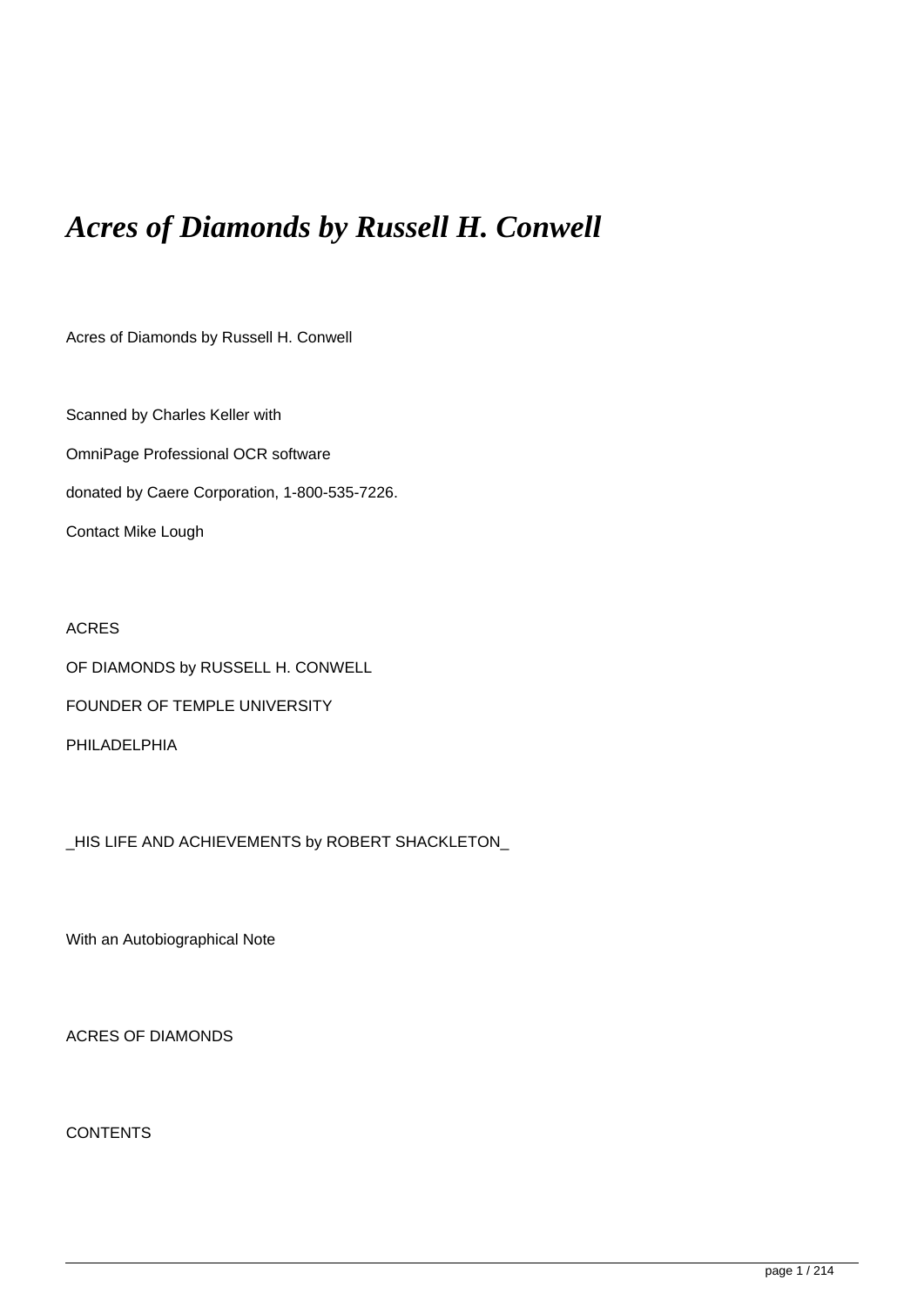ACRES OF DIAMONDS HIS LIFE AND ACHIEVEMENTS I. THE STORY OF THE SWORD II. THE BEGINNING AT OLD LEXINGTON III. STORY OF THE FIFTY-SEVEN CENTS IV. HIS POWER AS ORATOR AND PREACHER V. GIFT FOR INSPIRING OTHERS VI. MILLIONS OF HEARERS VII. HOW A UNIVERSITY WAS FOUNDED VIII. HIS SPLENDID EFFICIENCY IX. THE STORY OF ``ACRES OF DIAMONDS'' FIFTY YEARS ON THE LECTURE PLATFORM

## AN APPRECIATION

THOUGH Russell H. Conwell's Acres of Diamonds have been spread all over the United States, time and care have made them more valuable, and now that they have been reset in black and white by their discoverer, they are to be laid in the hands of a multitude for their enrichment.

In the same case with these gems there is a fascinating story of the Master Jeweler's life-work which splendidly illustrates the ultimate unit of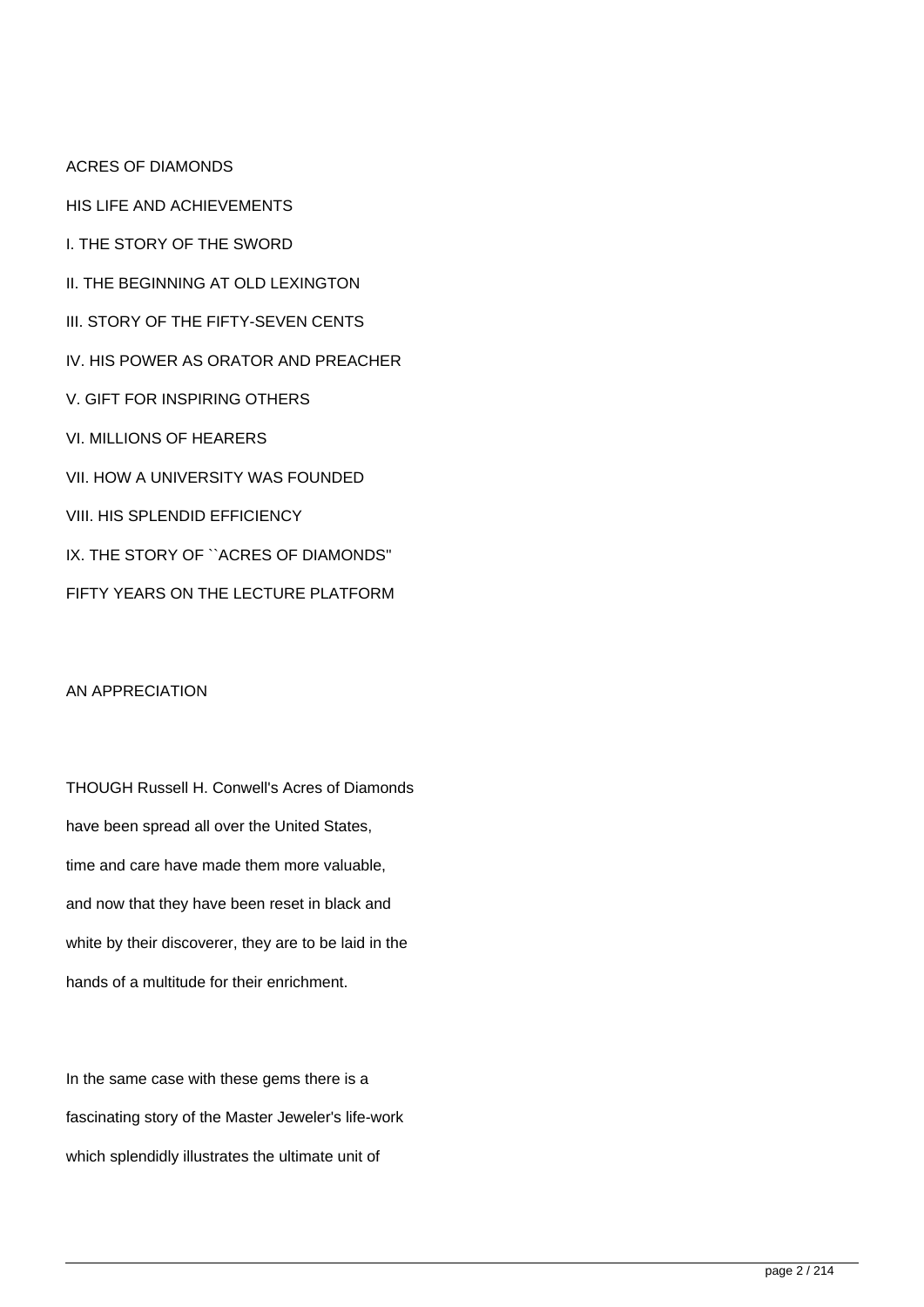power by showing what one man can do in one day and what one life is worth to the world.

As his neighbor and intimate friend in Philadelphia for thirty years, I am free to say that Russell H. Conwell's tall, manly figure stands out in the state of Pennsylvania as its first citizen and ``The Big Brother'' of its seven millions of people.

From the beginning of his career he has been a credible witness in the Court of Public Works to the truth of the strong language of the New Testament Parable where it says, ``If ye have faith as a grain of mustard-seed, ye shall say unto this mountain, `Remove hence to yonder place,' AND IT SHALL REMOVE AND NOTHING SHALL BE IMPOSSIBLE UNTO YOU.

As a student, schoolmaster, lawyer, preacher, organizer, thinker and writer, lecturer, educator, diplomat, and leader of men, he has made his mark on his city and state and the times in which he has lived. A man dies, but his good work lives.

His ideas, ideals, and enthusiasms have inspired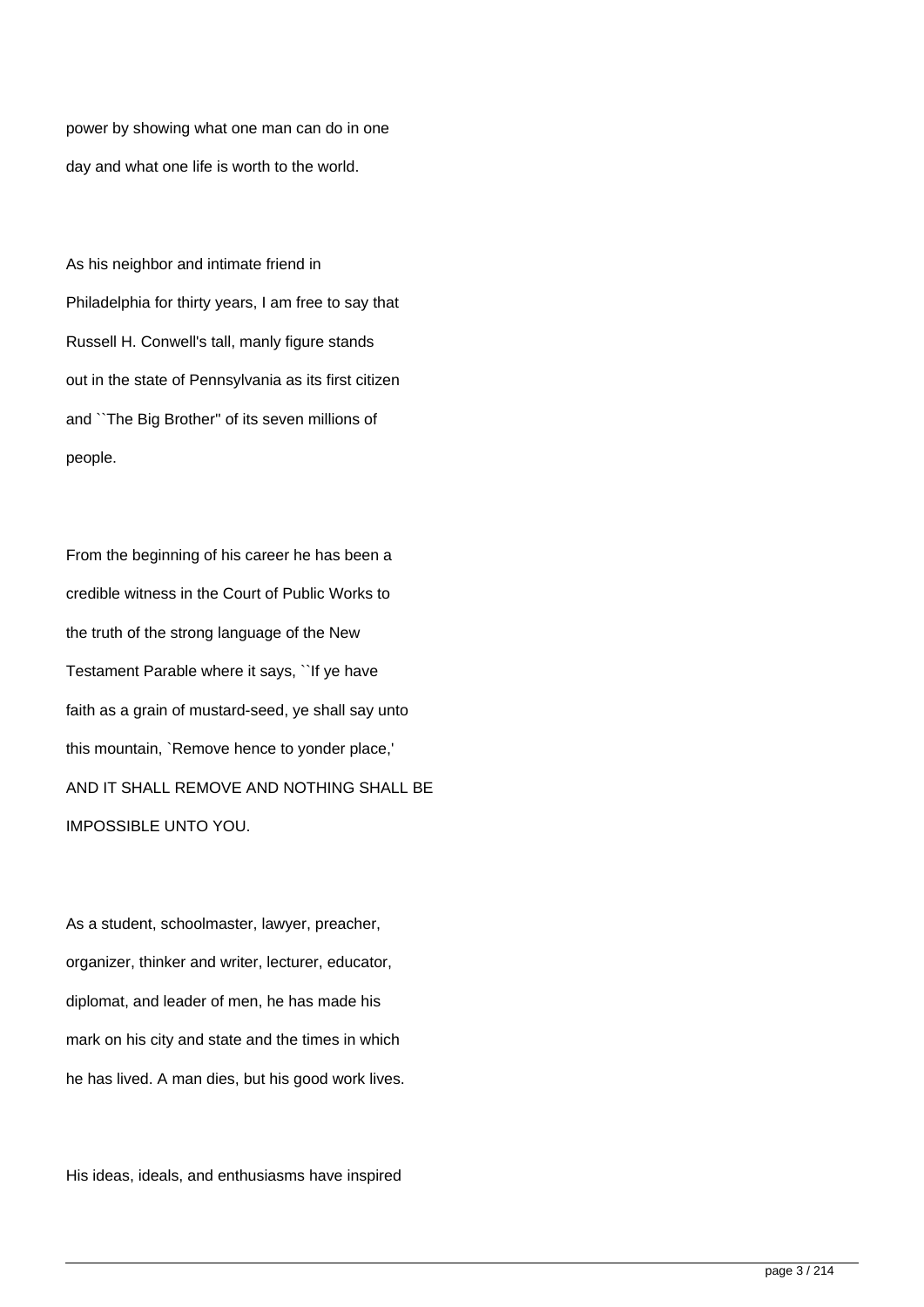tens of thousands of lives. A book full of the energetics of a master workman is just what every young man cares for.

1915.

{signature}

### ACRES OF DIAMONDS

Friends.--This lecture has been delivered under these circumstances: I visit a town or city, and try to arrive there early enough to see the postmaster, the barber, the keeper of the hotel, the principal of the schools, and the ministers of some of the churches, and then go into some of the factories and stores, and talk with the people, and get into sympathy with the local conditions of that town or city and see what has been their history, what opportunities they had, and what they had failed to do- and every town fails to do something--and then go to the lecture and talk to those people about the subjects which applied to their locality. ``Acres of Diamonds''--the idea--has continuously been precisely the same. The idea is that in this country of ours every man has the opportunity to make more of himself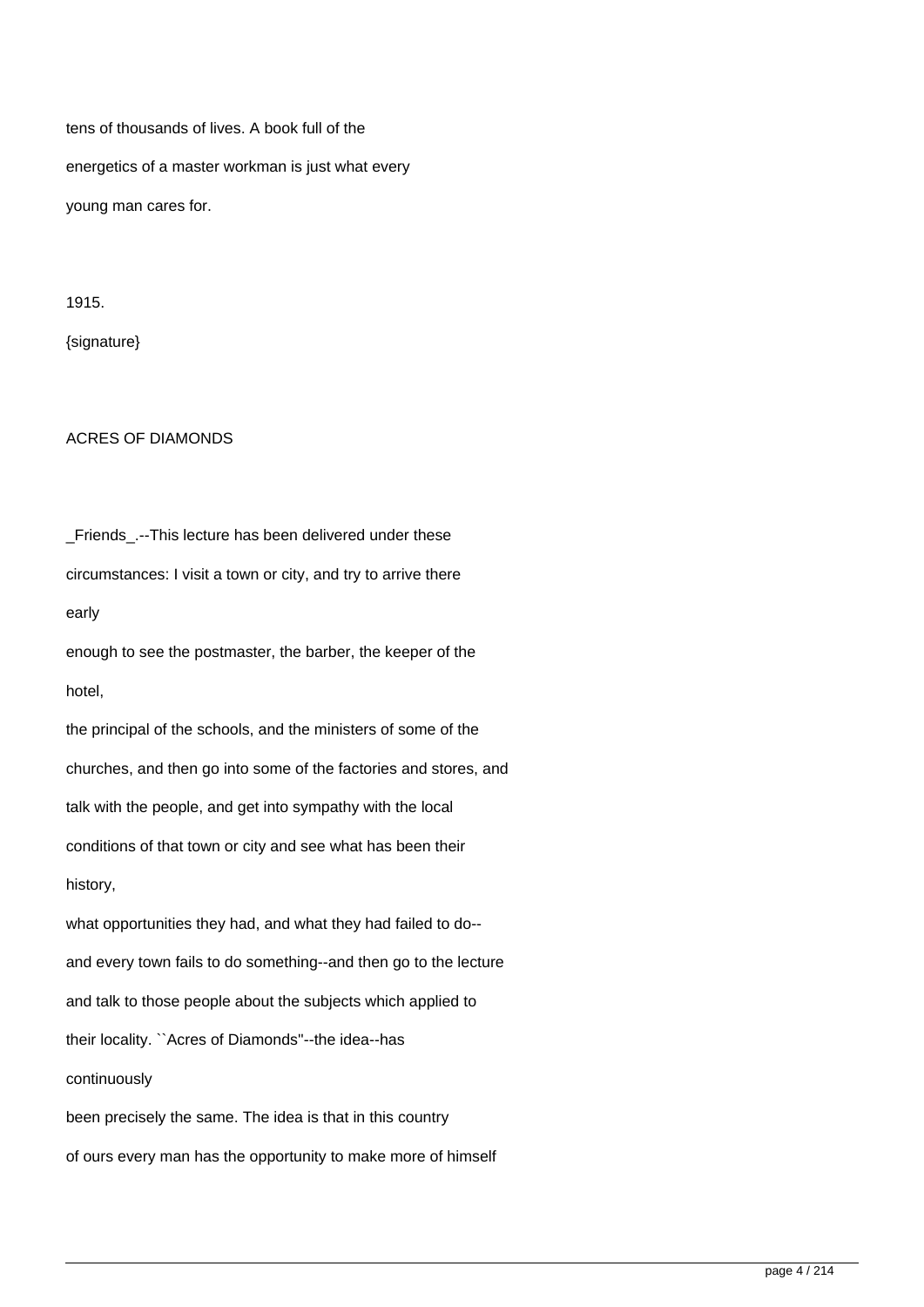than he does in his own environment, with his own skill, with his own energy, and with his own friends. RUSSELL H. CONWELL.

### ACRES OF DIAMONDS

 $[1]$ 

This is the most recent and complete form of the lecture. It happened to be delivered in Philadelphia, Dr. Conwell's home city. When he says ``right here in Philadelphia," he means the home city, town, or village of every reader of this book, just

as he would use the name of it if delivering the lecture there, instead of doing it through the pages which follow.

WHEN going down the Tigris and Euphrates rivers many years ago with a party of English travelers I found myself under the direction of an old Arab guide whom we hired up at Bagdad, and I have often thought how that guide resembled our barbers in certain mental characteristics. He thought that it was not only his duty to guide us down those rivers, and do what he was paid for doing, but also to entertain us with stories curious and weird, ancient and modern,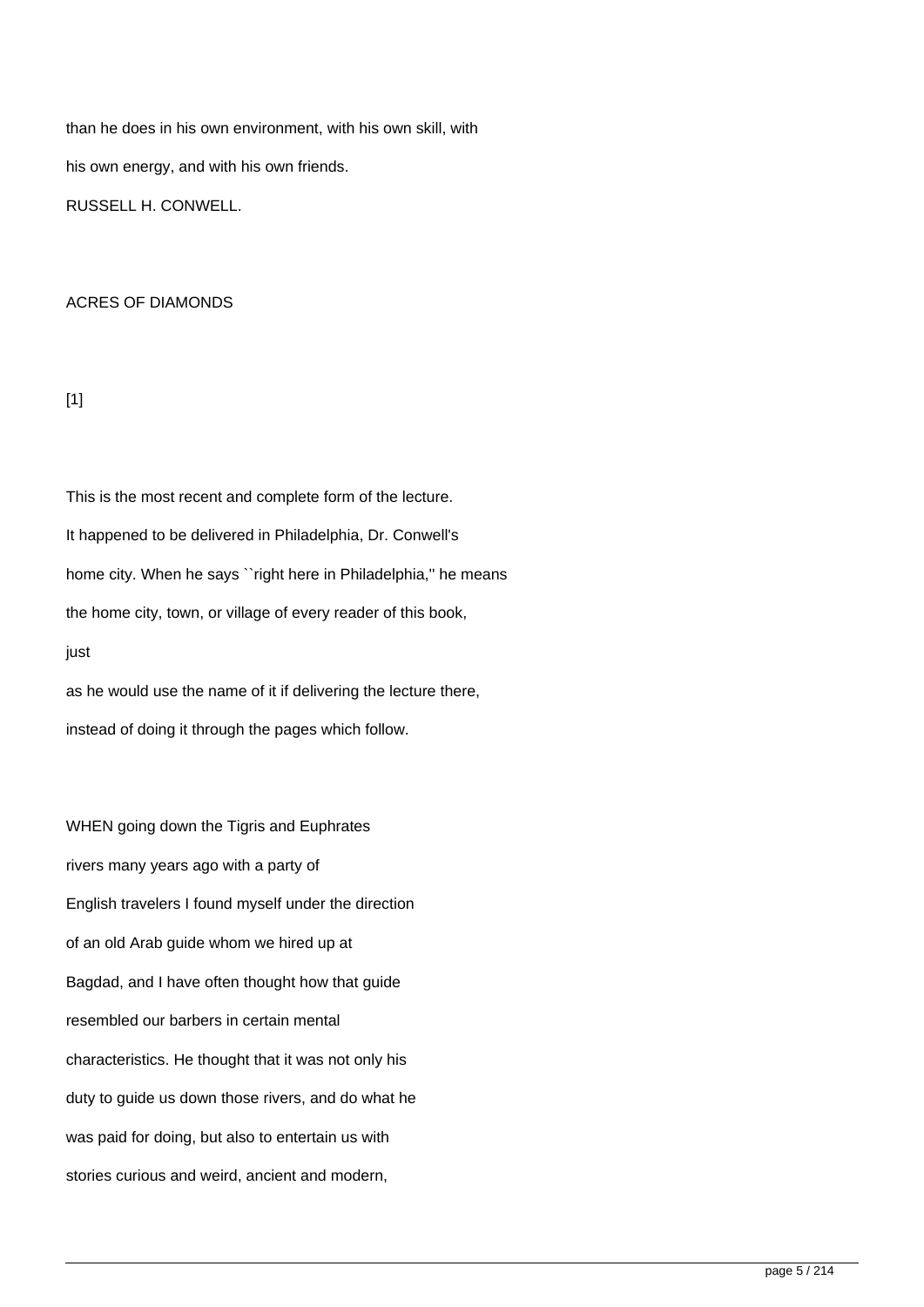strange and familiar. Many of them I have forgotten, and I am glad I have, but there is one I shall never forget.

The old guide was leading my camel by its halter along the banks of those ancient rivers, and he told me story after story until I grew weary of his story-telling and ceased to listen. I have never been irritated with that guide when he lost his temper as I ceased listening. But I remember that he took off his Turkish cap and swung it in a circle to get my attention. I could see it through the corner of my eye, but I determined not to look straight at him for fear he would tell another story. But although I am not a woman, I did finally look, and as soon as I did he went right into another story.

Said he, ``I will tell you a story now which I reserve for my particular friends.'' When he emphasized the words ``particular friends,'' I listened, and I have ever been glad I did. I really feel devoutly thankful, that there are 1,674 young men who have been carried through college by this lecture who are also glad that I did listen. The old guide told me that there once lived not far from the River Indus an ancient Persian by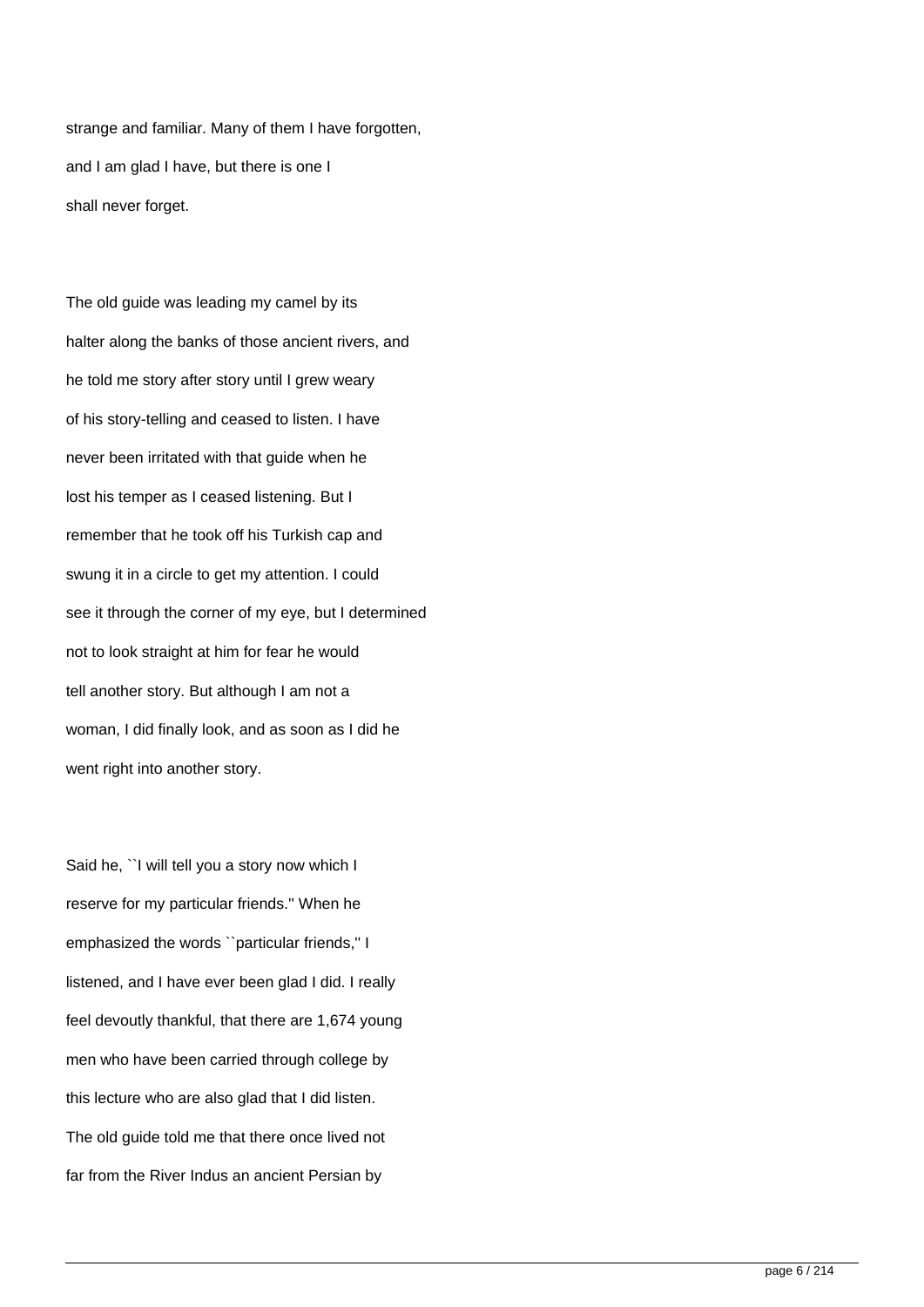the name of Ali Hafed. He said that Ali Hafed owned a very large farm, that he had orchards, grain-fields, and gardens; that he had money at interest, and was a wealthy and contented man. He was contented because he was wealthy, and wealthy because he was contented. One day there visited that old Persian farmer one of these ancient Buddhist priests, one of the wise men of the East. He sat down by the fire and told the old farmer how this world of ours was made. He said that this world was once a mere bank of fog, and that the Almighty thrust His finger into this bank of fog, and began slowly to move His finger around, increasing the speed until at last He whirled this bank of fog into a solid ball of fire. Then it went rolling through the universe, burning its way through other banks of fog, and condensed the moisture without, until it fell in floods of rain upon its hot surface, and cooled the outward crust. Then the internal fires bursting outward through the crust threw up the mountains and hills, the valleys, the plains and prairies of this wonderful world of ours. If this internal molten mass came bursting out and cooled very quickly it became granite; less quickly copper, less quickly silver, less quickly gold, and, after gold, diamonds were made.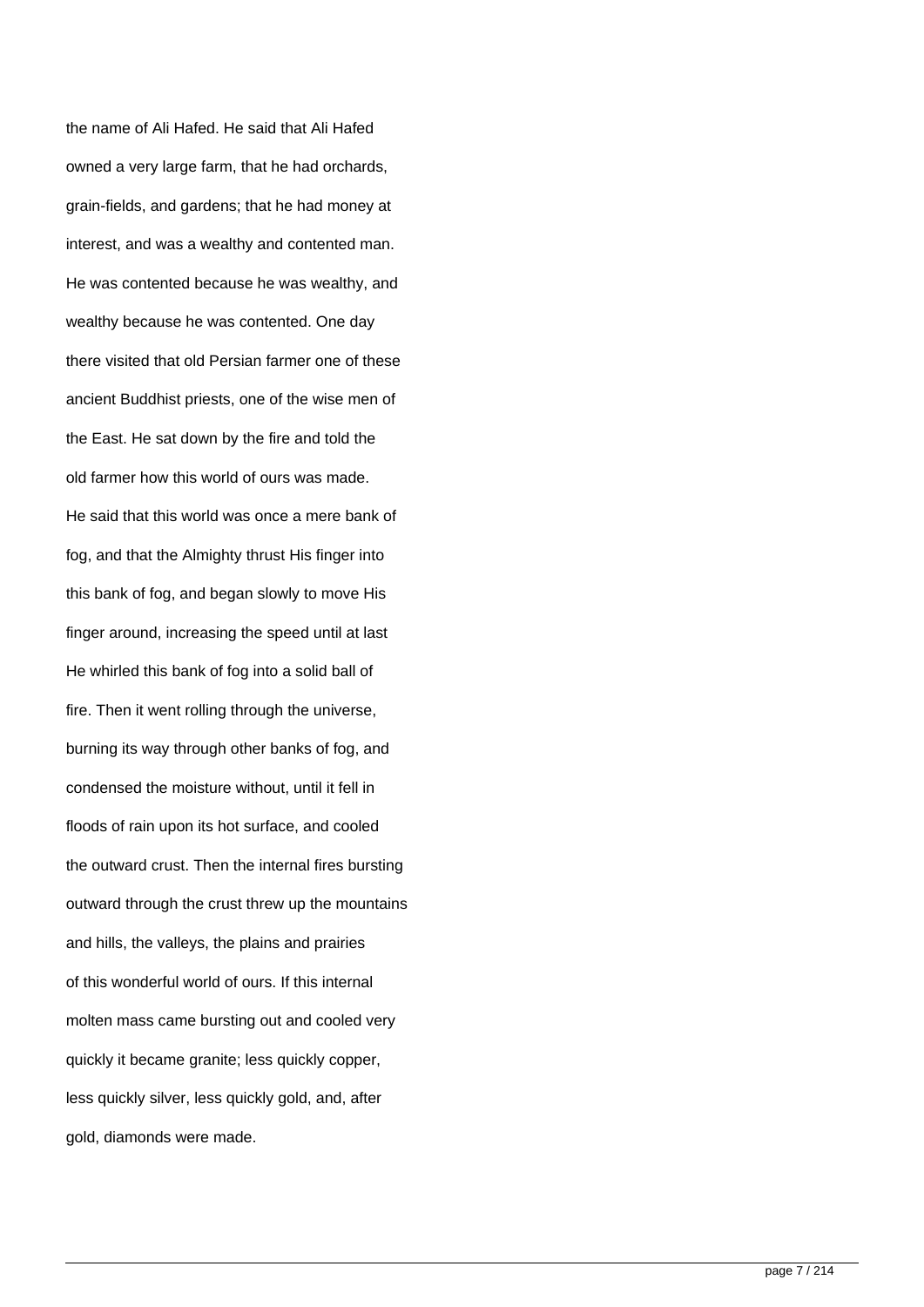Said the old priest, ``A diamond is a congealed drop of sunlight.'' Now that is literally scientifically true, that a diamond is an actual deposit of carbon from the sun. The old priest told Ali Hafed that if he had one diamond the size of his thumb he could purchase the county, and if he had a mine of diamonds he could place his children upon thrones through the influence of their great wealth.

Ali Hafed heard all about diamonds, how much they were worth, and went to his bed that night a poor man. He had not lost anything, but he was poor because he was discontented, and discontented because he feared he was poor. He said, "I want a mine of diamonds," and he lay awake all night.

Early in the morning he sought out the priest. I know by experience that a priest is very cross when awakened early in the morning, and when he shook that old priest out of his dreams, Ali Hafed said to him:

``Will you tell me where I can find diamonds?''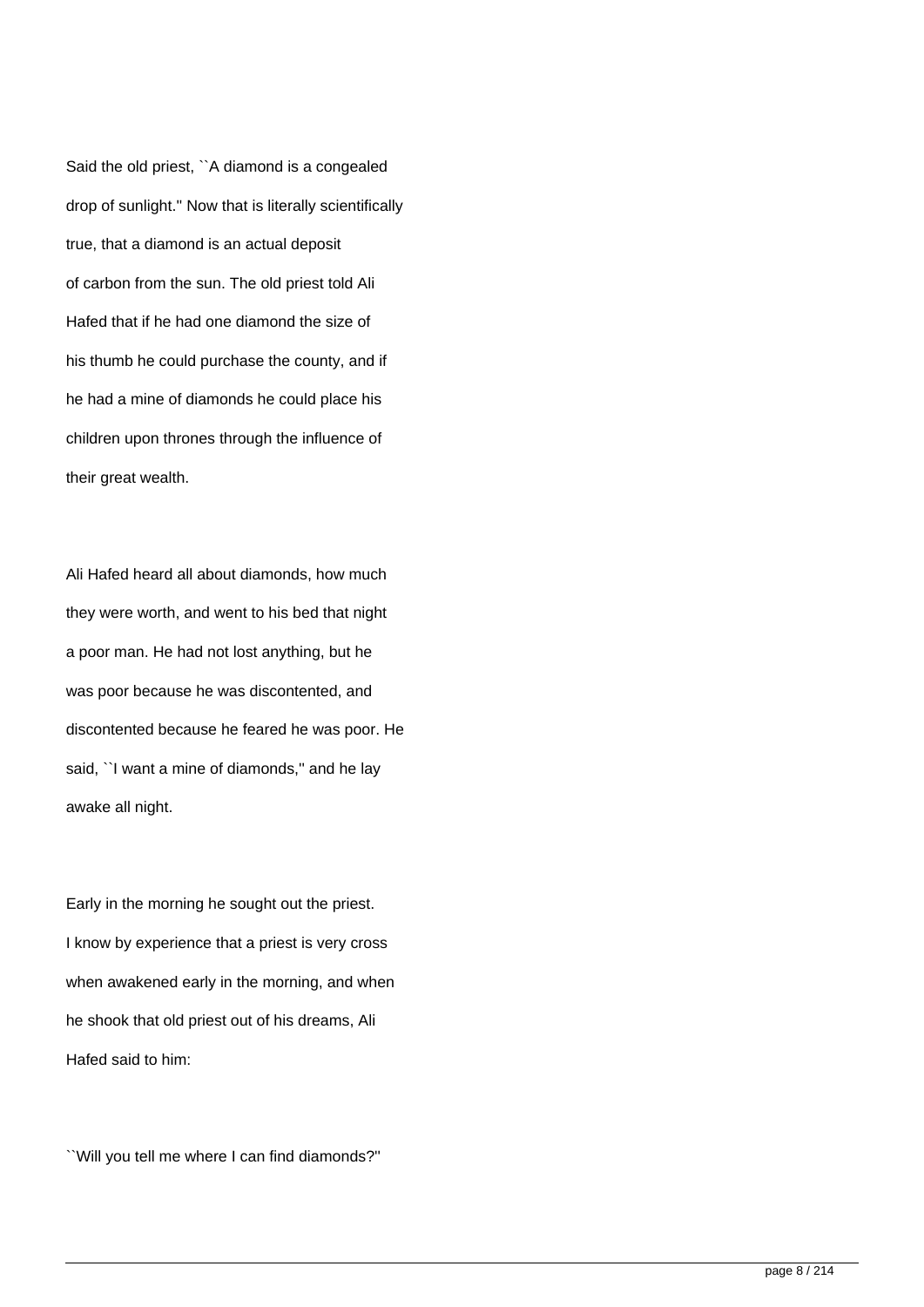``Diamonds! What do you want with diamonds?'' ``Why, I wish to be immensely rich.'' ``Well, then, go along and find them. That is all you have to do; go and find them, and then you have them.'' ``But I don't know where to go.'' ``Well, if you will find a river that runs through white sands, between high mountains, in those white sands you will always find diamonds.'' ``I don't believe there is any such river.'' ``Oh yes, there are plenty of them. All you have to do is to go and find them, and then you have them.'' Said Ali Hafed, ``I will go.''

So he sold his farm, collected his money, left his family in charge of a neighbor, and away he went in search of diamonds. He began his search, very properly to my mind, at the Mountains of the Moon. Afterward he came around into Palestine, then wandered on into Europe, and at last when his money was all spent and he was in rags, wretchedness, and poverty, he stood on the shore of that bay at Barcelona, in Spain, when a great tidal wave came rolling in between the pillars of Hercules, and the poor, afflicted, suffering, dying man could not resist the awful temptation to cast himself into that incoming tide, and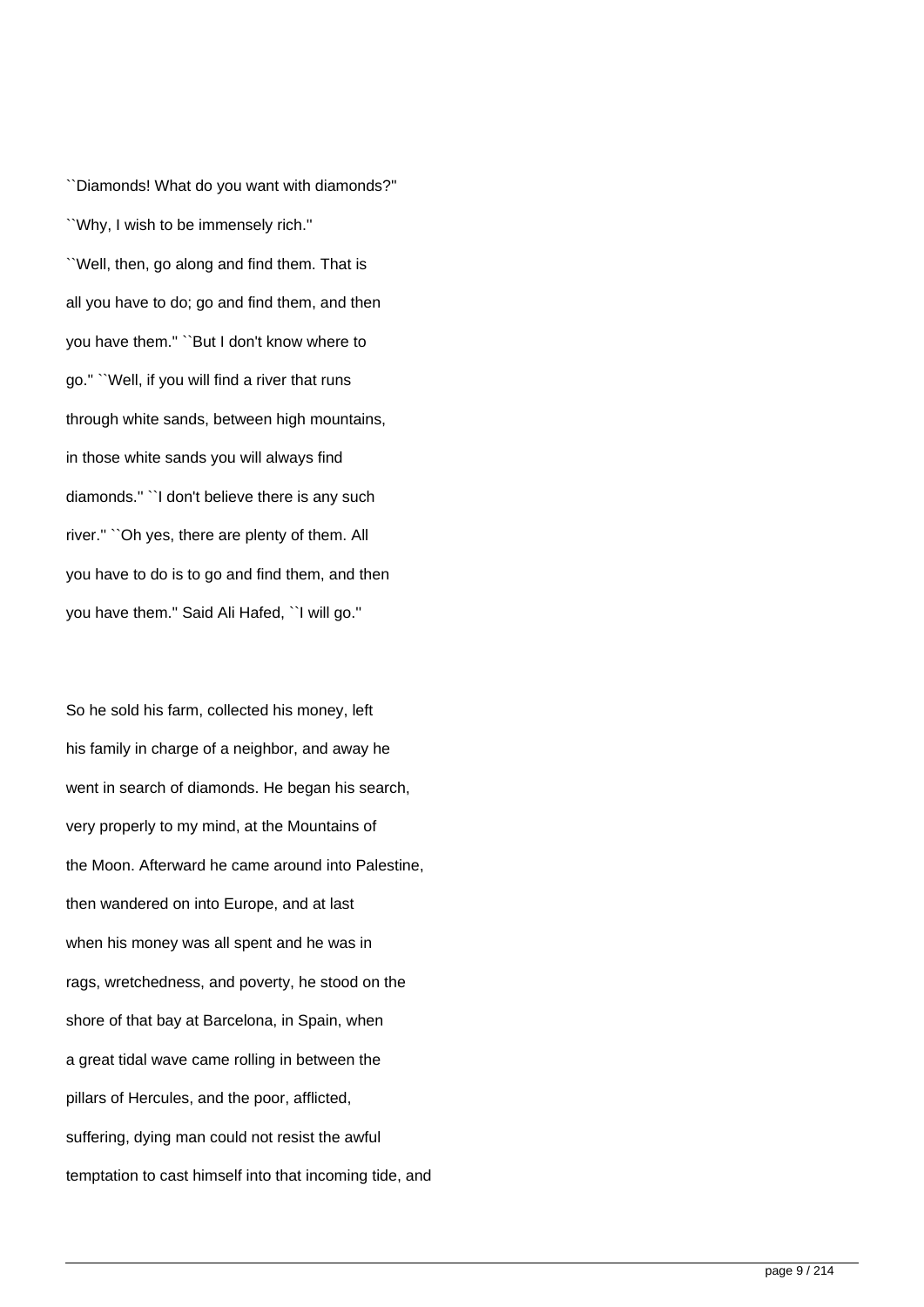he sank beneath its foaming crest, never to rise in this life again.

When that old guide had told me that awfully sad story he stopped the camel I was riding on and went back to fix the baggage that was coming off another camel, and I had an opportunity to muse over his story while he was gone. I remember saying to myself, ``Why did he reserve that story for his `particular friends'?'' There seemed to be no beginning, no middle, no end, nothing to it. That was the first story I had ever heard told in my life, and would be the first one I ever read, in which the hero was killed in the first chapter. I had but one chapter of that story, and the hero was dead.

When the guide came back and took up the halter of my camel, he went right ahead with the story, into the second chapter, just as though there had been no break. The man who purchased Ali Hafed's farm one day led his camel into the garden to drink, and as that camel put its nose into the shallow water of that garden brook, Ali Hafed's successor noticed a curious flash of light from the white sands of the stream. He pulled out a black stone having an eye of light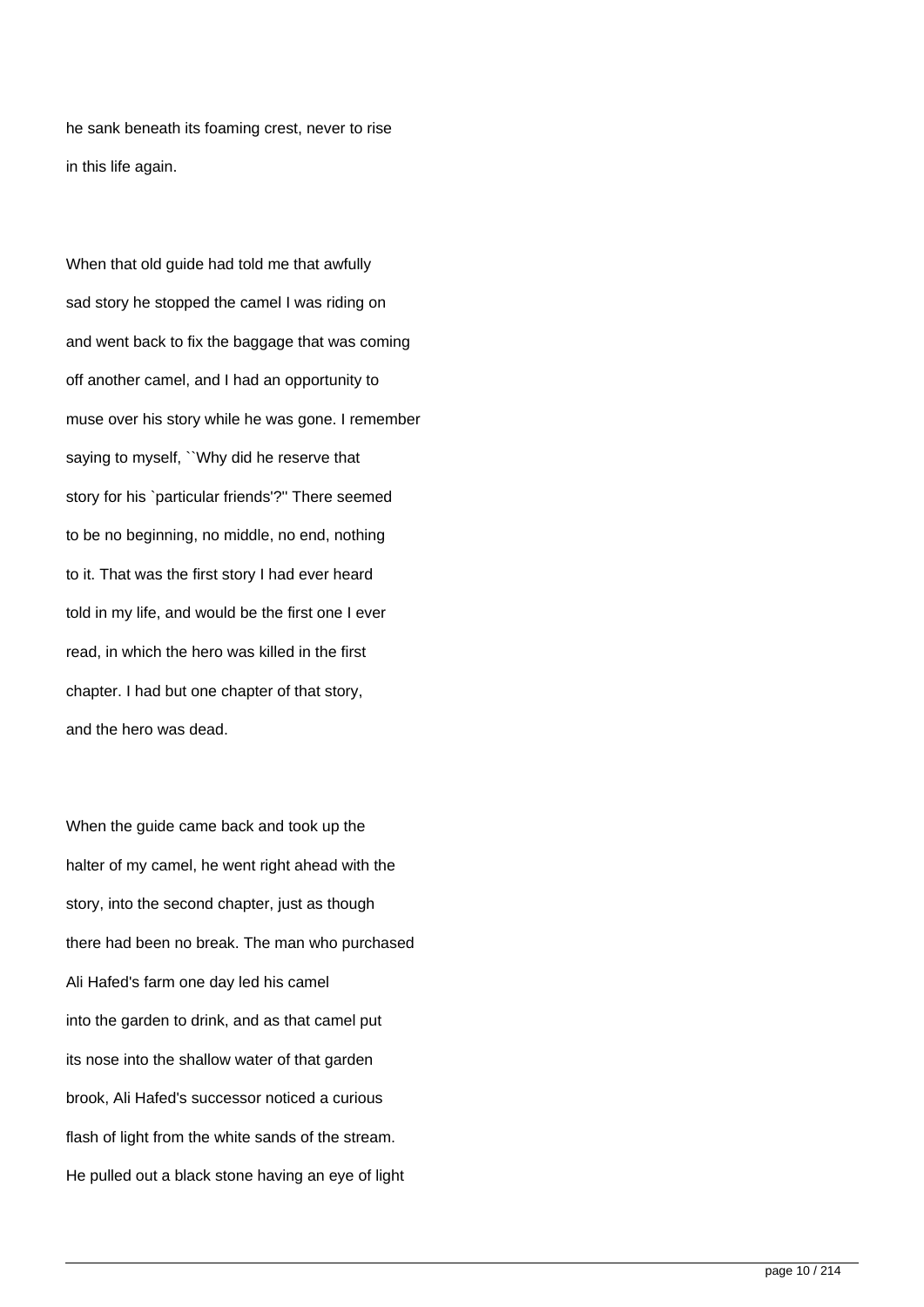reflecting all the hues of the rainbow. He took the pebble into the house and put it on the mantel which covers the central fires, and forgot all about it.

A few days later this same old priest came in to visit Ali Hafed's successor, and the moment he opened that drawing-room door he saw that flash of light on the mantel, and he rushed up to it, and shouted: ``Here is a diamond! Has Ali Hafed returned?'' ``Oh no, Ali Hafed has not returned, and that is not a diamond. That is nothing but a stone we found right out here in our own garden.'' ``But,'' said the priest, ``I tell you I know a diamond when I see it. I know positively that is a diamond.''

Then together they rushed out into that old garden and stirred up the white sands with their fingers, and lo! there came up other more beautiful and valuable gems than the first. ``Thus,'' said the guide to me, and, friends, it is historically true, ``was discovered the diamond-mine of Golconda, the most magnificent diamond-mine in all the history of mankind, excelling the Kimberly itself. The Kohinoor, and the Orloff of the crown jewels of England and Russia, the largest on earth,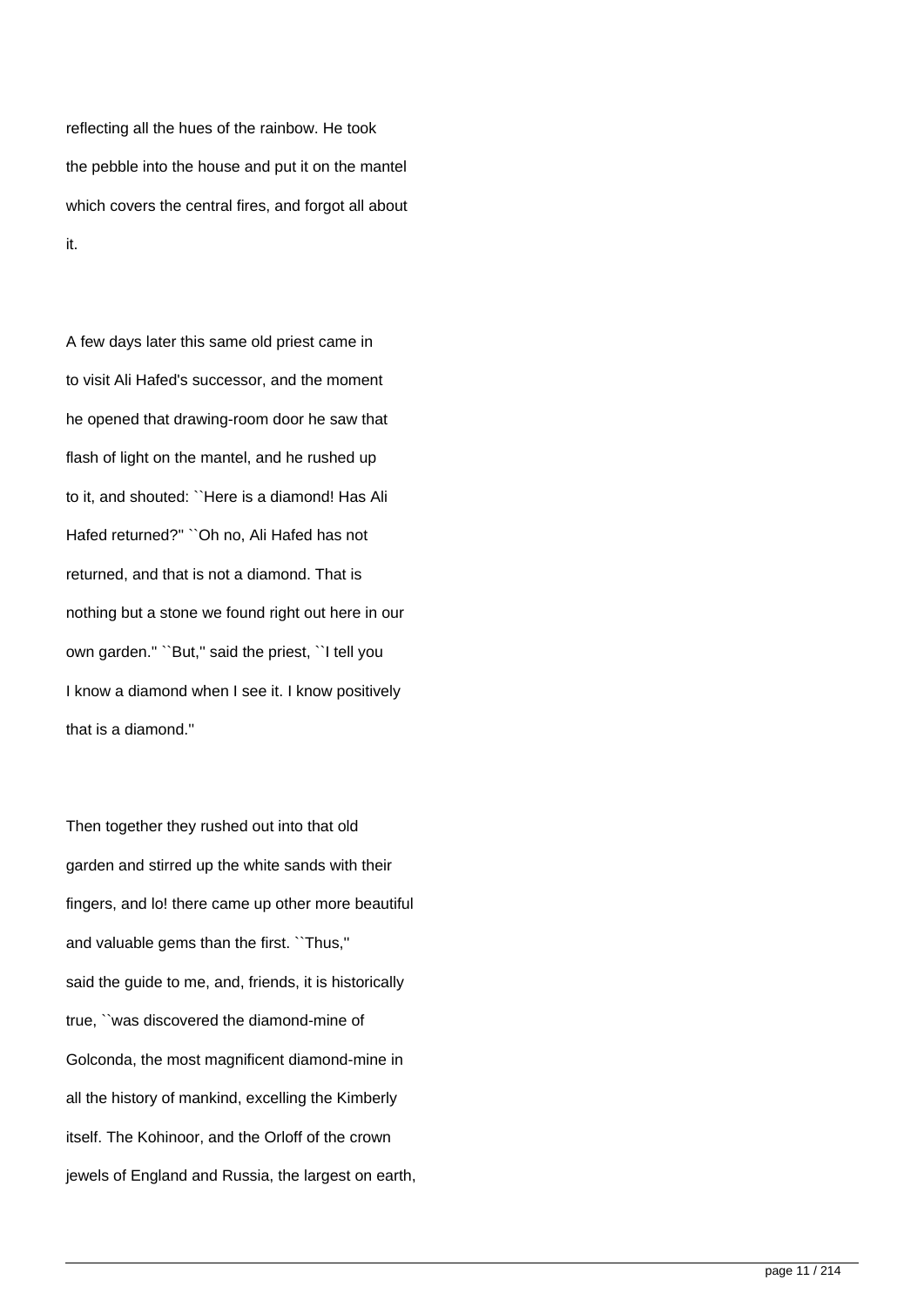came from that mine.''

When that old Arab guide told me the second chapter of his story, he then took off his Turkish cap and swung it around in the air again to get my attention to the moral. Those Arab guides have morals to their stories, although they are not always moral. As he swung his hat, he said to me, ``Had Ali Hafed remained at home and dug in his own cellar, or underneath his own wheatfields, or in his own garden, instead of wretchedness, starvation, and death by suicide in a strange land, he would have had `acres of diamonds.' For every acre of that old farm, yes, every shovelful, afterward revealed gems which since have decorated the crowns of monarchs.''

When he had added the moral to his story I saw why he reserved it for ``his particular friends." But I did not tell him I could see it. It was that mean old Arab's way of going around a thing like a lawyer, to say indirectly what he did not dare say directly, that ``in his private opinion there was a certain young man then traveling down the Tigris River that might better be at home in America.'' I did not tell him I could see that, but I told him his story reminded me of one, and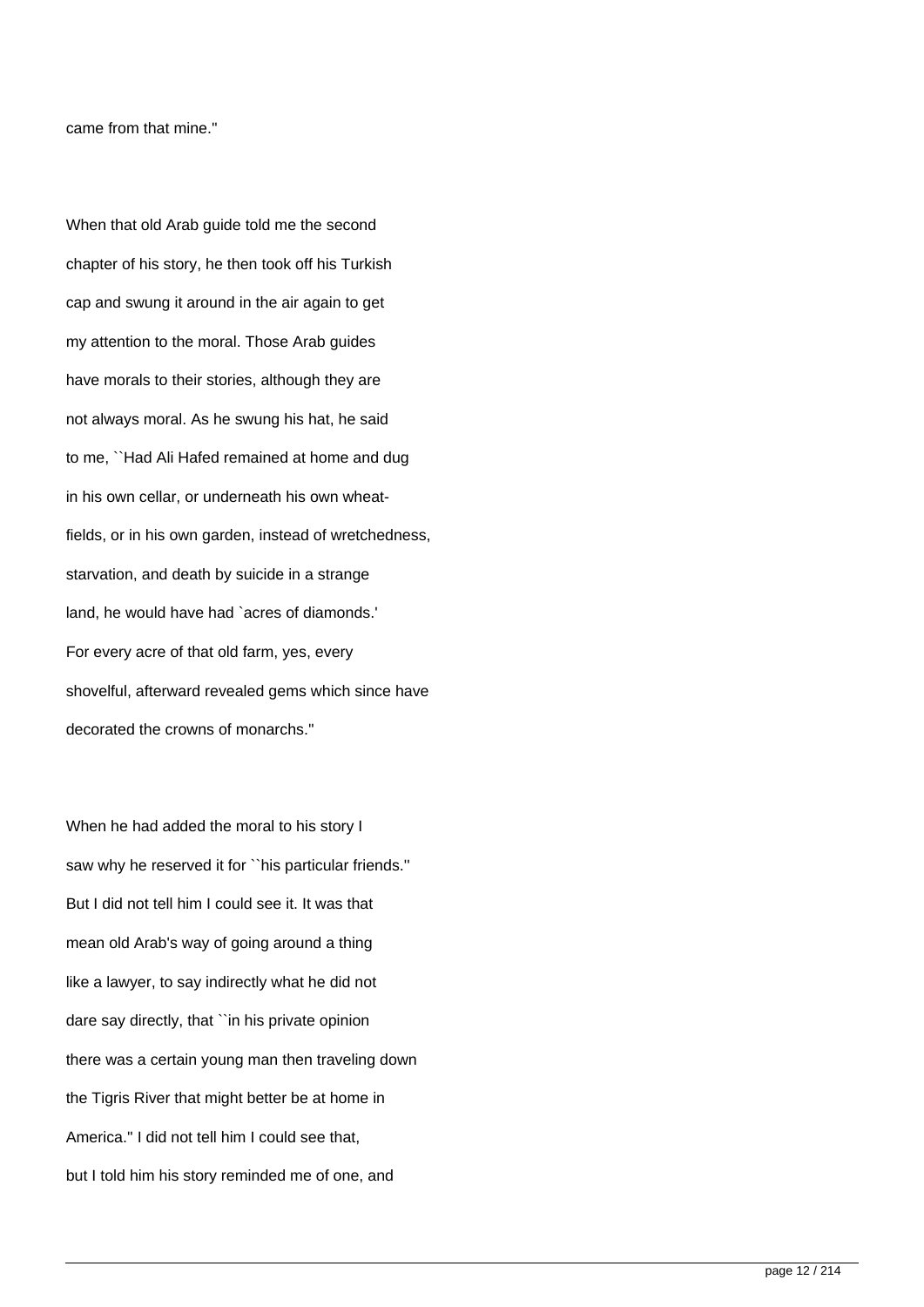I told it to him quick, and I think I will tell it to you.

I told him of a man out in California in 1847 who owned a ranch. He heard they had discovered gold in southern California, and so with a passion for gold he sold his ranch to Colonel Sutter, and away he went, never to come back. Colonel Sutter put a mill upon a stream that ran through that ranch, and one day his little girl brought some wet sand from the raceway into their home and sifted it through her fingers before the fire, and in that falling sand a visitor saw the first shining scales of real gold that were ever discovered in California. The man who had owned that ranch wanted gold, and he could have secured it for the mere taking. Indeed, thirty-eight millions of dollars has been taken out of a very few acres since then. About eight years ago I delivered this lecture in a city that stands on that farm, and they told me that a one-third owner for years and years had been getting one hundred and twenty dollars in gold every fifteen minutes, sleeping or waking, without taxation. You and I would enjoy an income like that--if we didn't have to pay an income tax.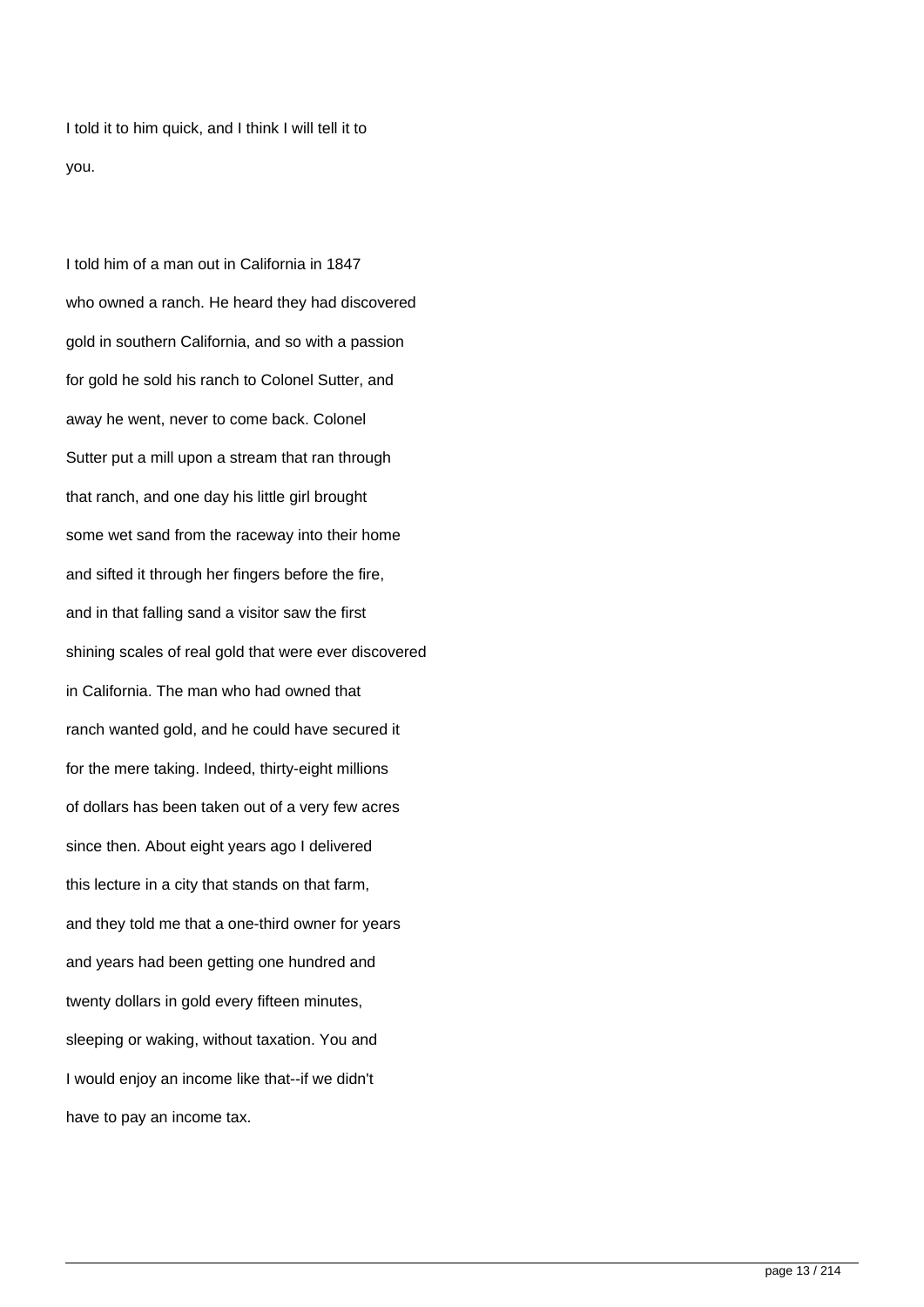But a better illustration really than that occurred here in our own Pennsylvania. If there is anything I enjoy above another on the platform, it is to get one of these German audiences in Pennsylvania before me, and fire that at them, and I enjoy it to-night. There was a man living in Pennsylvania, not unlike some Pennsylvanians you have seen, who owned a farm, and he did with that farm just what I should do with a farm if I owned one in Pennsylvania--he sold it. But before he sold it he decided to secure employment collecting coal-oil for his cousin, who was in the business in Canada, where they first discovered oil on this continent. They dipped it from the running streams at that early time. So this Pennsylvania farmer wrote to his cousin asking for employment. You see, friends, this farmer was not altogether a foolish man. No, he was not. He did not leave his farm until he had something else to do. \_\*Of all the simpletons the stars shine on I don't know of a worse one than the man who leaves one job before he has gotten another\_. That has especial reference to my profession, and has no reference whatever to a man seeking a divorce. When he wrote to his cousin for employment, his cousin replied, ``I cannot engage you because you know nothing about the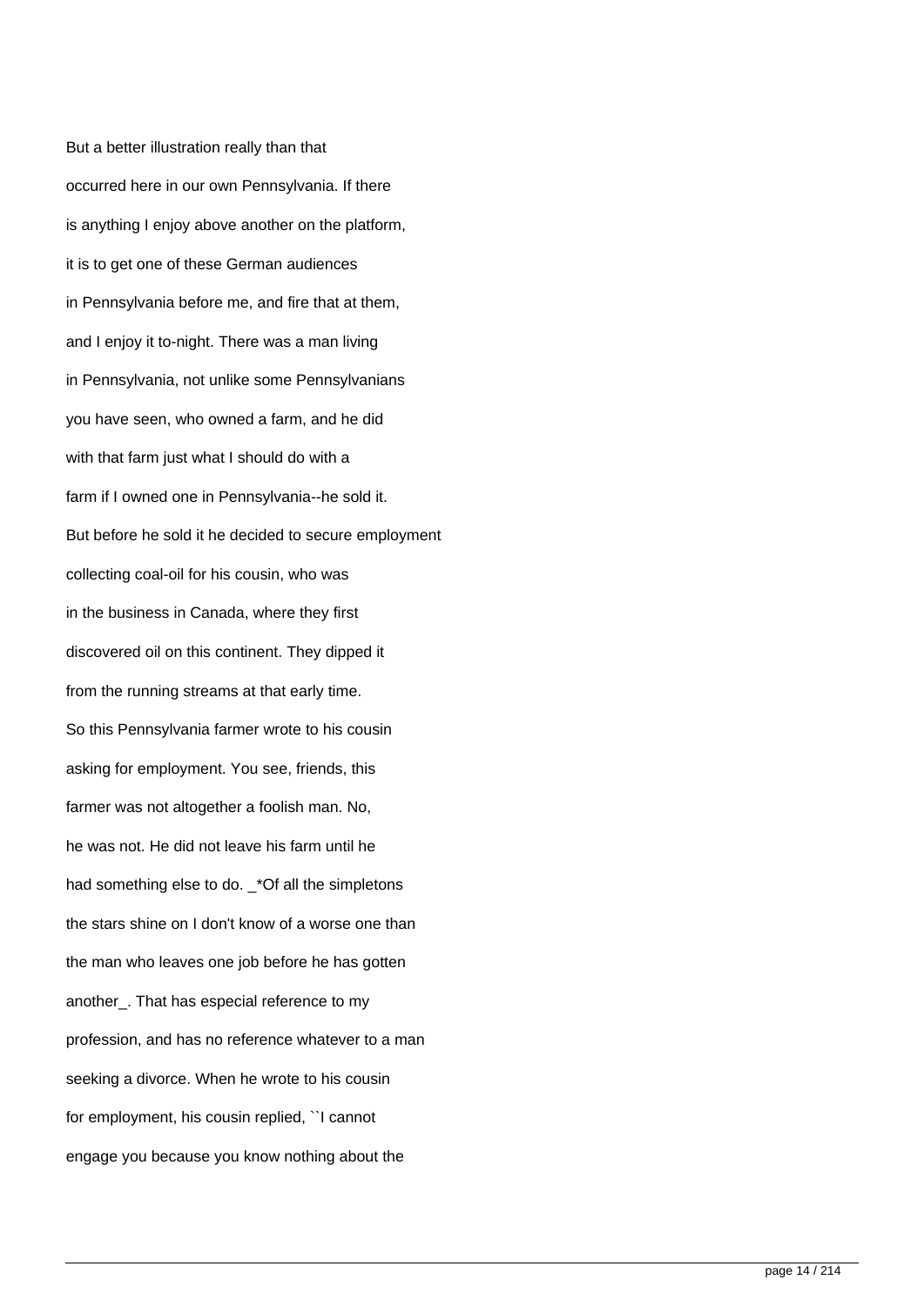oil business.''

Well, then the old farmer said, ``I will know,'' and with most commendable zeal (characteristic of the students of Temple University) he set himself at the study of the whole subject. He began away back at the second day of God's creation when this world was covered thick and deep with that rich vegetation which since has turned to the primitive beds of coal. He studied the subject until he found that the drainings really of those rich beds of coal furnished the coal-oil that was worth pumping, and then he found how it came up with the living springs. He studied until he knew what it looked like, smelled like, tasted like, and how to refine it. Now said he in his letter to his cousin, ``I understand the oil business.'' His cousin answered, ``All right, come on.''

So he sold his farm, according to the county record, for \$833 (even money, ``no cents''). He had scarcely gone from that place before the man who purchased the spot went out to arrange for the watering of the cattle. He found the previous owner had gone out years before and put a plank across the brook back of the barn, edgewise into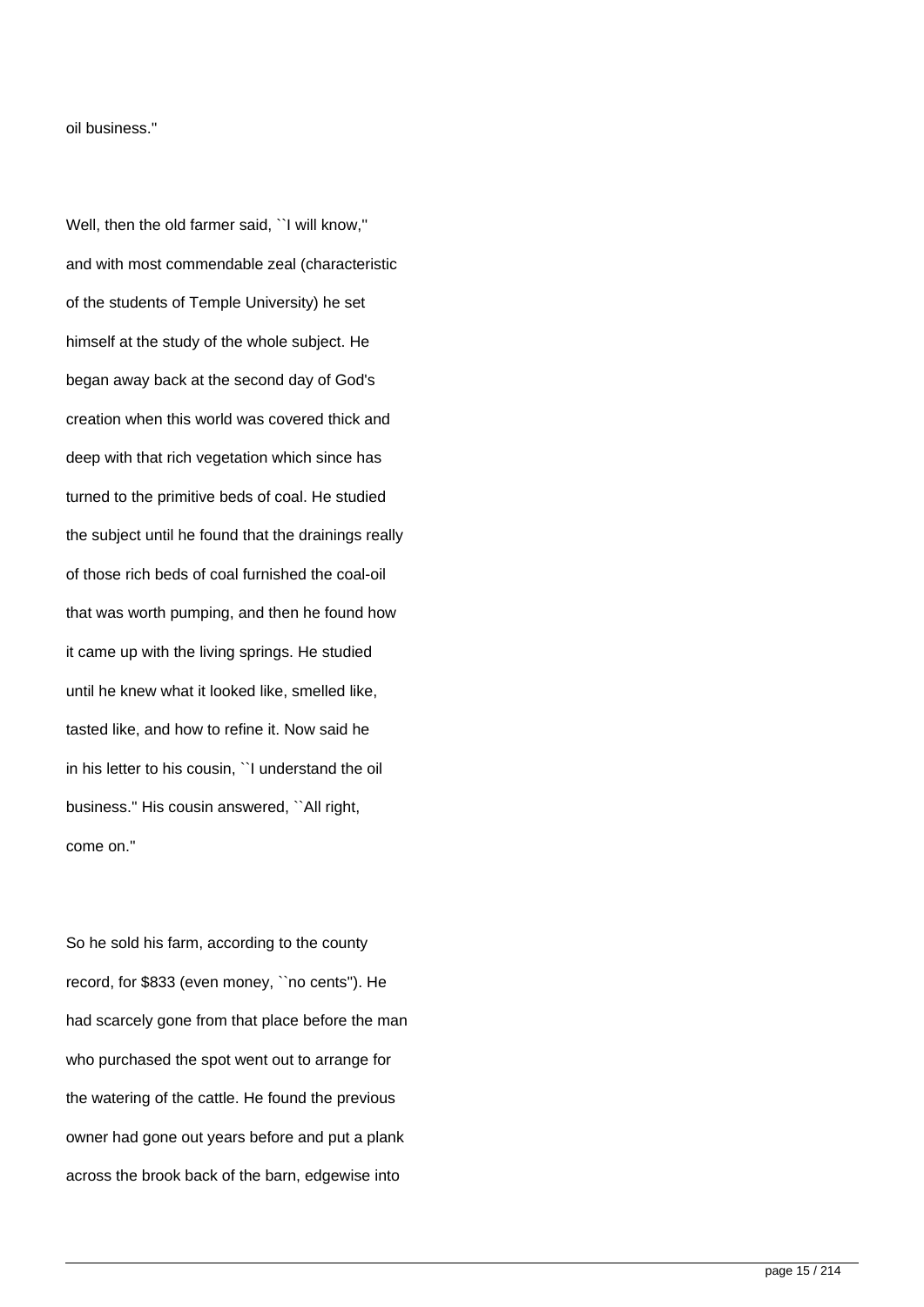the surface of the water just a few inches. The purpose of that plank at that sharp angle across the brook was to throw over to the other bank a dreadful-looking scum through which the cattle would not put their noses. But with that plank there to throw it all over to one side, the cattle would drink below, and thus that man who had gone to Canada had been himself damming back for twenty-three years a flood of coal-oil which the state geologists of Pennsylvania declared to us ten years later was even then worth a hundred millions of dollars to our state, and four years ago our geologist declared the discovery to be worth to our state a thousand millions of dollars. The man who owned that territory on which the city of Titusville now stands, and those Pleasantville valleys, had studied the subject from the second day of God's creation clear down to the present time. He studied it until he knew all about it, and yet he is said to have sold the whole of it for \$833, and again I say, ``no sense.''

But I need another illustration. I found it in Massachusetts, and I am sorry I did because that is the state I came from. This young man in Massachusetts furnishes just another phase of my thought. He went to Yale College and studied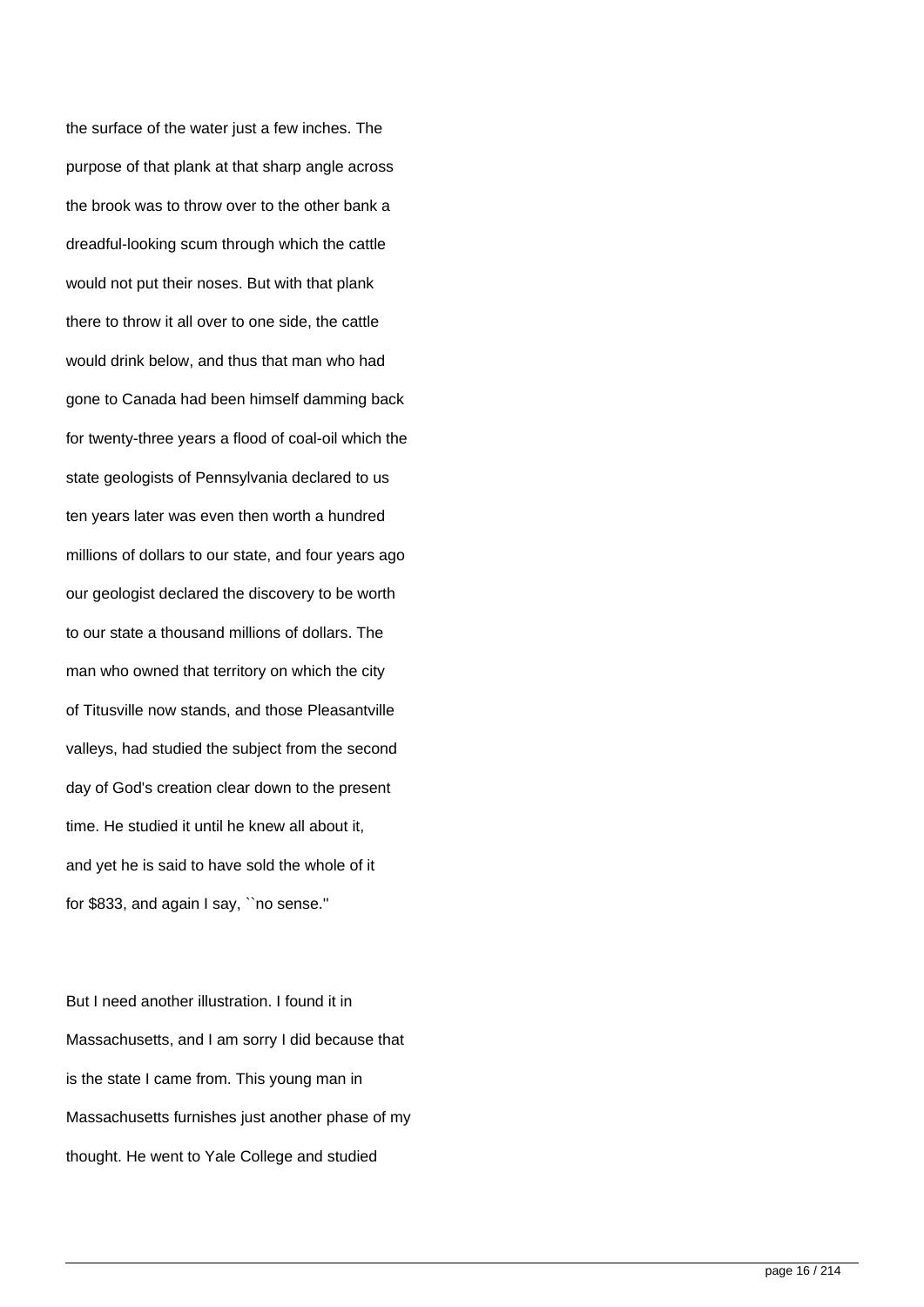mines and mining, and became such an adept as a mining engineer that he was employed by the authorities of the university to train students who were behind their classes. During his senior year he earned \$15 a week for doing that work. When he graduated they raised his pay from \$15 to \$45 a week, and offered him a professorship, and as soon as they did he went right home to his mother.

\_\*If they had raised that boy's pay from \$15 to \$15.60 he would have stayed and been proud of the place, but when they put it up to \$45 at one leap, he said, ``Mother, I won't work for \$45 a week. The idea of a man with a brain like mine working for \$45 a week!\_ Let's go out in California and stake out gold-mines and silver-mines, and be immensely rich.''

Said his mother, ``Now, Charlie, it is just as well to be happy as it is to be rich.''

``Yes,'' said Charlie, ``but it is just as well to be rich and happy, too.'' And they were both right about it. As he was an only son and she a widow, of course he had his way. They always do.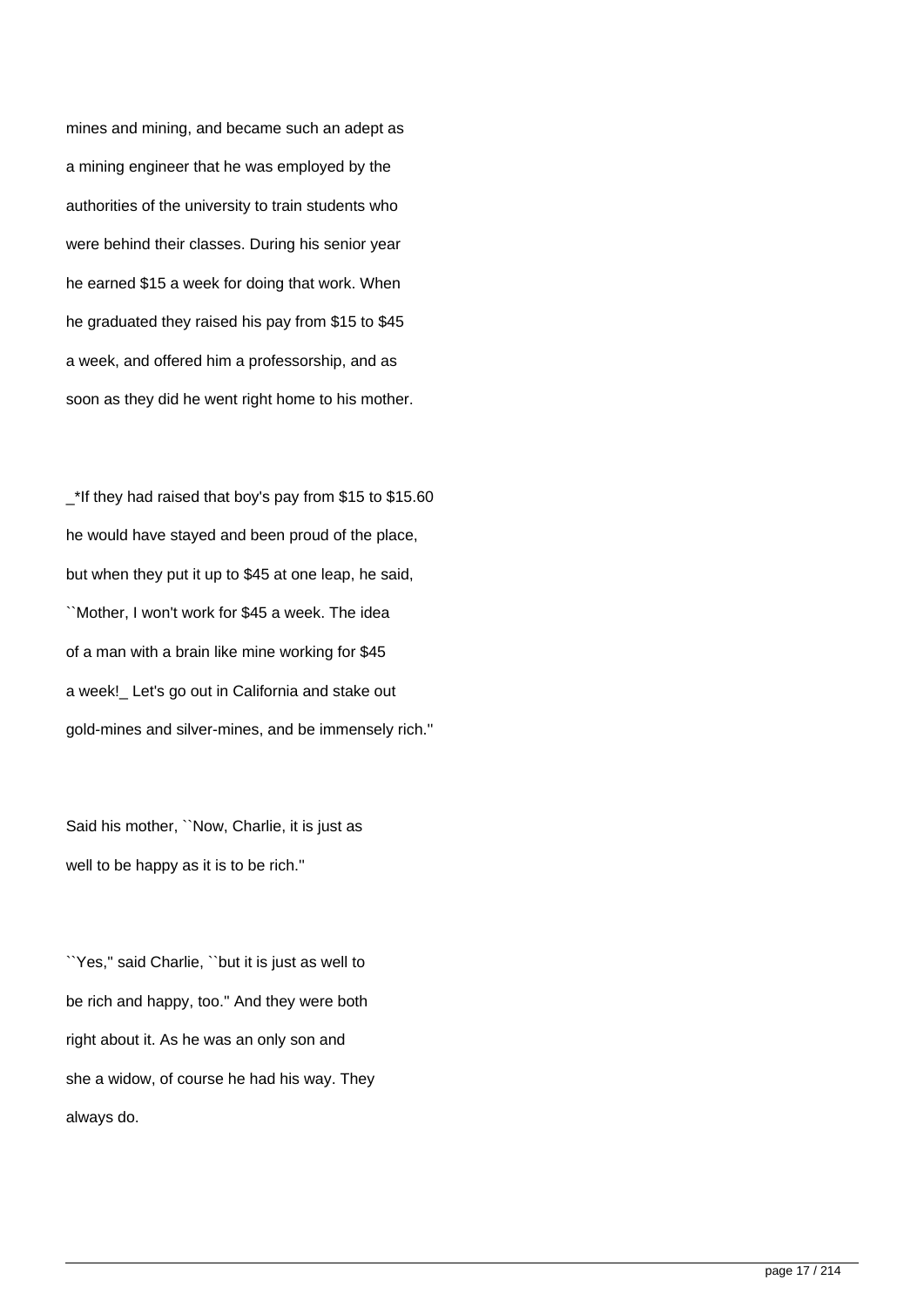They sold out in Massachusetts, and instead of going to California they went to Wisconsin, where he went into the employ of the Superior Copper Mining Company at \$15 a week again, but with the proviso in his contract that he should have an interest in any mines he should discover for the company. I don't believe he ever discovered a mine, and if I am looking in the face of any stockholder of that copper company you wish he had discovered something or other. I have friends who are not here because they could not afford a ticket, who did have stock in that company at the time this young man was employed there. This young man went out there, and I have not heard a word from him. I don't know what became of him, and I don't know whether he found any mines or not, but I don't believe he ever did.

But I do know the other end of the line. He had scarcely gotten out of the old homestead before the succeeding owner went out to dig potatoes. The potatoes were already growing in the ground when he bought the farm, and as the old farmer was bringing in a basket of potatoes it hugged very tight between the ends of the stone fence. You know in Massachusetts our farms are nearly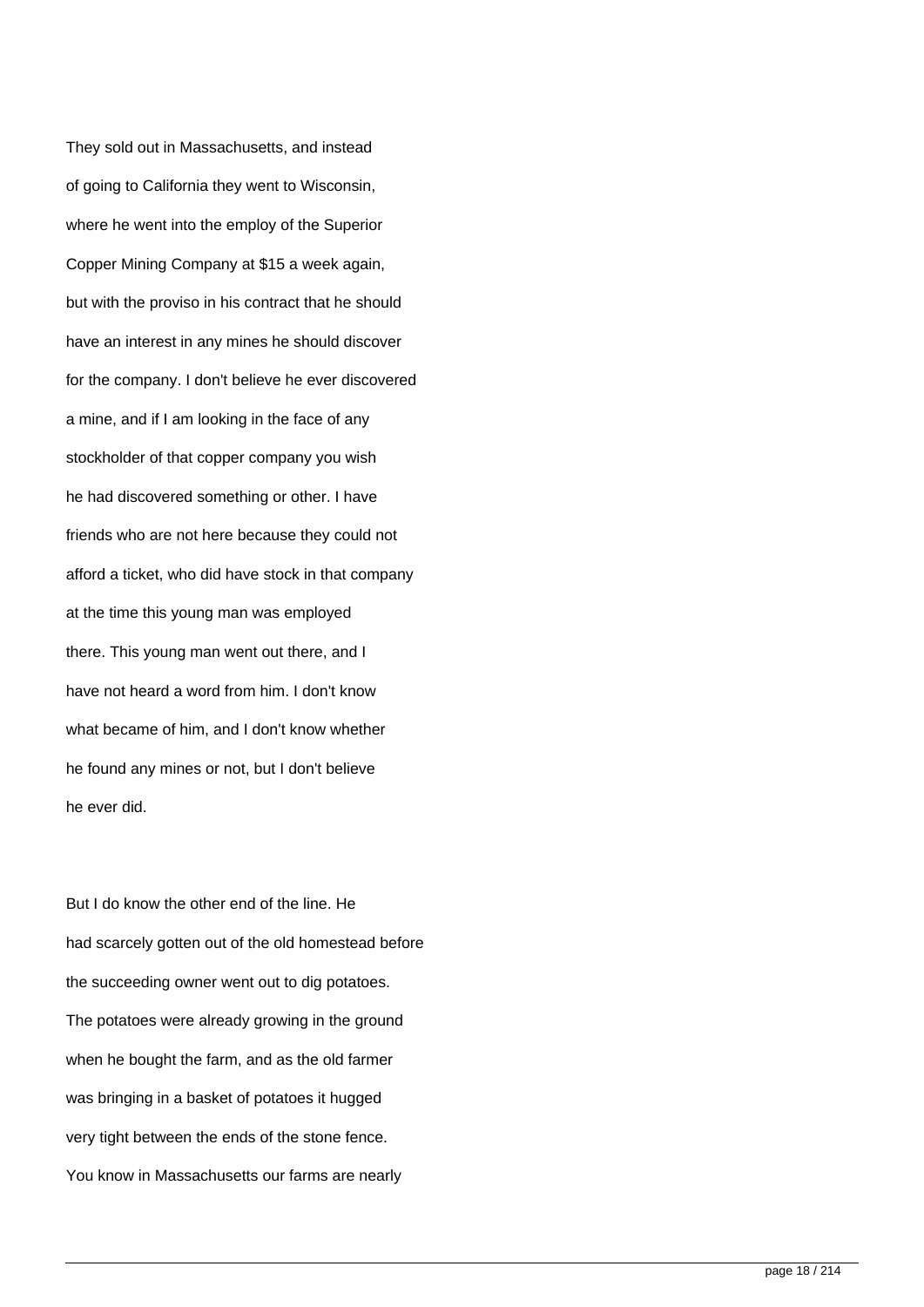all stone wall. There you are obliged to be very economical of front gateways in order to have some place to put the stone. When that basket hugged so tight he set it down on the ground, and then dragged on one side, and pulled on the other side, and as he was dragging that basket through this farmer noticed in the upper and outer corner of that stone wall, right next the gate, a block of native silver eight inches square. That professor of mines, mining, and mineralogy who knew so much about the subject that he would not work for \$45 a week, when he sold that homestead in Massachusetts sat right on that silver to make the bargain. He was born on that homestead, was brought up there, and had gone back and forth rubbing the stone with his sleeve until it reflected his countenance, and seemed to say, ``Here is a hundred thousand dollars right down here just for the taking.'' But he would not take it. It was in a home in Newburyport, Massachusetts, and there was no silver there, all away off--well, I don't know where, and he did not, but somewhere else, and he was a professor of mineralogy.

My friends, that mistake is very universally made, and why should we even smile at him. I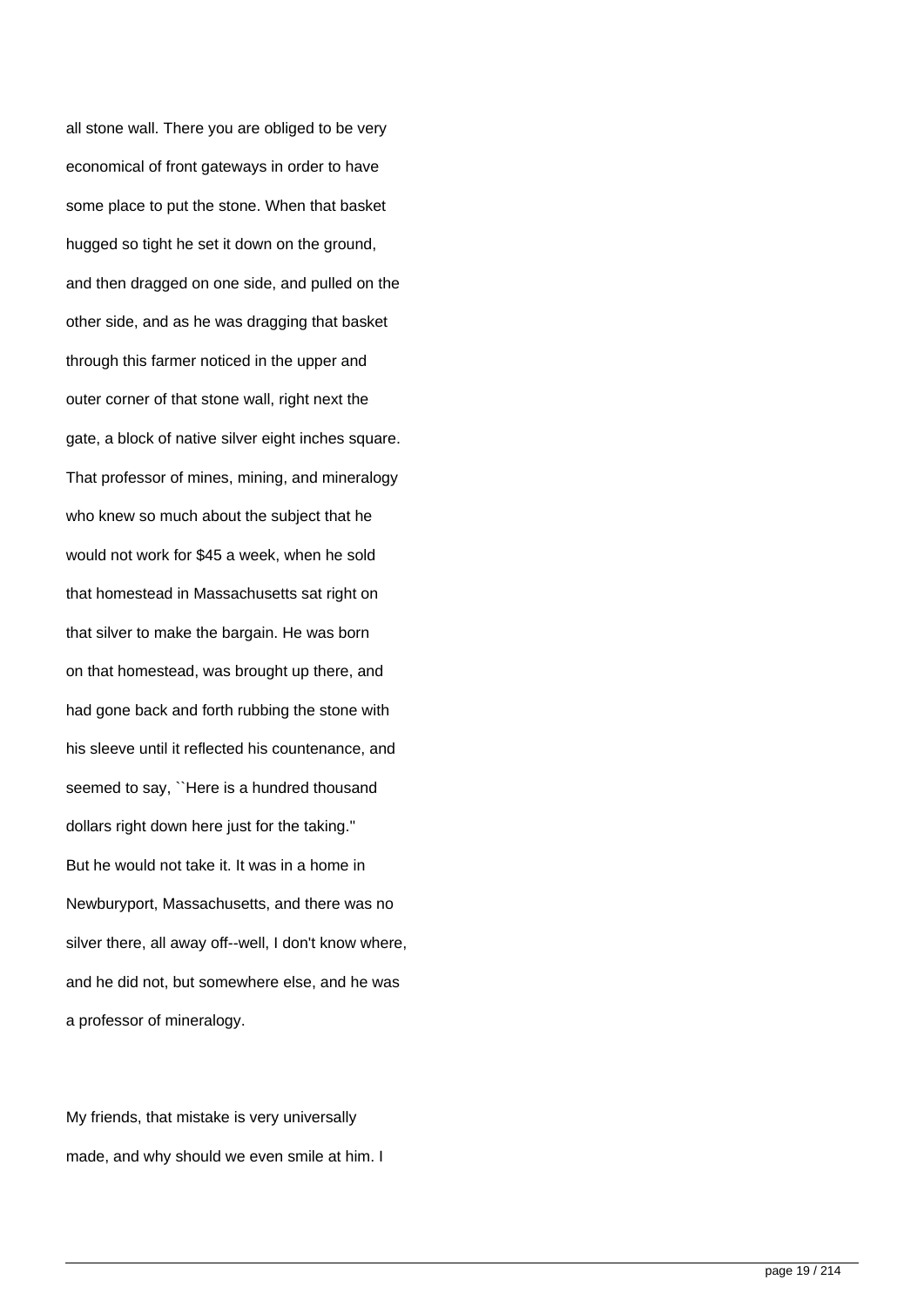often wonder what has become of him. I do not know at all, but I will tell you what I ``guess'' as a Yankee. I guess that he sits out there by his fireside to-night with his friends gathered around him, and he is saying to them something like this: ``Do you know that man Conwell who lives in Philadelphia?'' ``Oh yes, I have heard of him.'' ``Do you know that man Jones that lives in Philadelphia?'' ``Yes, I have heard of him, too.''

Then he begins to laugh, and shakes his sides and says to his friends, ``Well, they have done just the same thing I did, precisely''--and that spoils the whole joke, for you and I have done the same thing he did, and while we sit here and laugh at him he has a better right to sit out there and laugh at us. I know I have made the same mistakes, but, of course, that does not make any difference, because we don't expect the same man to preach and practise, too.

As I come here to-night and look around this audience I am seeing again what through these fifty years I have continually seen-men that are making precisely that same mistake. I often wish I could see the younger people, and would that the Academy had been filled to-night with our high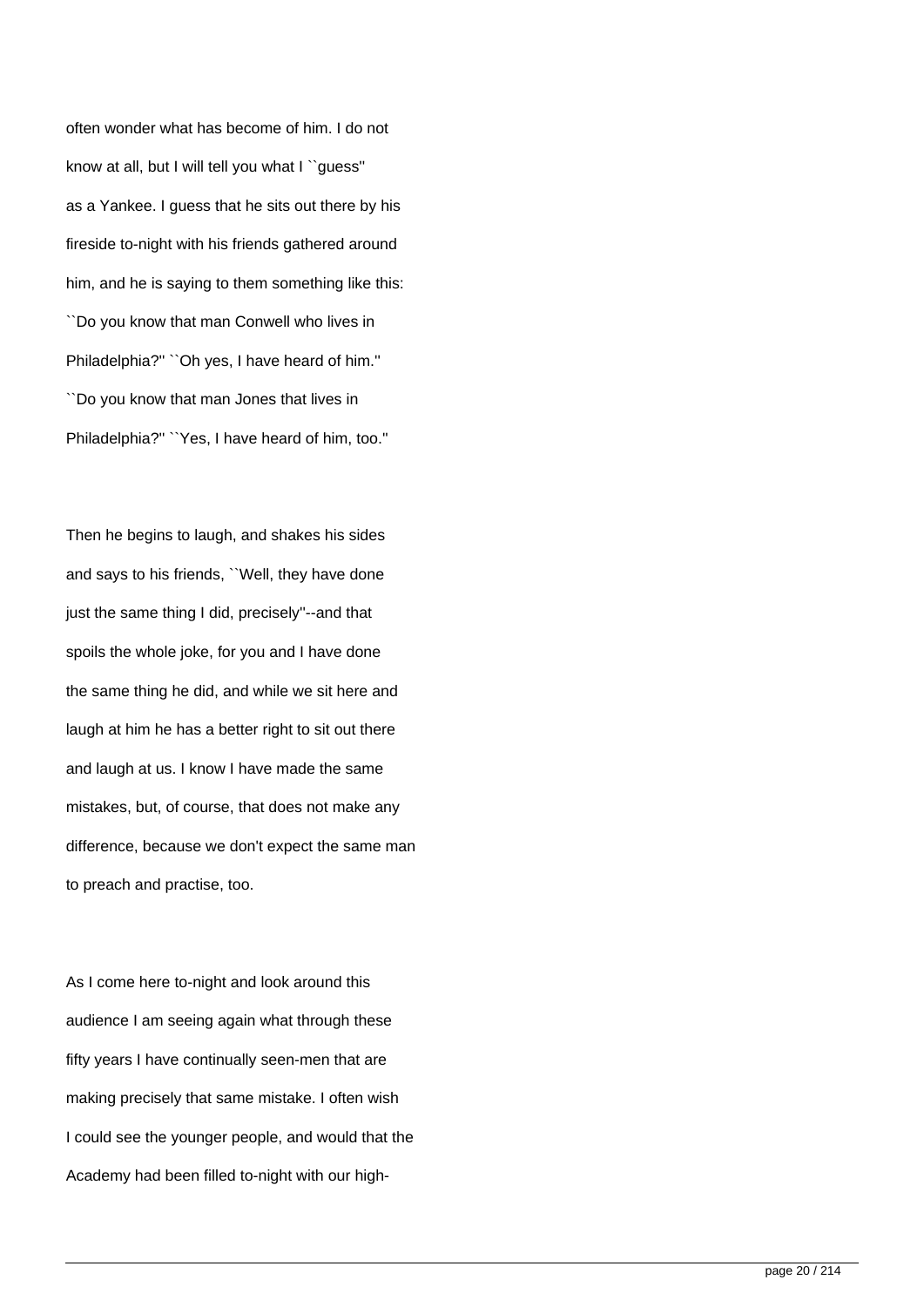school scholars and our grammar-school scholars, that I could have them to talk to. While I would have preferred such an audience as that, because they are most susceptible, as they have not grown up into their prejudices as we have, they have not gotten into any custom that they cannot break, they have not met with any failures as we have; and while I could perhaps do such an audience as that more good than I can do grownup people, yet I will do the best I can with the material I have. I say to you that you have ``acres of diamonds'' in Philadelphia right where you now live. ``Oh,'' but you will say, ``you cannot know much about your city if you think there are any `acres of diamonds' here.''

I was greatly interested in that account in the newspaper of the young man who found that diamond in North Carolina. It was one of the purest diamonds that has ever been discovered, and it has several predecessors near the same locality. I went to a distinguished professor in mineralogy and asked him where he thought those diamonds came from. The professor secured the map of the geologic formations of our continent, and traced it. He said it went either through the underlying carboniferous strata adapted for such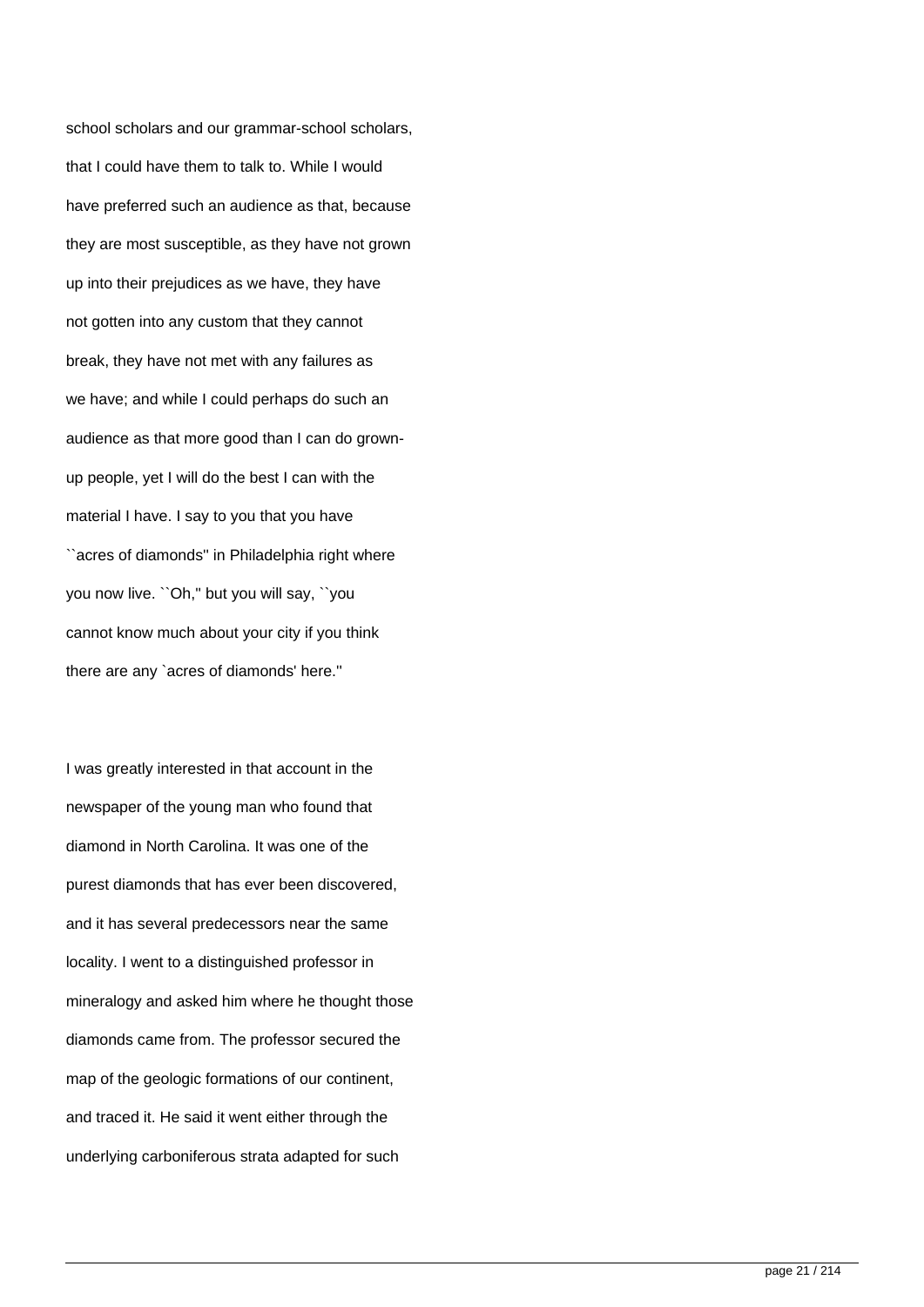production, westward through Ohio and the Mississippi, or in more probability came eastward through Virginia and up the shore of the Atlantic Ocean. It is a fact that the diamonds were there, for they have been discovered and sold; and that they were carried down there during the drift period, from some northern locality. Now who can say but some person going down with his drill in Philadelphia will find some trace of a diamond-mine yet down here? Oh, friends! you cannot say that you are not over one of the greatest diamond-mines in the world, for such a diamond as that only comes from the most profitable mines that are found on earth.

But it serves simply to illustrate my thought, which I emphasize by saying if you do not have the actual diamond-mines literally you have all that they would be good for to you. Because now that the Queen of England has given the greatest compliment ever conferred upon American woman for her attire because she did not appear with any jewels at all at the late reception in England, it has almost done away with the use of diamonds anyhow. All you would care for would be the few you would wear if you wish to be modest, and the rest you would sell for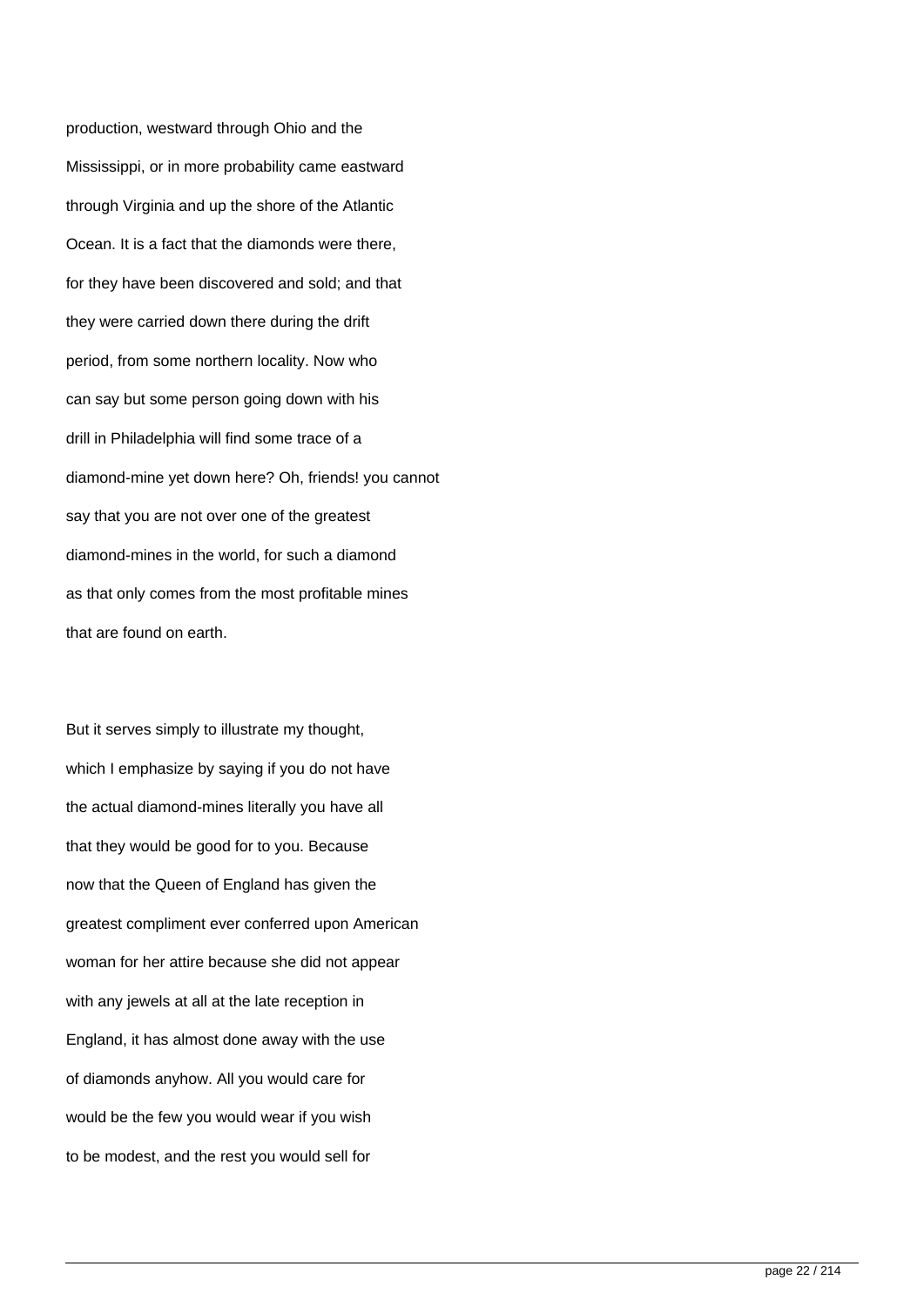#### money.

Now then, I say again that the opportunity to get rich, to attain unto great wealth, is here in Philadelphia now, within the reach of almost every man and woman who hears me speak tonight, and I mean just what I say. I have not come to this platform even under these circumstances to recite something to you. I have come to tell you what in God's sight I believe to be the truth, and if the years of life have been of any value to me in the attainment of common sense, I know I am right; that the men and women sitting here, who found it difficult perhaps to buy a ticket to this lecture or gathering to-night, have within their reach ``acres of diamonds," opportunities to get largely wealthy. There never was a place on earth more adapted than the city of Philadelphia to-day, and never in the history of the world did a poor man without capital have such an opportunity to get rich quickly and honestly as he has now in our city. I say it is the truth, and I want you to accept it as such; for if you think I have come to simply recite something, then I would better not be here. I have no time to waste in any such talk, but to say the things I believe, and unless some of you get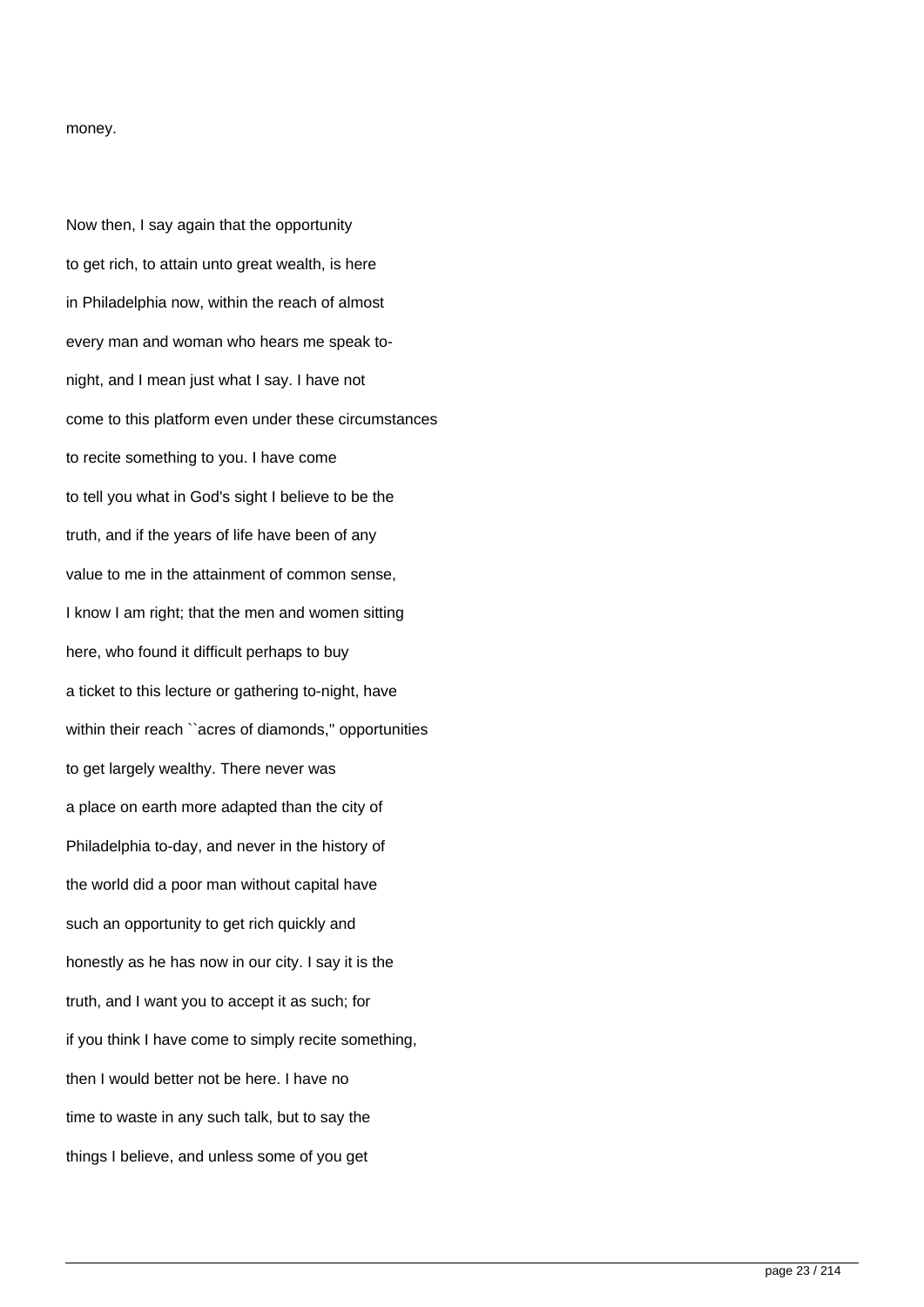richer for what I am saying to-night my time is wasted.

I say that you ought to get rich, and it is your duty to get rich. How many of my pious brethren say to me, ``Do you, a Christian minister, spend your time going up and down the country advising young people to get rich, to get money?'' ``Yes, of course I do.'' They say, ``Isn't that awful! Why don't you preach the gospel instead of preaching about man's making money?'' ``Because to make money honestly is to preach the gospel.'' That is the reason. The men who get rich may be the most honest men you find in the community.

``Oh,'' but says some young man here to-night, ``I have been told all my life that if a person has money he is very dishonest and dishonorable and mean and contemptible. ``My friend, that is the reason why you have none, because you have that idea of people. The foundation of your faith is altogether false. Let me say here clearly, and say it briefly, though subject to discussion which I have not time for here, ninety-eight out of one hundred of the rich men of America are honest. That is why they are rich. That is why they are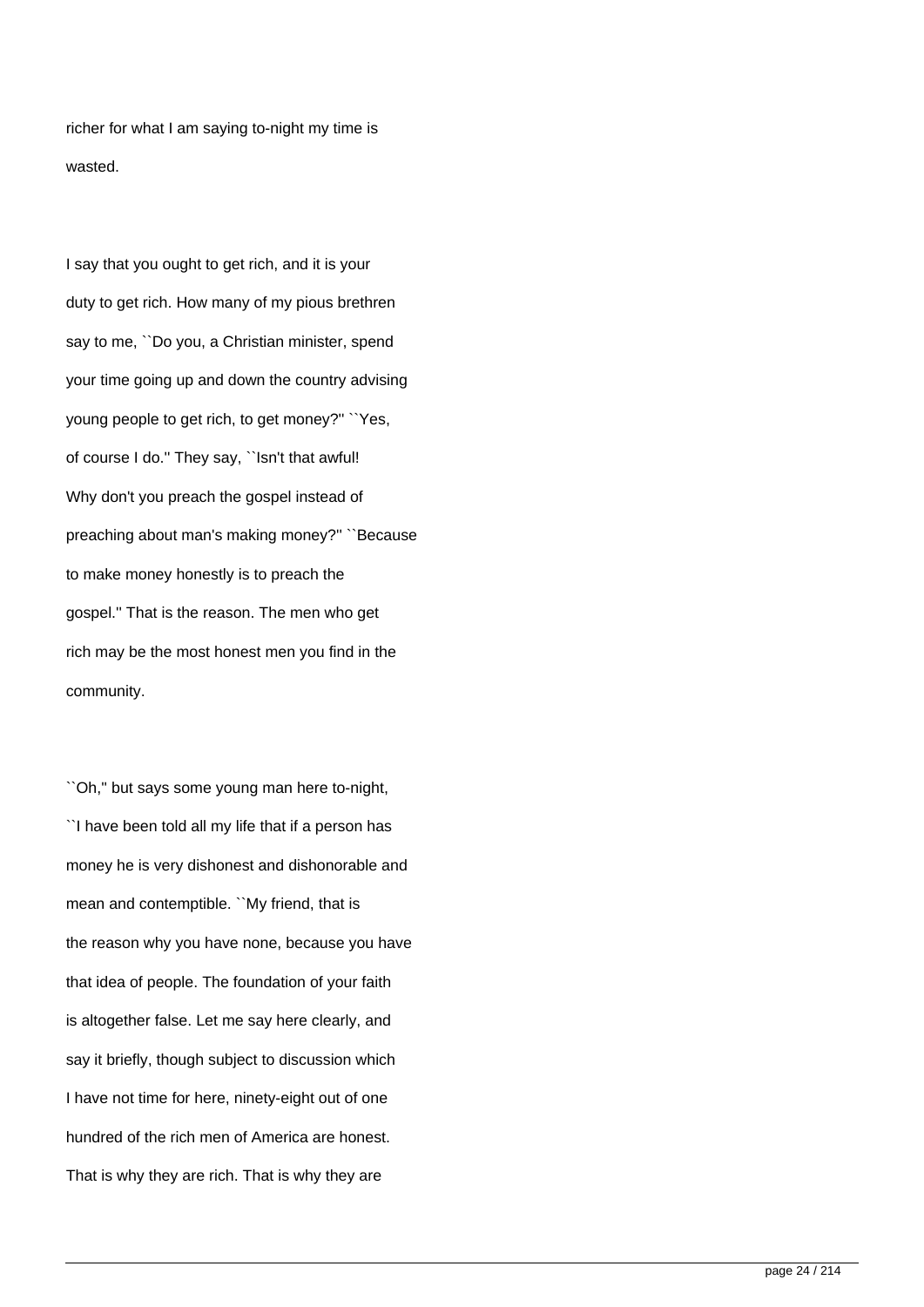trusted with money. That is why they carry on great enterprises and find plenty of people to work with them. It is because they are honest men.

Says another young man, ``I hear sometimes of men that get millions of dollars dishonestly.'' Yes, of course you do, and so do I. But they are so rare a thing in fact that the newspapers talk about them all the time as a matter of news until you get the idea that all the other rich men got rich dishonestly.

My friend, you take and drive me--if you furnish the auto--out into the suburbs of Philadelphia, and introduce me to the people who own their homes around this great city, those beautiful homes with gardens and flowers, those magnificent homes so lovely in their art, and I will introduce you to the very best people in character as well as in enterprise in our city, and you know I will. A man is not really a true man until he owns his own home, and they that own their homes are made more honorable and honest and pure, and true and economical and careful, by owning the home.

For a man to have money, even in large sums,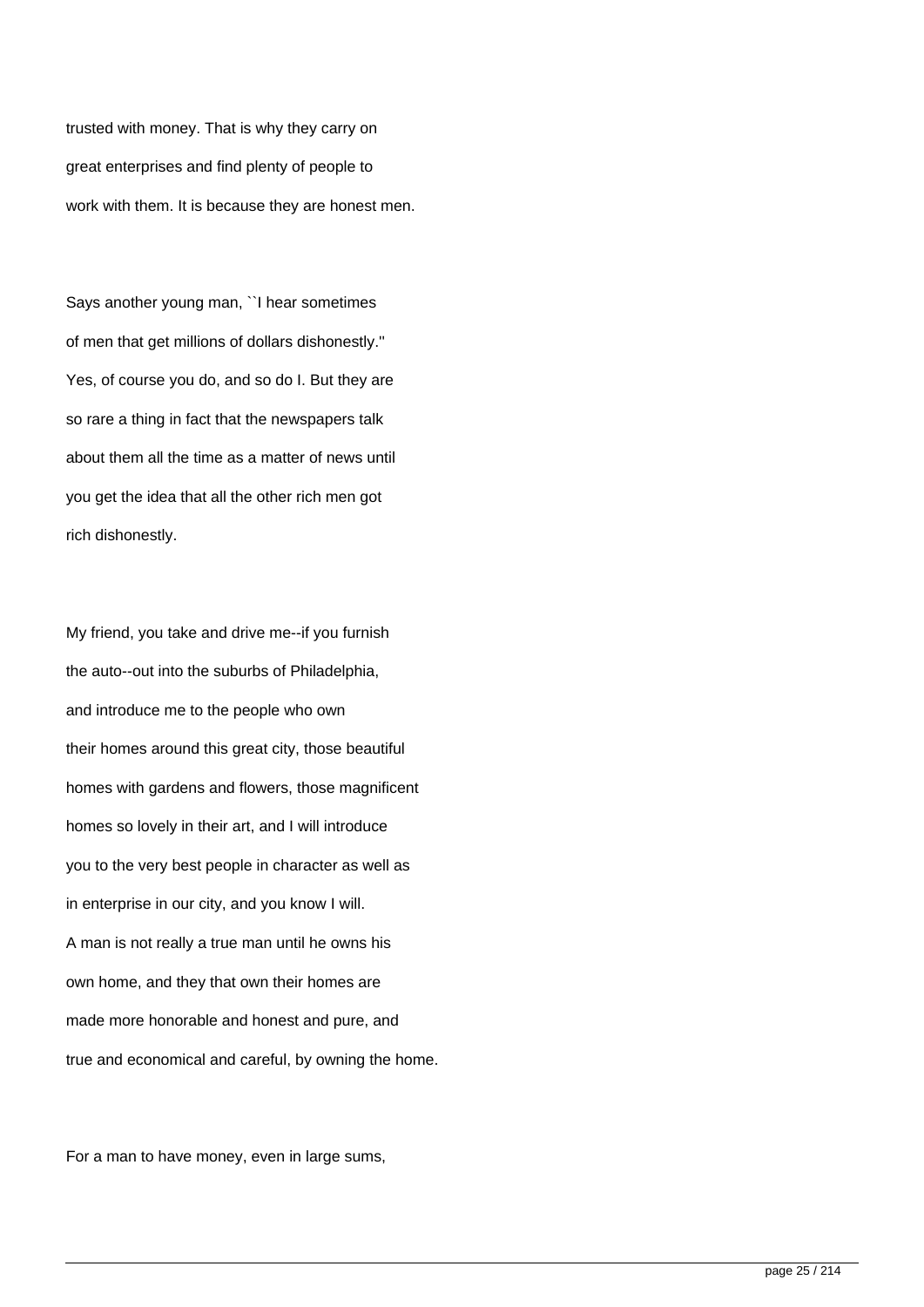is not an inconsistent thing. We preach against covetousness, and you know we do, in the pulpit, and oftentimes preach against it so long and use the terms about ``filthy lucre'' so extremely that Christians get the idea that when we stand in the pulpit we believe it is wicked for any man to have money--until the collection-basket goes around, and then we almost swear at the people because they don't give more money. Oh, the inconsistency of such doctrines as that!

Money is power, and you ought to be reasonably ambitious to have it. You ought because you can do more good with it than you could without it. Money printed your Bible, money builds your churches, money sends your missionaries, and money pays your preachers, and you would not have many of them, either, if you did not pay them. I am always willing that my church should raise my salary, because the church that pays the largest salary always raises it the easiest. You never knew an exception to it in your life. The man who gets the largest salary can do the most good with the power that is furnished to him. Of course he can if his spirit be right to use it for what it is given to him.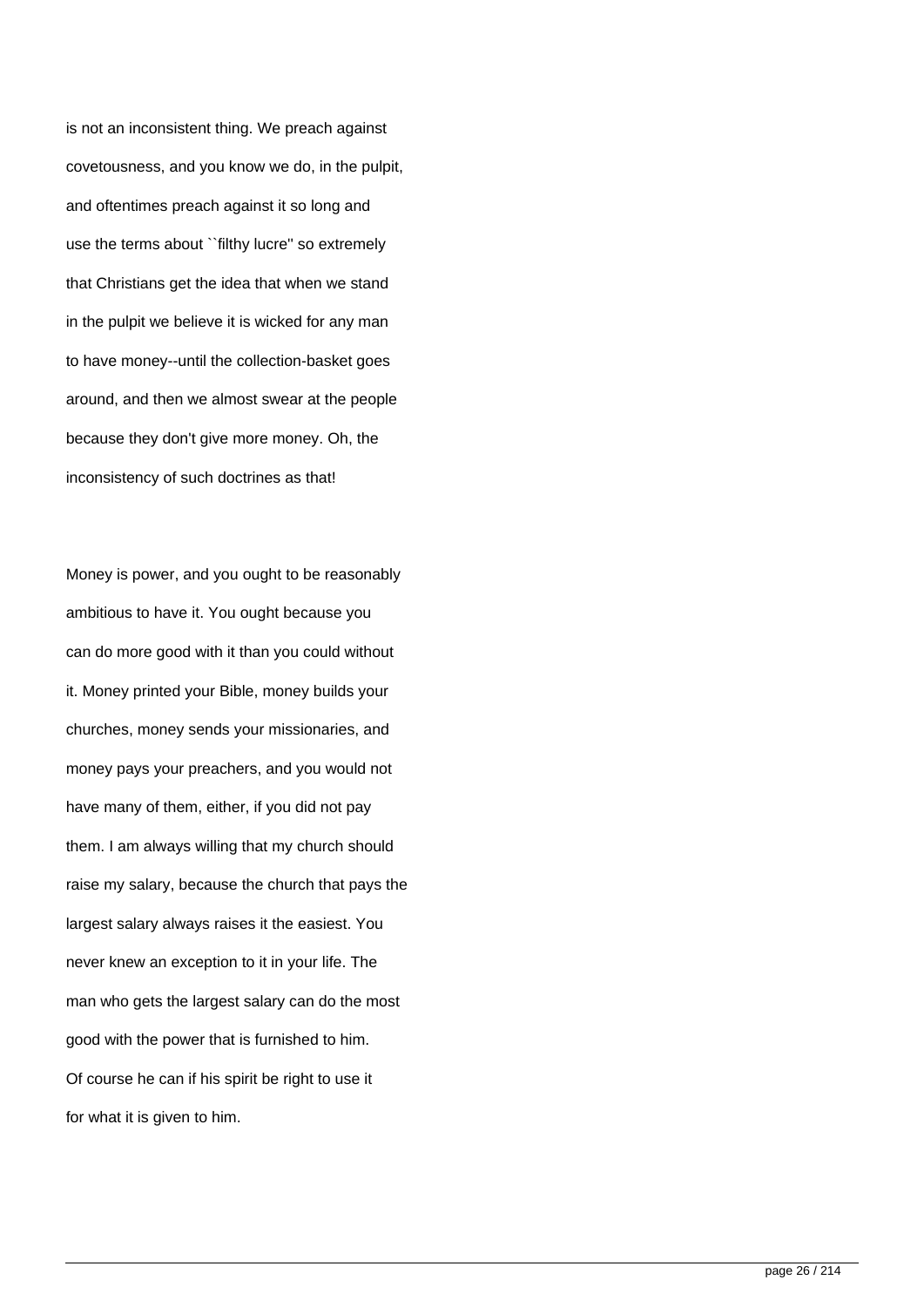I say, then, you ought to have money. If you can honestly attain unto riches in Philadelphia, it is your Christian and godly duty to do so. It is an awful mistake of these pious people to think you must be awfully poor in order to be pious.

Some men say, ``Don't you sympathize with the poor people?'' Of course I do, or else I would not have been lecturing these years. I won't give in but what I sympathize with the poor, but the number of poor who are to be sympathized with is very small. To sympathize with a man whom God has punished for his sins, thus to help him when God would still continue a just punishment, is to do wrong, no doubt about it, and we do that more than we help those who are deserving. While we should sympathize with God's poor--that is, those who cannot help themselves- let us remember there is not a poor person in the United States who was not made poor by his own shortcomings, or by the shortcomings of some one else. It is all wrong to be poor, anyhow. Let us give in to that argument and pass that to one side.

A gentleman gets up back there, and says, ``Don't you think there are some things in this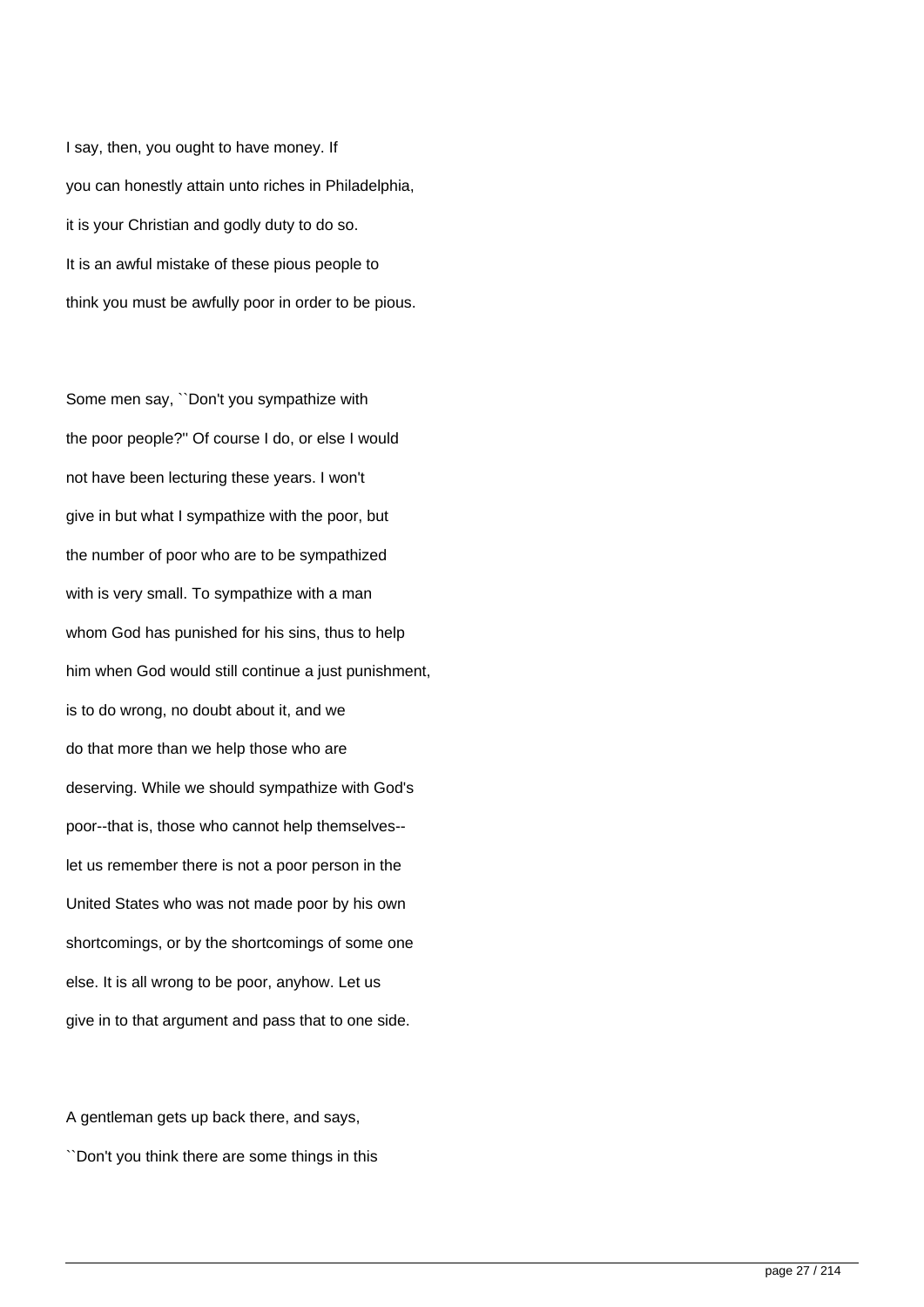world that are better than money?'' Of course I do, but I am talking about money now. Of course there are some things higher than money. Oh yes, I know by the grave that has left me standing alone that there are some things in this world that are higher and sweeter and purer than money. Well do I know there are some things higher and grander than gold. Love is the grandest thing on God's earth, but fortunate the lover who has plenty of money. Money is power, money is force, money will do good as well as harm. In the hands of good men and women it could accomplish, and it has accomplished, good.

I hate to leave that behind me. I heard a man get up in a prayer-meeting in our city and thank the Lord he was ``one of God's poor.'' Well, I wonder what his wife thinks about that? She earns all the money that comes into that house, and he smokes a part of that on the veranda. I don't want to see any more of the Lord's poor of that kind, and I don't believe the Lord does. And yet there are some people who think in order to be pious you must be awfully poor and awfully dirty. That does not follow at all. While we sympathize with the poor, let us not teach a doctrine like that.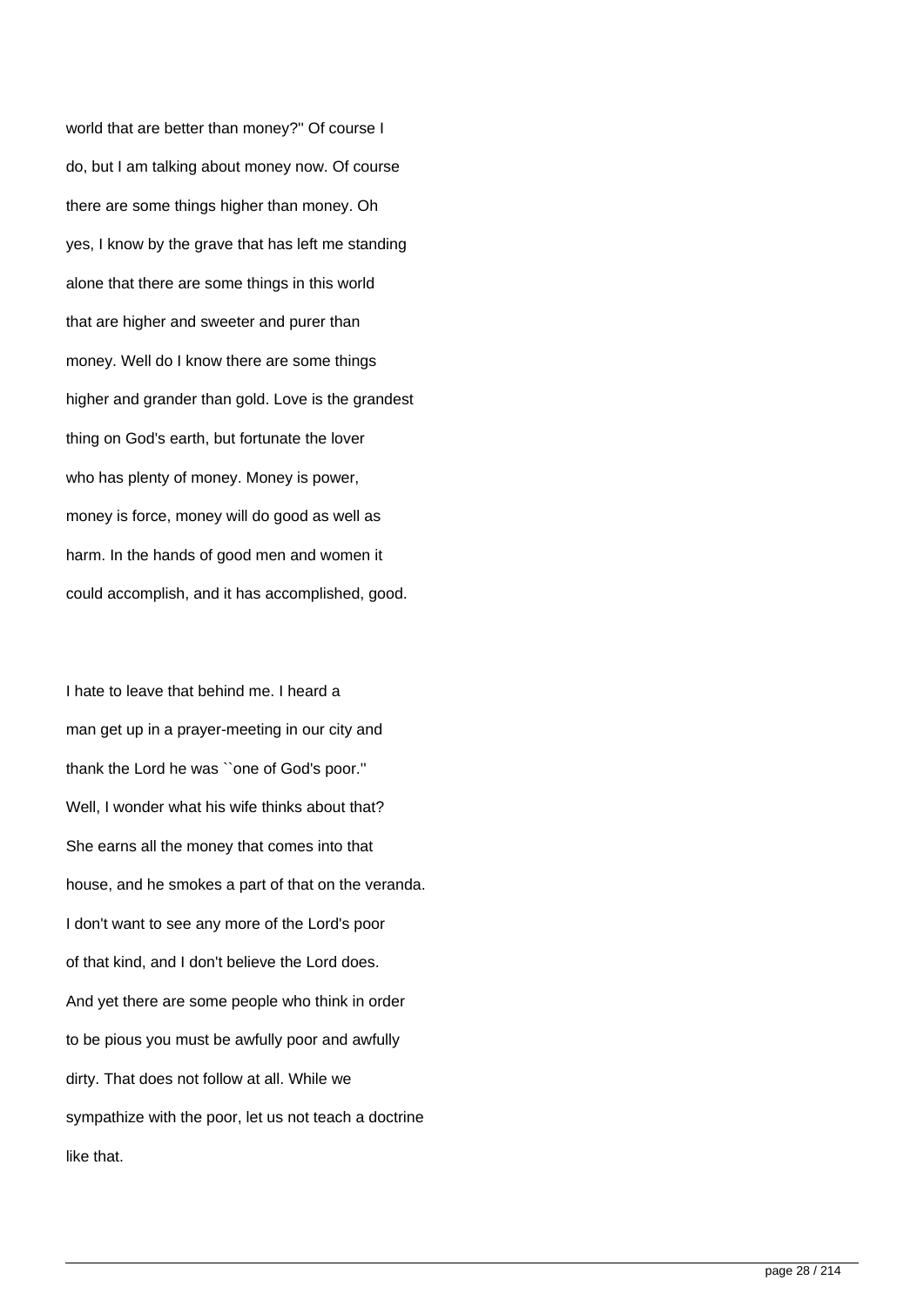Yet the age is prejudiced against advising a Christian man (or, as a Jew would say, a godly man) from attaining unto wealth. The prejudice is so universal and the years are far enough back, I think, for me to safely mention that years ago up at Temple University there was a young man in our theological school who thought he was the only pious student in that department. He came into my office one evening and sat down by my desk, and said to me: ``Mr. President, I think it is my duty sir, to come in and labor with you.'' ``What has happened now?'' Said he, ``I heard you say at the Academy, at the Peirce School commencement, that you thought it was an honorable ambition for a young man to desire to have wealth, and that you thought it made him temperate, made him anxious to have a good name, and made him industrious. You spoke about man's ambition to have money helping to make him a good man. Sir, I have come to tell you the Holy Bible says that `money is the root of all evil.' ''

I told him I had never seen it in the Bible, and advised him to go out into the chapel and get the Bible, and show me the place. So out he went for the Bible, and soon he stalked into my office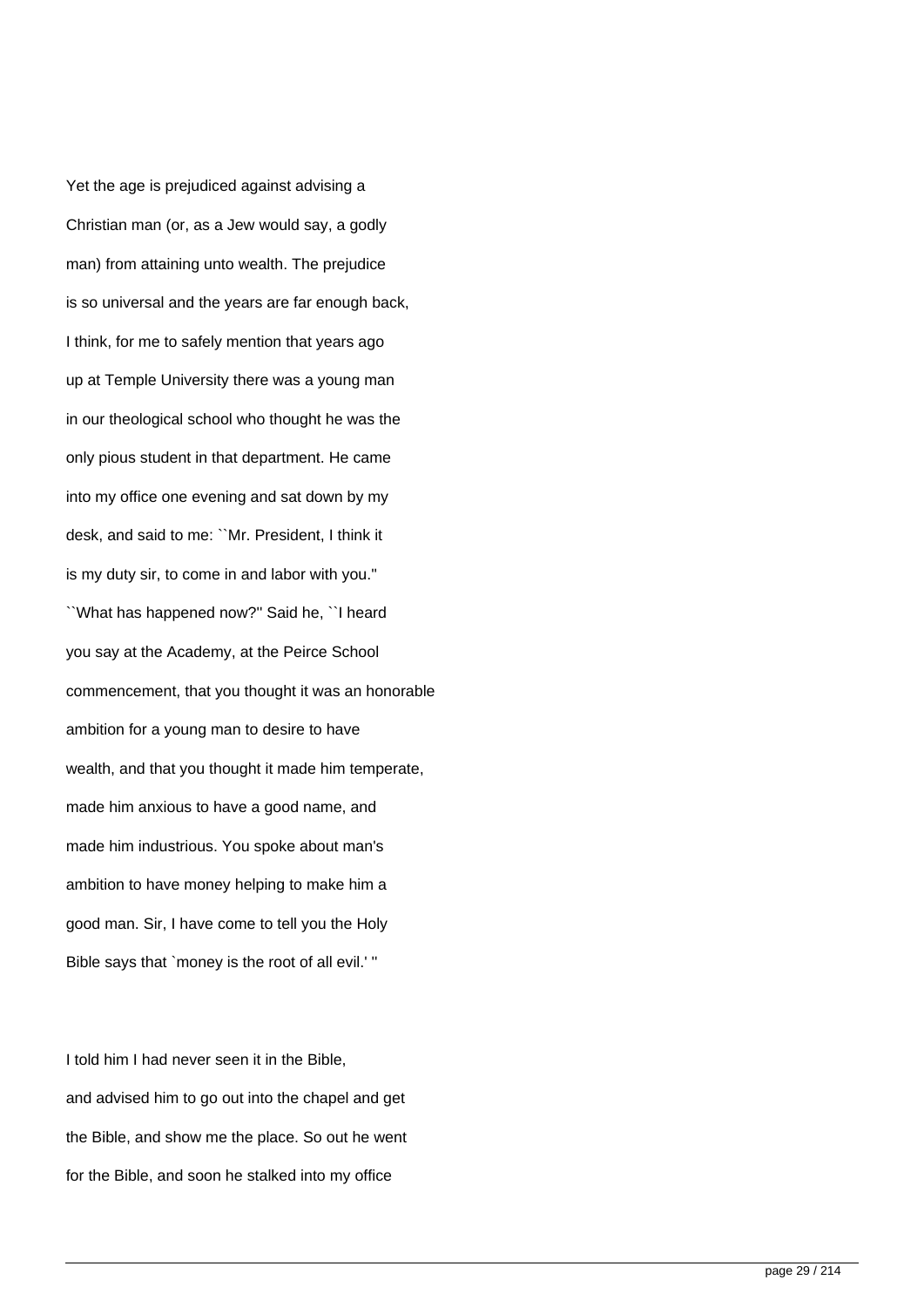with the Bible open, with all the bigoted pride of the narrow sectarian, or of one who founds his Christianity on some misinterpretation of Scripture. He flung the Bible down on my desk, and fairly squealed into my ear: "There it is, Mr. President; you can read it for yourself.'' I said to him: ``Well, young man, you will learn when you get a little older that you cannot trust another denomination to read the Bible for you. You belong to another denomination. You are taught in the theological school, however, that emphasis is exegesis. Now, will you take that Bible and read it yourself, and give the proper emphasis to it?''

He took the Bible, and proudly read, `` `The love of money is the root of all evil.' ''

Then he had it right, and when one does quote aright from that same old Book he quotes the absolute truth. I have lived through fifty years of the mightiest battle that old Book has ever fought, and I have lived to see its banners flying free; for never in the history of this world did the great minds of earth so universally agree that the Bible is true--all true--as they do at this very hour.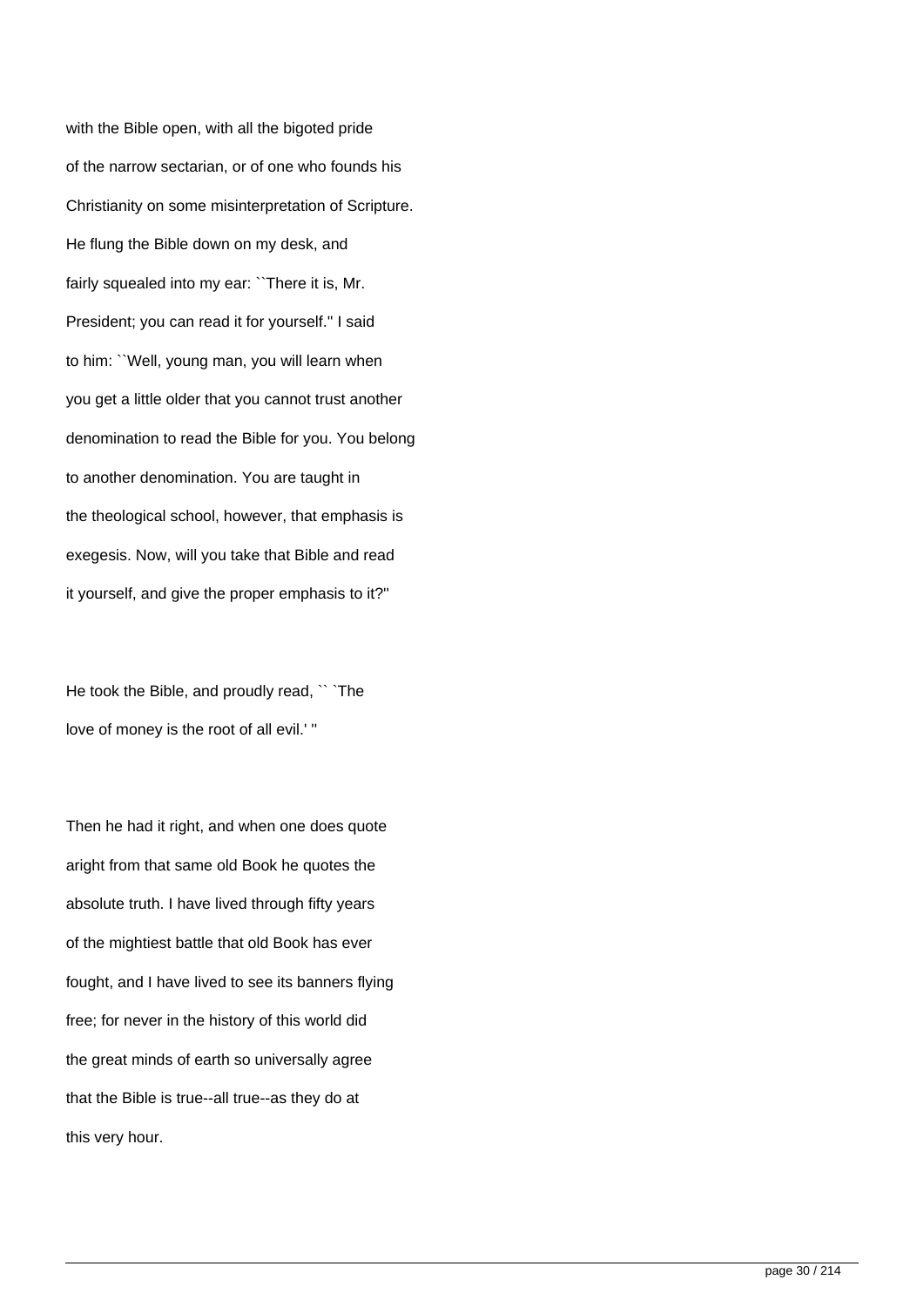So I say that when he quoted right, of course he quoted the absolute truth. ``The love of money is the root of all evil.'' He who tries to attain unto it too quickly, or dishonestly, will fall into many snares, no doubt about that. The love of money. What is that? It is making an idol of money, and idolatry pure and simple everywhere is condemned by the Holy Scriptures and by man's common sense. The man that worships the dollar instead of thinking of the purposes for which it ought to be used, the man who idolizes simply money, the miser that hordes his money in the cellar, or hides it in his stocking, or refuses to invest it where it will do the world good, that man who hugs the dollar until the eagle squeals has in him the root of all evil.

I think I will leave that behind me now and answer the question of nearly all of you who are asking, ``Is there opportunity to get rich in Philadelphia?'' Well, now, how simple a thing it is to see where it is, and the instant you see where it is it is yours. Some old gentleman gets up back there and says, ``Mr. Conwell, have you lived in Philadelphia for thirty-one years and don't know that the time has gone by when you can make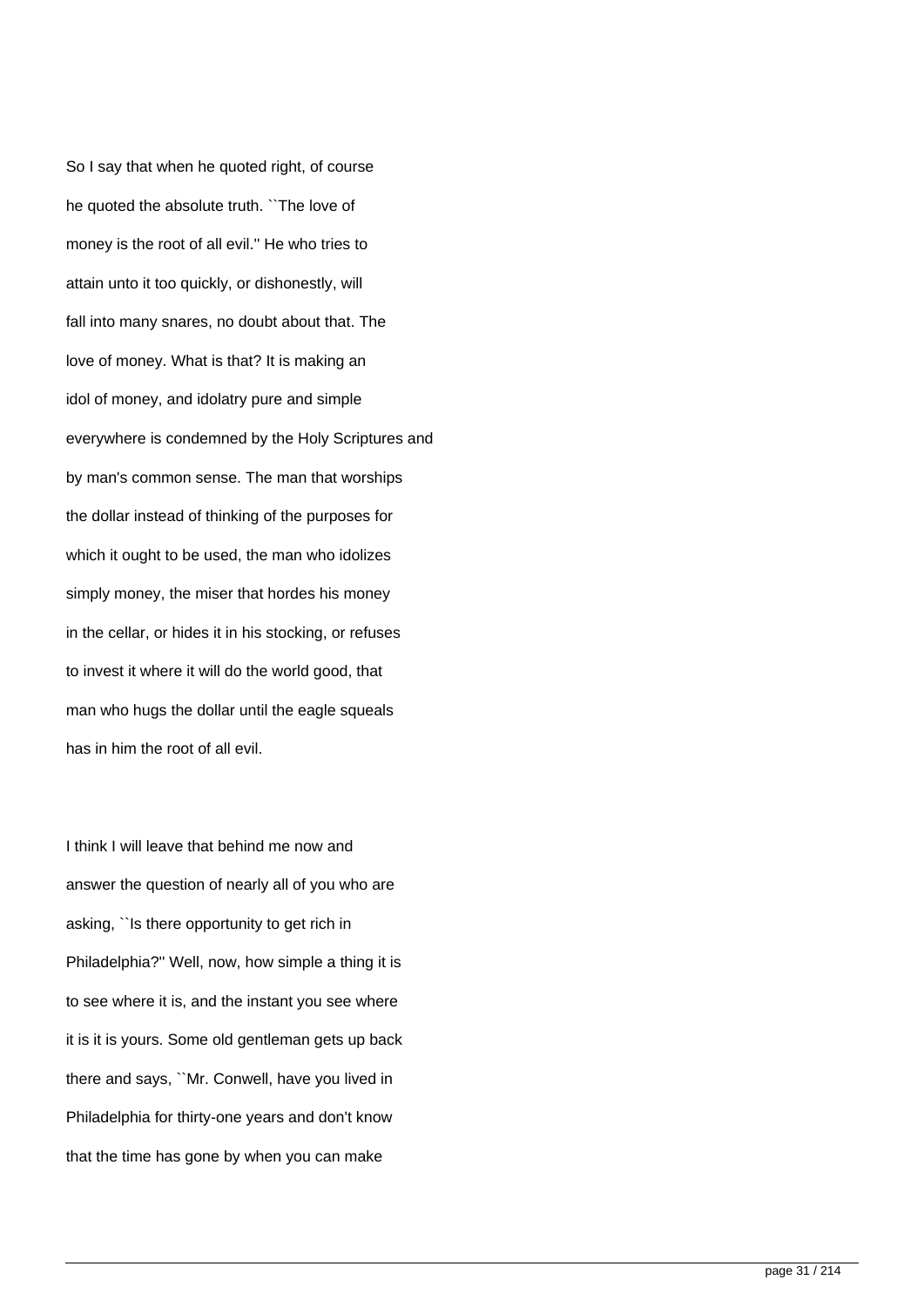anything in this city?'' ``No, I don't think it is.'' ``Yes, it is; I have tried it.'' ``What business are you in?'' ``I kept a store here for twenty years, and never made over a thousand dollars in the whole twenty years.''

``Well, then, you can measure the good you have been to this city by what this city has paid you, because a man can judge very well what he is worth by what he receives; that is, in what he is to the world at this time. If you have not made over a thousand dollars in twenty years in Philadelphia, it would have been better for Philadelphia if they had kicked you out of the city nineteen years and nine months ago. A man has no right to keep a store in Philadelphia twenty years and not make at least five hundred thousand dollars even though it be a corner grocery up-town.' You say, ``You cannot make five thousand dollars in a store now.'' Oh, my friends, if you will just take only four blocks around you, and find out what the people want and what you ought to supply and set them down with your pencil and figure up the profits you would make if you did supply them, you would very soon see it. There is wealth right within the sound of your voice.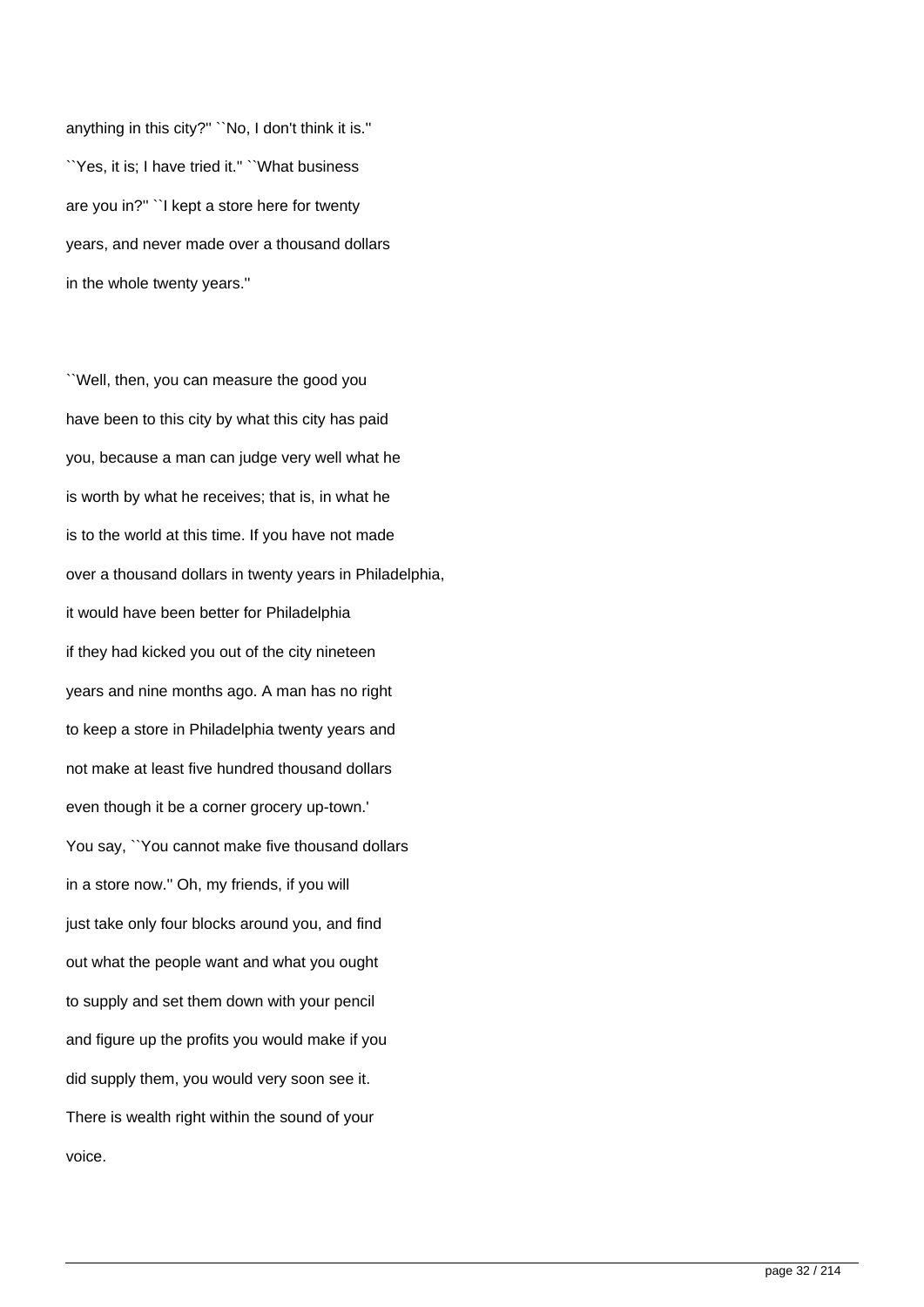Some one says: ``You don't know anything about business. A preacher never knows a thing about business.'' Well, then, I will have to prove that I am an expert. I don't like to do this, but I have to do it because my testimony will not be taken if I am not an expert. My father kept a country store, and if there is any place under the stars where a man gets all sorts of experience in every kind of mercantile transactions, it is in the country store. I am not proud of my experience, but sometimes when my father was away he would leave me in charge of the store, though fortunately for him that was not very often. But this did occur many times, friends: A man would come in the store, and say to me, ``Do you keep jack knives?'' ``No, we don't keep jack-knives,'' and I went off whistling a tune. What did I care about that man, anyhow? Then another farmer would come in and say, ``Do you keep jack knives?'' ``No, we don't keep jack-knives.'' Then I went away and whistled another tune. Then a third man came right in the same door and said, ``Do you keep jack-knives?'' ``No. Why is every one around here asking for jack-knives? Do you suppose we are keeping this store to supply the whole neighborhood with jack-knives?''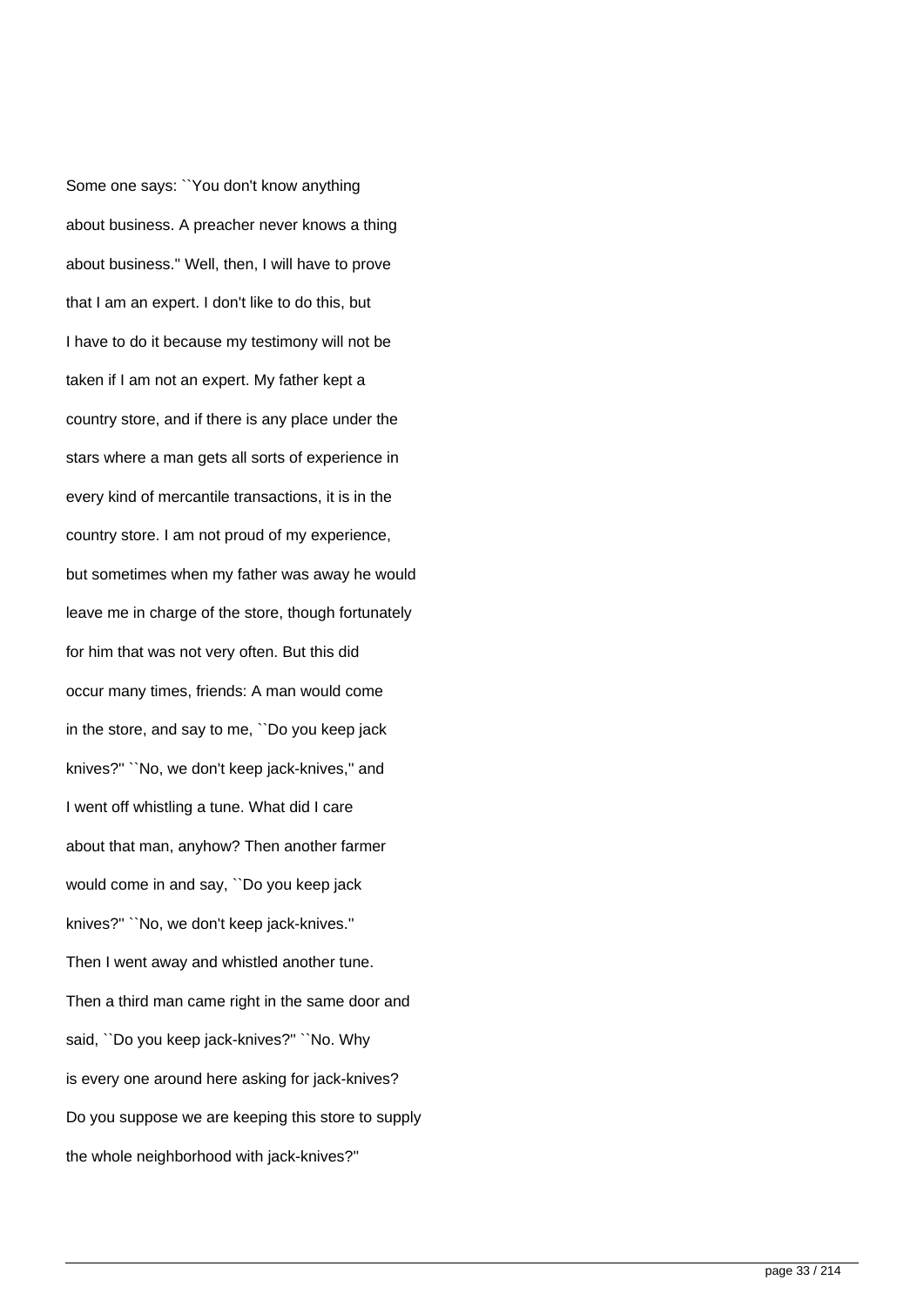Do you carry on your store like that in Philadelphia? The difficulty was I had not then learned that the foundation of godliness and the foundation principle of success in business are both the same precisely. The man who says, ``I cannot carry my religion into business'' advertises himself either as being an imbecile in business, or on the road to bankruptcy, or a thief, one of the three, sure. He will fail within a very few years. He certainly will if he doesn't carry his religion into business. If I had been carrying on my father's store on a Christian plan, godly plan, I would have had a jack-knife for the third man when he called for it. Then I would have actually done him a kindness, and I would have received a reward myself, which it would have been my duty to take.

There are some over-pious Christian people who think if you take any profit on anything you sell that you are an unrighteous man. On the contrary, you would be a criminal to sell goods for less than they cost. You have no right to do that. You cannot trust a man with your money who cannot take care of his own. You cannot trust a man in your family that is not true to his own wife. You cannot trust a man in the world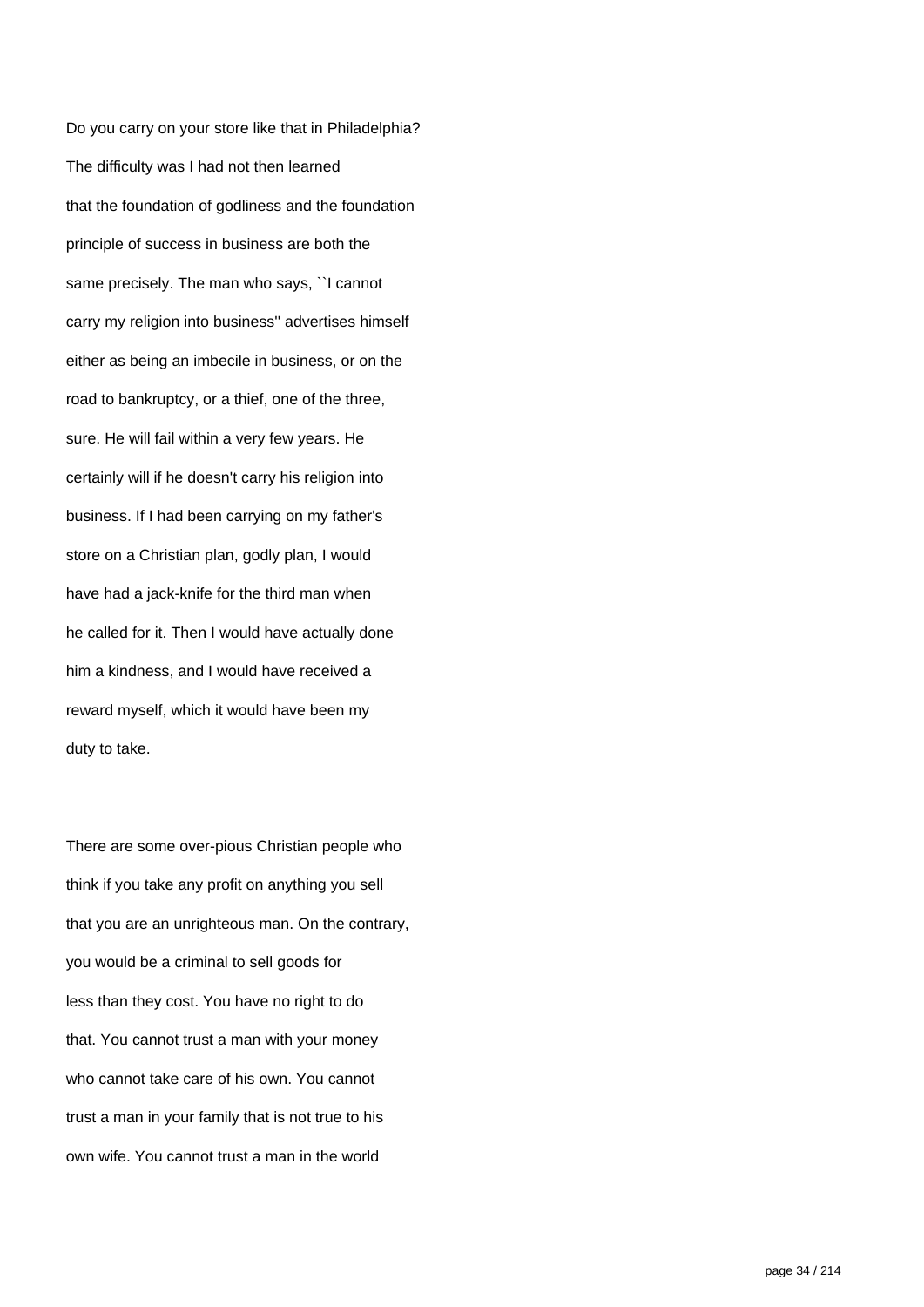that does not begin with his own heart, his own character, and his own life. It would have been my duty to have furnished a jack-knife to the third man, or the second, and to have sold it to him and actually profited myself. I have no more right to sell goods without making a profit on them than I have to overcharge him dishonestly beyond what they are worth. But I should so sell each bill of goods that the person to whom I sell shall make as much as I make.

To live and let live is the principle of the gospel, and the principle of every-day common sense. Oh, young man, hear me; live as you go along. Do not wait until you have reached my years before you begin to enjoy anything of this life. If I had the millions back, or fifty cents of it, which I have tried to earn in these years, it would not do me anything like the good that it does me now in this almost sacred presence tonight. Oh, yes, I am paid over and over a hundredfold to-night for dividing as I have tried to do in some measure as I went along through the years. I ought not speak that way, it sounds egotistic, but I am old enough now to be excused for that. I should have helped my fellow-men, which I have tried to do, and every one should try to do,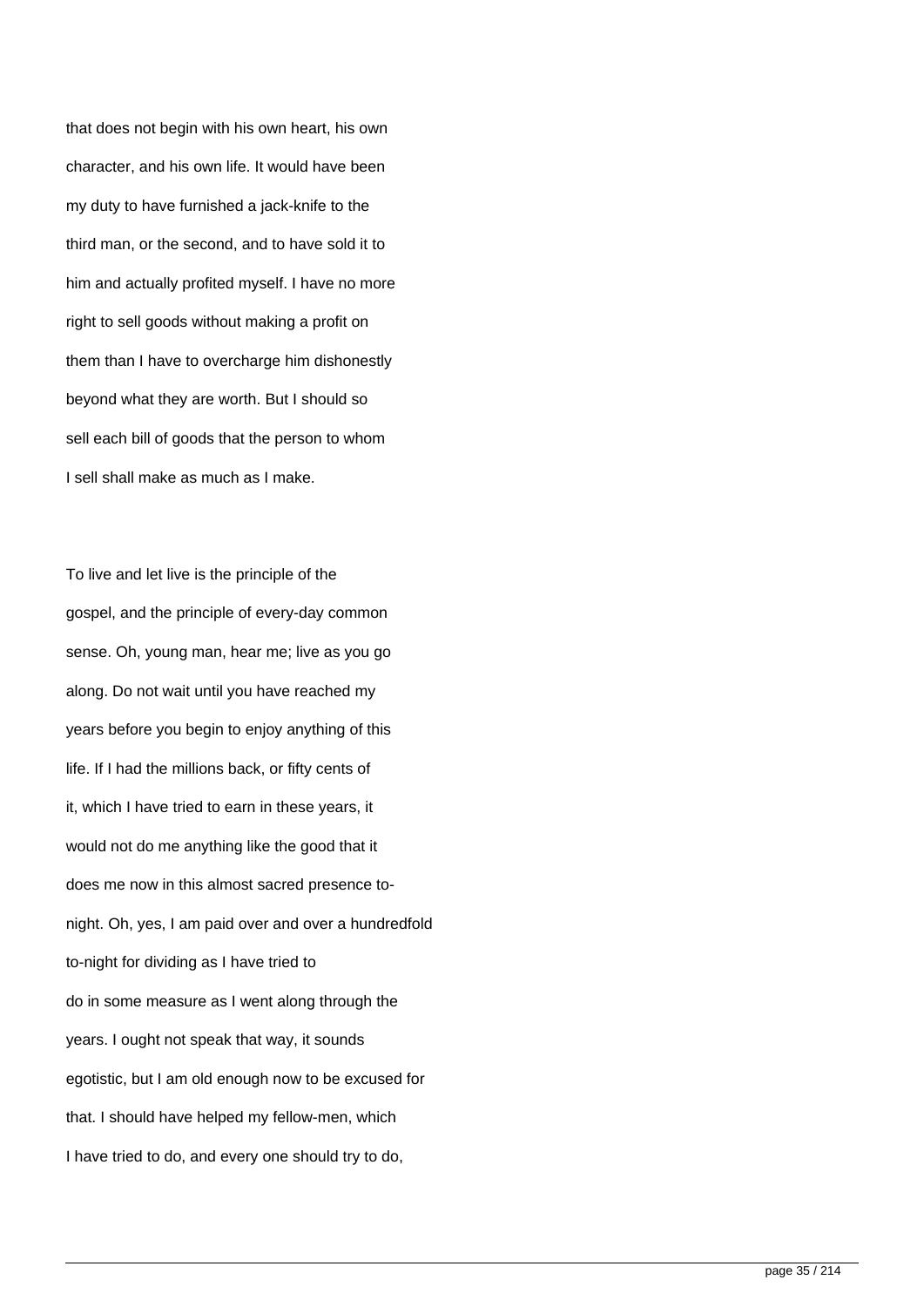and get the happiness of it. The man who goes home with the sense that he has stolen a dollar that day, that he has robbed a man of what was his honest due, is not going to sweet rest. He arises tired in the morning, and goes with an unclean conscience to his work the next day. He is not a successful man at all, although he may have laid up millions. But the man who has gone through life dividing always with his fellow-men, making and demanding his own rights and his own profits, and giving to every other man his rights and profits, lives every day, and not only that, but it is the royal road to great wealth. The history of the thousands of millionaires shows that to be the case.

The man over there who said he could not make anything in a store in Philadelphia has been carrying on his store on the wrong principle. Suppose I go into your store to-morrow morning and ask, ``Do you know neighbor A, who lives one square away, at house No. 1240?" "Oh yes, I have met him. He deals here at the corner store.'' ``Where did he come from?'' ``I don't know.'' ``How many does he have in his family?'' ``I don't know.'' ``What ticket does he vote?'' ``I don't know.'' ``What church does he go to?''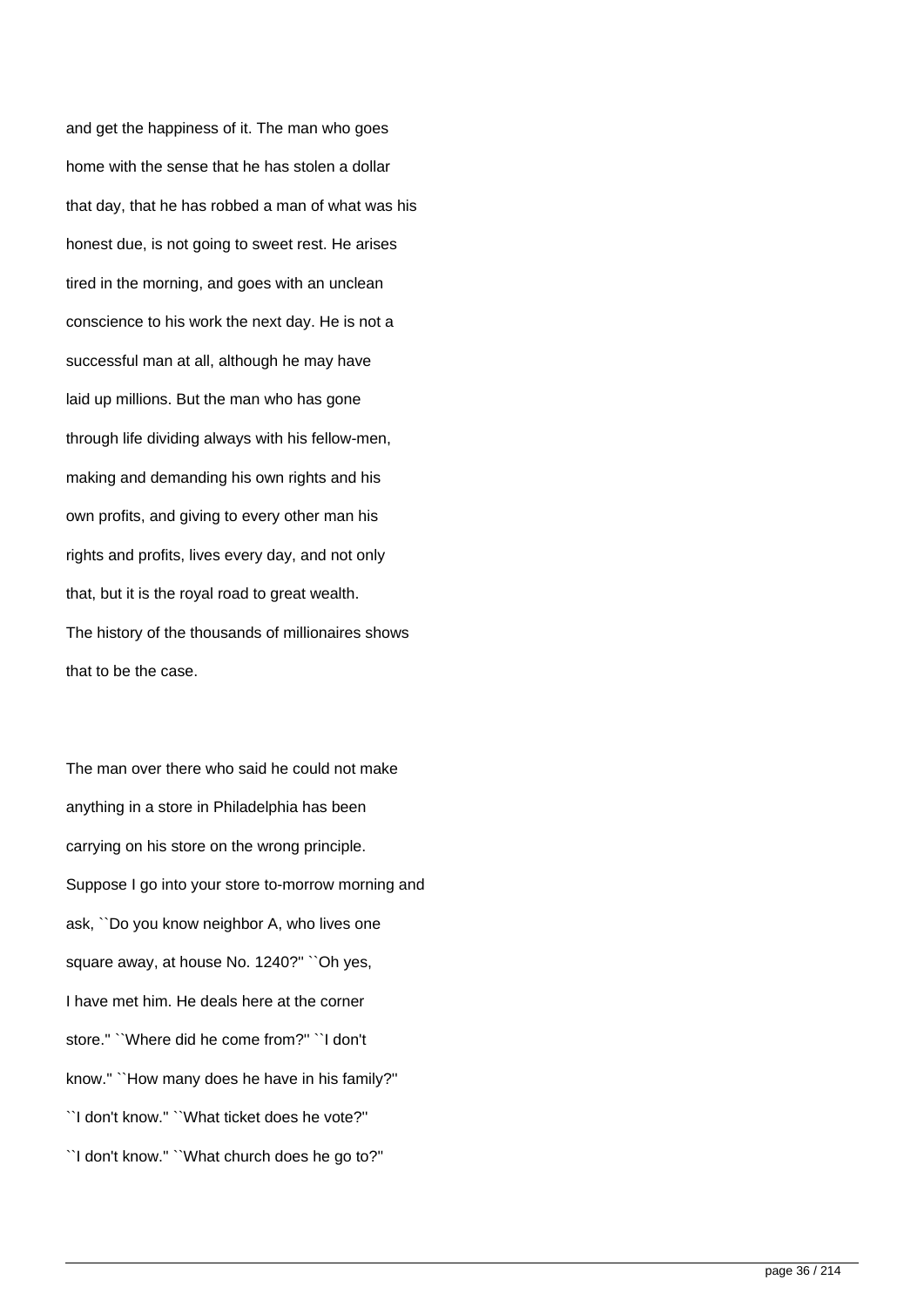``I don't know, and don't care. What are you asking all these questions for?''

If you had a store in Philadelphia would you answer me like that? If so, then you are conducting your business just as I carried on my father's business in Worthington, Massachusetts. You don't know where your neighbor came from when he moved to Philadelphia, and you don't care. If you had cared you would be a rich man now. If you had cared enough about him to take an interest in his affairs, to find out what he needed, you would have been rich. But you go through the world saying, ``No opportunity to get rich,'' and there is the fault right at your own door.

But another young man gets up over there and says, ``I cannot take up the mercantile business.'' (While I am talking of trade it applies to every occupation.) ``Why can't you go into the mercantile business?'' ``Because I haven't any capital.'' Oh, the weak and dudish creature that can't see over its collar! It makes a person weak to see these little dudes standing around the corners and saying, ``Oh, if I had plenty of capital, how rich I would get.'' ``Young man, do you think you are going to get rich on capital?''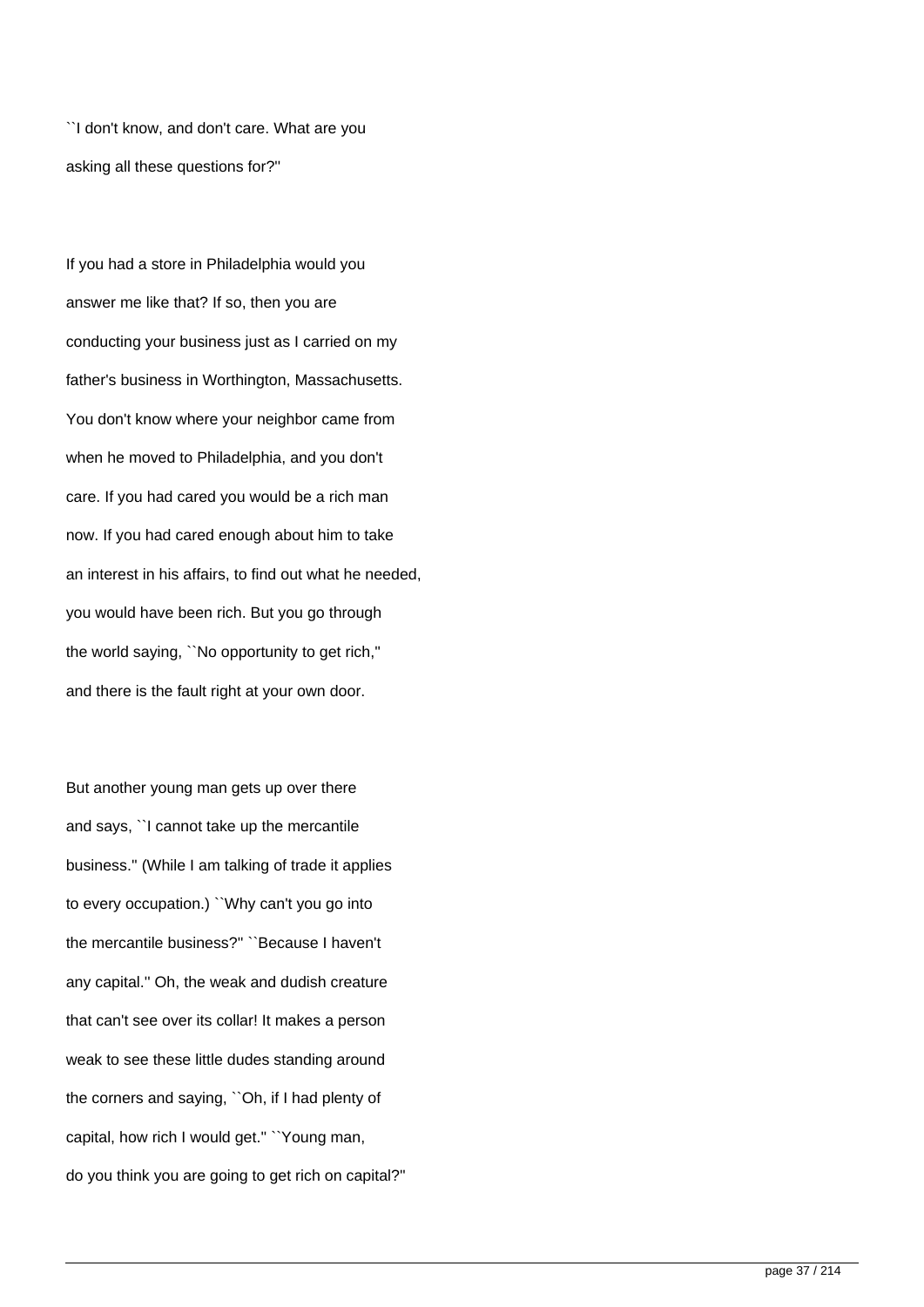``Certainly.'' Well, I say, ``Certainly not.'' If your mother has plenty of money, and she will set you up in business, you will "set her up in business,'' supplying you with capital.

The moment a young man or woman gets more money than he or she has grown to by practical experience, that moment he has gotten a curse. It is no help to a young man or woman to inherit money. It is no help to your children to leave them money, but if you leave them education, if you leave them Christian and noble character, if you leave them a wide circle of friends, if you leave them an honorable name, it is far better than that they should have money. It would be worse for them, worse for the nation, that they should have any money at all. Oh, young man, if you have inherited money, don't regard it as a help. It will curse you through your years, and deprive you of the very best things of human life. There is no class of people to be pitied so much as the inexperienced sons and daughters of the rich of our generation. I pity the rich man's son. He can never know the best things in life.

One of the best things in our life is when a young man has earned his own living, and when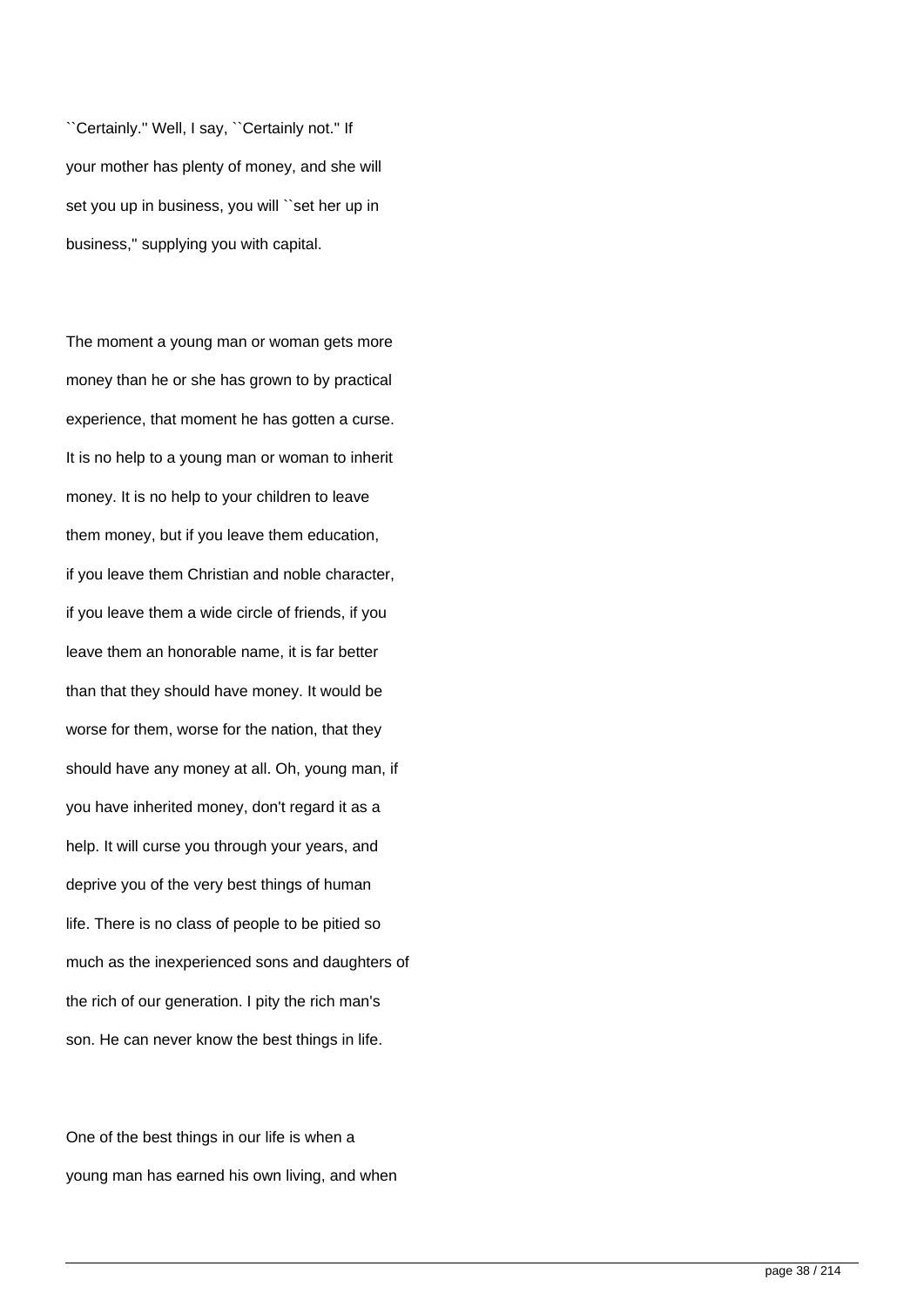he becomes engaged to some lovely young woman, and makes up his mind to have a home of his own. Then with that same love comes also that divine inspiration toward better things, and he begins to save his money. He begins to leave off his bad habits and put money in the bank. When he has a few hundred dollars he goes out in the suburbs to look for a home. He goes to the savings-bank, perhaps, for half of the value, and then goes for his wife, and when he takes his bride over the threshold of that door for the first time he says in words of eloquence my voice can never touch: ``I have earned this home myself. It is all mine, and I divide with thee.'' That is the grandest moment a human heart may ever know.

But a rich man's son can never know that. He takes his bride into a finer mansion, it may be, but he is obliged to go all the way through it and say to his wife, ``My mother gave me that, my mother gave me that, and my mother gave me this,'' until his wife wishes she had married his mother. I pity the rich man's son.

The statistics of Massachusetts showed that not one rich man's son out of seventeen ever dies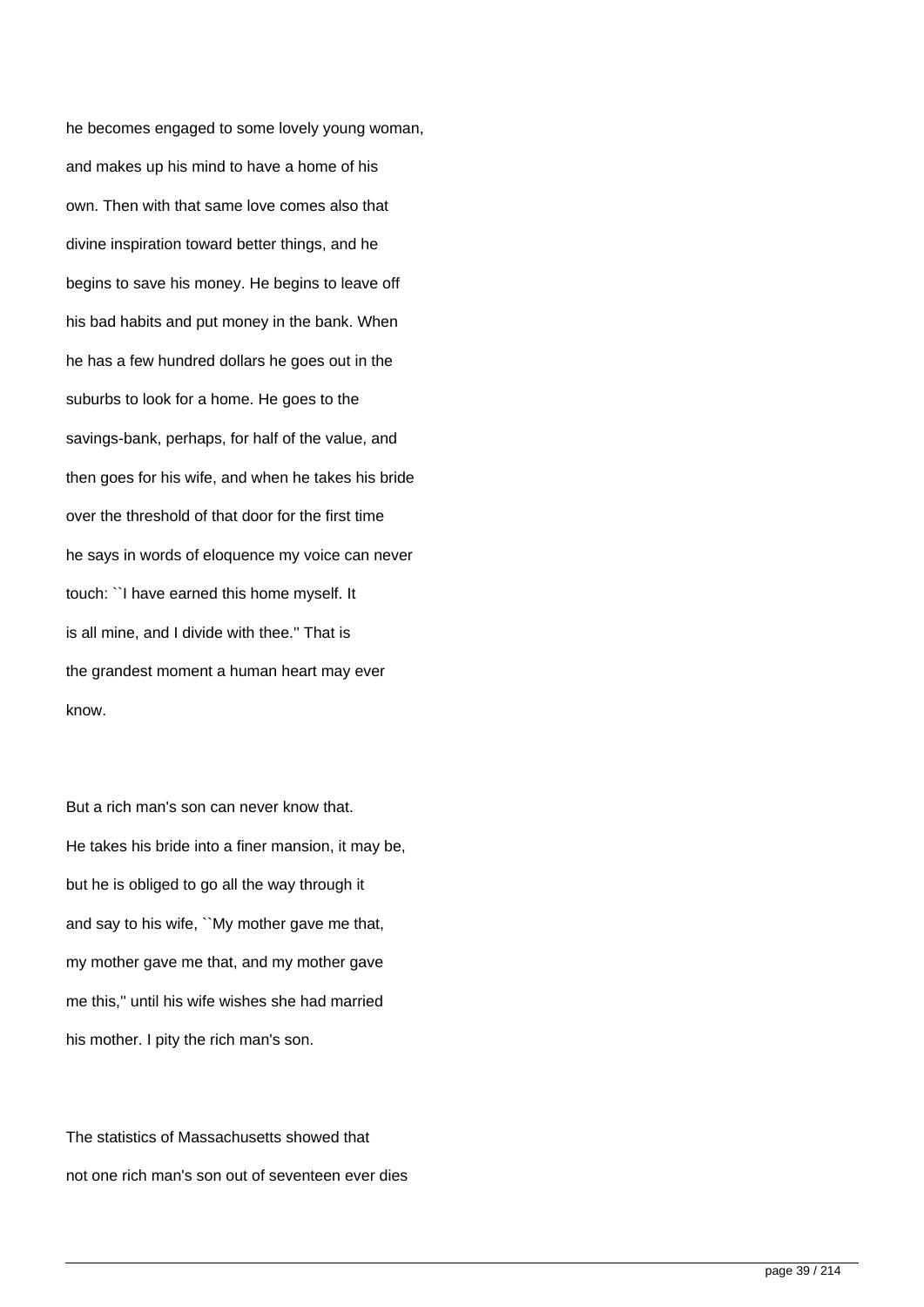rich. I pity the rich man's sons unless they have the good sense of the elder Vanderbilt, which sometimes happens. He went to his father and said, ``Did you earn all your money?'' ``I did, my son. I began to work on a ferry-boat for twenty-five cents a day.'' ``Then,'' said his son, ``I will have none of your money,'' and he, too, tried to get employment on a ferry-boat that Saturday night. He could not get one there, but he did get a place for three dollars a week. Of course, if a rich man's son will do that, he will get the discipline of a poor boy that is worth more than a university education to any man. He would then be able to take care of the millions of his father. But as a rule the rich men will not let their sons do the very thing that made them great. As a rule, the rich man will not allow his son to work--and his mother! Why, she would think it was a social disgrace if her poor, weak, little lily-fingered, sissy sort of a boy had to earn his living with honest toil. I have no pity for such rich men's sons.

I remember one at Niagara Falls. I think I remember one a great deal nearer. I think there are gentlemen present who were at a great banquet, and I beg pardon of his friends. At a banquet here in Philadelphia there sat beside me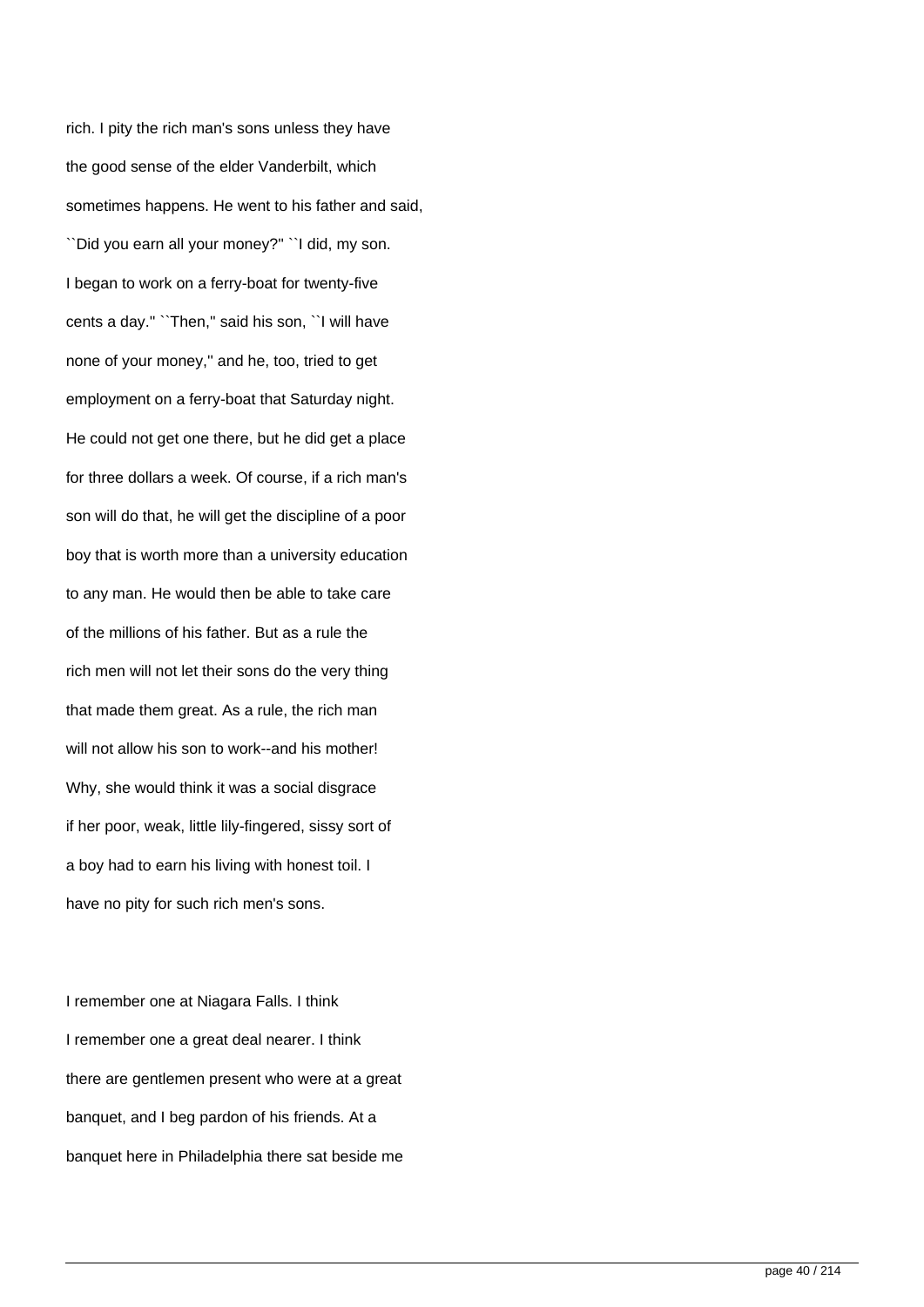a kind-hearted young man, and he said, ``Mr. Conwell, you have been sick for two or three years. When you go out, take my limousine, and it will take you up to your house on Broad Street.'' I thanked him very much, and perhaps I ought not to mention the incident in this way, but I follow the facts. I got on to the seat with the driver of that limousine, outside, and when we were going up I asked the driver, "How much did this limousine cost?'' ``Six thousand eight hundred, and he had to pay the duty on it.'' ``Well,'' I said, ``does the owner of this machine ever drive it himself?'' At that the chauffeur laughed so heartily that he lost control of his machine. He was so surprised at the question that he ran up on the sidewalk, and around a corner lamp-post out into the street again. And when he got out into the street he laughed till the whole machine trembled. He said: ``He drive this machine! Oh, he would be lucky if he knew enough to get out when we get there.''

I must tell you about a rich man's son at Niagara Falls. I came in from the lecture to the hotel, and as I approached the desk of the clerk there stood a millionaire's son from New York. He was an indescribable specimen of anthropologic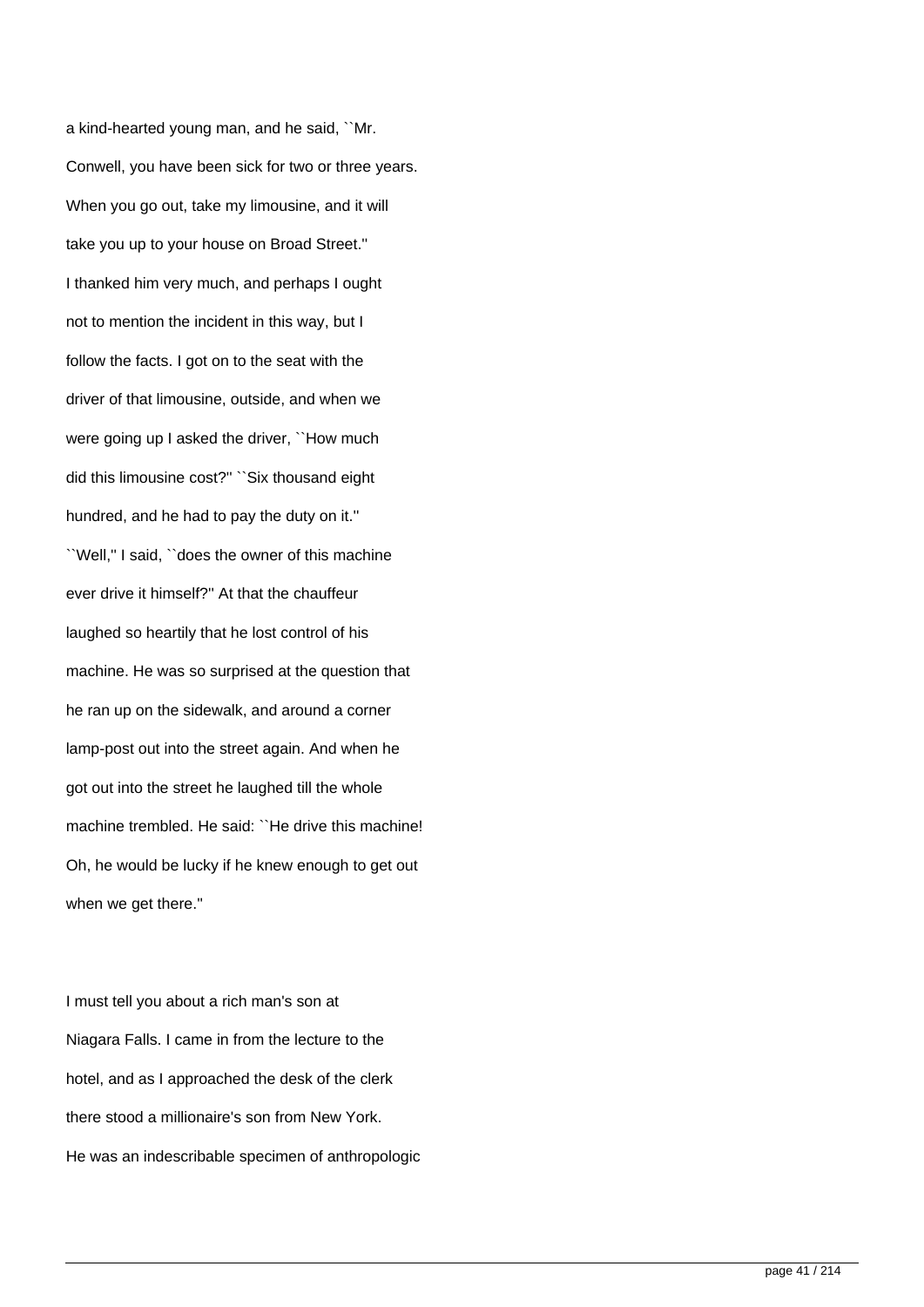potency. He had a skull-cap on one side of his head, with a gold tassel in the top of it, and a gold-headed cane under his arm with more in it than in his head. It is a very difficult thing to describe that young man. He wore an eyeglass that he could not see through, patentleather boots that he could not walk in, and pants that he could not sit down in--dressed like a grasshopper. This human cricket came up to the clerk's desk just as I entered, adjusted his unseeing eye-glass, and spake in this wise to the clerk. You see, he thought it was "Hinglish, you know," to lisp. ``Thir, will you have the kindness to supply me with thome papah and enwelophs!'' The hotel clerk measured that man quick, and he pulled the envelopes and paper out of a drawer, threw them across the counter toward the young man, and then turned away to his books. You should have seen that young man when those envelopes came across that counter. He swelled up like a gobbler turkey, adjusted his unseeing eyeglass, and yelled: ``Come right back here. Now thir, will you order a thervant to take that papah and enwelophs to yondah dethk.'' Oh, the poor, miserable, contemptible American monkey! He could not carry paper and envelopes twenty feet. I suppose he could not get his arms down to do it. I have no pity for such travesties upon human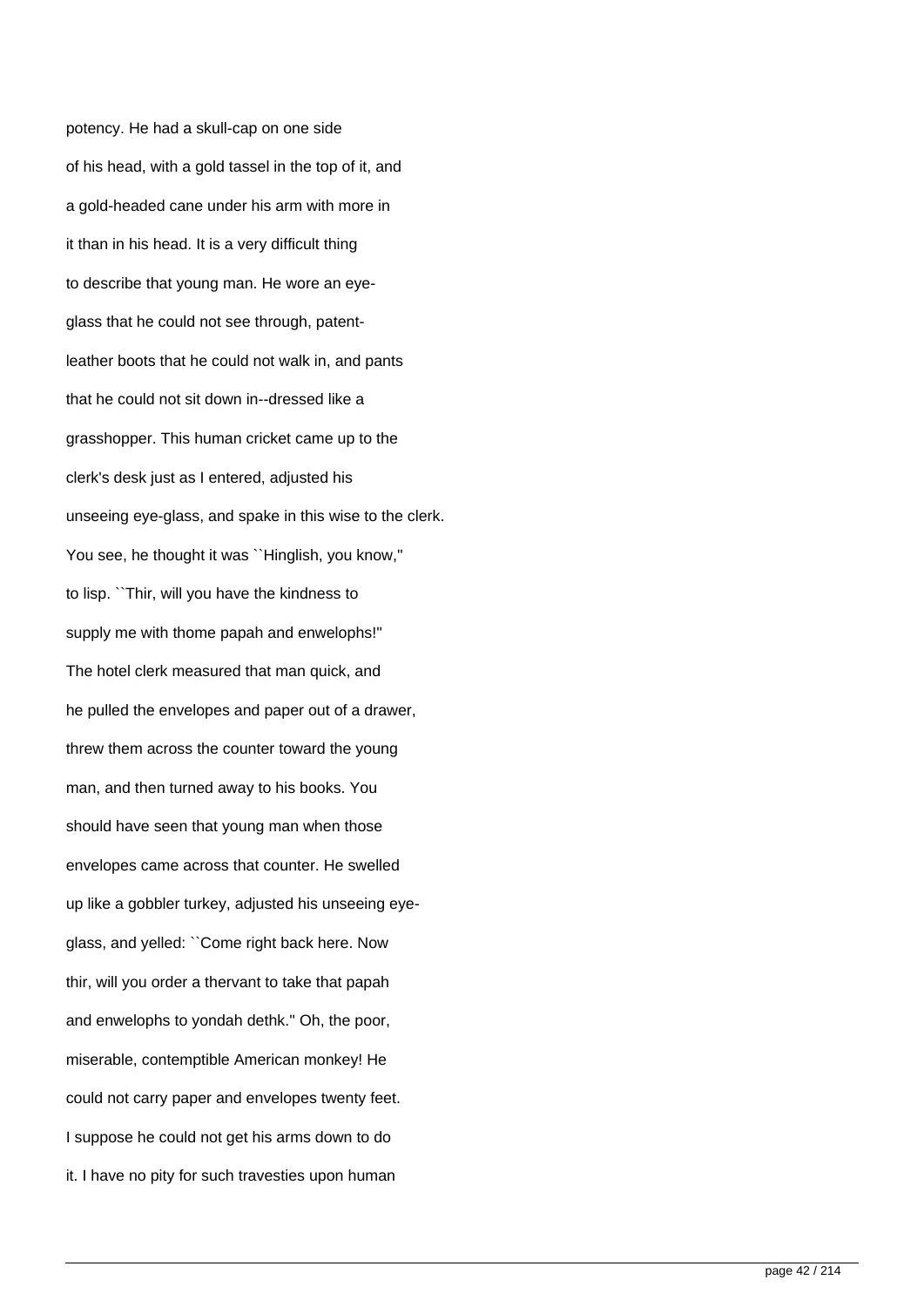nature. If you have not capital, young man, I am glad of it. What you need is common sense, not copper cents.

The best thing I can do is to illustrate by actual facts well-known to you all. A. T. Stewart, a poor boy in New York, had \$1.50 to begin life on. He lost 87 cents of that on the very first venture. How fortunate that young man who loses the first time he gambles. That boy said, ``I will never gamble again in business,'' and he never did. How came he to lose 87 cents? You probably all know the story how he lost it--because he bought some needles, threads, and buttons to

sell which people did not want, and had them left on his hands, a dead loss. Said the boy, ``I will not lose any more money in that way.'' Then he went around first to the doors and asked the people what they did want. Then when he had found out what they wanted he invested his 62 cents to supply a known demand. Study it wherever you choose--in business, in your profession, in your housekeeping, whatever your life, that one thing is the secret of success. You must first know the demand. You must first know what people need, and then invest yourself where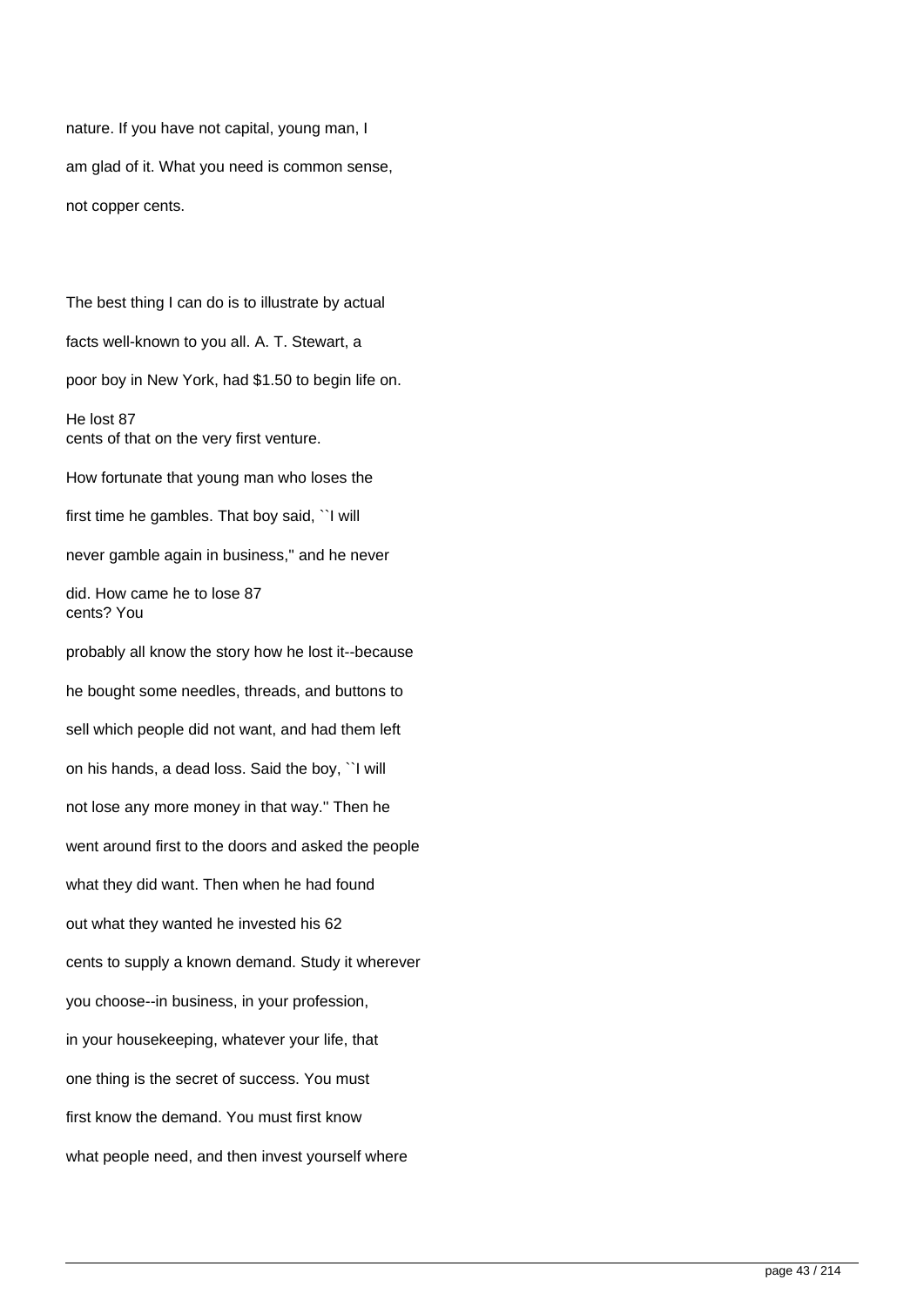you are most needed. A. T. Stewart went on that principle until he was worth what amounted afterward to forty millions of dollars, owning the very store in which Mr. Wanamaker carries on his great work in New York. His fortune was made by his losing something, which taught him the great lesson that he must only invest himself or his money in something that people need. When will you salesmen learn it? When will you manufacturers learn that you must know the changing needs of humanity if you would succeed in life? Apply yourselves, all you Christian people, as manufacturers or merchants or workmen to supply that human need. It is a great principle as broad as humanity and as deep as the Scripture itself.

The best illustration I ever heard was of John Jacob Astor. You know that he made the money of the Astor family when he lived in New York. He came across the sea in debt for his fare. But that poor boy with nothing in his pocket made the fortune of the Astor family on one principle. Some young man here to-night will say, ``Well they could make those fortunes over in New York but they could not do it in Philadelphia!'' My friends, did you ever read that wonderful book of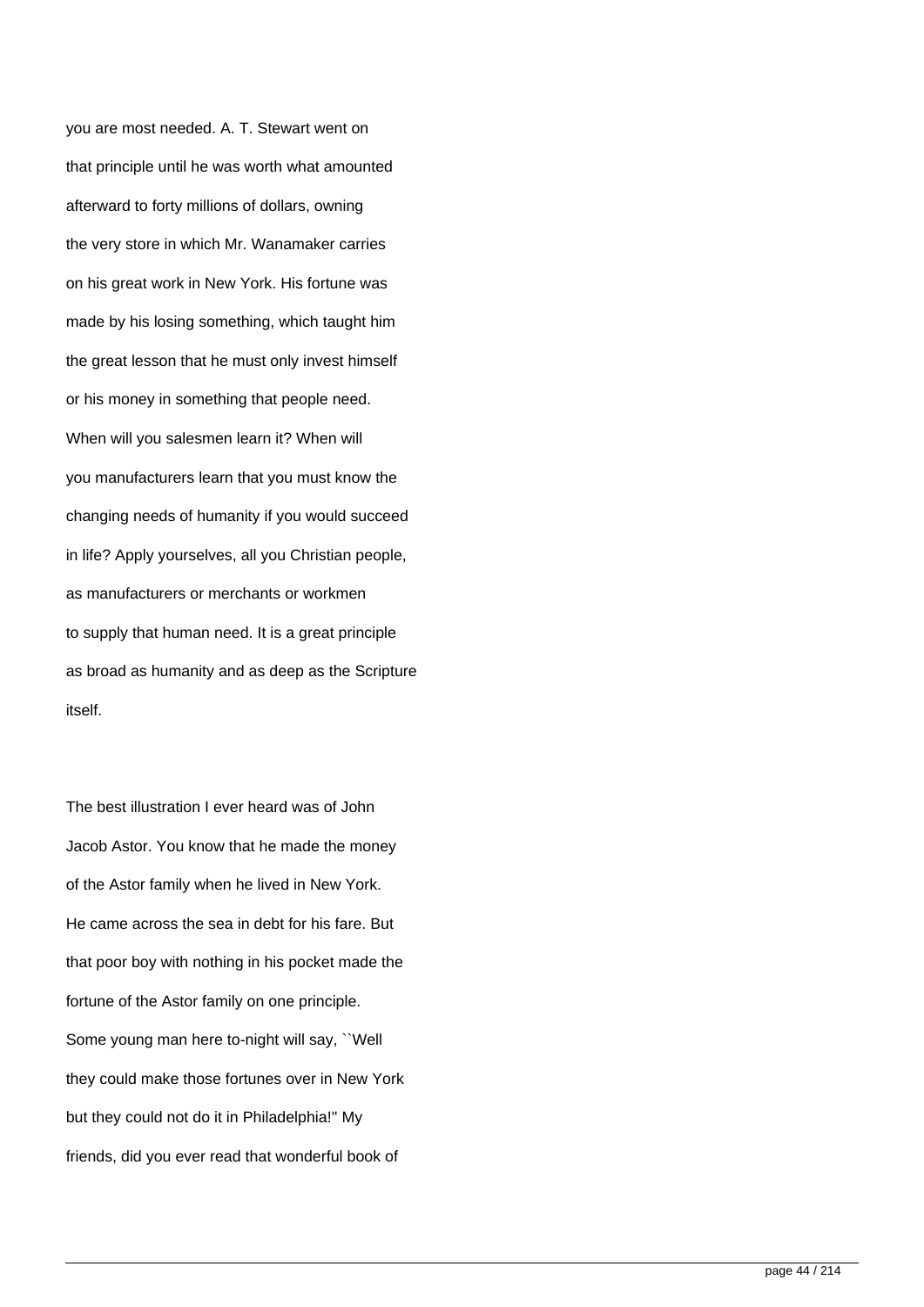Riis (his memory is sweet to us because of his recent death), wherein is given his statistical account of the records taken in 1889 of 107 millionaires of New York. If you read the account you will see that out of the 107 millionaires only seven made their money in New York. Out of the 107 millionaires worth ten million dollars in real estate then, 67 of them made their money in towns of less than 3,500 inhabitants. The richest man in this country to-day, if you read the real-estate values, has never moved away from a town of 3,500 inhabitants. It makes not so much difference where you are as who you are. But if you cannot get rich in Philadelphia you certainly cannot do it in New York.

Now John Jacob Astor illustrated what can be done anywhere. He had a mortgage once on a millinery-store, and they could not sell bonnets enough to pay the interest on his money. So he foreclosed that mortgage, took possession of the store, and went into partnership with the very same people, in the same store, with the same capital. He did not give them a dollar of capital. They had to sell goods to get any money. Then he left them alone in the store just as they had been before, and he went out and sat down on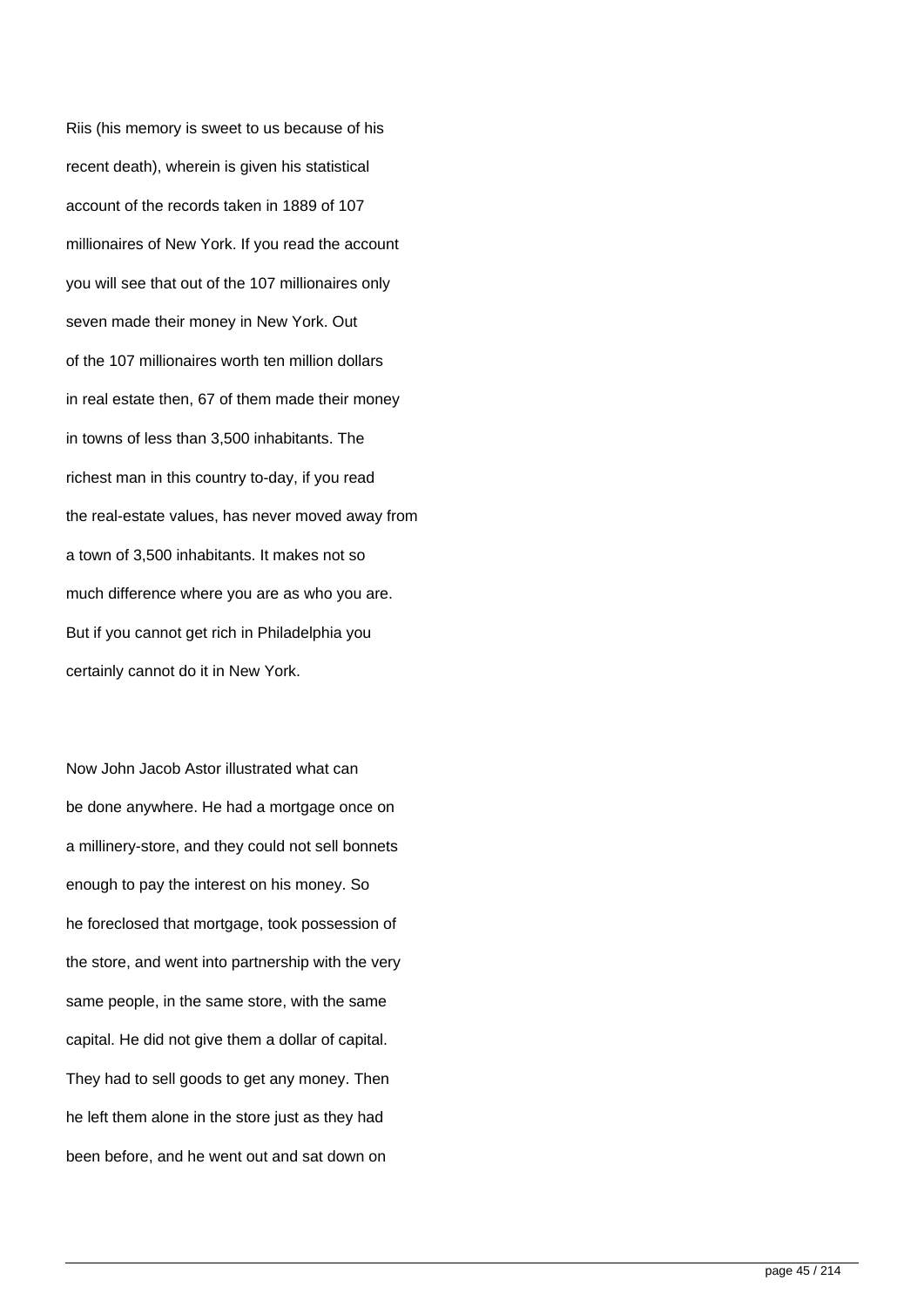a bench in the park in the shade. What was John Jacob Astor doing out there, and in partnership with people who had failed on his own hands? He had the most important and, to my mind, the most pleasant part of that partnership on his hands. For as John Jacob Astor sat on that bench he was watching the ladies as they went by; and where is the man who would not get rich at that business? As he sat on the bench if a lady passed him with her shoulders back and head up, and looked straight to the front, as if she did not care if all the world did gaze on her, then he studied her bonnet, and by the time it was out of sight he knew the shape of the frame, the color of the trimmings, and the crinklings in the feather. I sometimes try to describe a bonnet, but not always. I would not try to describe a modern bonnet. Where is the man that could describe one? This aggregation of all sorts of driftwood stuck on the back of the head, or the side of the neck, like a rooster with only one tail feather left. But in John Jacob Astor's day there was some art about the millinery business, and he went to the millinery-store and said to them: ``Now put into the show-window just such a bonnet as I describe to you, because I have already seen a lady who likes such a bonnet. Don't make up any more until I come back.'' Then he went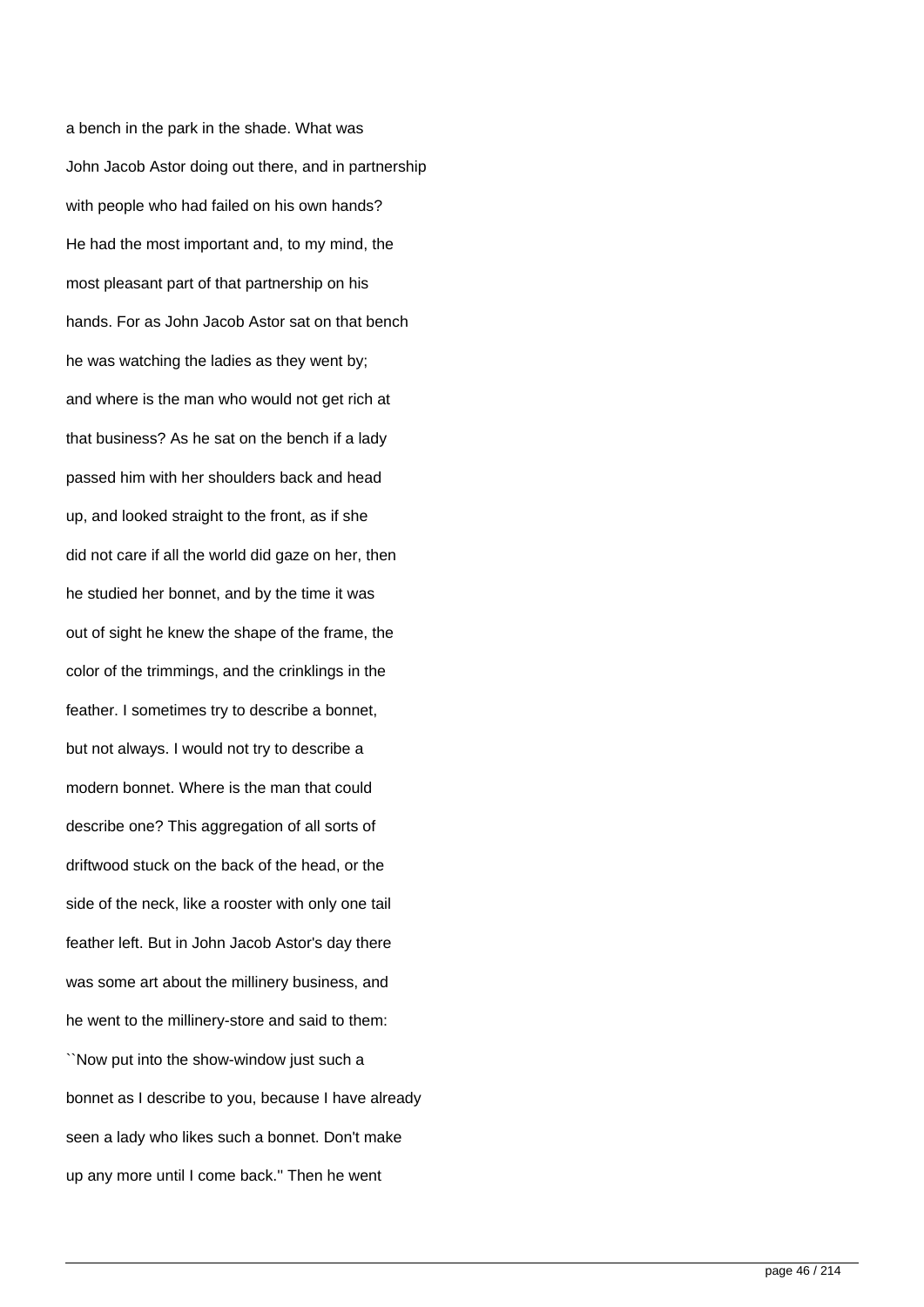out and sat down again, and another lady passed him of a different form, of different complexion, with a different shape and color of bonnet. ``Now,'' said he, ``put such a bonnet as that in the show window.'' He did not fill his show-window up town with a lot of hats and bonnets to drive people away, and then sit on the back stairs and bawl because people went to Wanamaker's to trade. He did not have a hat or a bonnet in that show-window but what some lady liked before it was made up. The tide of custom began immediately to turn in, and that has been the foundation of the greatest store in New York in that line, and still exists as one of three stores. Its fortune was made by John Jacob Astor after they had failed in business, not by giving them any more money, but by finding out what the ladies liked for bonnets before they wasted any material in making them up. I tell you if a man could foresee the millinery business he could foresee anything under heaven!

Suppose I were to go through this audience to-night and ask you in this great manufacturing city if there are not opportunities to get rich in manufacturing. '`Oh yes," some young man says, ``there are opportunities here still if you build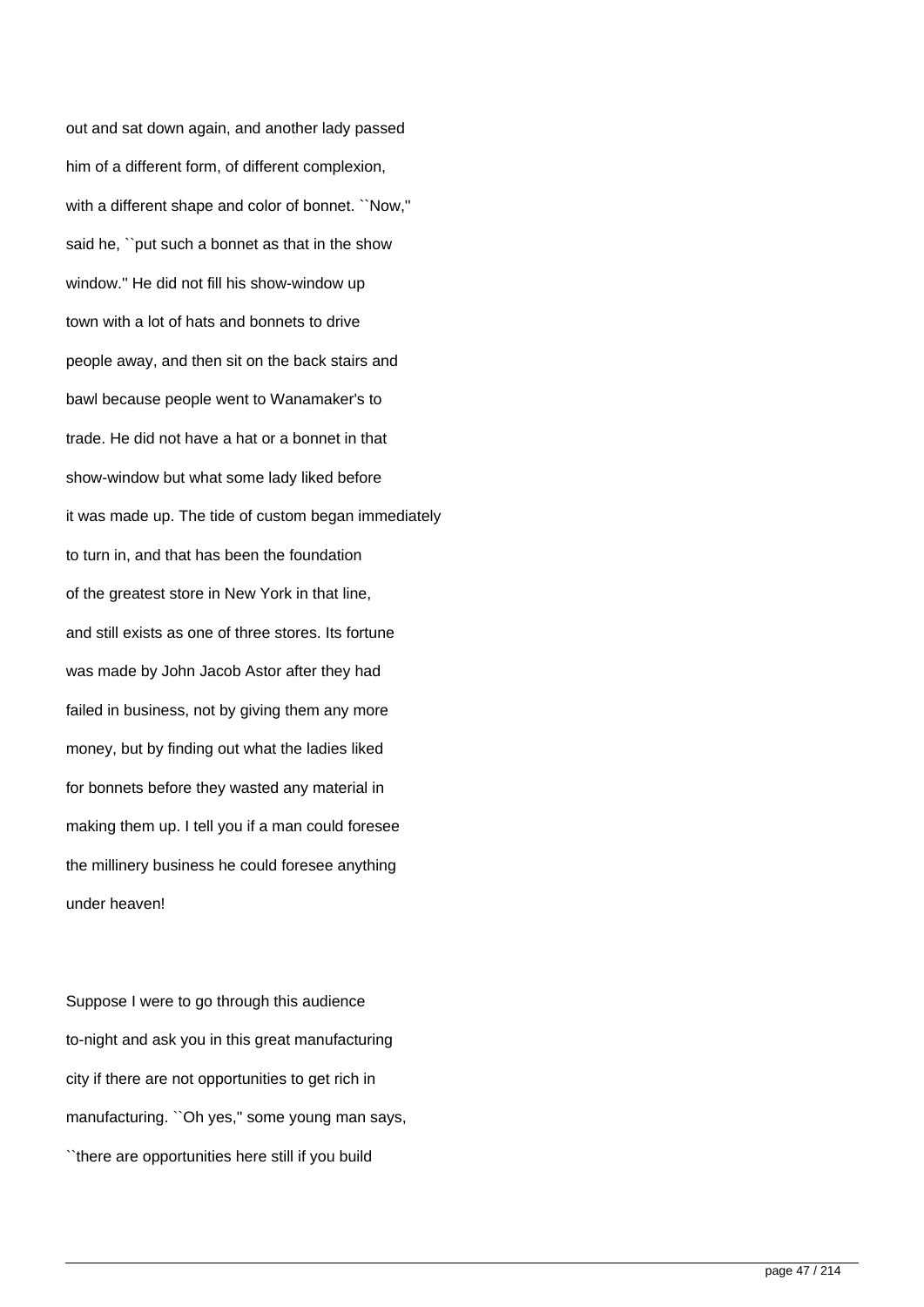with some trust and if you have two or three millions of dollars to begin with as capital.'' Young man, the history of the breaking up of the trusts by that attack upon ``big business'' is only illustrating what is now the opportunity of the smaller man. The time never came in the history of the world when you could get rich so quickly manufacturing without capital as you can now.

But you will say, ``You cannot do anything of the kind. You cannot start without capital.'' Young man, let me illustrate for a moment. I must do it. It is my duty to every young man and woman, because we are all going into business very soon on the same plan. Young man, remember if you know what people need you have gotten more knowledge of a fortune than any amount of capital can give you.

There was a poor man out of work living in Hingham, Massachusetts. He lounged around the house until one day his wife told him to get out and work, and, as he lived in Massachusetts, he obeyed his wife. He went out and sat down on the shore of the bay, and whittled a soaked shingle into a wooden chain. His children that evening quarreled over it, and he whittled a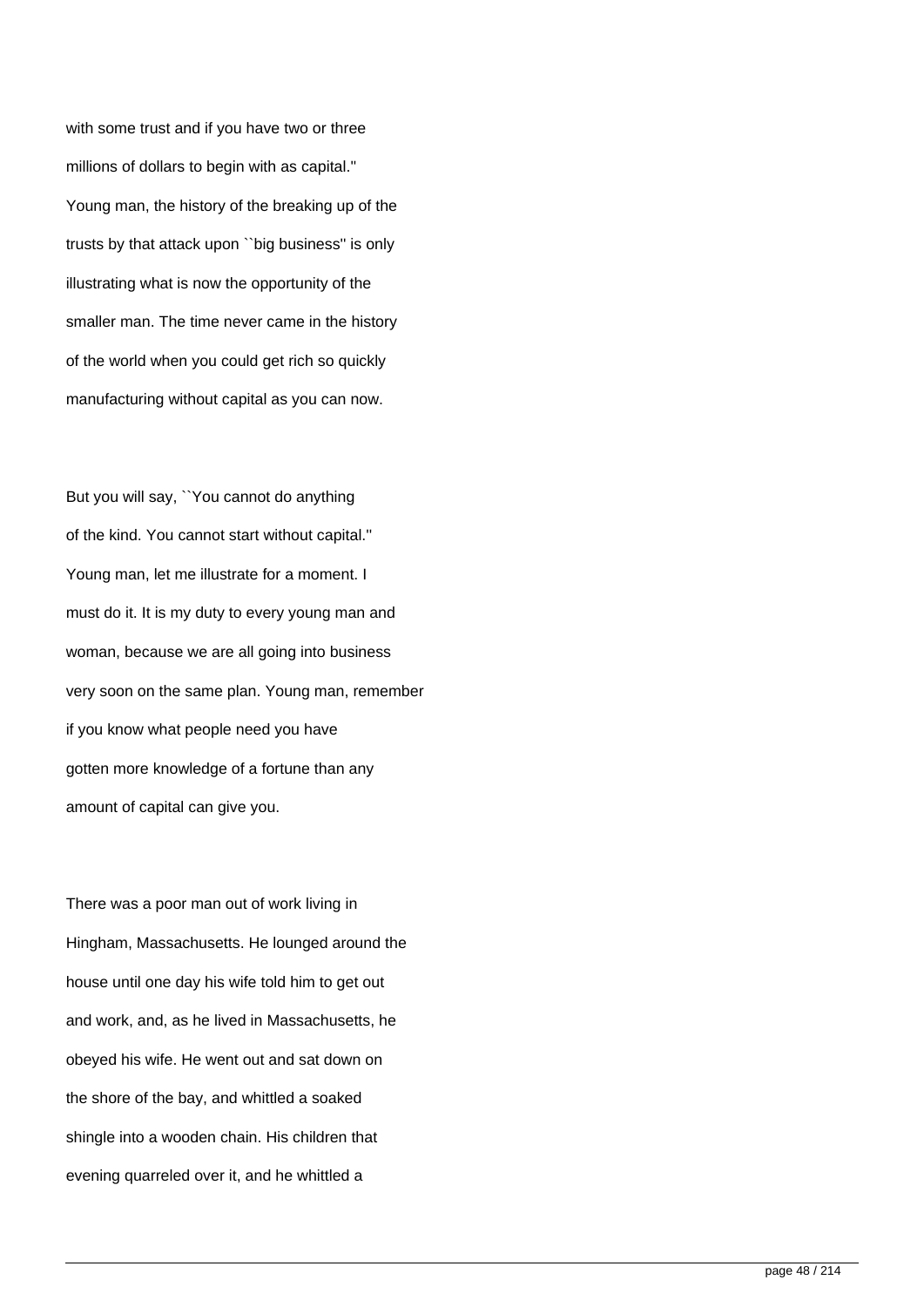second one to keep peace. While he was whittling the second one a neighbor came in and said: ``Why don't you whittle toys and sell them? You could make money at that." "Oh," he said, "I would not know what to make.'' ``Why don't you ask your own children right here in your own house what to make?'' ``What is the use of trying that?'' said the carpenter. ``My children are different from other people's children.'' (I used to see people like that when I taught school.) But he acted upon the hint, and the next morning when Mary came down the stairway, he asked, ``What do you want for a toy?'' She began to tell him she would like a doll's bed, a doll's washstand, a doll's carriage, a little doll's umbrella, and went on with a list of things that would take him a lifetime to supply. So, consulting his own children, in his own house, he took the firewood, for he had no money to buy lumber, and whittled those strong, unpainted Hingham toys that were for so many years known all over the world. That man began to make those toys for his own children, and then made copies and sold them through the boot-and-shoe store next door. He began to make a little money, and then a little more, and Mr. Lawson, in his Frenzied Finance says that man is the richest man in old Massachusetts, and I think it is the truth. And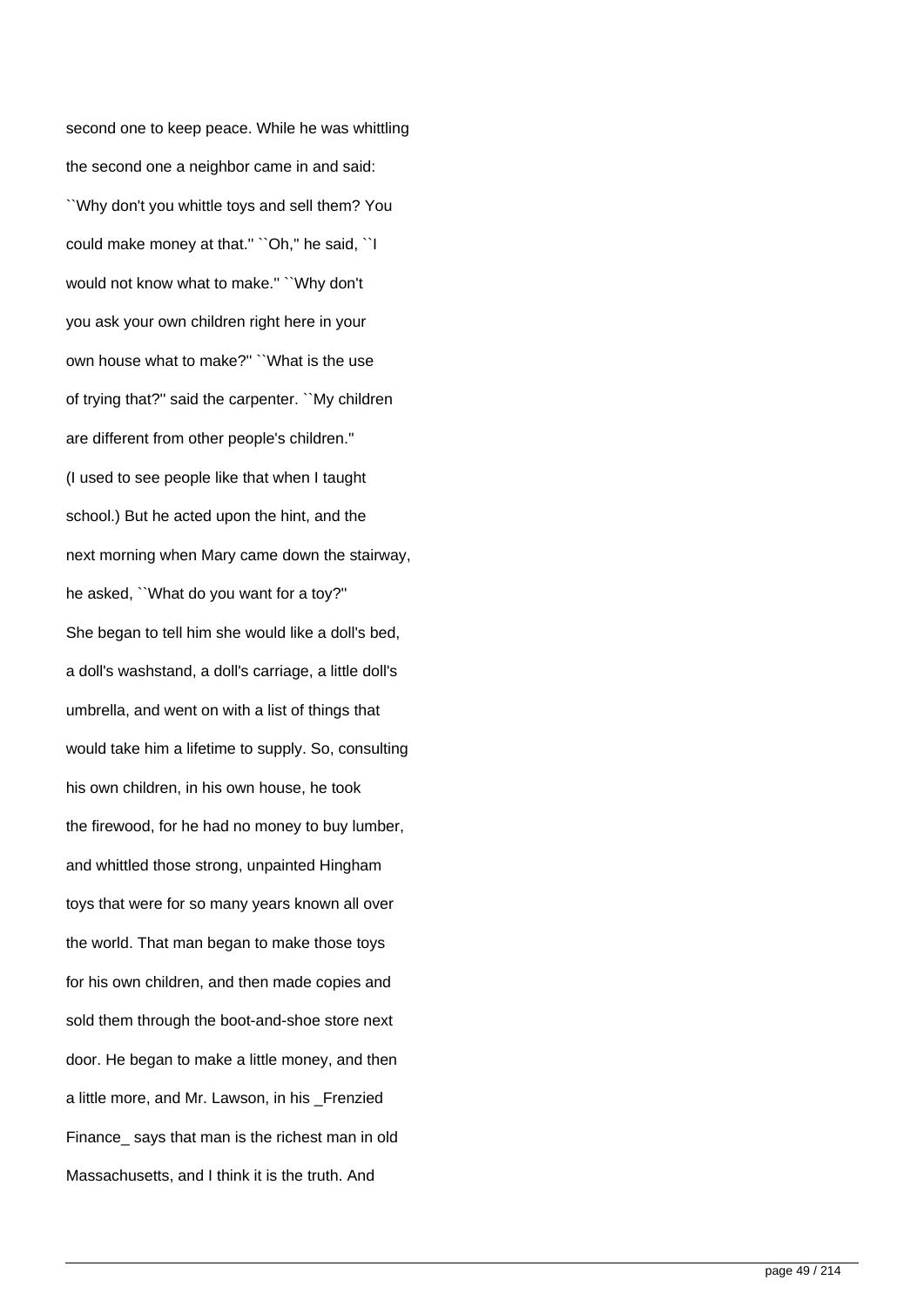that man is worth a hundred millions of dollars to-day, and has been only thirty-four years making it on that one principle--that one must judge that what his own children like at home other people's children would like in their homes, too; to judge the human heart by oneself, by one's wife or by one's children. It is the royal road to success in manufacturing. "Oh," but you say, ``didn't he have any capital?'' Yes, a penknife, but I don't know that he had paid for that.

I spoke thus to an audience in New Britain, Connecticut, and a lady four seats back went home and tried to take off her collar, and the collarbutton stuck in the buttonhole. She threw it out and said, ``I am going to get up something better than that to put on collars.'' Her husband said: ``After what Conwell said to-night, you see there is a need of an improved collar-fastener that is easier to handle. There is a human need; there is a great fortune. Now, then, get up a collar-button and get rich.'' He made fun of her, and consequently made fun of me, and that is one of the saddest things which comes over me like a deep cloud of midnight sometimes--although I have worked so hard for more than half a century, yet how little I have ever really done.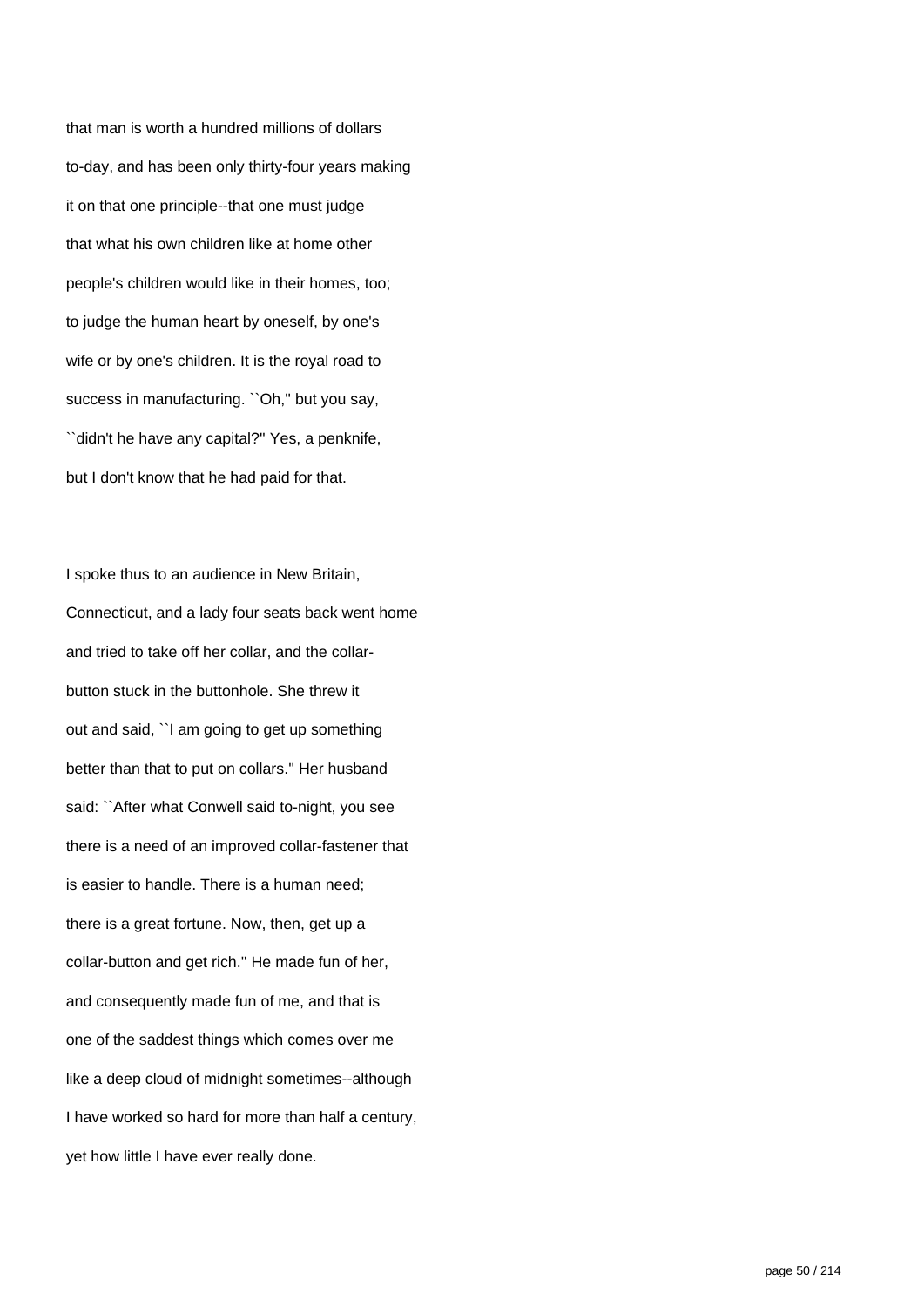Notwithstanding the greatness and the handsomeness of your compliment to-night, I do not believe there is one in ten of you that is going to make a million of dollars because you are here to-night; but it is not my fault, it is yours. I say that sincerely. What is the use of my talking if people never do what I advise them to do? When her husband ridiculed her, she made up her mind she would make a better collar-button, and when a woman makes up her mind ``she will,'' and does not say anything about it, she does it. It was that New England woman who invented the snap button which you can find anywhere now. It was first a collar-button with a spring cap attached to the outer side. Any of you who wear modern waterproofs know the button that simply pushes together, and when you unbutton it you simply pull it apart. That is the button to which I refer, and which she invented. She afterward invented several other buttons, and then invested in more, and then was taken into partnership with great factories. Now that woman goes over the sea every summer in her private steamship--yes, and takes her husband with her! If her husband were to die, she would have money enough left now to buy a foreign duke or count or some such title as that at the latest quotations.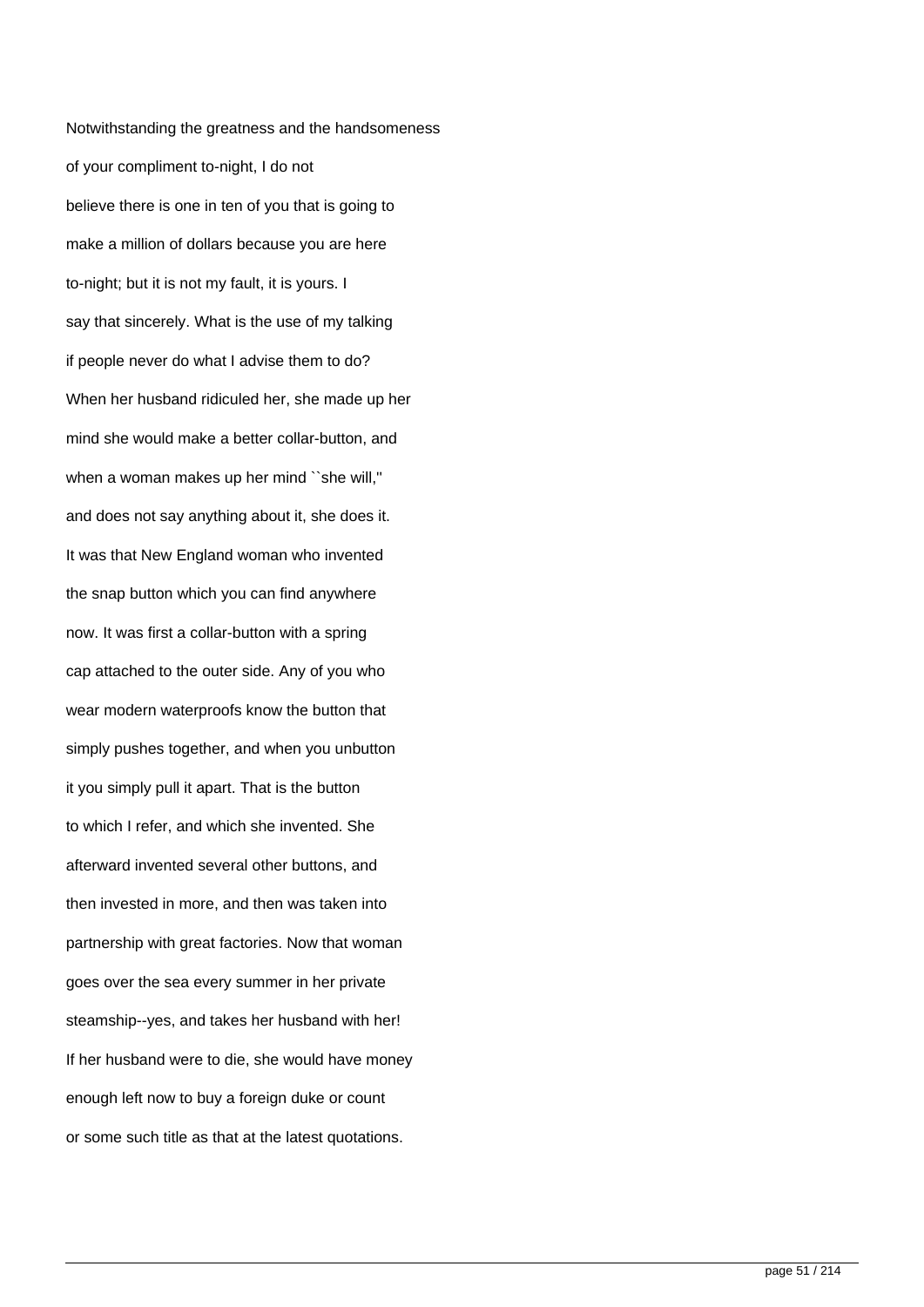Now what is my lesson in that incident? It is this: I told her then, though I did not know her, what I now say to you, ``Your wealth is too near to you. You are looking right over it''; and she had to look over it because it was right under her chin.

I have read in the newspaper that a woman never invented anything. Well, that newspaper ought to begin again. Of course, I do not refer to gossip--I refer to machines--and if I did I might better include the men. That newspaper could never appear if women had not invented something. Friends, think. Ye women, think! You say you cannot make a fortune because you are in some laundry, or running a sewing-machine, it may be, or walking before some loom, and yet you can be a millionaire if you will but follow this almost infallible direction.

When you say a woman doesn't invent anything, I ask, Who invented the Jacquard loom that wove every stitch you wear? Mrs. Jacquard. The printer's roller, the printing-press, were invented by farmers' wives. Who invented the cotton-gin of the South that enriched our country so amazingly?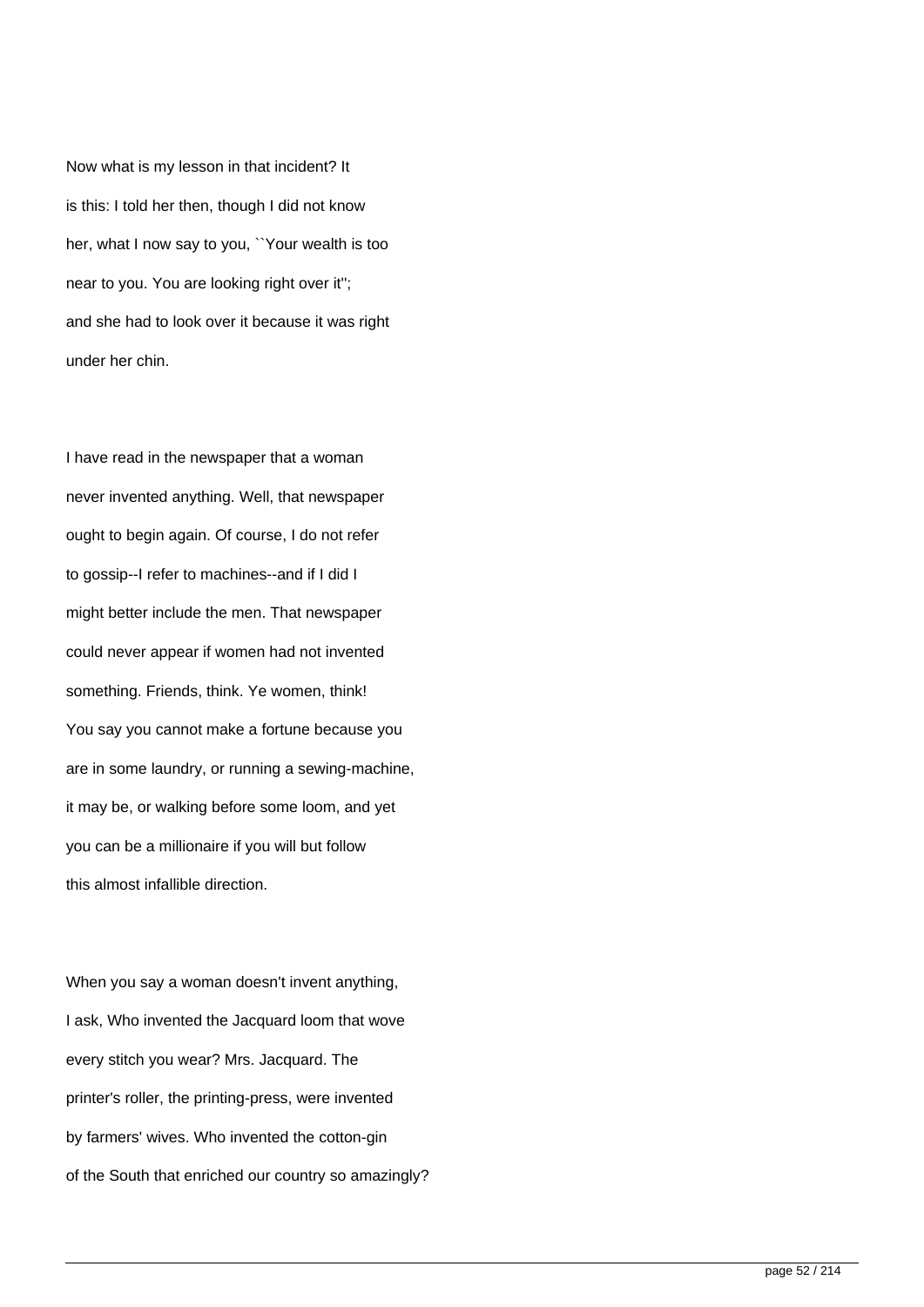Mrs. General Greene invented the cottongin and showed the idea to Mr. Whitney, and he, like a man, seized it. Who was it that invented the sewing-machine? If I would go to school tomorrow and ask your children they would say, ``Elias Howe.''

He was in the Civil War with me, and often in my tent, and I often heard him say that he worked fourteen years to get up that sewing-machine. But his wife made up her mind one day that they would starve to death if there wasn't something or other invented pretty soon, and so in two hours she invented the sewing-machine. Of course he took out the patent in his name. Men always do that. Who was it that invented the mower and the reaper? According to Mr. McCormick's confidential communication, so recently published, it was a West Virginia woman, who, after his father and he had failed altogether in making a reaper and gave it up, took a lot of shears and nailed them together on the edge of a board, with one shaft of each pair loose, and then wired them so that when she pulled the wire one way it closed them, and when she pulled the wire the other way it opened them, and there she had the principle of the mowing-machine. If you look at a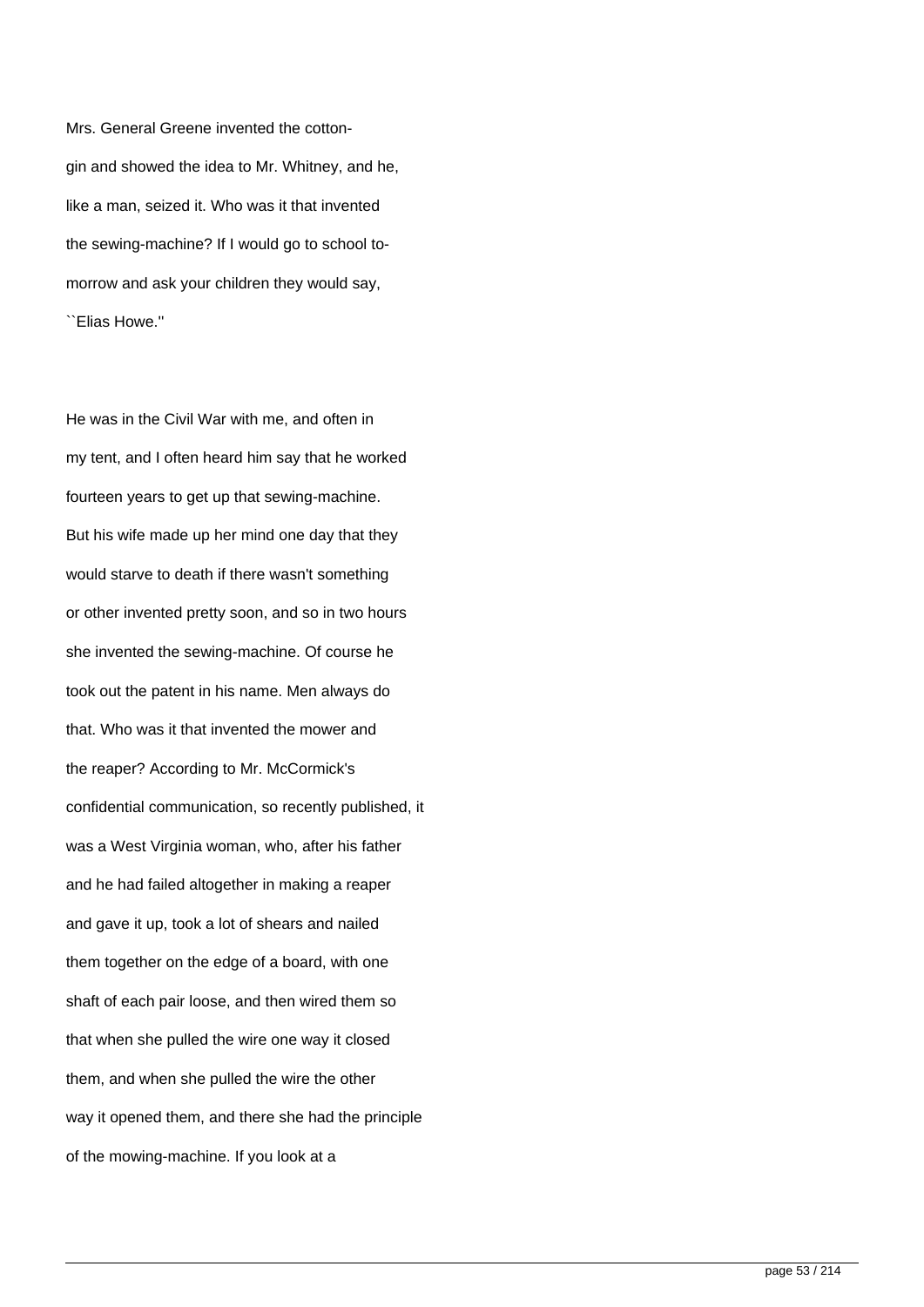mowing-machine, you will see it is nothing but a lot of shears. If a woman can invent a mowingmachine, if a woman can invent a Jacquard loom, if a woman can invent a cotton-gin, if a woman can invent a trolley switch--as she did and made the trolleys possible; if a woman can invent, as Mr. Carnegie said, the great iron squeezers that laid the foundation of all the steel millions of the United States, ``we men'' can invent anything under the stars! I say that for the encouragement of the men.

Who are the great inventors of the world? Again this lesson comes before us. The great inventor sits next to you, or you are the person yourself. ``Oh,'' but you will say, ``I have never invented anything in my life.'' Neither did the great inventors until they discovered one great secret. Do you think it is a man with a head like a bushel measure or a man like a stroke of lightning? It is neither. The really great man is a plain, straightforward, every-day, common-sense man. You would not dream that he was a great inventor if you did not see something he had actually done. His neighbors do not regard him so great. You never see anything great over your back fence. You say there is no greatness among your neighbors.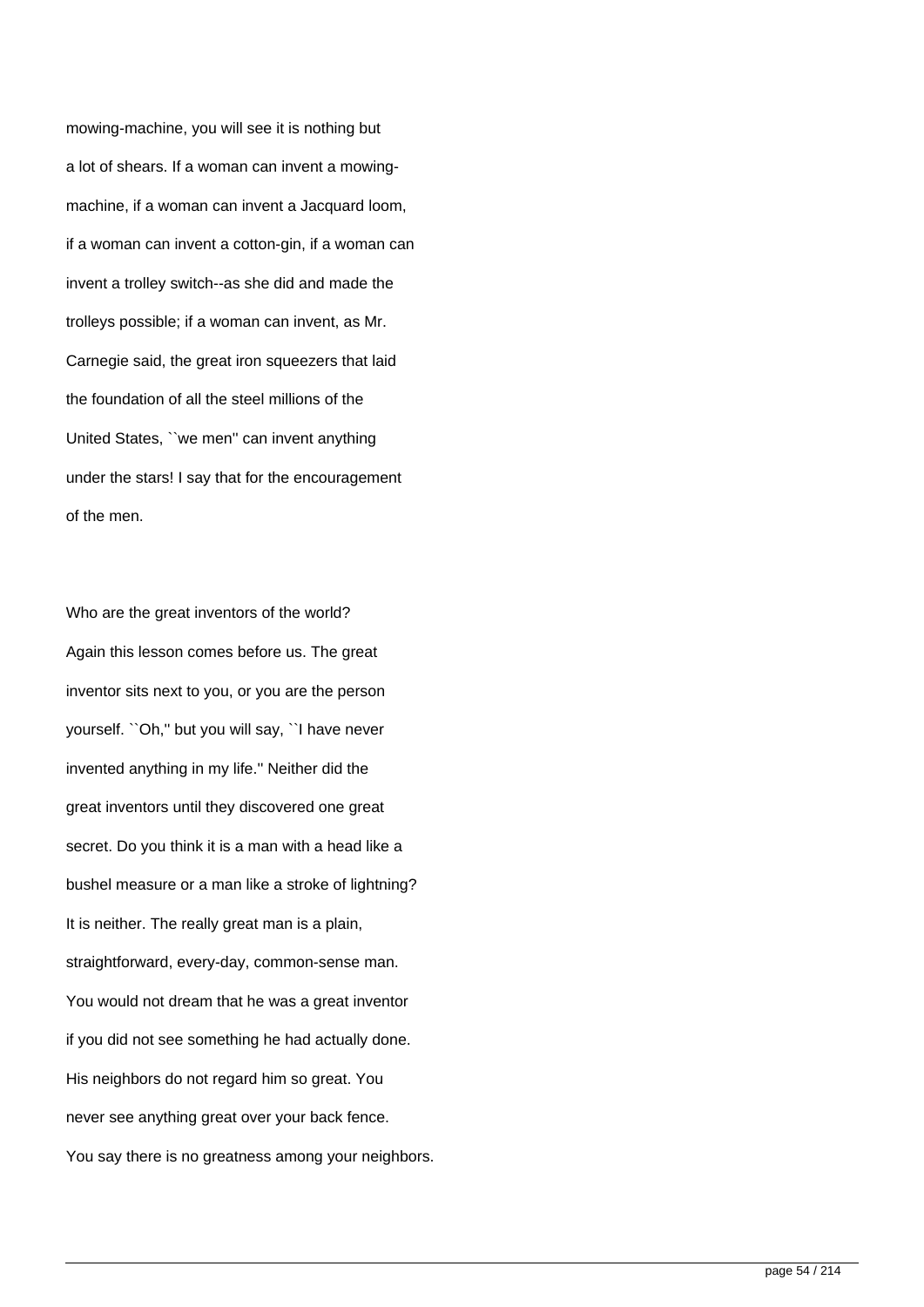It is all away off somewhere else. Their greatness is ever so simple, so plain, so earnest, so practical, that the neighbors and friends never recognize it.

True greatness is often unrecognized. That is sure. You do not know anything about the greatest men and women. I went out to write the life of General Garfield, and a neighbor, knowing I was in a hurry, and as there was a great crowd around the front door, took me around to General Garfield's back door and shouted, ``Jim! Jim!'' And very soon ``Jim'' came to the door and let me in, and I wrote the biography of one of the grandest men of the nation, and yet he was just the same old "Jim" to his neighbor. If you know a great man in Philadelphia and you should meet him to-morrow, you would say, ``How are you, Sam?'' or ``Good morning, Jim.'' Of course you would. That is just what you would do.

One of my soldiers in the Civil War had been sentenced to death, and I went up to the White House in Washington--sent there for the first time in my life to see the President. I went into the waiting-room and sat down with a lot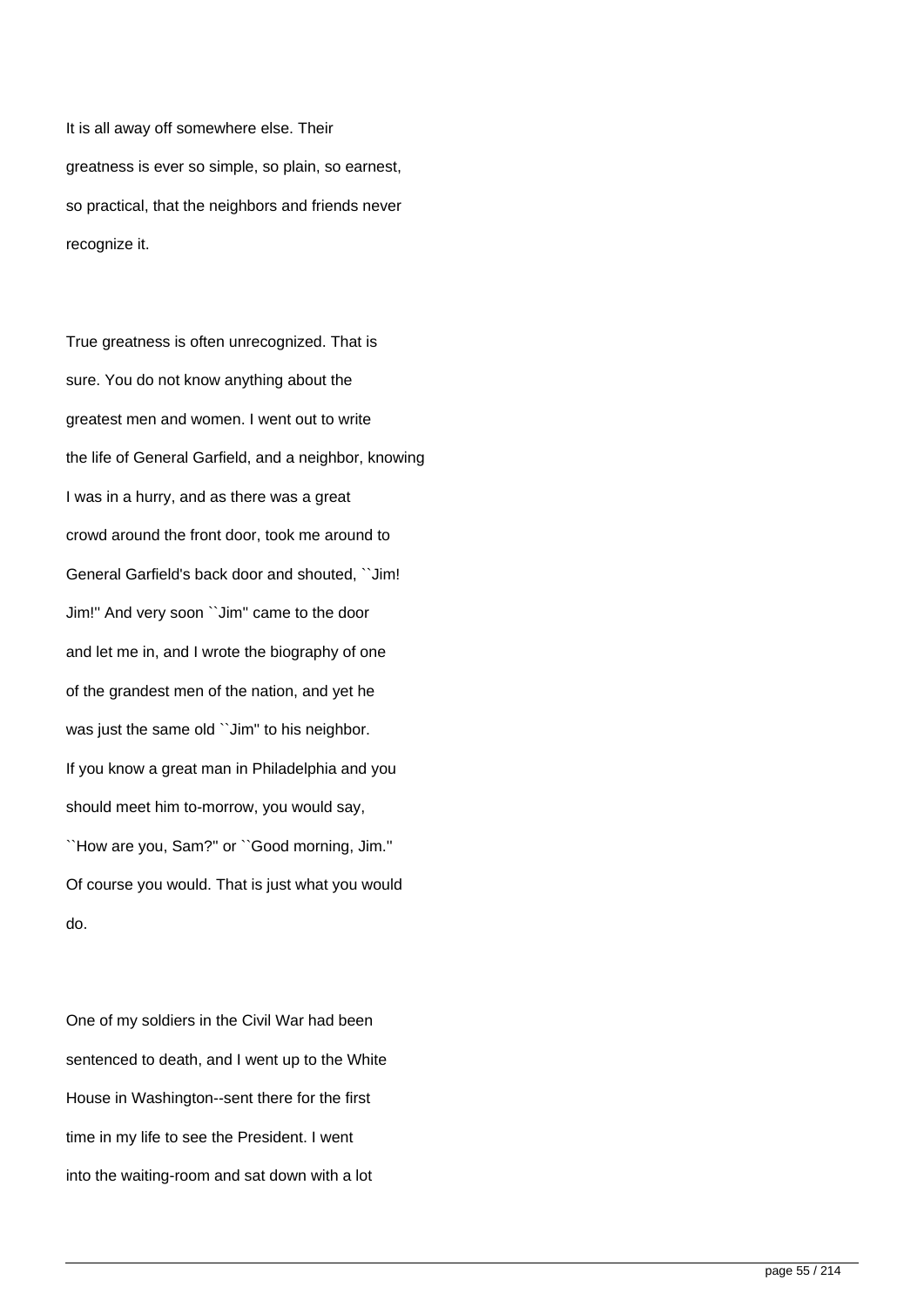of others on the benches, and the secretary asked one after another to tell him what they wanted. After the secretary had been through the line, he went in, and then came back to the door and motioned for me. I went up to that anteroom, and the secretary said: ``That is the President's door right over there. Just rap on it and go right in.'' I never was so taken aback, friends, in all my life, never. The secretary himself made it worse for me, because he had told me how to go in and then went out another door to the left and shut that. There I was, in the hallway by myself before the President of the United States of America's door. I had been on fields of battle, where the shells did sometimes shriek and the bullets did sometimes hit me, but I always wanted to run. I have no sympathy with the old man who says, ``I would just as soon march up to the cannon's mouth as eat my dinner.'' I have no faith in a man who doesn't know enough to be afraid when he is being shot at. I never was so afraid when the shells came around us at Antietam as I was when I went into that room that day; but I finally mustered the courage-- I don't know how I ever did--and at arm'slength tapped on the door. The man inside did not help me at all, but yelled out, ``Come in and sit down!''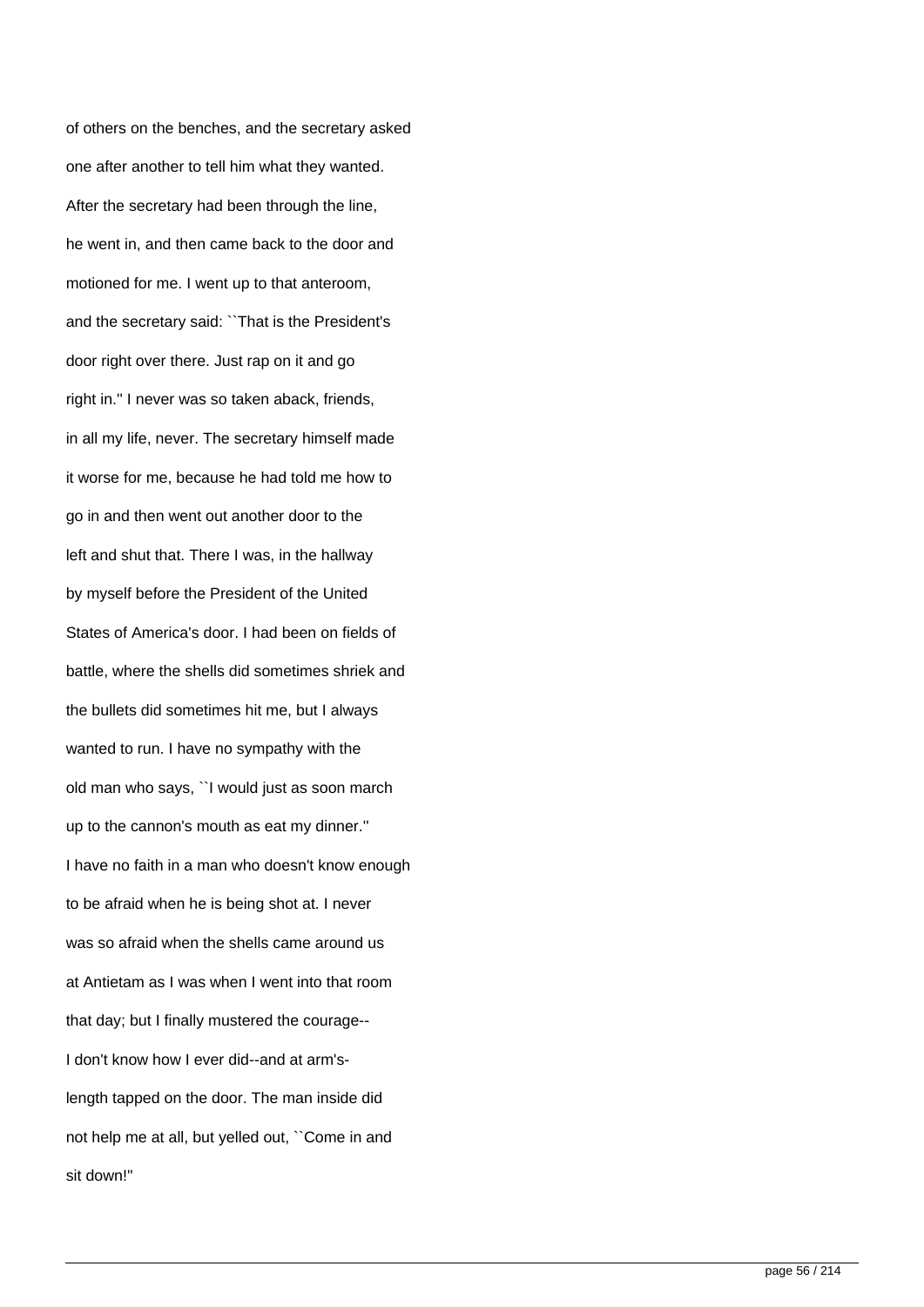Well, I went in and sat down on the edge of a chair, and wished I were in Europe, and the man at the table did not look up. He was one of the world's greatest men, and was made great by one single rule. Oh, that all the young people of Philadelphia were before me now and I could say just this one thing, and that they would remember it. I would give a lifetime for the effect it would have on our city and on civilization. Abraham Lincoln's principle for greatness can be adopted by nearly all. This was his rule: Whatsoever he had to do at all, he put his whole mind into it and held it all there until that was all done. That makes men great almost anywhere. He stuck to those papers at that table and did not look up at me, and I sat there trembling. Finally, when he had put the string around his papers, he pushed them over to one side and looked over to me, and a smile came over his worn face. He said: ``I am a very busy man and have only a few minutes to spare. Now tell me in the fewest words what it is you want.'' I began to tell him, and mentioned the case, and he said: ``I have heard all about it and you do not need to say any more. Mr. Stanton was talking to me only a few days ago about that. You can go to the hotel and rest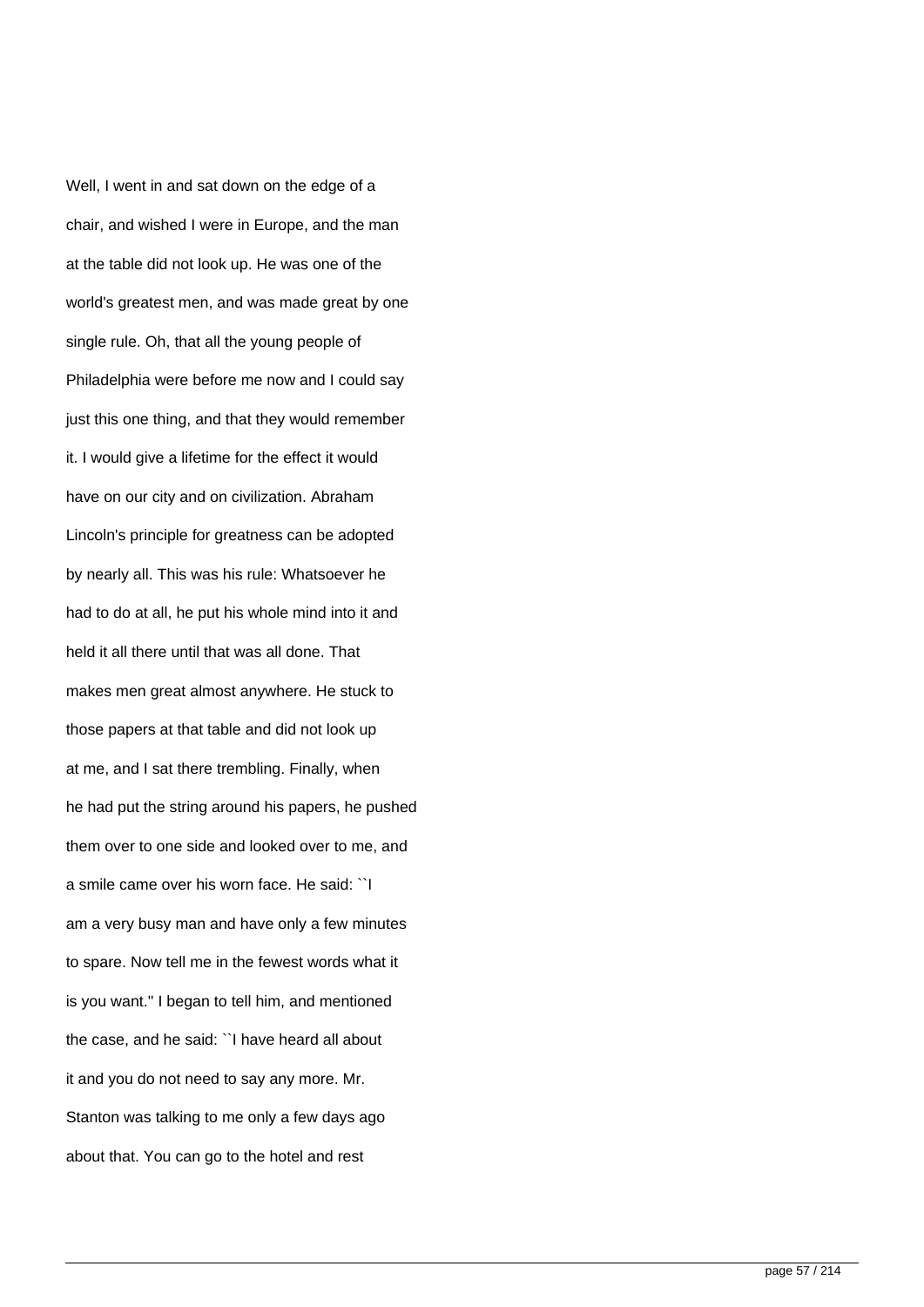assured that the President never did sign an order to shoot a boy under twenty years of age, and never will. You can say that to his mother anyhow.''

Then he said to me, ``How is it going in the field?'' I said, ``We sometimes get discouraged.'' And he said: ``It is all right. We are going to win out now. We are getting very near the light. No man ought to wish to be President of the United States, and I will be glad when I get through; then Tad and I are going out to Springfield, Illinois. I have bought a farm out there and I don't care if I again earn only twenty-five cents a day. Tad has a mule team, and we are going to plant onions.''

Then he asked me, ``Were you brought up on a farm?'' I said, ``Yes; in the Berkshire Hills of Massachusetts.'' He then threw his leg over the corner of the big chair and said, ``I have heard many a time, ever since I was young, that up there in those hills you have to sharpen the noses of the sheep in order to get down to the grass between the rocks.'' He was so familiar, so everyday, so farmer-like, that I felt right at home with him at once.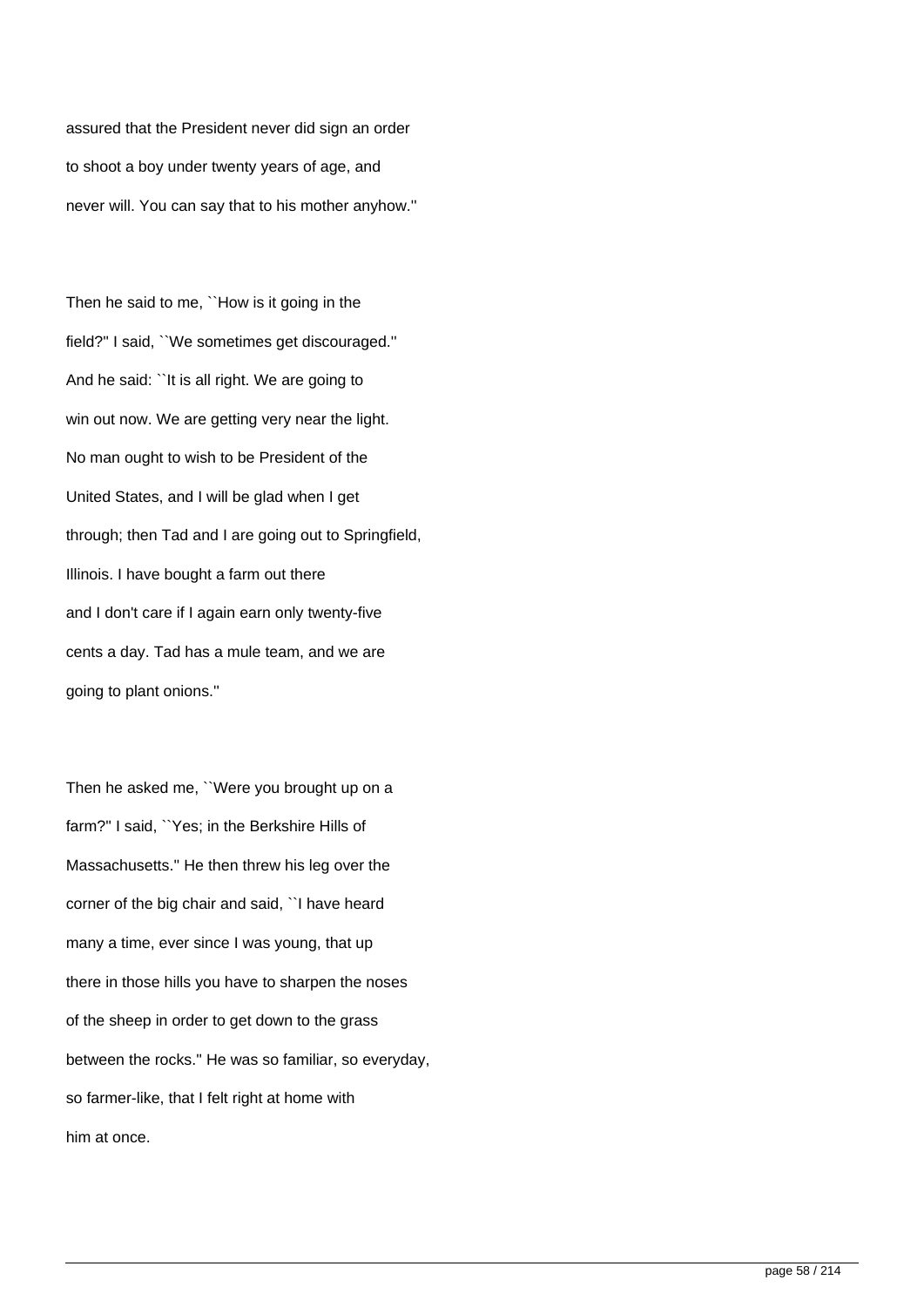He then took hold of another roll of paper, and looked up at me and said, ``Good morning.'' I took the hint then and got up and went out. After I had gotten out I could not realize I had seen the President of the United States at all. But a few days later, when still in the city, I saw the crowd pass through the East Room by the coffin of Abraham Lincoln, and when I looked at the upturned face of the murdered President I felt then that the man I had seen such a short time before, who, so simple a man, so plain a man, was one of the greatest men that God ever raised up to lead a nation on to ultimate liberty. Yet he was only "Old Abe" to his neighbors. When they had the second funeral, I was invited among others, and went out to see that same coffin put back in the tomb at Springfield. Around the tomb stood Lincoln's old neighbors, to whom he was just ``Old Abe.'' Of course that is all they would say.

Did you ever see a man who struts around altogether too large to notice an ordinary working mechanic? Do you think he is great? He is nothing but a puffed-up balloon, held down by his big feet. There is no greatness there.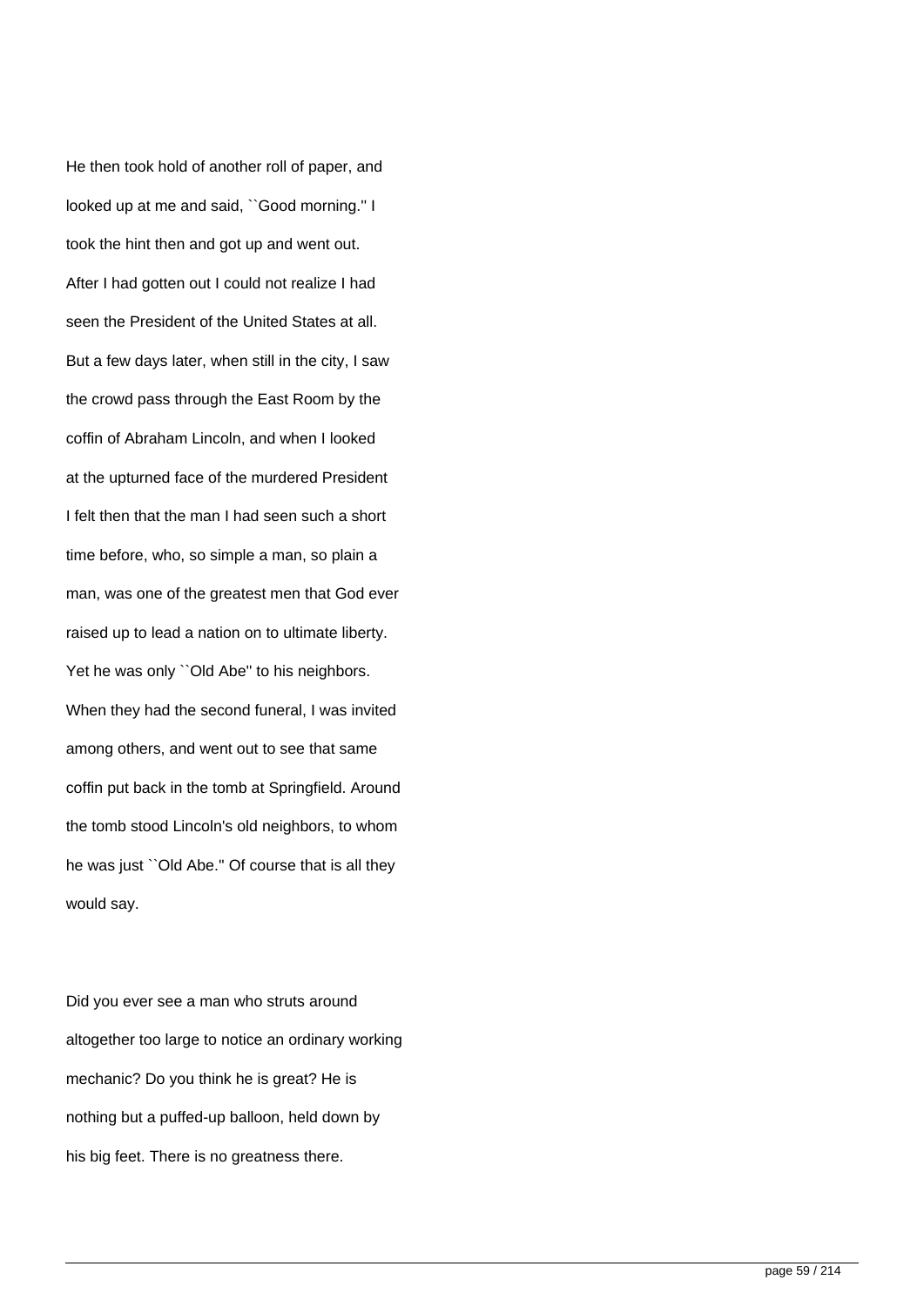Who are the great men and women? My attention was called the other day to the history of a very little thing that made the fortune of a very poor man. It was an awful thing, and yet because of that experience he--not a great inventor or genius--invented the pin that now is called the safety-pin, and out of that safety-pin made the fortune of one of the great aristocratic families of this nation.

A poor man in Massachusetts who had worked in the nail-works was injured at thirty-eight, and he could earn but little money. He was employed in the office to rub out the marks on the bills made by pencil memorandums, and he used a rubber until his hand grew tired. He then tied a piece of rubber on the end of a stick and worked it like a plane. His little girl came and said, ``Why, you have a patent, haven't you?'' The father said afterward, ``My daughter told me when I took that stick and put the rubber on the end that there was a patent, and that was the first thought of that.'' He went to Boston and applied for his patent, and every one of you that has a rubber-tipped pencil in your pocket is now paying tribute to the millionaire. No capital,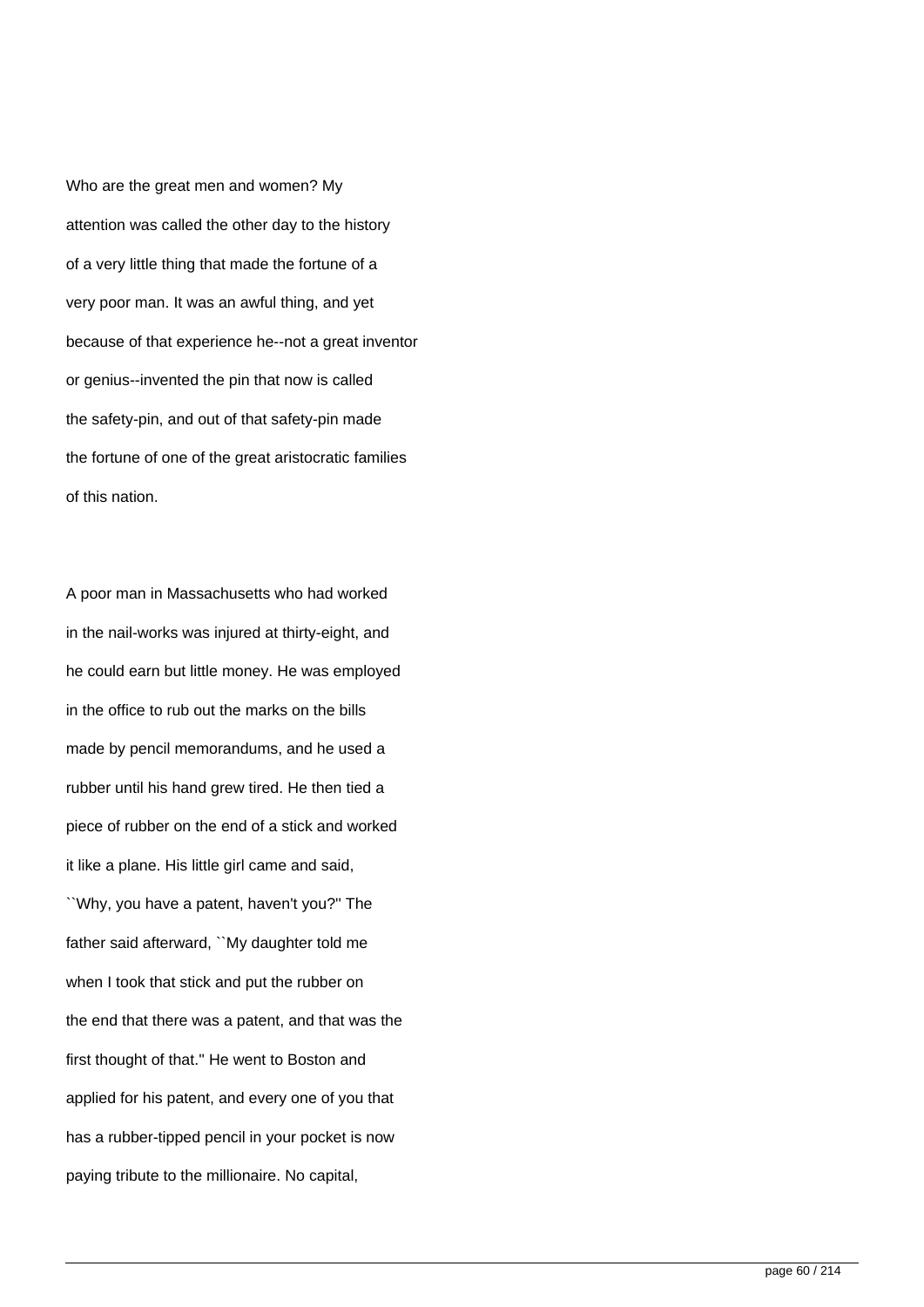not a penny did he invest in it. All was income, all the way up into the millions.

But let me hasten to one other greater thought. ``Show me the great men and women who live in Philadelphia.'' A gentleman over there will get up and say: ``We don't have any great men in Philadelphia. They don't live here. They live away off in Rome or St. Petersburg or London or Manayunk, or anywhere else but here in our town.'' I have come now to the apex of my thought. I have come now to the heart of the whole matter and to the center of my struggle: Why isn't Philadelphia a greater city in its greater wealth? Why does New York excel Philadelphia? People say, ``Because of her harbor.'' Why do many other cities of the United States get ahead of Philadelphia now? There is only one answer, and that is because our own people talk down their own city. If there ever was a community on earth that has to be forced ahead, it is the city of Philadelphia. If we are to have a boulevard, talk it down; if we are going to have better schools, talk them down; if you wish to have wise legislation, talk it down; talk all the proposed improvements down. That is the only great wrong that I can lay at the feet of the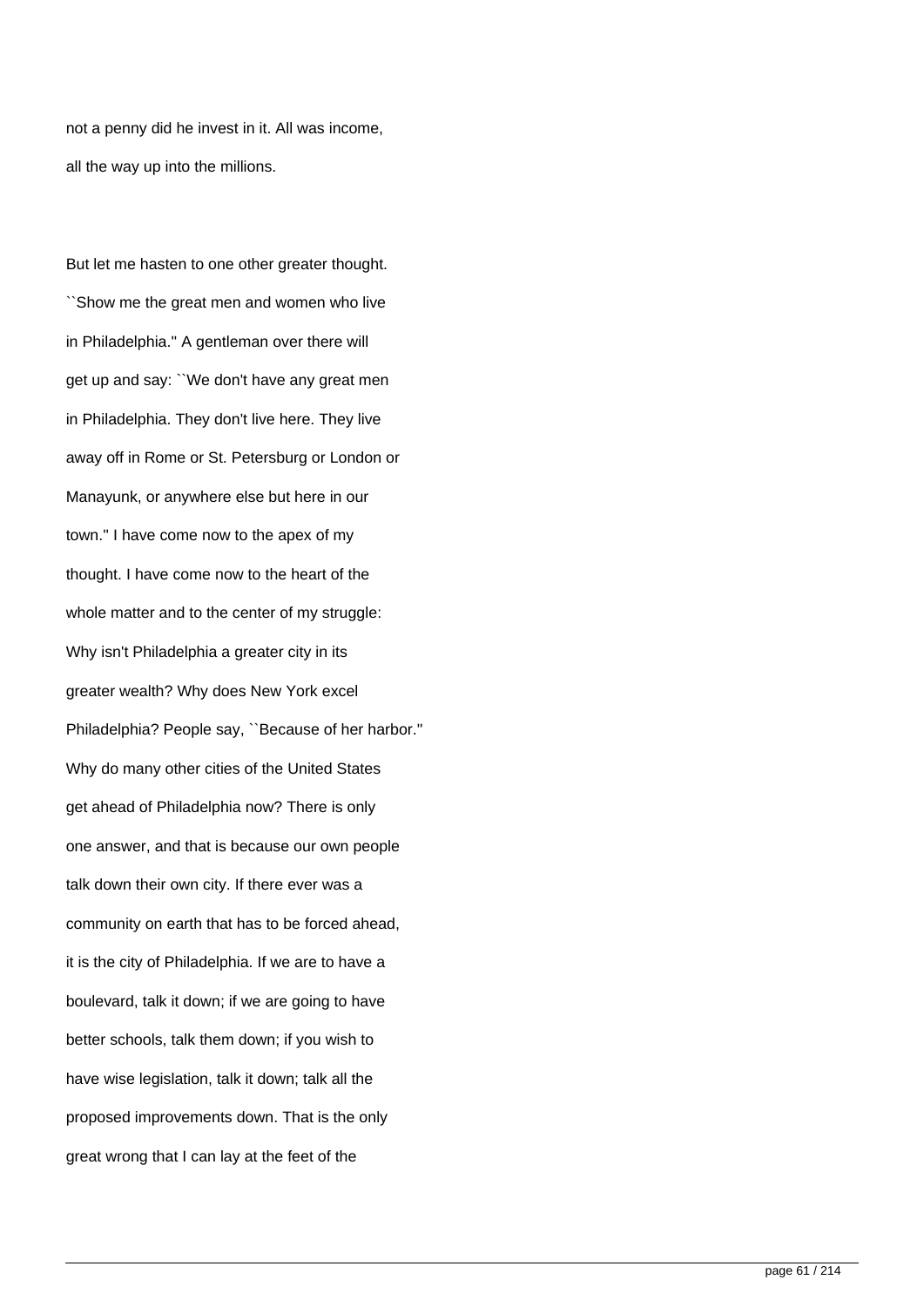magnificent Philadelphia that has been so universally kind to me. I say it is time we turn around in our city and begin to talk up the things that are in our city, and begin to set them before the world as the people of Chicago, New York, St. Louis, and San Francisco do. Oh, if we only could get that spirit out among our people, that we can do things in Philadelphia and do them well!

Arise, ye millions of Philadelphians, trust in God and man, and believe in the great opportunities that are right here not over in New York or Boston, but here--for business, for everything that is worth living for on earth. There was never an opportunity greater. Let us talk up our own city.

But there are two other young men here tonight, and that is all I will venture to say, because it is too late. One over there gets up and says, ``There is going to be a great man in Philadelphia, but never was one." "Oh, is that so? When are you going to be great?'' ``When I am elected to some political office.'' Young man, won't you learn a lesson in the primer of politics that it is a prima facie evidence of littleness to hold office under our form of government? Great men get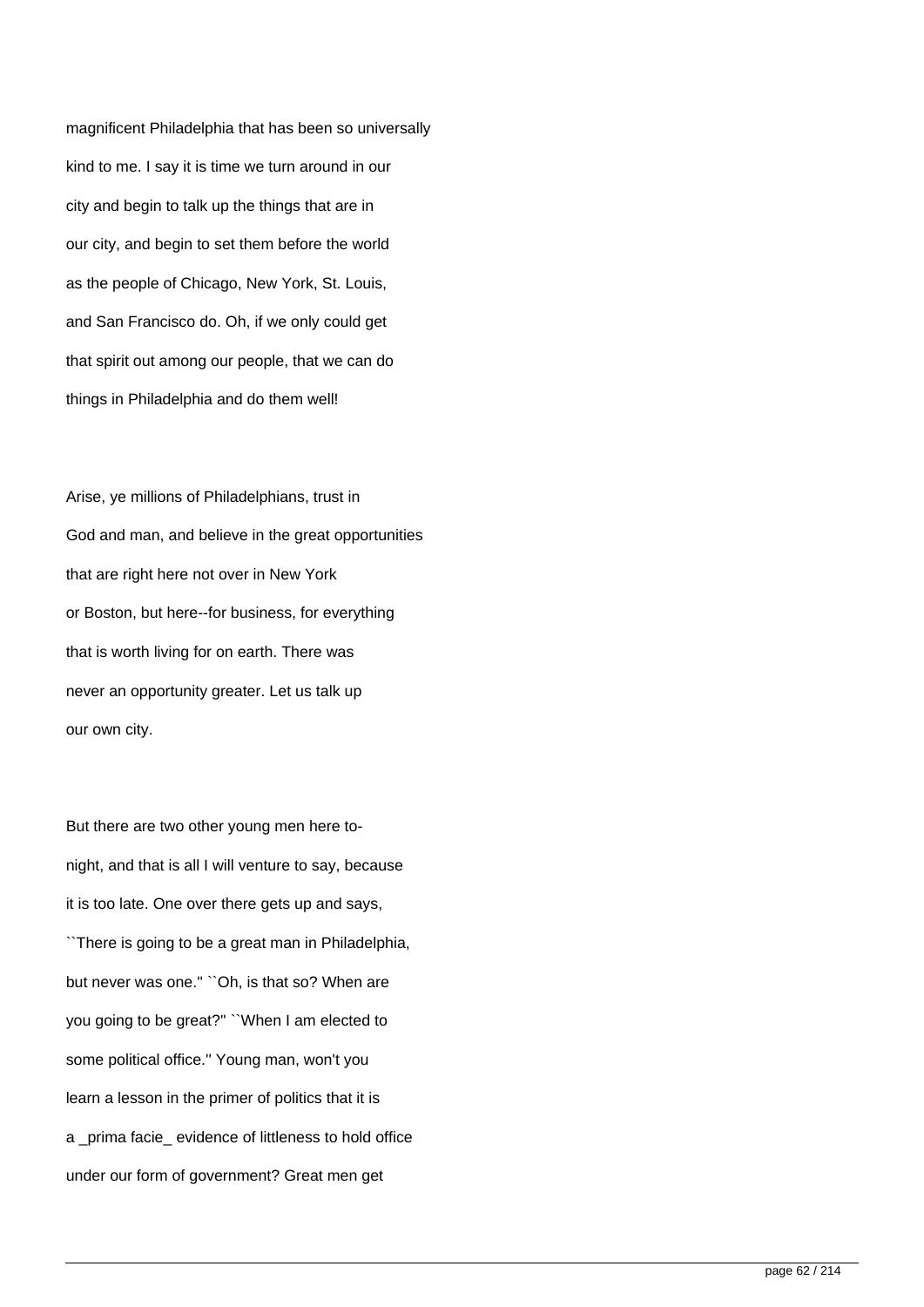into office sometimes, but what this country needs is men that will do what we tell them to do. This nation--where the people rule--is governed by the people, for the people, and so long as it is, then the office-holder is but the servant of the people, and the Bible says the servant cannot be greater than the master. The Bible says, ``He that is sent cannot be greater than Him who sent Him.'' The people rule, or should rule, and if they do, we do not need the greater men in office. If the great men in America took our offices, we would change to an empire in the next ten years.

I know of a great many young women, now that woman's suffrage is coming, who say, ``I am going to be President of the United States some day.'' I believe in woman's suffrage, and there is no doubt but what it is coming, and I am getting out of the way, anyhow. I may want an office by and by myself; but if the ambition for an office influences the women in their desire to vote, I want to say right here what I say to the young men, that if you only get the privilege of casting one vote, you don't get anything that is worth while. Unless you can control more than one vote, you will be unknown, and your influence so dissipated as practically not to be felt. This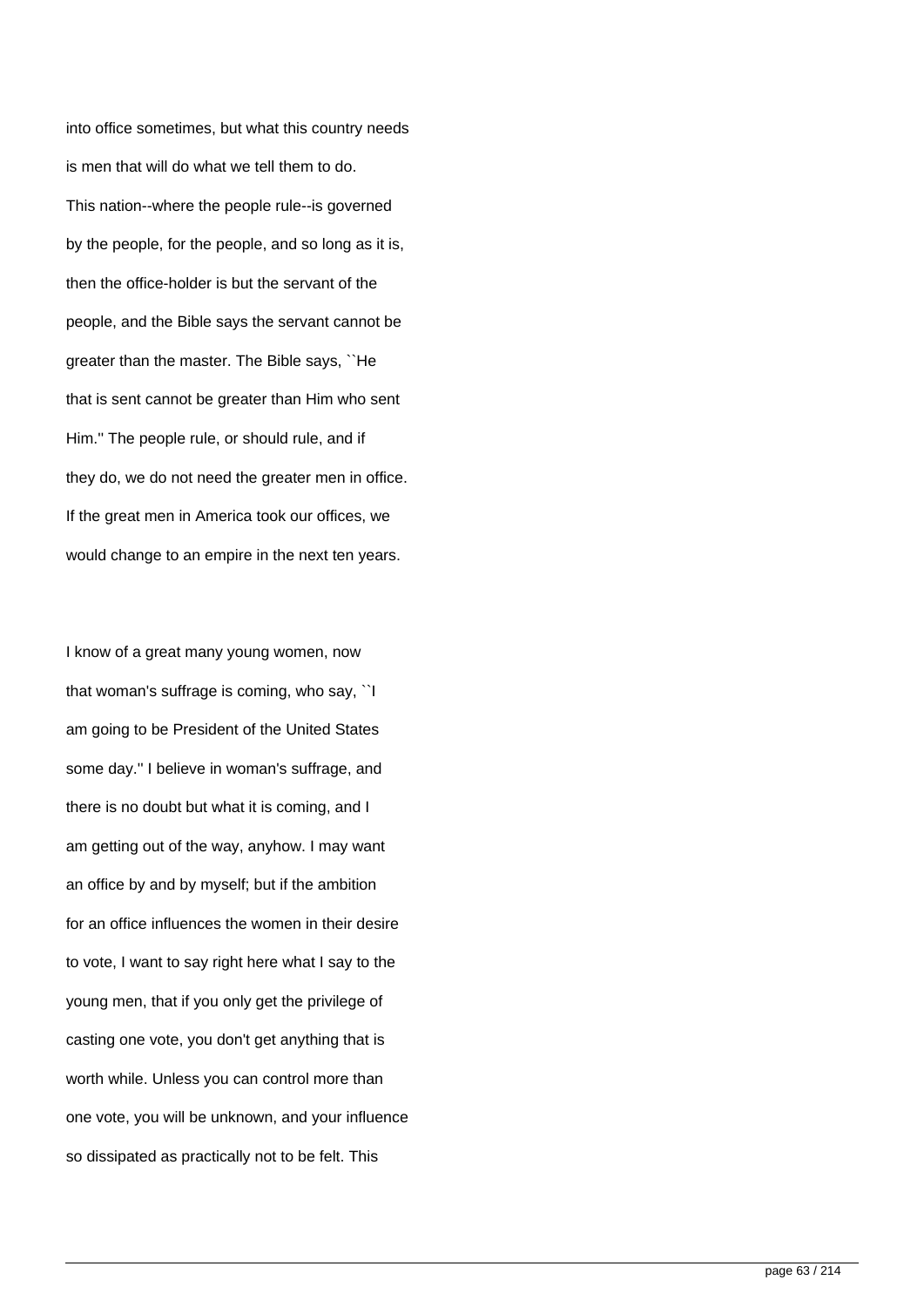country is not run by votes. Do you think it is? It is governed by influence. It is governed by the ambitions and the enterprises which control votes. The young woman that thinks she is going to vote for the sake of holding an office is making an awful blunder.

That other young man gets up and says, ``There are going to be great men in this country and in Philadelphia.'' ``Is that so? When?'' ``When there comes a great war, when we get into difficulty through watchful waiting in Mexico; when we get into war with England over some frivolous deed, or with Japan or China or New Jersey or some distant country. Then I will march up to the cannon's mouth; I will sweep up among the glistening bayonets; I will leap into the arena and tear down the flag and bear it away in triumph. I will come home with stars on my shoulder, and hold every office in the gift of the nation, and I will be great.'' No, you won't. You think you are going to be made great by an office, but remember that if you are not great before you get the office, you won't be great when you secure it. It will only be a burlesque in that shape.

We had a Peace Jubilee here after the Spanish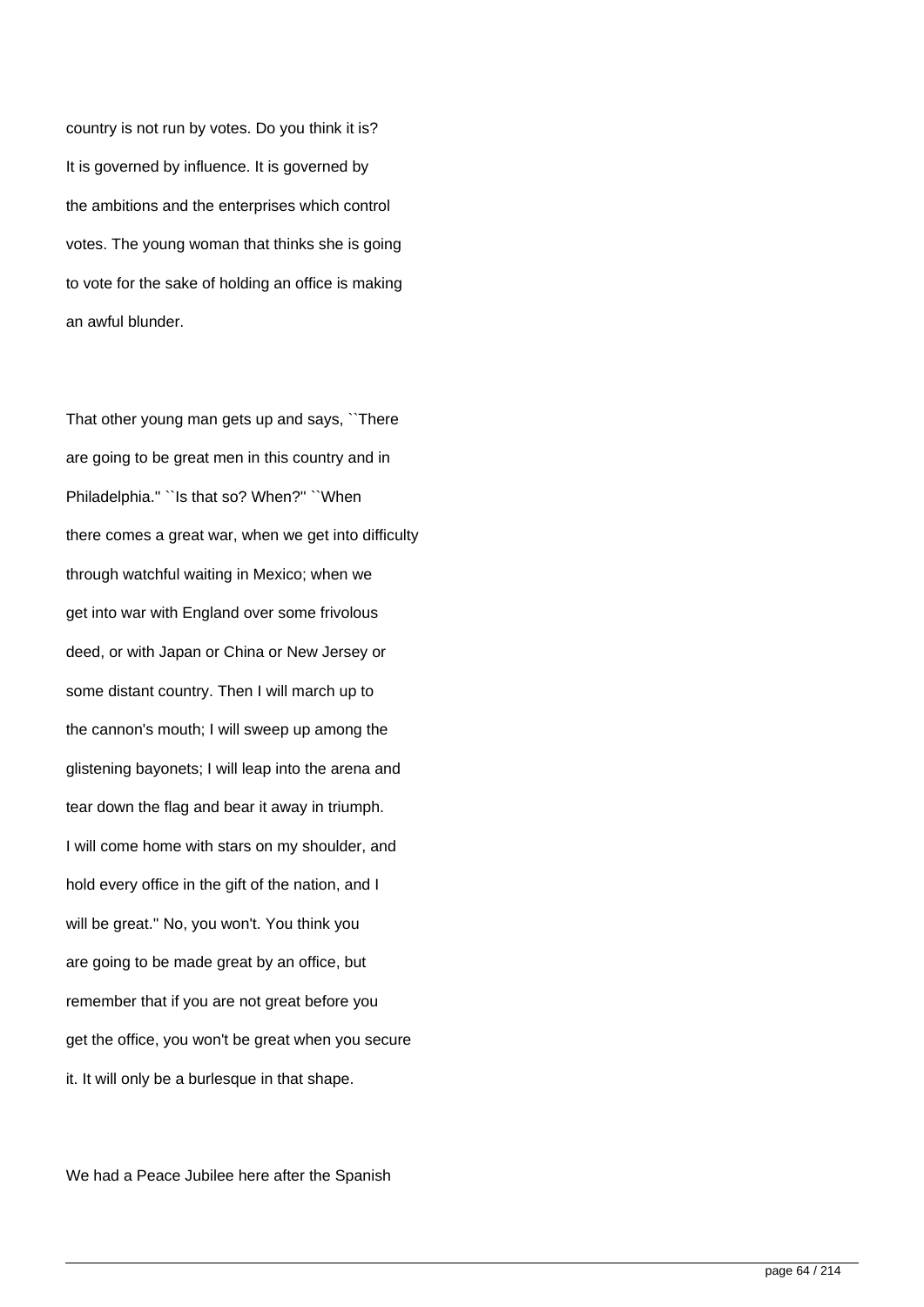War. Out West they don't believe this, because they said, ``Philadelphia would not have heard of any Spanish War until fifty years hence.'' Some of you saw the procession go up Broad Street. I was away, but the family wrote to me that the tally-ho coach with Lieutenant Hobson upon it stopped right at the front door and the people shouted, ``Hurrah for Hobson!'' and if I had been there I would have yelled too, because he deserves much more of his country than he has ever received. But suppose I go into school and say, ``Who sunk the Merrimac at Santiago?" and if the boys answer me, "Hobson," they will tell me seven-eighths of a lie. There were seven other heroes on that steamer, and they, by virtue of their position, were continually exposed to the Spanish fire, while Hobson, as an officer, might reasonably be behind the smoke-stack. You have gathered in this house your most intelligent people, and yet, perhaps, not one here can name the other seven men.

We ought not to so teach history. We ought to teach that, however humble a man's station may be, if he does his full duty in that place he is just as much entitled to the American people's honor as is the king upon his throne. But we do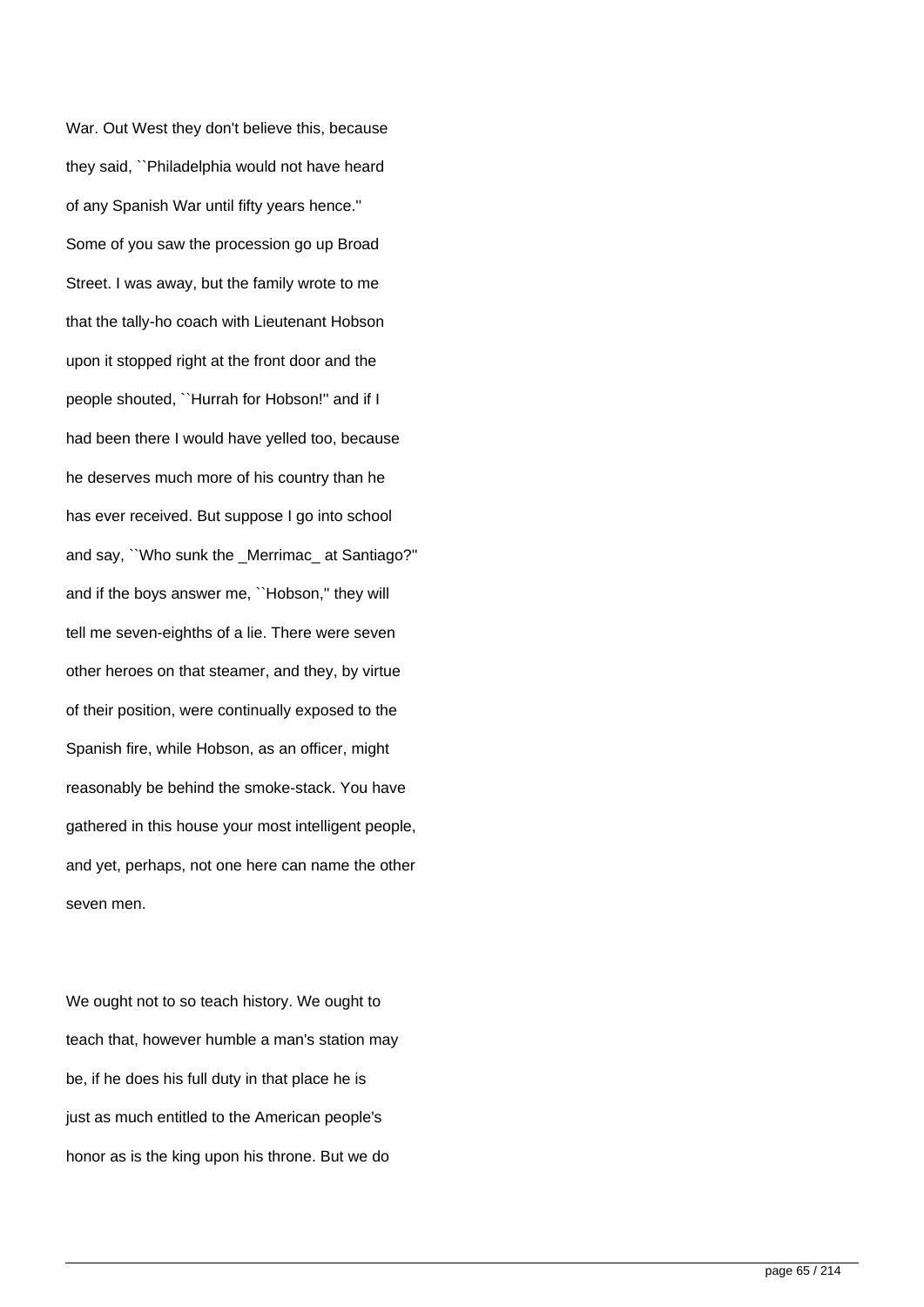not so teach. We are now teaching everywhere that the generals do all the fighting.

I remember that, after the war, I went down to see General Robert E. Lee, that magnificent Christian gentleman of whom both North and South are now proud as one of our great Americans. The general told me about his servant, ``Rastus,'' who was an enlisted colored soldier. He called him in one day to make fun of him, and said, ``Rastus, I hear that all the rest of your company are killed, and why are you not killed?'' Rastus winked at him and said, " 'Cause when there is any fightin' goin' on I stay back with the generals.''

I remember another illustration. I would leave it out but for the fact that when you go to the library to read this lecture, you will find this has been printed in it for twenty-five years. I shut my eyes--shut them close--and lo! I see the faces of my youth. Yes, they sometimes say to me, ``Your hair is not white; you are working night and day without seeming ever to stop; you can't be old.'' But when I shut my eyes, like any other man of my years, oh, then come trooping back the faces of the loved and lost of long ago, and I know, whatever men may say, it is evening-time.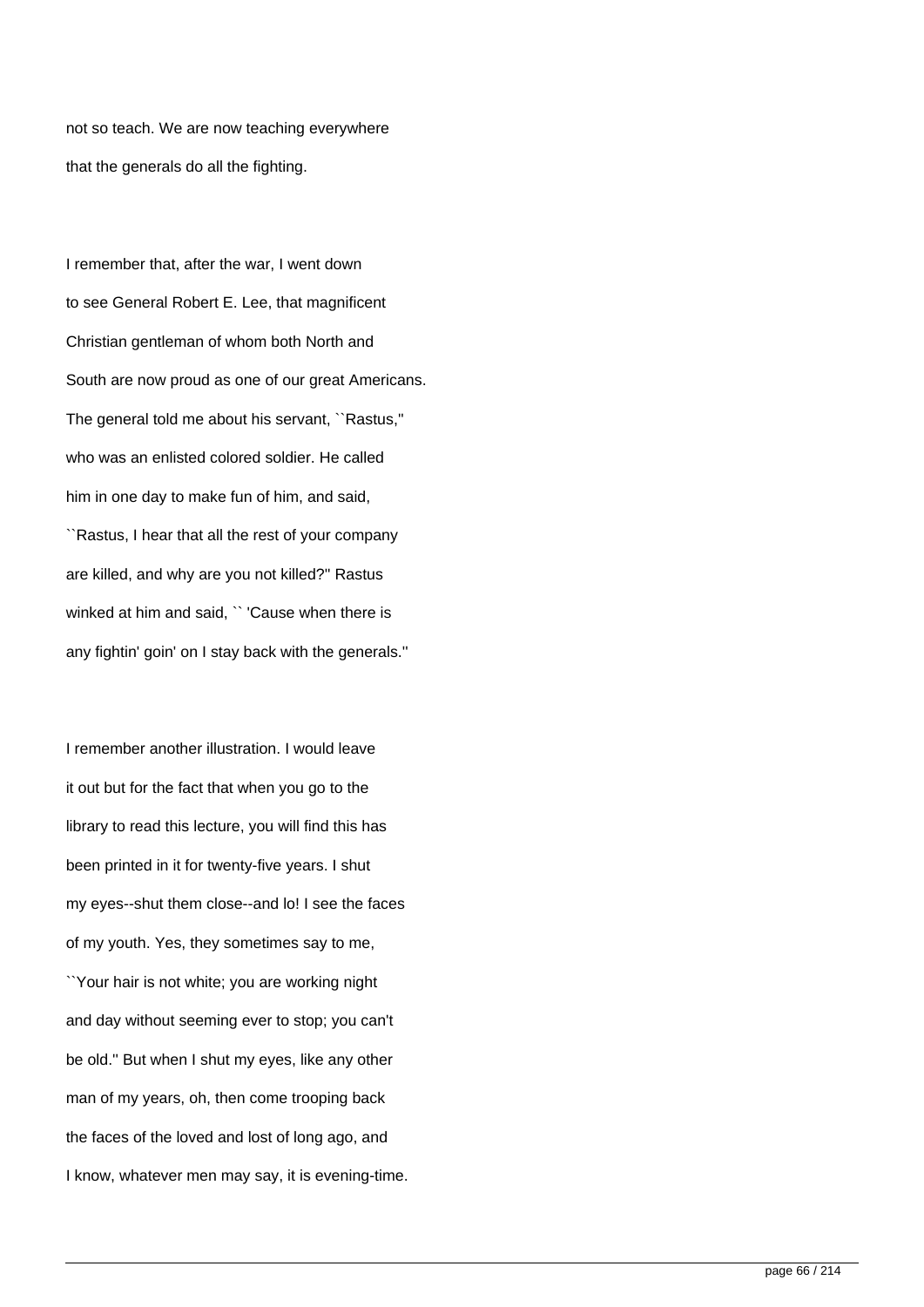I shut my eyes now and look back to my native town in Massachusetts, and I see the cattle-show ground on the mountain-top; I can see the horsesheds there. I can see the Congregational church; see the town hall and mountaineers' cottages; see a great assembly of people turning out, dressed resplendently, and I can see flags flying and handkerchiefs waving and hear bands playing. I can see that company of soldiers that had re-enlisted marching up on that cattle-show ground. I was but a boy, but I was captain of that company and puffed out with pride. A cambric needle would have burst me all to pieces. Then I thought it was the greatest event that ever came to man on earth. If you have ever thought you would like to be a king or queen, you go and be received by the mayor.

The bands played, and all the people turned out to receive us. I marched up that Common so proud at the head of my troops, and we turned down into the town hall. Then they seated my soldiers down the center aisle and I sat down on the front seat. A great assembly of people a hundred or two--came in to fill the town hall, so that they stood up all around. Then the town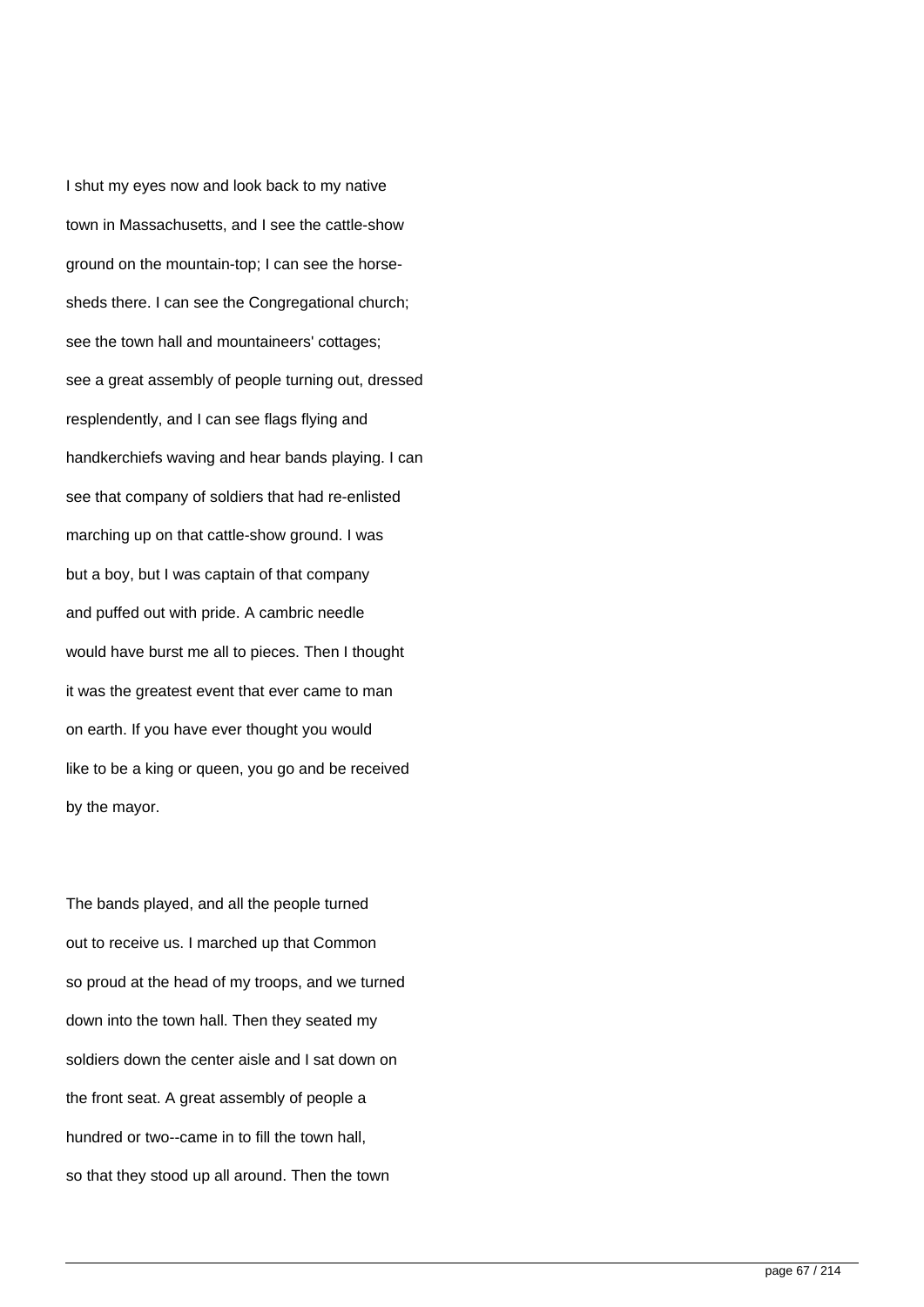officers came in and formed a half-circle. The mayor of the town sat in the middle of the platform. He was a man who had never held office before; but he was a good man, and his friends have told me that I might use this without giving them offense. He was a good man, but he thought an office made a man great. He came up and took his seat, adjusted his powerful spectacles, and looked around, when he suddenly spied me sitting there on the front seat. He came right forward on the platform and invited me up to sit with the town officers. No town officer ever took any notice of me before I went to war, except to advise the teacher to thrash me, and now I was invited up on the stand with the town officers. Oh my! the town mayor was then the emperor, the king of our day and our time. As I came up on the platform they gave me a chair about this far, I would say, from the front.

When I had got seated, the chairman of the Selectmen arose and came forward to the table, and we all supposed he would introduce the Congregational minister, who was the only orator in town, and that he would give the oration to the returning soldiers. But, friends, you should have seen the surprise which ran over the audience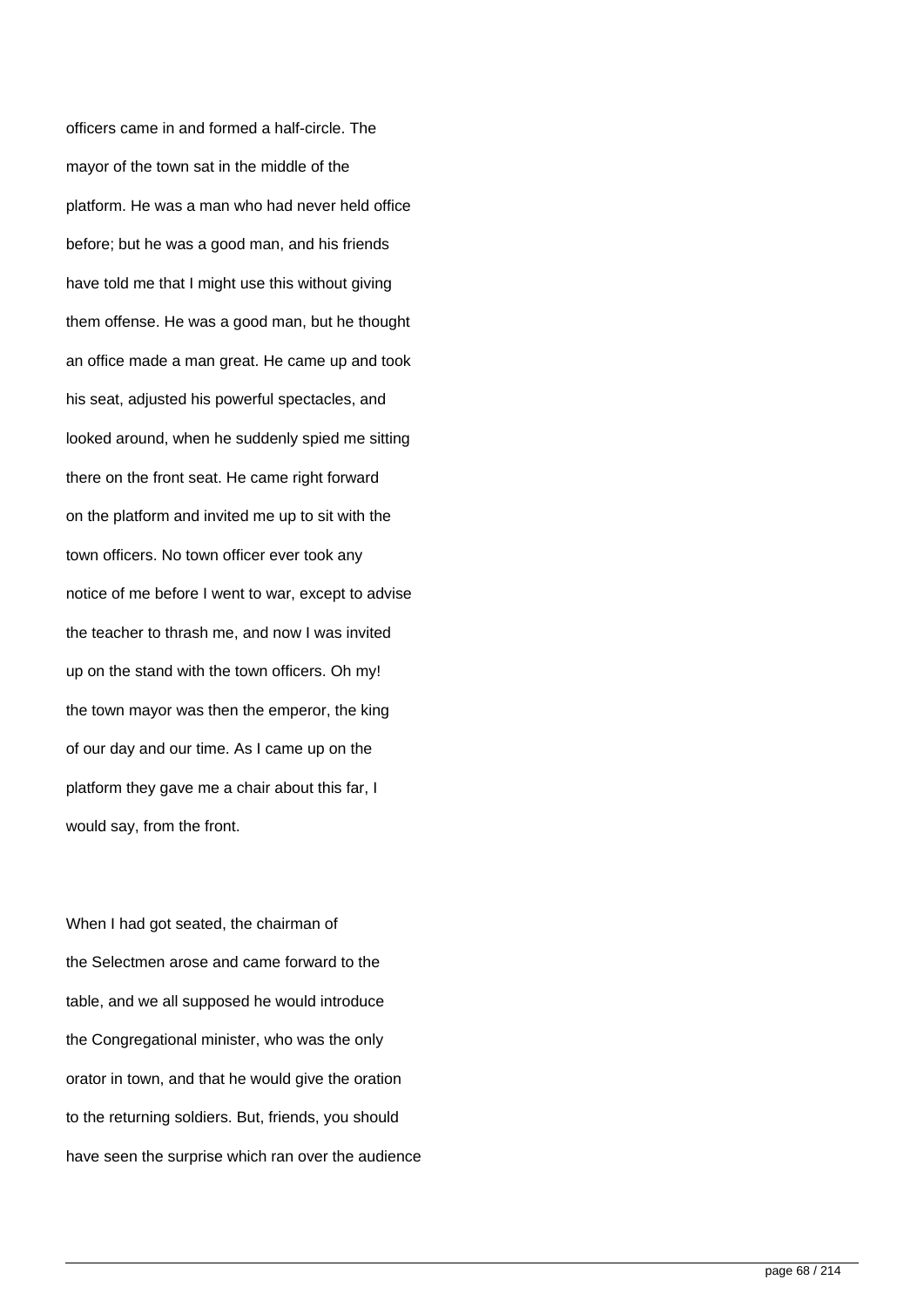when they discovered that the old fellow was going to deliver that speech himself. He had never made a speech in his life, but he fell into the same error that hundreds of other men have fallen into. It seems so strange that a man won't learn he must speak his piece as a boy if he intends to be an orator when he is grown, but he seems to think all he has to do is to hold an office to be a great orator.

So he came up to the front, and brought with him a speech which he had learned by heart walking up and down the pasture, where he had frightened the cattle. He brought the manuscript with him and spread it out on the table so as to be sure he might see it. He adjusted his spectacles and leaned over it for a moment and marched back on that platform, and then came forward like this--tramp, tramp, tramp. He must have studied the subject a great deal, when you come to think of it, because he assumed an ``elocutionary'' attitude. He rested heavily upon his left heel, threw back his shoulders, slightly advanced the right foot, opened the organs of speech, and advanced his right foot at an angle of fortyfive. As he stood in that elocutionary attitude, friends, this is just the way that speech went.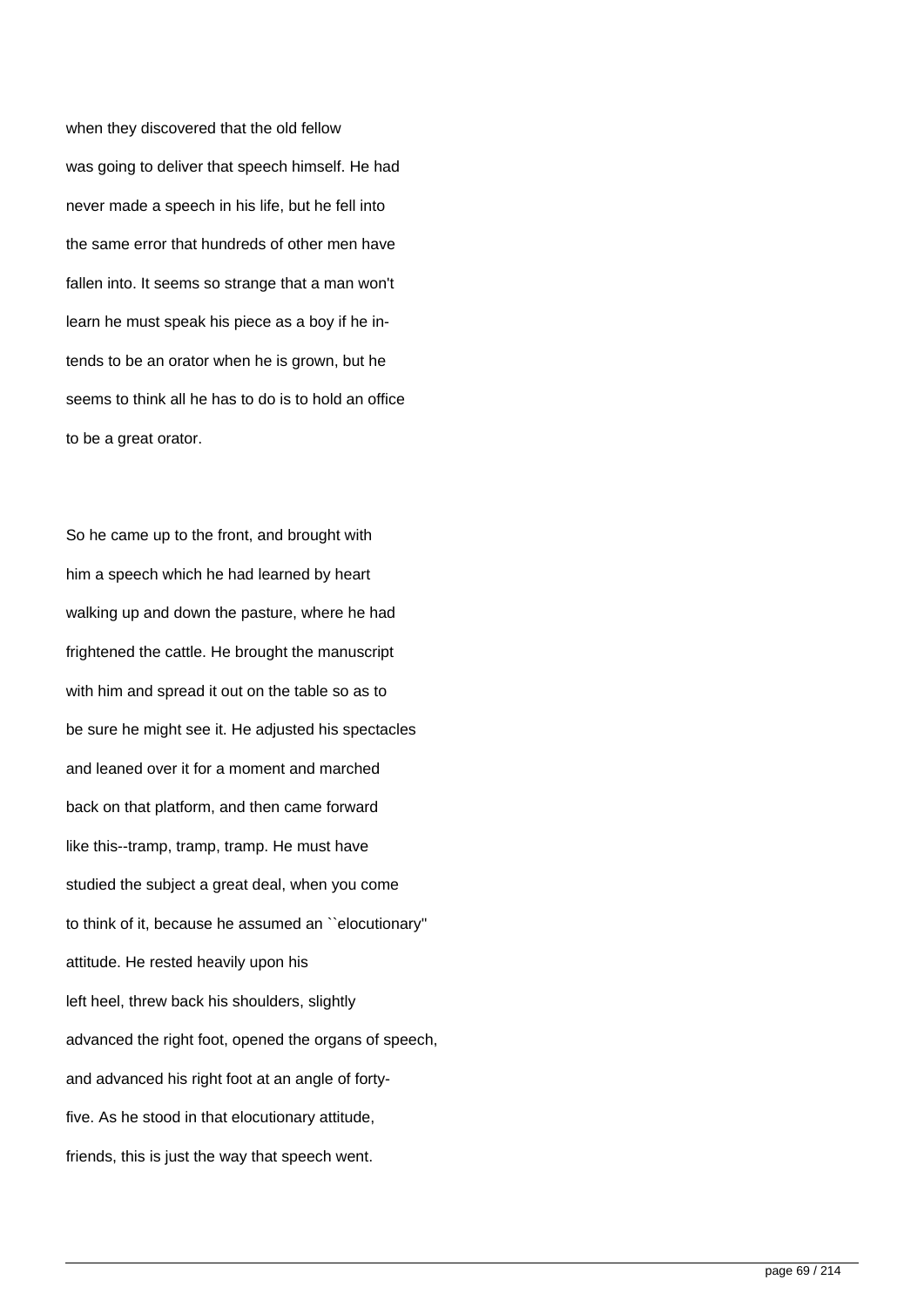Some people say to me, ``Don't you exaggerate?'' That would be impossible. But I am here for the lesson and not for the story, and this is the way it went:

``Fellow-citizens--'' As soon as he heard his voice his fingers began to go like that, his knees began to shake, and then he trembled all over. He choked and swallowed and came around to the table to look at the manuscript. Then he gathered himself up with clenched fists and came back: ``Fellow-citizens, we are Fellow-citizens, we are--we are--we are--we are--we are--we are very happy--we are very happy--we are very happy. We are very happy to welcome back to their native town these soldiers who have fought and bled--and come back again to their native town. We are especially--we are especially--we are especially. We are especially pleased to see with us to-day this young hero'' (that meant me)--``this young hero who in imagination'' (friends, remember he said that; if he had not said ``in imagination'' I would not be egotistic enough to refer to it at all)--``this young hero who in imagination we have seen leading--we have seen leading--leading. We have seen leading his troops on to the deadly breach. We have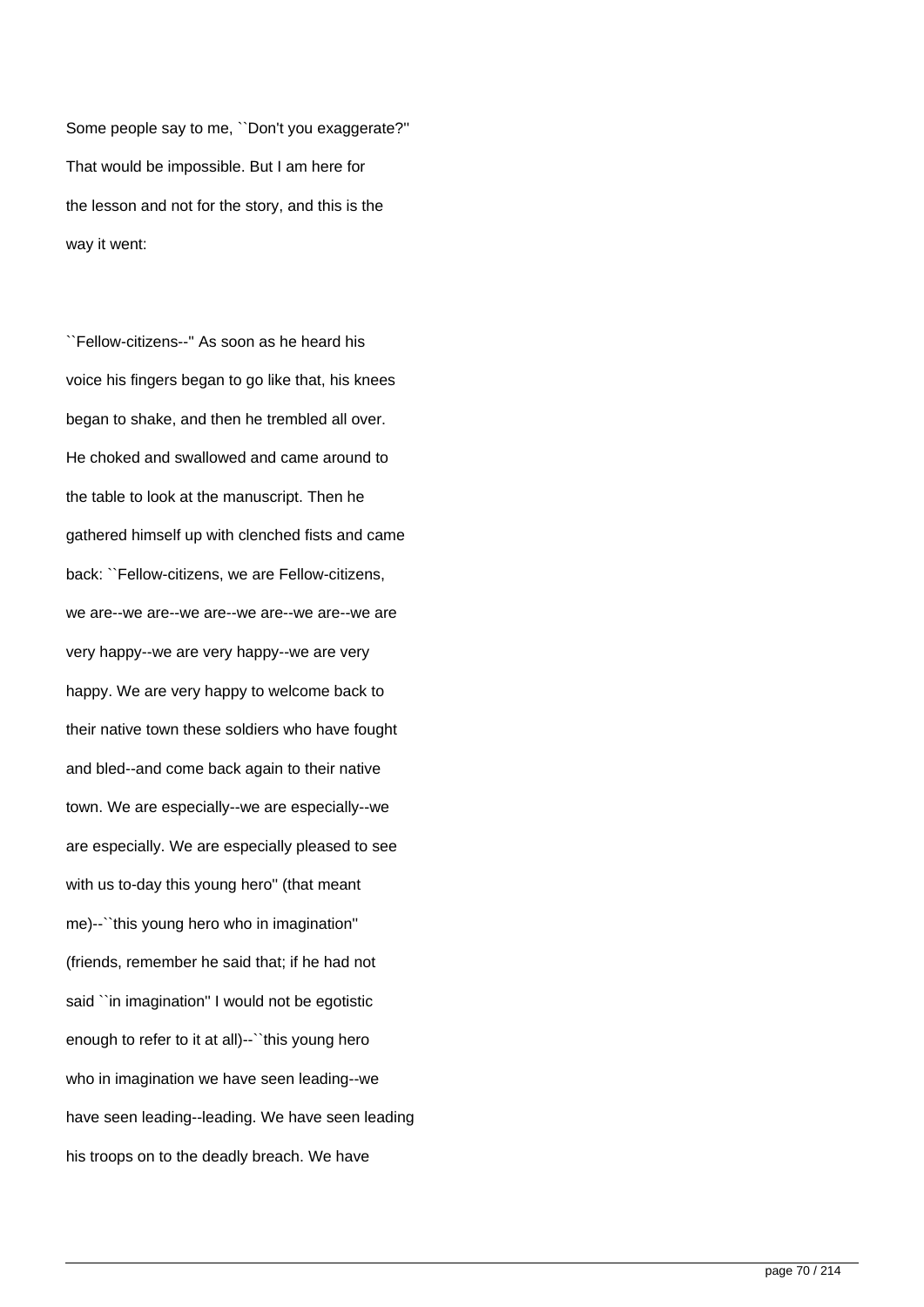seen his shining--we have seen his shining--his shining--his shining sword--flashing. Flashing in the sunlight, as he shouted to his troops, `Come on'!''

Oh dear, dear, dear! how little that good man knew about war. If he had known anything about war at all he ought to have known what any of my G. A. R. comrades here to-night will tell you is true, that it is next to a crime for an officer of infantry ever in time of danger to go ahead of his men. ``I, with my shining sword flashing in the sunlight, shouting to my troops, `Come on'!'' I never did it. Do you suppose I would get in front of my men to be shot in front by the enemy and in the back by my own men? That is no place for an officer. The place for the officer in actual battle is behind the line. How often, as a staff officer, I rode down the line, when our men were suddenly called to the line of battle, and the Rebel yells were coming out of the woods, and shouted: ``Officers to the rear! Officers to the rear!'' Then every officer gets behind the line of private soldiers, and the higher the officer's rank the farther behind he goes. Not because he is any the less brave, but because the laws of war require that. And yet he shouted, ``I, with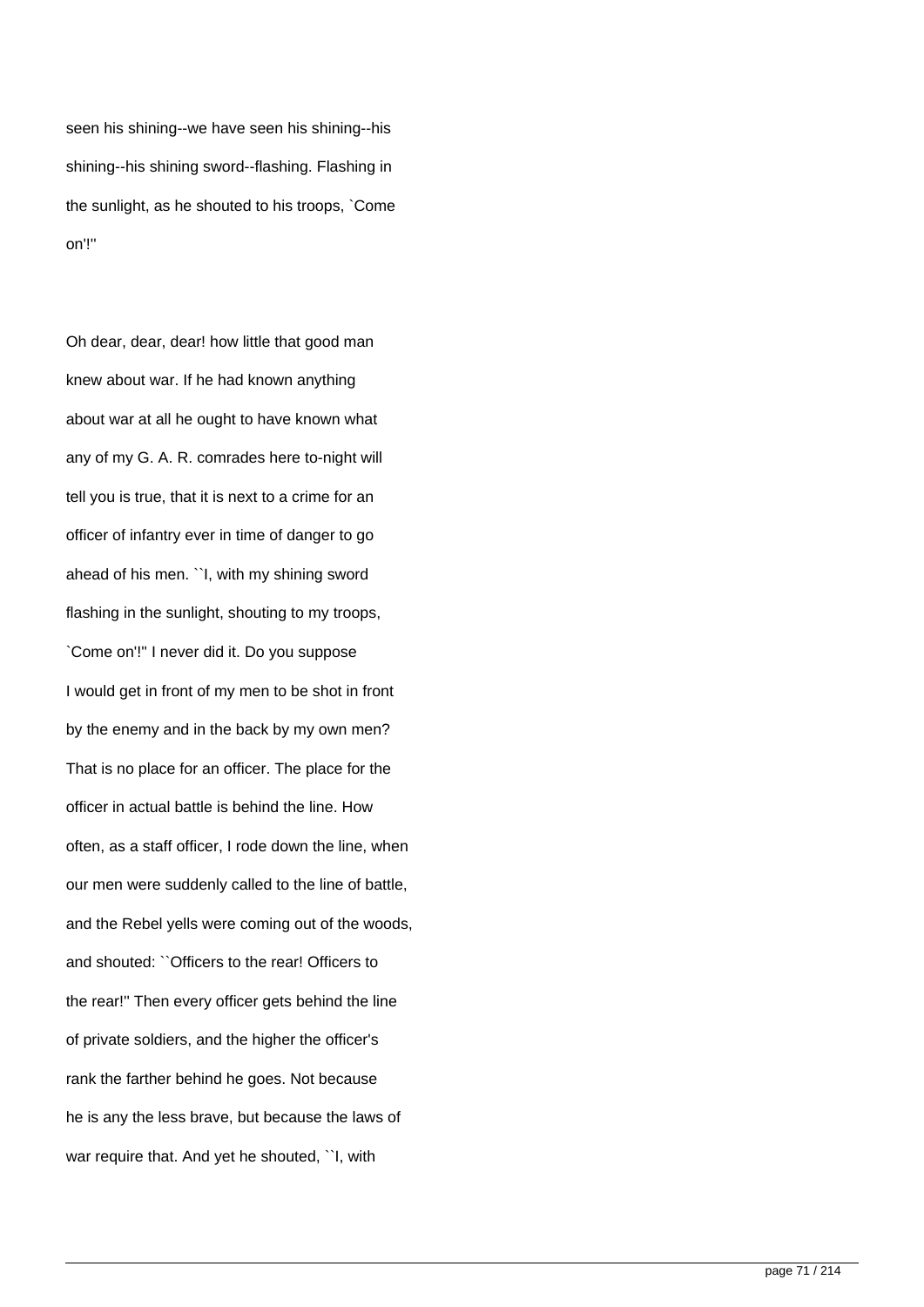my shining sword--'' In that house there sat the company of my soldiers who had carried that boy across the Carolina rivers that he might not wet his feet. Some of them had gone far out to get a pig or a chicken. Some of them had gone to death under the shell-swept pines in the mountains of Tennessee, yet in the good man's speech they were scarcely known. He did refer to them, but only incidentally. The hero of the hour was this boy. Did the nation owe him anything? No, nothing then and nothing now. Why was he the hero? Simply because that man fell into that same human error--that this boy was great because he was an officer and these were only private soldiers.

Oh, I learned the lesson then that I will never forget so long as the tongue of the bell of time continues to swing for me. Greatness consists not in the holding of some future office, but really consists in doing great deeds with little means and the accomplishment of vast purposes from the private ranks of life. To be great at all one must be great here, now, in Philadelphia. He who can give to this city better streets and better sidewalks, better schools and more colleges, more happiness and more civilization, more of God, he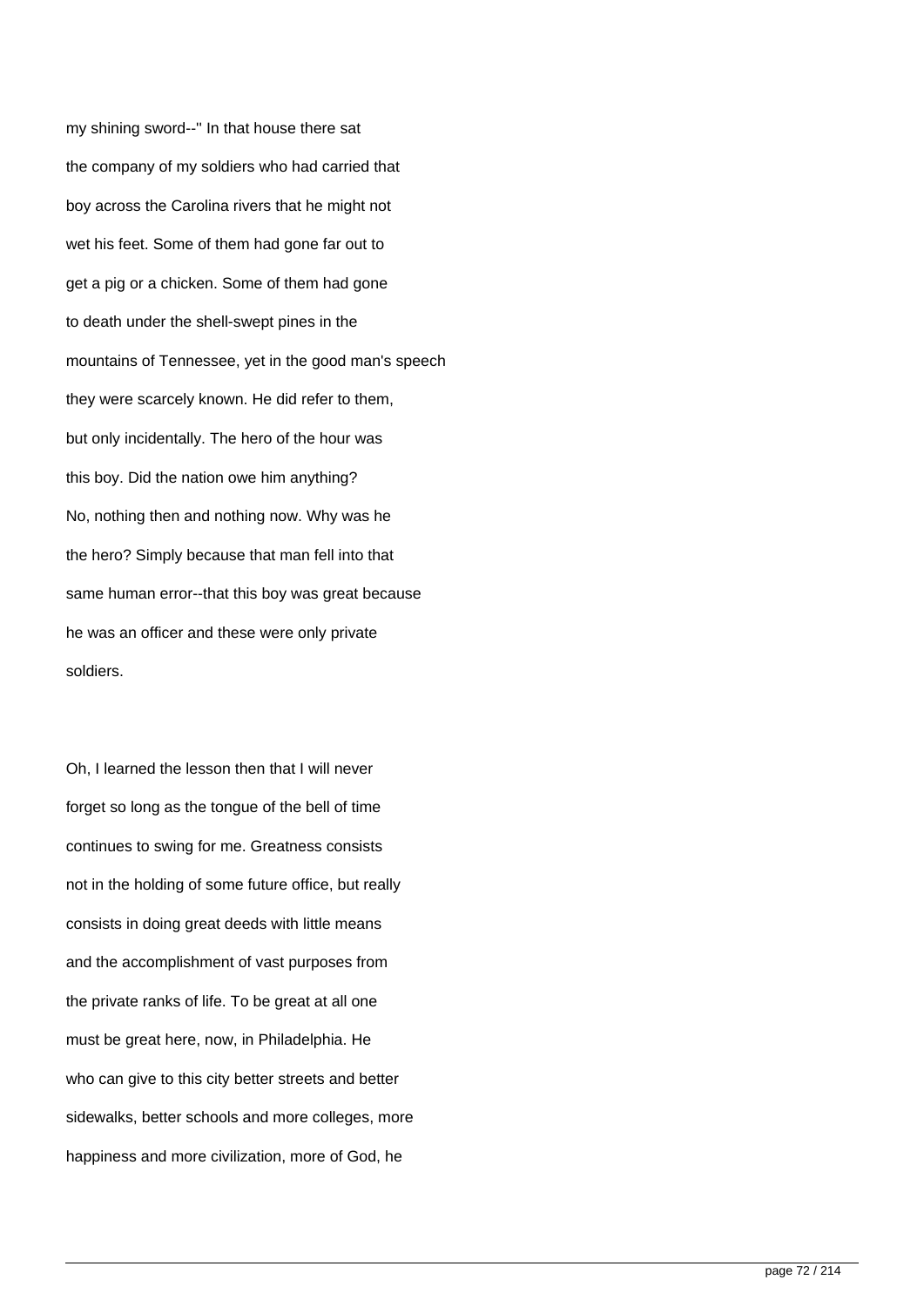will be great anywhere. Let every man or woman here, if you never hear me again, remember this, that if you wish to be great at all, you must begin where you are and what you are, in Philadelphia, now. He that can give to his city any blessing, he who can be a good citizen while he lives here, he that can make better homes, he that can be a blessing whether he works in the shop or sits behind the counter or keeps house, whatever be his life, he who would be great anywhere must first be great in his own Philadelphia.

#### HIS LIFE AND ACHIEVEMENTS by ROBERT SHACKLETON

### THE STORY OF THE SWORD[2]

[2] \_Dr, Conwell was living, and actively at work, when these pages were written. It is, therefore, a much truer picture of his personality than anything written in the past tense\_.

I SHALL write of a remarkable man, an interesting man, a man of power, of initiative, of will, of persistence; a man who plans vastly and who realizes his plans; a man who not only does things himself, but who, even more important than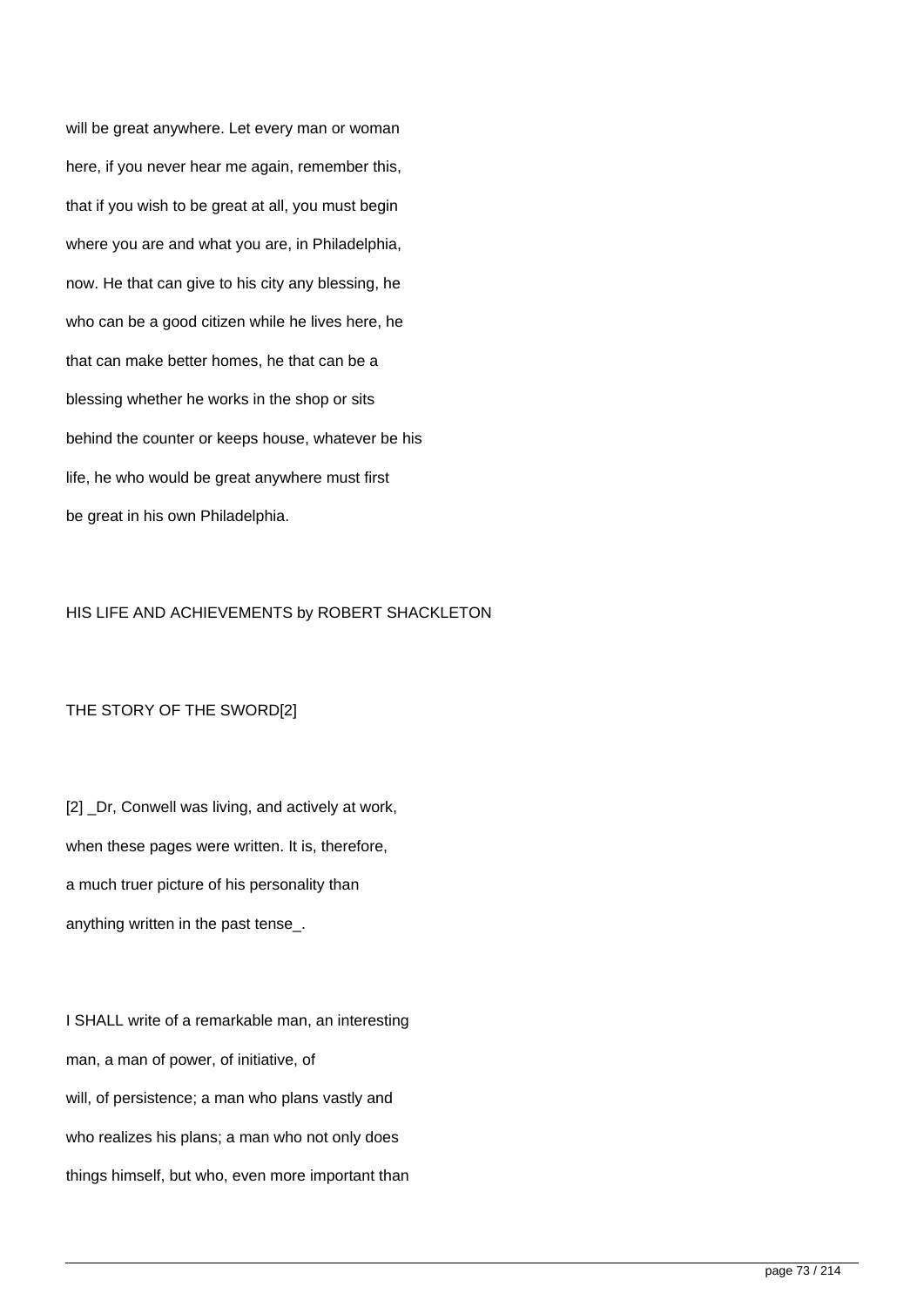that, is the constant inspiration of others. I shall write of Russell H. Conwell.

As a farmer's boy he was the leader of the boys of the rocky region that was his home; as a schoolteacher he won devotion; as a newspaper correspondent he gained fame; as a soldier in the Civil War he rose to important rank; as a lawyer he developed a large practice; as an author he wrote books that reached a mighty total of sales. He left the law for the ministry and is the active head of a great church that he raised from nothingness. He is the most popular lecturer in the world and yearly speaks to many thousands. He is, so to speak, the discoverer of ``Acres of Diamonds,'' through which thousands of men and women have achieved success out of failure. He is the head of two hospitals, one of them founded by himself, that have cared for a host of patients, both the poor and the rich, irrespective of race or creed. He is the founder and head of a university that has already had tens of thousands of students. His home is in Philadelphia; but he is known in every corner of every state in the Union, and everywhere he has hosts of friends. All of his life he has helped and inspired others.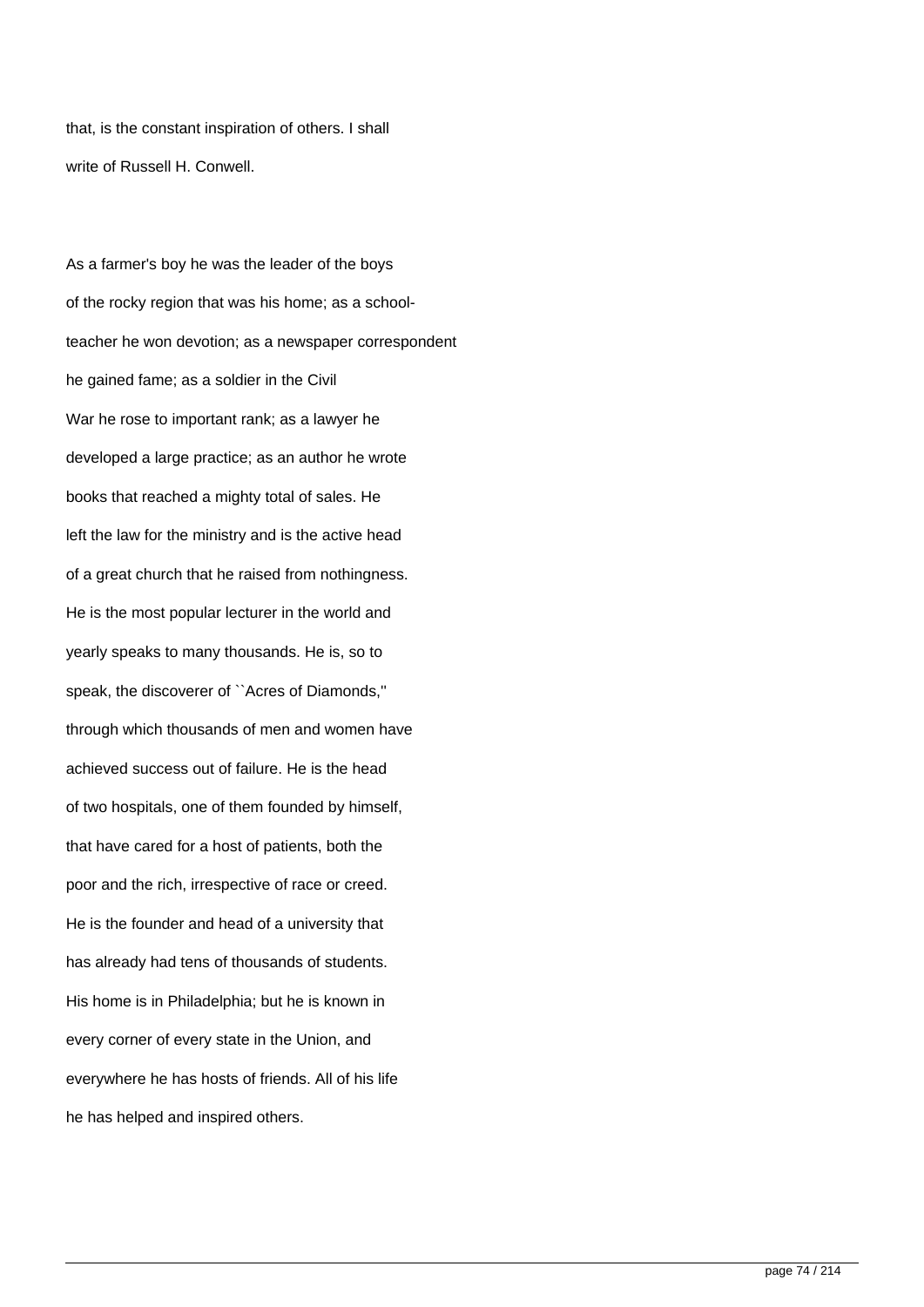Quite by chance, and only yesterday, literally yesterday and by chance, and with no thought at the moment of Conwell although he had been much in my mind for some time past, I picked up a thin little book of description by William Dean Howells, and, turning the pages of a chapter on Lexington, old Lexington of the Revolution, written, so Howells had set down, in 1882, I noticed, after he had written of the town itself, and of the long-past fight there, and of the presentday aspect, that he mentioned the church life of the place and remarked on the striking advances made by the Baptists, who had lately, as he expressed it, been reconstituted out of very perishing fragments and made strong and flourishing, under the ministrations of a lay preacher, formerly a colonel in the Union army. And it was only a few days before I chanced upon this description that Dr. Conwell, the former colonel and former lay preacher, had told me of his experiences in that little old Revolutionary town.

Howells went on to say that, so he was told, the colonel's success was principally due to his making the church attractive to young people. Howells says no more of him; apparently he did not go to hear him; and one wonders if he has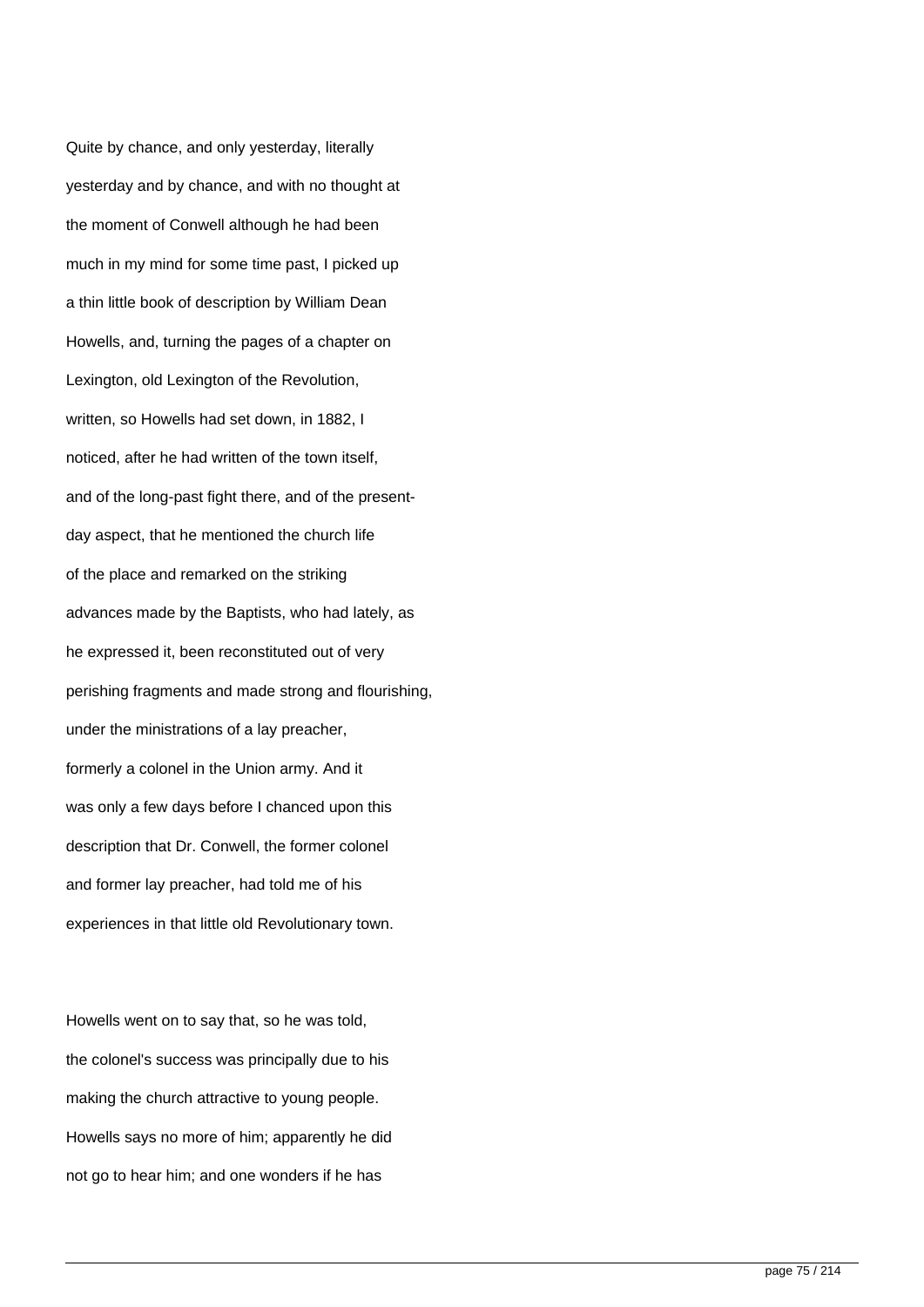ever associated that lay preacher of Lexington with the famous Russell H. Conwell of these recent years!

``Attractive to young people.'' Yes, one can recognize that to-day, just as it was recognized in Lexington. And it may be added that he at the same time attracts older people, too! In this, indeed, lies his power. He makes his church interesting, his sermons interesting, his lectures interesting. He is himself interesting! Because of his being interesting, he gains attention. The attention gained, he inspires.

Biography is more than dates. Dates, after all, are but mile-stones along the road of life. And the most important fact of Conwell's life is that he lived to be eighty-two, working sixteen hours every day for the good of his fellow-men. He was born on February 15, 1843--born of poor parents, in a low-roofed cottage in the eastern Berkshires, in Massachusetts.

``I was born in this room,'' he said to me, simply, as we sat together recently[3] in front of the old fireplace in the principal room of the little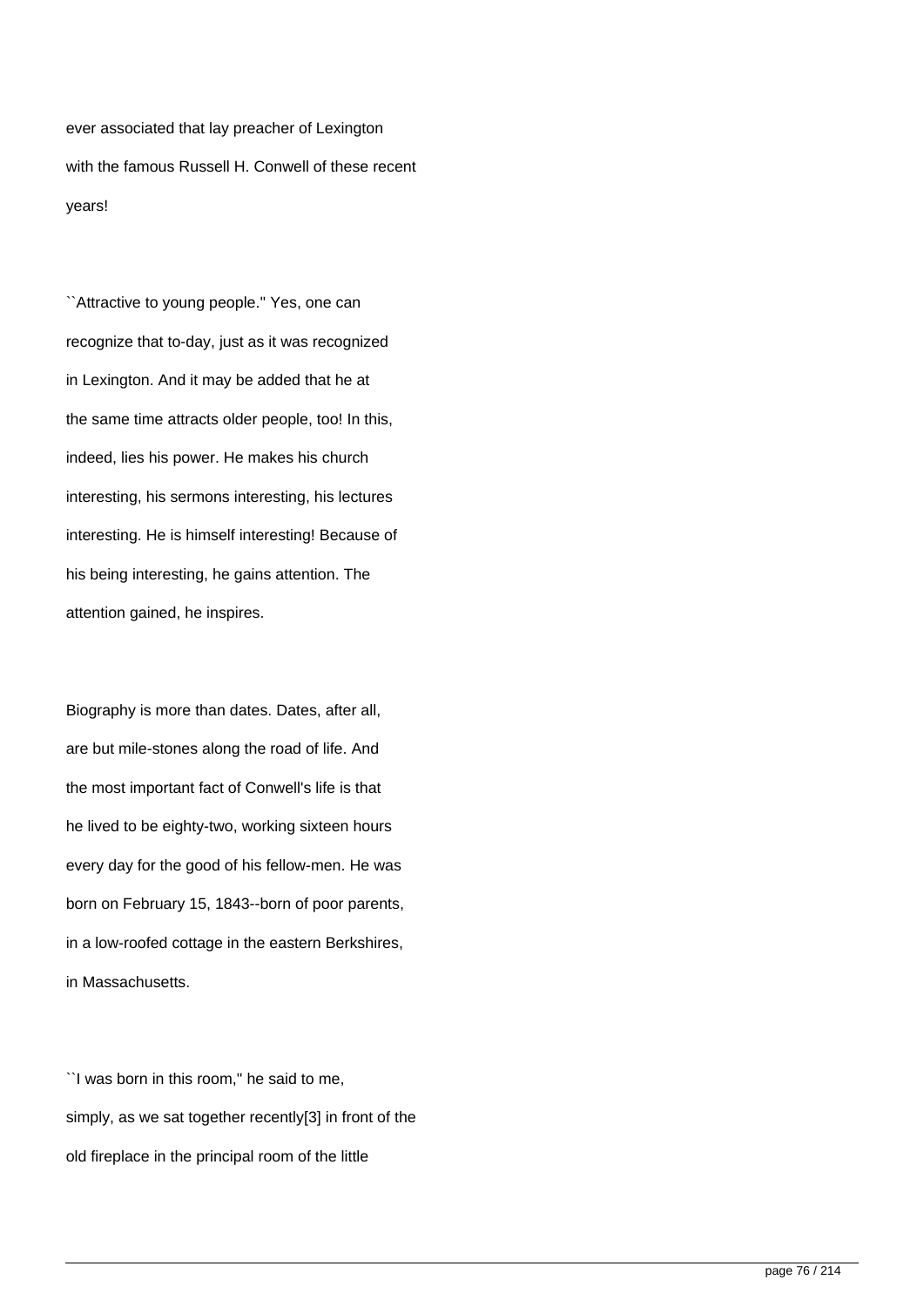cottage; for he has bought back the rocky farm of his father, and has retained and restored the little old home. ``I was born in this room. It was bedroom and kitchen. It was poverty.'' And his voice sank with a kind of grimness into silence.

[3] This interview took place at the old Conwell farm in the summer of 1915\_.

Then he spoke a little of the struggles of those long-past years; and we went out on the porch, as the evening shadows fell, and looked out over the valley and stream and hills of his youth, and he told of his grandmother, and of a young Marylander who had come to the region on a visit; it was a tale of the impetuous love of those two, of rash marriage, of the interference of parents, of the fierce rivalry of another suitor, of an attack on the Marylander's life, of passionate hastiness, of unforgivable words, of separation, of lifelong sorrow. ``Why does grandmother cry so often?'' he remembers asking when he was a little boy. And he was told that it was for the husband of her youth.

We went back into the little house, and he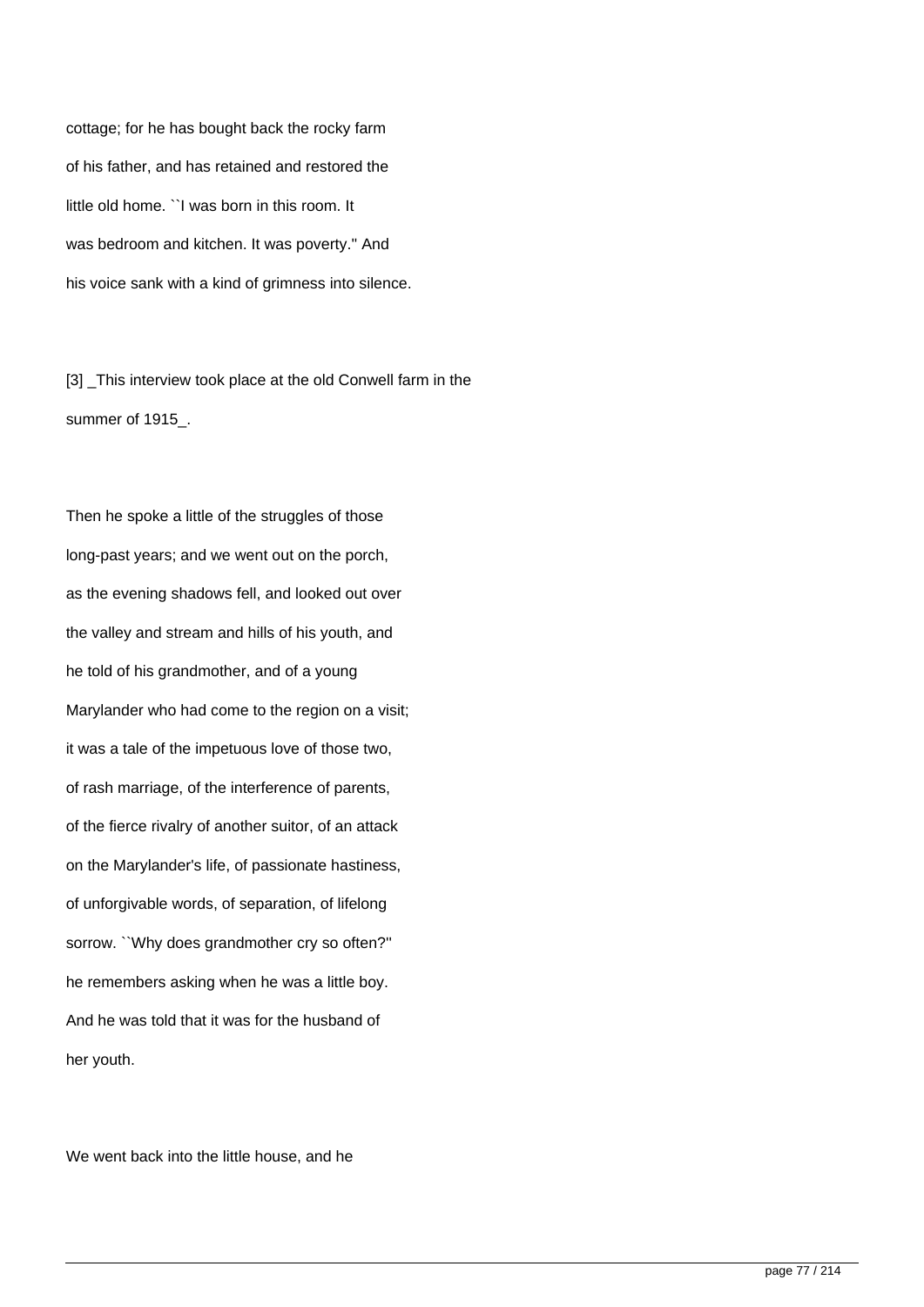showed me the room in which he first saw John Brown. ``I came down early one morning, and saw a huge, hairy man sprawled upon the bed there--and I was frightened,'' he says.

But John Brown did not long frighten him! For he was much at their house after that, and was so friendly with Russell and his brother that there was no chance for awe; and it gives a curious sidelight on the character of the stern abolitionist that he actually, with infinite patience, taught the old horse of the Conwells to go home alone with the wagon after leaving the boys at school, a mile or more away, and at school-closing time to trot gently off for them without a driver when merely faced in that direction and told to go! Conwell remembers how John Brown, in training it, used patiently to walk beside the horse, and control its going and its turnings, until it was quite ready to go and turn entirely by itself.

The Conwell house was a station on the Underground Railway, and Russell Conwell remembers, when a lad, seeing the escaping slaves that his father had driven across country and temporarily hidden. "Those were heroic days," he says, quietly. ``And once in a while my father let me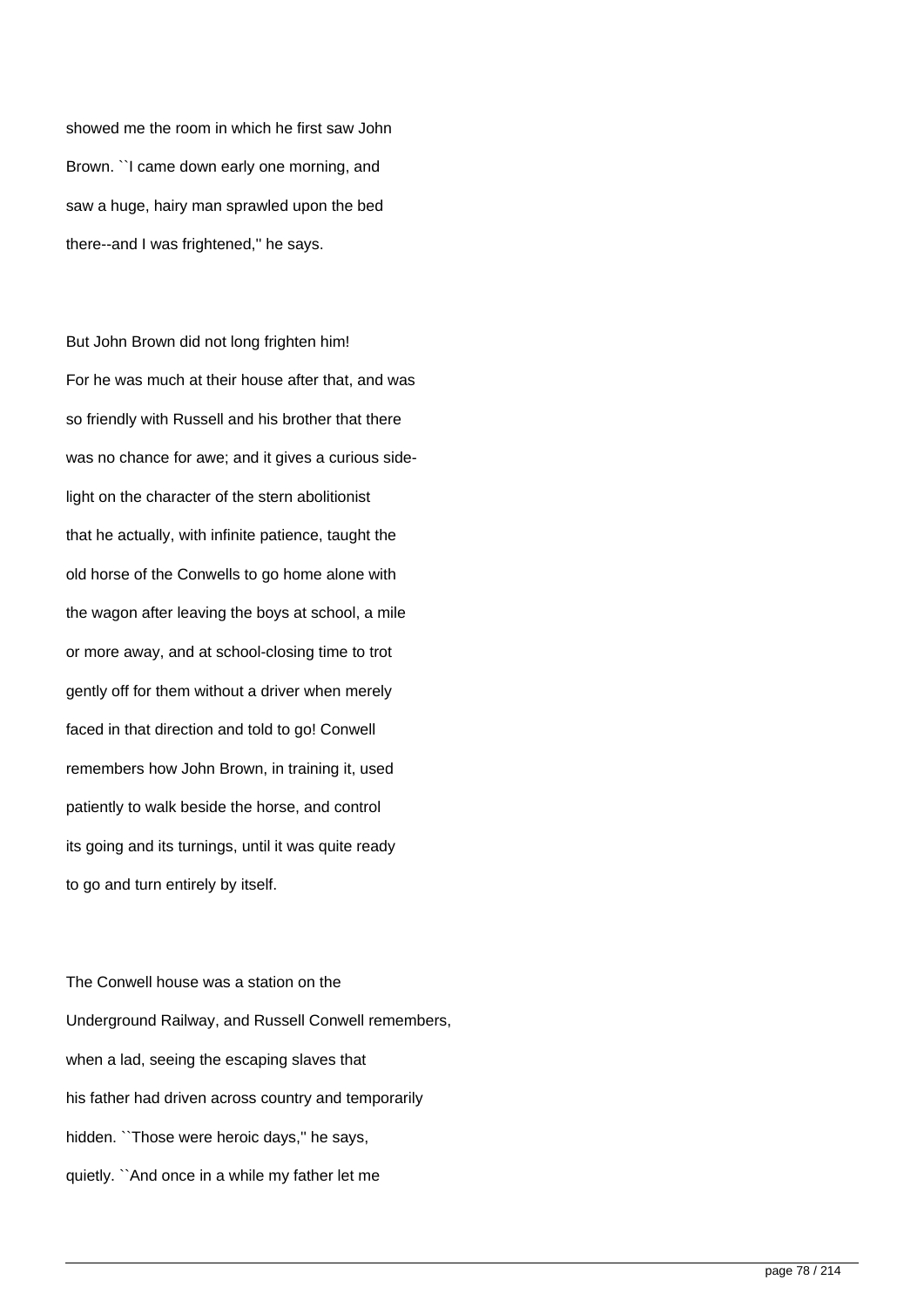go with him. They were wonderful night drives- the cowering slaves, the darkness of the road, the caution and the silence and dread of it all.'' This underground route, he remembers, was from Philadelphia to New Haven, thence to Springfield, where Conwell's father would take his charge, and onward to Bellows Falls and Canada.

Conwell tells, too, of meeting Frederick Douglass, the colored orator, in that little cottage in the hills. `` `I never saw my father,' Douglass said one day--his father was a white man--`and I remember little of my mother except that once she tried to keep an overseer from whipping me, and the lash cut across her own face, and her blood fell over me.'

``When John Brown was captured,'' Conwell went on, ``my father tried to sell this place to get a little money to send to help his defense. But he couldn't sell it, and on the day of the execution we knelt solemnly here, from eleven to twelve, just praying, praying in silence for the passing soul of John Brown. And as we prayed we knew that others were also praying, for a church-bell tolled during that entire hour, and its awesome boom went sadly sounding over these hills.''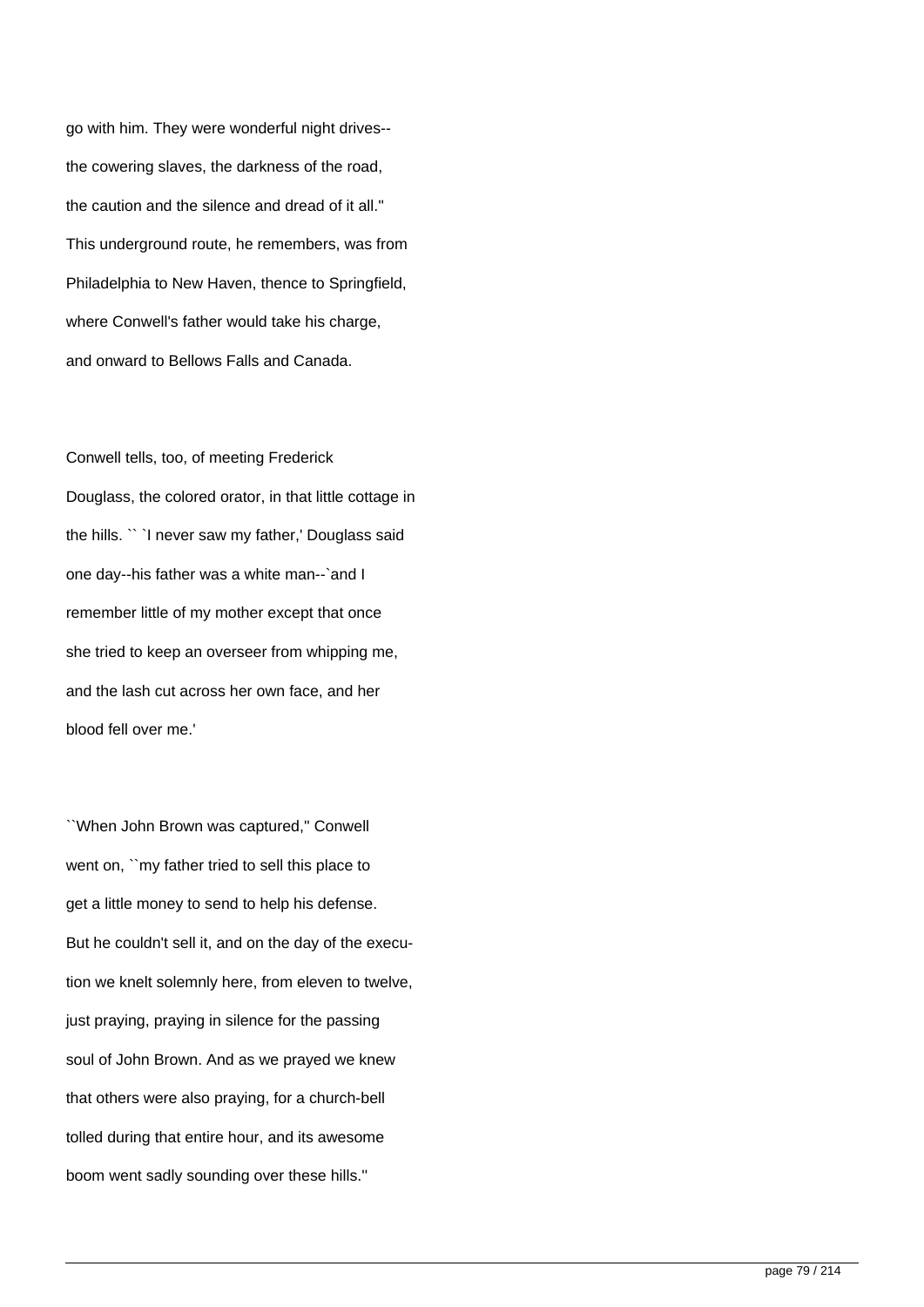Conwell believes that his real life dates from a happening of the time of the Civil War--a happening that still looms vivid and intense before him, and which undoubtedly did deepen and strengthen his strong and deep nature. Yet the real Conwell was always essentially the same. Neighborhood tradition still tells of his bravery as a boy and a youth, of his reckless coasting, his skill as a swimmer and his saving of lives, his strength and endurance, his plunging out into the darkness of a wild winter night to save a neighbor's cattle. His soldiers came home with tales of his devotion to them, and of how he shared his rations and his blankets and bravely risked his life; of how he crept off into a swamp, at imminent peril, to rescue one of his men lost or mired there. The present Conwell was always Conwell; in fact, he may be traced through his ancestry, too, for in him are the sturdy virtues, the bravery, the grim determination, the practicality, of his father; and romanticism, that comes from his grandmother; and the dreamy qualities of his mother, who, practical and hardworking New England woman that she was, was at the same time influenced by an almost startling mysticism.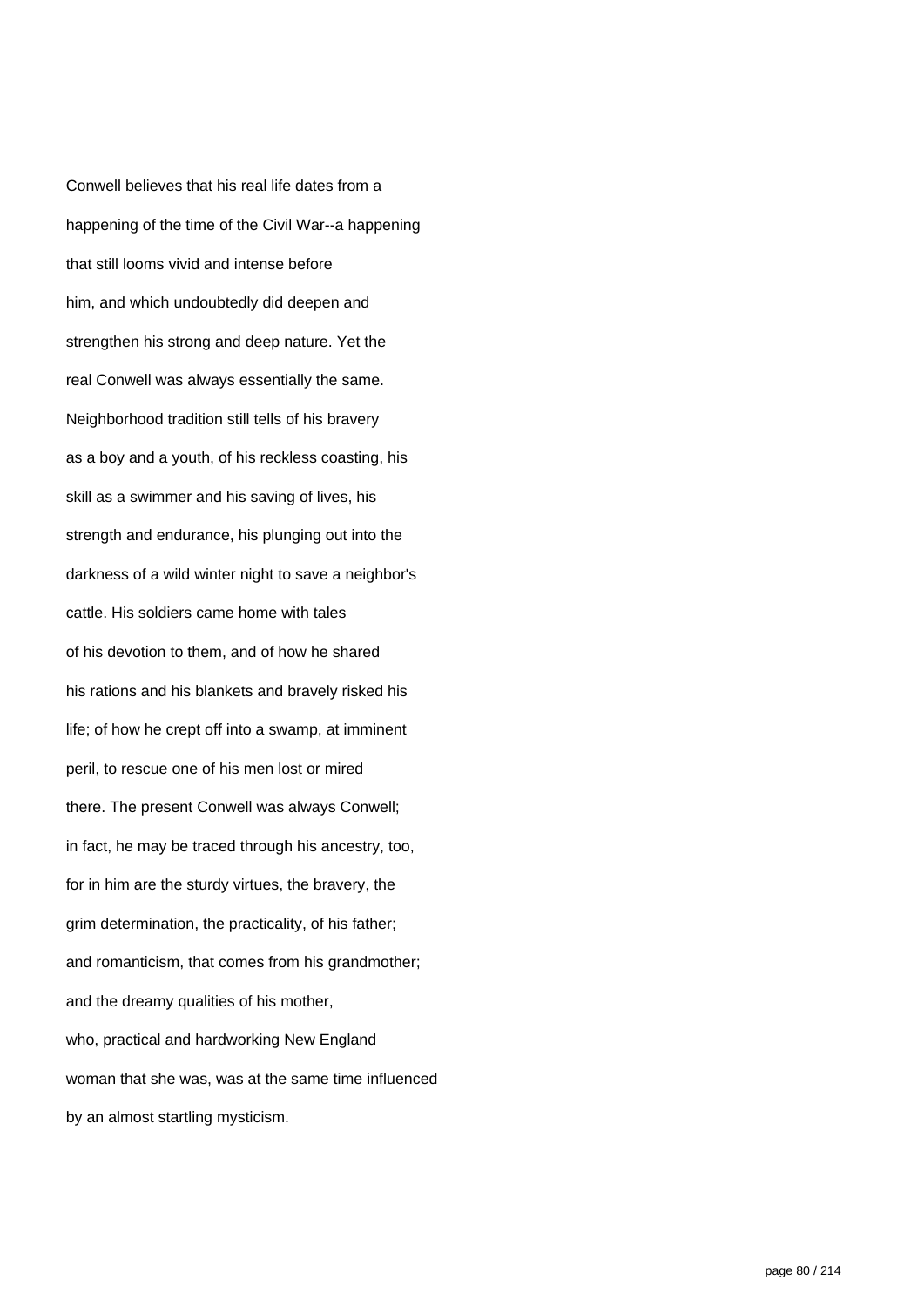And Conwell himself is a dreamer: first of all he is a dreamer; it is the most important fact in regard to him! It is because he is a dreamer and visualizes his dreams that he can plan the great things that to other men would seem impossibilities; and then his intensely practical side his intense efficiency, his power, his skill, his patience, his fine earnestness, his mastery over others, develop his dreams into realities. He dreams dreams and sees visions--but his visions are never visionary and his dreams become facts.

The rocky hills which meant a dogged struggle for very existence, the fugitive slaves, John Brown --what a school for youth! And the literal school was a tiny one-room school-house where young Conwell came under the care of a teacher who realized the boy's unusual capabilities and was able to give him broad and unusual help. Then a wise country preacher also recognized the unusual, and urged the parents to give still more education, whereupon supreme effort was made and young Russell was sent to Wilbraham Academy. He likes to tell of his life there, and of the hardships, of which he makes light; and of the joy with which week-end pies and cakes were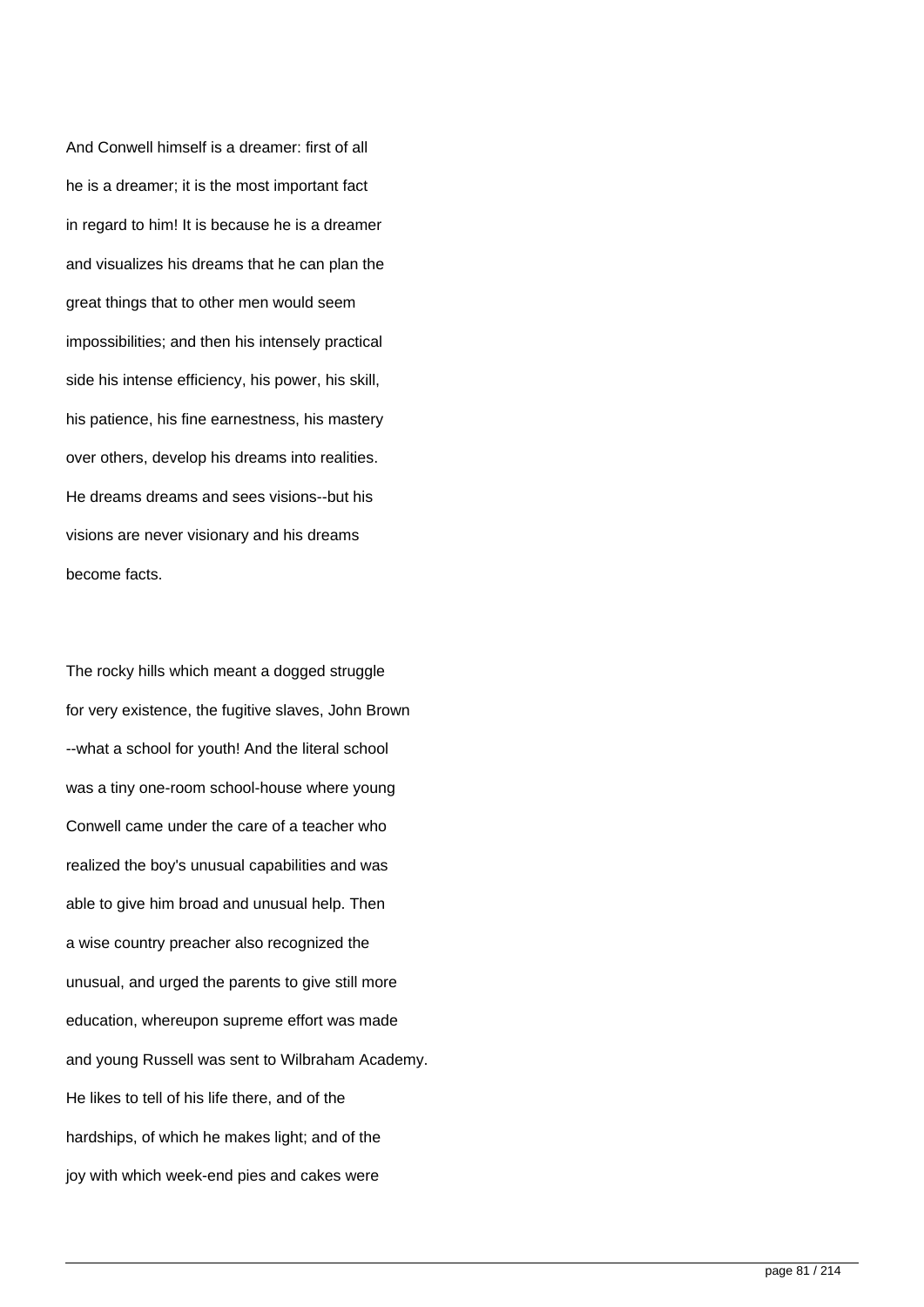### received from home!

He tells of how he went out on the roads selling books from house to house, and of how eagerly he devoured the contents of the sample books that he carried. ``They were a foundation of learning for me,'' he says, soberly. ``And they gave me a broad idea of the world.''

He went to Yale in 1860, but the outbreak of the war interfered with college, and he enlisted in 1861. But he was only eighteen, and his father objected, and he went back to Yale. But next year he again enlisted, and men of his Berkshire neighborhood, likewise enlisting, insisted that he be their captain; and Governor Andrews, appealed to, consented to commission the nineteen-yearold youth who was so evidently a natural leader; and the men gave freely of their scant money to get for him a sword, all gay and splendid with gilt, and upon the sword was the declaration in stately Latin that, ``True friendship is eternal.''

And with that sword is associated the most vivid, the most momentous experience of Russell Conwell's life.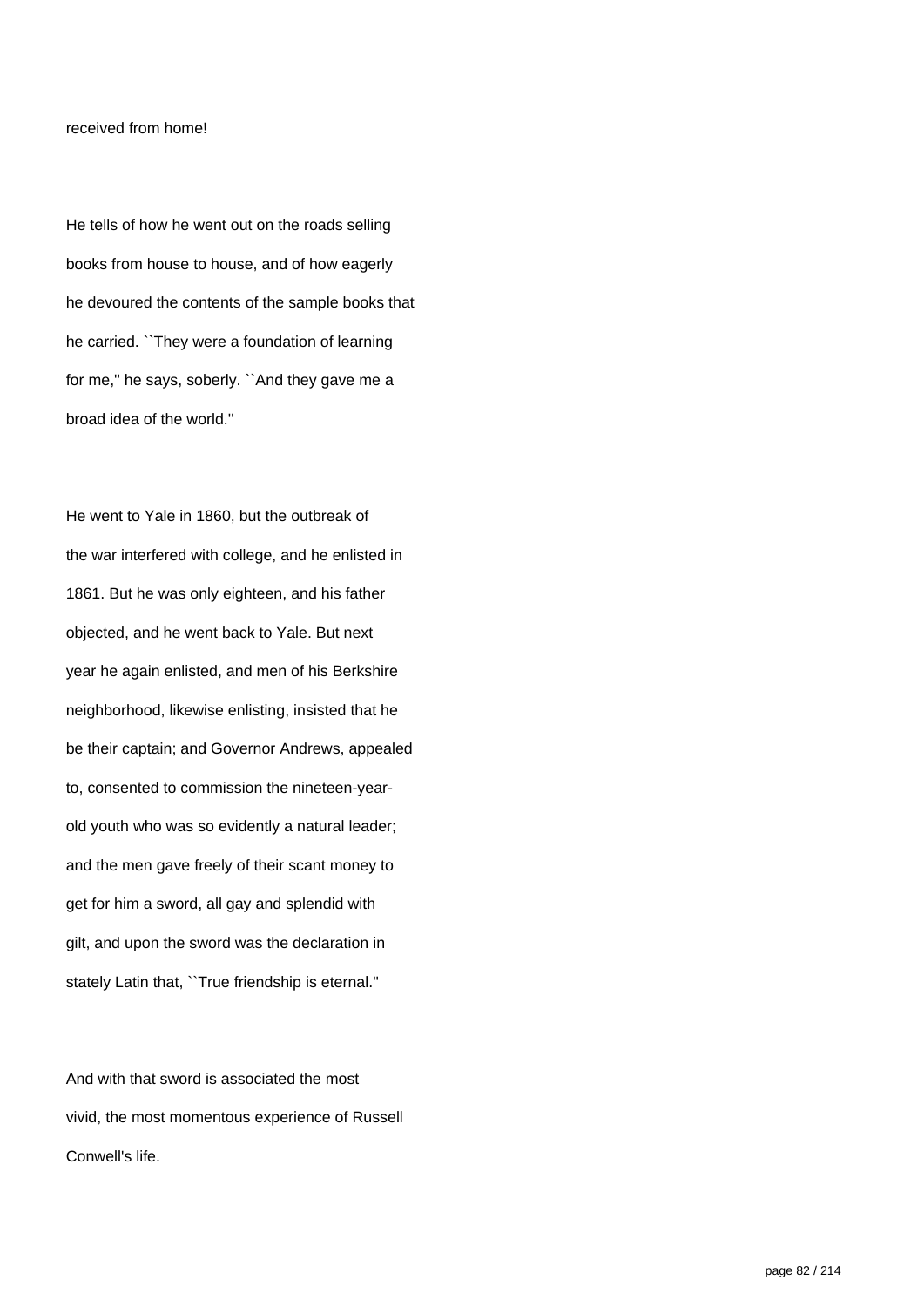That sword hangs at the head of Conwell's bed in his home in Philadelphia. Man of peace that he is, and minister of peace, that symbol of war has for over half a century been of infinite importance to him.

He told me the story as we stood together before that sword. And as he told the story, speaking with quiet repression, but seeing it all and living it all just as vividly as if it had occurred but yesterday, ``That sword has meant so much to me,'' he murmured; and then he began the tale:

``A boy up there in the Berkshires, a neighbor's son, was John Ring; I call him a boy, for we all called him a boy, and we looked upon him as a boy, for he was under-sized and under-developed- so much so that he could not enlist.

``But for some reason he was devoted to me, and he not only wanted to enlist, but he also wanted to be in the artillery company of which I was captain; and I could only take him along as my servant. I didn't want a servant, but it was the only way to take poor little Johnnie Ring.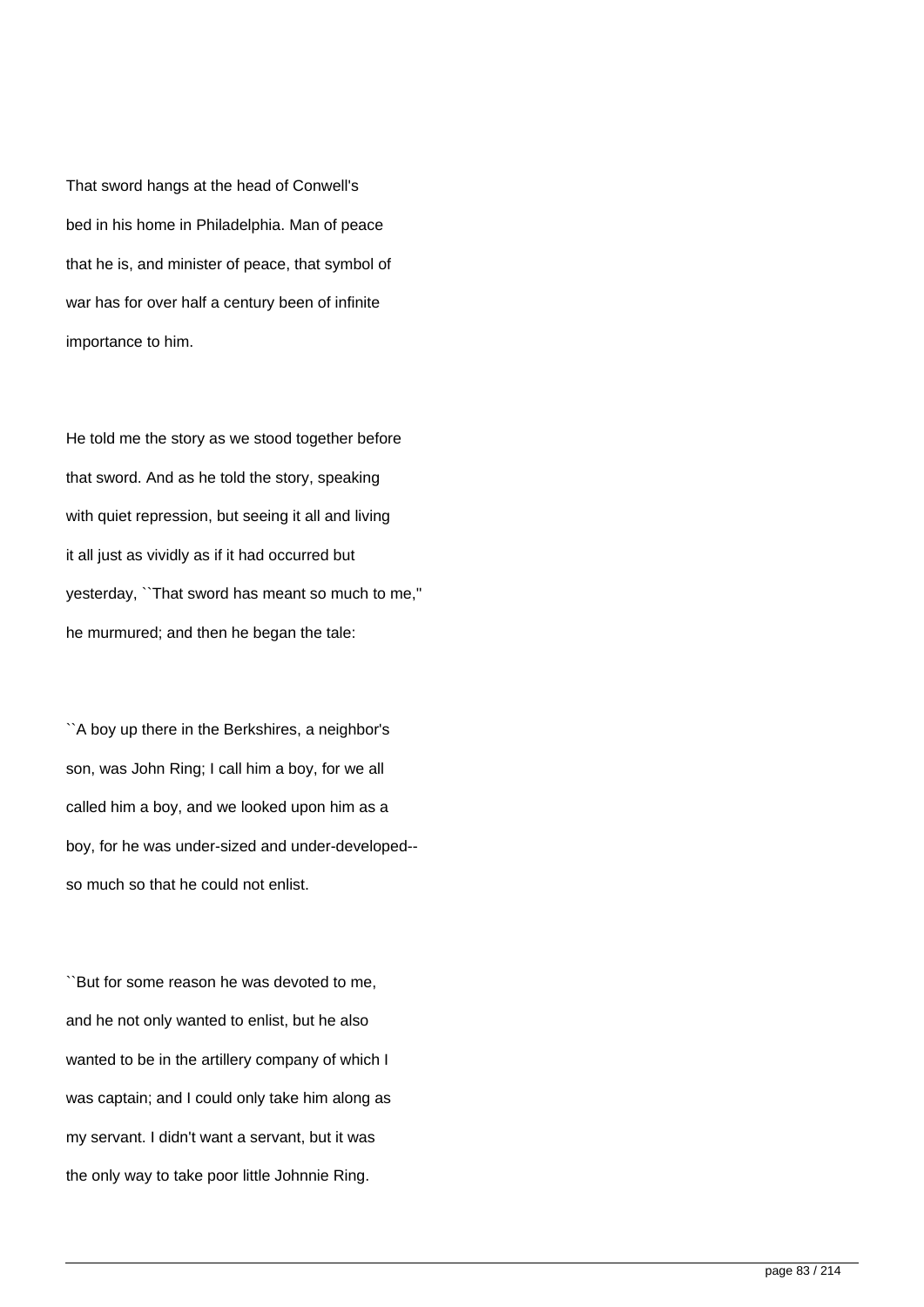``Johnnie was deeply religious, and would read the Bible every evening before turning in. In those days I was an atheist, or at least thought I was, and I used to laugh at Ring, and after a while he took to reading the Bible outside the tent on account of my laughing at him! But he did not stop reading it, and his faithfulness to me remained unchanged.

``The scabbard of the sword was too glittering for the regulations''--the ghost of a smile hovered on Conwell's lips--``and I could not wear it, and could only wear a plain one for service and keep this hanging in my tent on the tent-pole. John Ring used to handle it adoringly, and kept it polished to brilliancy.--It's dull enough these many years,'' he added, somberly. ``To Ring it represented not only his captain, but the very glory and pomp of war.

``One day the Confederates suddenly stormed our position near New Berne and swept through the camp, driving our entire force before them; and all, including my company, retreated hurriedly across the river, setting fire to a long wooden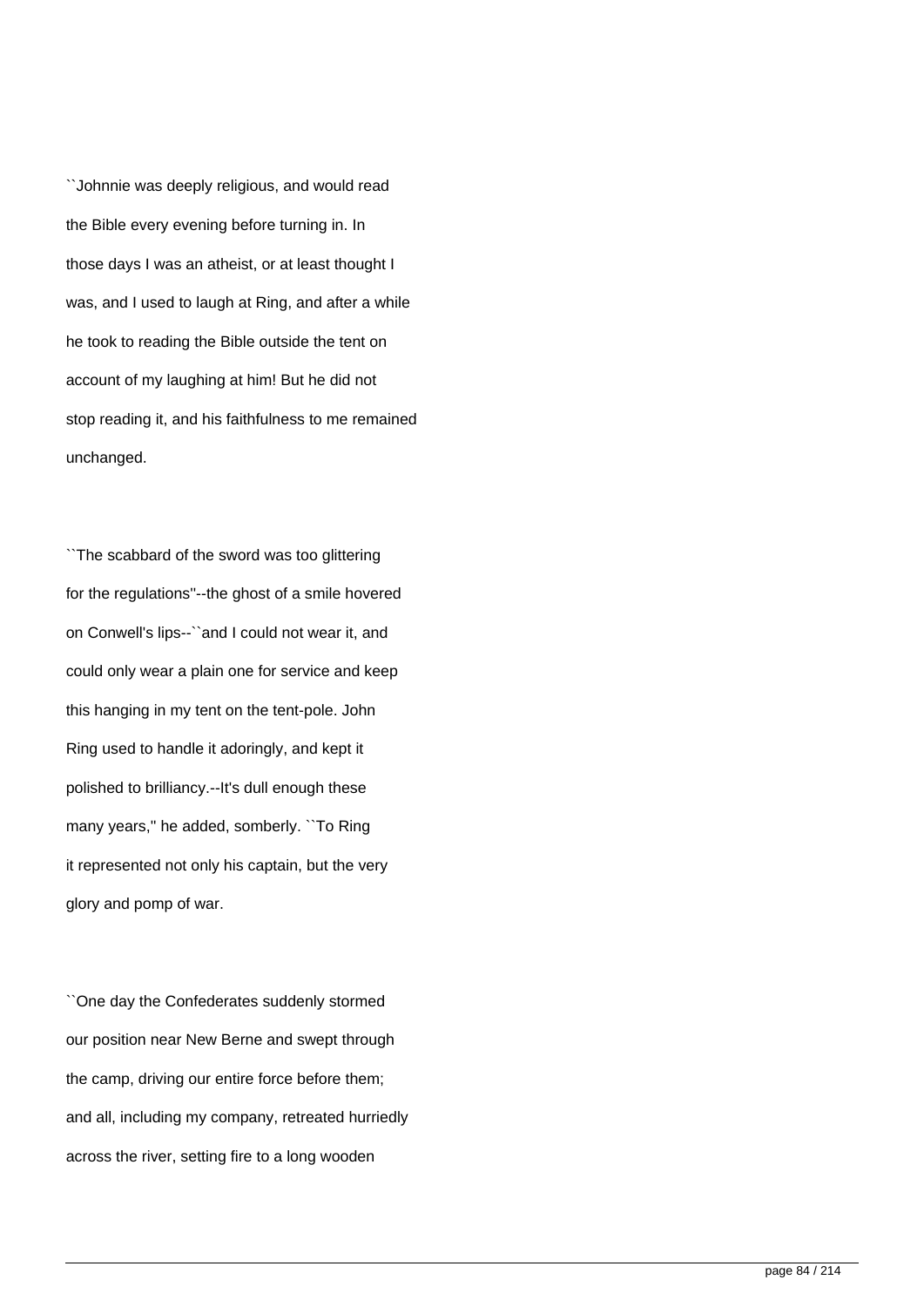bridge as we went over. It soon blazed up furiously, making a barrier that the Confederates could not pass.

``But, unknown to everybody, and unnoticed, John Ring had dashed back to my tent. I think he was able to make his way back because he just looked like a mere boy; but however that was, he got past the Confederates into my tent and took down, from where it was hanging on the tentpole, my bright, gold-scabbarded sword.

``John Ring seized the sword that had long been so precious to him. He dodged here and there, and actually managed to gain the bridge just as it was beginning to blaze. He started across. The flames were every moment getting fiercer, the smoke denser, and now and then, as he crawled and staggered on, he leaned for a few seconds far over the edge of the bridge in an effort to get air. Both sides saw him; both sides watched his terrible progress, even while firing was fiercely kept up from each side of the river. And then a Confederate officer--he was one of General Pickett's officers--ran to the water's edge and waved a white handkerchief and the firing ceased.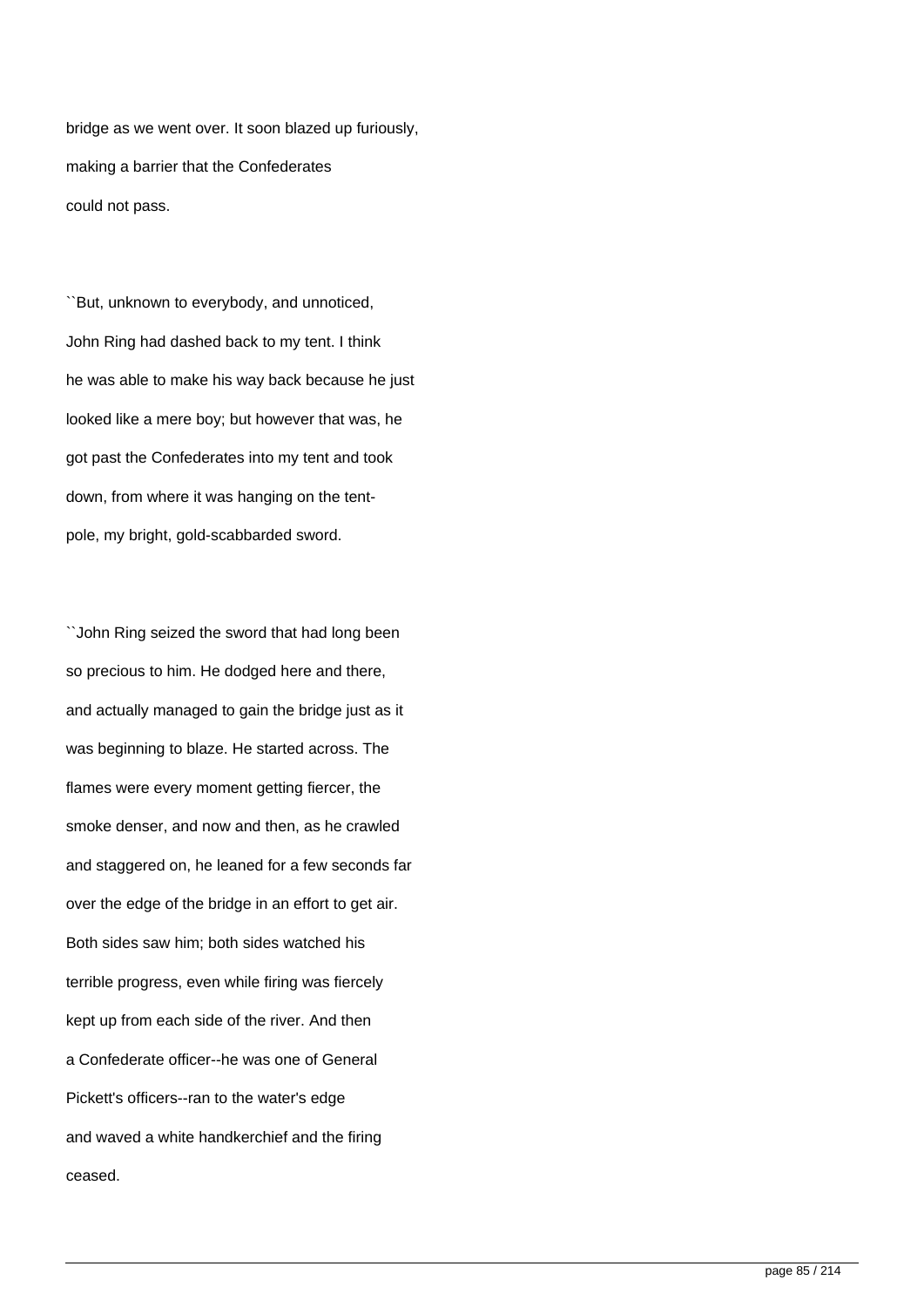`` `Tell that boy to come back here!' he cried. `Tell him to come back here and we will let him go free!'

``He called this out just as Ring was about to enter upon the worst part of the bridge--the covered part, where there were top and bottom and sides of blazing wood. The roar of the flames was so close to Ring that he could not hear the calls from either side of the river, and he pushed desperately on and disappeared in the covered part.

``There was dead silence except for the crackling of the fire. Not a man cried out. All waited in hopeless expectancy. And then came a mighty yell from Northerner and Southerner alike, for Johnnie came crawling out of the end of the covered way--he had actually passed through that frightful place--and his clothes were ablaze, and he toppled over and fell into shallow water; and in a few moments he was dragged out, unconscious, and hurried to a hospital.

``He lingered for a day or so, still unconscious,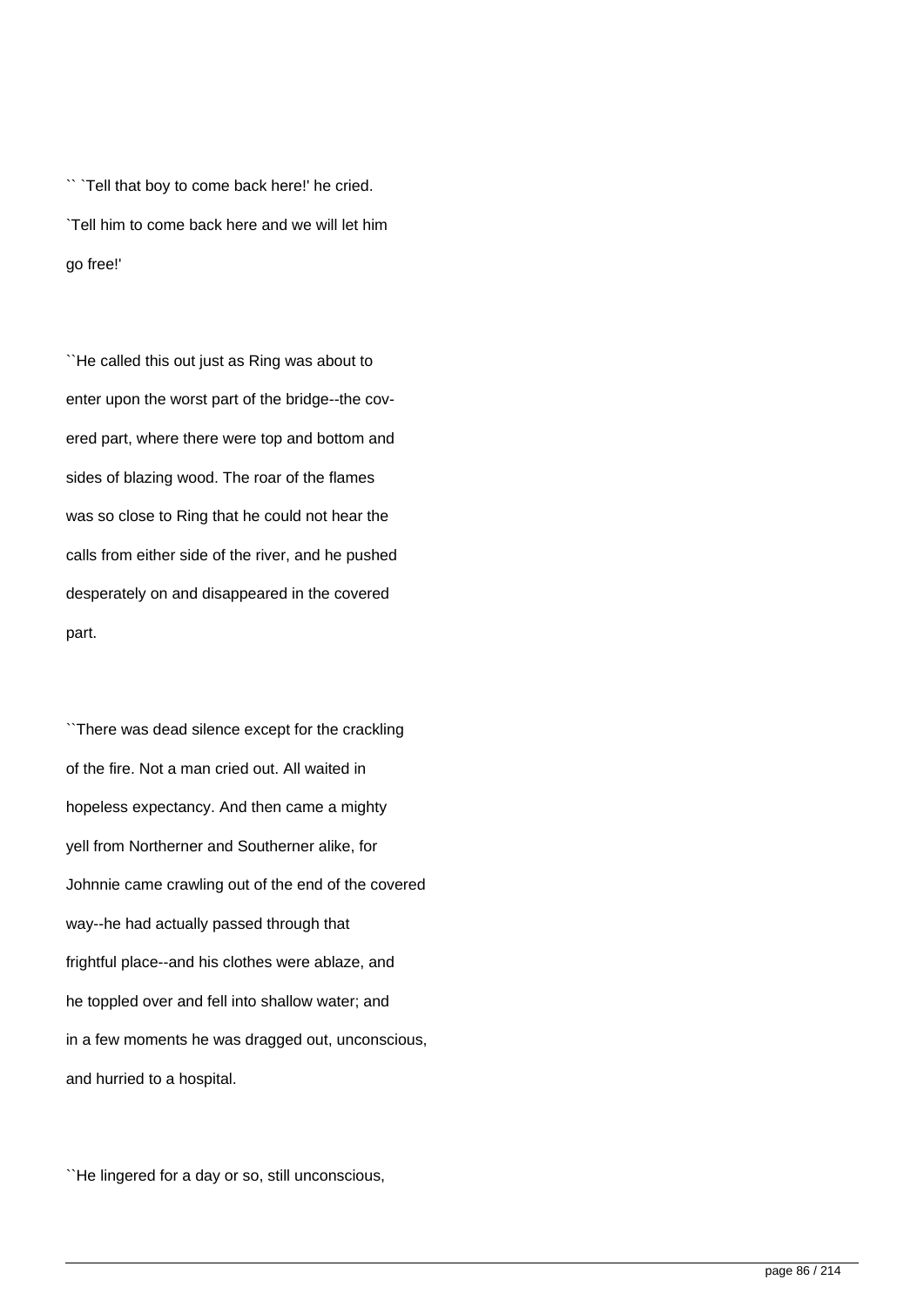and then came to himself and smiled a little as he found that the sword for which he had given his life had been left beside him. He took it in his arms. He hugged it to his breast. He gave a few words of final message for me. And that was all.''

Conwell's voice had gone thrillingly low as he neared the end, for it was all so very, very vivid to him, and his eyes had grown tender and his lips more strong and firm. And he fell silent, thinking of that long-ago happening, and though he looked down upon the thronging traffic of Broad Street, it was clear that he did not see it, and that if the rumbling hubbub of sound meant anything to him it was the rumbling of the guns of the distant past. When he spoke again it was with a still tenser tone of feeling.

``When I stood beside the body of John Ring and realized that he had died for love of me, I made a vow that has formed my life. I vowed that from that moment I would live not only my own life, but that I would also live the life of John Ring. And from that moment I have worked sixteen hours every day--eight for John Ring's work and eight hours for my own.''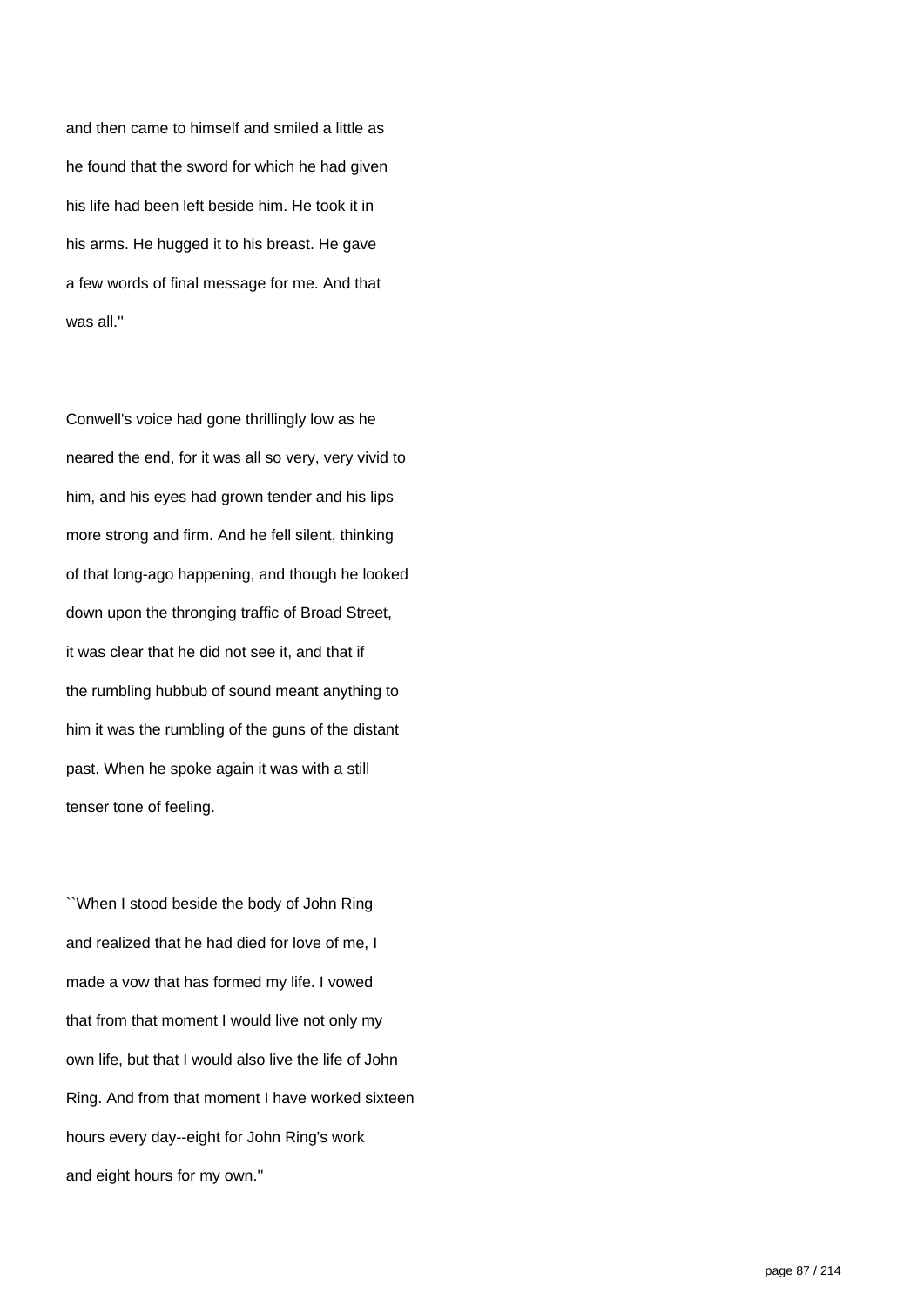A curious note had come into his voice, as of one who had run the race and neared the goal, fought the good fight and neared the end.

``Every morning when I rise I look at this sword, or if I am away from home I think of the sword, and vow anew that another day shall see sixteen hours of work from me.'' And when one comes to know Russell Conwell one realizes that never did a man work more hard and constantly,

``It was through John Ring and his giving his life through devotion to me that I became a Christian,'' he went on. ``This did not come about immediately, but it came before the war was over, and it came through faithful Johnnie Ring.''

There is a little lonely cemetery in the Berkshires, a tiny burying-ground on a wind-swept hill, a few miles from Conwell's old home. In this isolated burying-ground bushes and vines and grass grow in profusion, and a few trees cast a gentle shade; and tree-clad hills go billowing off for miles and miles in wild and lonely beauty.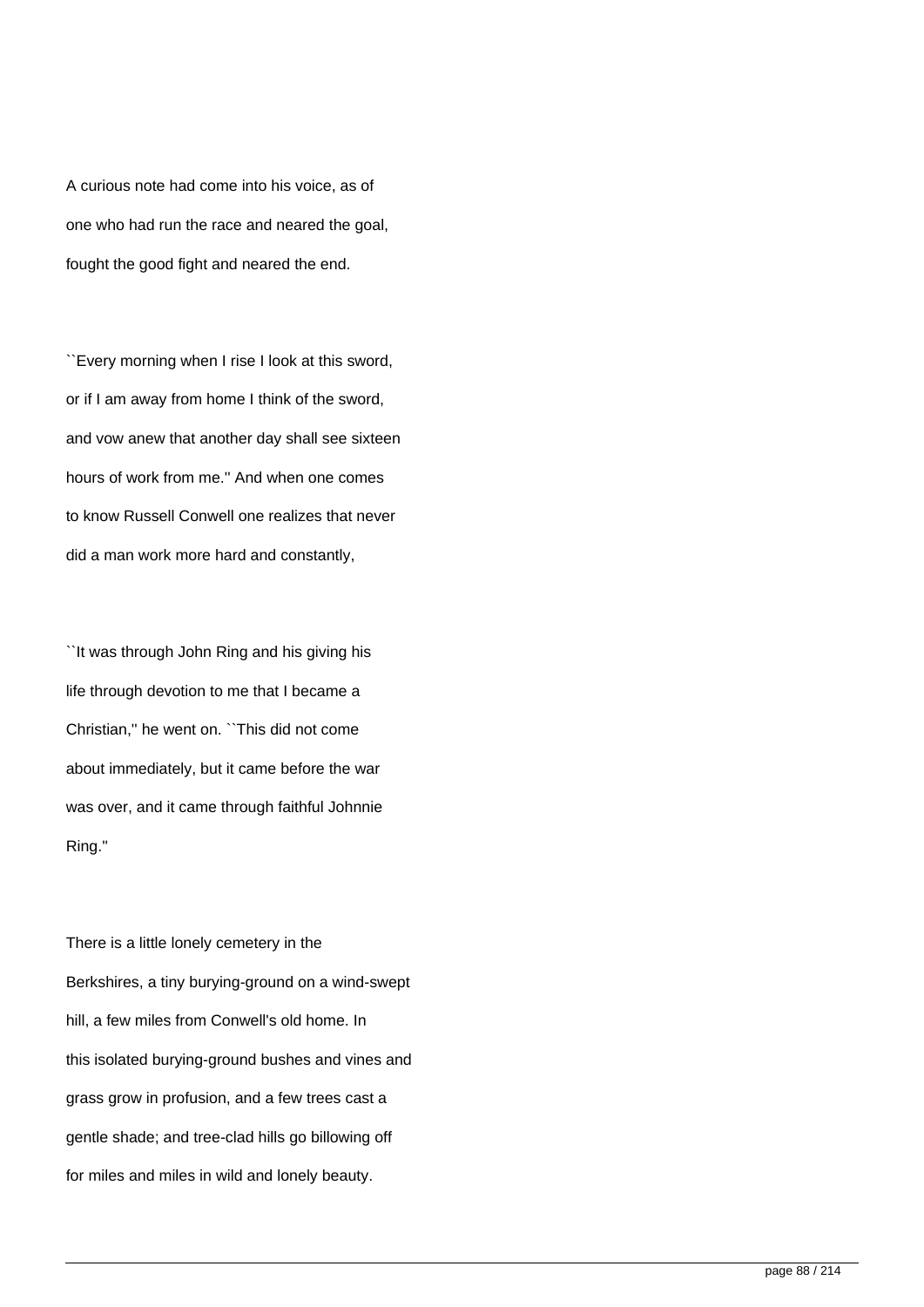And in that lonely little graveyard I found the plain stone that marks the resting-place of John Ring.

II

# THE BEGINNING AT OLD LEXINGTON

IT is not because he is a minister that Russell Conwell is such a force in the world. He went into the ministry because he was sincerely and profoundly a Christian, and because he felt that as a minister he could do more good in the world than in any other capacity. But being a minister is but an incident, so to speak. The important thing is not that he is a minister, but that he is himself!

Recently I heard a New-Yorker, the head of a great corporation, say: ``I believe that Russell Conwell is doing more good in the world than any man who has lived since Jesus Christ.'' And he said this in serious and unexaggerated earnest.

Yet Conwell did not get readily into his life-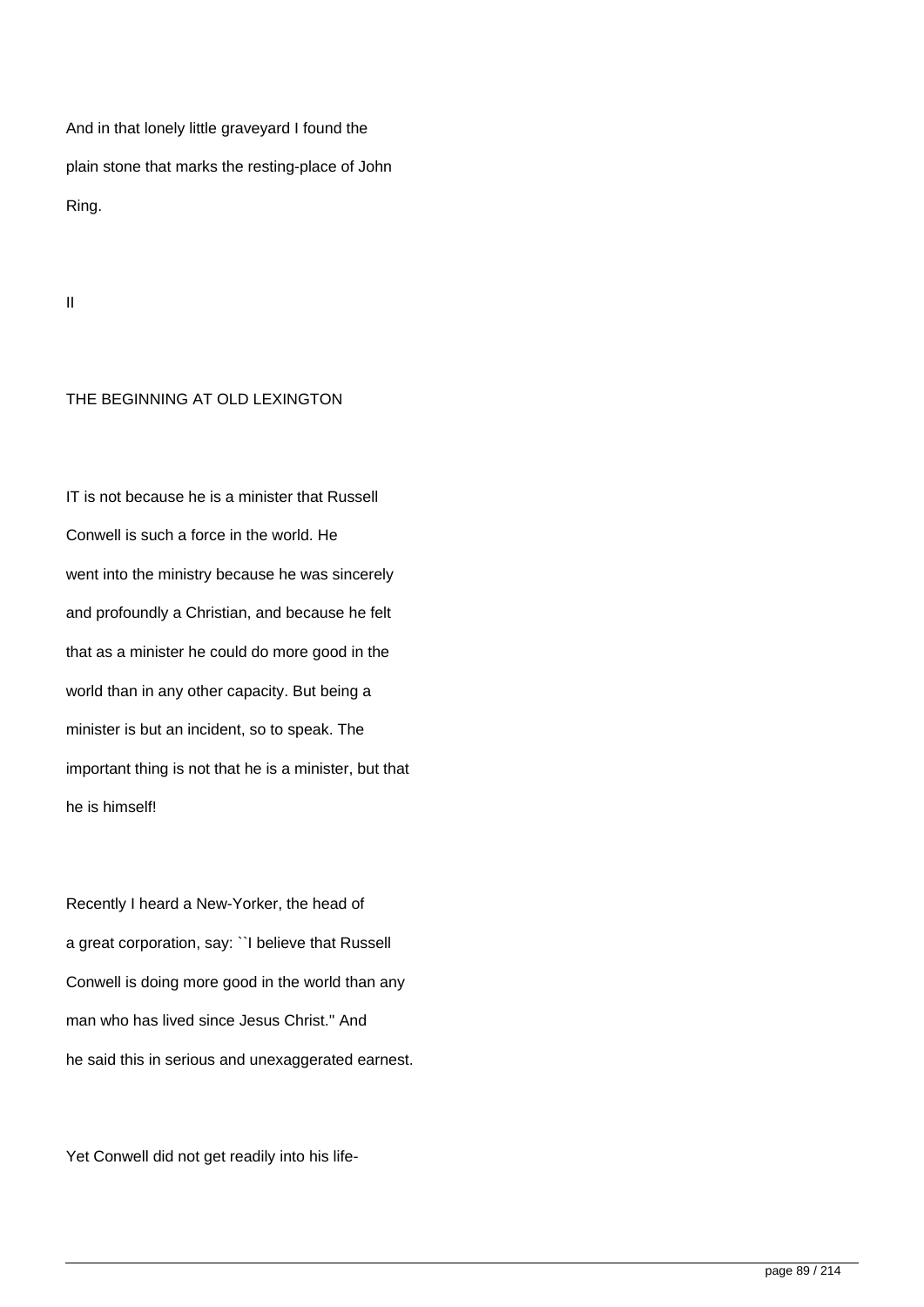work. He might have seemed almost a failure until he was well on toward forty, for although he kept making successes they were not permanent successes, and he did not settle himself into a definite line. He restlessly went westward to make his home, and then restlessly returned to the East. After the war was over he was a lawyer, he was a lecturer, he was an editor, he went around the world as a correspondent, he wrote books. He kept making money, and kept losing it; he lost it through fire, through investments, through aiding his friends. It is probable that the unsettledness of the years following the war was due to the unsettling effect of the war itself, which thus, in its influence, broke into his mature life after breaking into his years at Yale. But however that may be, those seething, changing, stirring years were years of vital importance to him, for in the myriad experiences of that time he was building the foundation of the Conwell that was to come. Abroad he met the notables of the earth. At home he made hosts of friends and loyal admirers.

It is worth while noting that as a lawyer he would never take a case, either civil or criminal, that he considered wrong. It was basic with him that he could not and would not fight on what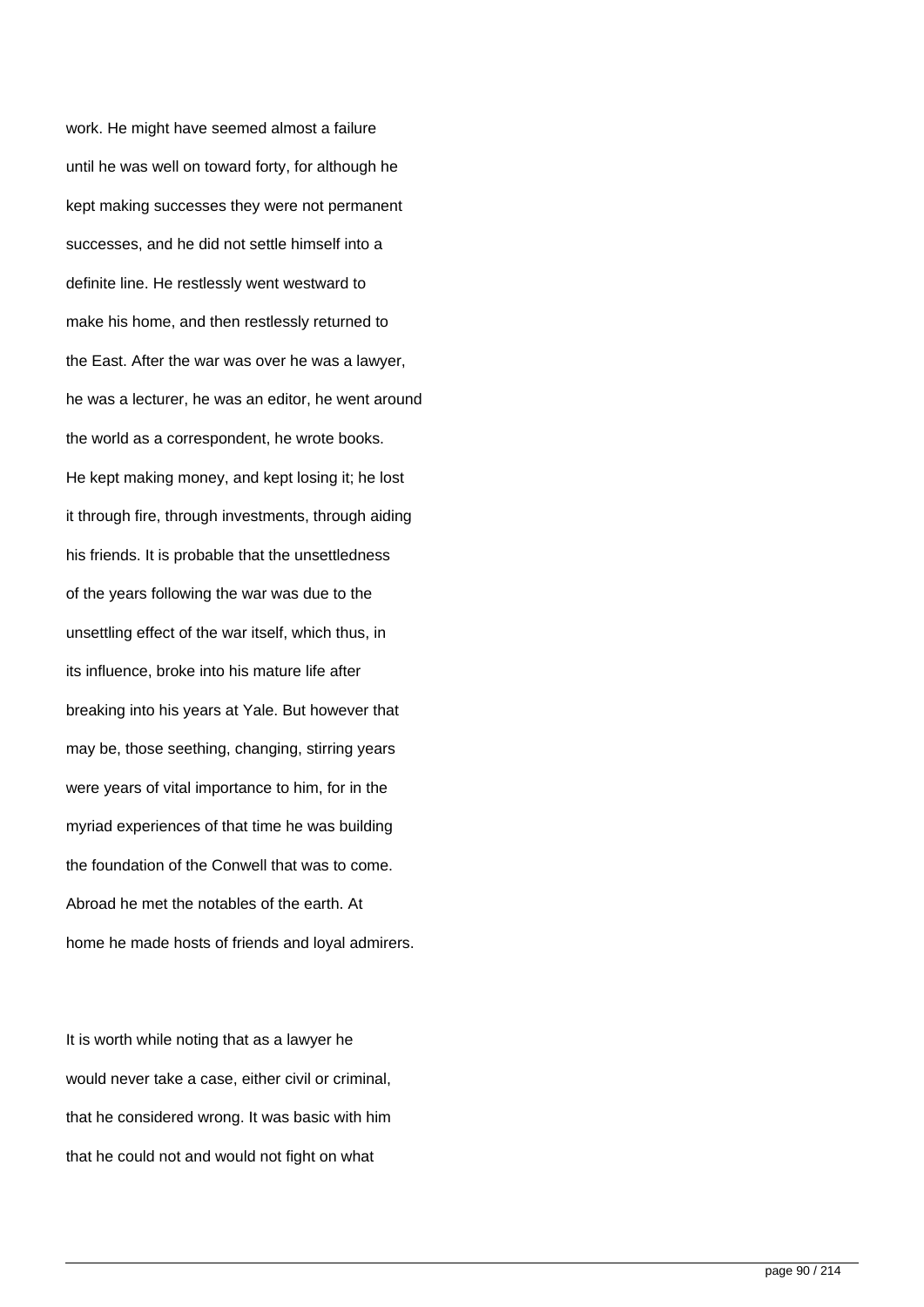he thought was the wrong side. Only when his client was right would he go ahead!

Yet he laughs, his quiet, infectious, characteristic laugh, as he tells of how once he was deceived, for he defended a man, charged with stealing a watch, who was so obviously innocent that he took the case in a blaze of indignation and had the young fellow proudly exonerated. The next day the wrongly accused one came to his office and shamefacedly took out the watch that he had been charged with stealing. ``I want you to send it to the man I took it from," he said. And he told with a sort of shamefaced pride of how he had got a good old deacon to give, in all sincerity, the evidence that exculpated him. ``And, say, Mr. Conwell--I want to thank you for getting me off--and I hope you'll excuse my deceiving you--and--I won't be any worse for not going to jail.'' And Conwell likes to remember that thereafter the young man lived up to the pride of exoneration; and, though Conwell does not say it or think it, one knows that it was the Conwell influence that inspired to honesty--for always he is an inspirer.

Conwell even kept certain hours for consultation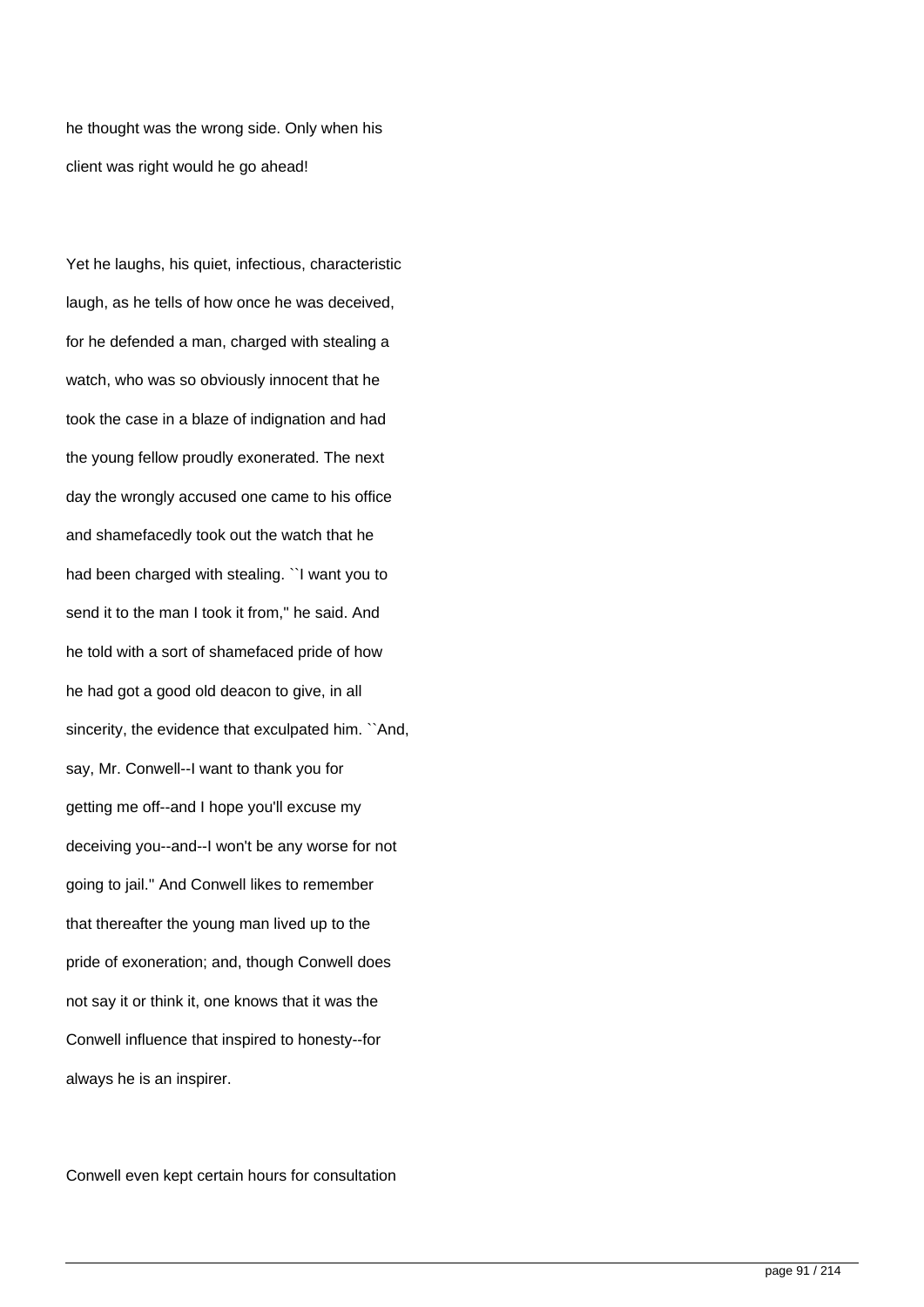with those too poor to pay any fee; and at one time, while still an active lawyer, he was guardian for over sixty children! The man has always been a marvel, and always one is coming upon such romantic facts as these.

That is a curious thing about him--how much there is of romance in his life! Worshiped to the end by John Ring; left for dead all night at Kenesaw Mountain; calmly singing ``Nearer, my God, to Thee,'' to quiet the passengers on a supposedly sinking ship; saving lives even when a boy; never disappointing a single audience of the thousands of audiences he has arranged to address during all his years of lecturing! He himself takes a little pride in this last point, and it is characteristic of him that he has actually forgotten that just once he did fail to appear: he has quite forgotten that one evening, on his way to a lecture, he stopped a runaway horse to save two women's lives, and went in consequence to a hospital instead of to the platform! And it is typical of him to forget that sort of thing.

The emotional temperament of Conwell has always made him responsive to the great, the striking, the patriotic. He was deeply influenced by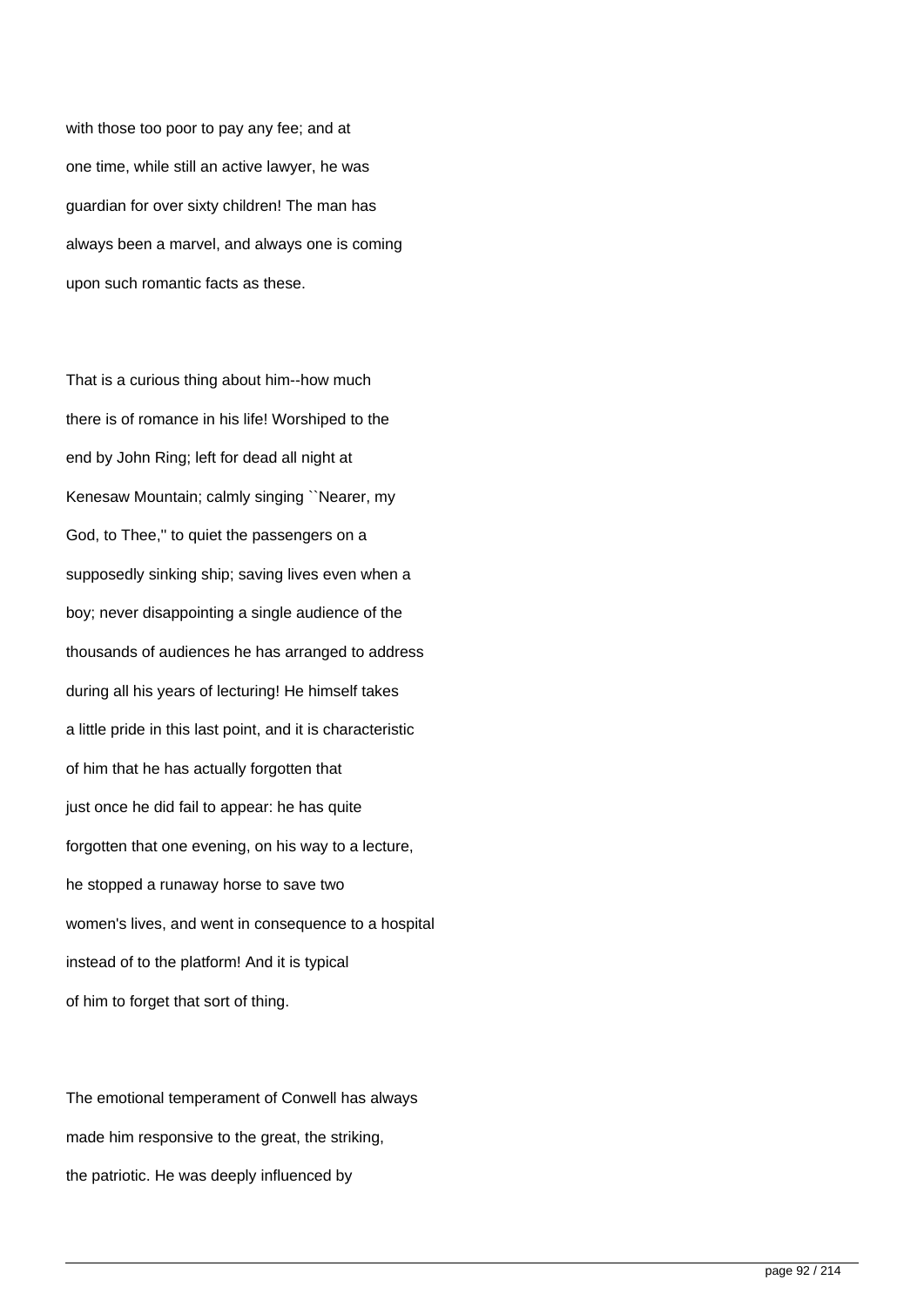knowing John Brown, and his brief memories of Lincoln are intense, though he saw him but three times in all.

The first time he saw Lincoln was on the night when the future President delivered the address, which afterward became so famous, in Cooper Union, New York. The name of Lincoln was then scarcely known, and it was by mere chance that young Conwell happened to be in New York on that day. But being there, and learning that Abraham Lincoln from the West was going to make an address, he went to hear him.

He tells how uncouthly Lincoln was dressed, even with one trousers-leg higher than the other, and of how awkward he was, and of how poorly, at first, he spoke and with what apparent embarrassment. The chairman of the meeting got Lincoln a glass of water, and Conwell thought that it was from a personal desire to help him and keep him from breaking down. But he loves to tell how Lincoln became a changed man as he spoke; how he seemed to feel ashamed of his brief embarrassment and, pulling himself together and putting aside the written speech which he had prepared, spoke freely and powerfully, with splendid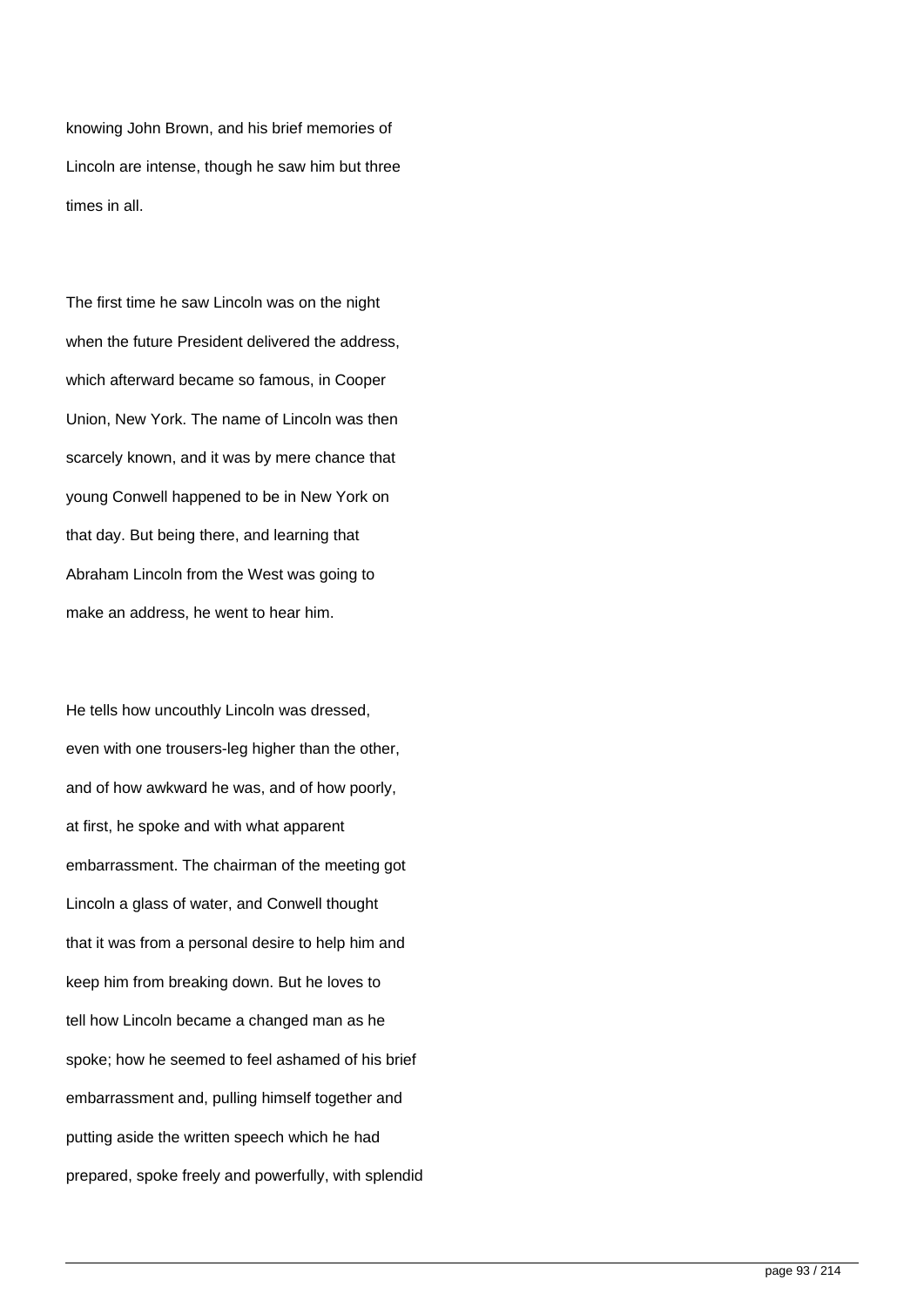conviction, as only a born orator speaks. To Conwell it was a tremendous experience.

The second time he saw Lincoln was when he went to Washington to plead for the life of one of his men who had been condemned to death for sleeping on post. He was still but a captain (his promotion to a colonelcy was still to come), a youth, and was awed by going into the presence of the man he worshiped. And his voice trembles a little, even now, as he tells of how pleasantly Lincoln looked up from his desk, and how cheerfully he asked his business with him, and of how absorbedly Lincoln then listened to his tale, although, so it appeared, he already knew of the main outline.

``It will be all right,'' said Lincoln, when Conwell finished. But Conwell was still frightened. He feared that in the multiplicity of public matters this mere matter of the life of a mountain boy, a private soldier, might be forgotten till too late. ``It is almost the time set--'' he faltered. And Conwell's voice almost breaks, man of emotion that he is, as he tells of how Lincoln said, with stern gravity: "Go and telegraph that soldier's mother that Abraham Lincoln never signed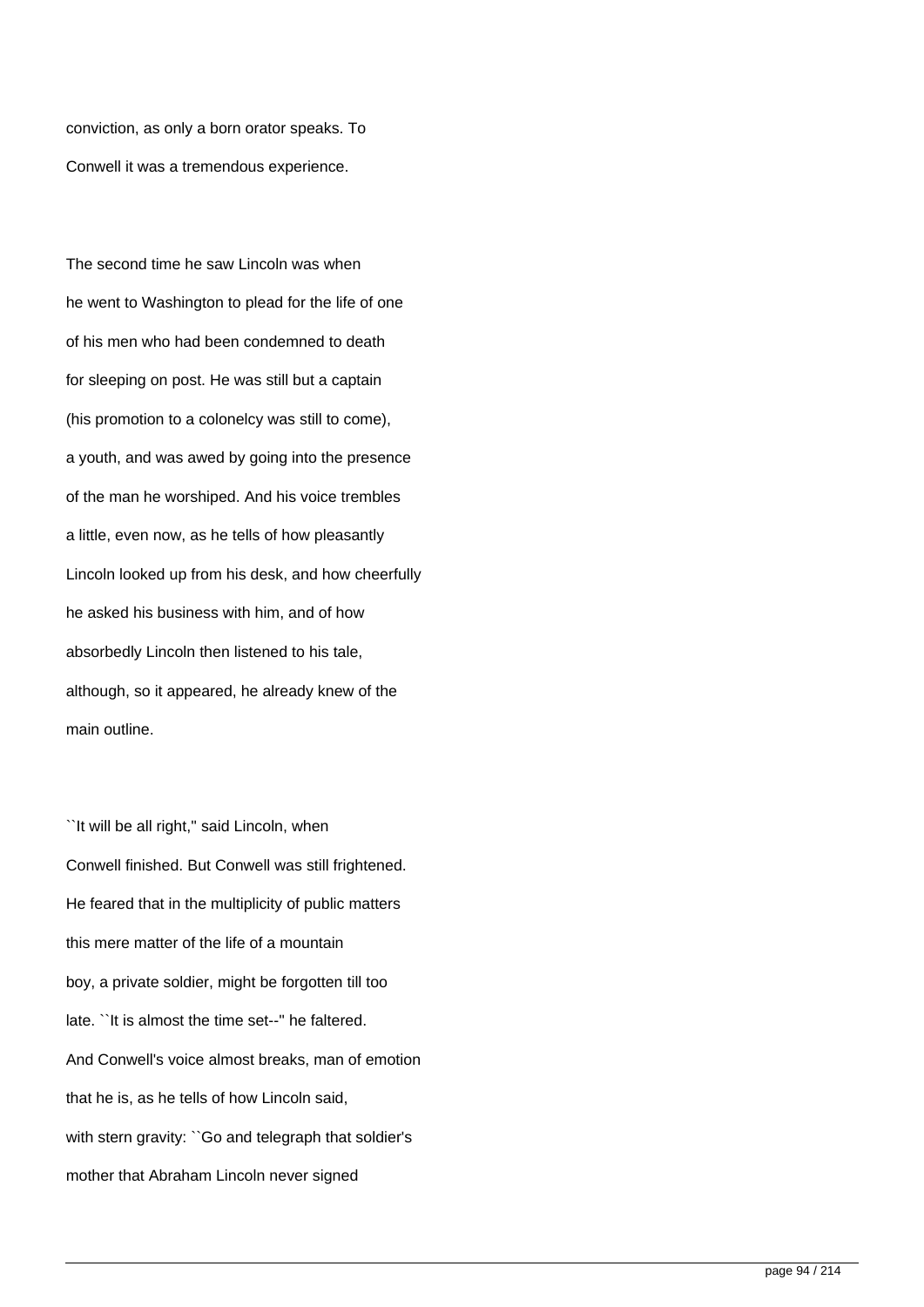a warrant to shoot a boy under twenty, and never will.'' That was the one and only time that he spoke with Lincoln, and it remains an indelible impression.

The third time he saw Lincoln was when, as officer of the day, he stood for hours beside the dead body of the President as it lay in state in Washington. In those hours, as he stood rigidly as the throng went shuffling sorrowfully through, an immense impression came to Colonel Conwell of the work and worth of the man who there lay dead, and that impression has never departed.

John Brown, Abraham Lincoln, old Revolutionary Lexington--how Conwell's life is associated with famous men and places!--and it was actually at Lexington that he made the crucial decision as to the course of his life! And it seems to me that it was, although quite unconsciously, because of the very fact that it was Lexington that Conwell was influenced to decide and to act as he did. Had it been in some other kind of place, some merely ordinary place, some quite usual place, he might not have taken the important step. But it was Lexington, it was brave old Lexington, inspiring Lexington; and he was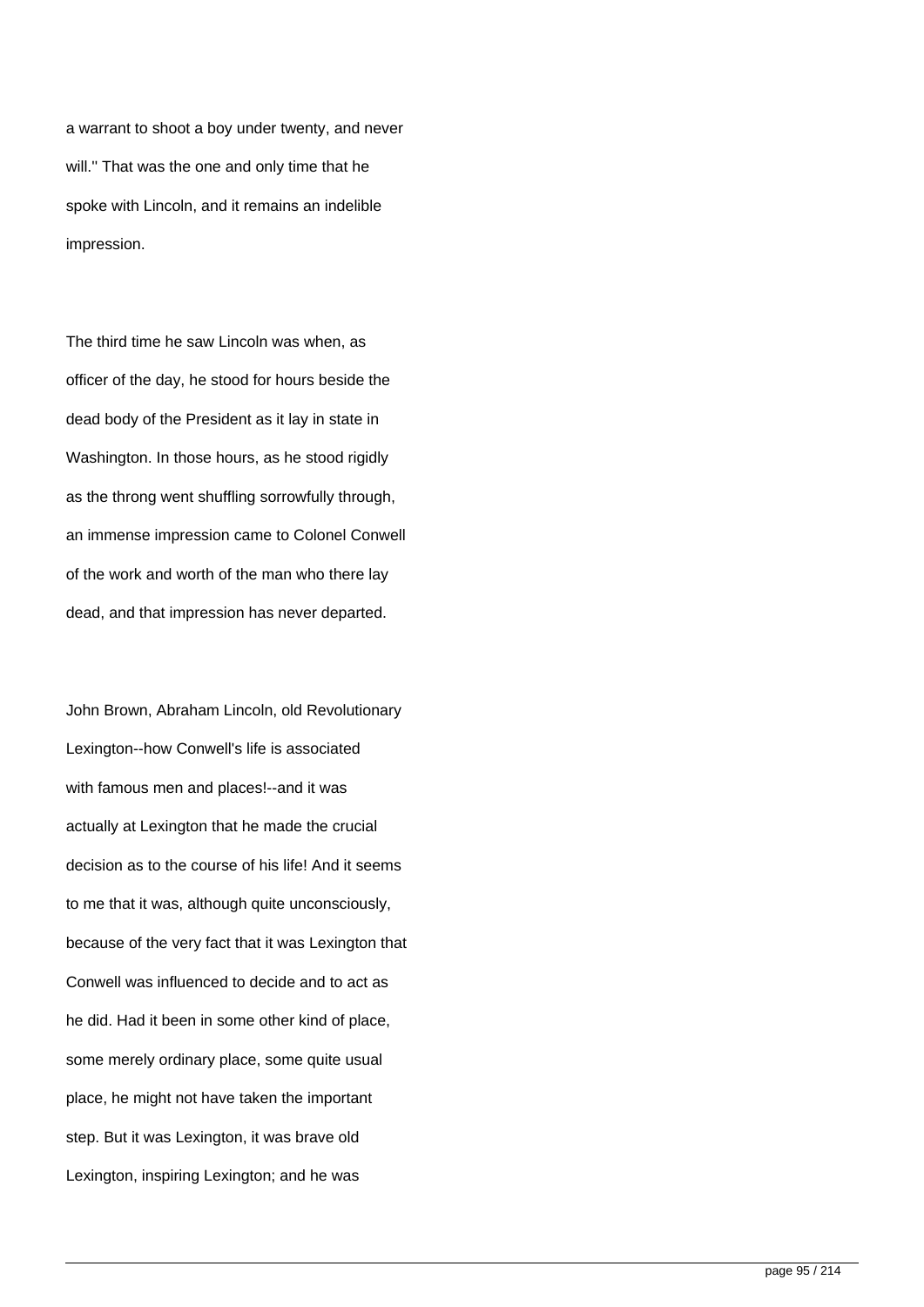inspired by it, for the man who himself inspires nobly is always the one who is himself open to noble inspiration. Lexington inspired him.

``When I was a lawyer in Boston and almost thirty-seven years old,'' he told me, thinking slowly back into the years, ``I was consulted by a woman who asked my advice in regard to disposing of a little church in Lexington whose congregation had become unable to support it. I went out and looked at the place, and I told her how the property could be sold. But it seemed a pity to me that the little church should be given up. However, I advised a meeting of the church members, and I attended the meeting. I put the case to them--it was only a handful of men and women--and there was silence for a little. Then an old man rose and, in a quavering voice, said the matter was quite clear; that there evidently was nothing to do but to sell, and that he would agree with the others in the necessity; but as the church had been his church home from boyhood, so he quavered and quivered on, he begged that they would excuse him from actually taking part in disposing of it; and in a deep silence he went haltingly from the room.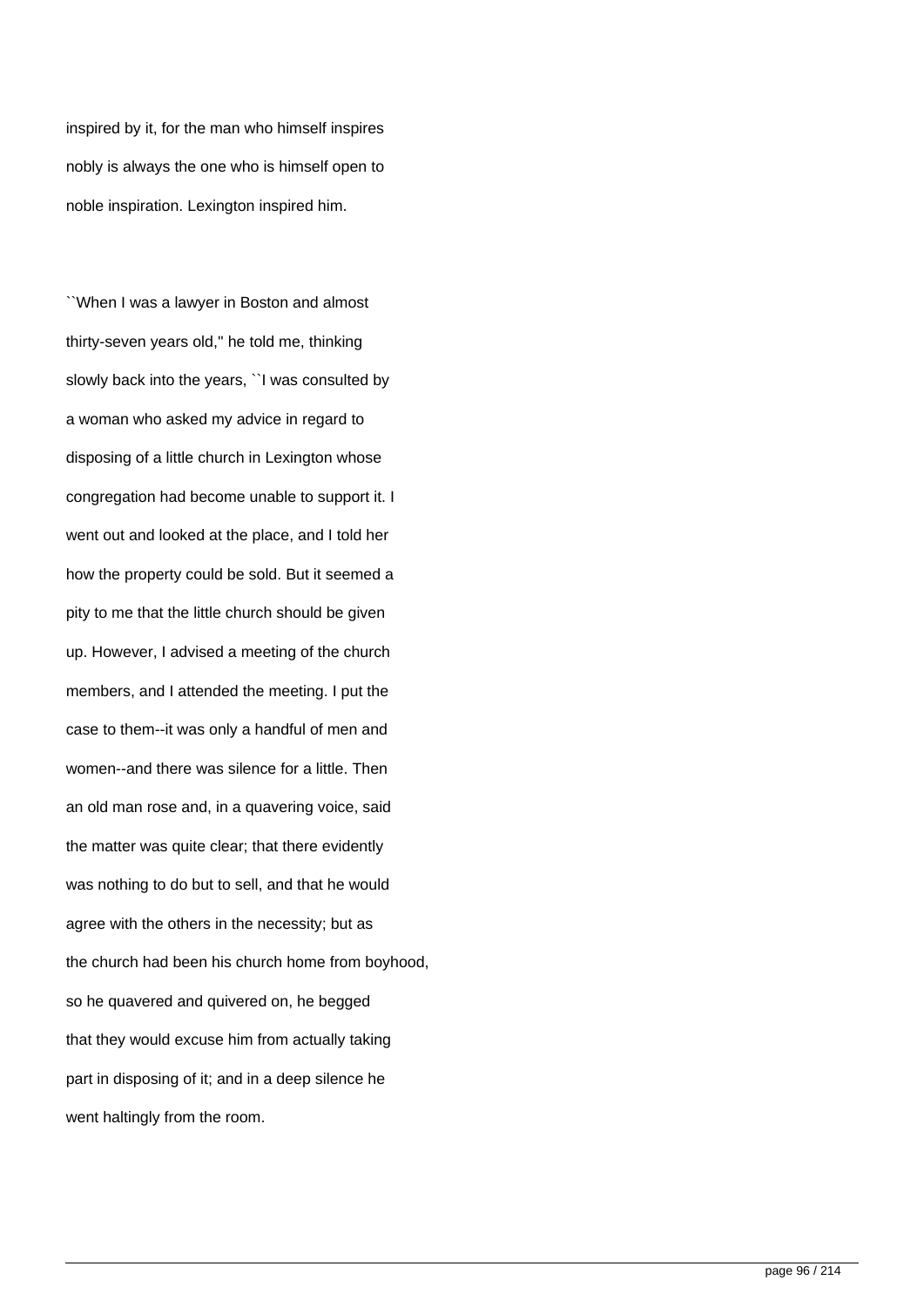``The men and the women looked at one another, still silent, sadly impressed, but not knowing what to do. And I said to them: `Why not start over again, and go on with the church, after all!' ''

Typical Conwellism, that! First, the impulse to help those who need helping, then the inspiration and leadership.

`` `But the building is entirely too tumbledown to use,' said one of the men, sadly; and I knew he was right, for I had examined it; but I said:

`` `Let us meet there to-morrow morning and get to work on that building ourselves and put it in shape for a service next Sunday.'

``It made them seem so pleased and encouraged, and so confident that a new possibility was opening that I never doubted that each one of those present, and many friends besides, would be at the building in the morning. I was there early with a hammer and ax and crowbar that I had secured, ready to go to work--but no one else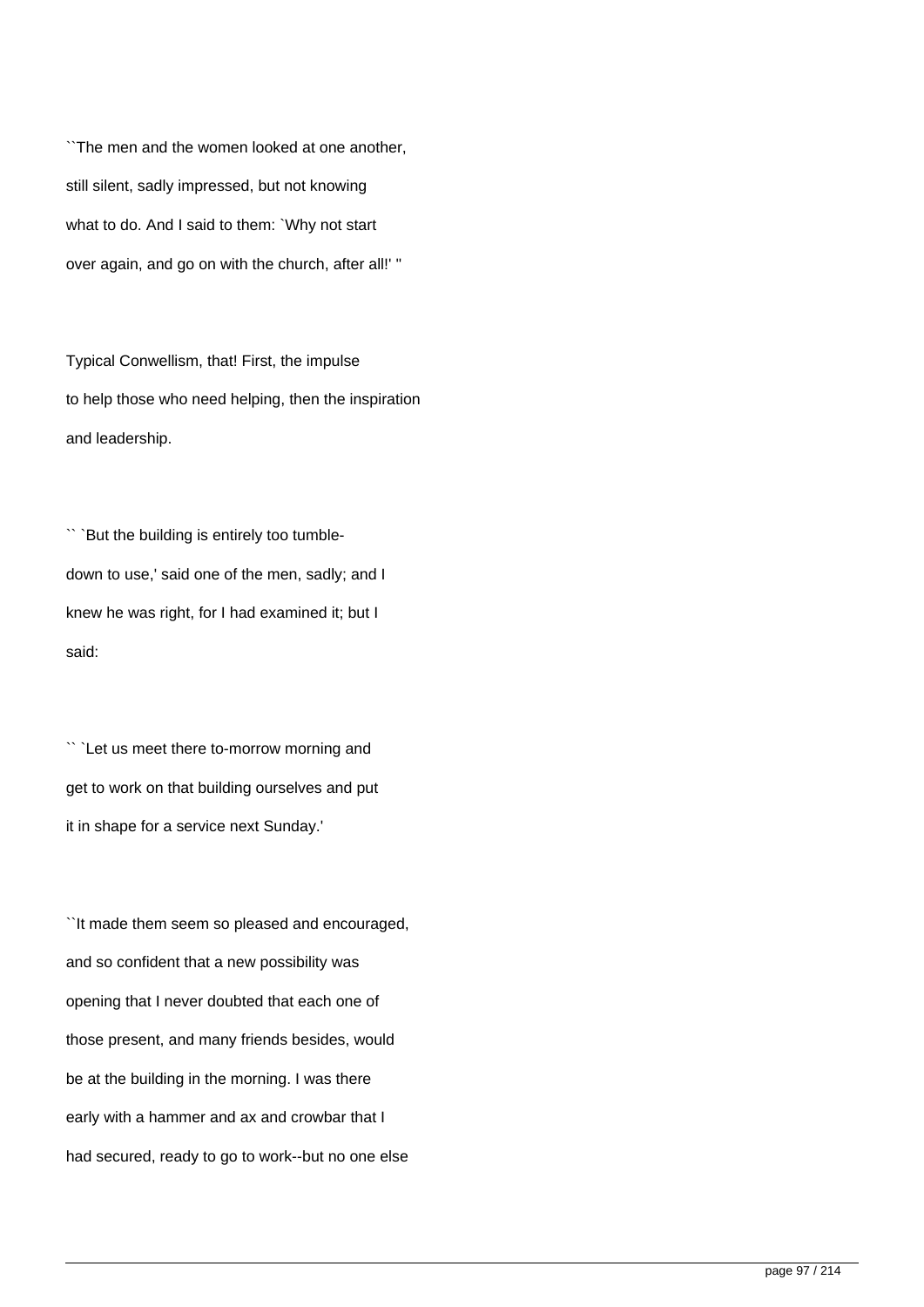### showed up!''

He has a rueful appreciation of the humor of it, as he pictured the scene; and one knows also that, in that little town of Lexington, where Americans had so bravely faced the impossible, Russell Conwell also braced himself to face the impossible. A pettier man would instantly have given up the entire matter when those who were most interested failed to respond, but one of the strongest features in Conwell's character is his ability to draw even doubters and weaklings into line, his ability to stir even those who have given up.

``I looked over that building,'' he goes on, whimsically, ``and I saw that repair really seemed out of the question. Nothing but a new church would do! So I took the ax that I had brought with me and began chopping the place down. In a little while a man, not one of the church members, came along, and he watched me for a time and said, `What are you going to do there?'

``And I instantly replied, `Tear down this old building and build a new church here!'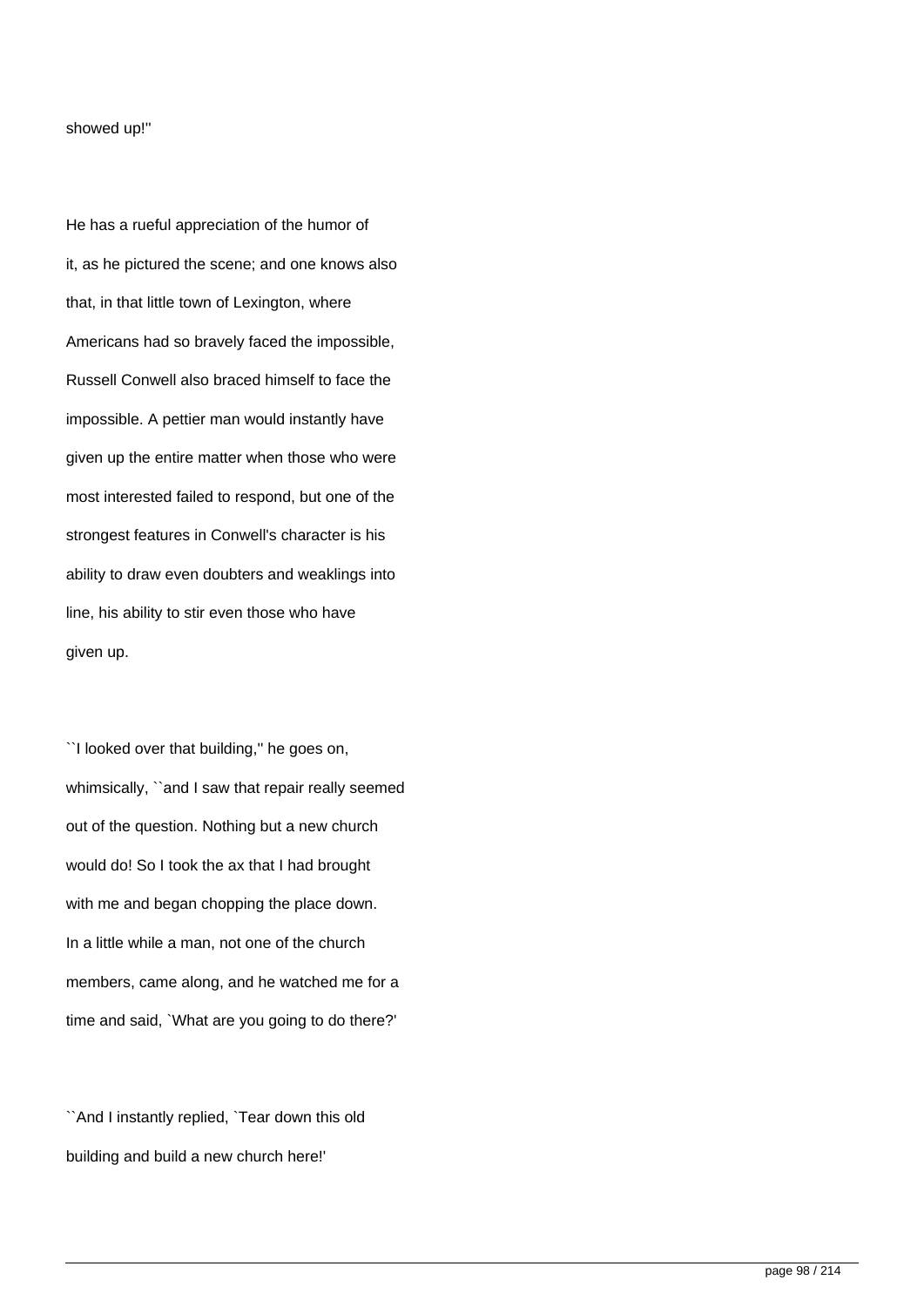``He looked at me. `But the people won't do that,' he said.

`` `Yes, they will,' I said, cheerfully, keeping at my work. Whereupon he watched me a few minutes longer and said:

`` `Well, you can put me down for one hundred dollars for the new building. Come up to my livery-stable and get it this evening.'

`` `All right; I'll surely be there,' I replied.

``In a little while another man came along and stopped and looked, and he rather gibed at the idea of a new church, and when I told him of the livery-stable man contributing one hundred dollars, he said, `But you haven't got the money yet!'

`` `No,' I said; `but I am going to get it to-night.'

`` `You'll never get it,' he said. `He's not that sort of a man. He's not even a church man!'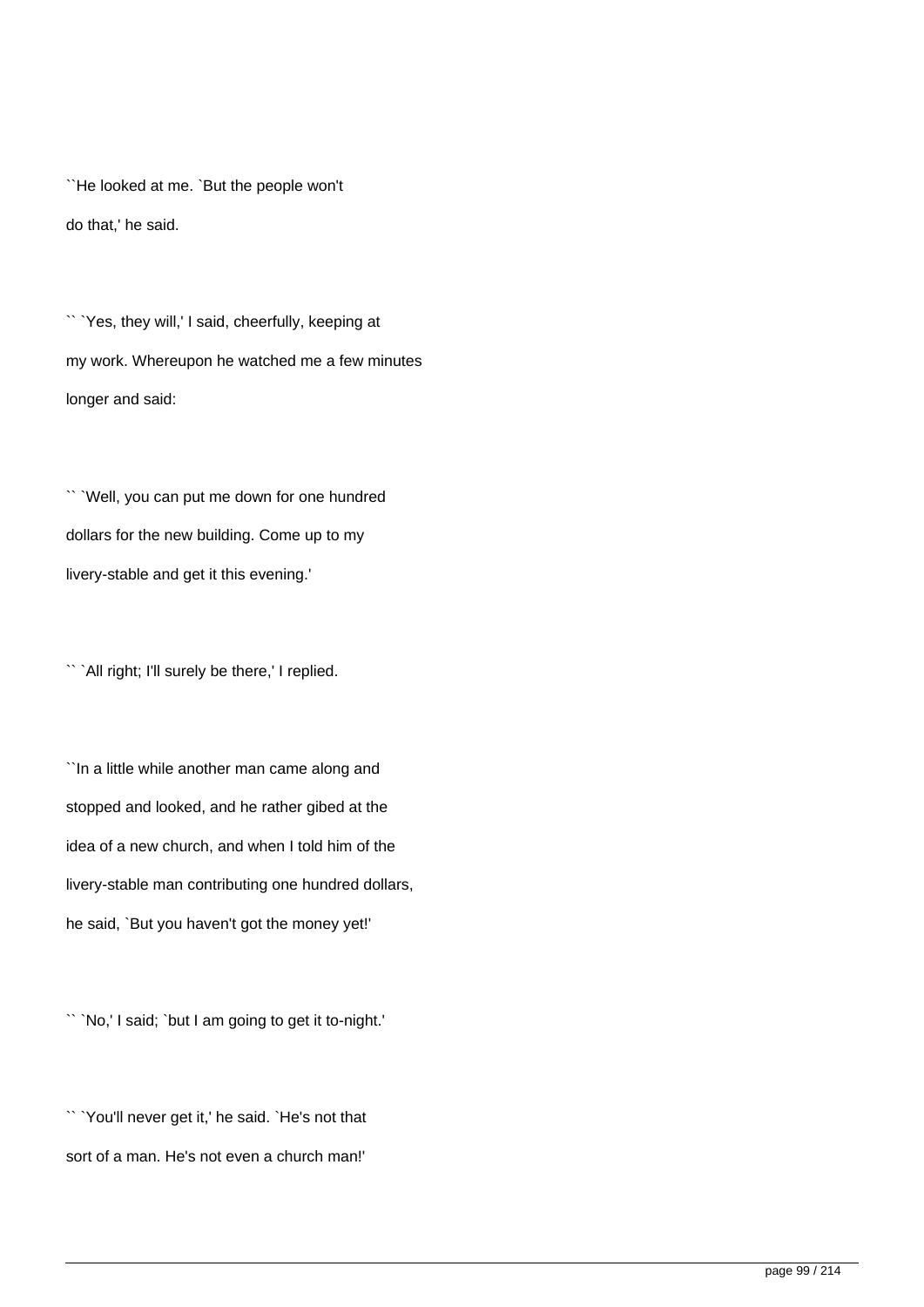``But I just went quietly on with the work, without answering, and after quite a while he left; but he called back, as he went off, `Well, if he does give you that hundred dollars, come to me and I'll give you another hundred.' ''

Conwell smiles in genial reminiscence and without any apparent sense that he is telling of a great personal triumph, and goes on:

``Those two men both paid the money, and of course the church people themselves, who at first had not quite understood that I could be in earnest, joined in and helped, with work and money, and as, while the new church was building, it was peculiarly important to get and keep the congregation together, and as they had ceased to have a minister of their own, I used to run out from Boston and preach for them, in a room we hired.

``And it was there in Lexington, in 1879, that I determined to become a minister. I had a good law practice, but I determined to give it up. For many years I had felt more or less of a call to the ministry, and here at length was the definite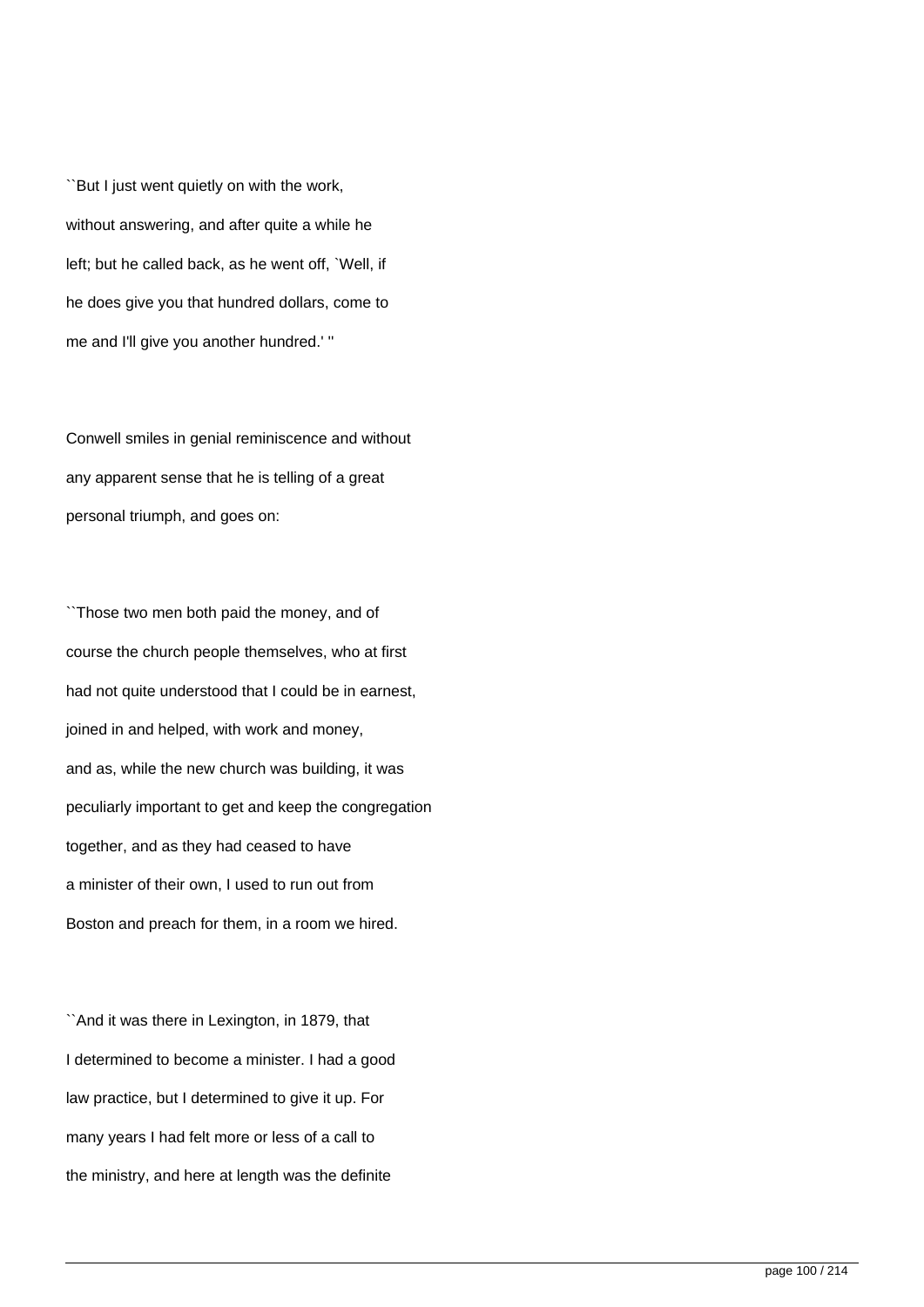time to begin.

``Week by week I preached there''--how strange, now, to think of William Dean Howells and the colonel-preacher!--``and after a while the church was completed, and in that very church, there in Lexington, I was ordained a minister."

A marvelous thing, all this, even without considering the marvelous heights that Conwell has since attained--a marvelous thing, an achievement of positive romance! That little church stood for American bravery and initiative and self-sacrifice and romanticism in a way that well befitted good old Lexington.

To leave a large and overflowing law practice and take up the ministry at a salary of six hundred dollars a year seemed to the relatives of Conwell's wife the extreme of foolishness, and they did not hesitate so to express themselves. Naturally enough, they did not have Conwell's vision. Yet he himself was fair enough to realize and to admit that there was a good deal of fairness in their objections; and so he said to the congregation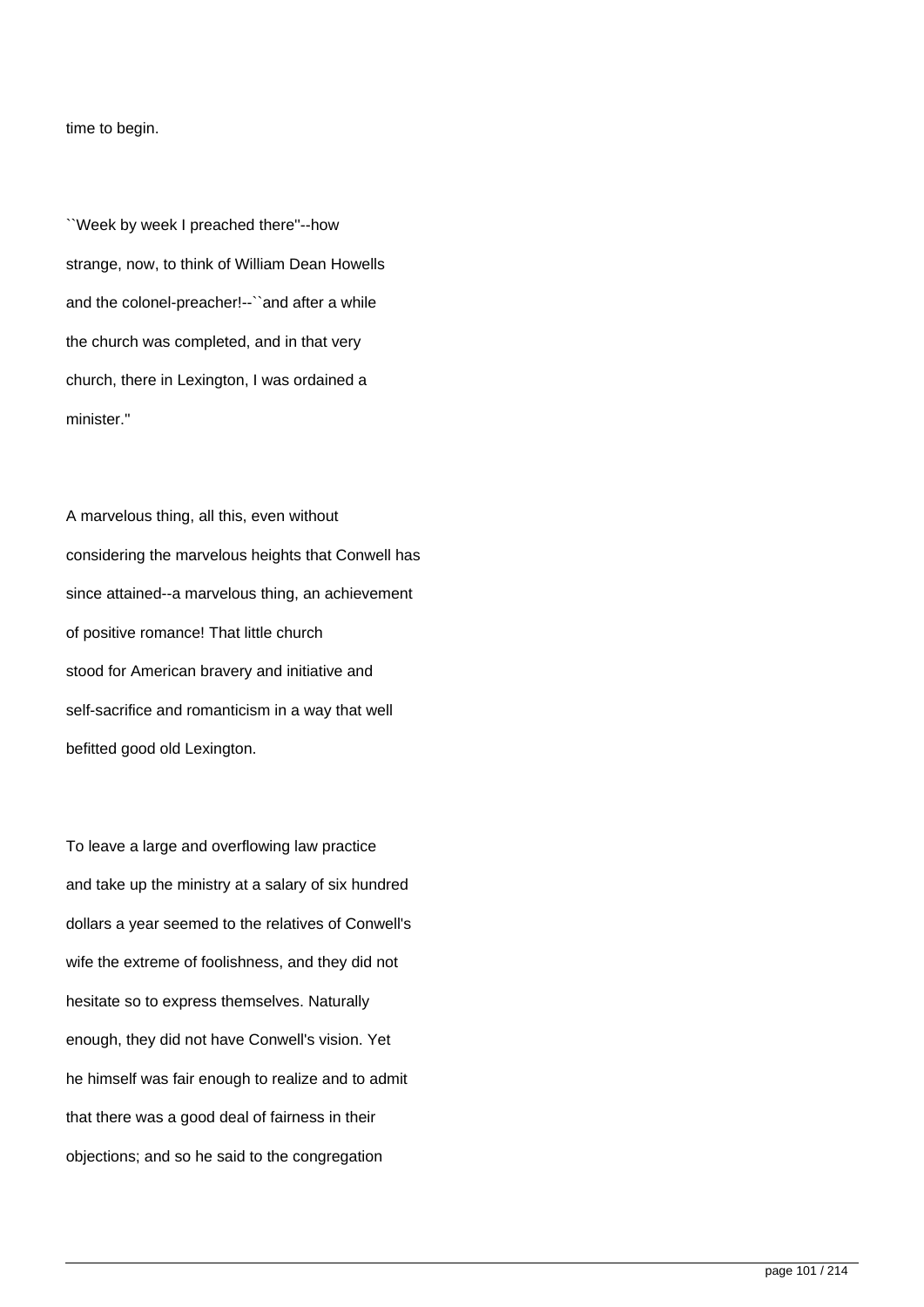that, although he was quite ready to come for the six hundred dollars a year, he expected them to double his salary as soon as he doubled the church membership. This seemed to them a good deal like a joke, but they answered in perfect earnestness that they would be quite willing to do the doubling as soon as he did the doubling, and in less than a year the salary was doubled accordingly.

I asked him if he had found it hard to give up the lucrative law for a poor ministry, and his reply gave a delightful impression of his capacity for humorous insight into human nature, for he said, with a genial twinkle:

``Oh yes, it was a wrench; but there is a sort of romance of self-sacrifice, you know. I rather suppose the old-time martyrs rather enjoyed themselves in being martyrs!''

Conwell did not stay very long in Lexington. A struggling little church in Philadelphia heard of what he was doing, and so an old deacon went up to see and hear him, and an invitation was given; and as the Lexington church seemed to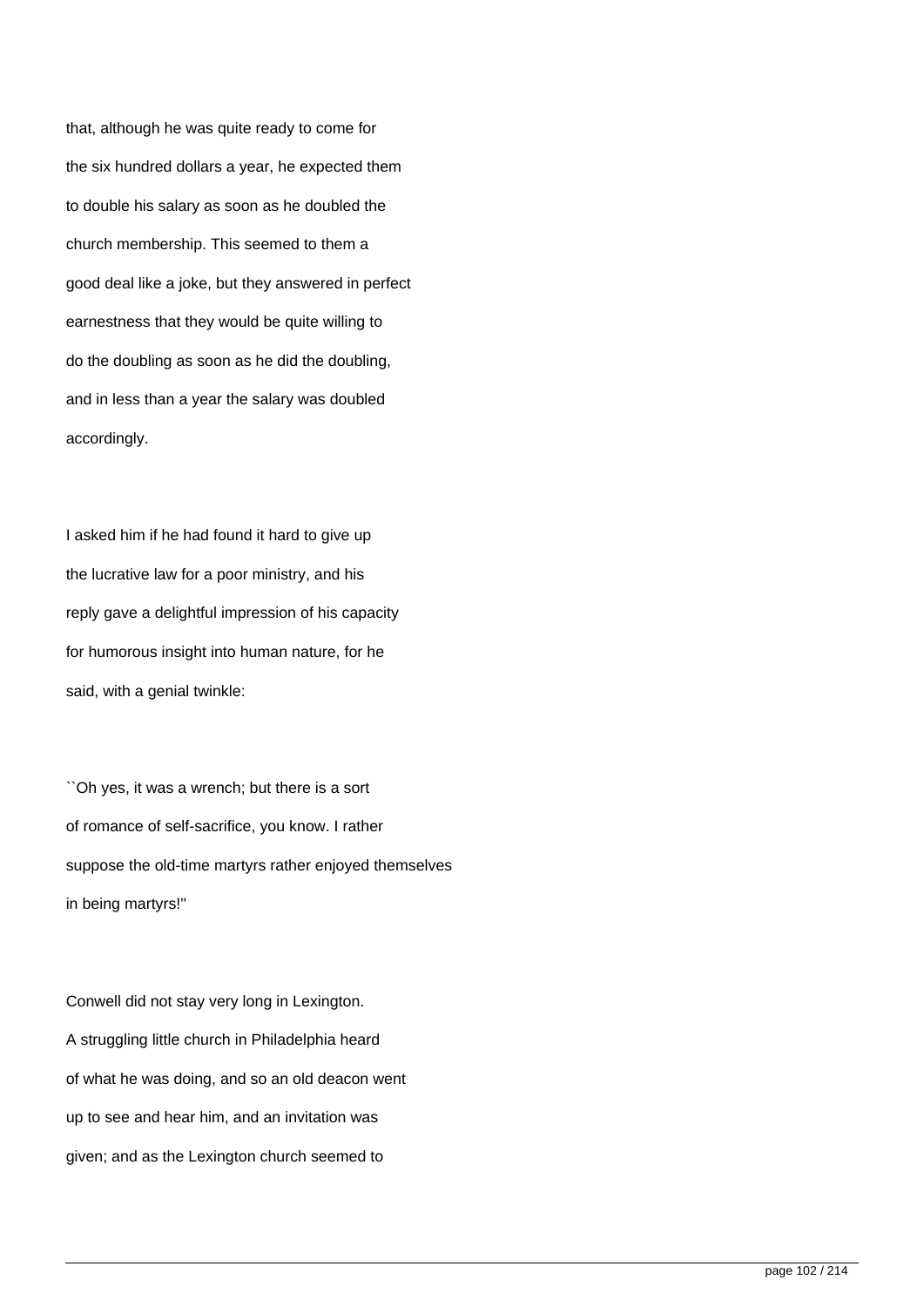be prosperously on its feet, and the needs of the Philadelphia body keenly appealed to Conwell's imagination, a change was made, and at a salary of eight hundred dollars a year he went, in 1882, to the little struggling Philadelphia congregation, and of that congregation he is still pastor--only, it ceased to be a struggling congregation a great many years ago! And long ago it began paying him more thousands every year than at first it gave him hundreds.

Dreamer as Conwell always is in connection with his immense practicality, and moved as he is by the spiritual influences of life, it is more than likely that not only did Philadelphia's need appeal, but also the fact that Philadelphia, as a city, meant much to him, for, coming North, wounded from a battle-field of the Civil War, it was in Philadelphia that he was cared for until his health and strength were recovered. Thus it came that Philadelphia had early become dear to him.

And here is an excellent example of how dreaming great dreams may go hand-in-hand with winning superb results. For that little struggling congregation now owns and occupies a great new church building that seats more people than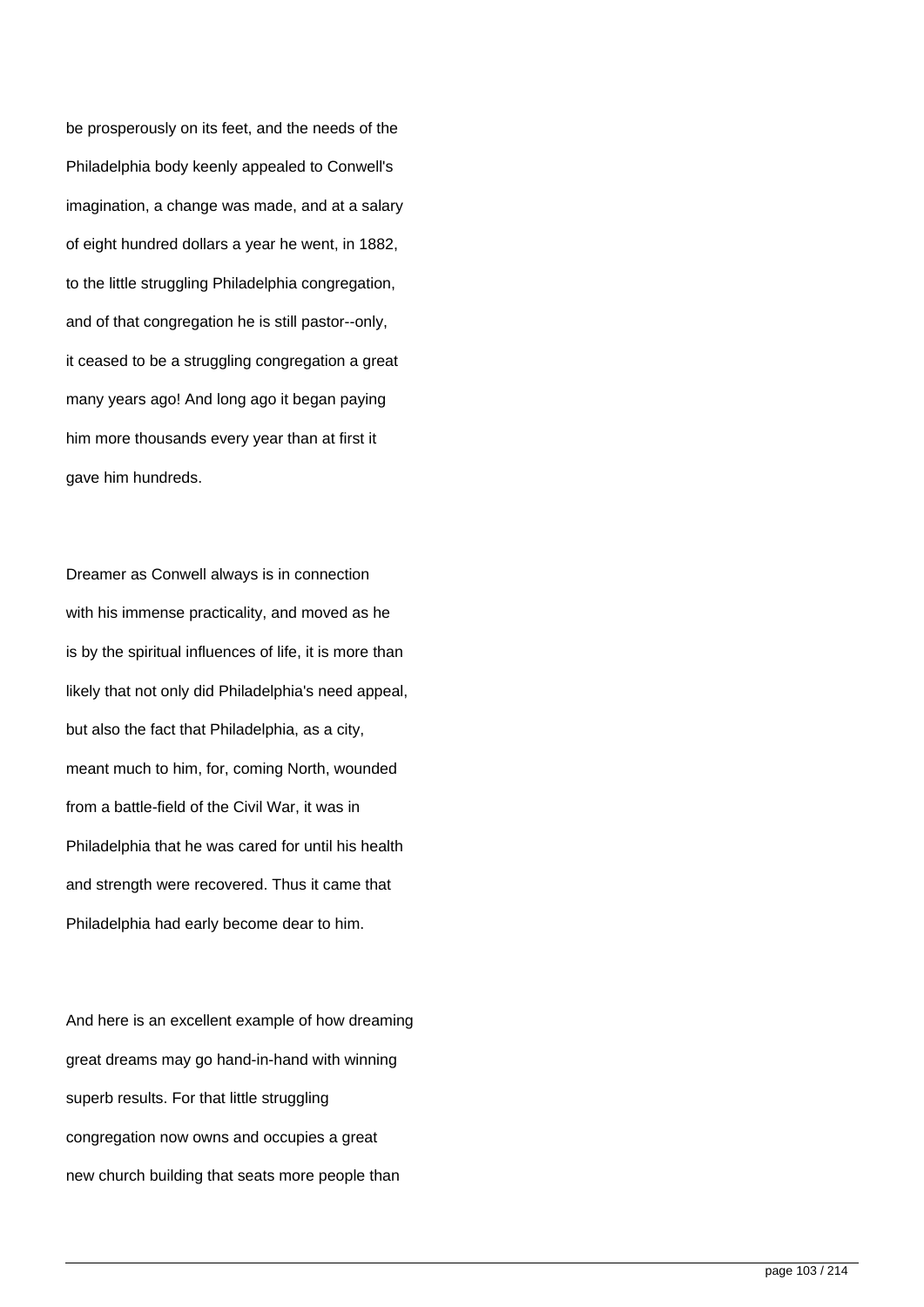any other Protestant church in America--and

Dr. Conwell fills it!

III

## STORY OF THE FIFTY-SEVEN CENTS

AT every point in Conwell's life one sees that he wins through his wonderful personal influence on old and young. Every step forward, every triumph achieved, comes not alone from his own enthusiasm, but because of his putting that enthusiasm into others. And when I learned how it came about that the present church buildings were begun, it was another of those marvelous tales of fact that are stranger than any imagination could make them. And yet the tale was so simple and sweet and sad and unpretending.

When Dr. Conwell first assumed charge of the little congregation that led him to Philadelphia it was really a little church both in its numbers and in the size of the building that it occupied, but it quickly became so popular under his leadership that the church services and Sundayschool services were alike so crowded that there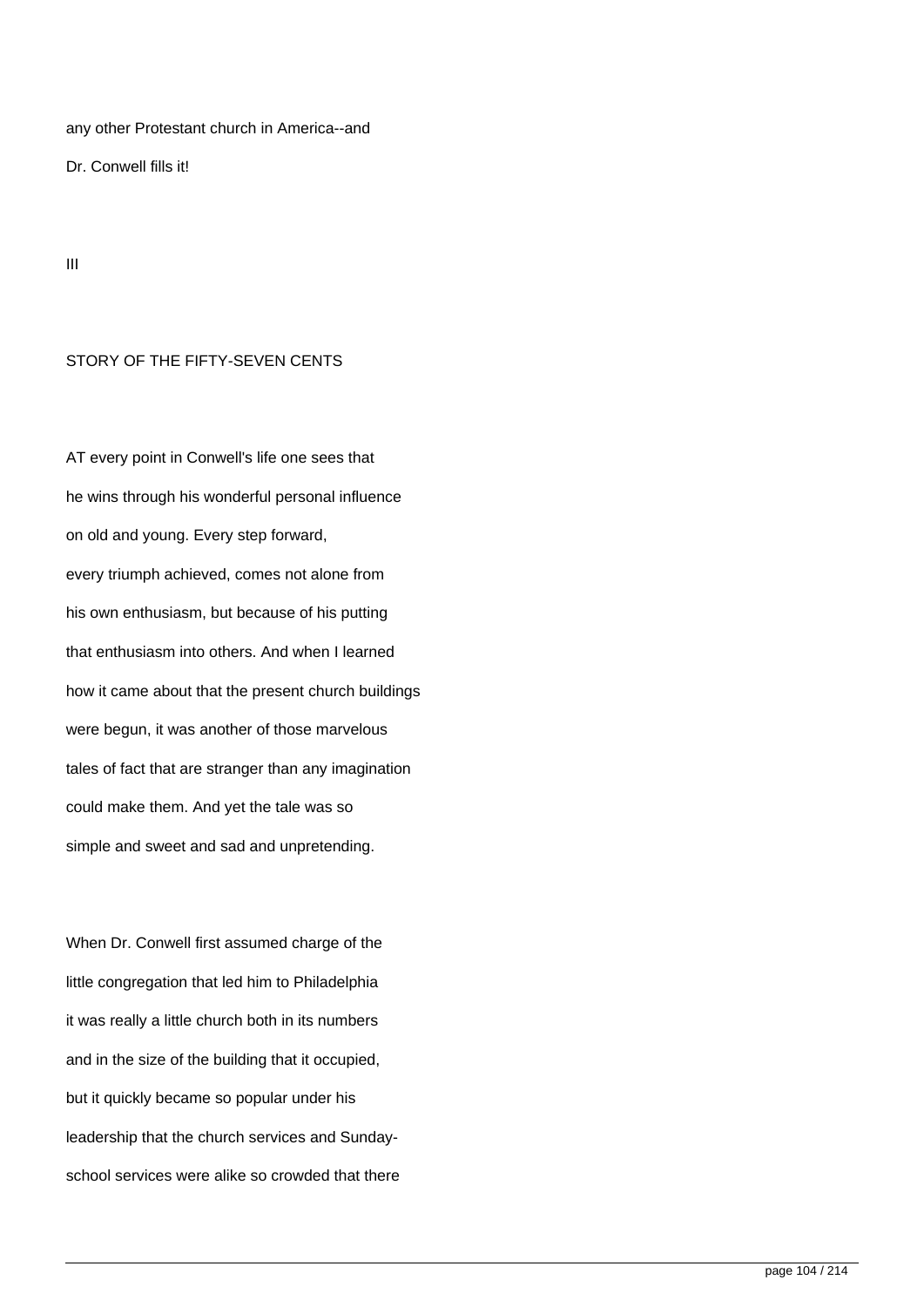was no room for all who came, and always there were people turned from the doors.

One afternoon a little girl, who had eagerly wished to go, turned back from the Sunday-school door, crying bitterly because they had told her that there was no more room. But a tall, blackhaired man met her and noticed her tears and, stopping, asked why it was that she was crying, and she sobbingly replied that it was because they could not let her into the Sunday-school.

``I lifted her to my shoulder,'' says Dr. Conwell, in telling of this; for after hearing the story elsewhere I asked him to tell it to me himself, for it seemed almost too strange to be true. ``I lifted her to my shoulder''--and one realizes the pretty scene it must have made for the little girl to go through the crowd of people, drying her tears and riding proudly on the shoulders of the kindly, tall, dark man! ``I said to her that I would take her in, and I did so, and I said to her that we should some day have a room big enough for all who should come. And when she went home she told her parents--I only learned this afterward--that she was going to save money to help build the larger church and Sunday-school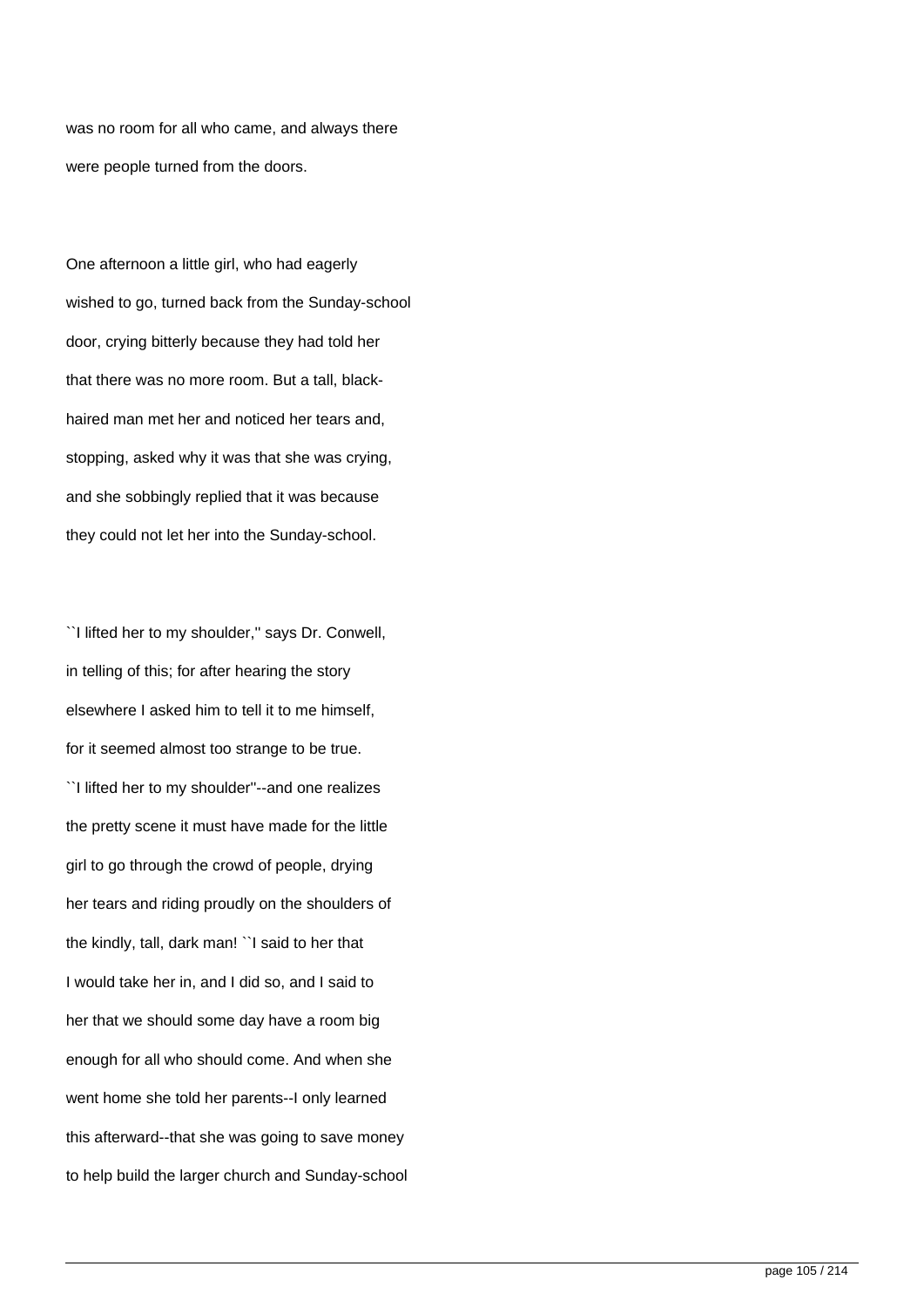that Dr. Conwell wanted! Her parents pleasantly humored her in the idea and let her run errands and do little tasks to earn pennies, and she began dropping the pennies into her bank.

``She was a lovable little thing--but in only a few weeks after that she was taken suddenly ill and died; and at the funeral her father told me, quietly, of how his little girl had been saving money for a building-fund. And there, at the funeral, he handed me what she had saved--just fiftyseven cents in pennies.''

Dr. Conwell does not say how deeply he was moved; he is, after all, a man of very few words as to his own emotions. But a deep tenderness had crept into his voice.

``At a meeting of the church trustees I told of this gift of fifty-seven cents--the first gift toward the proposed building-fund of the new church that was some time to exist. For until then the matter had barely been spoken of, as a new church building had been simply a possibility for the future.

``The trustees seemed much impressed, and it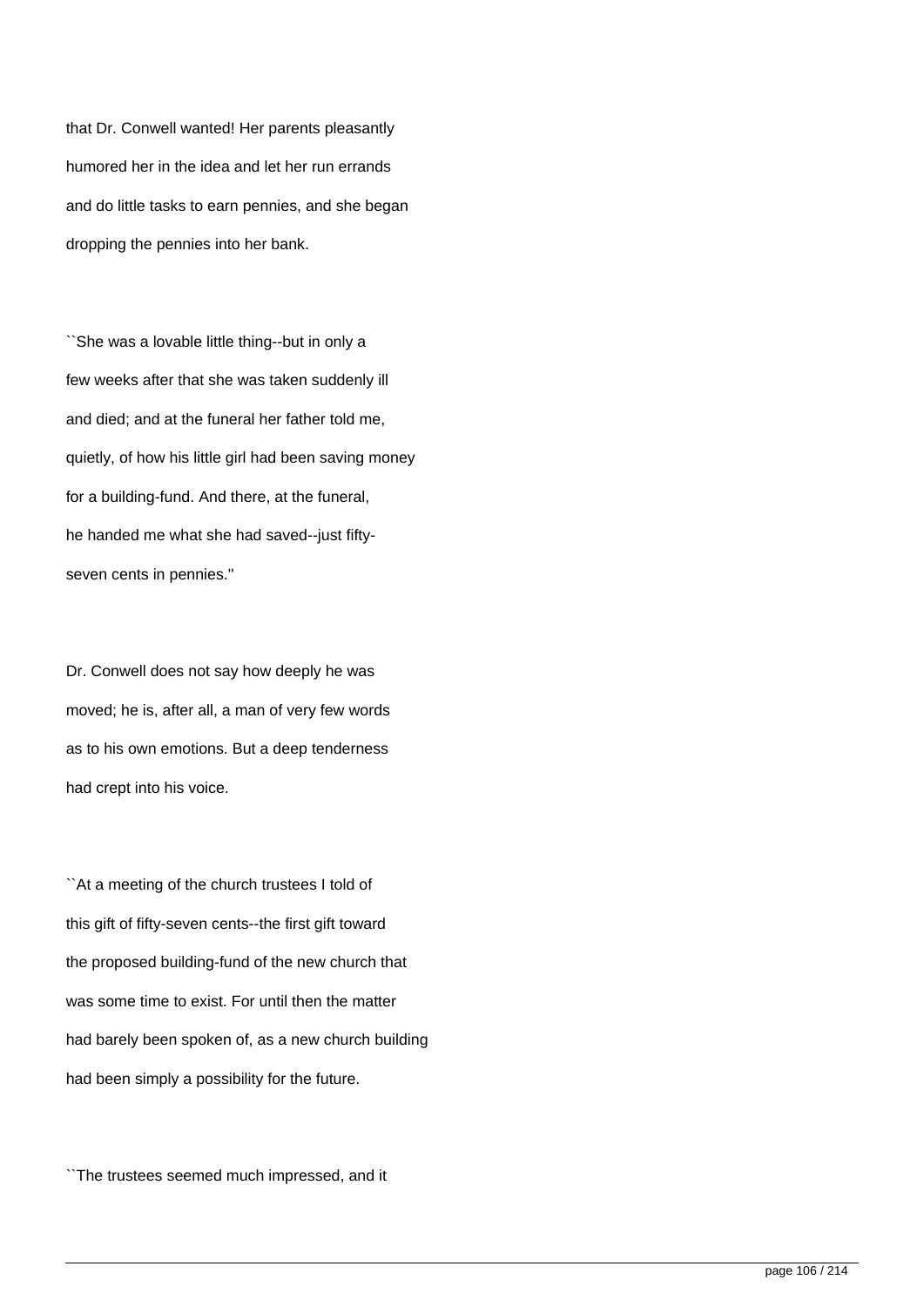turned out that they were far more impressed than I could possibly have hoped, for in a few days one of them came to me and said that he thought it would be an excellent idea to buy a lot on Broad Street--the very lot on which the building now stands.'' It was characteristic of Dr. Conwell that he did not point out, what every one who knows him would understand, that it was his own inspiration put into the trustees which resulted in this quick and definite move on the part of one of them. ``I talked the matter over with the owner of the property, and told him of the beginning of the fund, the story of the little girl. The man was not one of our church, nor in fact, was he a church-goer at all, but he listened attentively to the tale of the fifty-seven cents and simply said he was quite ready to go ahead and sell us that piece of land for ten thousand dollars, taking--and the unexpectedness of this deeply touched me taking a first payment of just fifty-seven cents and letting the entire balance stand on a five-per-cent. mortgage!

``And it seemed to me that it would be the right thing to accept this unexpectedly liberal proposition, and I went over the entire matter on that basis with the trustees and some of the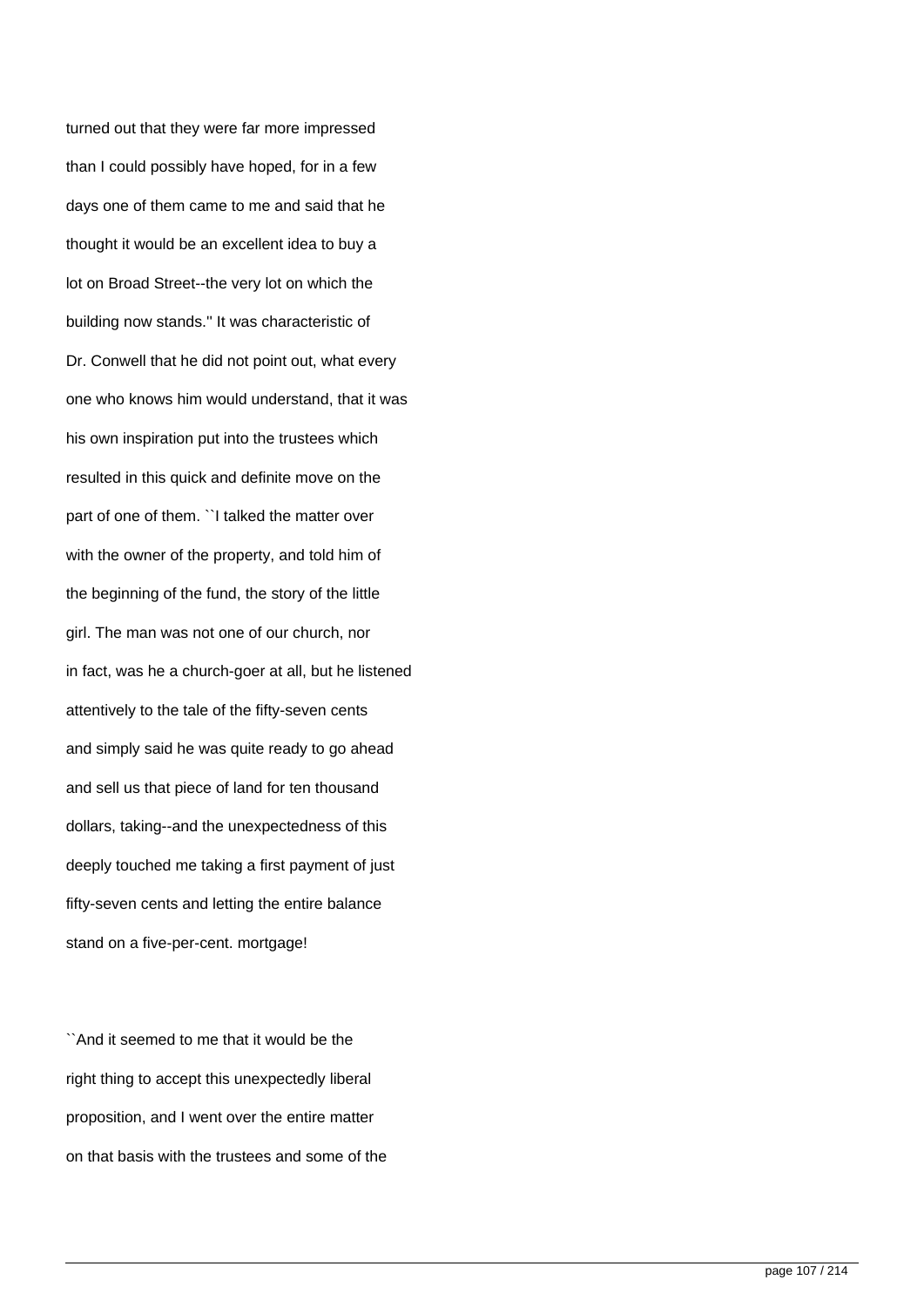other members, and all the people were soon talking of having a new church. But it was not done in that way, after all, for, fine though that way would have been, there was to be one still finer.

``Not long after my talk with the man who owned the land, and his surprisingly good-hearted proposition, an exchange was arranged for me one evening with a Mount Holly church, and my wife went with me. We came back late, and it was cold and wet and miserable, but as we approached our home we saw that it was all lighted from top to bottom, and it was clear that it was full of people. I said to my wife that they seemed to be having a better time than we had had, and we went in, curious to know what it was all about. And it turned out that our absence had been intentionally arranged, and that the church people had gathered at our home to meet us on our return. And I was utterly amazed, for the spokesman told me that the entire ten thousand dollars had been raised and that the land for the church that I wanted was free of debt. And all had come so quickly and directly from that dear little girl's fifty-seven cents.''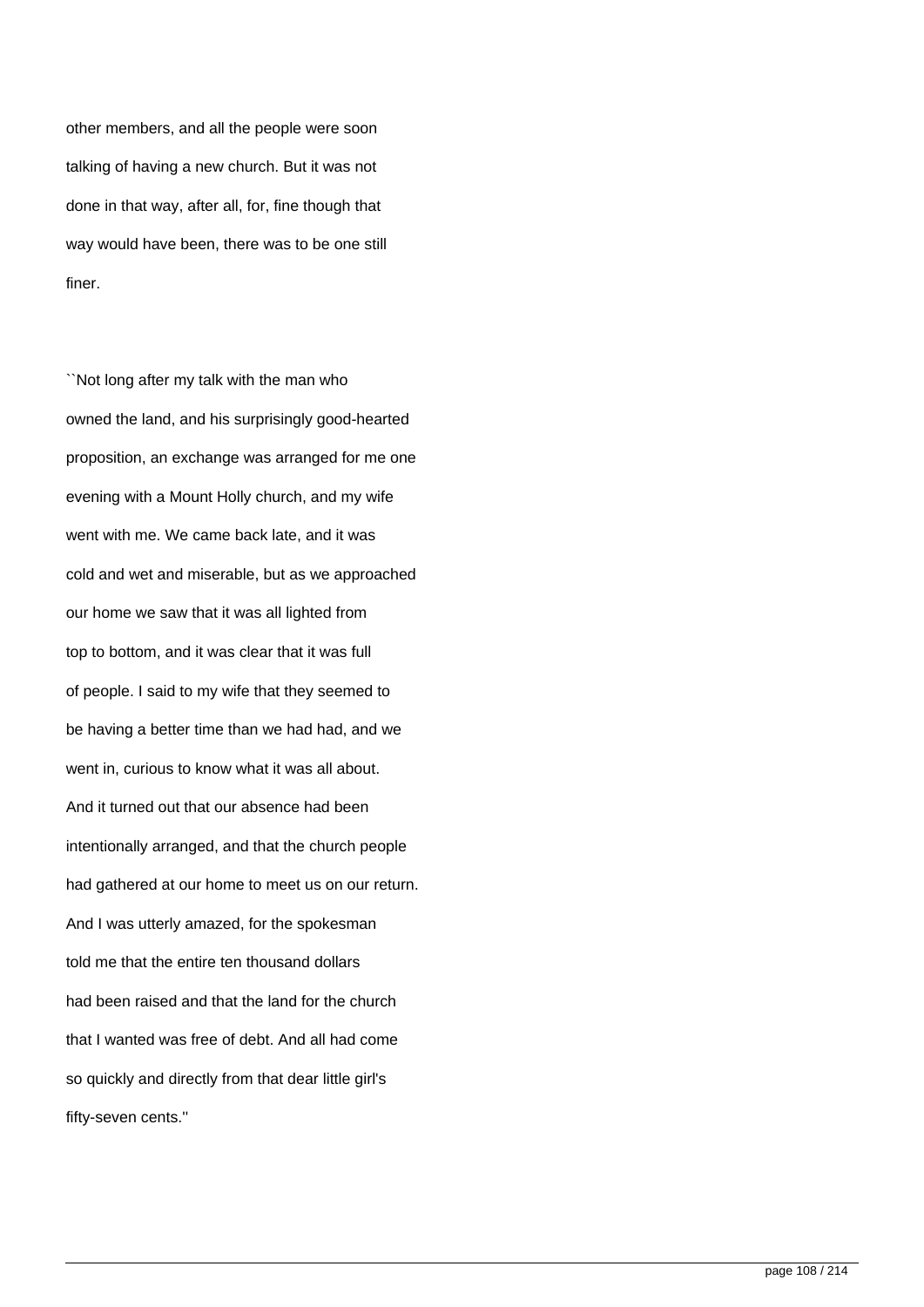Doesn't it seem like a fairy tale! But then this man has all his life been making fairy tales into realities. He inspired the child. He inspired the trustees. He inspired the owner of the land. He inspired the people.

The building of the great church--the Temple Baptist Church, as it is termed--was a great undertaking for the congregation; even though it had been swiftly growing from the day of Dr. Conwell's taking charge of it, it was something far ahead of what, except in the eyes of an enthusiast, they could possibly complete and pay for and support. Nor was it an easy task.

Ground was broken for the building in 1889, in 1891 it was opened for worship, and then came years of raising money to clear it. But it was long ago placed completely out of debt, and with only a single large subscription--one of ten thousand dollars--for the church is not in a wealthy neighborhood, nor is the congregation made up of the great and rich.

The church is built of stone, and its interior is a great amphitheater. Special attention has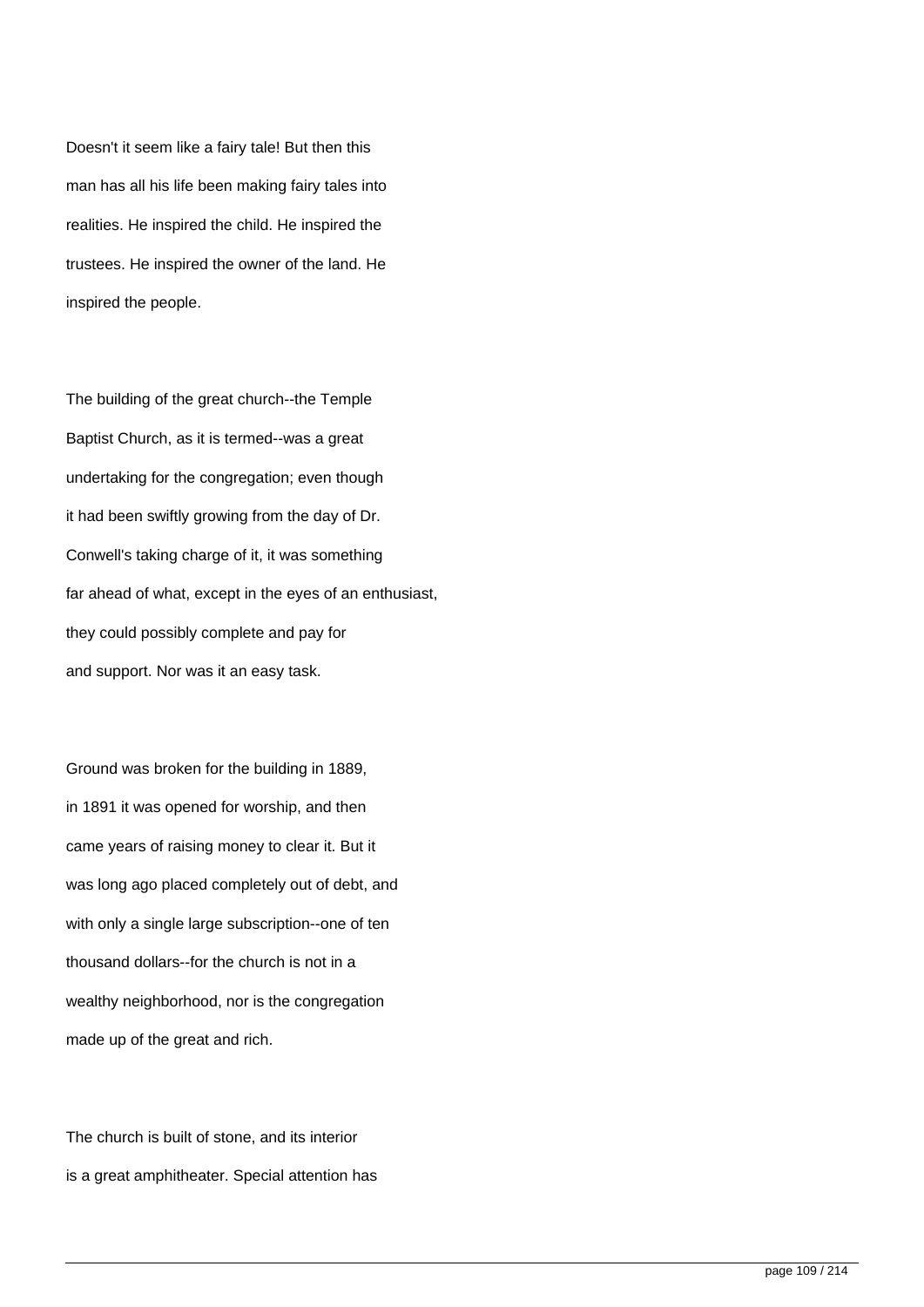been given to fresh air and light; there is nothing of the dim, religious light that goes with medieval churchliness. Behind the pulpit are tiers of seats for the great chorus choir. There is a large organ. The building is peculiarly adapted for hearing and seeing, and if it is not, strictly speaking, beautiful in itself, it is beautiful when it is filled with encircling rows of men and women.

Man of feeling that he is, and one who appreciates the importance of symbols, Dr. Conwell had a heart of olive-wood built into the front of the pulpit, for the wood was from an olive-tree in the Garden of Gethsemane. And the amber-colored tiles in the inner walls of the church bear, under the glaze, the names of thousands of his people; for every one, young or old, who helped in the building, even to the giving of a single dollar, has his name inscribed there. For Dr. Conwell wished to show that it is not only the house of the Lord, but also, in a keenly personal sense, the house of those who built it.

The church has a possible seating capacity of 4,200, although only 3,135 chairs have been put in it, for it has been the desire not to crowd the space needlessly. There is also a great room for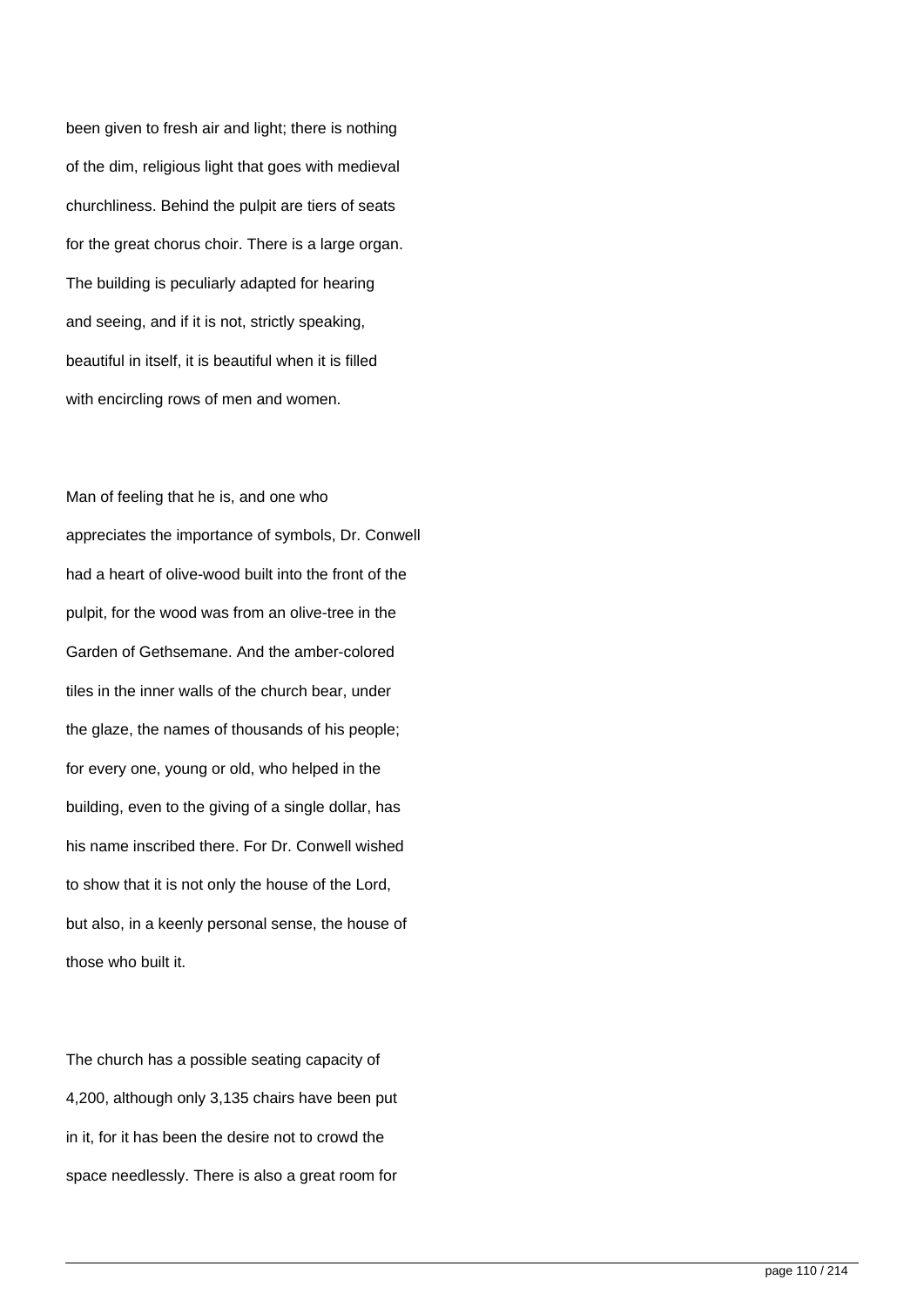the Sunday-school, and extensive rooms for the young men's association, the young women's association, and for a kitchen, for executive offices, for meeting-places for church officers and boards and committees. It is a spacious and practical and complete church home, and the people feel at home there.

``You see again,'' said Dr. Conwell, musingly, ``the advantage of aiming at big things. That building represents \$109,000 above ground. It is free from debt. Had we built a small church, it would now be heavily mortgaged.''

IV

## HIS POWER AS ORATOR AND PREACHER

EVEN as a young man Conwell won local fame as an orator. At the outbreak of the Civil War he began making patriotic speeches that gained enlistments. After going to the front he was sent back home for a time, on furlough, to make more speeches to draw more recruits, for his speeches were so persuasive, so powerful, so full of homely and patriotic feeling, that the men who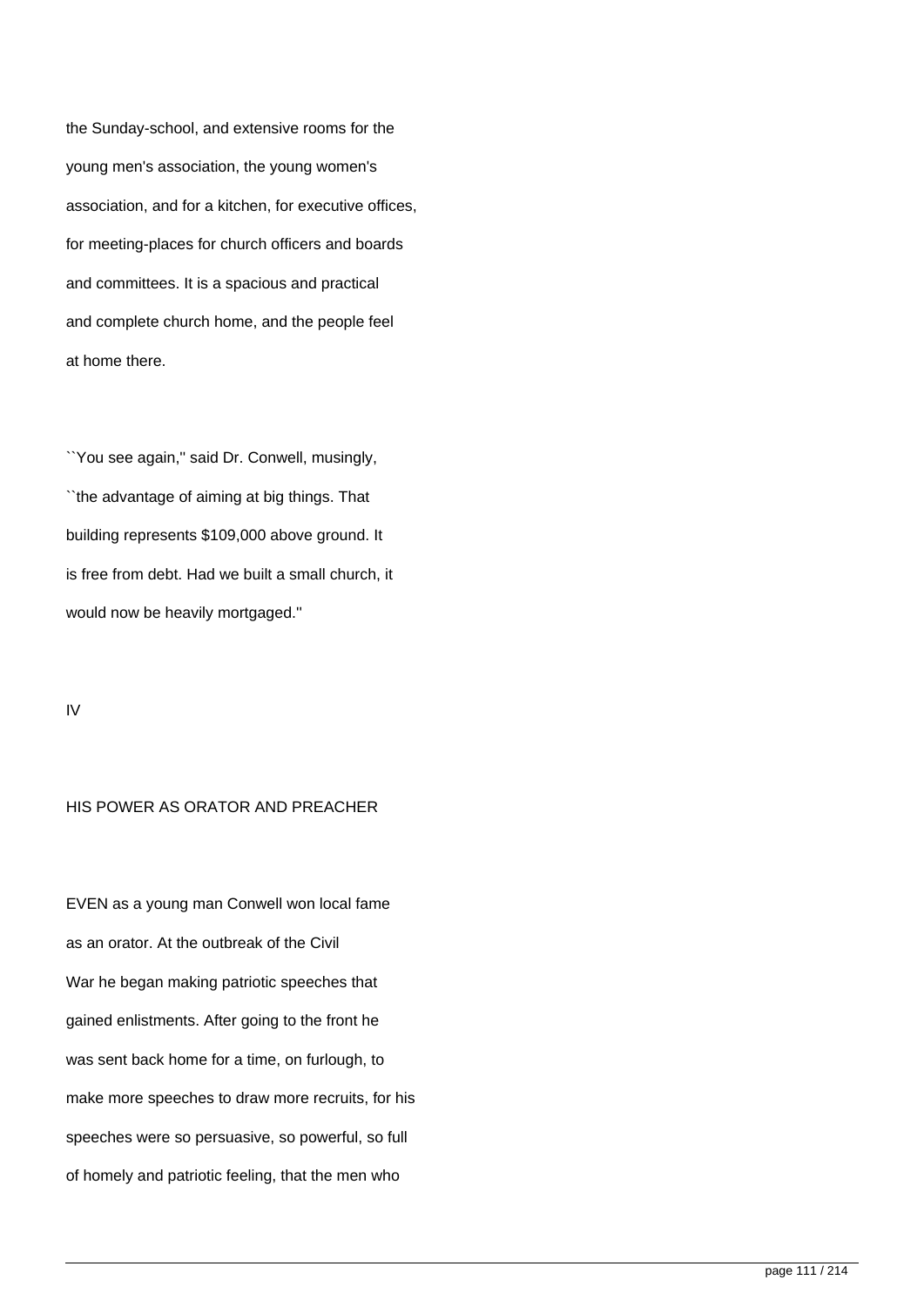heard them thronged into the ranks. And as a preacher he uses persuasion, power, simple and homely eloquence, to draw men to the ranks of Christianity.

He is an orator born, and has developed this inborn power by the hardest of study and thought and practice. He is one of those rare men who always seize and hold the attention. When he speaks, men listen. It is quality, temperament, control--the word is immaterial, but the fact is very material indeed.

Some quarter of a century ago Conwell published a little book for students on the study and practice of oratory. That ``clear-cut articulation is the charm of eloquence'' is one of his insisted-upon statements, and it well illustrates the lifelong practice of the man himself, for every word as he talks can be heard in every part of a large building, yet always he speaks without apparent effort. He avoids ``elocution.'' His voice is soft-pitched and never breaks, even now when he is over seventy, because, so he explains it, he always speaks in his natural voice. There is never a straining after effect.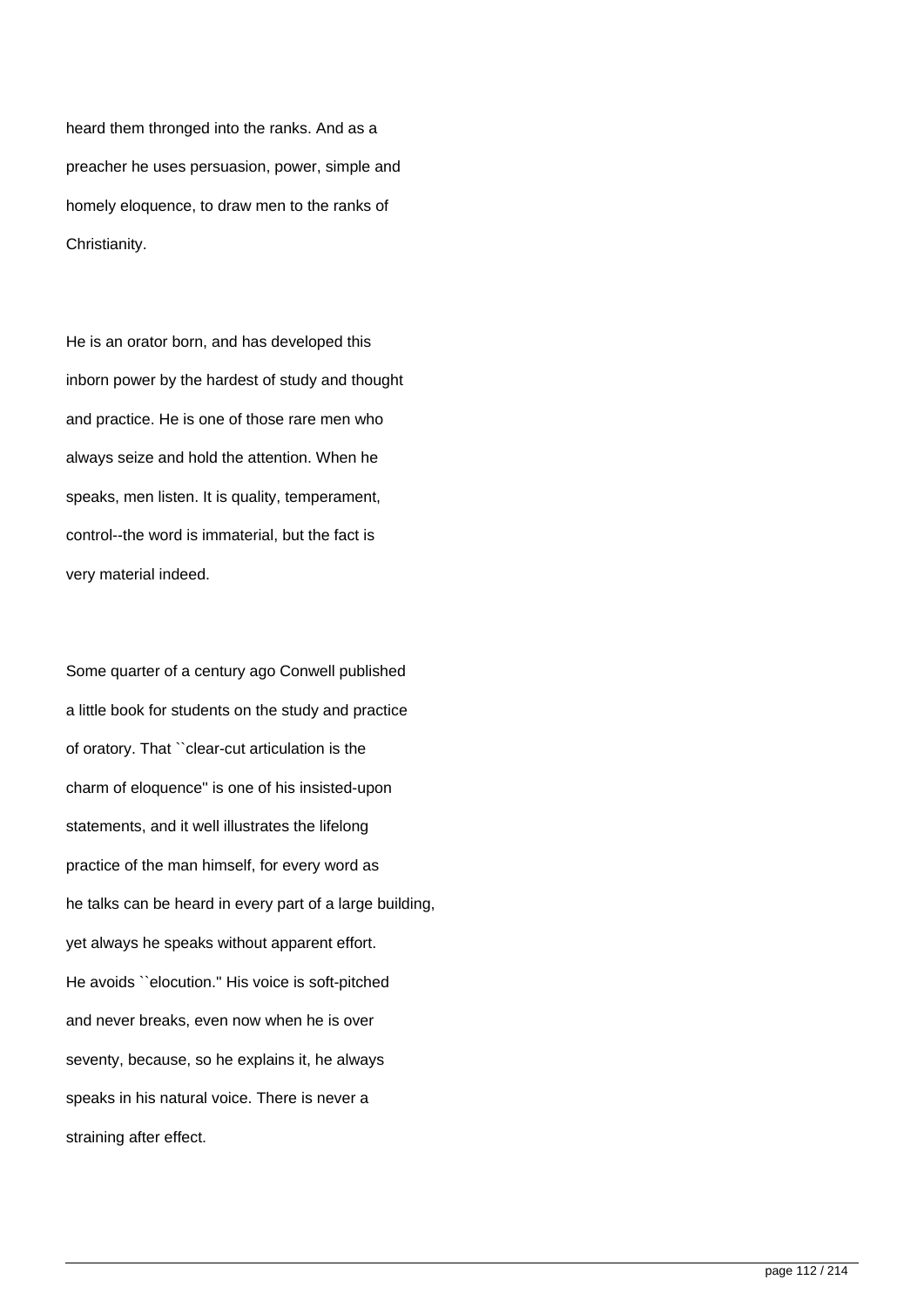``A speaker must possess a large-hearted regard for the welfare of his audience,'' he writes, and here again we see Conwell explaining Conwellism. ``Enthusiasm invites enthusiasm,'' is another of his points of importance; and one understands that it is by deliberate purpose, and not by chance, that he tries with such tremendous effort to put enthusiasm into his hearers with every sermon and every lecture that he delivers.

``It is easy to raise a laugh, but dangerous, for it is the greatest test of an orator's control of his audience to be able to land them again on the solid earth of sober thinking.'' I have known him at the very end of a sermon have a ripple of laughter sweep freely over the entire congregation, and then in a moment he has every individual under his control, listening soberly to his words.

He never fears to use humor, and it is always very simple and obvious and effective. With him even a very simple pun may be used, not only without taking away from the strength of what he is saying, but with a vivid increase of impressiveness. And when he says something funny it is in such a delightful and confidential way, with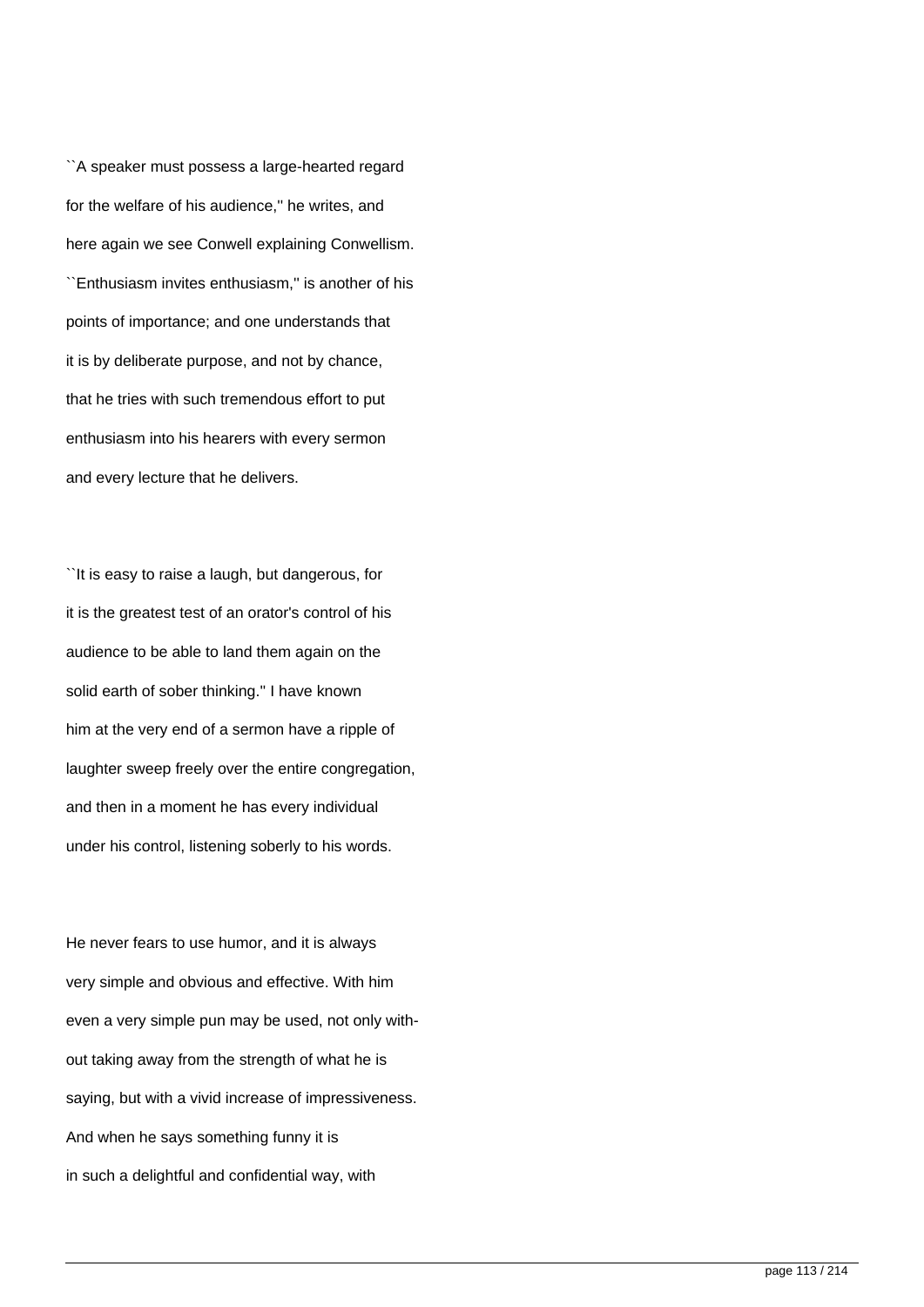such a genial, quiet, infectious humorousness, that his audience is captivated. And they never think that he is telling something funny of his own; it seems, such is the skill of the man, that he is just letting them know of something humorous that they are to enjoy with him.

``Be absolutely truthful and scrupulously clear,'' he writes; and with delightfully terse common sense, he says, ``Use illustrations that illustrate''- and never did an orator live up to this injunction more than does Conwell himself. Nothing is more surprising, nothing is more interesting, than the way in which he makes use as illustrations of the impressions and incidents of his long and varied life, and, whatever it is, it has direct and instant bearing on the progress of his discourse. He will refer to something that he heard a child say in a train yesterday; in a few minutes he will speak of something that he saw or some one whom he met last month, or last year, or ten years ago- in Ohio, in California, in London, in Paris, in New York, in Bombay; and each memory, each illustration, is a hammer with which he drives home a truth.

The vast number of places he has visited and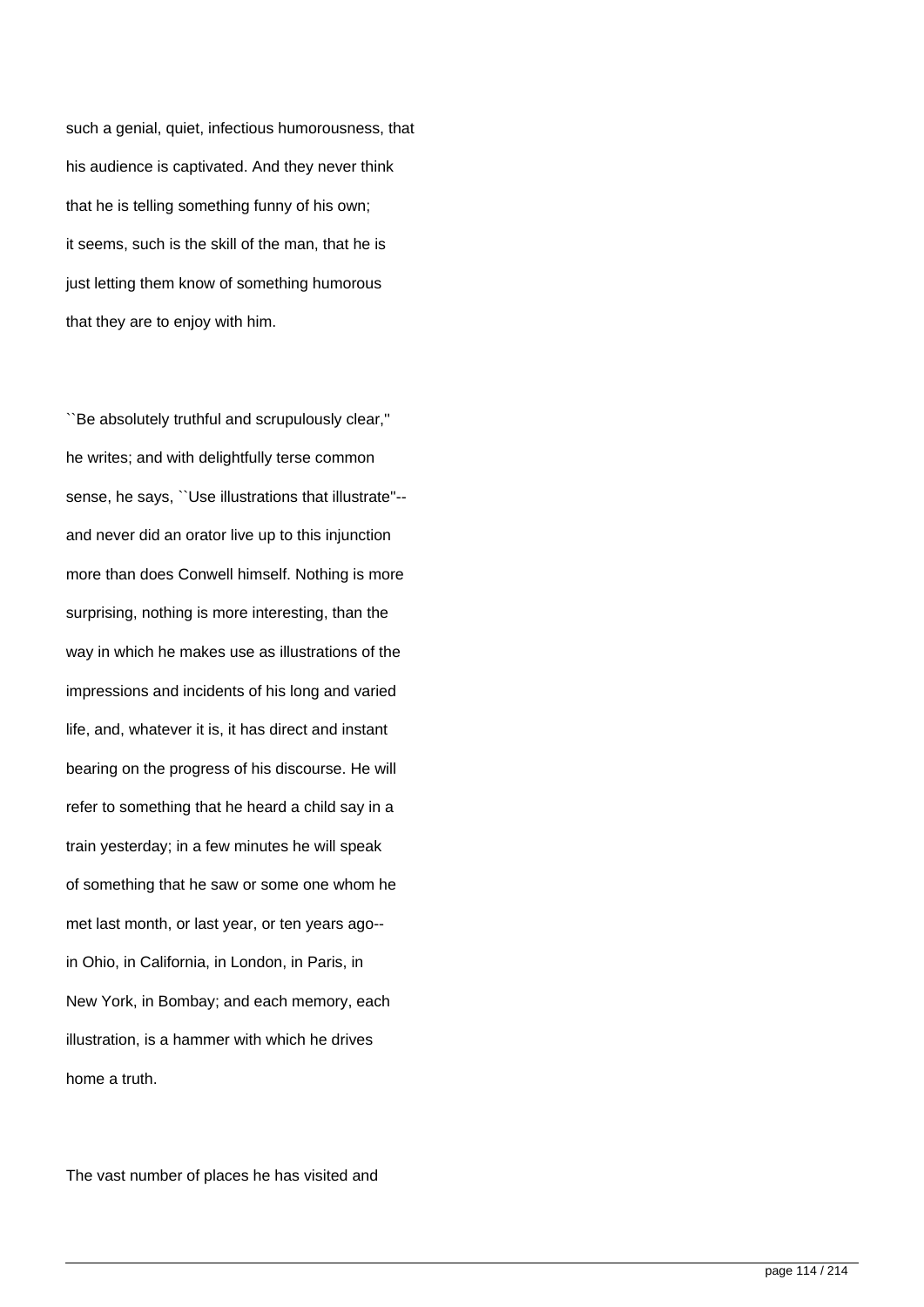people he has met, the infinite variety of things his observant eyes have seen, give him his ceaseless flow of illustrations, and his memory and his skill make admirable use of them. It is seldom that he uses an illustration from what he has read; everything is, characteristically, his own. Henry M. Stanley, who knew him well, referred to him as ``that double-sighted Yankee,'' who could ``see at a glance all there is and all there ever was.''

And never was there a man who so supplements with personal reminiscence the place or the person that has figured in the illustration. When he illustrates with the story of the discovery of California gold at Sutter's he almost parenthetically remarks, ``I delivered this lecture on that very spot a few years ago; that is, in the town that arose on that very spot.'' And when he illustrates by the story of the invention of the sewing-machine, he adds: ``I suppose that if any of you were asked who was the inventor of the sewing-machine, you would say that it was Elias Howe. But that would be a mistake. I was with Elias Howe in the Civil War, and he often used to tell me how he had tried for fourteen years to invent the sewing-machine and that then his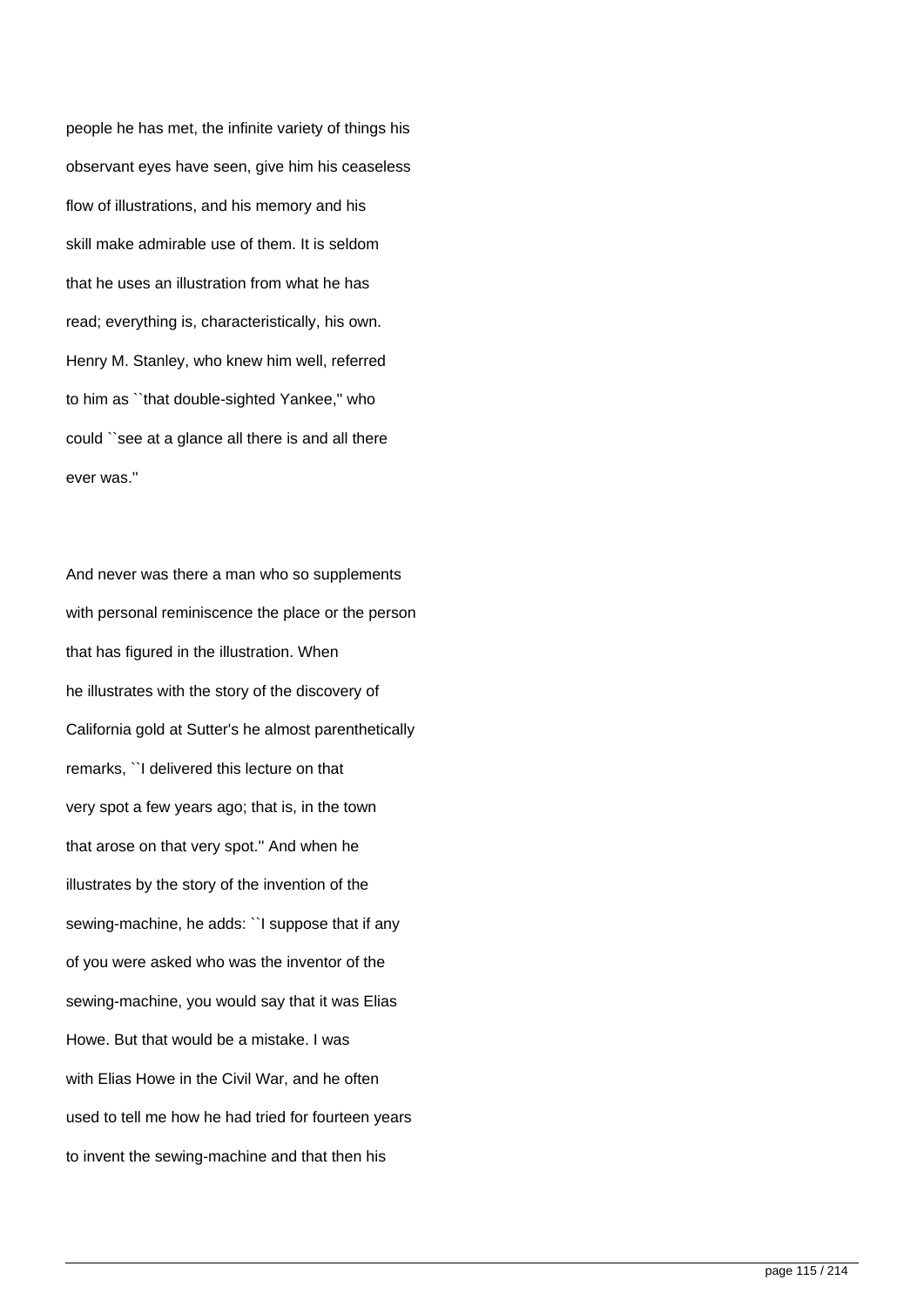wife, feeling that something really had to be done, invented it in a couple of hours.'' Listening to him, you begin to feel in touch with everybody and everything, and in a friendly and intimate way.

Always, whether in the pulpit or on the platform, as in private conversation, there is an absolute simplicity about the man and his words; a simplicity, an earnestness, a complete honesty. And when he sets down, in his book on oratory, ``A man has no right to use words carelessly,'' he stands for that respect for word-craftsmanship that every successful speaker or writer must feel.

``Be intensely in earnest,'' he writes; and in writing this he sets down a prime principle not only of his oratory, but of his life.

A young minister told me that Dr. Conwell once said to him, with deep feeling, ``Always remember, as you preach, that you are striving to save at least one soul with every sermon.'' And to one of his close friends Dr. Conwell said, in one of his self-revealing conversations: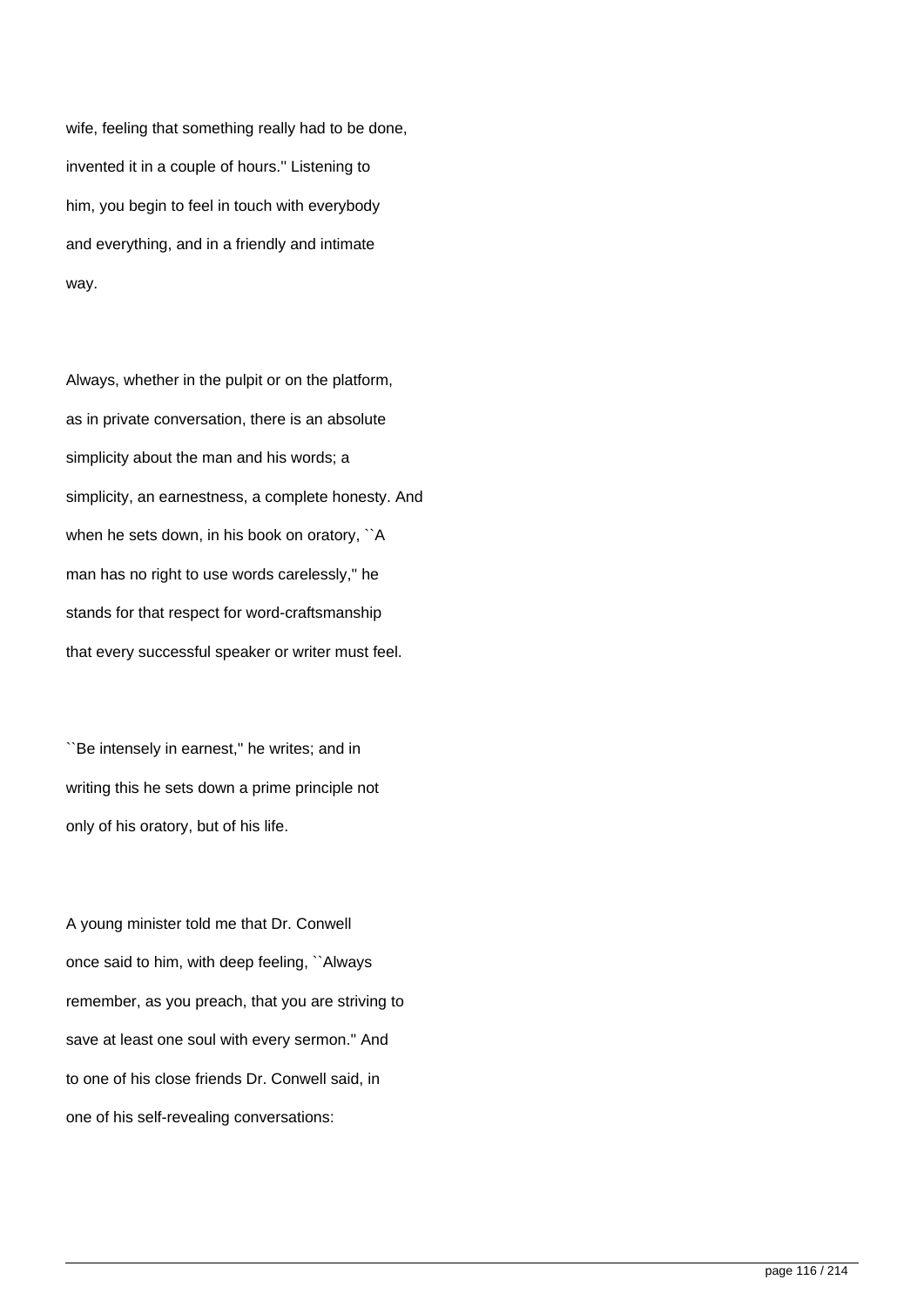``I feel, whenever I preach, that there is always one person in the congregation to whom, in all probability, I shall never preach again, and therefore I feel that I must exert my utmost power in that last chance.'' And in this, even if this were all, one sees why each of his sermons is so impressive, and why his energy never lags. Always, with him, is the feeling that he is in the world to do all the good he can possibly do; not a moment, not an opportunity, must be lost.

The moment he rises and steps to the front of his pulpit he has the attention of every one in the building, and this attention he closely holds till he is through. Yet it is never by a striking effort that attention is gained, except in so far that his utter simplicity is striking. ``I want to preach so simply that you will not think it preaching, but just that you are listening to a friend,'' I remember his saying, one Sunday morning, as he began his sermon; and then he went on just as simply as such homely, kindly, friendly words promised. And how effectively!

He believes that everything should be so put as to be understood by all, and this belief he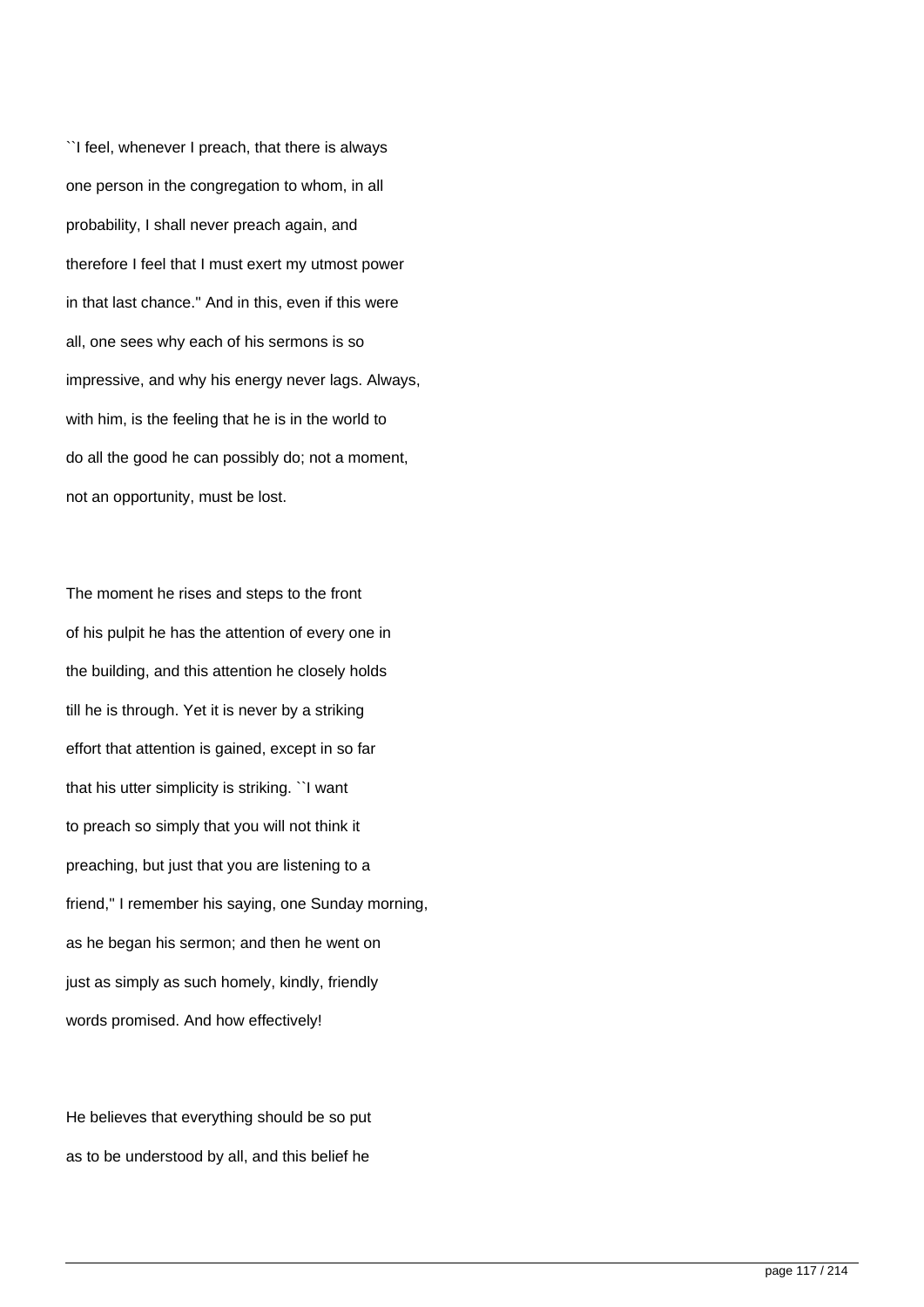applies not only to his preaching, but to the reading of the Bible, whose descriptions he not only visualizes to himself, but makes vividly clear to his hearers; and this often makes for fascination in result.

For example, he is reading the tenth chapter of I Samuel, and begins, `` `Thou shalt meet a company of prophets.' ''

`Singers,' it should be translated," he puts in, lifting his eyes from the page and looking out over his people. Then he goes on, taking this change as a matter of course, `` `Thou shalt meet a company of singers coming down from the high place--' ''

Whereupon he again interrupts himself, and in an irresistible explanatory aside, which instantly raises the desired picture in the mind of every one, he says: ``That means, from the little old church on the hill, you know.'' And how plain and clear and real and interesting--most of all, interesting--it is from this moment! Another man would have left it that prophets were coming down from a high place, which would not have seemed at all alive or natural, and here, suddenly,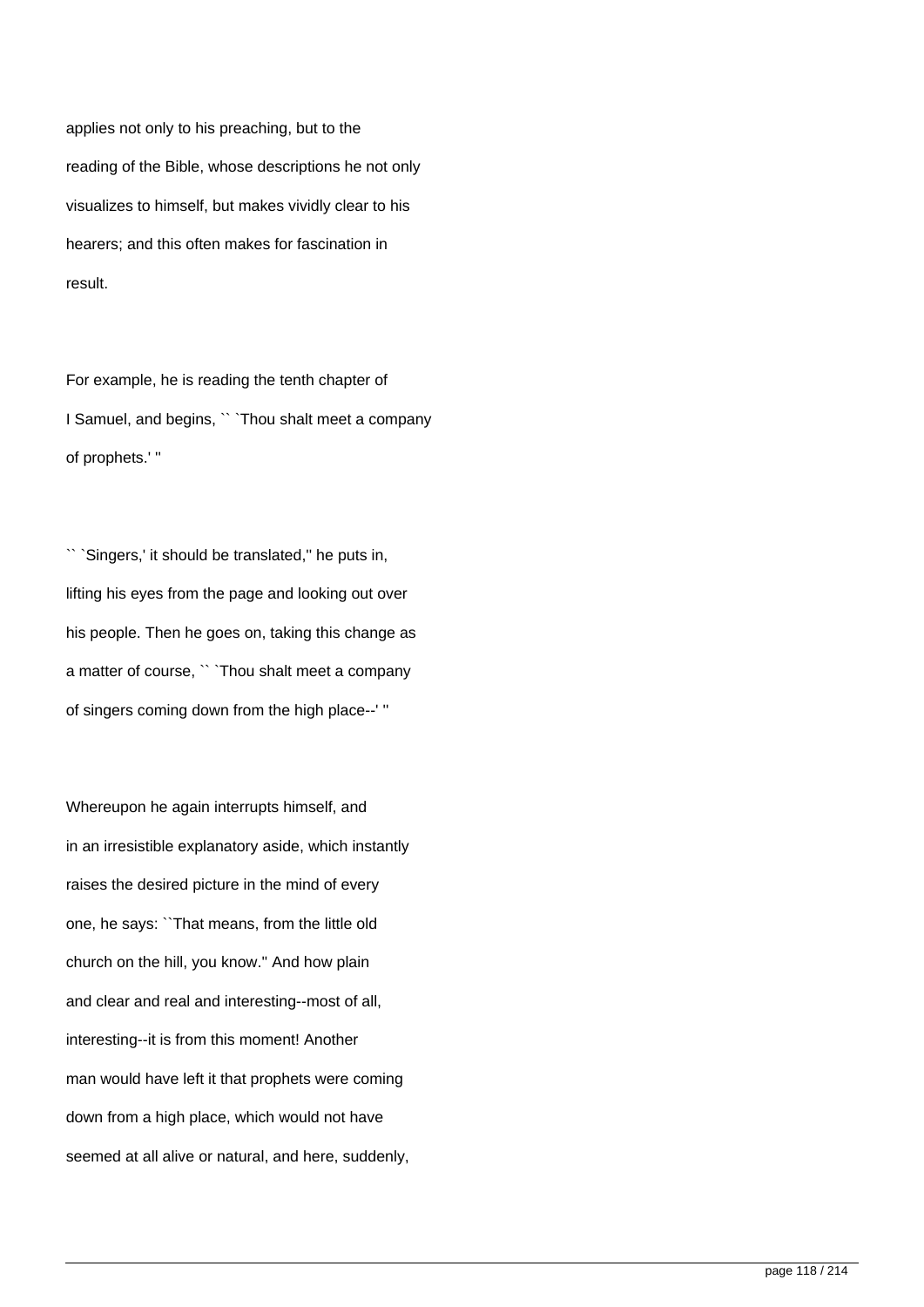Conwell has flashed his picture of the singers coming down from the little old church on the hill! There is magic in doing that sort of thing.

And he goes on, now reading: `` `Thou shalt meet a company of singers coming down from the little old church on the hill, with a psaltery, and a tabret, and a pipe, and a harp, and they shall sing.' ''

Music is one of Conwell's strongest aids. He sings himself; sings as if he likes to sing, and often finds himself leading the singing--usually so, indeed, at the prayer-meetings, and often, in effect, at the church services.

I remember at one church service that the choir-leader was standing in front of the massed choir ostensibly leading the singing, but that Conwell himself, standing at the rear of the pulpit platform, with his eyes on his hymn-book, silently swaying a little with the music and unconsciously beating time as he swayed, was just as unconsciously the real leader, for it was he whom the congregation were watching and with him that they were keeping time! He never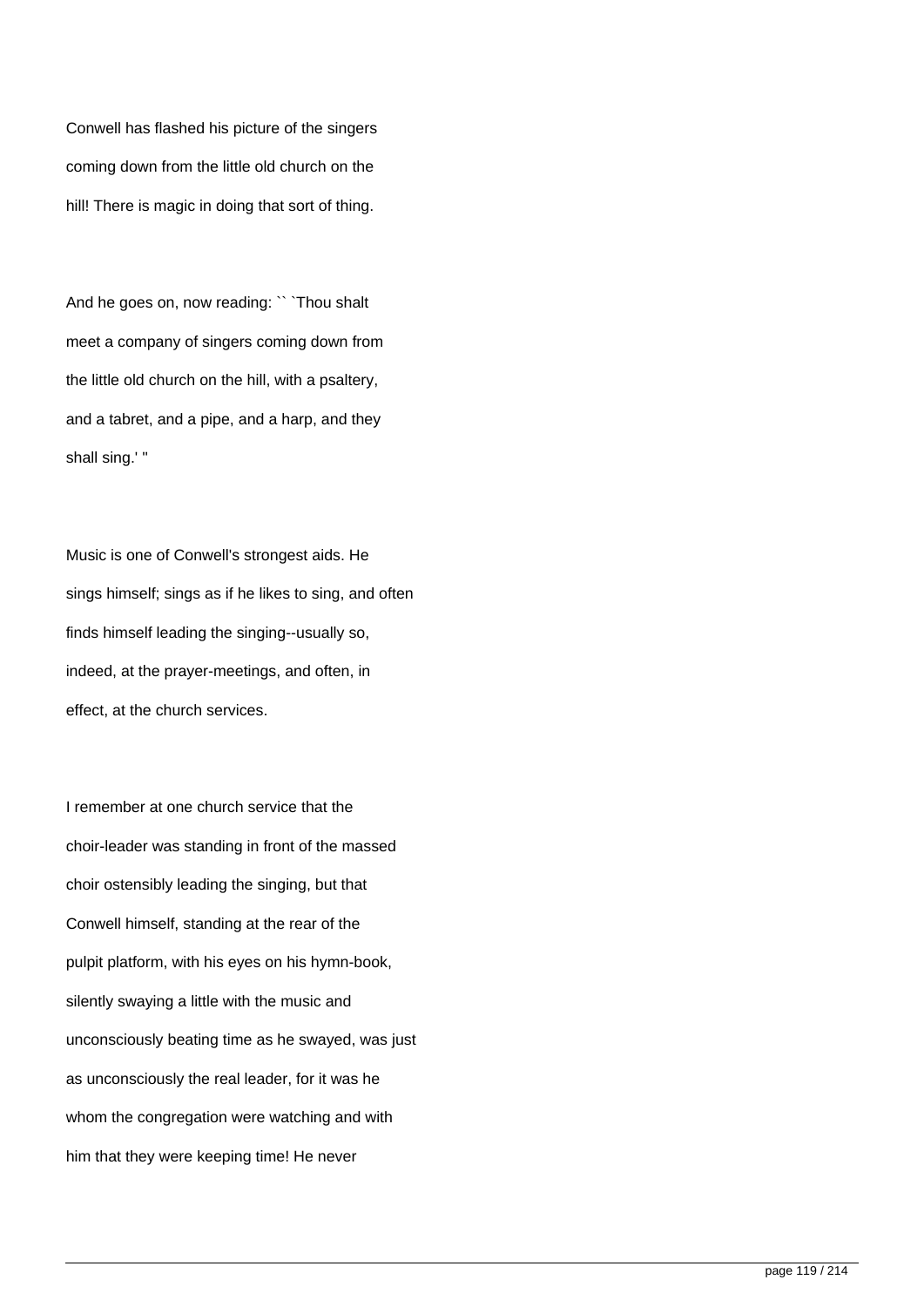suspected it; he was merely thinking along with the music; and there was such a look of contagious happiness on his face as made every one in the building similarly happy. For he possesses a mysterious faculty of imbuing others with his own happiness.

Not only singers, but the modern equivalent of psaltery and tabret and cymbals, all have their place in Dr. Conwell's scheme of church service; for there may be a piano, and there may even be a trombone, and there is a great organ to help the voices, and at times there are chiming bells. His musical taste seems to tend toward the thunderous--or perhaps it is only that he knows there are times when people like to hear the thunderous and are moved by it.

And how the choir themselves like it! They occupy a great curving space behind the pulpit, and put their hearts into song. And as the congregation disperse and the choir filter down, sometimes they are still singing and some of them continue to sing as they go slowly out toward the doors. They are happy--Conwell himself is happy--all the congregation are happy. He makes everybody feel happy in coming to church; he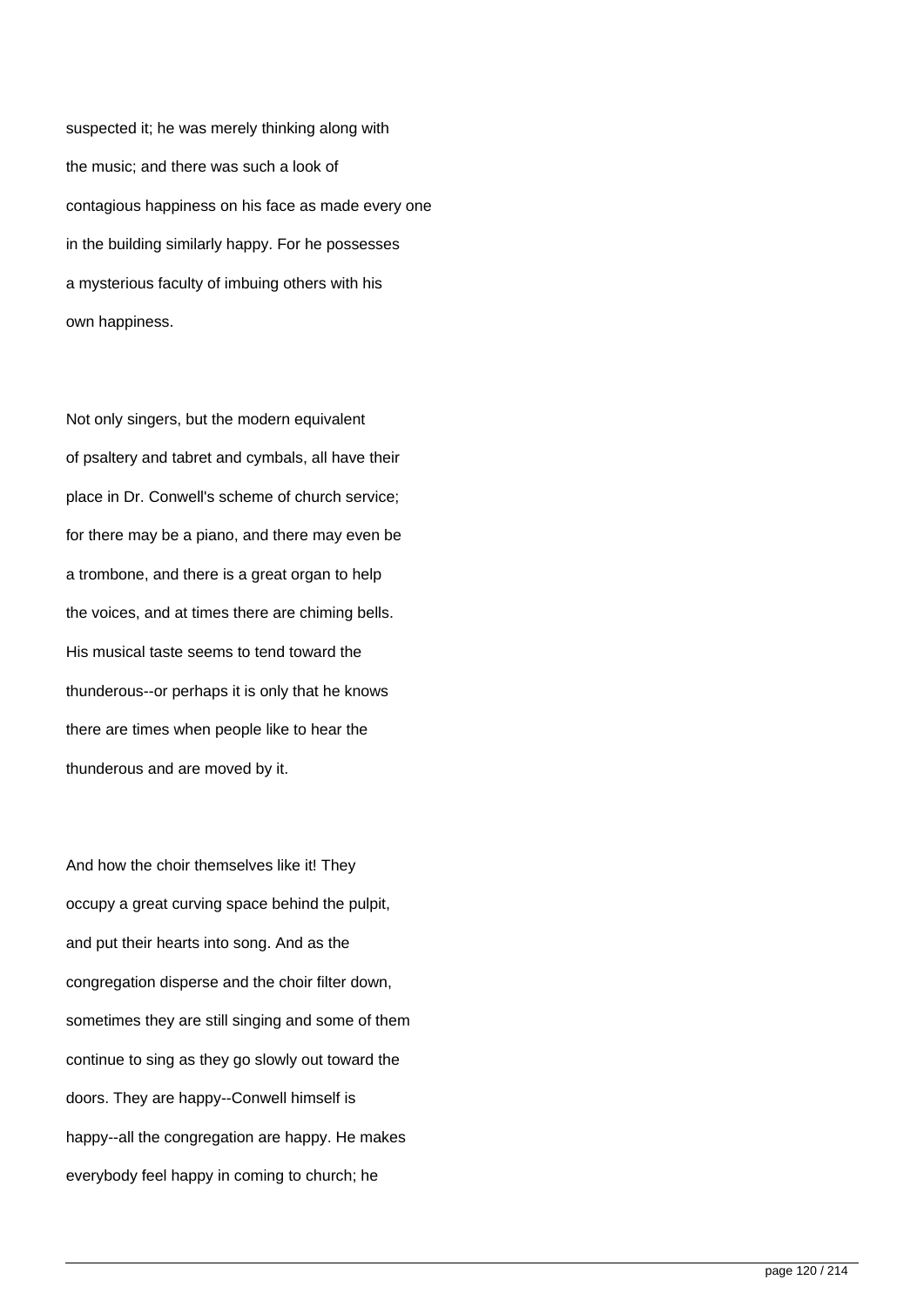makes the church attractive just as Howells was so long ago told that he did in Lexington.

And there is something more than happiness; there is a sense of ease, of comfort, of general joy, that is quite unmistakable. There is nothing of stiffness or constraint. And with it all there is full reverence. It is no wonder that he is accustomed to fill every seat of the great building.

His gestures are usually very simple. Now and then, when he works up to emphasis, he strikes one fist in the palm of the other hand. When he is through you do not remember that he has made any gestures at all, but the sound of his voice remains with you, and the look of his wonderful eyes. And though he is past the threescore years and ten, he looks out over his people with eyes that still have the veritable look of youth.

Like all great men, he not only does big things, but keeps in touch with myriad details. When his assistant, announcing the funeral of an old member, hesitates about the street and number and says that they can be found in the telephone directory, Dr. Conwell's deep voice breaks quietly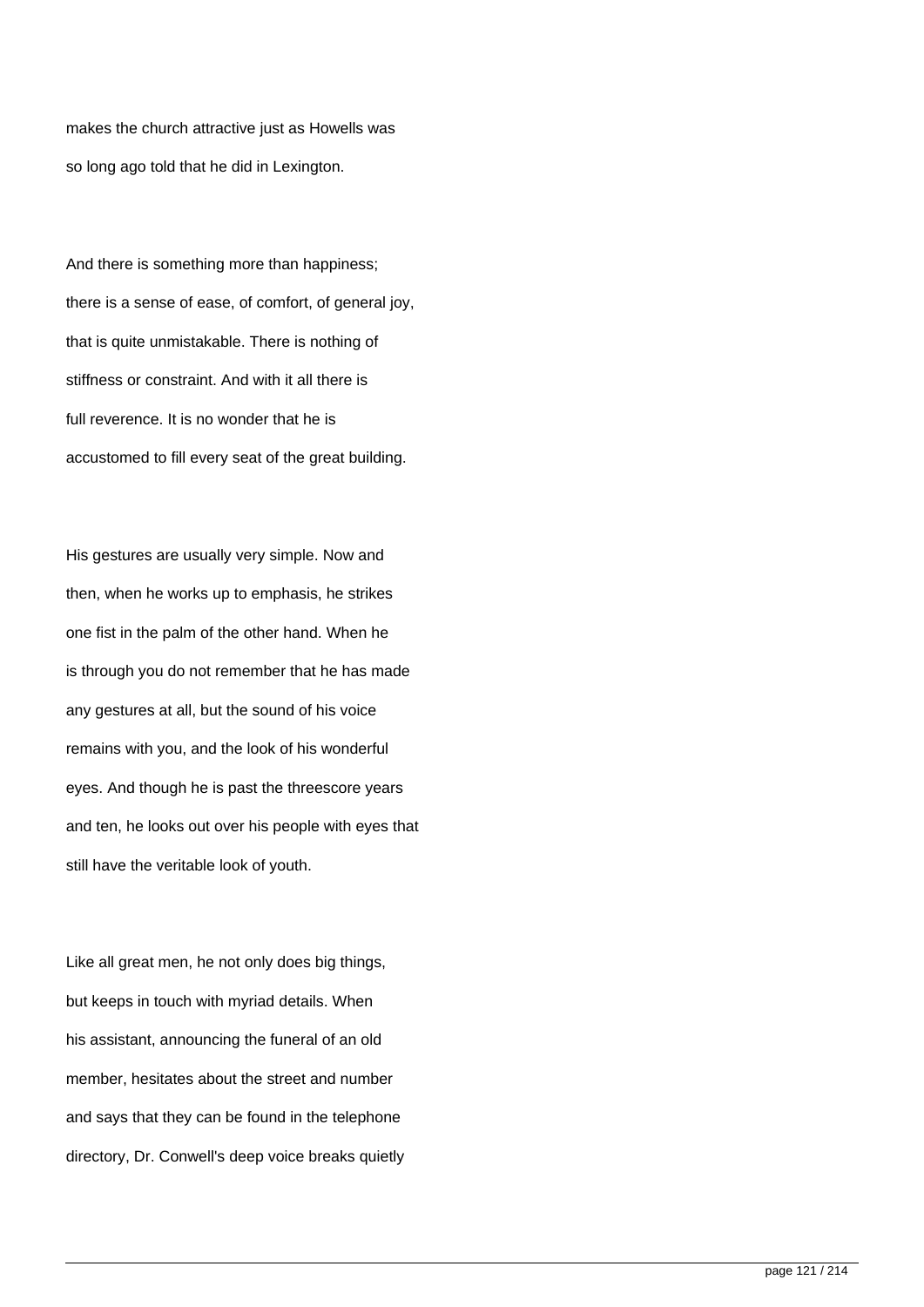in with, ``Such a number [giving it], Dauphin Street''--quietly, and in a low tone, yet every one in the church hears distinctly every syllable of that low voice.

His fund of personal anecdote, or personal reminiscence, is constant and illustrative in his preaching, just as it is when he lectures, and the reminiscences sweep through many years, and at times are really startling in the vivid and homelike pictures they present of the famous folk of the past that he knew.

One Sunday evening he made an almost casual reference to the time when he first met Garfield, then a candidate for the Presidency. ``I asked Major McKinley, whom I had met in Washington, and whose home was in northern Ohio, as was that of Mr. Garfield, to go with me to Mr. Garfield's home and introduce me. When we got there, a neighbor had to find him. `Jim! Jim!' he called. You see, Garfield was just plain Jim to his old neighbors. It's hard to recognize a hero over your back fence!'' He paused a moment for the appreciative ripple to subside, and went on: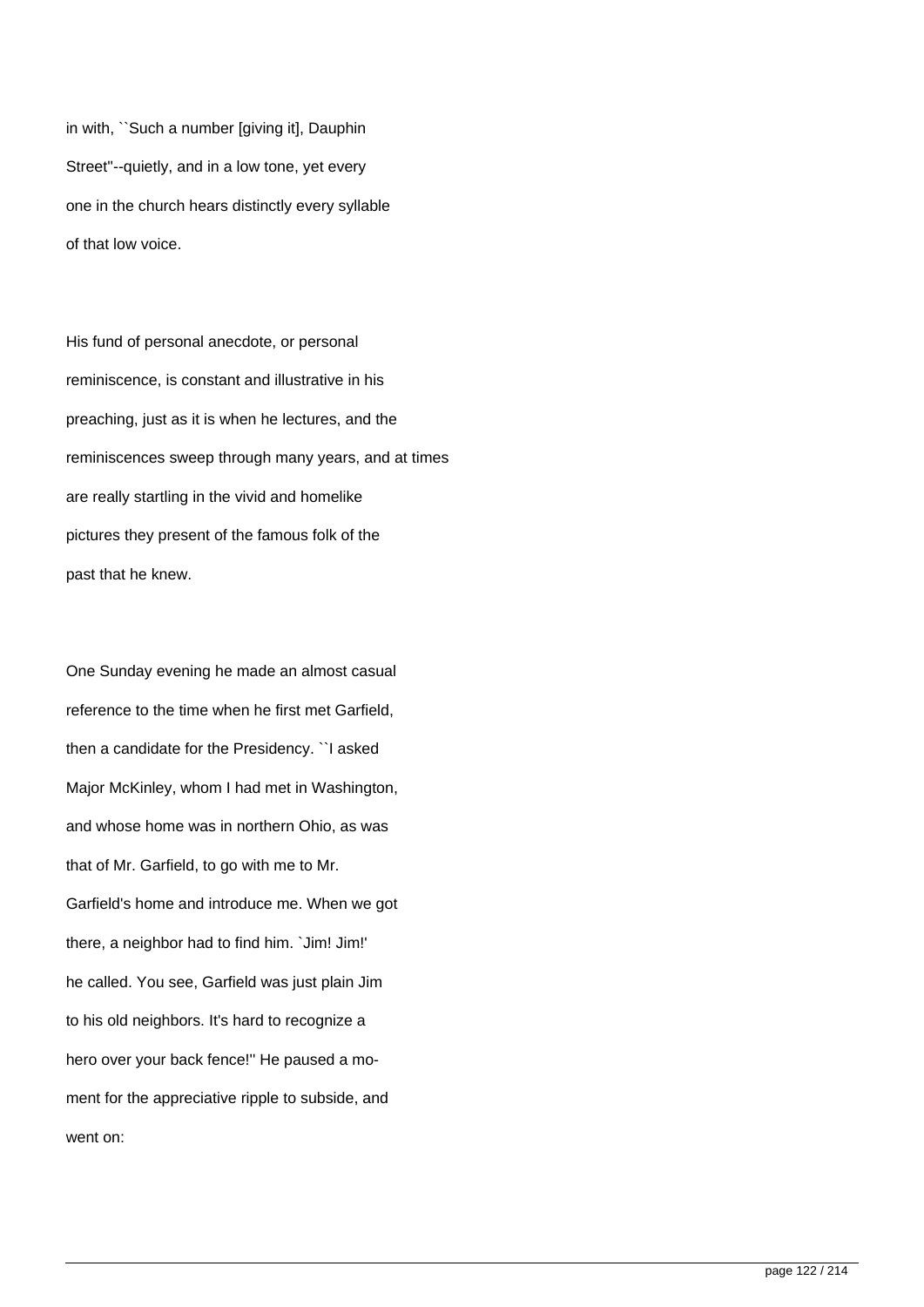``We three talked there together''--what a rare talking that must have been-McKinley, Garfield, and Conwell--``we talked together, and after a while we got to the subject of hymns, and those two great men both told me how deeply they loved the old hymn, `The Old-Time Religion.' Garfield especially loved it, so he told us, because the good old man who brought him up as a boy and to whom he owed such gratitude, used to sing it at the pasture bars outside of the boy's window every morning, and young Jim knew, whenever he heard that old tune, that it meant it was time for him to get up. He said that he had heard the best concerts and the finest operas in the world, but had never heard anything he loved as he still loved `The Old-Time Religion.' I forget what reason there was for McKinley's especially liking it, but he, as did Garfield, liked it immensely.''

What followed was a striking example of Conwell's intentness on losing no chance to fix an impression on his hearers' minds, and at the same time it was a really astonishing proof of his power to move and sway. For a new expression came over his face, and he said, as if the idea had only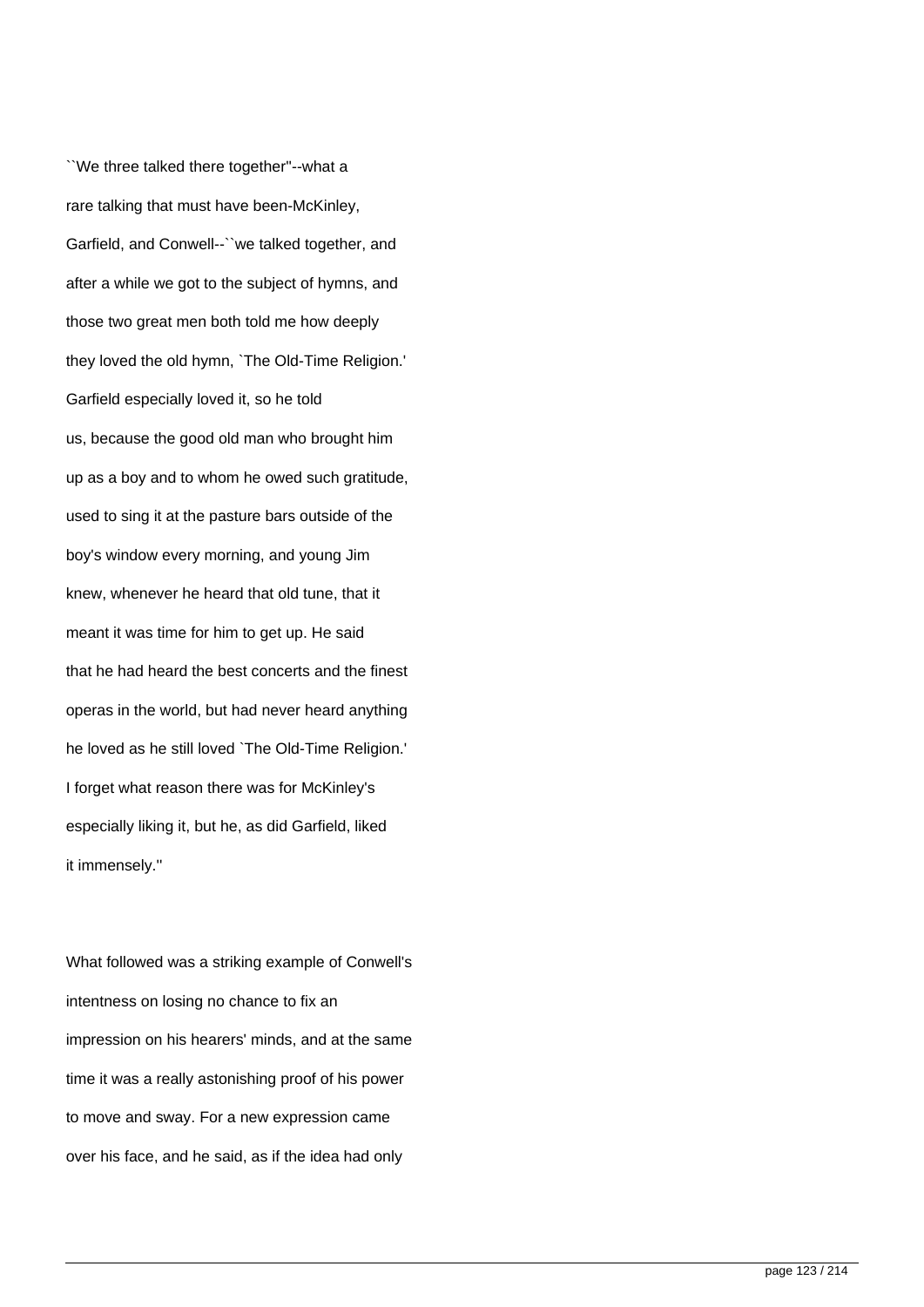at that moment occurred to him--as it most probably had--``I think it's in our hymnal!'' And in a moment he announced the number, and the great organ struck up, and every person in the great church every man, woman, and child --joined in the swinging rhythm of verse after verse, as if they could never tire, of ``The Old-Time Religion.'' It is a simple melody--barely more than a single line of almost monotone music:

\_It was good enough for mother and it's good enough for me! It was good on the fiery furnace and it's good enough for me!

Thus it went on, with never-wearying iteration, and each time with the refrain, more and more rhythmic and swaying:

\_The old-time religion, The old-time religion, The old-time religion--

It's good enough for me!\_

That it was good for the Hebrew children, that it was good for Paul and Silas, that it will help you when you're dying, that it will show the way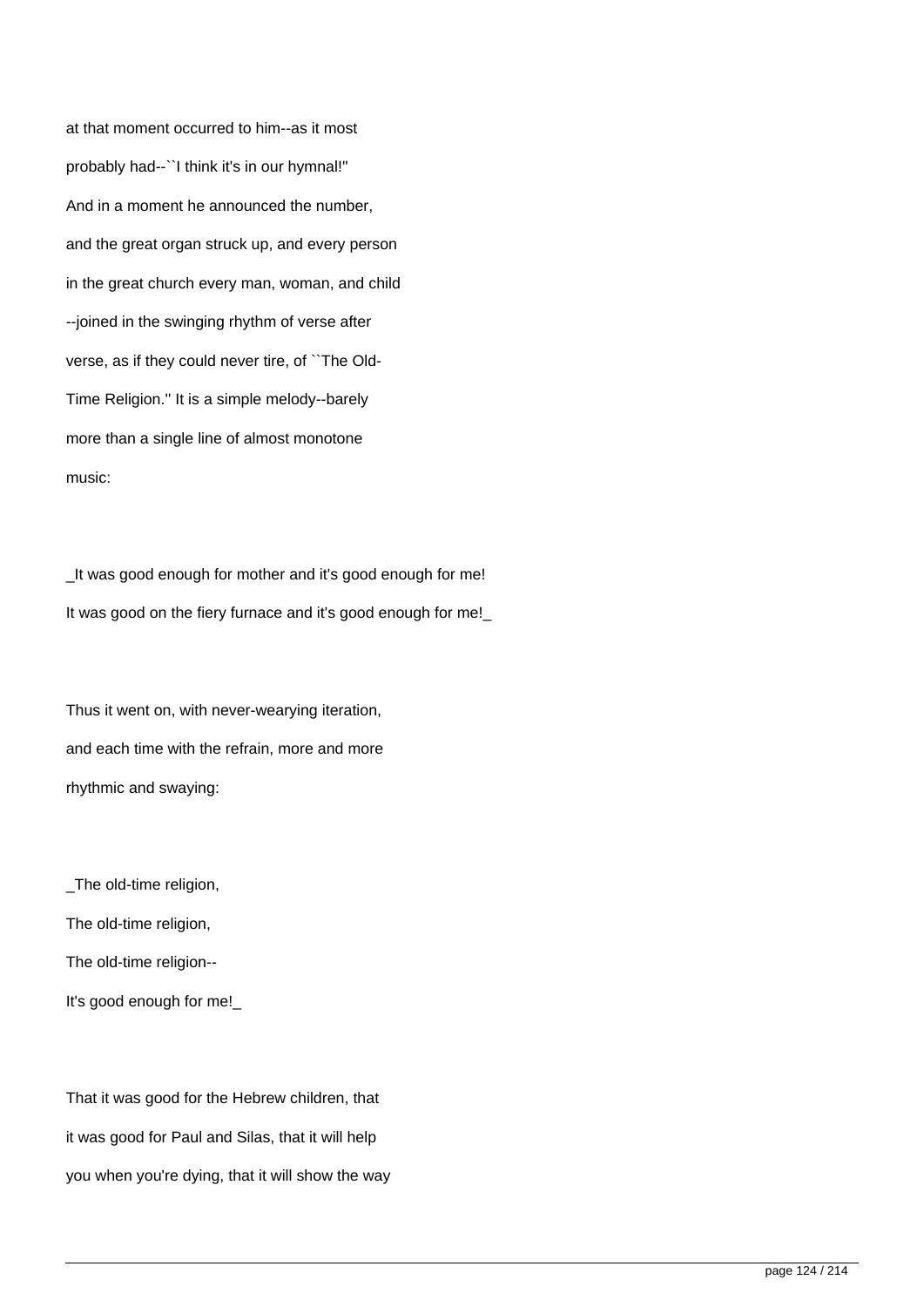to heaven--all these and still other lines were sung, with a sort of wailing softness, a curious monotone, a depth of earnestness. And the man who had worked this miracle of control by evoking out of the past his memory of a meeting with two of the vanished great ones of the earth, stood before his people, leading them, singing with them, his eyes aglow with an inward light. His magic had suddenly set them into the spirit of the old camp-meeting days, the days of pioneering and hardship, when religion meant so much to everybody, and even those who knew nothing of such things felt them, even if but vaguely. Every heart was moved and touched, and that old tune will sing in the memory of all who thus heard it and sung it as long as they live.

## V

## GIFT FOR INSPIRING OTHERS

THE constant earnestness of Conwell, his desire to let no chance slip by of helping a fellowman, puts often into his voice, when he preaches, a note of eagerness, of anxiety. But when he prays, when he turns to God, his manner undergoes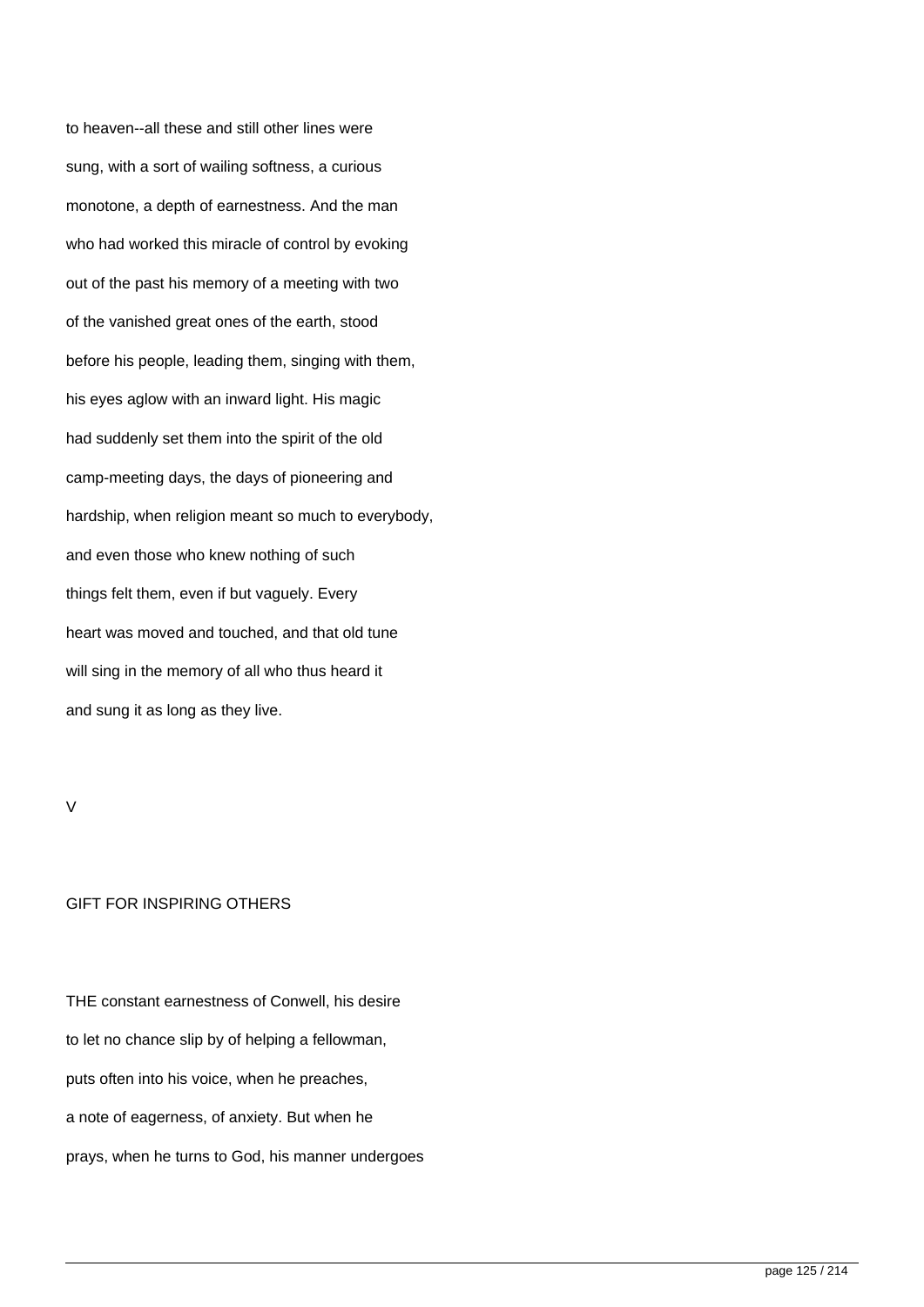a subtle and unconscious change. A load has slipped off his shoulders and has been assumed by a higher power. Into his bearing, dignified though it was, there comes an unconscious increase of the dignity. Into his voice, firm as it was before, there comes a deeper note of firmness. He is apt to fling his arms widespread as he prays, in a fine gesture that he never uses at other times, and he looks upward with the dignity of a man who, talking to a higher being, is proud of being a friend and confidant. One does not need to be a Christian to appreciate the beauty and fineness of Conwell's prayers.

He is likely at any time to do the unexpected, and he is so great a man and has such control that whatever he does seems to everybody a perfectly natural thing. His sincerity is so evident, and whatever he does is done so simply and naturally, that it is just a matter of course.

I remember, during one church service, while the singing was going on, that he suddenly rose from his chair and, kneeling beside it, on the open pulpit, with his back to the congregation, remained in that posture for several minutes. No one thought it strange. I was likely enough the only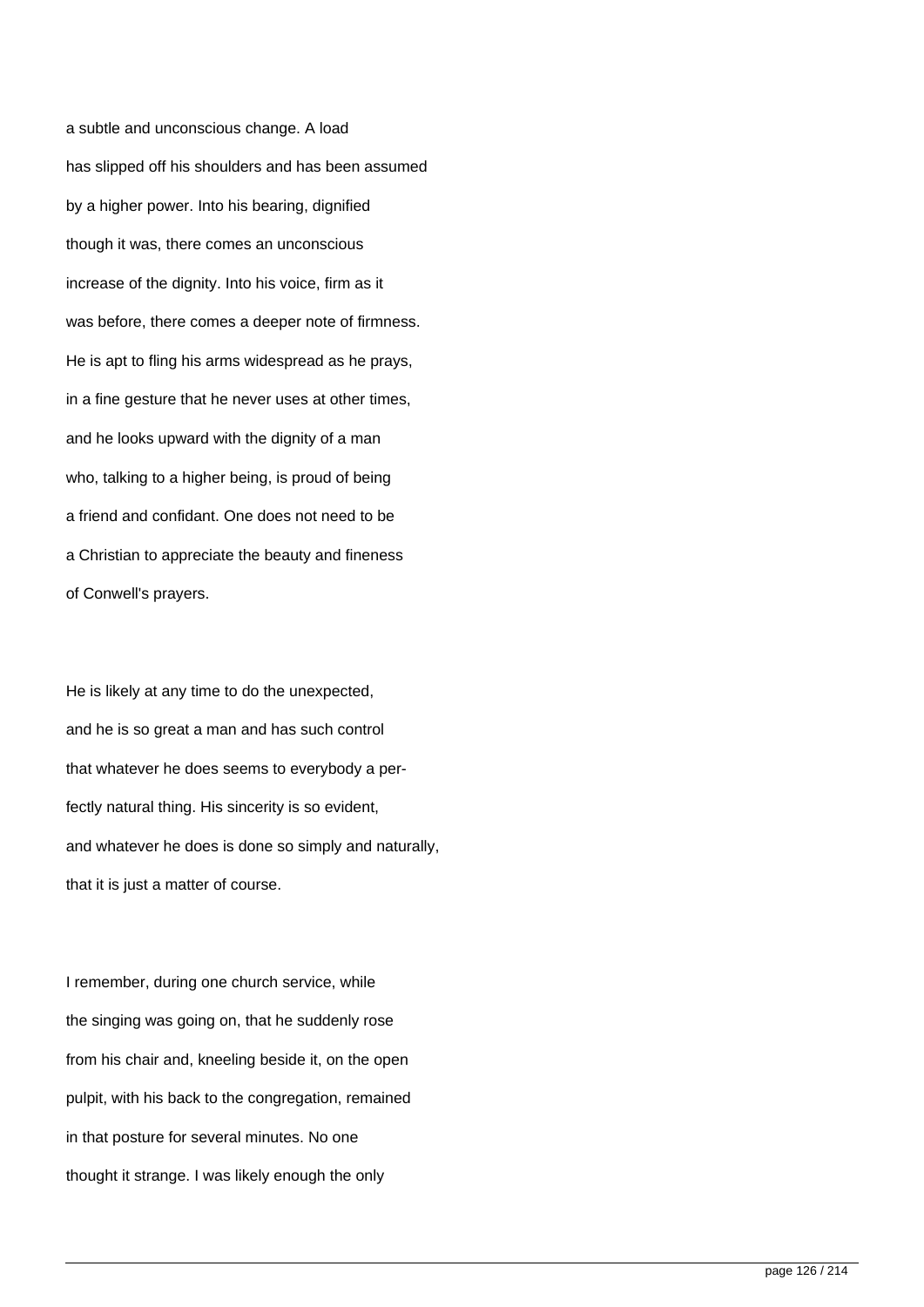one who noticed it. His people are used to his sincerities. And this time it was merely that he had a few words to say quietly to God and turned aside for a few moments to say them.

His earnestness of belief in prayer makes him a firm believer in answers to prayer, and, in fact, to what may be termed the direct interposition of Providence. Doubtless the mystic strain inherited from his mother has also much to do with this. He has a typically homely way of expressing it by one of his favorite maxims, one that he loves to repeat encouragingly to friends who are in difficulties themselves or who know of the difficulties that are his; and this heartening maxim is, ``Trust in God and do the next thing.''

At one time in the early days of his church work in Philadelphia a payment of a thousand dollars was absolutely needed to prevent a lawsuit in regard to a debt for the church organ. In fact, it was worse than a debt; it was a note signed by himself personally, that had become due--he was always ready to assume personal liability for debts of his church--and failure to meet the note would mean a measure of disgrace as well as marked church discouragement.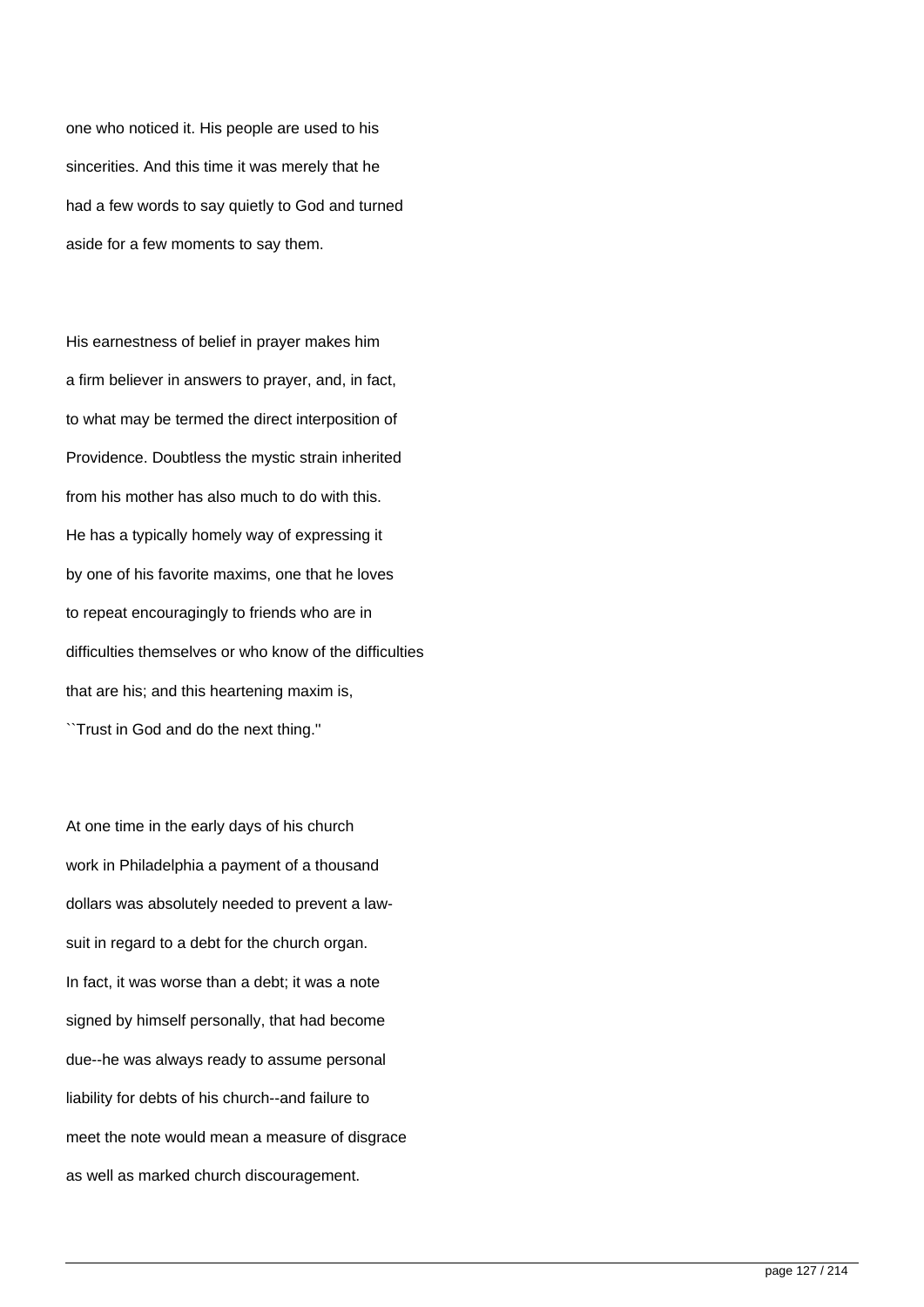He had tried all the sources that seemed open to him, but in vain. He could not openly appeal to the church members, in this case, for it was in the early days of his pastorate, and his zeal for the organ, his desire and determination to have it, as a necessary part of church equipment, had outrun the judgment of some of his best friends, including that of the deacon who had gone to Massachusetts for him. They had urged a delay till other expenses were met, and he had acted against their advice.

He had tried such friends as he could, and he had tried prayer. But there was no sign of aid, whether supernatural or natural.

And then, literally on the very day on which the holder of the note was to begin proceedings against him, a check for precisely the needed one thousand dollars came to him, by mail, from a man in the West--a man who was a total stranger to him. It turned out that the man's sister, who was one of the Temple membership, had written to her brother of Dr. Conwell's work. She knew nothing of any special need for money,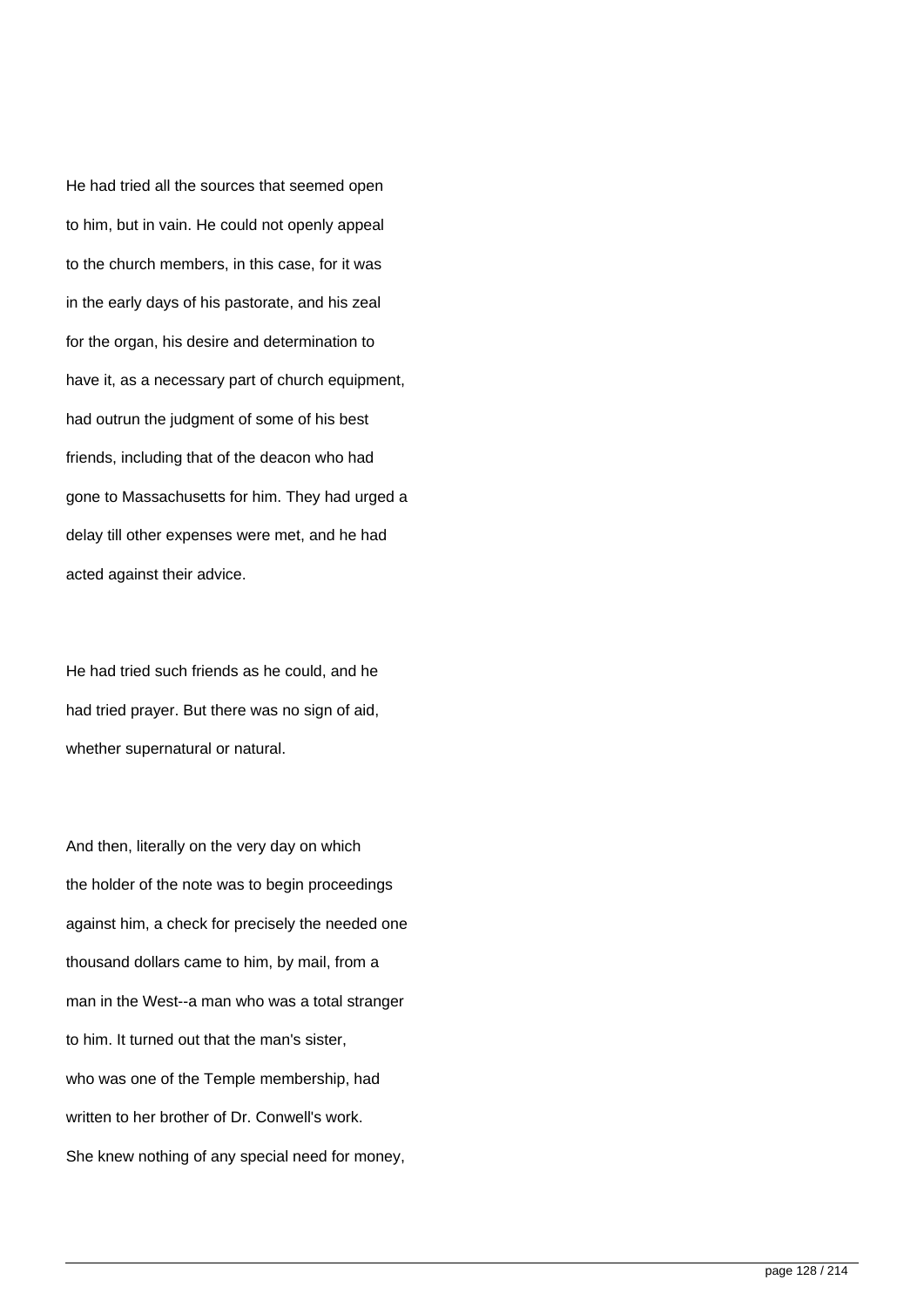knew nothing whatever of any note or of the demand for a thousand dollars; she merely outlined to her brother what Dr. Conwell was accomplishing, and with such enthusiasm that the brother at once sent the opportune check.

At a later time the sum of ten thousand dollars was importunately needed. It was due, payment had been promised. It was for some of the construction work of the Temple University buildings. The last day had come, and Conwell and the very few who knew of the emergency were in the depths of gloom. It was too large a sum to ask the church people to make up, for they were not rich and they had already been giving splendidly, of their slender means, for the church and then for the university. There was no rich man to turn to; the men famous for enormous charitable gifts have never let themselves be interested in any of the work of Russell Conwell. It would be unkind and gratuitous to suggest that it has been because their names could not be personally attached, or because the work is of an unpretentious kind among unpretentious people; it need merely be said that neither they nor their agents have cared to aid, except that one of the very richest, whose name is the most distinguished in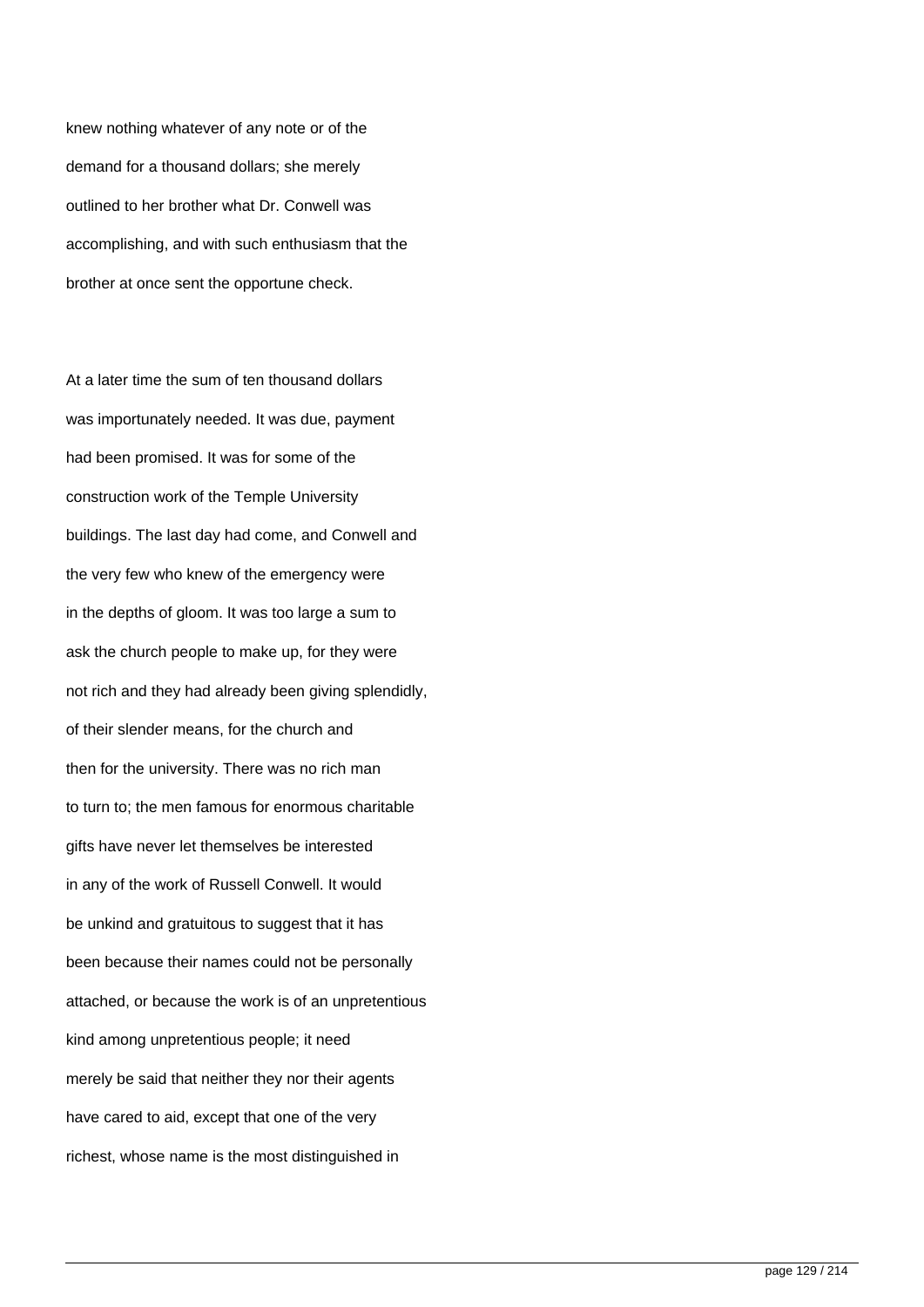the entire world as a giver, did once, in response to a strong personal application, give thirty-five hundred dollars, this being the extent of the association of the wealthy with any of the varied Conwell work.

So when it was absolutely necessary to have ten thousand dollars the possibilities of money had been exhausted, whether from congregation or individuals.

Russell Conwell, in spite of his superb optimism, is also a man of deep depressions, and this is because of the very fire and fervor of his nature, for always in such a nature there is a balancing. He believes in success; success must come!--success is in itself almost a religion with him--success for himself and for all the world who will try for it! But there are times when he is sad and doubtful over some particular possibility. And he intensely believes in prayer--faith can move mountains; but always he believes that it is better not to wait for the mountains thus to be moved, but to go right out and get to work at moving them. And once in a while there comes a time when the mountain looms too threatening, even after the bravest efforts and the deepest trust.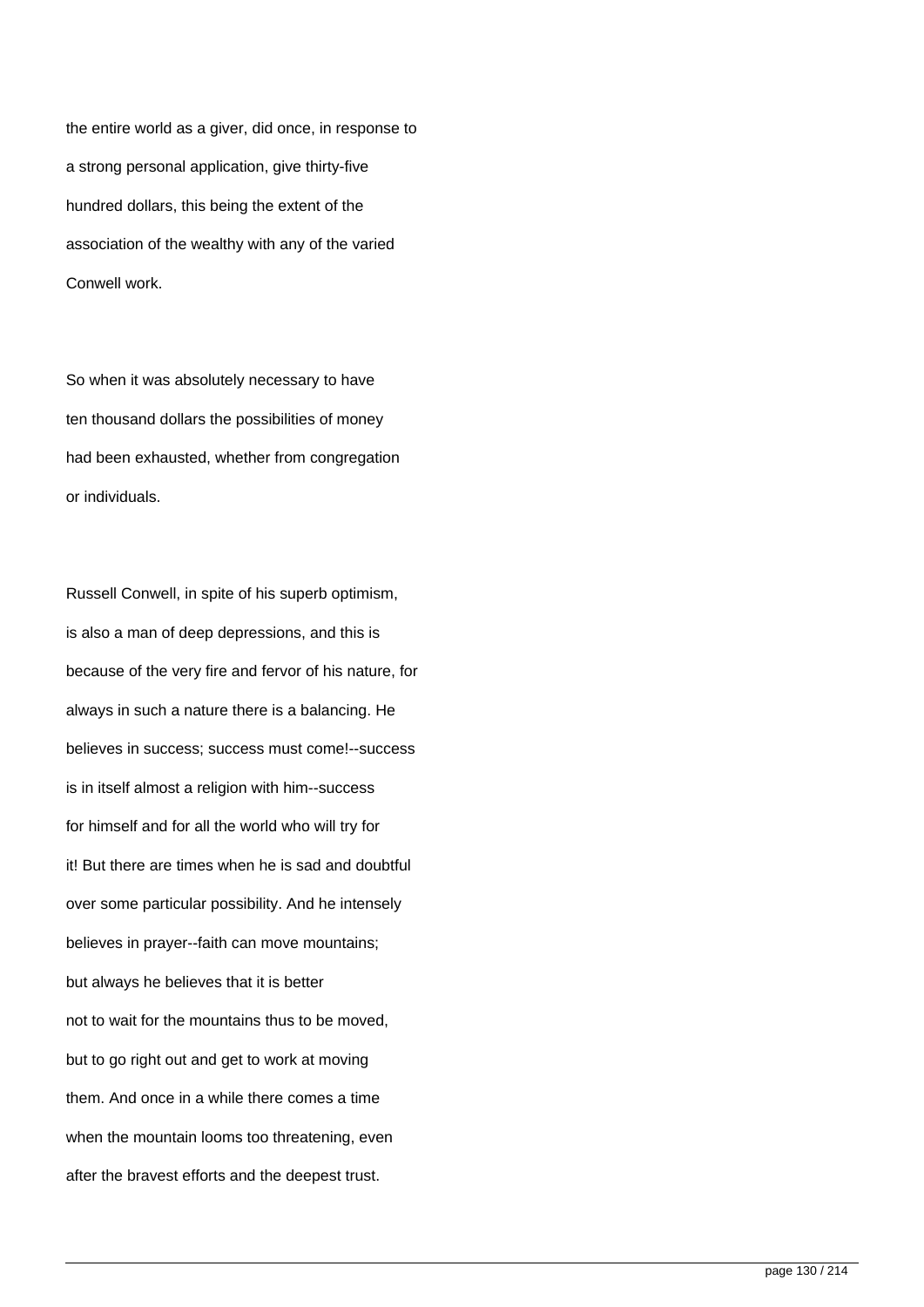Such a time had come--the ten-thousand-dollar debt was a looming mountain that he had tried in vain to move. He could still pray, and he did, but it was one of the times when he could only think that something had gone wrong.

The dean of the university, who has been closely in touch with all his work for many years, told me of how, in a discouragement which was the more notable through contrast with his usual unfailing courage, he left the executive offices for his home, a couple of blocks away

``He went away with everything looking dark before him. It was Christmas-time, but the very fact of its being Christmas only added to his depression--Christmas was such an unnatural time for unhappiness! But in a few minutes he came flying back, radiant, overjoyed, sparkling with happiness, waving a slip of paper in his hand which was a check for precisely ten thousand dollars! For he had just drawn it out of an envelope handed to him, as he reached home, by the mail-carrier.

``And it had come so strangely and so naturally!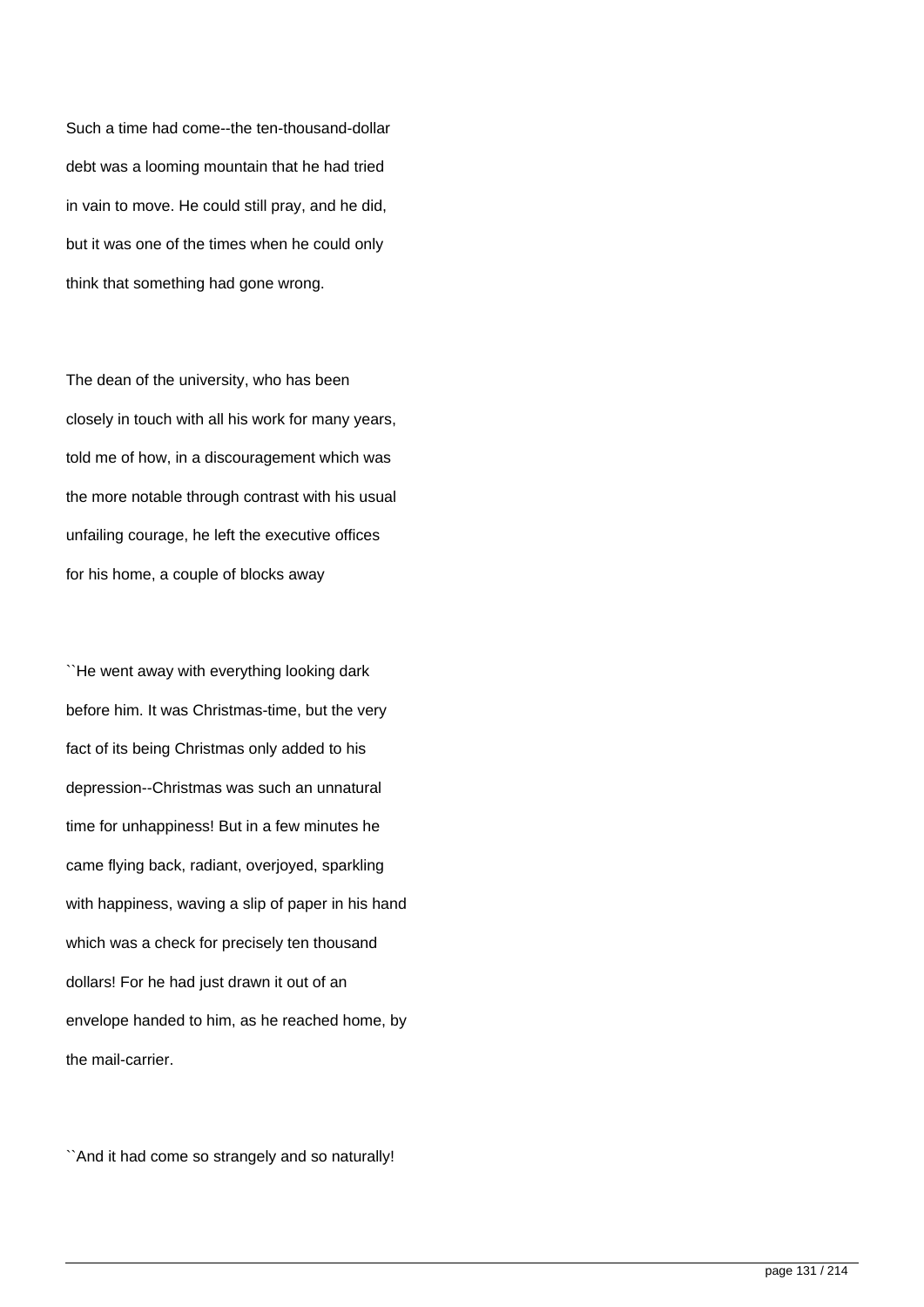For the check was from a woman who was profoundly interested in his work, and who had sent the check knowing that in a general way it was needed, but without the least idea that there was any immediate need. That was eight or nine years ago, but although the donor was told at the time that Dr. Conwell and all of us were most grateful for the gift, it was not until very recently that she was told how opportune it was. And the change it made in Dr. Conwell! He is a great man for maxims, and all of us who are associated with him know that one of his favorites is that `It will all come out right some time!' And of course we had a rare opportunity to tell him that he ought never to be discouraged. And it is so seldom that he is!''

When the big new church was building the members of the church were vaguely disturbed by noticing, when the structure reached the second story, that at that height, on the side toward the vacant and unbought land adjoining, there were several doors built that opened literally into nothing but space!

When asked about these doors and their purpose, Dr. Conwell would make some casual reply,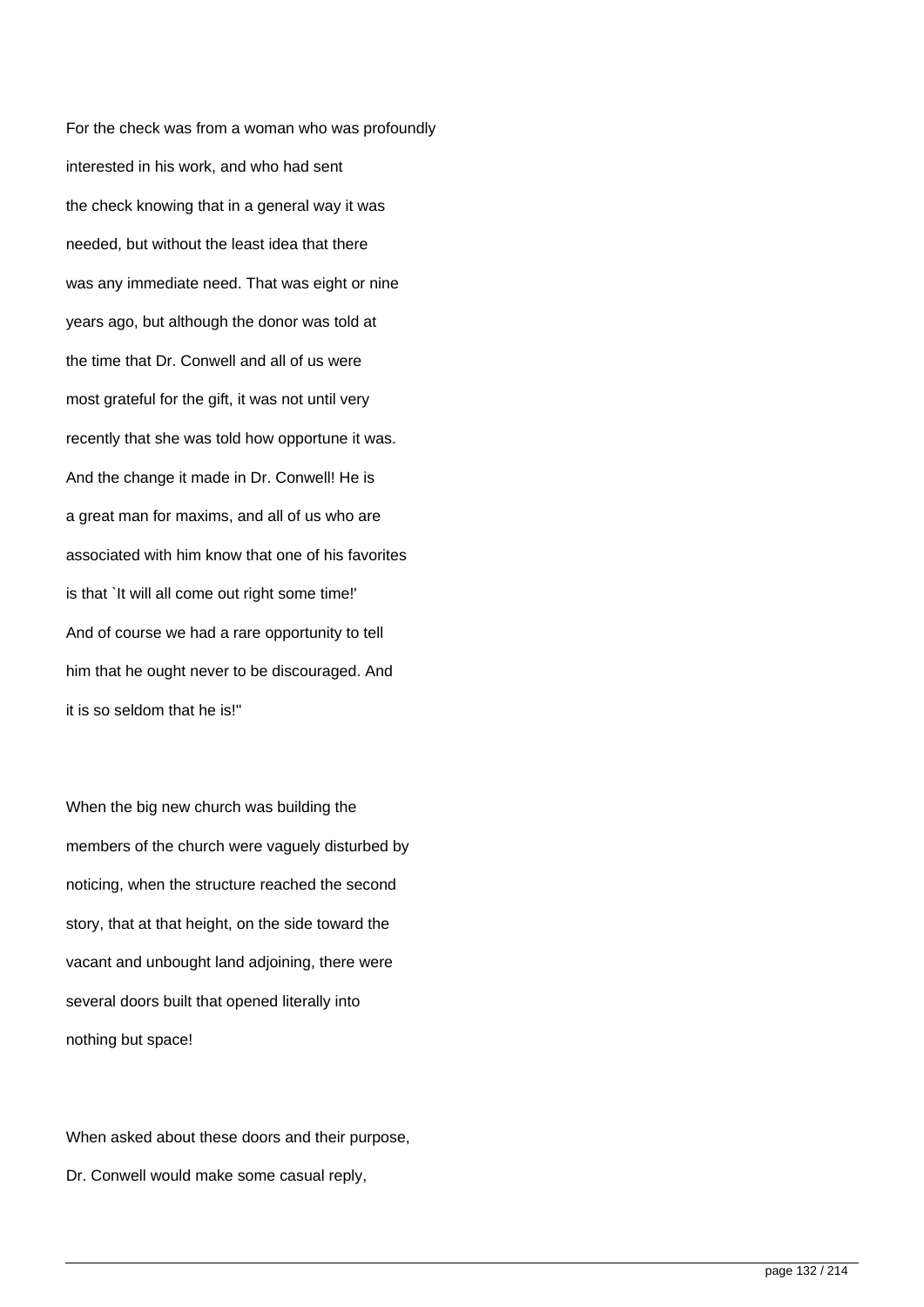generally to the effect that they might be excellent as fire-escapes. To no one, for quite a while, did he broach even a hint of the great plan that was seething in his mind, which was that the buildings of a university were some day to stand on that land immediately adjoining the church!

At that time the university, the Temple University as it is now called, was not even a college, although it was probably called a college. Conwell had organized it, and it consisted of a number of classes and teachers, meeting in highly inadequate quarters in two little houses. But the imagination of Conwell early pictured great new buildings with accommodations for thousands! In time the dream was realized, the imagination became a fact, and now those second-floor doors actually open from the Temple Church into the Temple University!

You see, he always thinks big! He dreams big dreams and wins big success. All his life he has talked and preached success, and it is a real and very practical belief with him that it is just as easy to do a large thing as a small one, and, in fact, a little easier! And so he naturally does not see why one should be satisfied with the small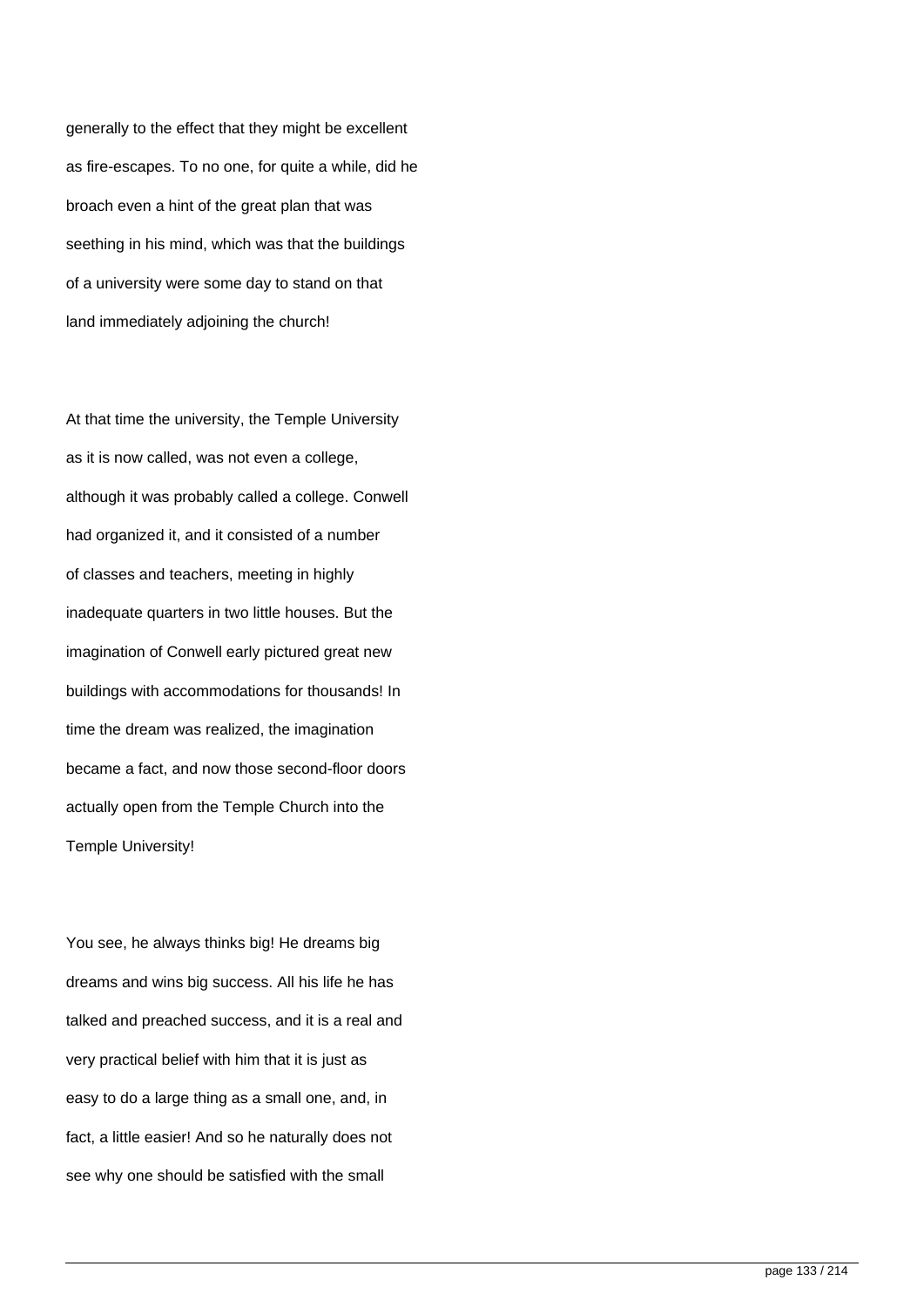things of life. ``If your rooms are big the people will come and fill them," he likes to say. The same effort that wins a small success would, rightly directed, have won a great success. ``Think big things and then do them!''

Most favorite of all maxims with this man of maxims, is ``Let Patience have her perfect work.'' Over and over he loves to say it, and his friends laugh about his love for it, and he knows that they do and laughs about it himself. ``I tire them all,'' he says, ``for they hear me say it every day.''

But he says it every day because it means so much to him. It stands, in his mind, as a constant warning against anger or impatience or over-haste --faults to which his impetuous temperament is prone, though few have ever seen him either angry or impatient or hasty, so well does he exercise self-control. Those who have long known him well have said to me that they have never heard him censure any one; that his forbearance and kindness are wonderful.

He is a sensitive man beneath his composure; he has suffered, and keenly, when he has been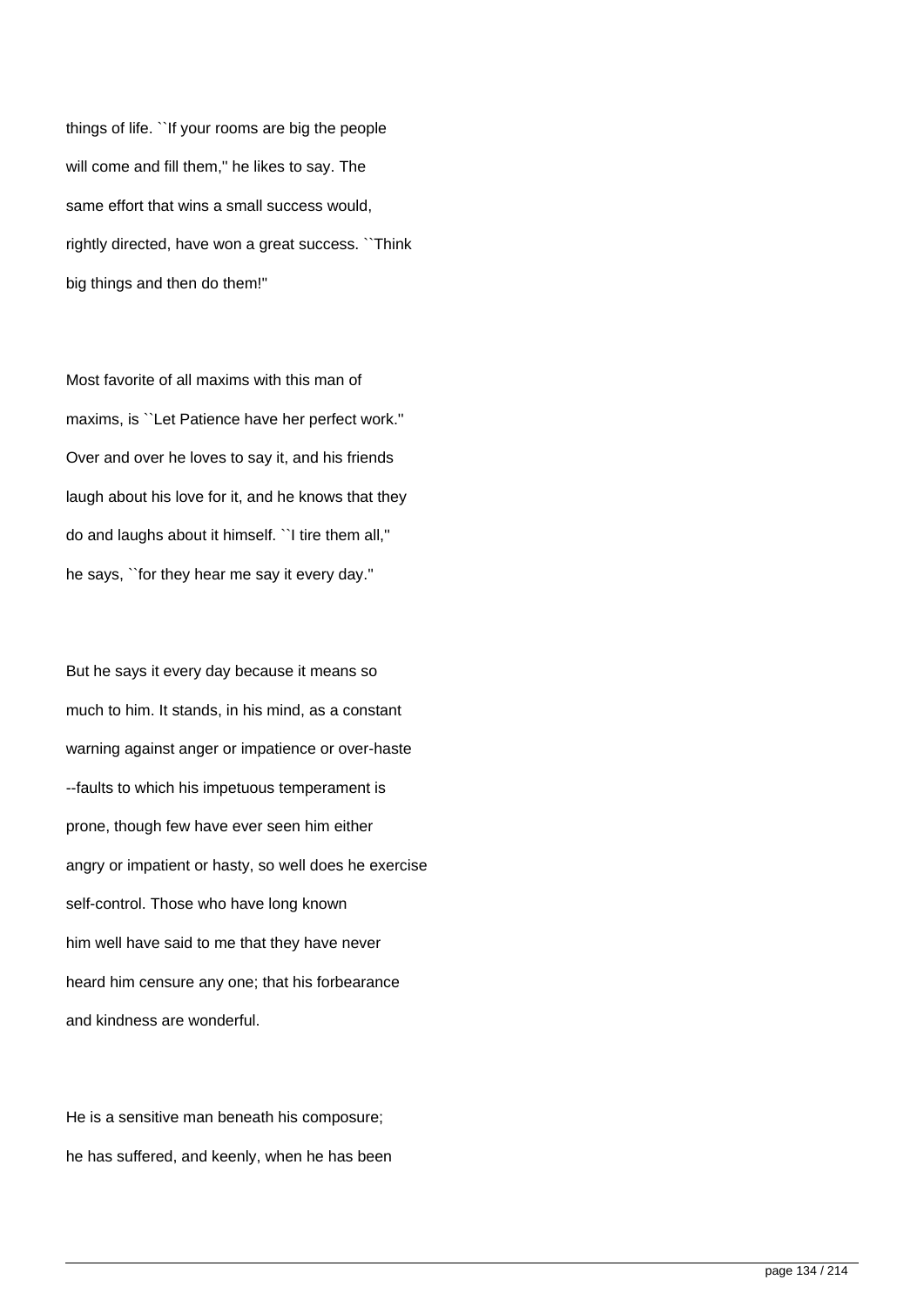unjustly attacked; he feels pain of that sort for a long time, too, for even the passing of years does not entirely deaden it.

``When I have been hurt, or when I have talked with annoying cranks, I have tried to let Patience have her perfect work, for those very people, if you have patience with them, may afterward be of help.''

And he went on to talk a little of his early years in Philadelphia, and he said, with sadness, that it had pained him to meet with opposition, and that it had even come from ministers of his own denomination, for he had been so misunderstood and misjudged; but, he added, the momentary somberness lifting, even his bitter enemies had been won over with patience.

I could understand a good deal of what he meant, for one of the Baptist ministers of Philadelphia had said to me, with some shame, that at first it used actually to be the case that when Dr. Conwell would enter one of the regular ministers' meetings, all would hold aloof, not a single one stepping forward to meet or greet him.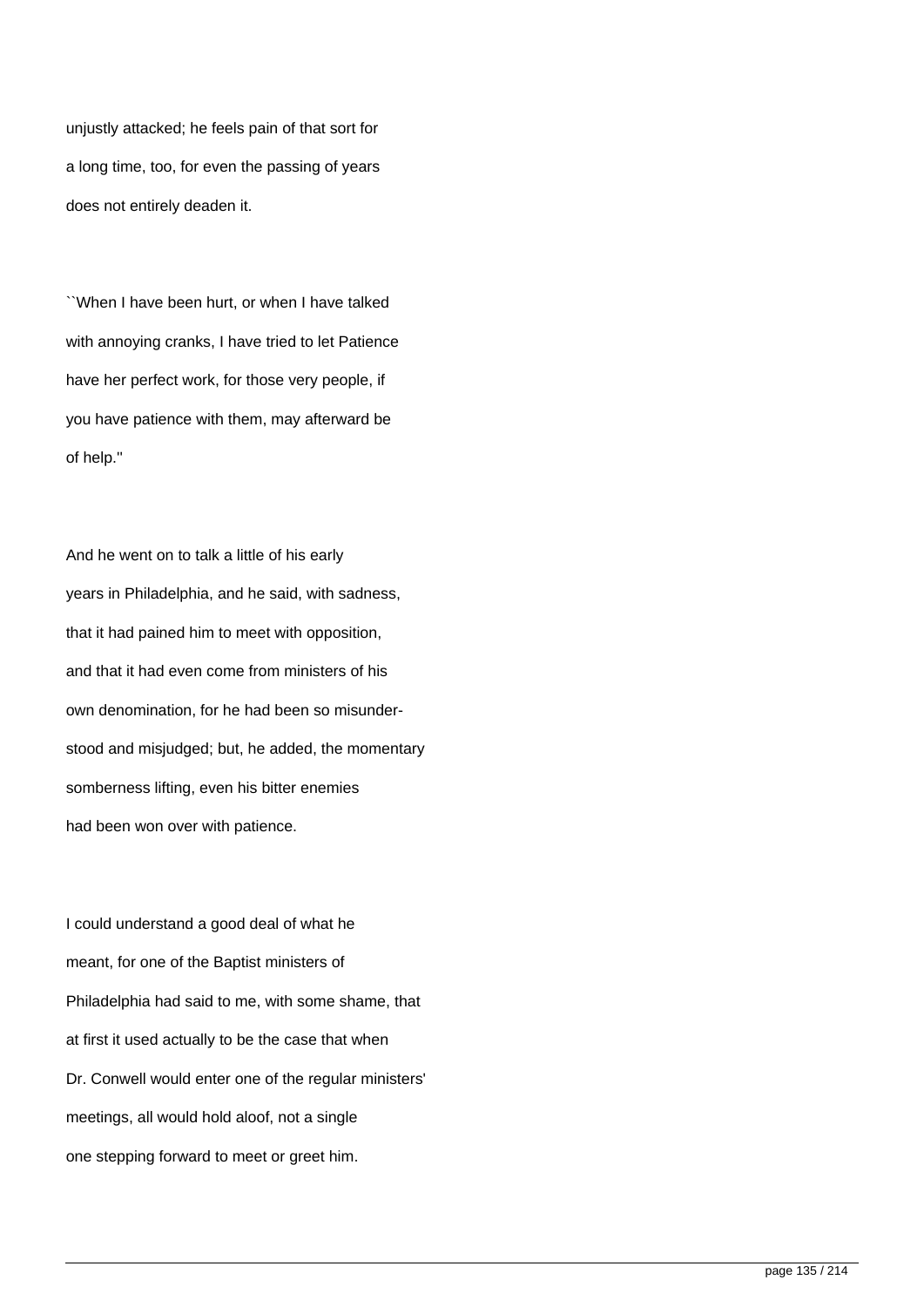``And it was all through our jealousy of his success,'' said the minister, vehemently. ``He came to this city a stranger, and he won instant popularity, and we couldn't stand it, and so we pounced upon things that he did that were altogether unimportant. The rest of us were so jealous of his winning throngs that we couldn't see the good in him. And it hurt Dr. Conwell so much that for ten years he did not come to our conferences. But all this was changed long ago. Now no minister is so welcomed as he is, and I don't believe that there ever has been a single time since he started coming again that he hasn't been asked to say something to us. We got over our jealousy long ago and we all love him.''

Nor is it only that the clergymen of his own denomination admire him, for not long ago, such having been Dr. Conwell's triumph in the city of his adoption, the rector of the most powerful and aristocratic church in Philadelphia voluntarily paid lofty tribute to his aims and ability, his work and his personal worth. ``He is an inspiration to his brothers in the ministry of Jesus Christ,'' so this Episcopalian rector wrote. ``He is a friend to all that is good, a foe to all that is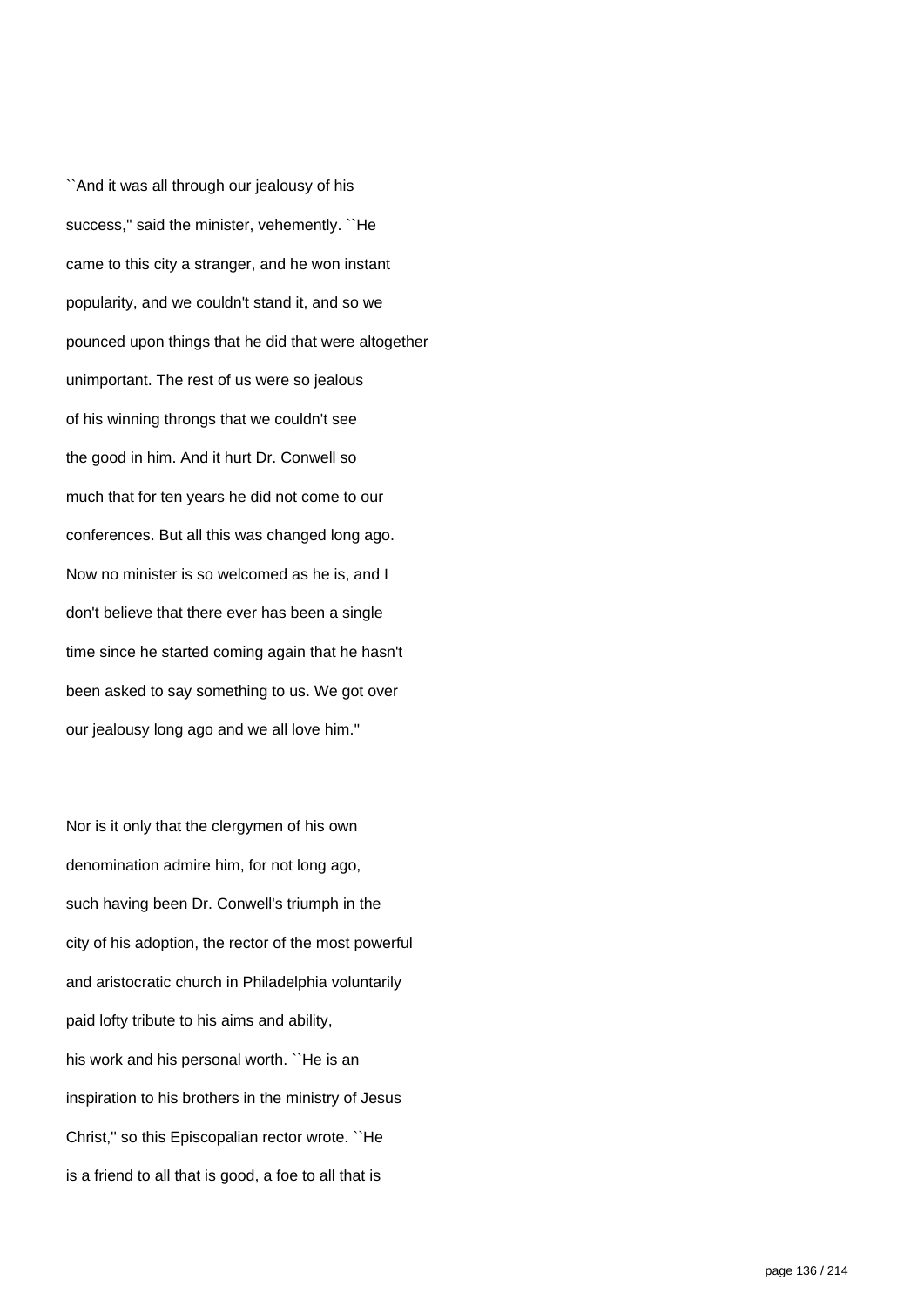evil, a strength to the weak, a comforter to the sorrowing, a man of God. These words come from the heart of one who loves, honors, and reverences him for his character and his deeds.''

Dr. Conwell did some beautiful and unusual things in his church, instituted some beautiful and unusual customs, and one can see how narrow and hasty criticisms charged him, long ago, with sensationalism--charges long since forgotten except through the hurt still felt by Dr. Conwell himself.

``They used to charge me with making a circus of the church--as if it were possible for me to make a circus of the church!'' And his tone was one of grieved amazement after all these years.

But he was original and he was popular, and therefore there were misunderstanding and jealousy. His Easter services, for example, years ago, became widely talked of and eagerly anticipated because each sermon would be wrought around some fine symbol; and he would hold in his hand, in the pulpit, the blue robin's egg, or the white dove, or the stem of lilies, or whatever he had chosen as the particular symbol for the particular sermon, and that symbol would give him the central thought for his discourse, accented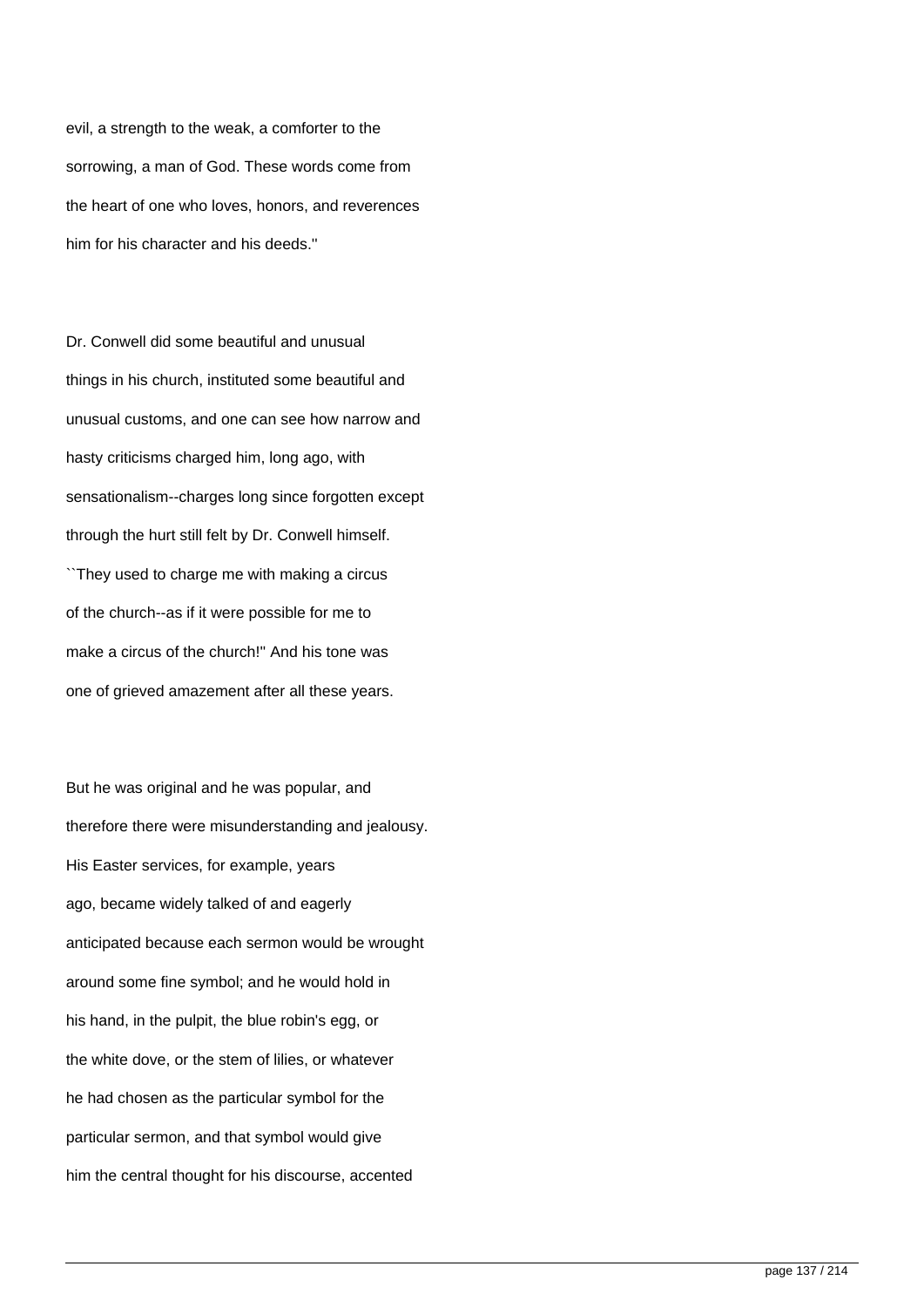as it would be by the actual symbol itself in view of the congregation. The cross lighted by electricity, to shine down over the baptismal pool, the little stream of water cascading gently down the steps of the pool during the baptismal rite, the roses floating in the pool and his gift of one of them to each of the baptized as he or she left the water- all such things did seem, long ago, so unconventional. Yet his own people recognized the beauty and poetry of them, and thousands of Bibles in Philadelphia have a baptismal rose from Dr. Conwell pressed within the pages.

His constant individuality of mind, his constant freshness, alertness, brilliancy, warmth, sympathy, endear him to his congregation, and when he returns from an absence they bubble and effervesce over him as if he were some brilliant new preacher just come to them. He is always new to them. Were it not that he possesses some remarkable quality of charm he would long ago have become, so to speak, an old story, but instead of that he is to them an always new story, an always entertaining and delightful story, after all these years.

It is not only that they still throng to hear him either preach or lecture, though that itself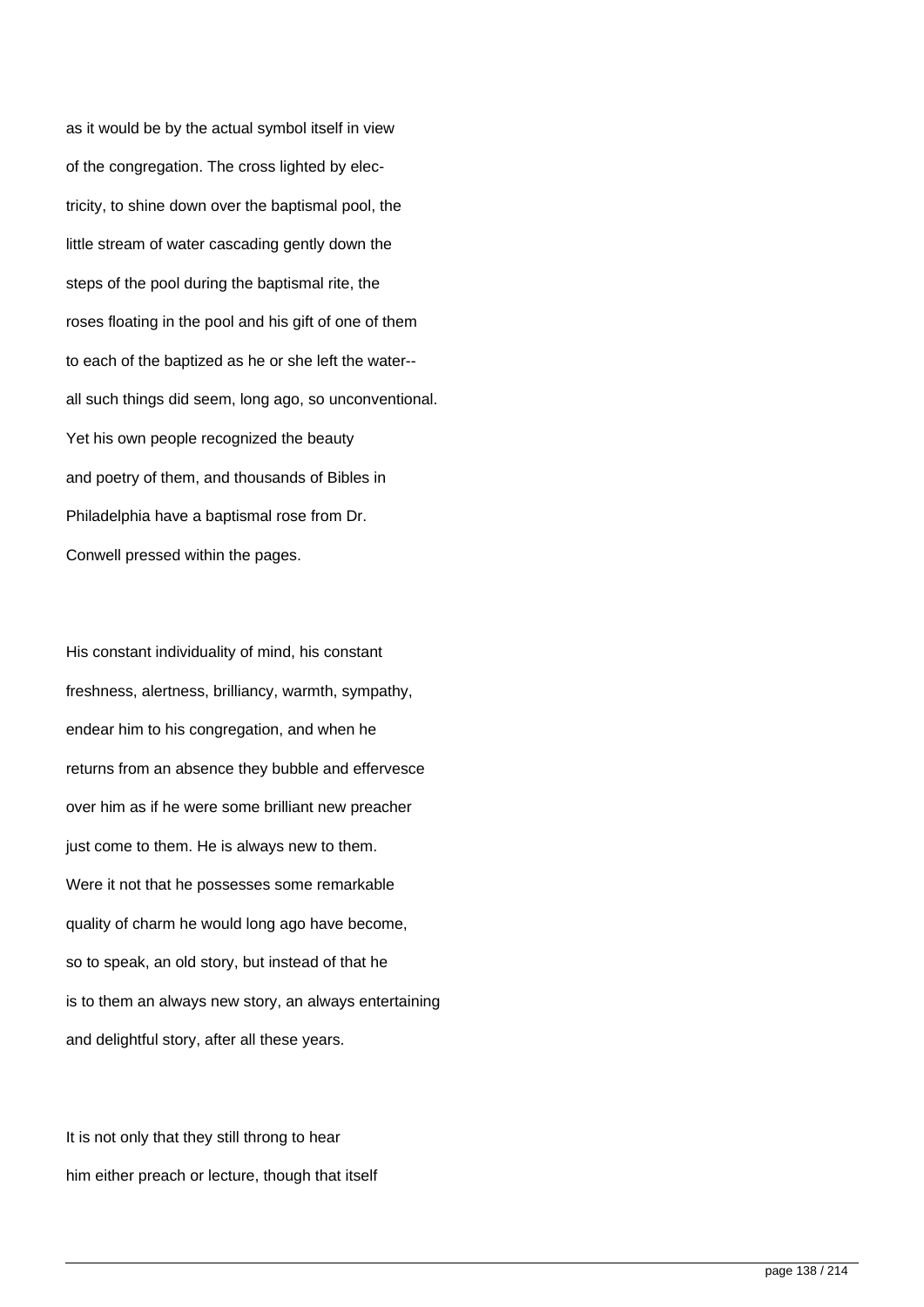would be noticeable, but it is the delightful and delighted spirit with which they do it. Just the other evening I heard him lecture in his own church, just after his return from an absence, and every face beamed happily up at him to welcome him back, and every one listened as intently to his every word as if he had never been heard there before; and when the lecture was over a huge bouquet of flowers was handed up to him, and some one embarrassedly said a few words about its being because he was home again. It was all as if he had just returned from an absence of months--and he had been away just five and a half days!

VI

## MILLIONS OF HEARERS

THAT Conwell is not primarily a minister- that he is a minister because he is a sincere Christian, but that he is first of all an Abou Ben Adhem, a man who loves his fellow-men, becomes more and more apparent as the scope of his lifework is recognized. One almost comes to think that his pastorate of a great church is even a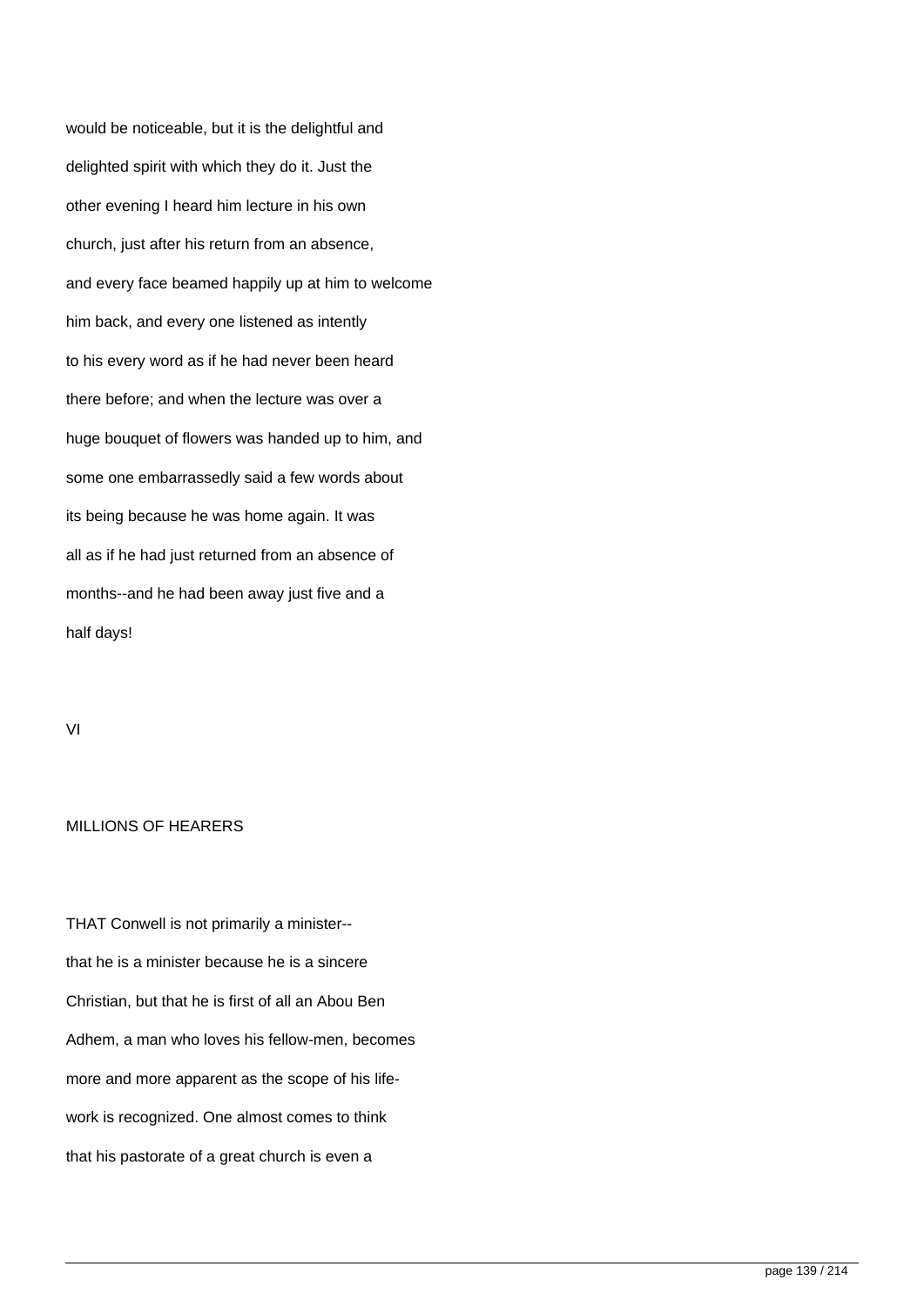minor matter beside the combined importance of his educational work, his lecture work, his hospital work, his work in general as a helper to those who need help.

For my own part, I should say that he is like some of the old-time prophets, the strong ones who found a great deal to attend to in addition to matters of religion. The power, the ruggedness, the physical and mental strength, the positive grandeur of the man--all these are like the general conceptions of the big Old Testament prophets. The suggestion is given only because it has often recurred, and therefore with the feeling that there is something more than fanciful in the comparison; and yet, after all, the comparison fails in one important particular, for none of the prophets seems to have had a sense of humor!

It is perhaps better and more accurate to describe him as the last of the old school of American philosophers, the last of those sturdy-bodied, highthinking, achieving men who, in the old days, did their best to set American humanity in the right path--such men as Emerson, Alcott, Gough, Wendell Phillips, Garrison, Bayard Taylor, Beecher; men whom Conwell knew and admired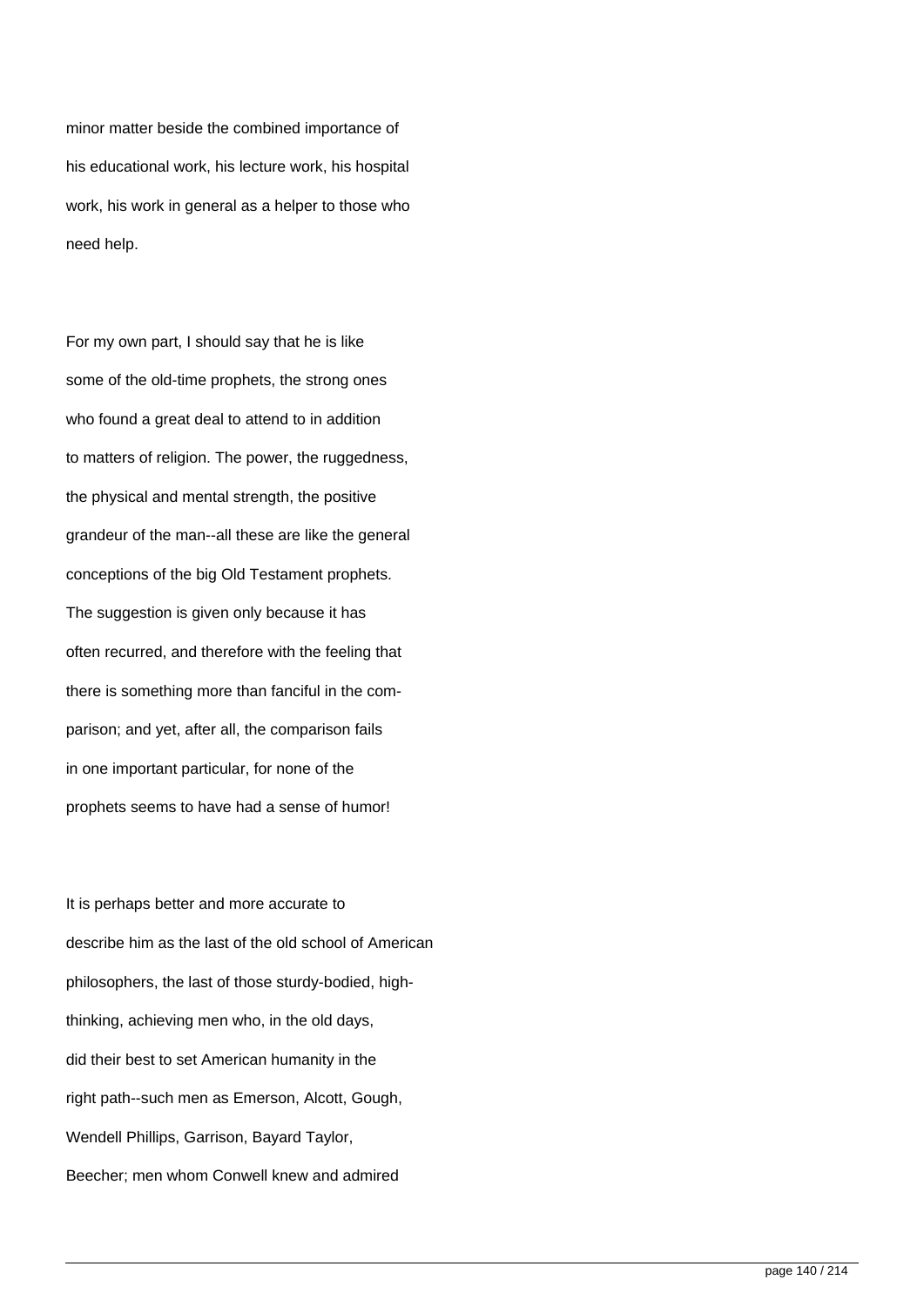in the long ago, and all of whom have long since passed away.

And Conwell, in his going up and down the country, inspiring his thousands and thousands, is the survivor of that old-time group who used to travel about, dispensing wit and wisdom and philosophy and courage to the crowded benches of country lyceums, and the chairs of school-houses and town halls, or the larger and more pretentious gathering-places of the cities.

Conwell himself is amused to remember that he wanted to talk in public from his boyhood, and that very early he began to yield to the inborn impulse. He laughs as he remembers the variety of country fairs and school commencements and anniversaries and even sewing-circles where he tried his youthful powers, and all for experience alone, in the first few years, except possibly for such a thing as a ham or a jack-knife! The first money that he ever received for speaking was, so he remembers with glee, seventy-five cents; and even that was not for his talk, but for horse hire! But at the same time there is more than amusement in recalling these experiences, for he knows that they were invaluable to him as training.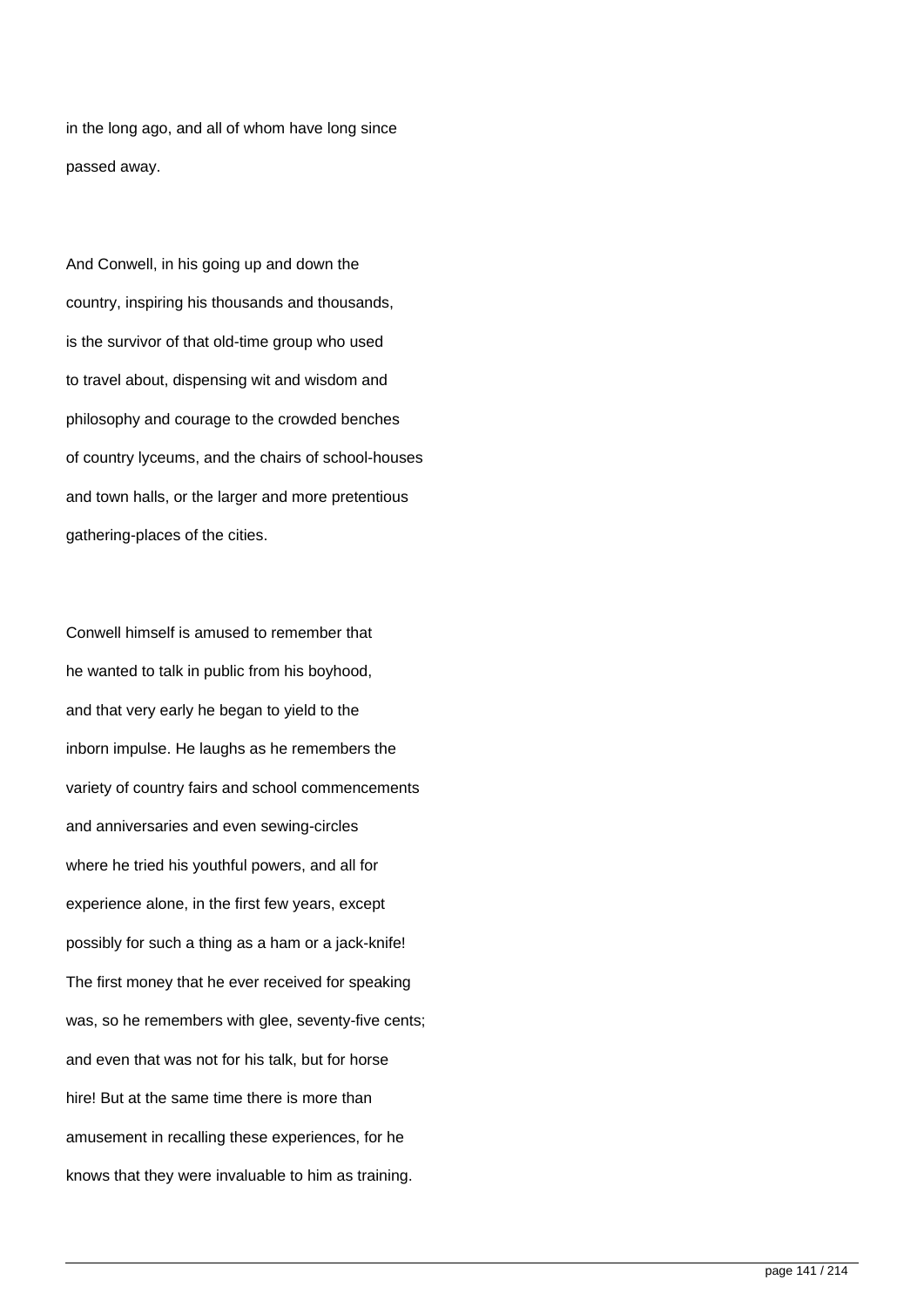And for over half a century he has affectionately remembered John B. Gough, who, in the height of his own power and success, saw resolution and possibilities in the ardent young hill-man, and actually did him the kindness and the honor of introducing him to an audience in one of the Massachusetts towns; and it was really a great kindness and a great honor, from a man who had won his fame to a young man just beginning an oratorical career.

Conwell's lecturing has been, considering everything, the most important work of his life, for by it he has come into close touch with so many millions--literally millions!--of people.

I asked him once if he had any idea how many he had talked to in the course of his career, and he tried to estimate how many thousands of times he had lectured, and the average attendance for each, but desisted when he saw that it ran into millions of hearers. What a marvel is such a fact as that! Millions of hearers!

I asked the same question of his private secretary, and found that no one had ever kept any sort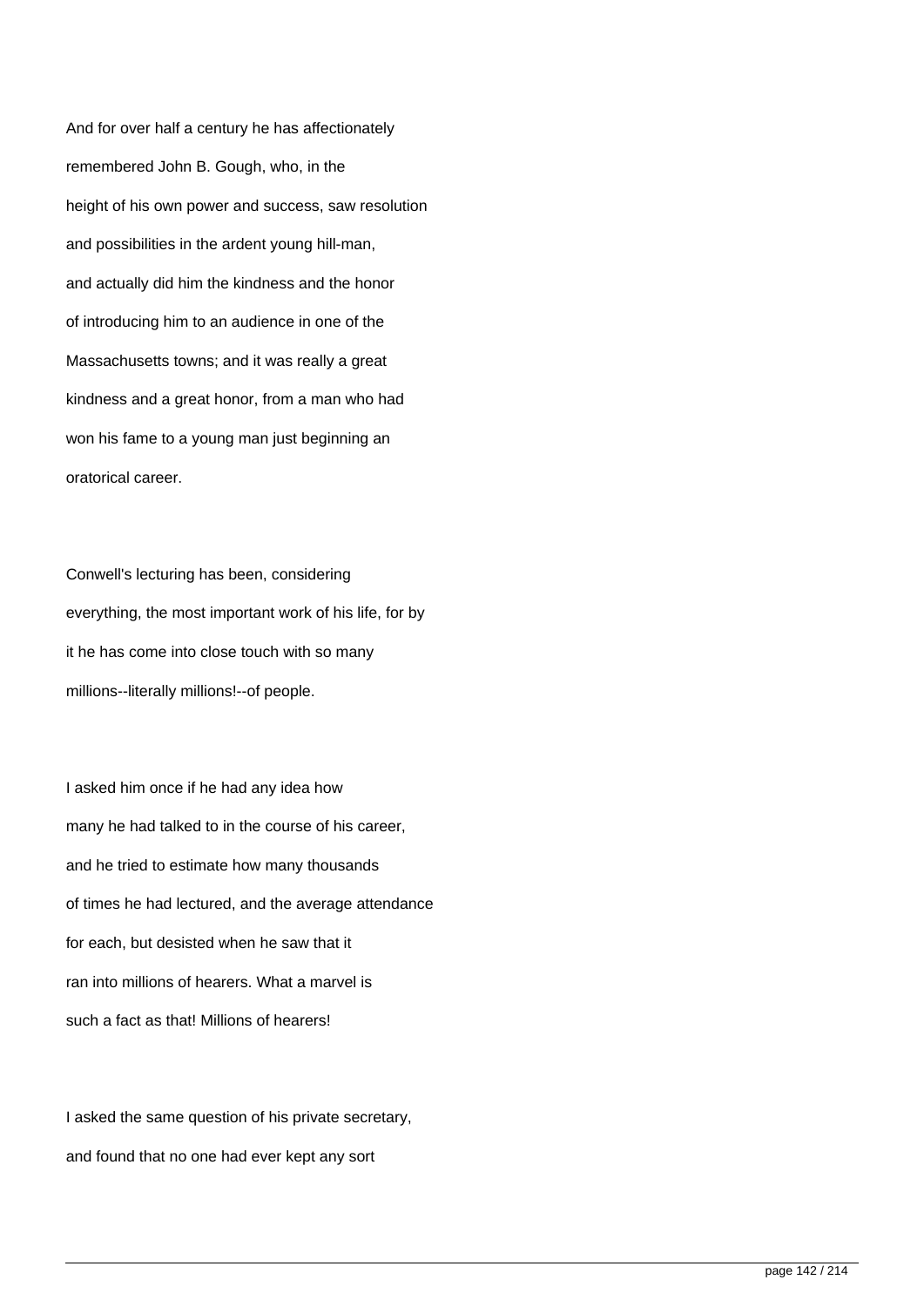of record; but as careful an estimate as could be made gave a conservative result of fully eight million hearers for his lectures; and adding the number to whom he has preached, who have been over five million, there is a total of well over thirteen million who have listened to Russell Conwell's voice! And this staggering total is, if anything, an underestimate. The figuring was done cautiously and was based upon such facts as that he now addresses an average of over forty-five hundred at his Sunday services (an average that would be higher were it not that his sermons in vacation time are usually delivered in little churches; when at home, at the Temple, he addresses three meetings every Sunday), and that he lectures throughout the entire course of each year, including six nights a week of lecturing during vacation-time. What a power is wielded by a man who has held over thirteen million people under the spell of his voice! Probably no other man who ever lived had such a total of hearers. And the total is steadily mounting, for he is a man who has never known the meaning of rest.

I think it almost certain that Dr. Conwell has never spoken to any one of what, to me, is the finest point of his lecture-work, and that is that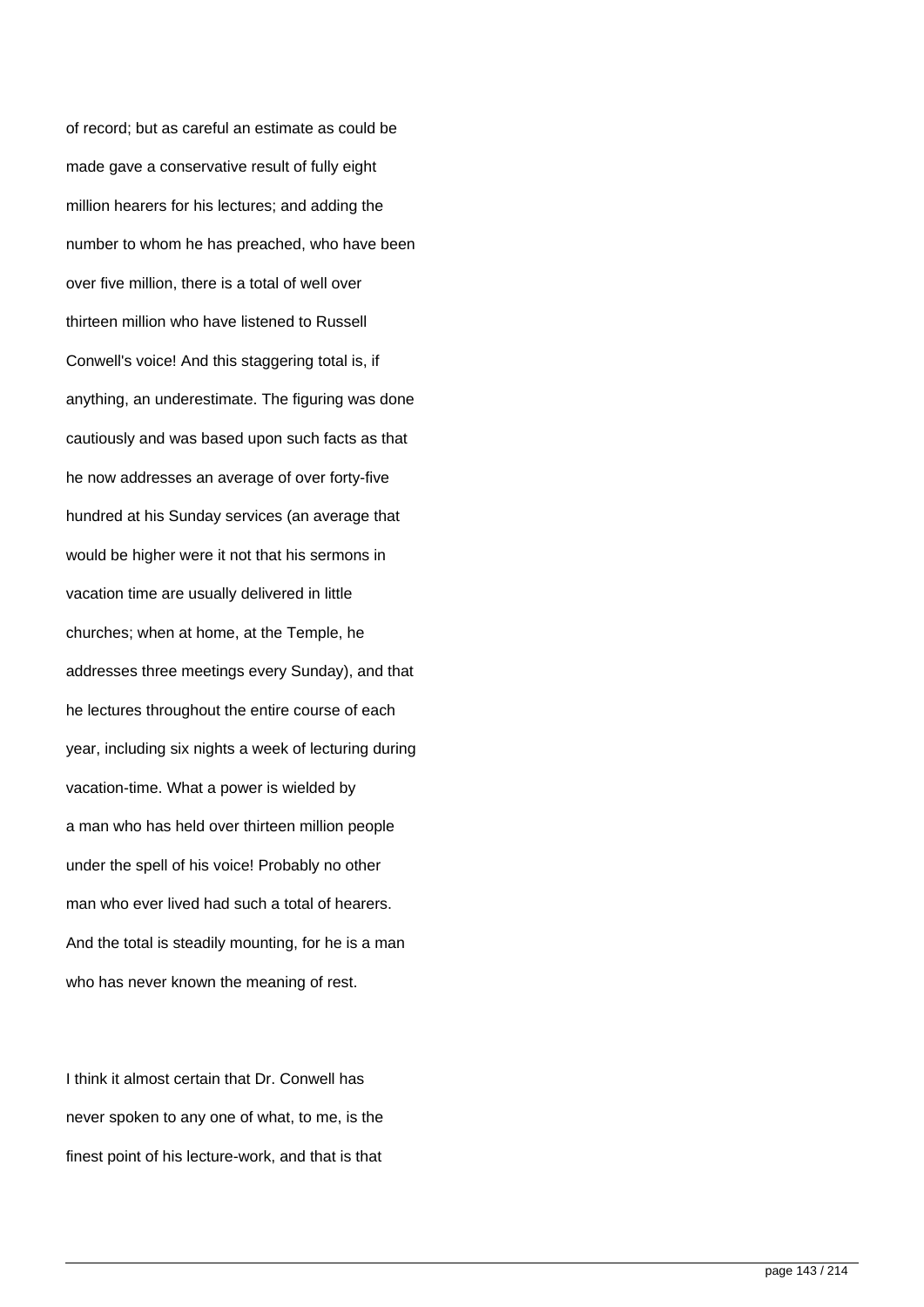he still goes gladly and for small fees to the small towns that are never visited by other men of great reputation. He knows that it is the little places, the out-of-the-way places, the submerged places, that most need a pleasure and a stimulus, and he still goes out, man of well over seventy that he is, to tiny towns in distant states, heedless of the discomforts of traveling, of the poor little hotels that seldom have visitors, of the oftentimes hopeless cooking and the uncleanliness, of the hardships and the discomforts, of the unventilated and overheated or underheated halls. He does not think of claiming the relaxation earned by a lifetime of labor, or, if he ever does, the thought of the sword of John Ring restores instantly his fervid earnestness.

How he does it, how he can possibly keep it up, is the greatest marvel of all. I have before me a list of his engagements for the summer weeks of this year, 1915, and I shall set it down because it will specifically show, far more clearly than general statements, the kind of work he does. The list is the itinerary of his vacation. Vacation! Lecturing every evening but Sunday, and on Sundays preaching in the town where he happens to be!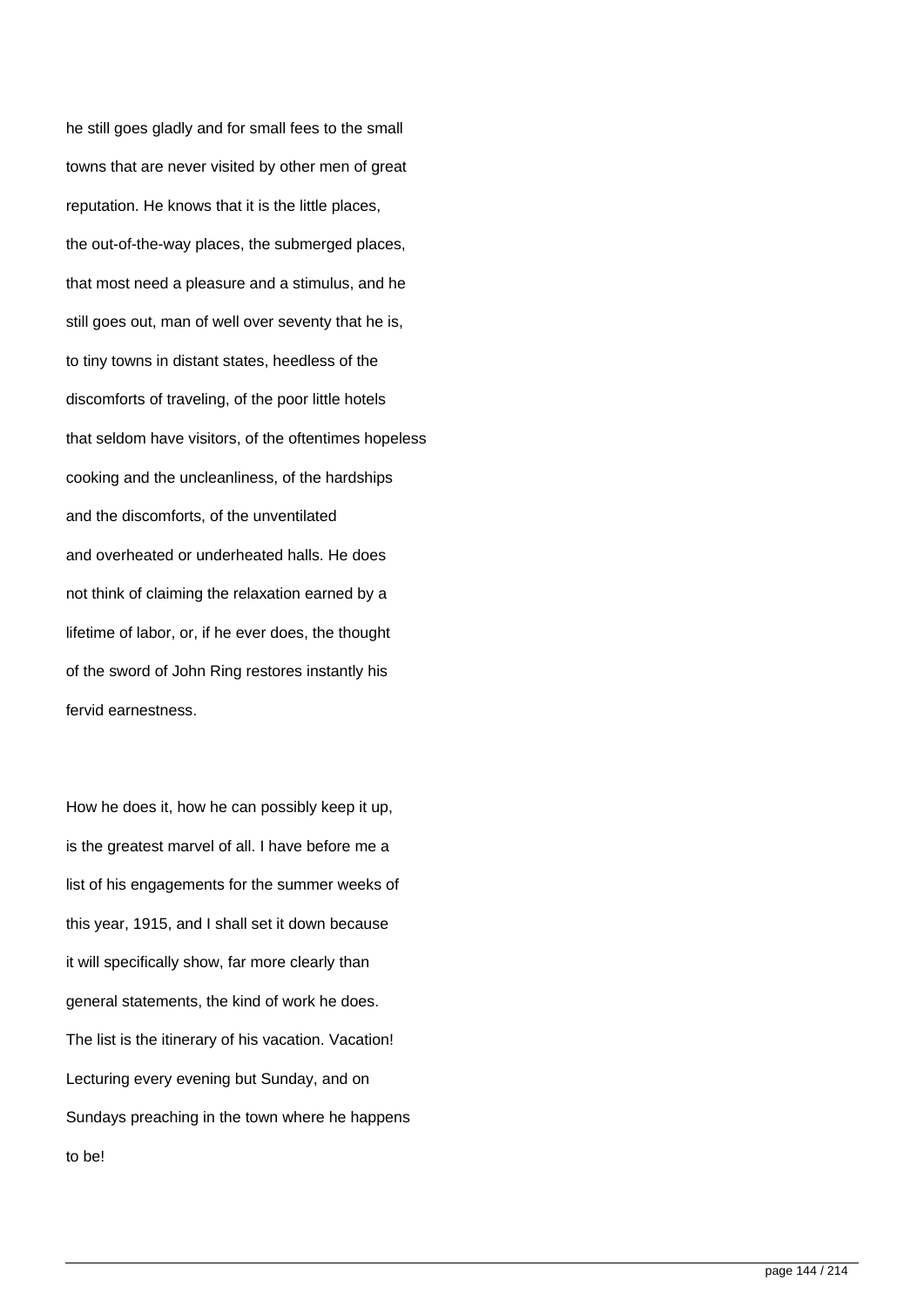June 24 Ackley, Ia. July 11 \*Brookings, S. D.

`` 25 Waterloo, Ia. `` 12 Pipestone, Minn.

`` 26 Decorah, Ia. `` 13 Hawarden, Ia.

`` 27 \*Waukon, Ia. `` 14 Canton, S. D

`` 28 Red Wing, Minn. `` 15 Cherokee, Ia

`` 29 River Falls, Wis. `` 16 Pocahontas, Ia

`` 30 Northfield, Minn. `` 17 Glidden, Ia.

July 1 Faribault, Minn. `` 18 \*Boone, Ia.

`` 2 Spring Valley, Minn. `` 19 Dexter, Ia.

`` 3 Blue Earth, Minn. `` 20 Indianola, Ia

`` 4 \*Fairmount, Minn. `` 21 Corydon, Ia

`` 5 Lake Crystal, Minn. `` 22 Essex, Ia.

`` 6 Redwood Falls, `` 23 Sidney, Ia.

Minn. `` 24 Falls City, Nebr.

`` 7 Willmer, Minn. `` 25 \*Hiawatha, Kan.

`` 8 Dawson, Minn. `` 26 Frankfort, Kan.

`` 9 Redfield, S. D. `` 27 Greenleaf, Kan.

`` 10 Huron, S. D. `` 28 Osborne, Kan.

July 29 Stockton, Kan. Aug. 14 Honesdale, Pa.

`` 30 Phillipsburg, Kan. `` 15 \*Honesdale, Pa.

`` 31 Mankato, Kan. `` 16 Carbondale, Pa.

\_En route to next date on\_ `` 17 Montrose, Pa.

\_circuit\_. `` 18 Tunkhannock, Pa.

Aug. 3 Westfield, Pa. `` 19 Nanticoke, Pa.

`` 4 Galston, Pa. `` 20 Stroudsburg, Pa.

`` 5 Port Alleghany, Pa. `` 21 Newton, N. J.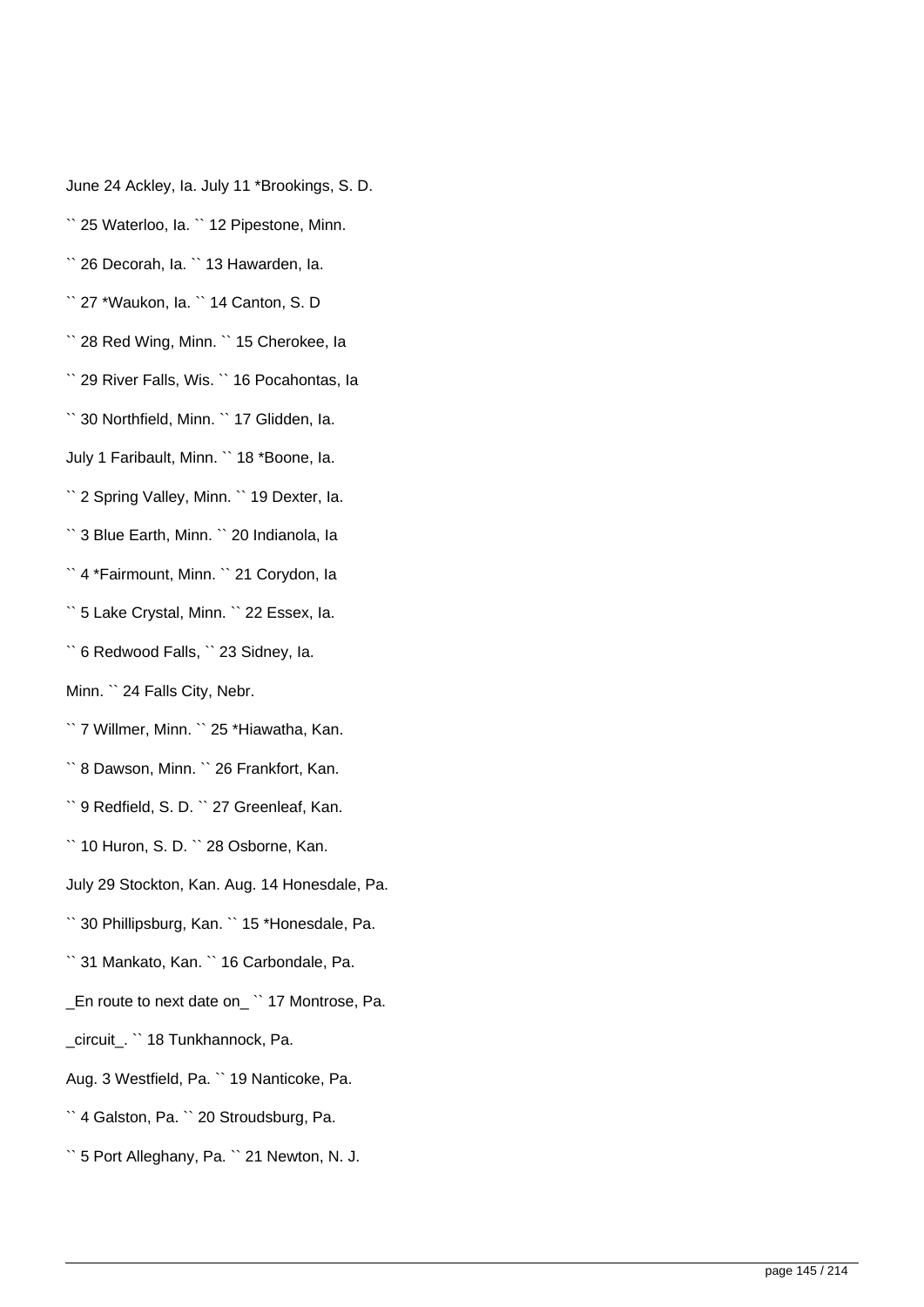`` 6 Wellsville, N. Y. `` 22 \*Newton, N. J.

`` 7 Bath, N. Y. `` 23 Hackettstown, N. J.

`` 8 \*Bath, N. Y. `` 24 New Hope, Pa.

`` 9 Penn Yan, N. Y. `` 25 Doylestown, Pa.

`` 10 Athens, N. Y. `` 26 Ph nixville, Pa.

`` 11 Owego, N. Y. `` 27 Kennett, Pa.

`` 12 Patchogue, LI.,N.Y. `` 28 Oxford, Pa.

`` 13 Port Jervis, N. Y. `` 29 \*Oxford, Pa.

\* Preach on Sunday.

And all these hardships, all this traveling and lecturing, which would test the endurance of the youngest and strongest, this man of over seventy assumes without receiving a particle of personal gain, for every dollar that he makes by it is given away in helping those who need helping.

That Dr. Conwell is intensely modest is one of the curious features of his character. He sincerely believes that to write his life would be, in the main, just to tell what people have done for him. He knows and admits that he works unweariedly, but in profound sincerity he ascribes the success of his plans to those who have seconded and assisted him. It is in just this way that he looks upon every phase of his life. When he is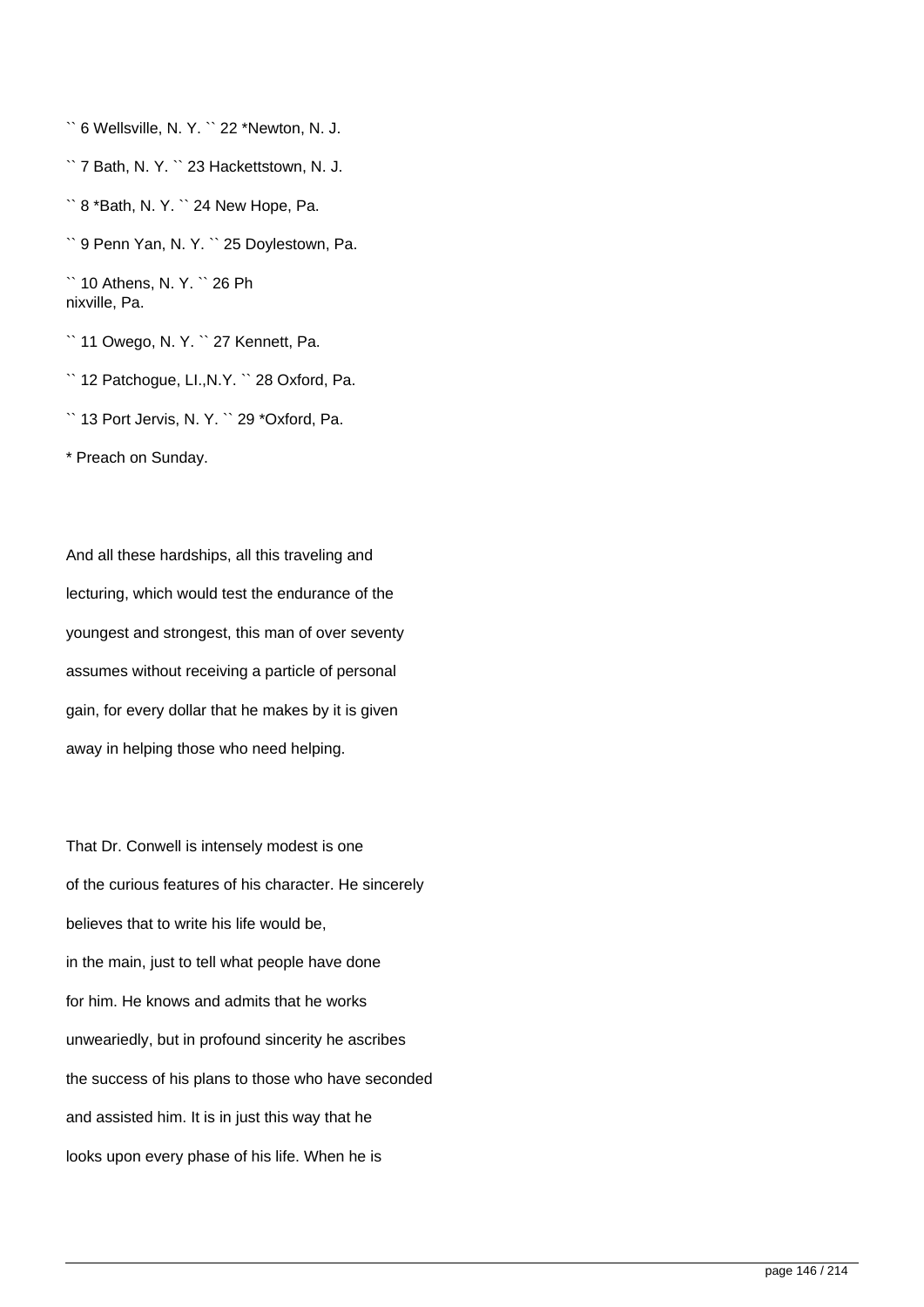reminded of the devotion of his old soldiers, he remembers it only with a sort of pleased wonder that they gave the devotion to him, and he quite forgets that they loved him because he was always ready to sacrifice ease or risk his own life for them.

He deprecates praise; if any one likes him, the liking need not be shown in words, but in helping along a good work. That his church has succeeded has been because of the devotion of the people; that the university has succeeded is because of the splendid work of the teachers and pupils; that the hospitals have done so much has been because of the noble services of physicians and nurses. To him, as he himself expresses it, realizing that success has come to his plans, it seems as if the realities are but dreams. He is astonished by his own success. He thinks mainly of his own shortcomings. ``God and man have ever been very patient with me.'' His depression is at times profound when he compares the actual results with what he would like them to be, for always his hopes have gone soaring far in advance of achievement. It is the ``Hitch your chariot to a star'' idea.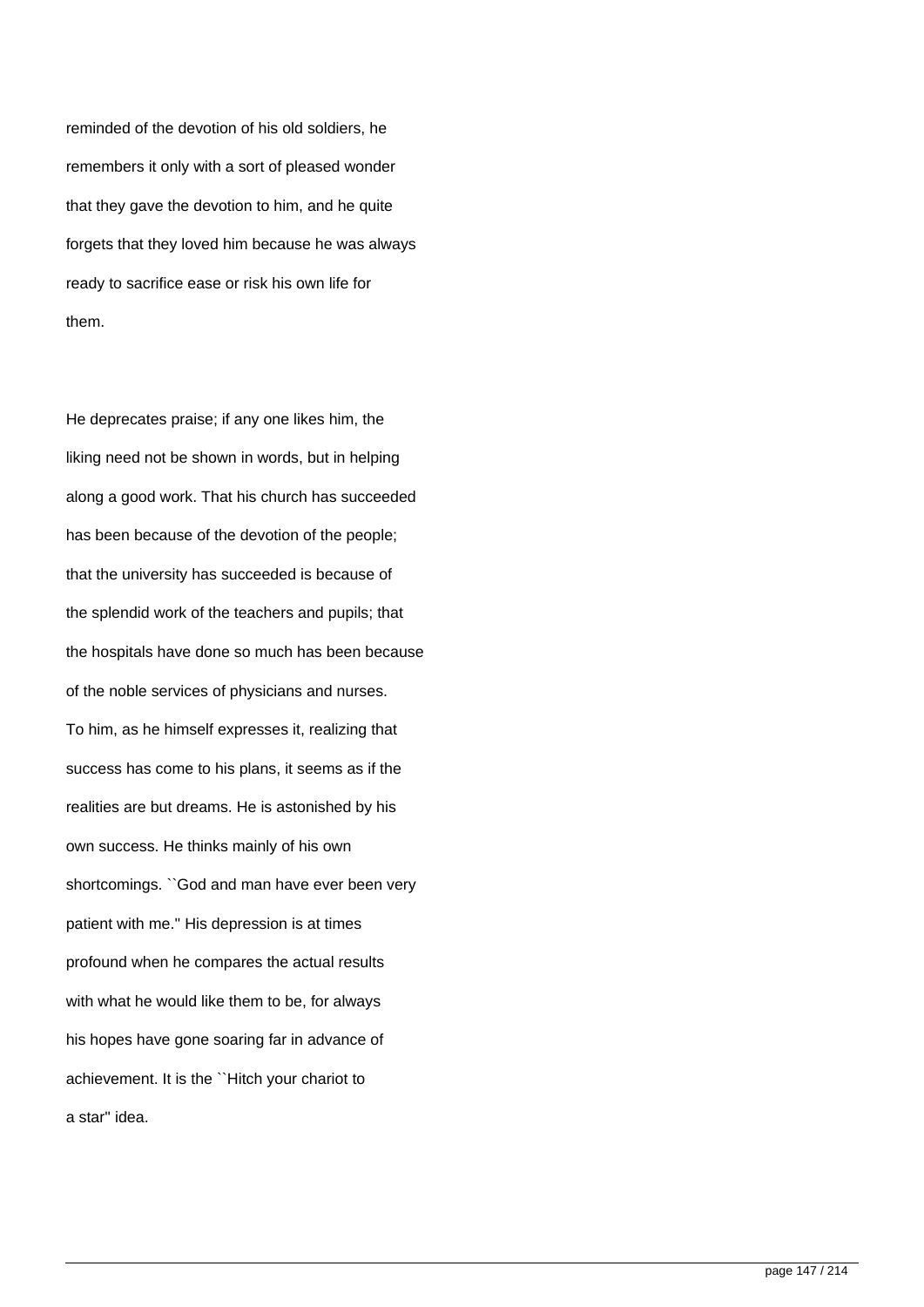His modesty goes hand-in-hand with kindliness, and I have seen him let himself be introduced in his own church to his congregation, when he is going to deliver a lecture there, just because a former pupil of the university was present who, Conwell knew, was ambitious to say something inside of the Temple walls, and this seemed to be the only opportunity.

I have noticed, when he travels, that the face of the newsboy brightens as he buys a paper from him, that the porter is all happiness, that conductor and brakeman are devotedly anxious to be of aid. Everywhere the man wins love. He loves humanity and humanity responds to the love.

He has always won the affection of those who knew him, and Bayard Taylor was one of the many; he and Bayard Taylor loved each other for long acquaintance and fellow experiences as worldwide travelers, back in the years when comparatively few Americans visited the Nile and the Orient, or even Europe.

When Taylor died there was a memorial service in Boston at which Conwell was asked to preside,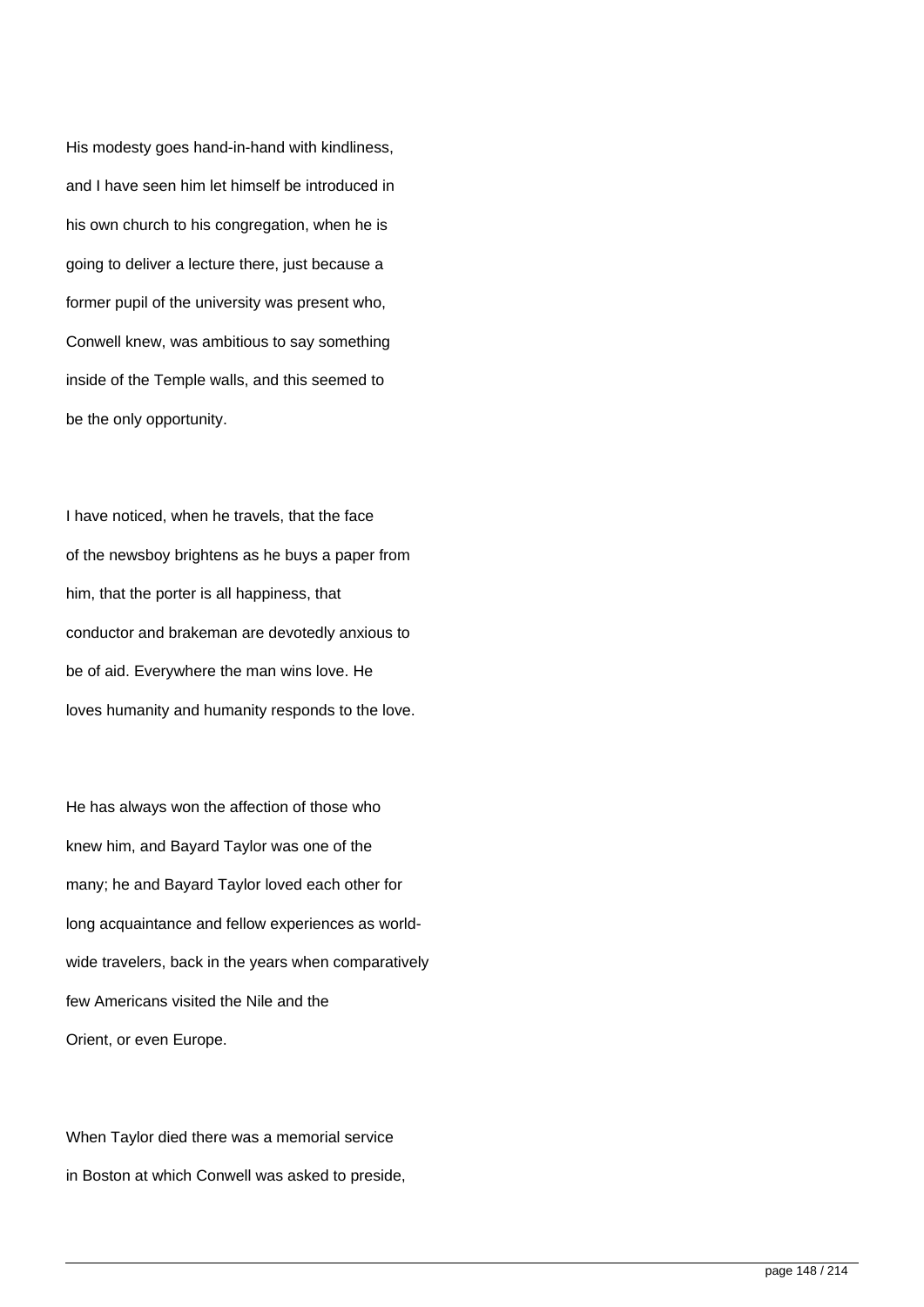and, as he wished for something more than addresses, he went to Longfellow and asked him to write and read a poem for the occasion. Longfellow had not thought of writing anything, and he was too ill to be present at the services, but, there always being something contagiously inspiring about Russell Conwell when he wishes something to be done, the poet promised to do what he could. And he wrote and sent the beautiful lines beginning:

\_Dead he lay among his books, The peace of God was in his looks.

Many men of letters, including Ralph Waldo Emerson, were present at the services, and Dr. Conwell induced Oliver Wendell Holmes to read the lines, and they were listened to amid profound silence, to their fine ending.

Conwell, in spite of his widespread hold on millions of people, has never won fame, recognition, general renown, compared with many men of minor achievements. This seems like an impossibility. Yet it is not an impossibility, but a fact. Great numbers of men of education and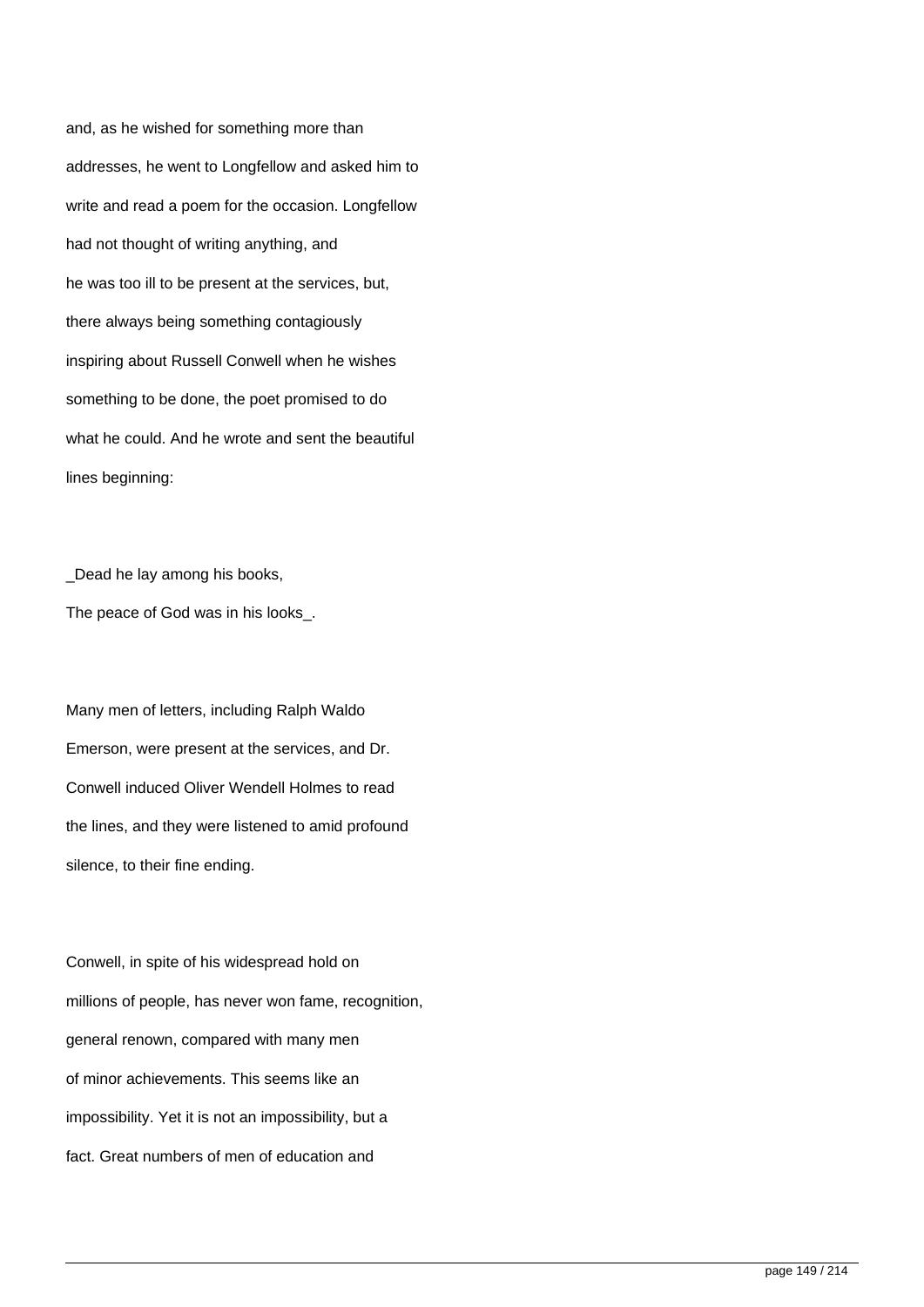culture are entirely ignorant of him and his work in the world--men, these, who deem themselves in touch with world-affairs and with the ones who make and move the world. It is inexplicable, this, except that never was there a man more devoid of the faculty of self-exploitation, self-advertising, than Russell Conwell. Nor, in the mere reading of them, do his words appeal with anything like the force of the same words uttered by himself, for always, with his spoken words, is his personality. Those who have heard Russell Conwell, or have known him personally, recognize the charm of the man and his immense forcefulness; but there are many, and among them those who control publicity through books and newspapers, who, though they ought to be the warmest in their enthusiasm, have never felt drawn to hear him, and, if they know of him at all, think of him as one who pleases in a simple way the commoner folk, forgetting in their pride that every really great man pleases the common ones, and that simplicity and directness are attributes of real greatness.

But Russell Conwell has always won the admiration of the really great, as well as of the humbler millions. It is only a supposedly cultured class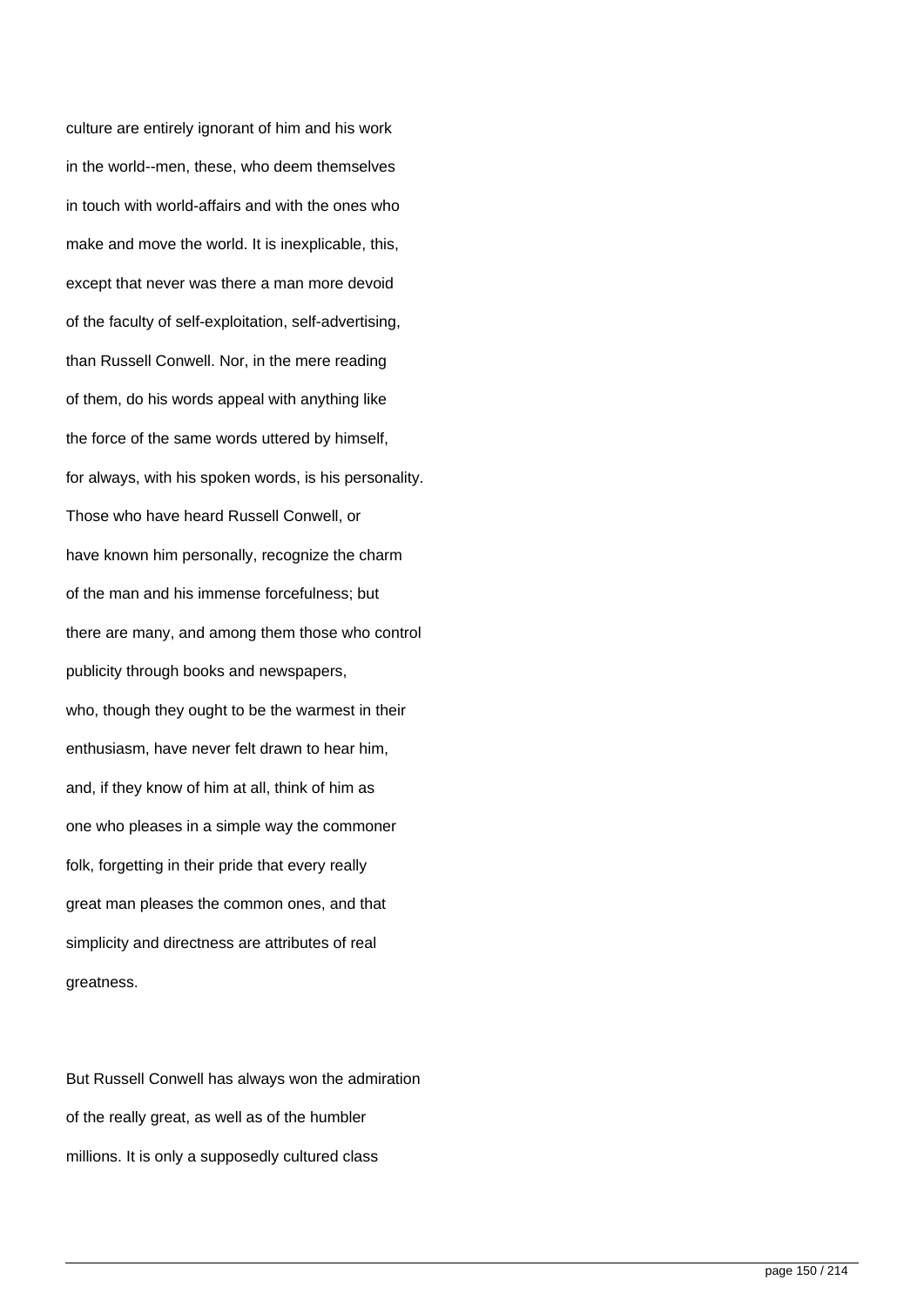in between that is not thoroughly acquainted with what he has done.

Perhaps, too, this is owing to his having cast in his lot with the city, of all cities, which, consciously or unconsciously, looks most closely to family and place of residence as criterions of merit--a city with which it is almost impossible for a stranger to become affiliated--or aphiladelphiated, as it might be expressed--and Philadelphia, in spite of all that Dr. Conwell has done, has been under the thrall of the fact that he went north of Market Street--that fatal fact understood by all who know Philadelphia--and that he made no effort to make friends in Rittenhouse Square. Such considerations seem absurd in this twentieth century, but in Philadelphia they are still potent. Tens of thousands of Philadelphians love him, and he is honored by its greatest men, but there is a class of the pseudocultured who do not know him or appreciate him. And it needs also to be understood that, outside of his own beloved Temple, he would prefer to go to a little church or a little hall and to speak to the forgotten people, in the hope of encouraging and inspiring them and filling them with hopeful glow, rather than to speak to the rich and comfortable.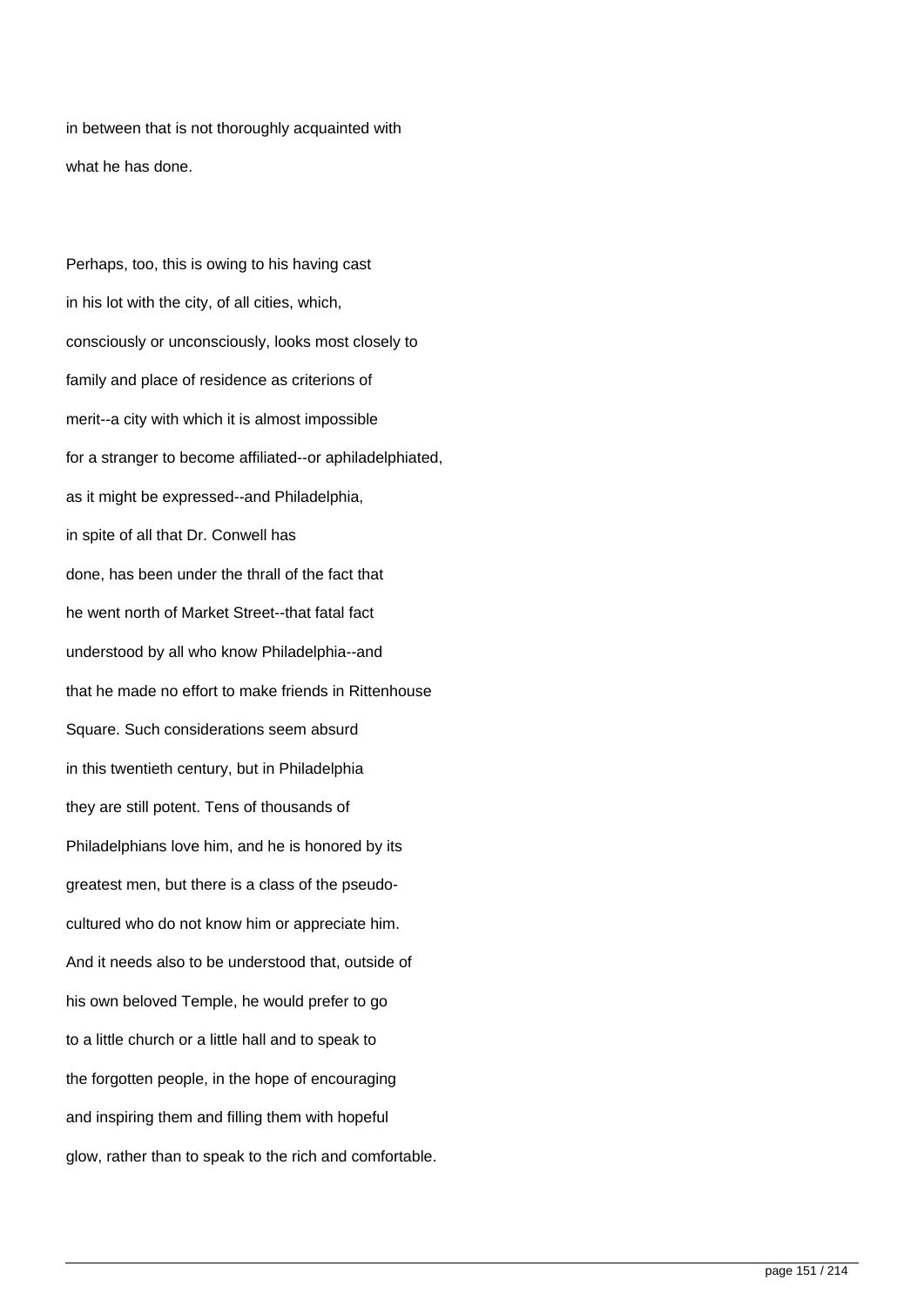His dearest hope, so one of the few who are close to him told me, is that no one shall come into his life without being benefited. He does not say this publicly, nor does he for a moment believe that such a hope could be fully realized, but it is very dear to his heart; and no man spurred by such a hope, and thus bending all his thoughts toward the poor, the hard-working, the unsuccessful, is in a way to win honor from the Scribes; for we have Scribes now quite as much as when they were classed with Pharisees. It is not the first time in the world's history that Scribes have failed to give their recognition to one whose work was not among the great and wealthy.

That Conwell himself has seldom taken any part whatever in politics except as a good citizen standing for good government; that, as he expresses it, he never held any political office except that he was once on a school committee, and also that he does not identify himself with the so-called ``movements'' that from time to time catch public attention, but aims only and constantly at the quiet betterment of mankind, may be mentioned as additional reasons why his name and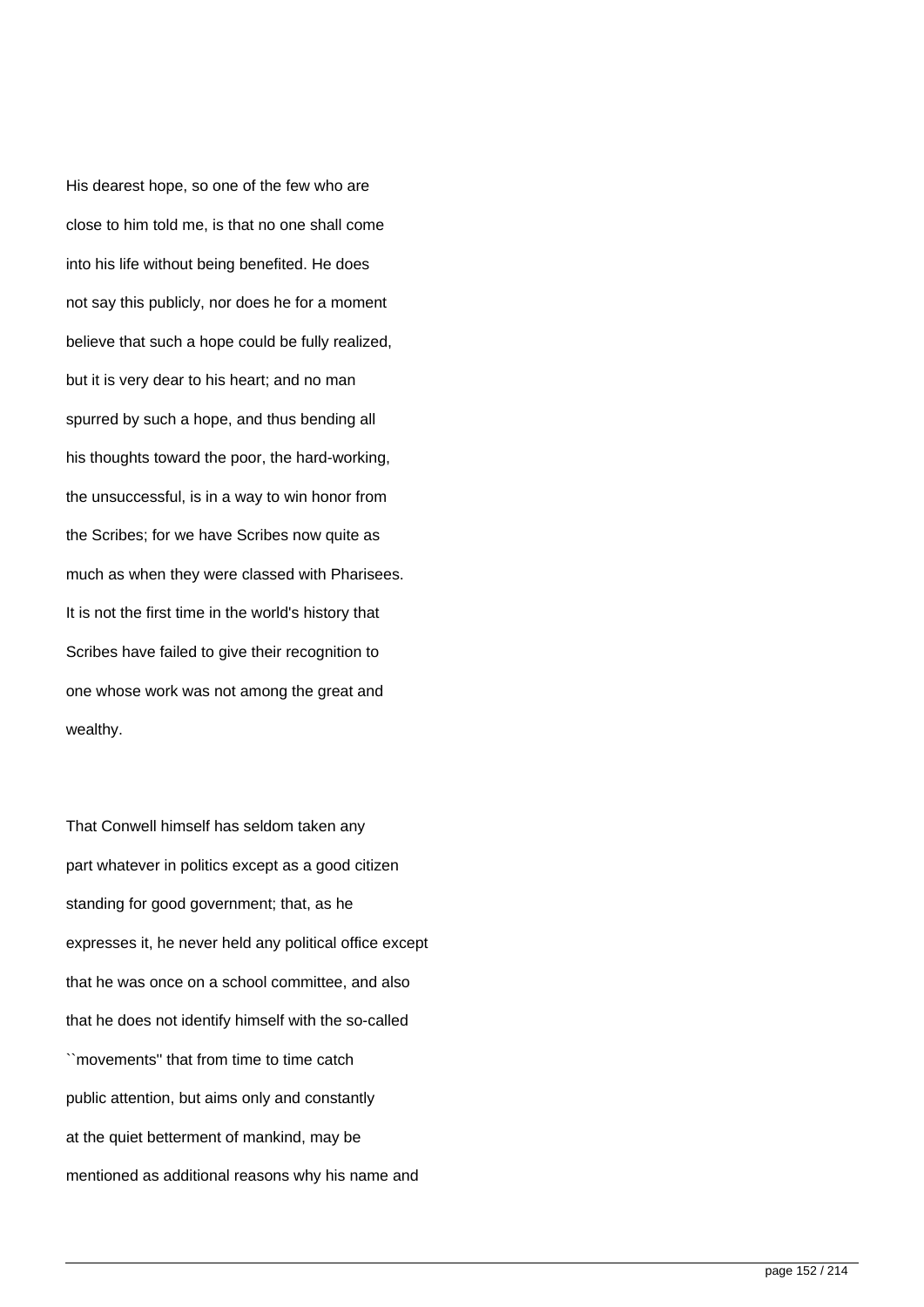fame have not been steadily blazoned.

He knows and will admit that he works hard and has all his life worked hard. ``Things keep turning my way because I'm on the job,'' as he whimsically expressed it one day; but that is about all, so it seems to him.

And he sincerely believes that his life has in itself been without interest; that it has been an essentially commonplace life with nothing of the interesting or the eventful to tell. He is frankly surprised that there has ever been the desire to write about him. He really has no idea of how fascinating are the things he has done. His entire life has been of positive interest from the variety of things accomplished and the unexpectedness with which he has accomplished them.

Never, for example, was there such an organizer. In fact, organization and leadership have always been as the breath of life to him. As a youth he organized debating societies and, before the war, a local military company. While on garrison duty in the Civil War he organized what is believed to have been the first free school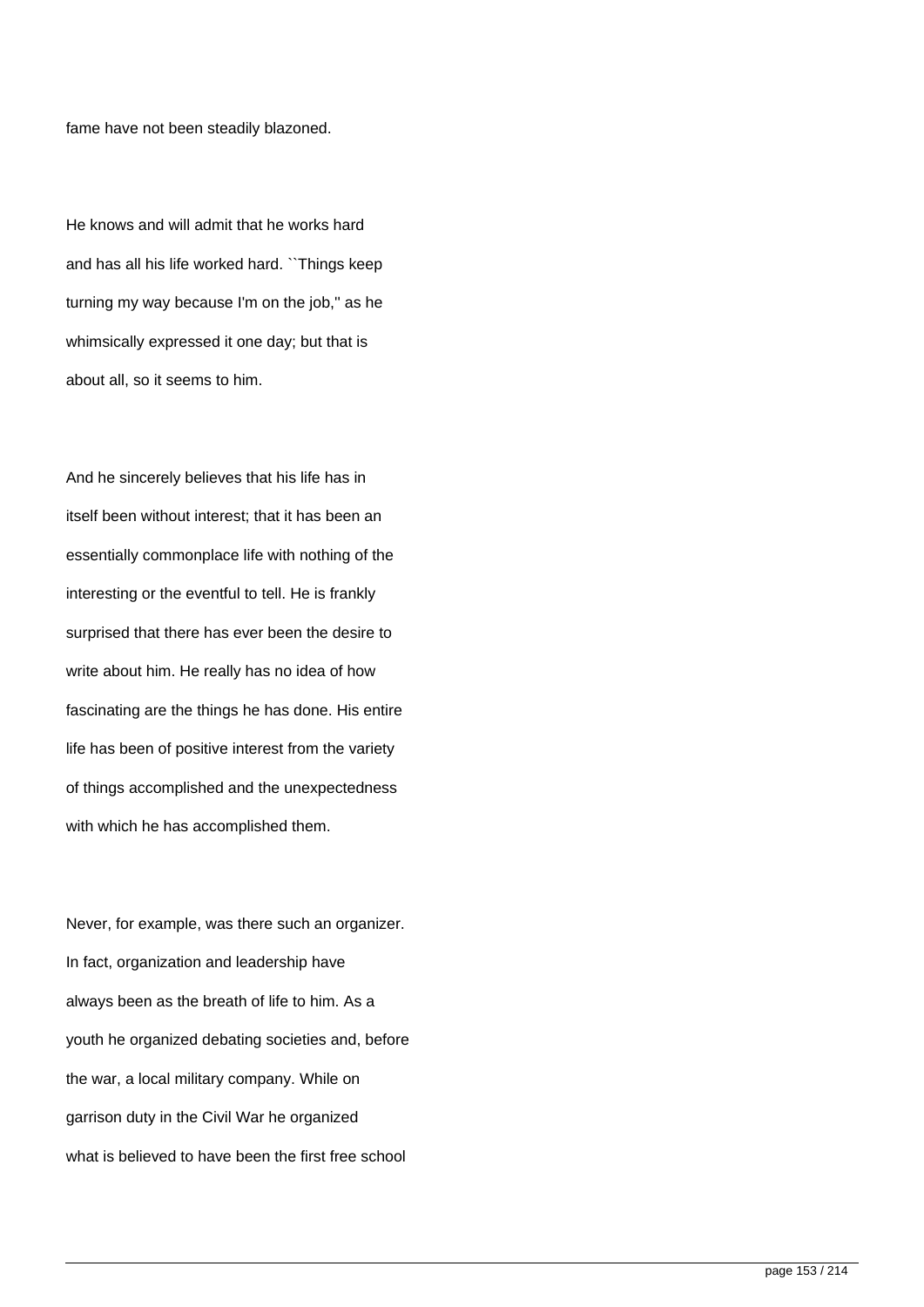for colored children in the South. One day Minneapolis happened to be spoken of, and Conwell happened to remember that he organized, when he was a lawyer in that city, what became the first Y.M.C.A. branch there. Once he even started a newspaper. And it was natural that the organizing instinct, as years advanced, should lead him to greater and greater things, such as his church, with the numerous associations formed within itself through his influence, and the university--the organizing of the university being in itself an achievement of positive romance.

``A life without interest!'' Why, when I happened to ask, one day, how many Presidents he had known since Lincoln, he replied, quite casually, that he had ``written the lives of most of them in their own homes''; and by this he meant either personally or in collaboration with the American biographer Abbott.

The many-sidedness of Conwell is one of the things that is always fascinating. After you have quite got the feeling that he is peculiarly a man of to-day, lecturing on to-day's possibilities to the people of to-day, you happen upon some such fact as that he attracted the attention of the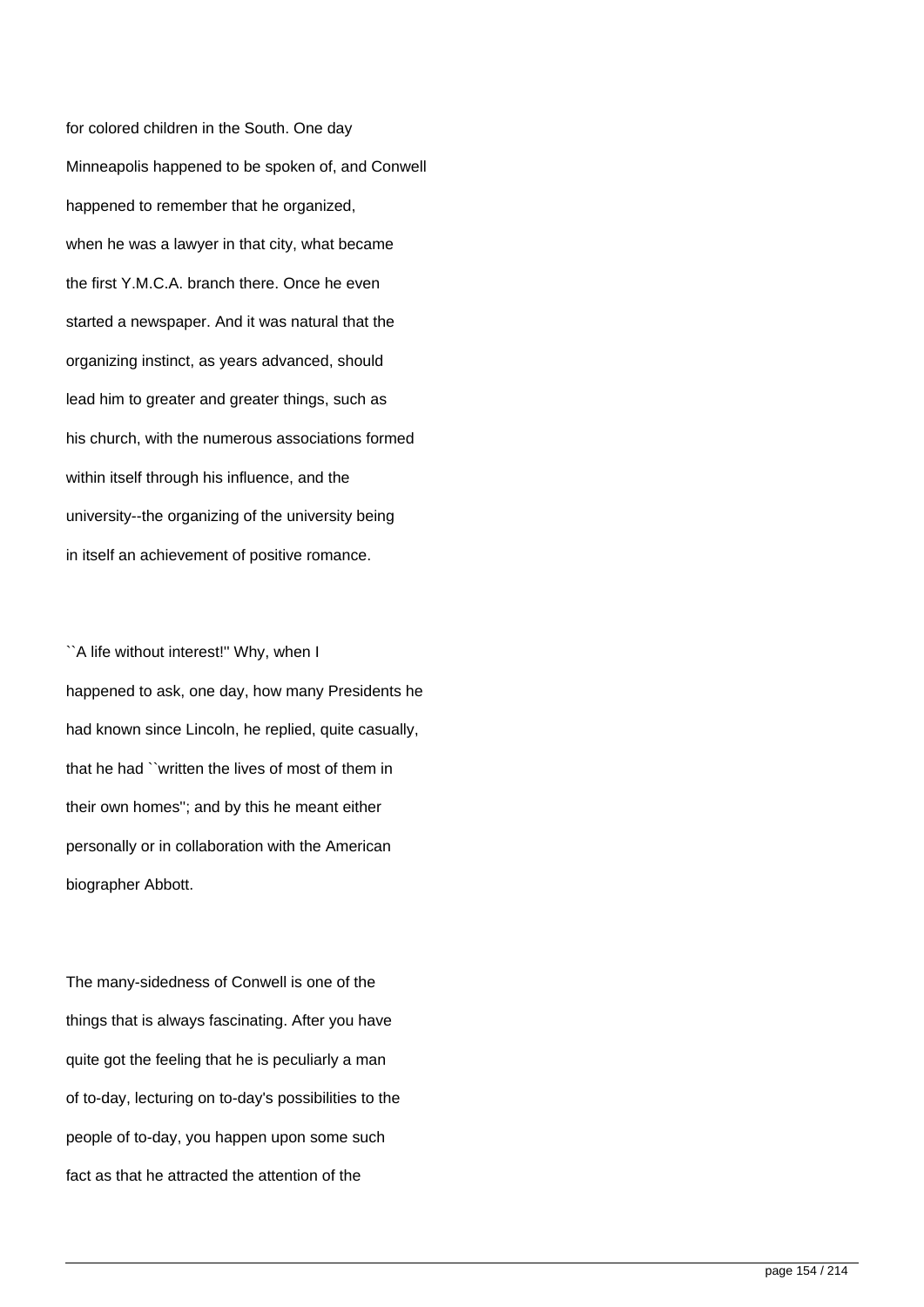London \_Times\_ through a lecture on Italian history at Cambridge in England; or that on the evening of the day on which he was admitted to practice in the Supreme Court of the United States he gave a lecture in Washington on ``The Curriculum of the Prophets in Ancient Israel.'' The man's life is a succession of delightful surprises.

An odd trait of his character is his love for fire. He could easily have been a veritable fireworshiper instead of an orthodox Christian! He has always loved a blaze, and he says reminiscently that for no single thing was he punished so much when he was a child as for building bonfires. And after securing possession, as he did in middle age, of the house where he was born and of a great acreage around about, he had one of the most enjoyable times of his life in tearing down old buildings that needed to be destroyed and in heaping up fallen trees and rubbish and in piling great heaps of wood and setting the great piles ablaze. You see, there is one of the secrets of his strength--he has never lost the capacity for fiery enthusiasm!

Always, too, in these later years he is showing his strength and enthusiasm in a positively noble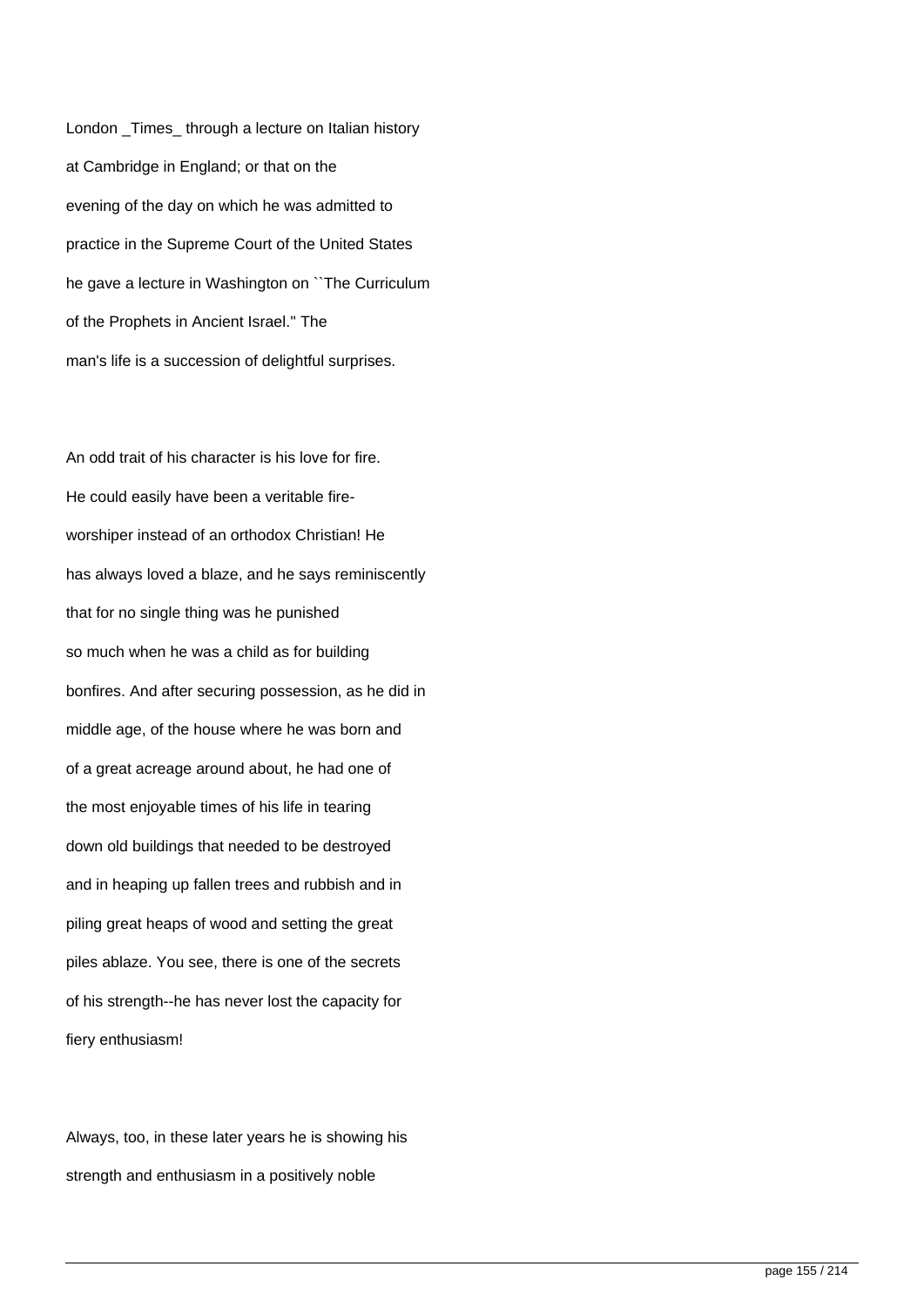way. He has for years been a keen sufferer from rheumatism and neuritis, but he has never permitted this to interfere with his work or plans. He makes little of his sufferings, and when he slowly makes his way, bent and twisted, downstairs, he does not want to be noticed. ``I'm all right,'' he will say if any one offers to help, and at such a time comes his nearest approach to impatience. He wants his suffering ignored. Strength has always been to him so precious a belonging that he will not relinquish it while he lives. ``I'm all right!'' And he makes himself believe that he is all right even though the pain becomes so severe as to demand massage. And he will still, even when suffering, talk calmly, or write his letters, or attend to whatever matters come before him. It is the Spartan boy hiding the pain of the gnawing fox. And he never has let pain interfere with his presence on the pulpit or the platform. He has once in a while gone to a meeting on crutches and then, by the force of will, and inspired by what he is to do, has stood before his audience or congregation, a man full of strength and fire and life.

VII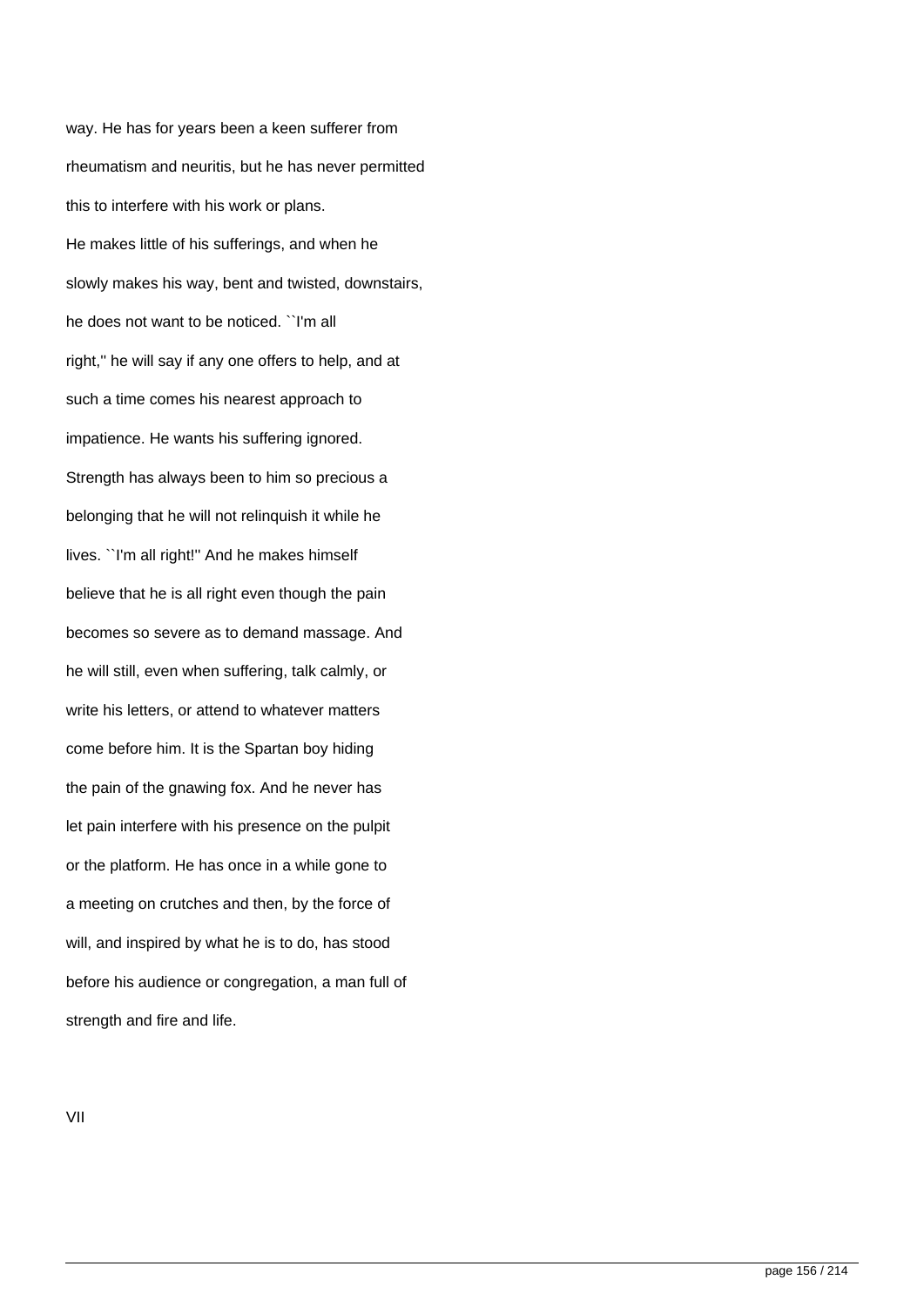## HOW A UNIVERSITY WAS FOUNDED

THE story of the foundation and rise of Temple University is an extraordinary story; it is not only extraordinary, but inspiring; it is not only inspiring, but full of romance.

For the university came out of nothing!--nothing but the need of a young man and the fact that he told the need to one who, throughout his life, has felt the impulse to help any one in need and has always obeyed the impulse.

I asked Dr. Conwell, up at his home in the Berkshires, to tell me himself just how the university began, and he said that it began because it was needed and succeeded because of the loyal work of the teachers. And when I asked for details he was silent for a while, looking off into the brooding twilight as it lay over the waters and the trees and the hills, and then he said:

``It was all so simple; it all came about so naturally. One evening, after a service, a young man of the congregation came to me and I saw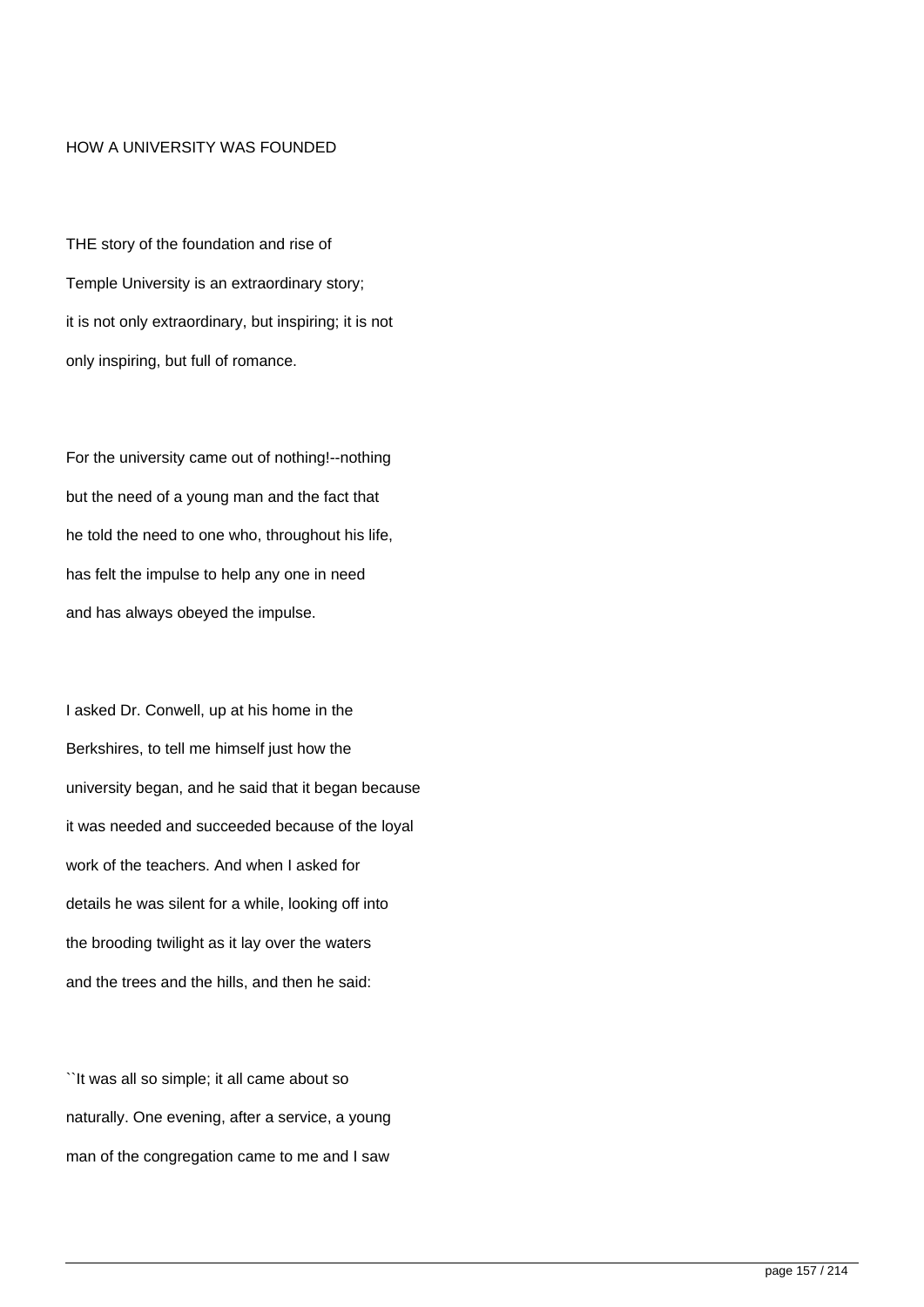that he was disturbed about something. I had him sit down by me, and I knew that in a few moments he would tell me what was troubling him.

`` `Dr. Conwell,' he said, abruptly, `I earn but little money, and I see no immediate chance of earning more. I have to support not only myself, but my mother. It leaves nothing at all. Yet my longing is to be a minister. It is the one ambition of my life. Is there anything that I can do?'

`` `Any man,' I said to him, `with the proper determination and ambition can study sufficiently at night to win his desire.'

`` `I have tried to think so,' said he, `but I have not been able to see anything clearly. I want to study, and am ready to give every spare minute to it, but I don't know how to get at it.'

``I thought a few minutes, as I looked at him. He was strong in his desire and in his ambition to fulfil it--strong enough, physically and mentally, for work of the body and of the mind--and he needed something more than generalizations of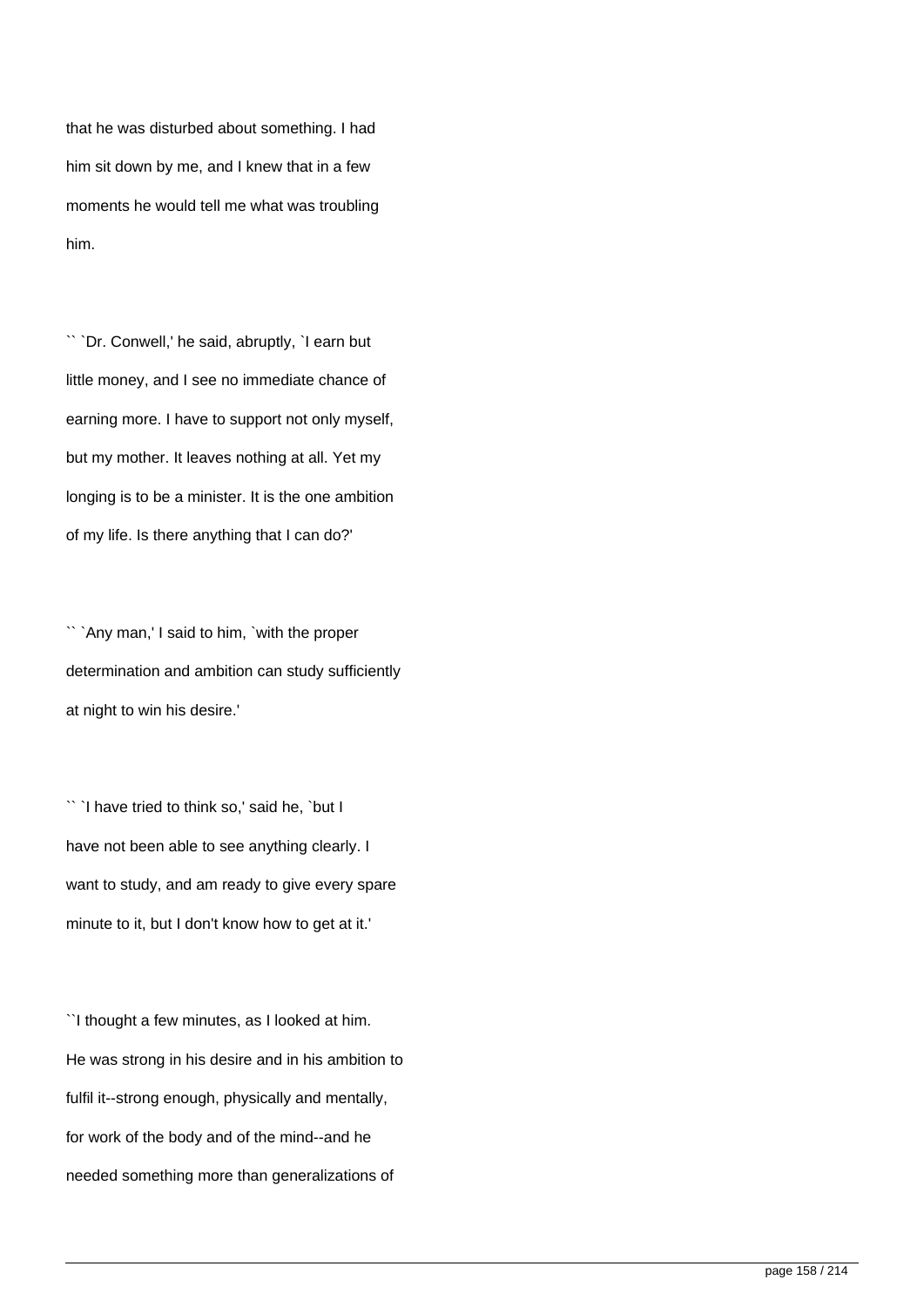## sympathy.

`` `Come to me one evening a week and I will begin teaching you myself,' I said, `and at least you will in that way make a beginning'; and I named the evening.

``His face brightened and he eagerly said that he would come, and left me; but in a little while he came hurrying back again. `May I bring a friend with me?' he said.

``I told him to bring as many as he wanted to, for more than one would be an advantage, and when the evening came there were six friends with him. And that first evening I began to teach them the foundations of Latin.''

He stopped as if the story was over. He was looking out thoughtfully into the waning light, and I knew that his mind was busy with those days of the beginning of the institution he so loves, and whose continued success means so much to him. In a little while he went on: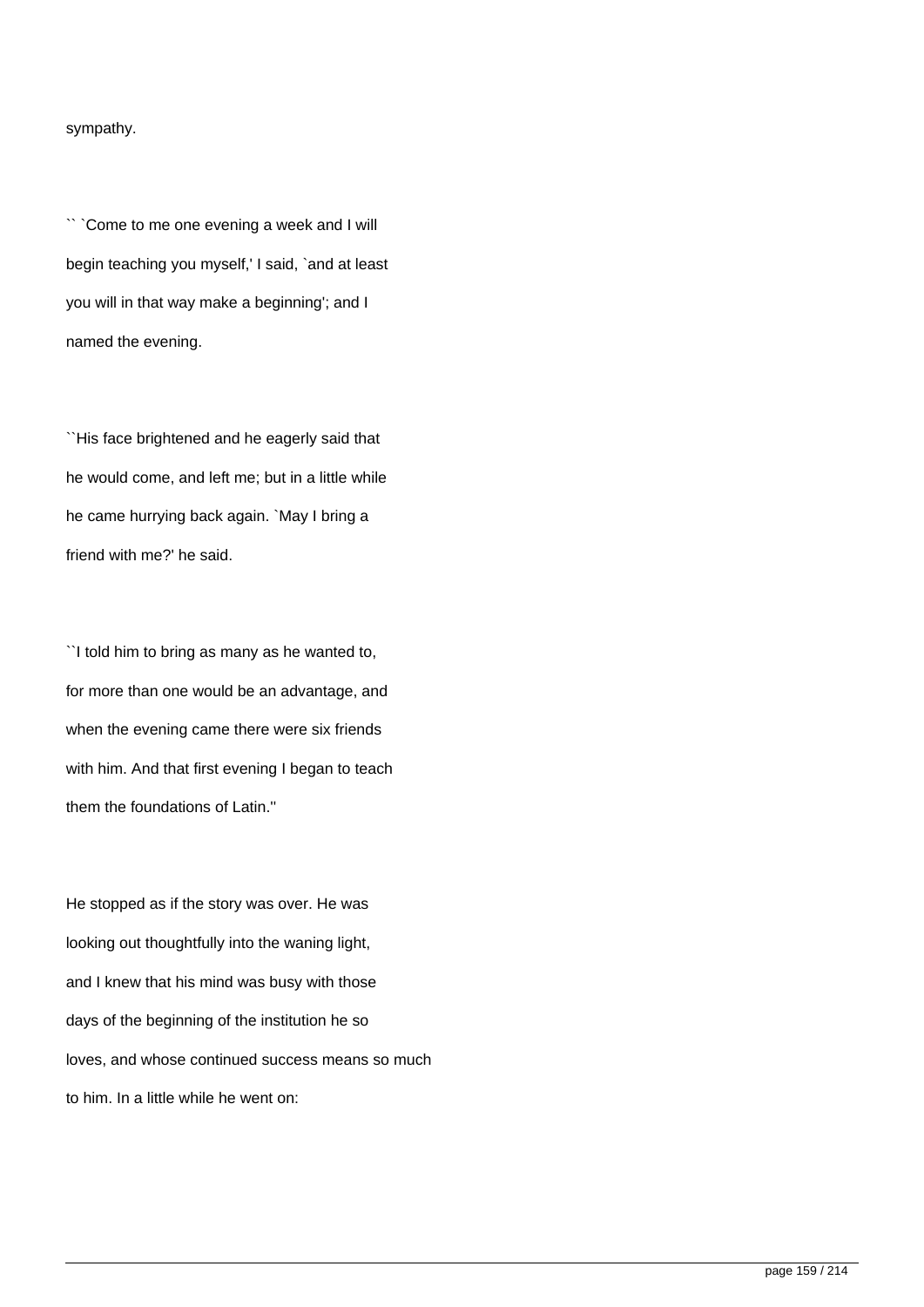``That was the beginning of it, and there is little more to tell. By the third evening the number of pupils had increased to forty; others joined in helping me, and a room was hired; then a little house, then a second house. From a few students and teachers we became a college. After a while our buildings went up on Broad Street alongside the Temple Church, and after another while we became a university. From the first our aim''--(I noticed how quickly it had become ``our'' instead of ``my'')--``our aim was to give education to those who were unable to get it through the usual channels. And so that was really all there was to it.''

That was typical of Russell Conwell--to tell with brevity of what he has done, to point out the beginnings of something, and quite omit to elaborate as to the results. And that, when you come to know him, is precisely what he means you to understand--that it is the beginning of anything that is important, and that if a thing is but earnestly begun and set going in the right way it may just as easily develop big results as little results.

But his story was very far indeed from being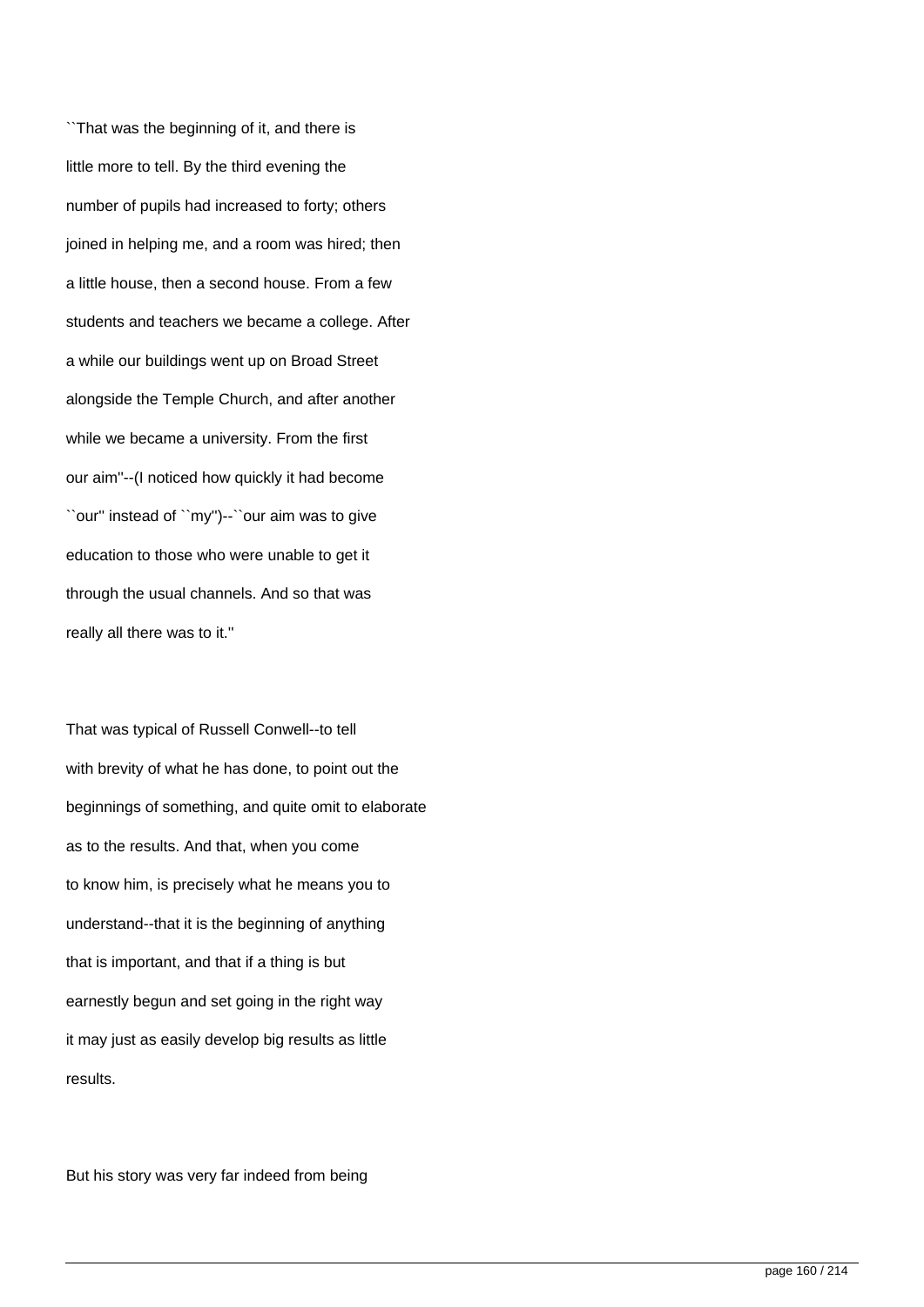``all there was to it,'' for he had quite omitted to state the extraordinary fact that, beginning with those seven pupils, coming to his library on an evening in 1884, the Temple University has numbered, up to Commencement-time in 1915, 88,821 students! Nearly one hundred thousand students, and in the lifetime of the founder! Really, the magnitude of such a work cannot be exaggerated, nor the vast importance of it when it is considered that most of these eighty-eight thousand students would not have received their education had it not been for Temple University. And it all came from the instant response of Russell Conwell to the immediate need presented by a young man without money!

``And there is something else I want to say,'' said Dr. Conwell, unexpectedly. ``I want to say, more fully than a mere casual word, how nobly the work was taken up by volunteer helpers; professors from the University of Pennsylvania and teachers from the public schools and other local institutions gave freely of what time they could until the new venture was firmly on its way. I honor those who came so devotedly to help. And it should be remembered that in those early days the need was even greater than it would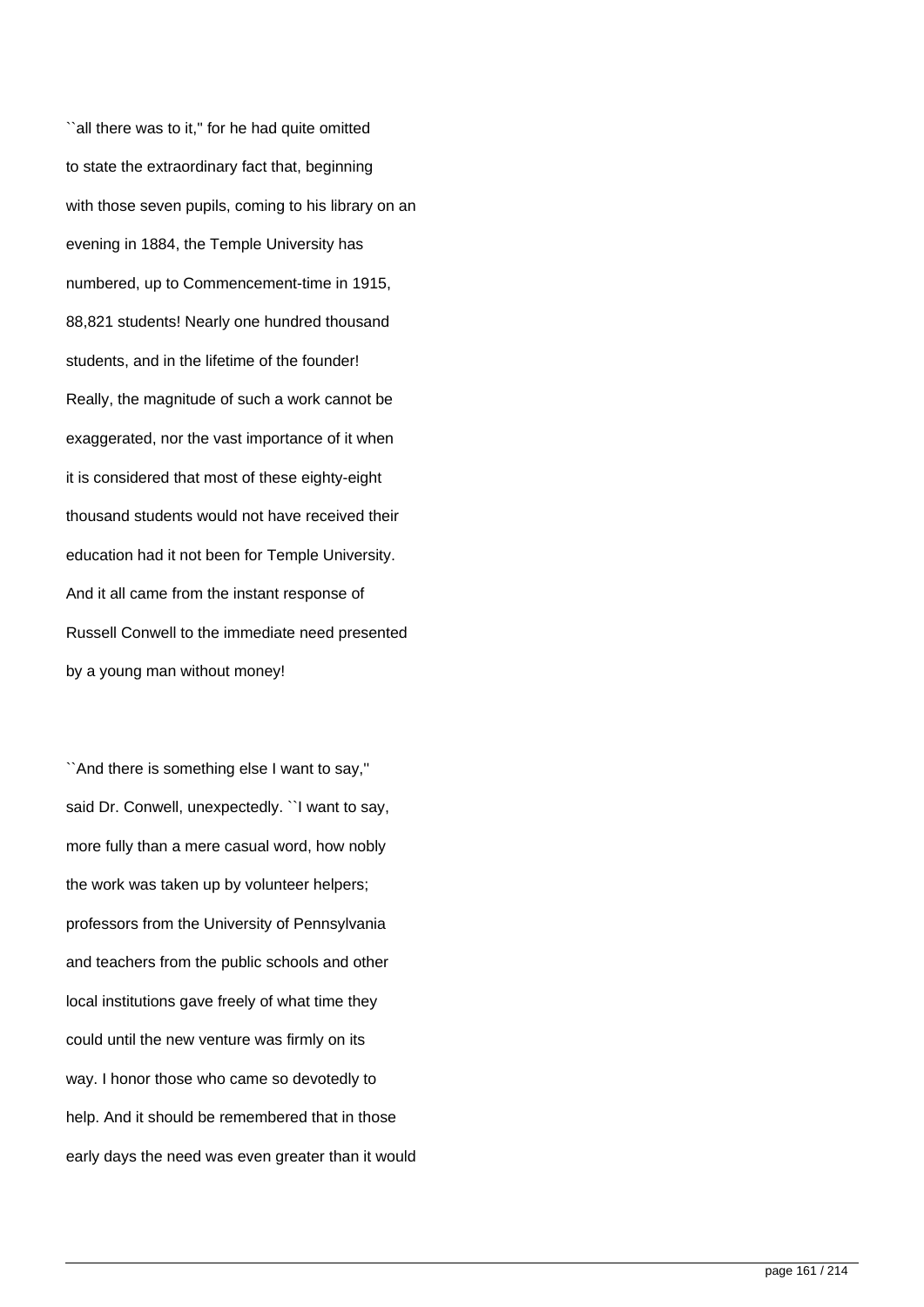now appear, for there were then no night schools or manual-training schools. Since then the city of Philadelphia has gone into such work, and as fast as it has taken up certain branches the Temple University has put its energy into the branches just higher. And there seems no lessening of the need of it,'' he added, ponderingly.

No; there is certainly no lessening of the need of it! The figures of the annual catalogue would alone show that.

As early as 1887, just three years after the beginning, the Temple College, as it was by that time called, issued its first catalogue, which set forth with stirring words that the intent of its founding was to:

``Provide such instruction as shall be best adapted to the higher education of those who are compelled to labor at their trade while engaged in study.

``Cultivate a taste for the higher and most useful branches of learning.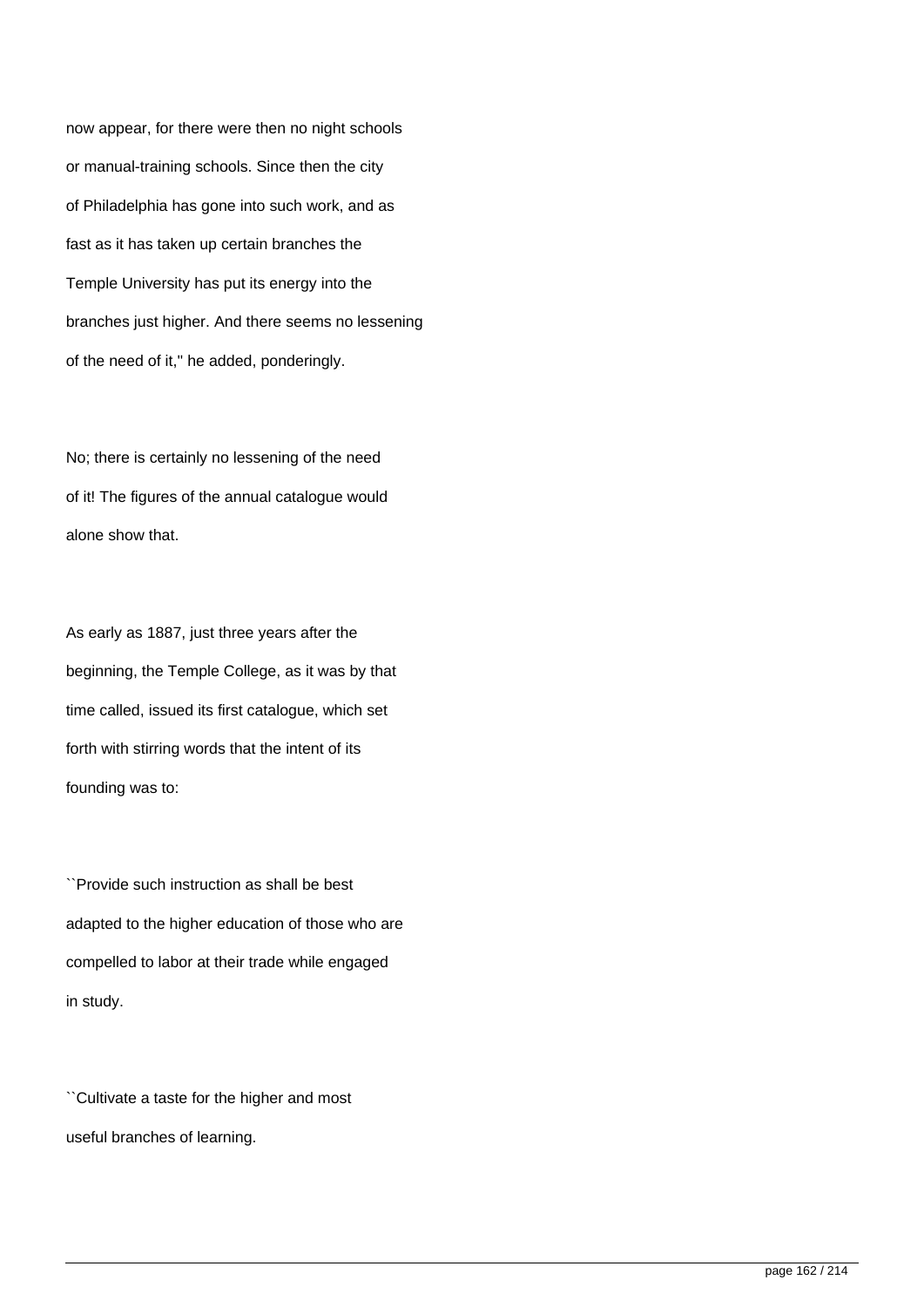``Awaken in the character of young laboring men and women a determined ambition to be useful to their fellow-men.''

The college--the university as it in time came to be--early broadened its scope, but it has from the first continued to aim at the needs of those unable to secure education without such help as, through its methods, it affords.

It was chartered in 1888, at which time its numbers had reached almost six hundred, and it has ever since had a constant flood of applicants. ``It has demonstrated,'' as Dr. Conwell puts it, ``that those who work for a living have time for study.'' And he, though he does not himself add this, has given the opportunity.

He feels especial pride in the features by which lectures and recitations are held at practically any hour which best suits the convenience of the students. If any ten students join in a request for any hour from nine in the morning to ten at night a class is arranged for them, to meet that request! This involves the necessity for a much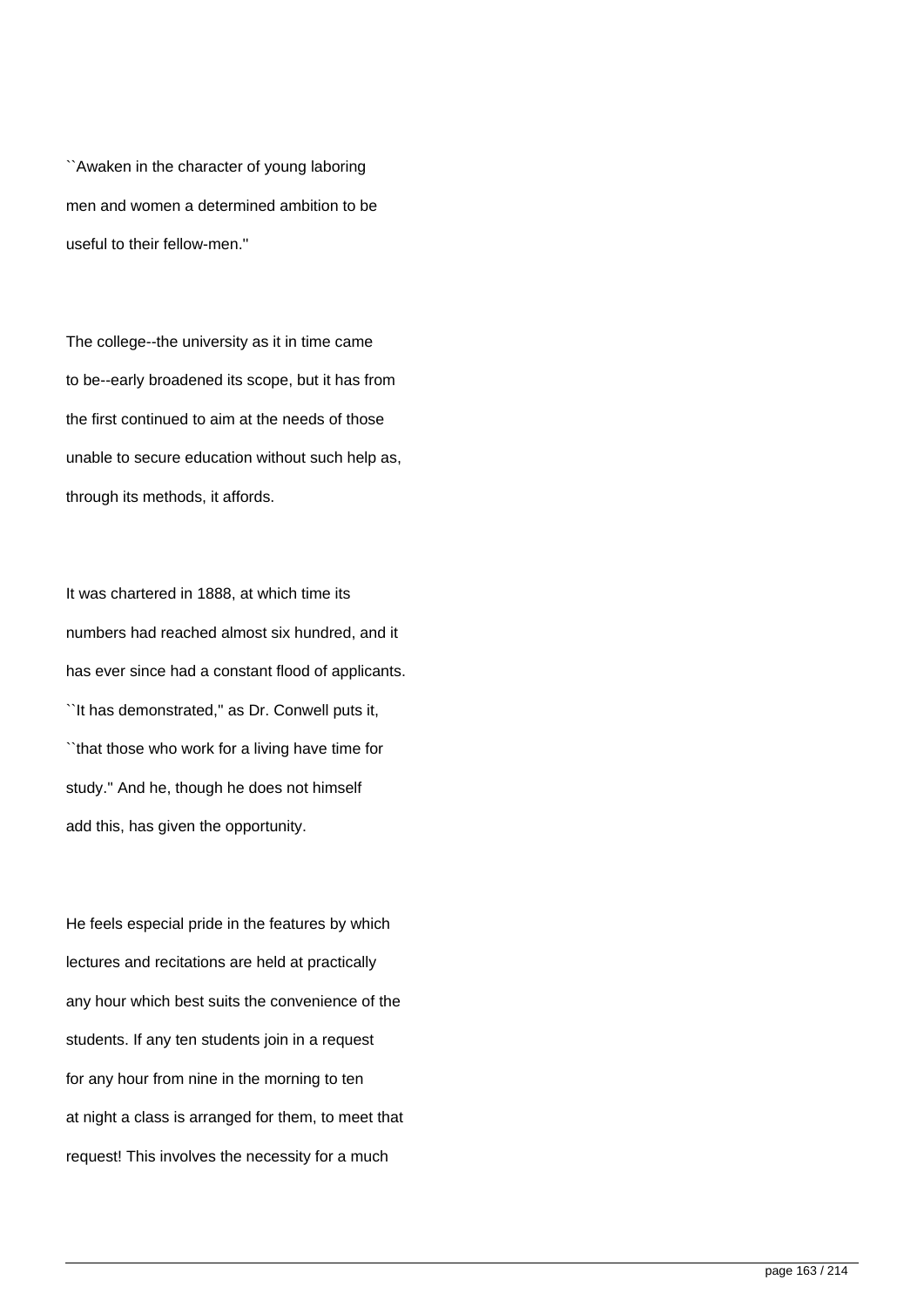larger number of professors and teachers than would otherwise be necessary, but that is deemed a slight consideration in comparison with the immense good done by meeting the needs of workers.

Also President Conwell--for of course he is the president of the university--is proud of the fact that the privilege of graduation depends entirely upon knowledge gained; that graduation does not depend upon having listened to any set number of lectures or upon having attended for so many terms or years. If a student can do four years' work in two years or in three he is encouraged to do it, and if he cannot even do it in four he can have no diploma.

Obviously, there is no place at Temple University for students who care only for a few years of leisured ease. It is a place for workers, and not at all for those who merely wish to be able to boast that they attended a university. The students have come largely from among railroad clerks, bank clerks, bookkeepers, teachers, preachers, mechanics, salesmen, drug clerks, city and United States government employees, widows, nurses, housekeepers, brakemen, firemen, engineers, motormen, conductors, and shop hands.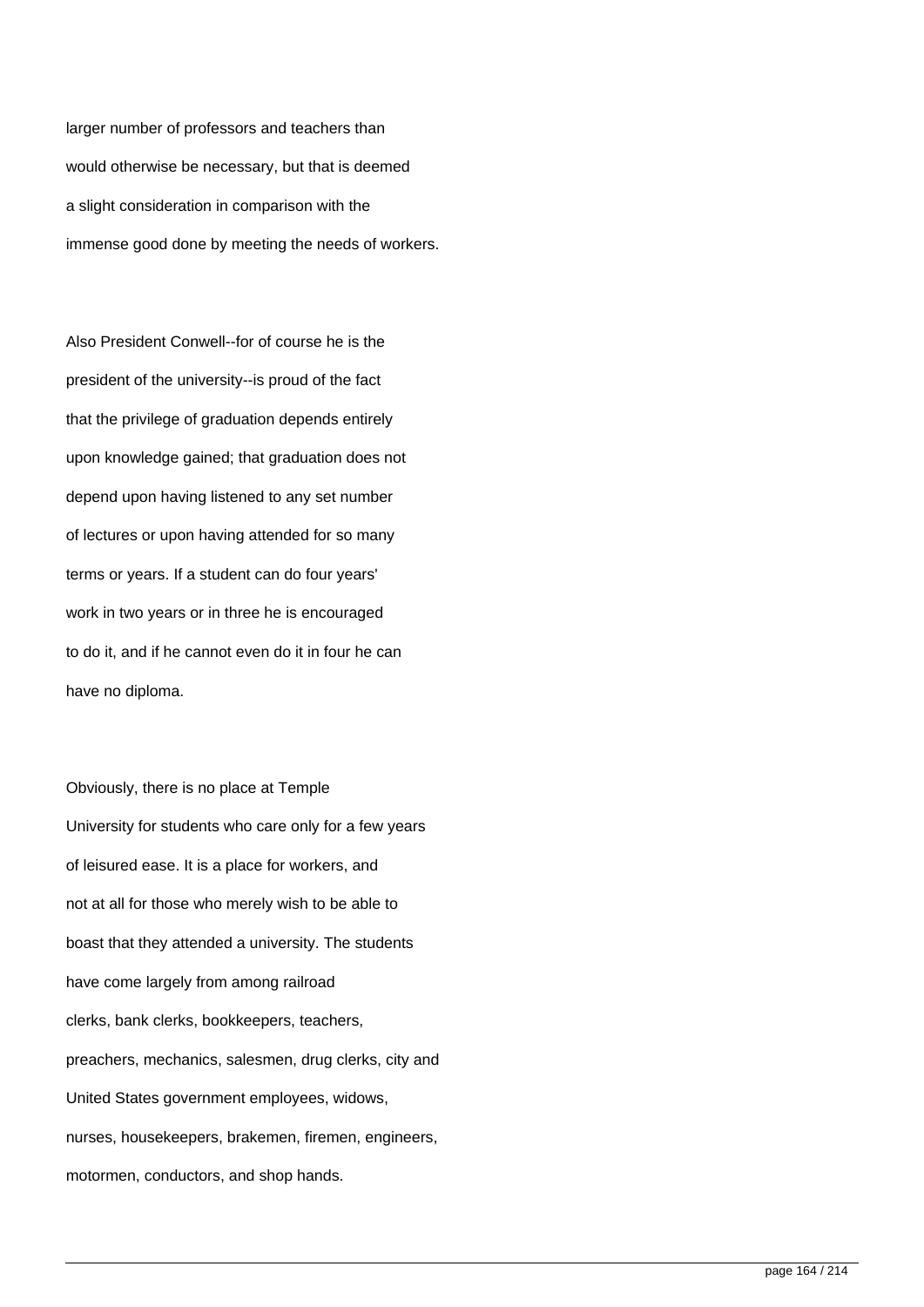It was when the college became strong enough, and sufficiently advanced in scholarship and standing, and broad enough in scope, to win the name of university that this title was officially granted to it by the State of Pennsylvania, in 1907, and now its educational plan includes three distinct school systems.

First: it offers a high-school education to the student who has to quit school after leaving the grammar-school.

Second: it offers a full college education, with the branches taught in long-established highgrade colleges, to the student who has to quit on leaving the high-school.

Third: it offers further scientific or professional education to the college graduate who must go to work immediately on quitting college, but who wishes to take up some such course as law or medicine or engineering.

Out of last year's enrolment of 3,654 it is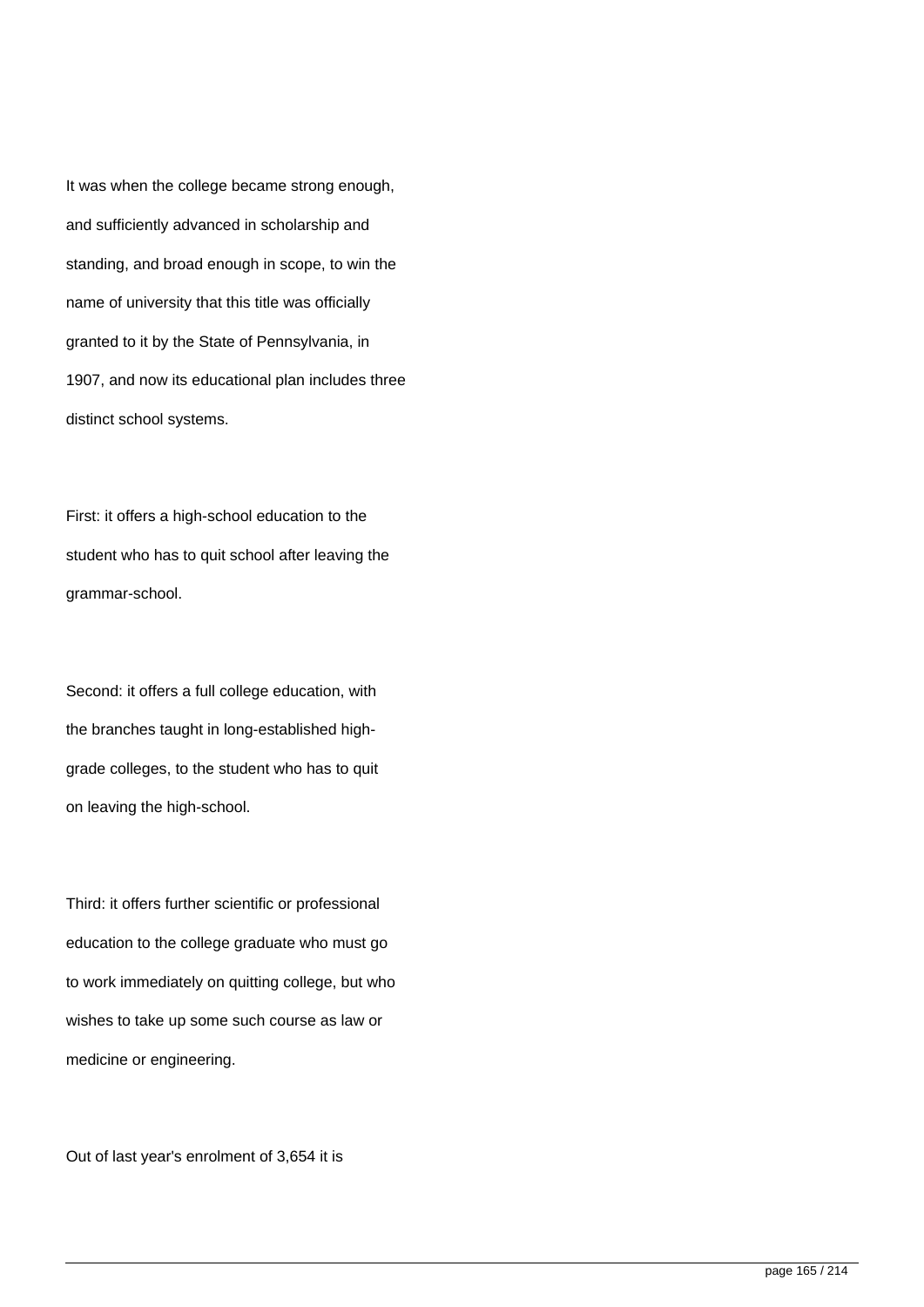interesting to notice that the law claimed 141; theology, 182; medicine and pharmacy and dentistry combined, 357; civil engineering, 37; also that the teachers' college, with normal courses on such subjects as household arts and science, kindergarten work, and physical education, took 174; and still more interesting, in a way, to see that 269 students were enrolled for the technical and vocational courses, such as cooking and dressmaking, millinery, manual crafts, school-gardening, and story-telling. There were 511 in highschool work, and 243 in elementary education. There were 79 studying music, and 68 studying to be trained nurses. There were 606 in the college of liberal arts and sciences, and in the department of commercial education there were 987--for it is a university that offers both scholarship and practicality.

Temple University is not in the least a charitable institution. Its fees are low, and its hours are for the convenience of the students themselves, but it is a place of absolute independence. It is, indeed, a place of far greater independence, so one of the professors pointed out, than are the great universities which receive millions and millions of money in private gifts and endowments.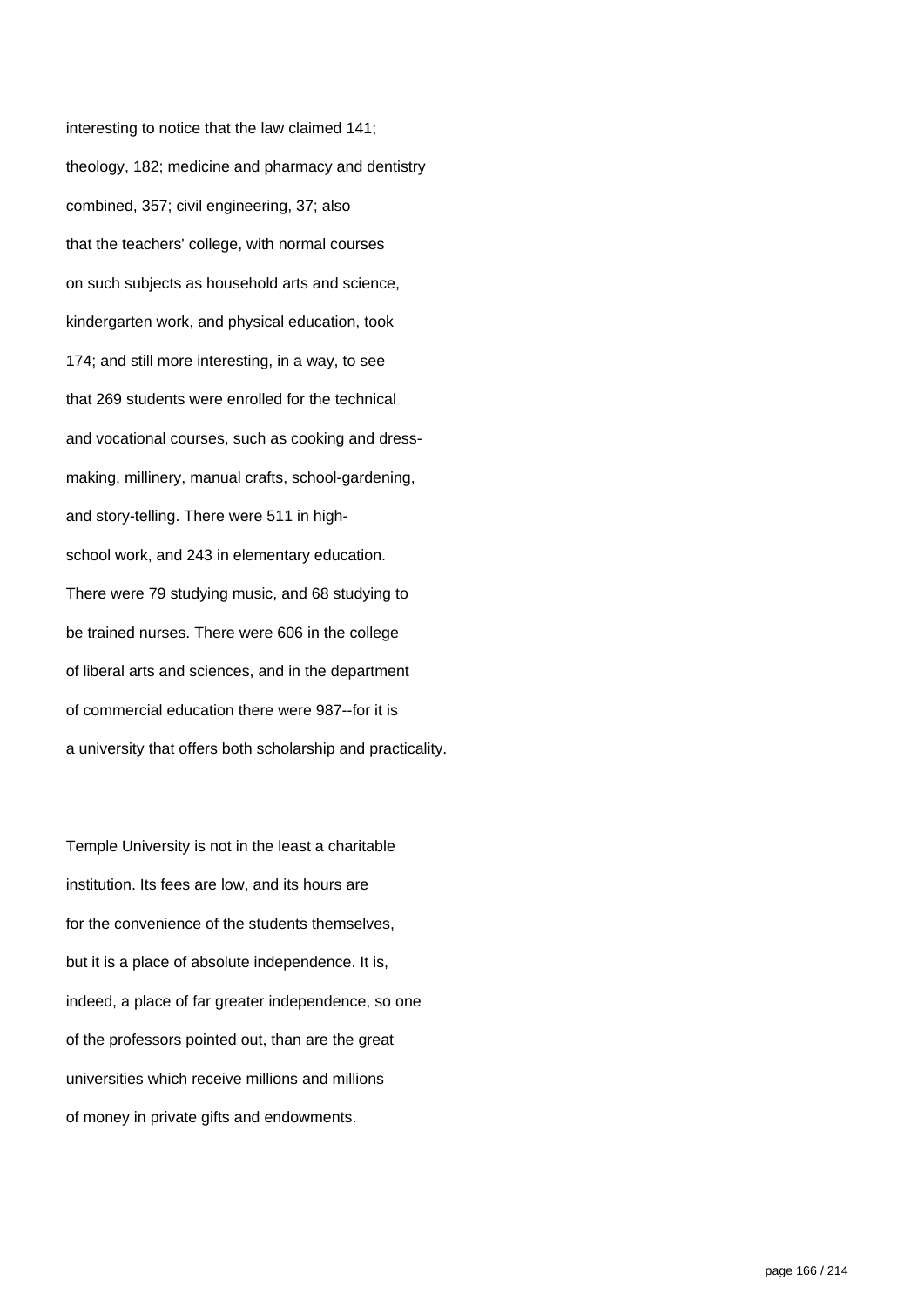Temple University in its early years was sorely in need of money, and often there were thrills of expectancy when some man of mighty wealth seemed on the point of giving. But not a single one ever did, and now the Temple likes to feel that it is glad of it. The Temple, to quote its own words, is ``An institution for strong men and women who can labor with both mind and body.''

And the management is proud to be able to say that, although great numbers have come from distant places, ``not one of the many thousands ever failed to find an opportunity to support himself.''

Even in the early days, when money was needed for the necessary buildings (the buildings of which Conwell dreamed when he left second-story doors in his church!), the university--college it was then called--had won devotion from those who knew that it was a place where neither time nor money was wasted, and where idleness was a crime, and in the donations for the work were many such items as four hundred dollars from factory-workers who gave fifty cents each, and two thousand dollars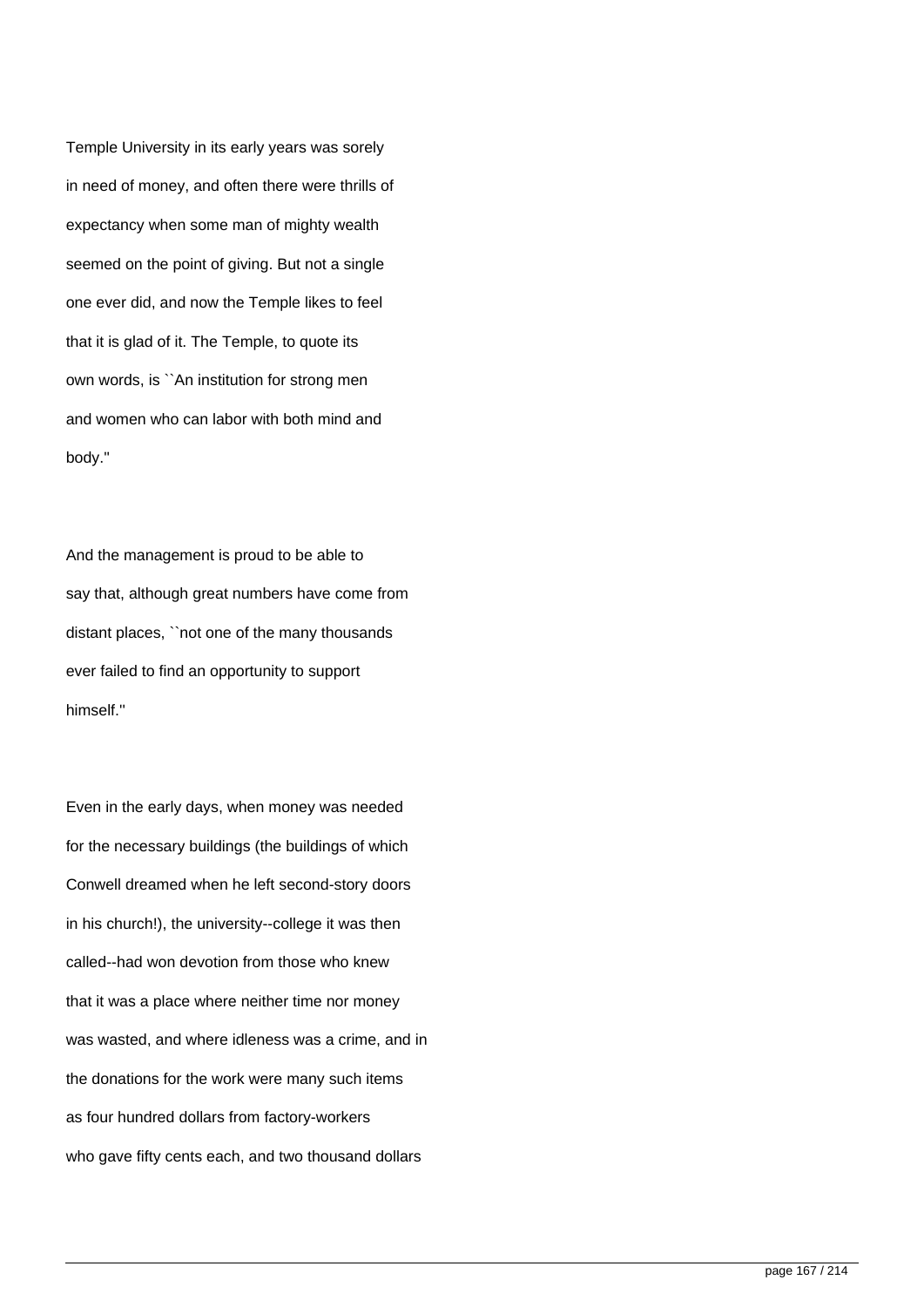from policemen who gave a dollar each. Within two or three years past the State of Pennsylvania has begun giving it a large sum annually, and this state aid is public recognition of Temple University as an institution of high public value. The state money is invested in the brains and hearts of the ambitious.

So eager is Dr. Conwell to place the opportunity of education before every one, that even his servants must go to school! He is not one of those who can see needs that are far away but not those that are right at home. His belief in education, and in the highest attainable education, is profound, and it is not only on account of the abstract pleasure and value of education, but its power of increasing actual earning power and thus making a worker of more value to both himself and the community.

Many a man and many a woman, while continuing to work for some firm or factory, has taken Temple technical courses and thus fitted himself or herself for an advanced position with the same employer. The Temple knows of many such, who have thus won prominent advancement. And it knows of teachers who, while continuing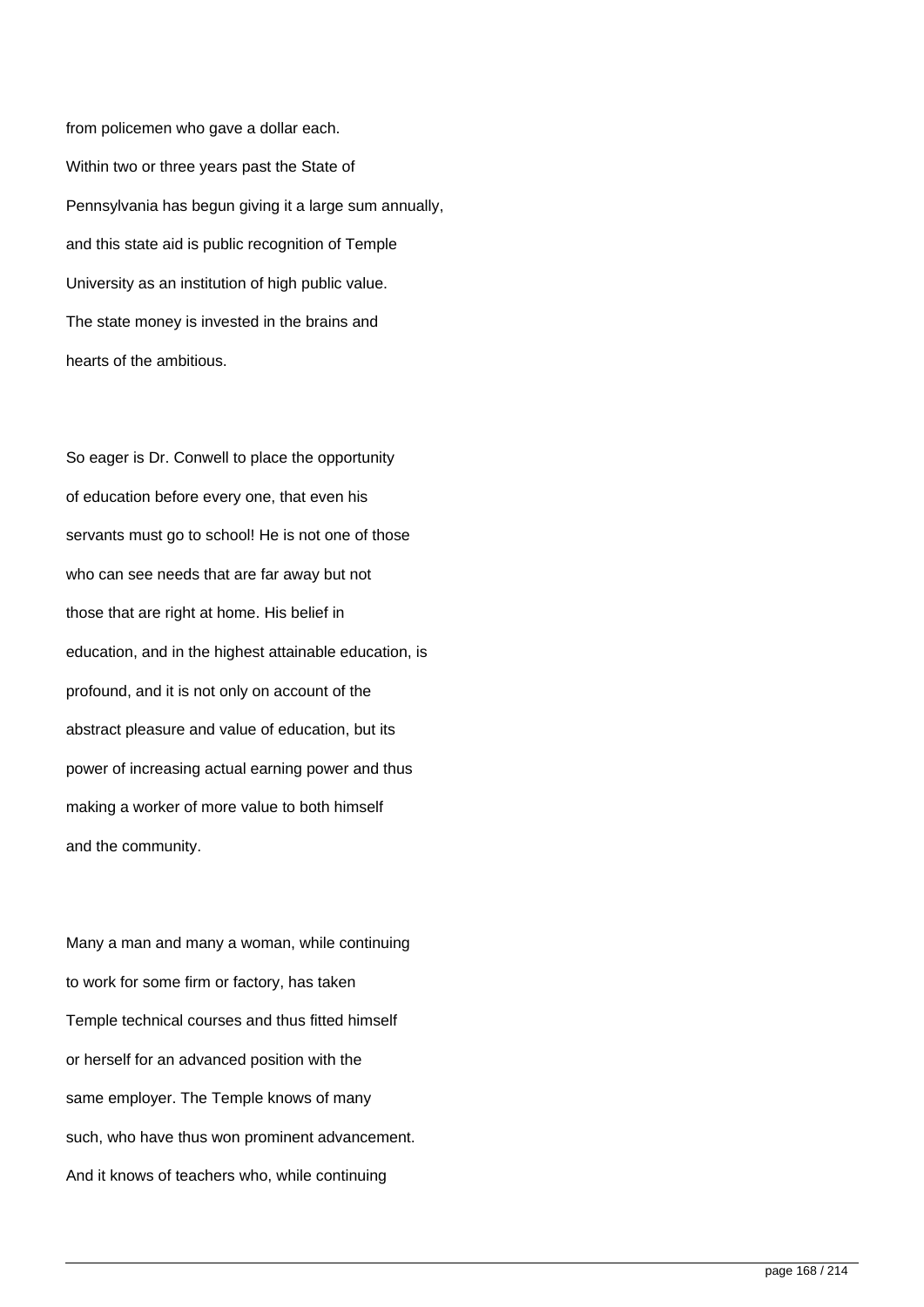to teach, have fitted themselves through the Temple courses for professorships. And it knows of many a case of the rise of a Temple student that reads like an Arabian Nights' fancy!--of advance from bookkeeper to editor, from officeboy to bank president, from kitchen maid to school principal, from street-cleaner to mayor! The Temple University helps them that help themselves.

President Conwell told me personally of one case that especially interested him because it seemed to exhibit, in especial degree, the Temple possibilities; and it particularly interested me because it also showed, in high degree, the methods and personality of Dr. Conwell himself.

One day a young woman came to him and said she earned only three dollars a week and that she desired very much to make more. ``Can you tell me how to do it?'' she said.

He liked her ambition and her directness, but there was something that he felt doubtful about, and that was that her hat looked too expensive for three dollars a week!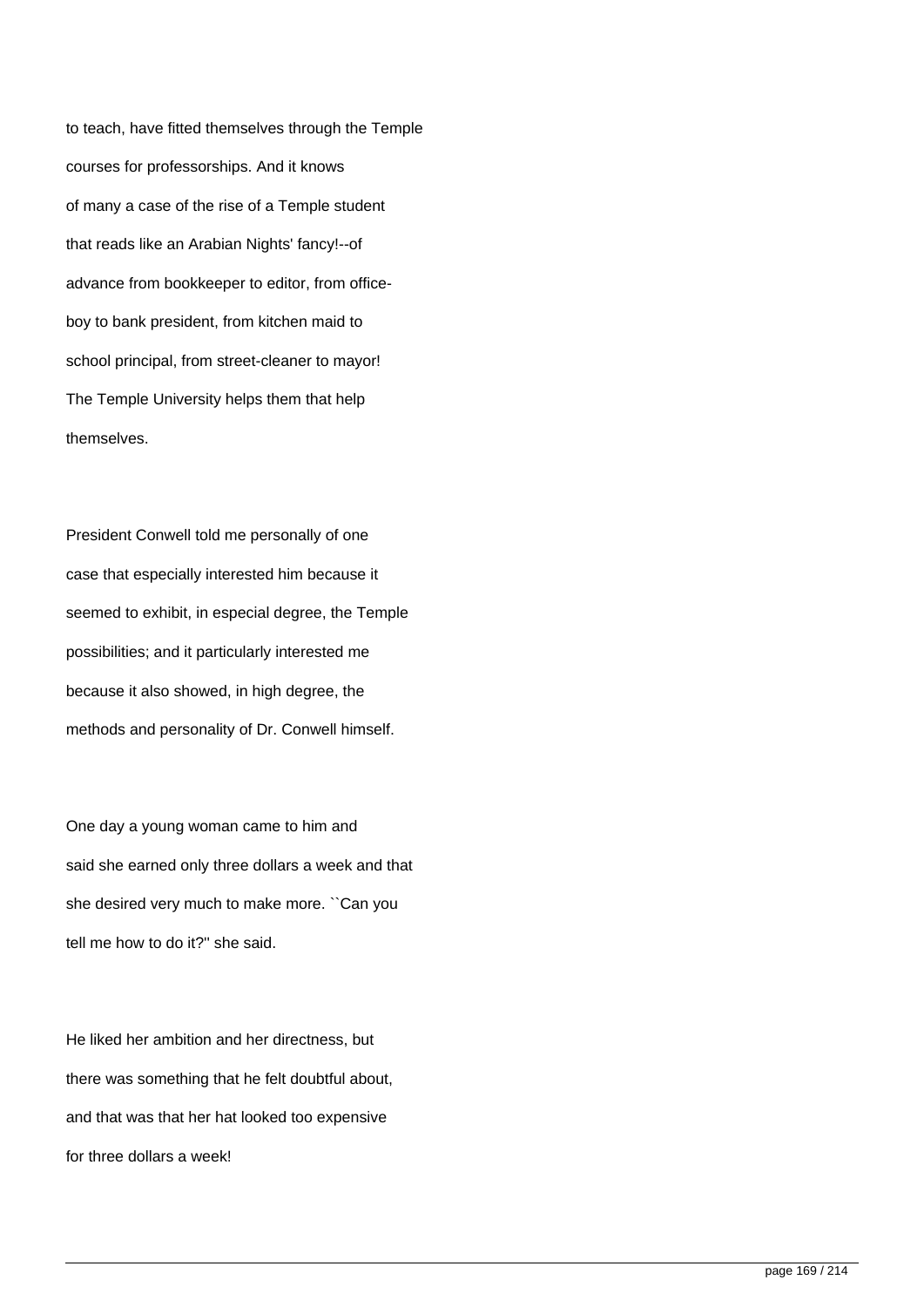Now Dr. Conwell is a man whom you would never suspect of giving a thought to the hat of man or woman! But as a matter of fact there is very little that he does not see.

But though the hat seemed too expensive for three dollars a week, Dr. Conwell is not a man who makes snap-judgments harshly, and in particular he would be the last man to turn away hastily one who had sought him out for help. He never felt, nor could possibly urge upon any one, contentment with a humble lot; he stands for advancement; he has no sympathy with that dictum of the smug, that has come to us from a nation tight bound for centuries by its gentry and aristocracy, about being contented with the position in which God has placed you, for he points out that the Bible itself holds up advancement and success as things desirable.

And, as to the young woman before him, it developed, through discreet inquiry veiled by frank discussion of her case, that she had made the expensive-looking hat herself! Whereupon not only did all doubtfulness and hesitation vanish,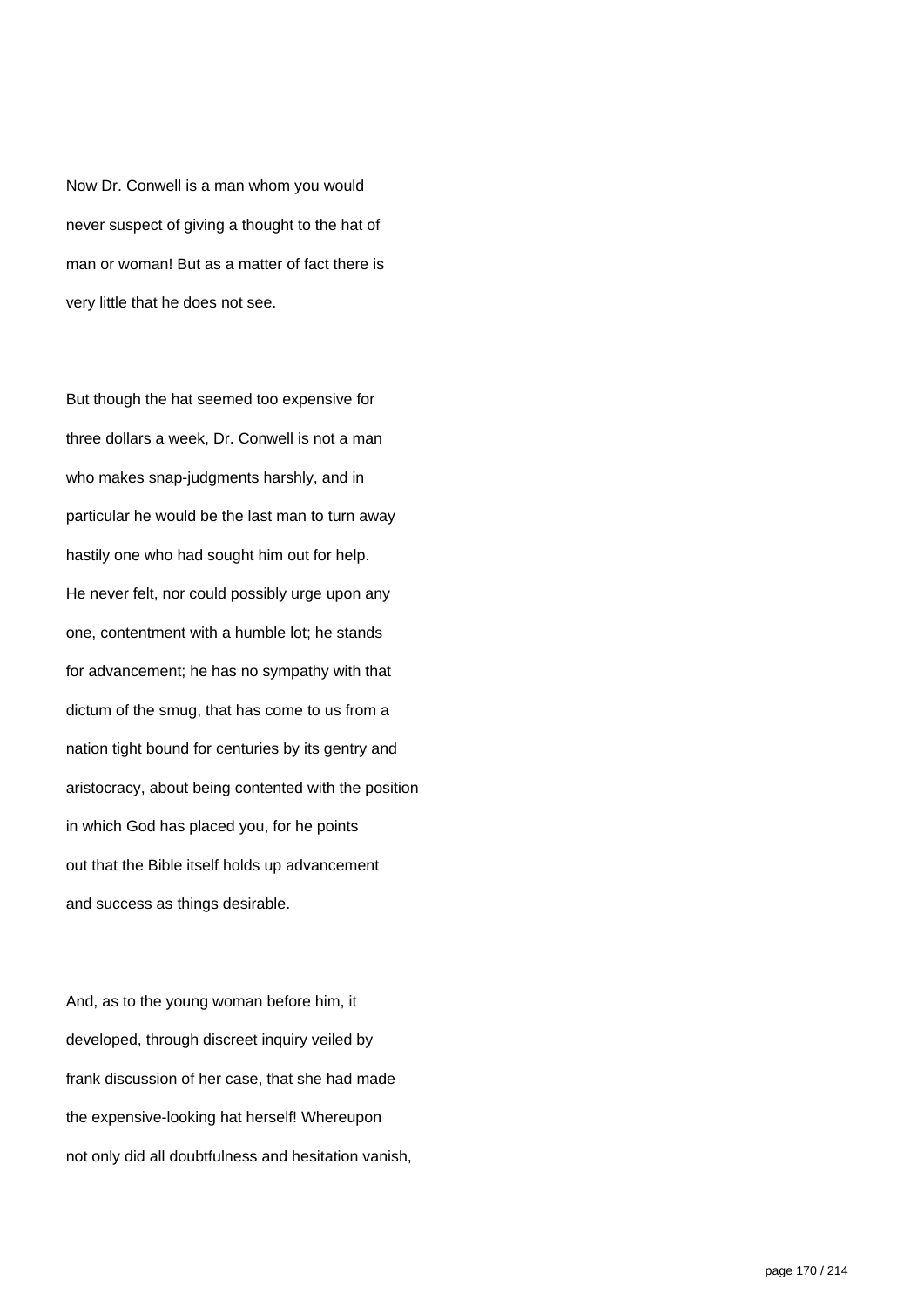but he saw at once how she could better herself. He knew that a woman who could make a hat like that for herself could make hats for other people, and so, ``Go into millinery as a business,'' he advised.

``Oh--if I only could!'' she exclaimed. ``But I know that I don't know enough.''

``Take the millinery course in Temple University,'' he responded.

She had not even heard of such a course, and when he went on to explain how she could take it and at the same time continue at her present work until the course was concluded, she was positively ecstatic--it was all so unexpected, this opening of the view of a new and broader life.

``She was an unusual woman,'' concluded Dr. Conwell, ``and she worked with enthusiasm and tirelessness. She graduated, went to an up-state city that seemed to offer a good field, opened a millinery establishment there, with her own name above the door, and became prosperous. That was only a few years ago. And recently I had a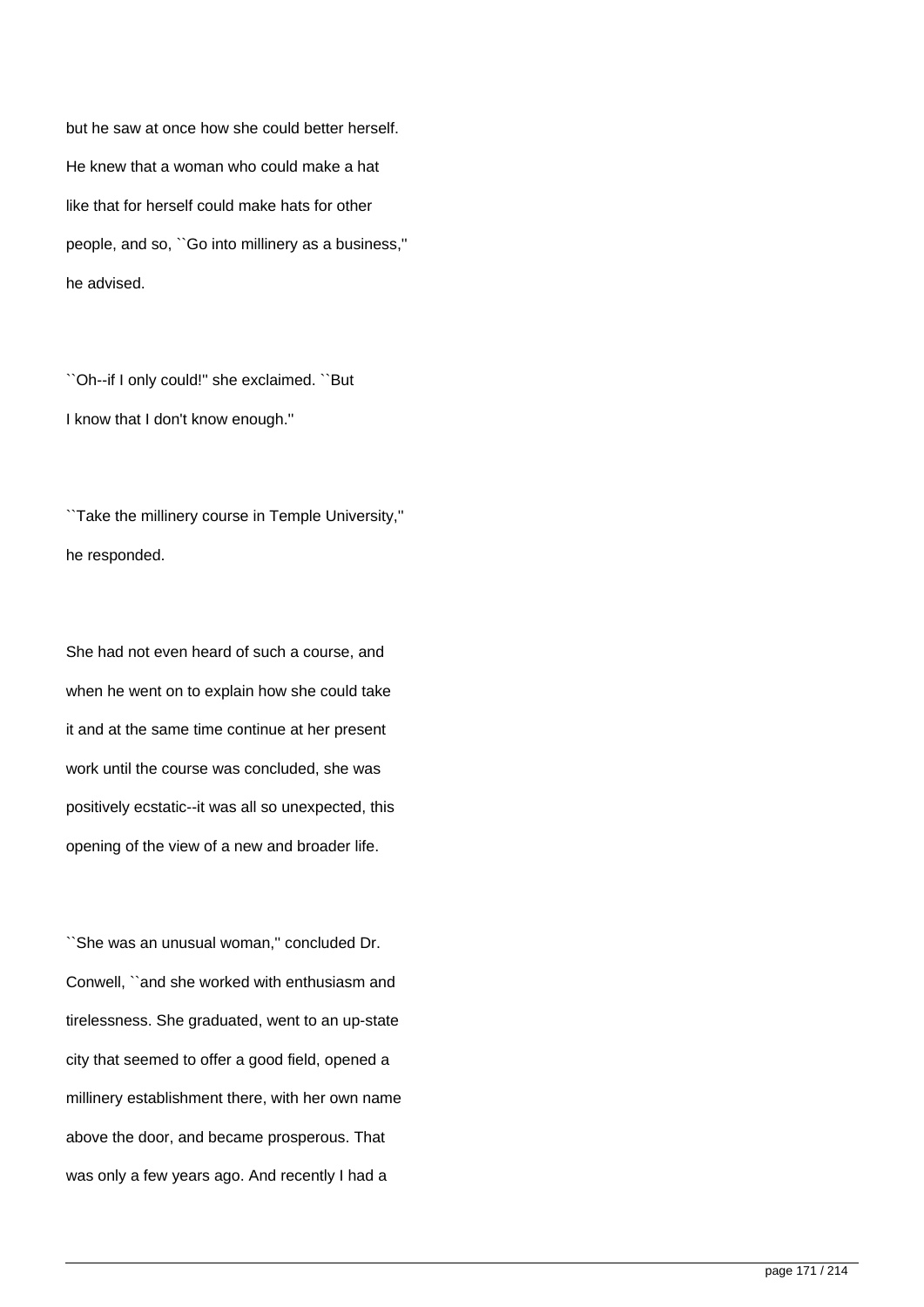letter from her, telling me that last year she netted a clear profit of three thousand six hundred dollars!''

I remember a man, himself of distinguished position, saying of Dr. Conwell, "It is difficult to speak in tempered language of what he has achieved.'' And that just expresses it; the temptation is constantly to use superlatives--for superlatives fit! Of course he has succeeded for himself, and succeeded marvelously, in his rise from the rocky hill farm, but he has done so vastly more than that in inspiring such hosts of others to succeed!

A dreamer of dreams and a seer of visions- and what realizations have come! And it interested me profoundly not long ago, when Dr. Conwell, talking of the university, unexpectedly remarked that he would like to see such institutions scattered throughout every state in the Union. ``All carried on at slight expense to the students and at hours to suit all sorts of working men and women,'' he added, after a pause; and then, abruptly, ``I should like to see the possibility of higher education offered to every one in the United States who works for a living.''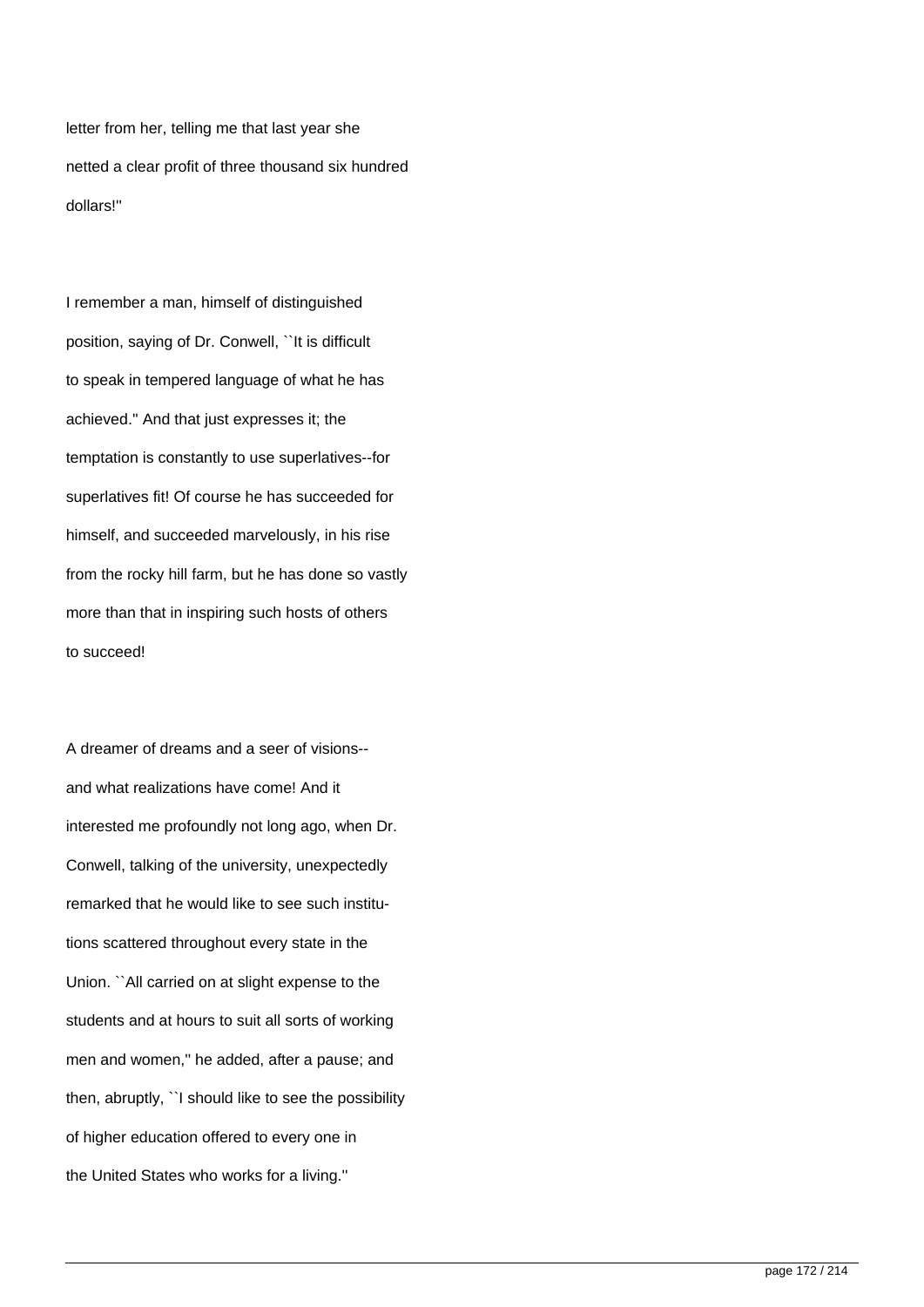There was something superb in the very imagining of such a nation-wide system. But I did not ask whether or not he had planned any details for such an effort. I knew that thus far it might only be one of his dreams--but I also knew that his dreams had a way of becoming realities. I had a fleeting glimpse of his soaring vision. It was amazing to find a man of more than threescore and ten thus dreaming of more worlds to conquer. And I thought, what could the world have accomplished if Methuselah had been a Conwell!--or, far better, what wonders could be accomplished if Conwell could but be a Methuselah!

He has all his life been a great traveler. He is a man who sees vividly and who can describe vividly. Yet often his letters, even from places of the most profound interest, are mostly concerned with affairs back home. It is not that he does not feel, and feel intensely, the interest of what he is visiting, but that his tremendous earnestness keeps him always concerned about his work at home. There could be no stronger example than what I noticed in a letter he wrote from Jerusalem. ``I am in Jerusalem! And here at Gethsemane and at the Tomb of Christ''--reading thus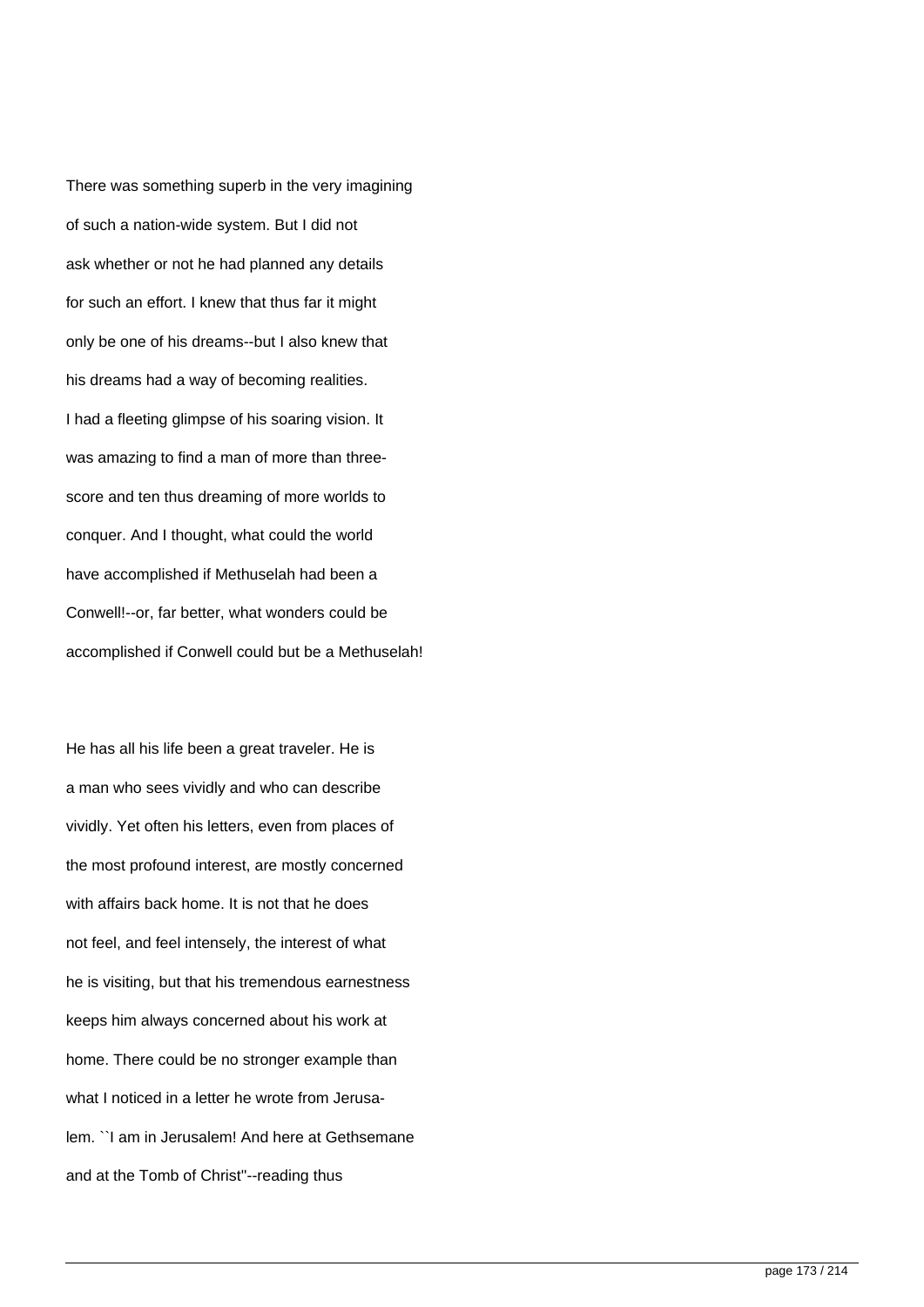far, one expects that any man, and especially a minister, is sure to say something regarding the associations of the place and the effect of these associations on his mind; but Conwell is always the man who is different--``And here at Gethsemane and at the Tomb of Christ, I pray especially for the Temple University.'' That is Conwellism!

That he founded a hospital--a work in itself great enough for even a great life is but one among the striking incidents of his career. And it came about through perfect naturalness. For he came to know, through his pastoral work and through his growing acquaintance with the needs of the city, that there was a vast amount of suffering and wretchedness and anguish, because of the inability of the existing hospitals to care for all who needed care. There was so much sickness and suffering to be alleviated, there were so many deaths that could be prevented--and so he decided to start another hospital.

And, like everything with him, the beginning was small. That cannot too strongly be set down as the way of this phenomenally successful organizer. Most men would have to wait until a big beginning could be made, and so would most likely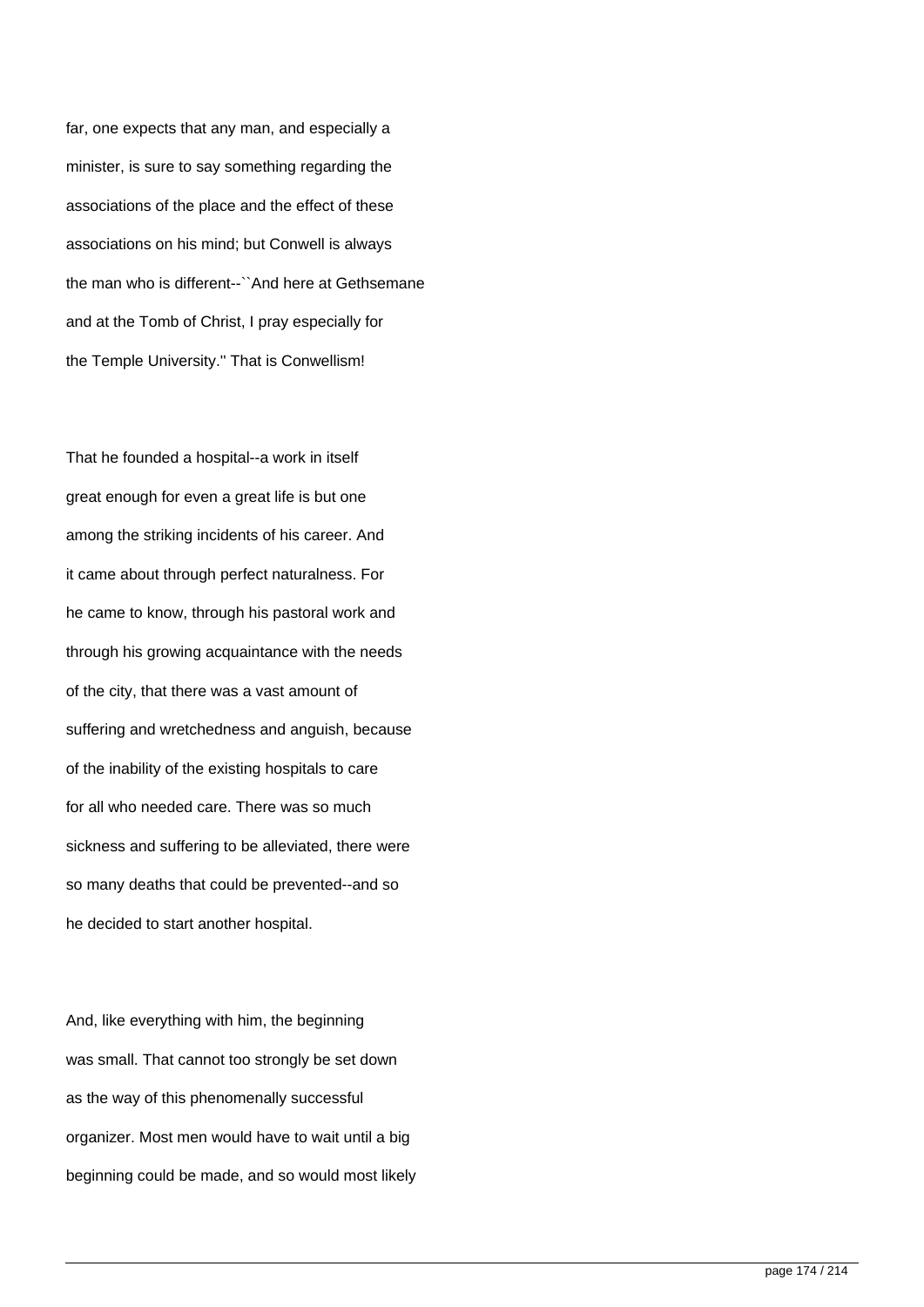never make a beginning at all. But Conwell's way is to dream of future bigness, but be ready to begin at once, no matter how small or insignificant the beginning may appear to others.

Two rented rooms, one nurse, one patient--this was the humble beginning, in 1891, of what has developed into the great Samaritan Hospital. In a year there was an entire house, fitted up with wards and operating-room. Now it occupies several buildings, including and adjoining that first one, and a great new structure is planned. But even as it is, it has a hundred and seventy beds, is fitted with all modern hospital appliances, and has a large staff of physicians; and the number of surgical operations performed there is very large.

It is open to sufferers of any race or creed, and the poor are never refused admission, the rule being that treatment is free for those who cannot pay, but that such as can afford it shall pay according to their means.

And the hospital has a kindly feature that endears it to patients and their relatives alike, and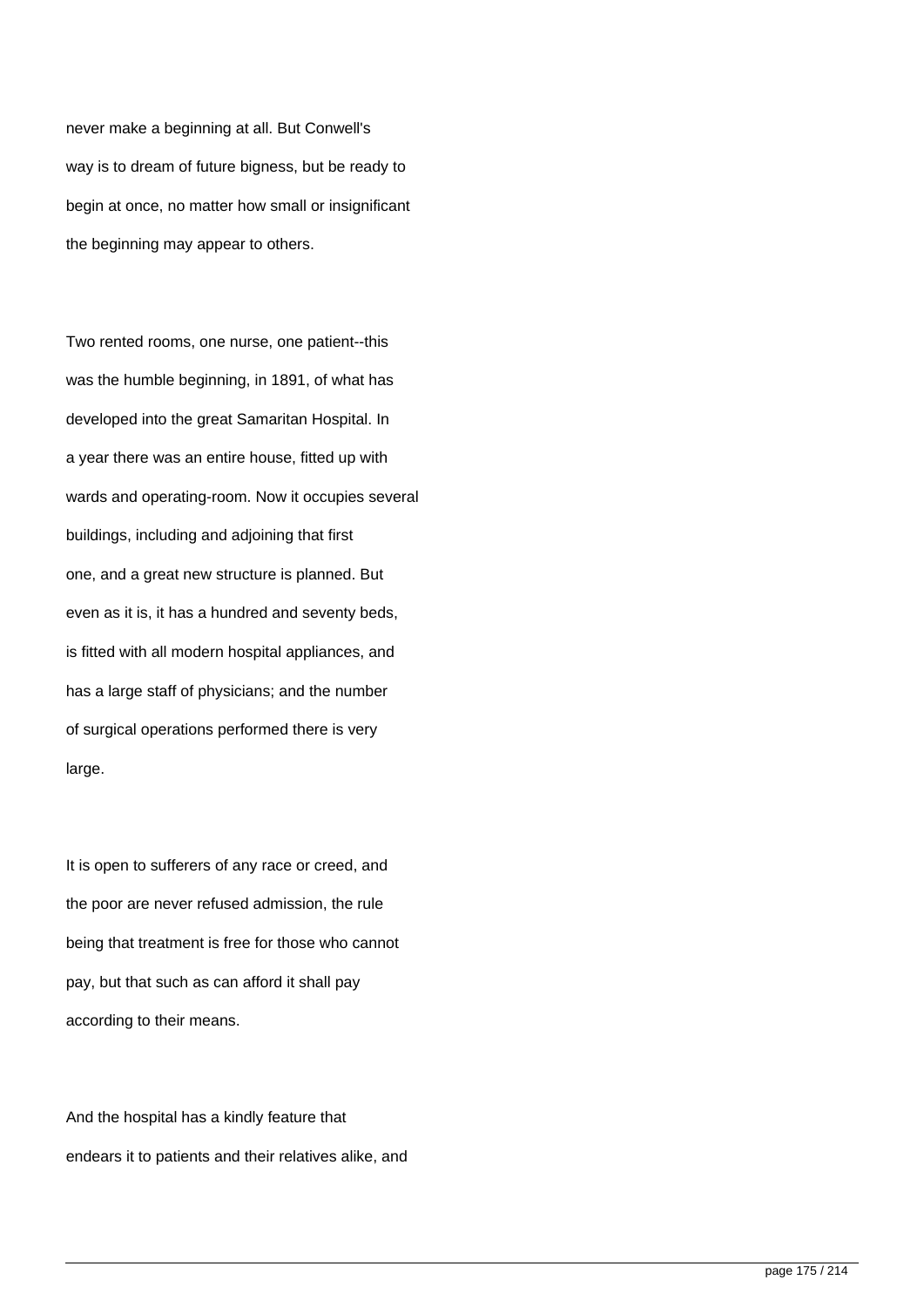that is that, by Dr. Conwell's personal order, there are not only the usual week-day hours for visiting, but also one evening a week and every Sunday afternoon. ``For otherwise,'' as he says, ``many would be unable to come because they could not get away from their work.''

A little over eight years ago another hospital was taken in charge, the Garretson--not founded by Conwell, this one, but acquired, and promptly expanded in its usefulness.

Both the Samaritan and the Garretson are part of Temple University. The Samaritan Hospital has treated, since its foundation, up to the middle of 1915, 29,301 patients; the Garretson, in its shorter life, 5,923. Including dispensary cases as well as house patients, the two hospitals together, under the headship of President Conwell, have handled over 400,000 cases.

How Conwell can possibly meet the multifarious demands upon his time is in itself a miracle. He is the head of the great church; he is the head of the university; he is the head of the hospitals; he is the head of everything with which he is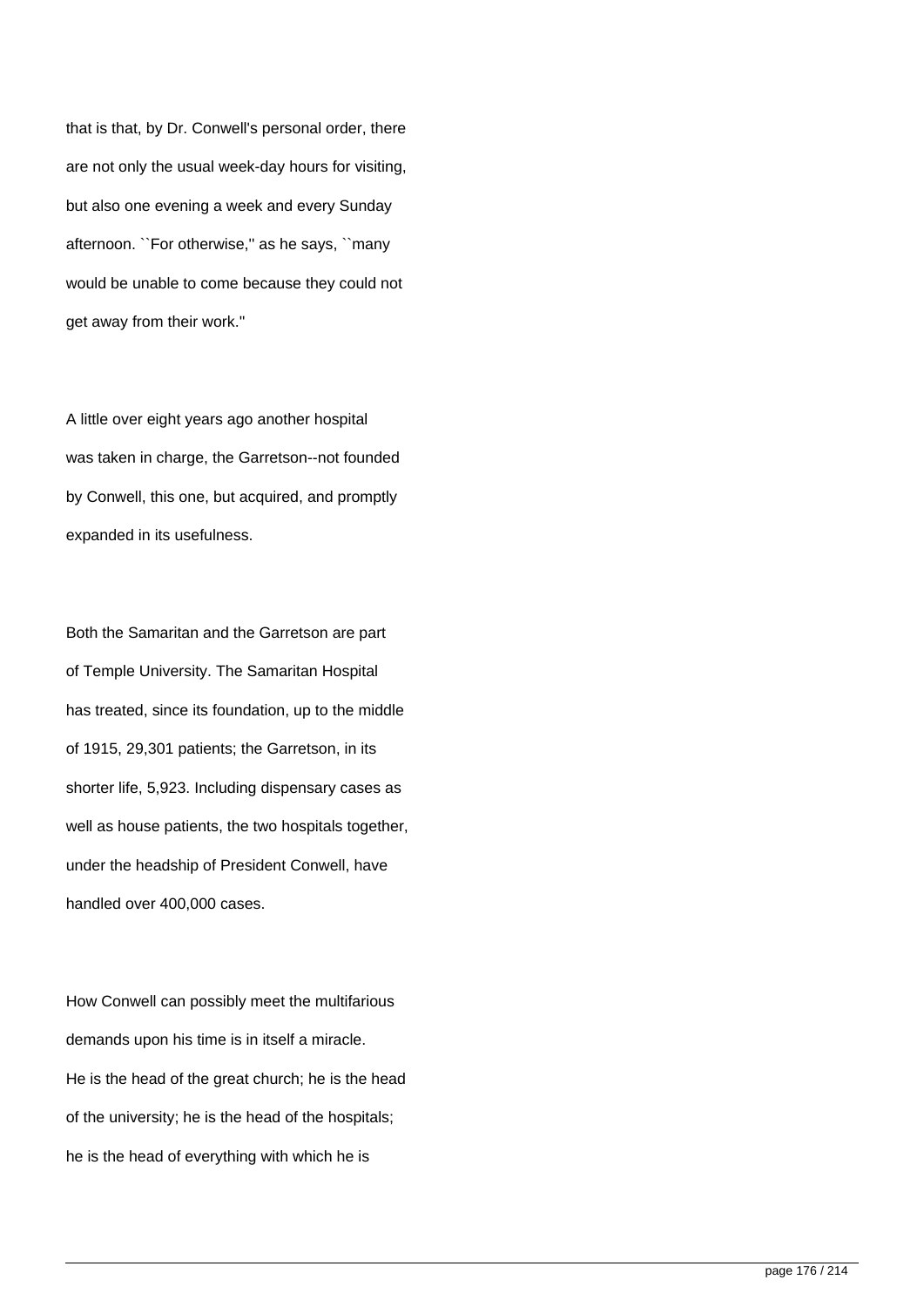associated! And he is not only nominally, but very actively, the head!

VIII

## HIS SPLENDID EFFICIENCY

CONWELL has a few strong and efficient executive helpers who have long been associated with him; men and women who know his ideas and ideals, who are devoted to him, and who do their utmost to relieve him; and of course there is very much that is thus done for him; but even as it is, he is so overshadowing a man (there is really no other word) that all who work with him look to him for advice and guidance the professors and the students, the doctors and the nurses, the church officers, the Sunday-school teachers, the members of his congregation. And he is never too busy to see any one who really wishes to see him.

He can attend to a vast intricacy of detail, and answer myriad personal questions and doubts, and keep the great institutions splendidly going, by thorough systematization of time, and by watching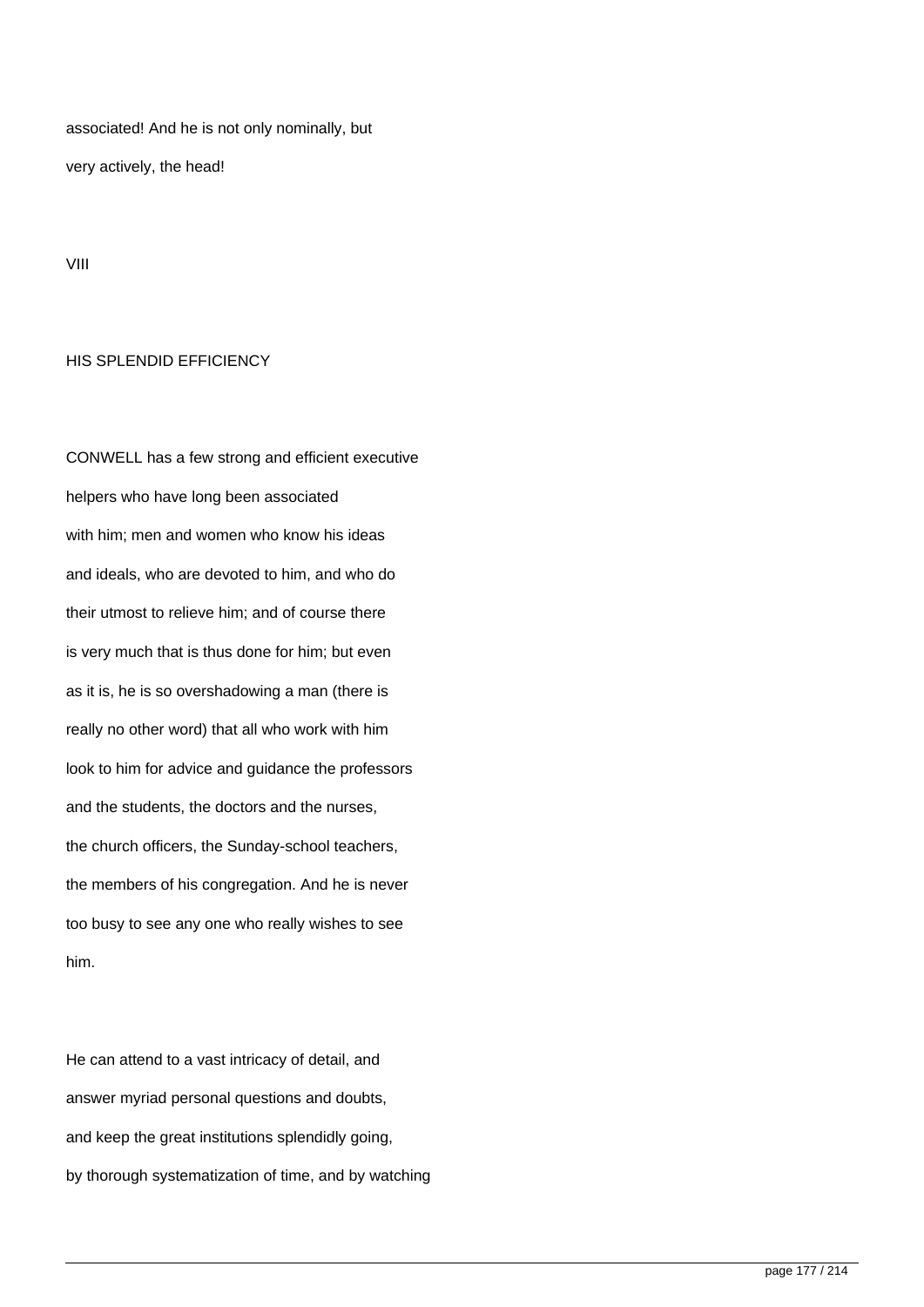every minute. He has several secretaries, for special work, besides his private secretary. His correspondence is very great. Often he dictates to a secretary as he travels on the train. Even in the few days for which he can run back to the Berkshires, work is awaiting him. Work follows him. And after knowing of this, one is positively amazed that he is able to give to his country-wide lectures the time and the traveling that they inexorably demand. Only a man of immense strength, of the greatest stamina, a veritable superman, could possibly do it. And at times one quite forgets, noticing the multiplicity of his occupations, that he prepares two sermons and two talks on Sunday!

Here is his usual Sunday schedule, when at home. He rises at seven and studies until breakfast, which is at eight-thirty. Then he studies until nine-forty-five, when he leads a men's meeting at which he is likely also to play the organ and lead the singing. At ten-thirty is the principal church service, at which he preaches, and at the close of which he shakes hands with hundreds. He dines at one, after which he takes fifteen minutes' rest and then reads; and at three o'clock he addresses, in a talk that is like another sermon,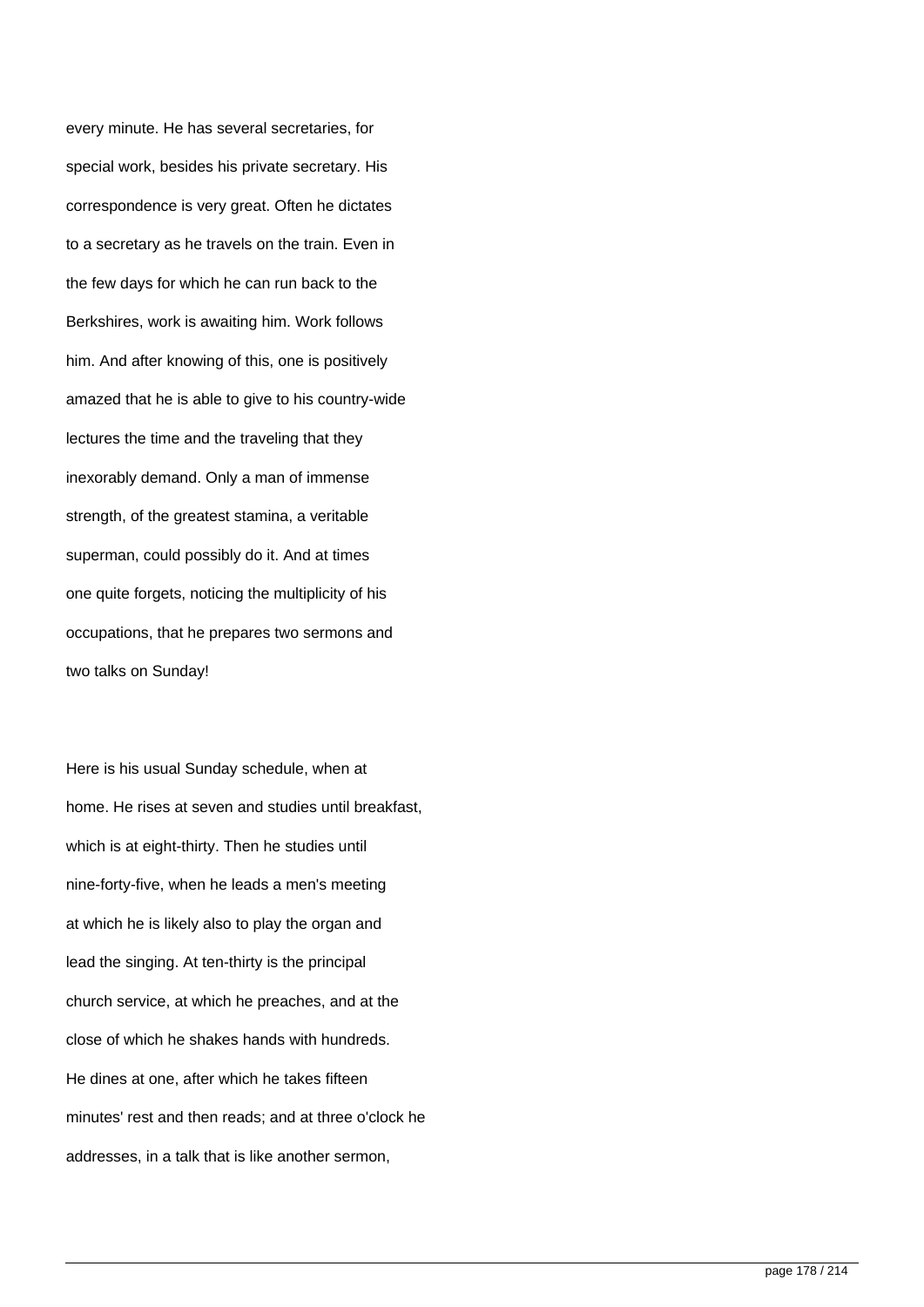a large class of men--not the same men as in the morning. He is also sure to look in at the regular session of the Sunday-school. Home again, where he studies and reads until supper-time. At seventhirty is the evening service, at which he again preaches and after which he shakes hands with several hundred more and talks personally, in his study, with any who have need of talk with him. He is usually home by ten-thirty. I spoke of it, one evening, as having been a strenuous day, and he responded, with a cheerfully whimsical smile: ``Three sermons and shook hands with nine hundred.''

That evening, as the service closed, he had said to the congregation: "I shall be here for an hour. We always have a pleasant time together after service. If you are acquainted with me, come up and shake hands. If you are strangers''- just the slightest of pauses--"come up and let us make an acquaintance that will last for eternity.'' I remember how simply and easily this was said, in his clear, deep voice, and how impressive and important it seemed, and with what unexpectedness it came. ``Come and make an acquaintance that will last for eternity!'' And there was a serenity about his way of saying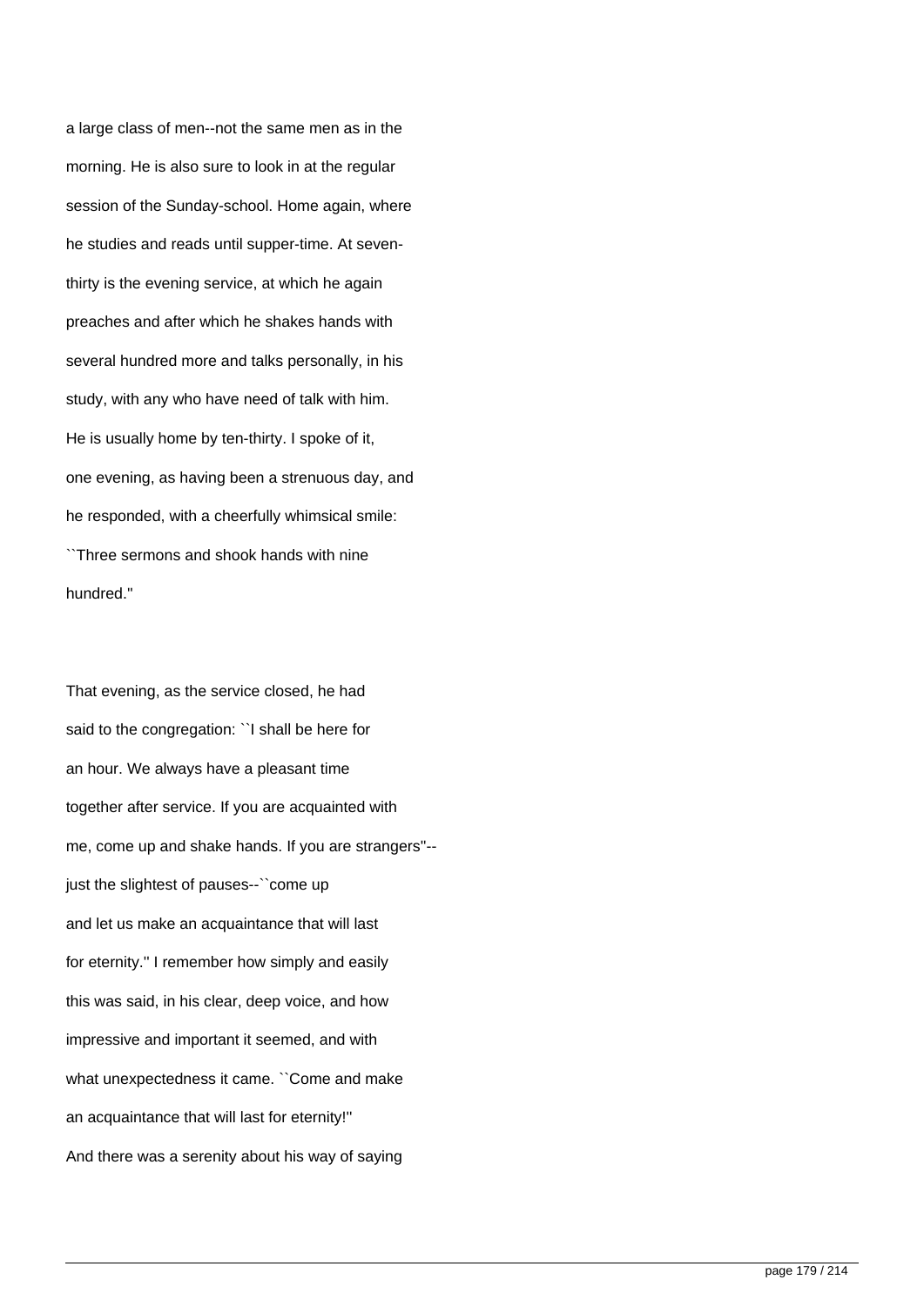this which would make strangers think--just as he meant them to think--that he had nothing whatever to do but to talk with them. Even his own congregation have, most of them, little conception of how busy a man he is and how precious is his time.

One evening last June to take an evening of which I happened to know--he got home from a journey of two hundred miles at six o'clock, and after dinner and a slight rest went to the church prayer-meeting, which he led in his usual vigorous way at such meetings, playing the organ and leading the singing, as well as praying and talking. After the prayer-meeting he went to two dinners in succession, both of them important dinners in connection with the close of the university year, and at both dinners he spoke. At the second dinner he was notified of the sudden illness of a member of his congregation, and instantly hurried to the man's home and thence to the hospital to which he had been removed, and there he remained at the man's bedside, or in consultation with the physicians, until one in the morning. Next morning he was up at seven and again at work.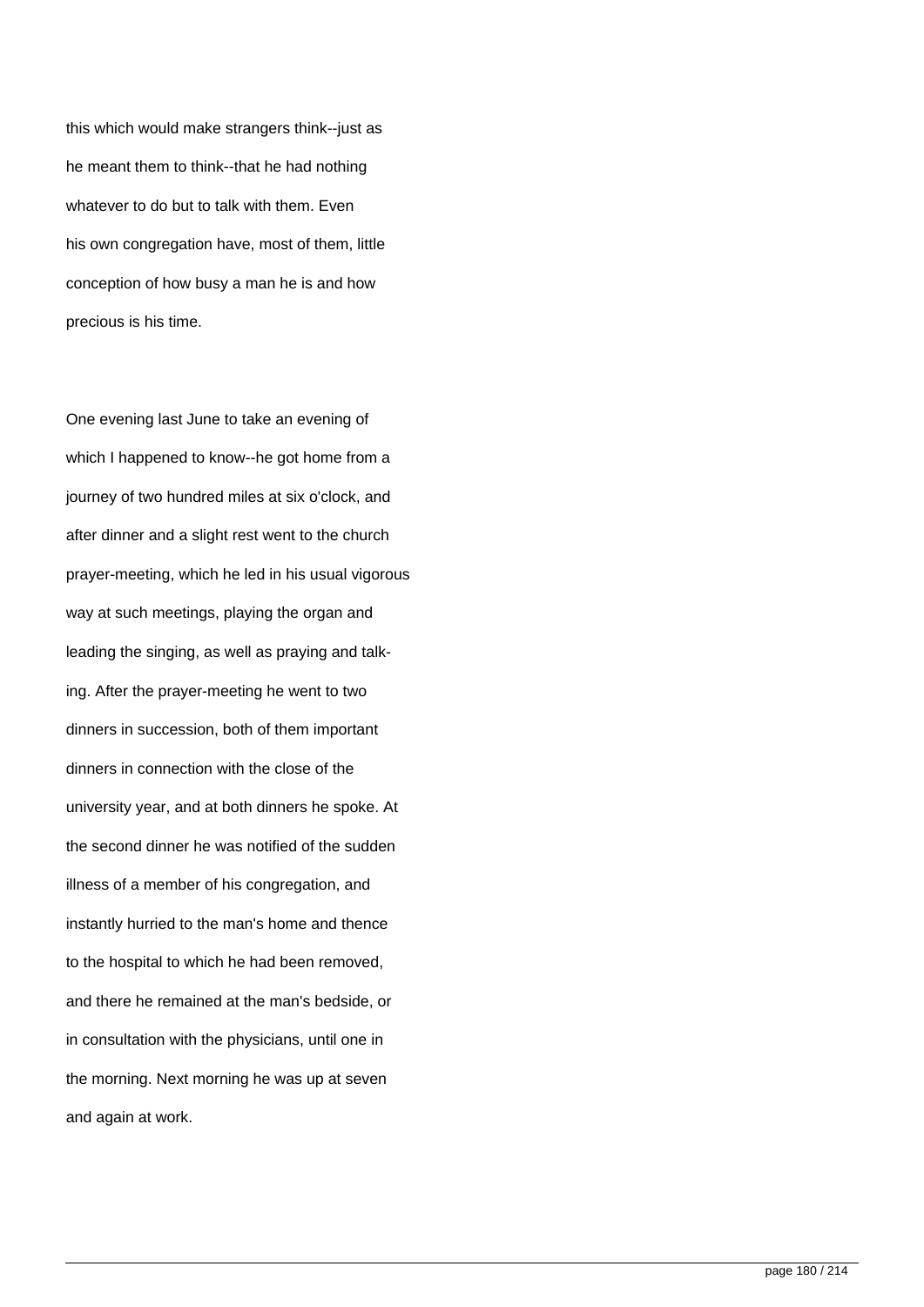``This one thing I do,'' is his private maxim of efficiency, and a literalist might point out that he does not one thing only, but a thousand things, not getting Conwell's meaning, which is that whatever the thing may be which he is doing he lets himself think of nothing else until it is done.

Dr. Conwell has a profound love for the country and particularly for the country of his own youth. He loves the wind that comes sweeping over the hills, he loves the wide-stretching views from the heights and the forest intimacies of the nestled nooks. He loves the rippling streams, he loves the wild flowers that nestle in seclusion or that unexpectedly paint some mountain meadow with delight. He loves the very touch of the earth, and he loves the great bare rocks.

He writes verses at times; at least he has written lines for a few old tunes; and it interested me greatly to chance upon some lines of his that picture heaven in terms of the Berkshires:

\_ The wide-stretching valleys in colors so fadeless, Where trees are all deathless and flowers e'er bloom\_.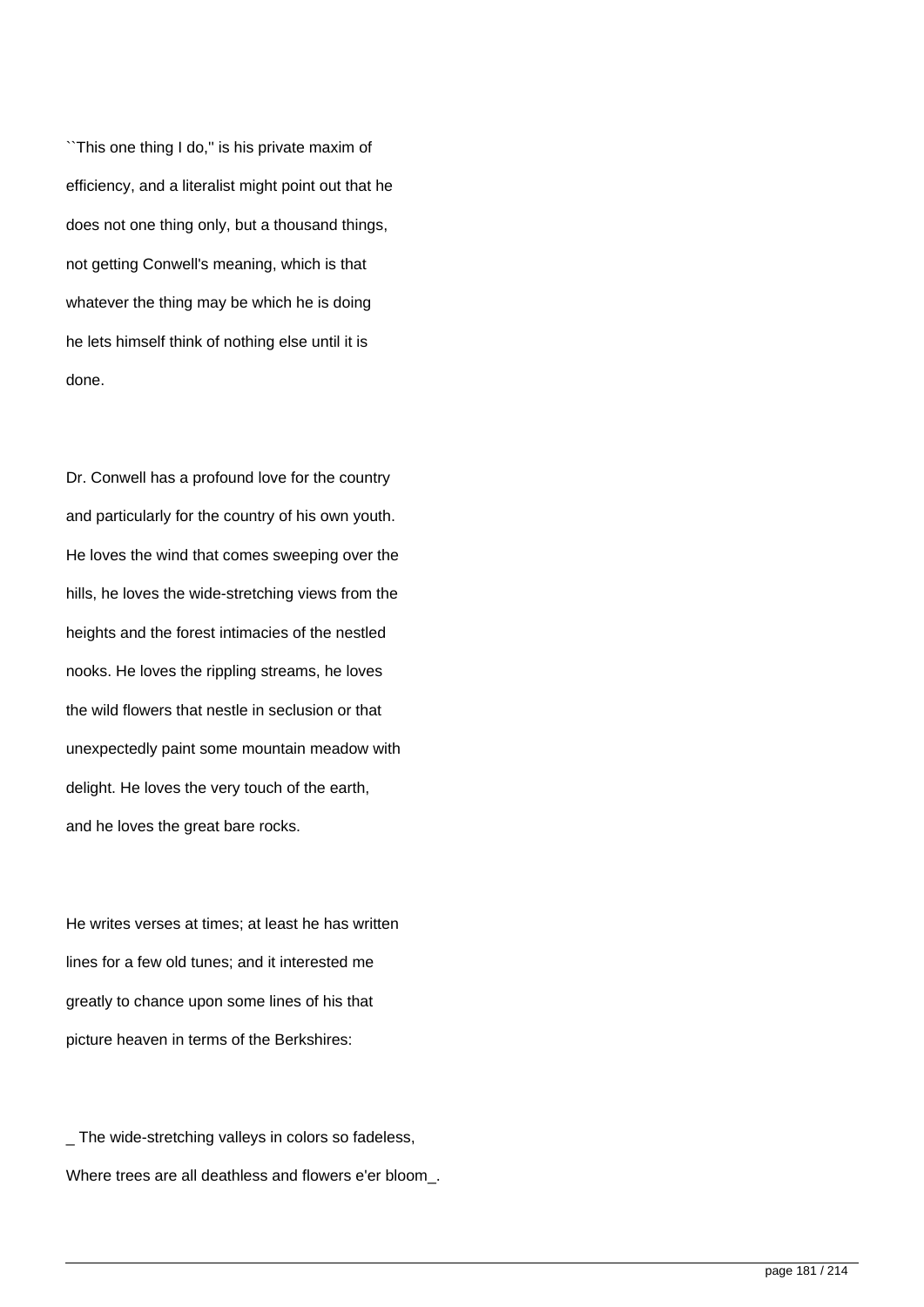That is heaven in the eyes of a New England hill-man! Not golden pavement and ivory palaces, but valleys and trees and flowers and the wide sweep of the open.

Few things please him more than to go, for example, blackberrying, and he has a knack of never scratching his face or his fingers when doing so. And he finds blackberrying, whether he goes alone or with friends, an extraordinarily good time for planning something he wishes to do or working out the thought of a sermon. And fishing is even better, for in fishing he finds immense recreation and restfulness and at the same time a further opportunity to think and plan.

As a small boy he wished that he could throw a dam across the trout-brook that runs near the little Conwell home, and--as he never gives up- he finally realized the ambition, although it was after half a century! And now he has a big pond, three-quarters of a mile long by half a mile wide, lying in front of the house, down a slope from it- a pond stocked with splendid pickerel. He likes to float about restfully on this pond, thinking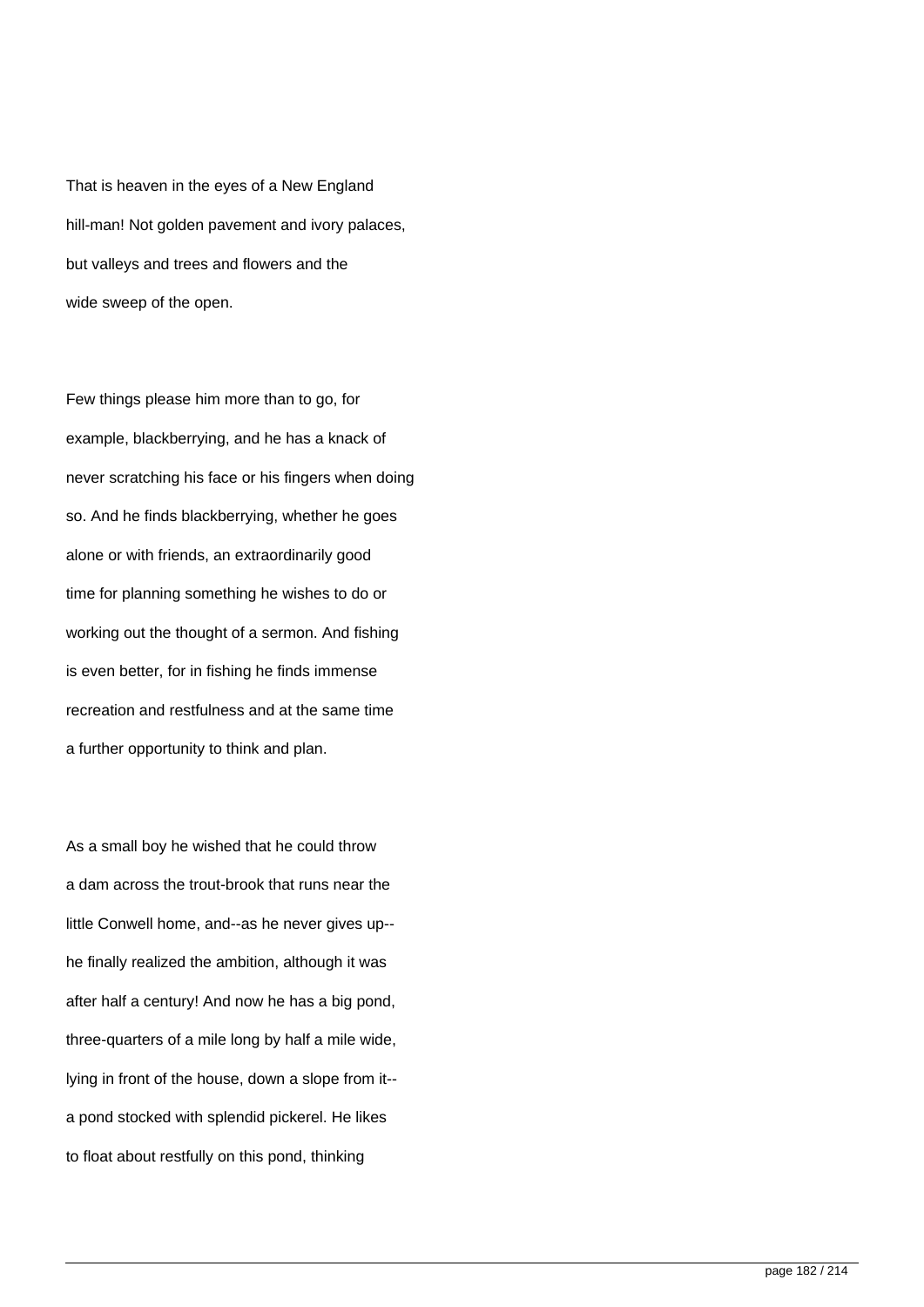or fishing, or both. And on that pond he showed me how to catch pickerel even under a blaze of sunlight!

He is a trout-fisher, too, for it is a trout stream that feeds this pond and goes dashing away from it through the wilderness; and for miles adjoining his place a fishing club of wealthy men bought up the rights in this trout stream, and they approached him with a liberal offer. But he declined it. ``I remembered what good times I had when I was a boy, fishing up and down that stream, and I couldn't think of keeping the boys of the present day from such a pleasure. So they may still come and fish for trout here.''

As we walked one day beside this brook, he suddenly said: "Did you ever notice that every brook has its own song? I should know the song of this brook anywhere.''

It would seem as if he loved his rugged native country because it is rugged even more than because it is native! Himself so rugged, so hardy, so enduring--the strength of the hills is his also.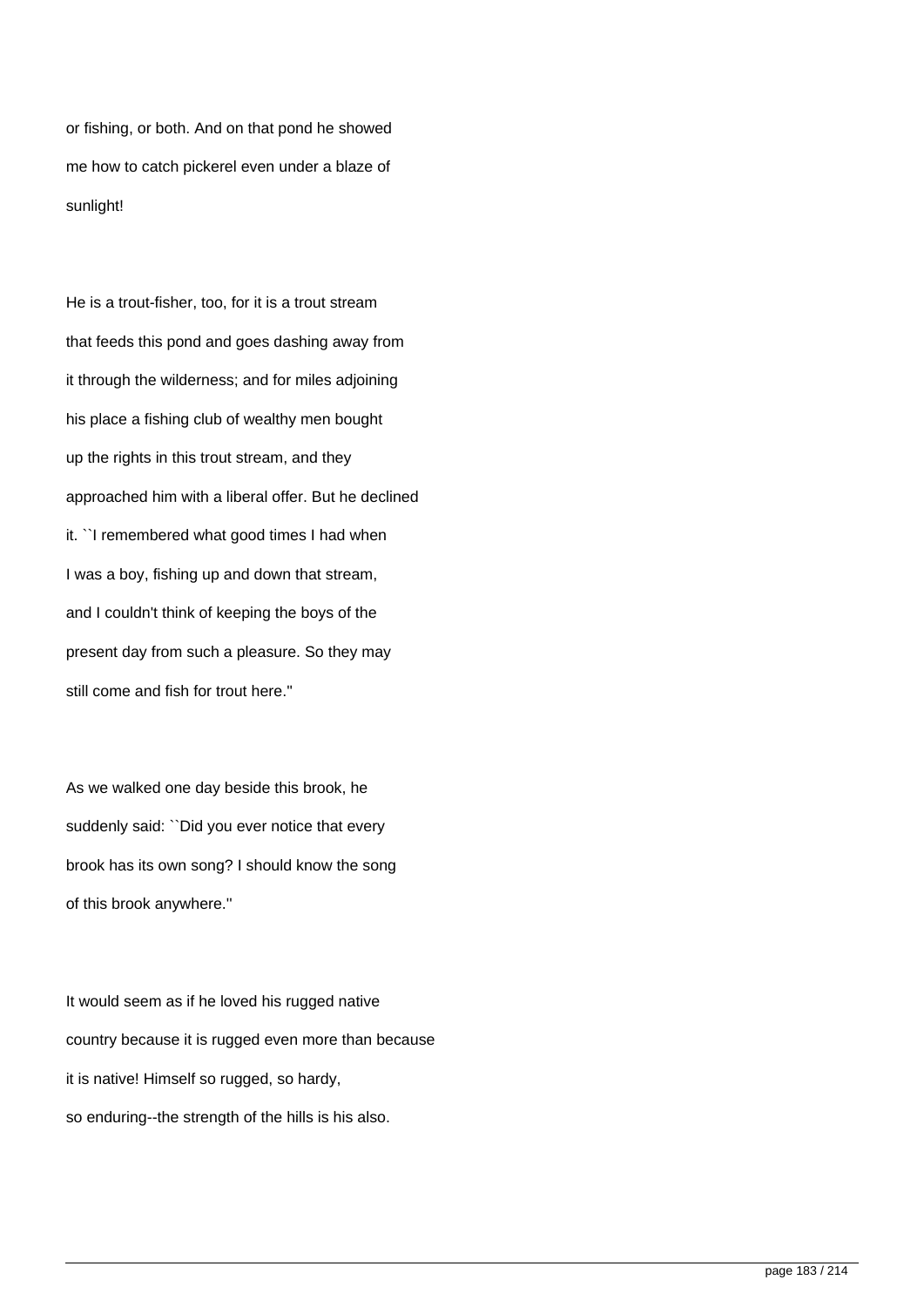Always, in his very appearance, you see something of this ruggedness of the hills; a ruggedness, a sincerity, a plainness, that mark alike his character and his looks. And always one realizes the strength of the man, even when his voice, as it usually is, is low. And one increasingly realizes the strength when, on the lecture platform or in the pulpit or in conversation, he flashes vividly into fire.

A big-boned man he is, sturdy-framed, a tall man, with broad shoulders and strong hands. His hair is a deep chestnut-brown that at first sight seems black. In his early manhood he was superb in looks, as his pictures show, but anxiety and work and the constant flight of years, with physical pain, have settled his face into lines of sadness and almost of severity, which instantly vanish when he speaks. And his face is illumined by marvelous eyes.

He is a lonely man. The wife of his early years died long, long ago, before success had come, and she was deeply mourned, for she had loyally helped him through a time that held much of struggle and hardship. He married again; and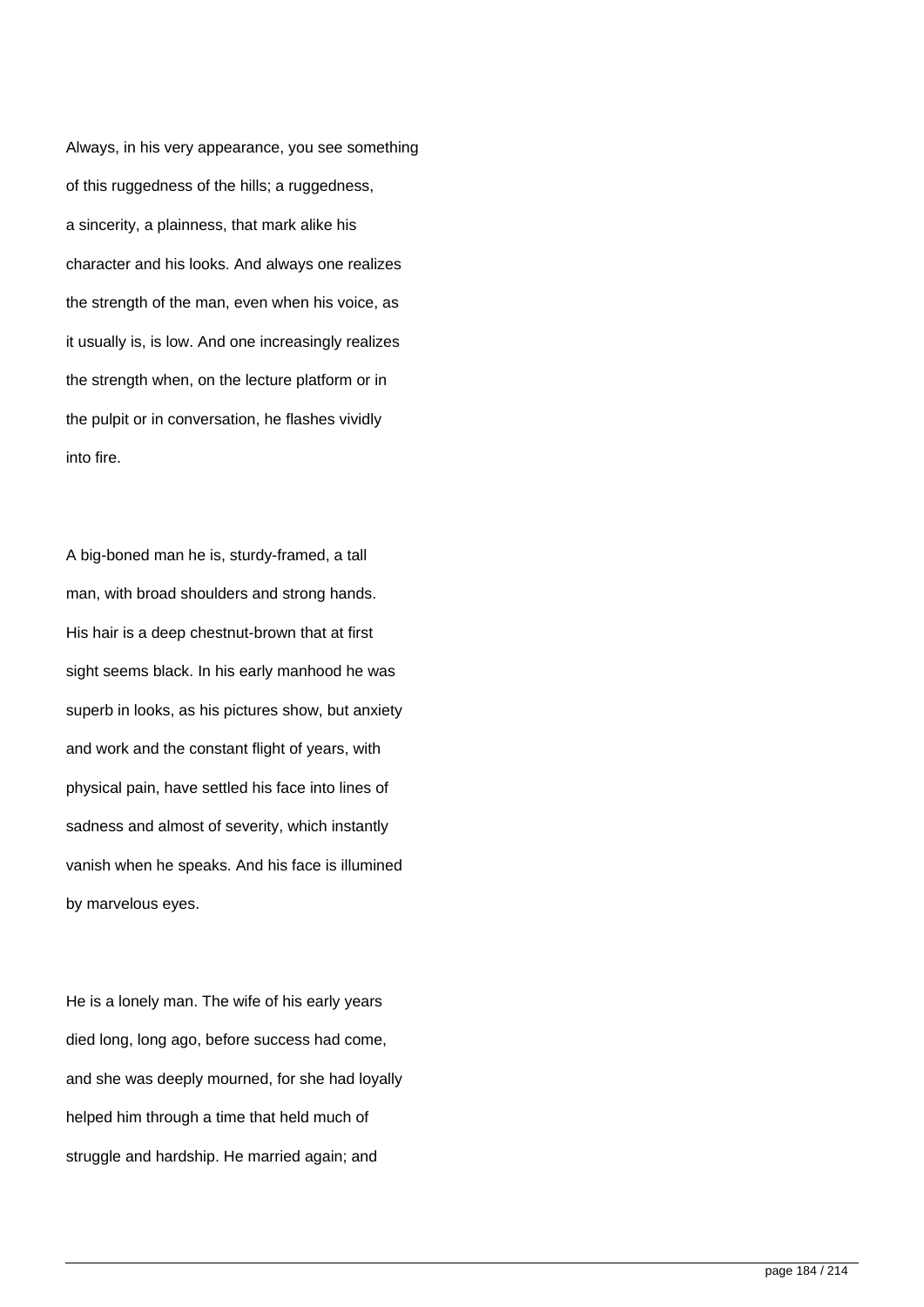this wife was his loyal helpmate for many years. In a time of special stress, when a defalcation of sixty-five thousand dollars threatened to crush Temple College just when it was getting on its feet, for both Temple Church and Temple College had in those early days buoyantly assumed heavy indebtedness, he raised every dollar he could by selling or mortgaging his own possessions, and in this his wife, as he lovingly remembers, most cordially stood beside him, although she knew that if anything should happen to him the financial sacrifice would leave her penniless. She died after years of companionship; his children married and made homes of their own; he is a lonely man. Yet he is not unhappy, for the tremendous demands of his tremendous work leave him little time for sadness or retrospect. At times the realization comes that he is getting old, that friends and comrades have been passing away, leaving him an old man with younger friends and helpers. But such realization only makes him work with an earnestness still more intense, knowing that the night cometh when no man shall work.

Deeply religious though he is, he does not force religion into conversation on ordinary subjects or upon people who may not be interested in it.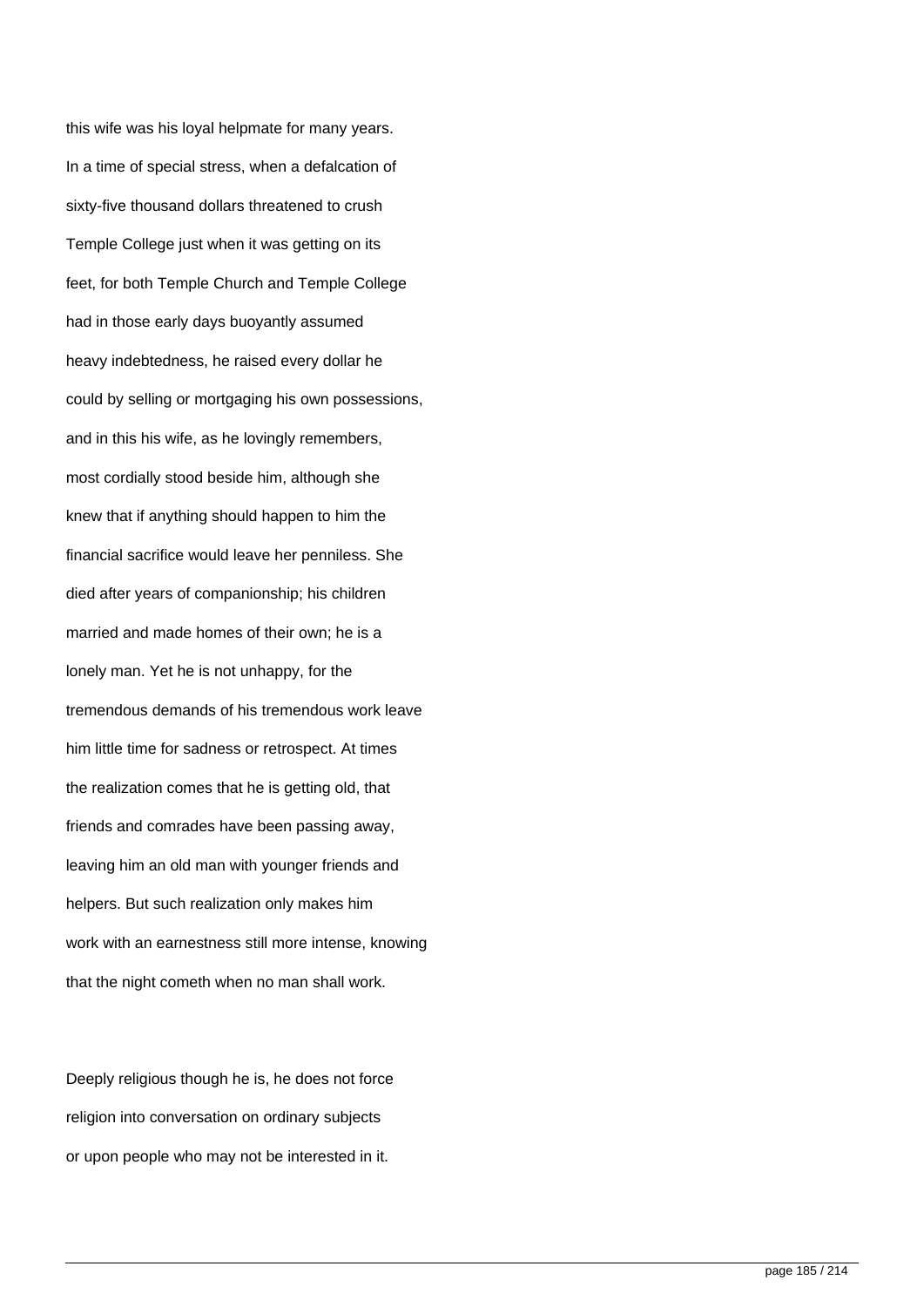With him, it is action and good works, with faith and belief, that count, except when talk is the natural, the fitting, the necessary thing; when addressing either one individual or thousands, he talks with superb effectiveness.

His sermons are, it may almost literally be said, parable after parable; although he himself would be the last man to say this, for it would sound as if he claimed to model after the greatest of all examples. His own way of putting it is that he uses stories frequently because people are more impressed by illustrations than by argument.

Always, whether in the pulpit or out of it, he is simple and homelike, human and unaffected. If he happens to see some one in the congregation to whom he wishes to speak, he may just leave his pulpit and walk down the aisle, while the choir is singing, and quietly say a few words and return.

In the early days of his ministry, if he heard of a poor family in immediate need of food he would be quite likely to gather a basket of provisions and go personally, and offer this assistance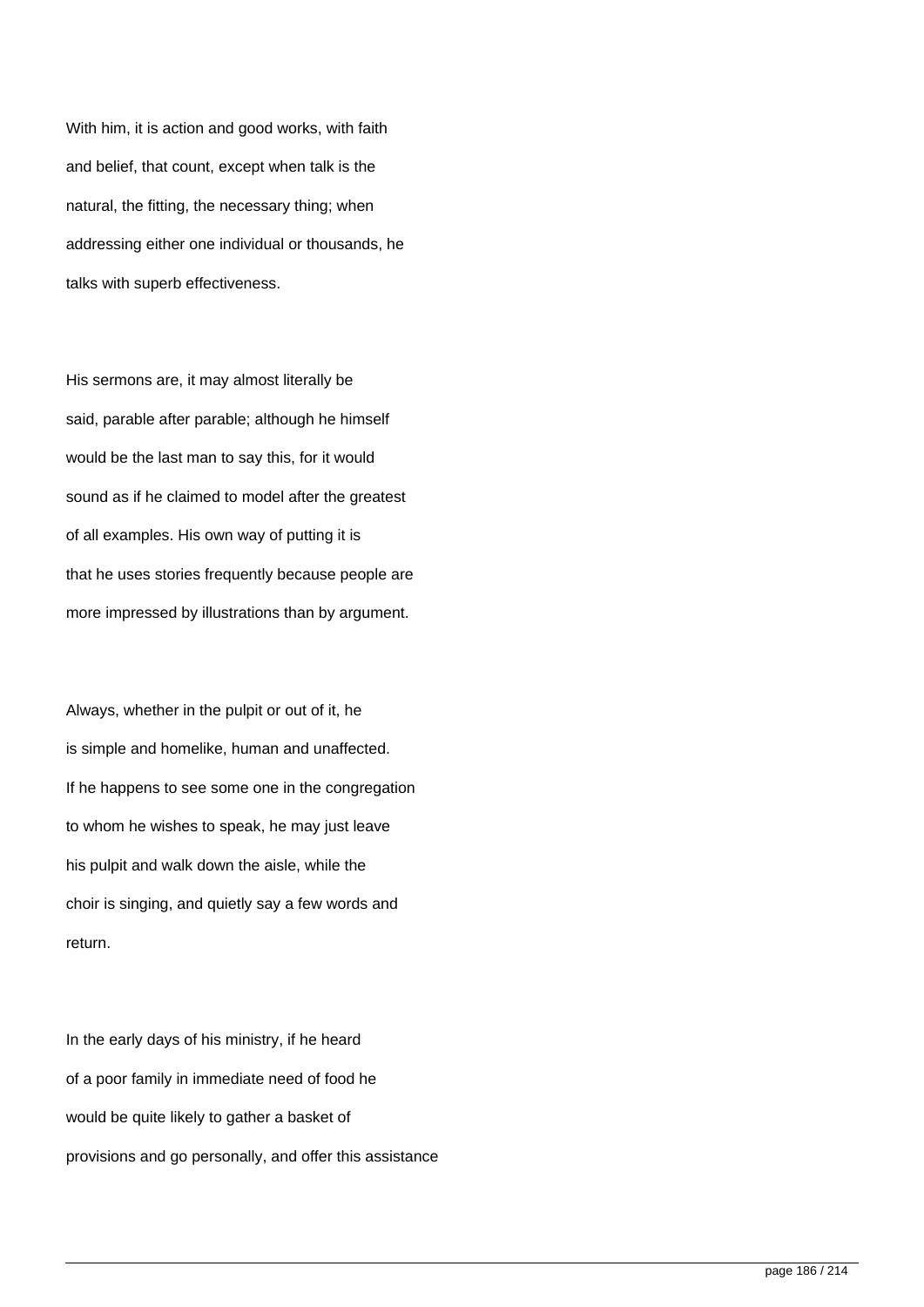and such other as he might find necessary when he reached the place. As he became known he ceased from this direct and open method of charity, for he knew that impulsiveness would be taken for intentional display. But he has never ceased to be ready to help on the instant that he knows help is needed. Delay and lengthy investigation are avoided by him when he can be certain that something immediate is required. And the extent of his quiet charity is amazing. With no family for which to save money, and with no care to put away money for himself, he thinks only of money as an instrument for helpfulness. I never heard a friend criticize him except for too great open-handedness.

I was strongly impressed, after coming to know him, that he possessed many of the qualities that made for the success of the old-time district leaders of New York City, and I mentioned this to him, and he at once responded that he had himself met "Big Tim," the long-time leader of the Sullivans, and had had him at his house, Big Tim having gone to Philadelphia to aid some henchman in trouble, and having promptly sought the aid of Dr. Conwell. And it was characteristic of Conwell that he saw, what so many never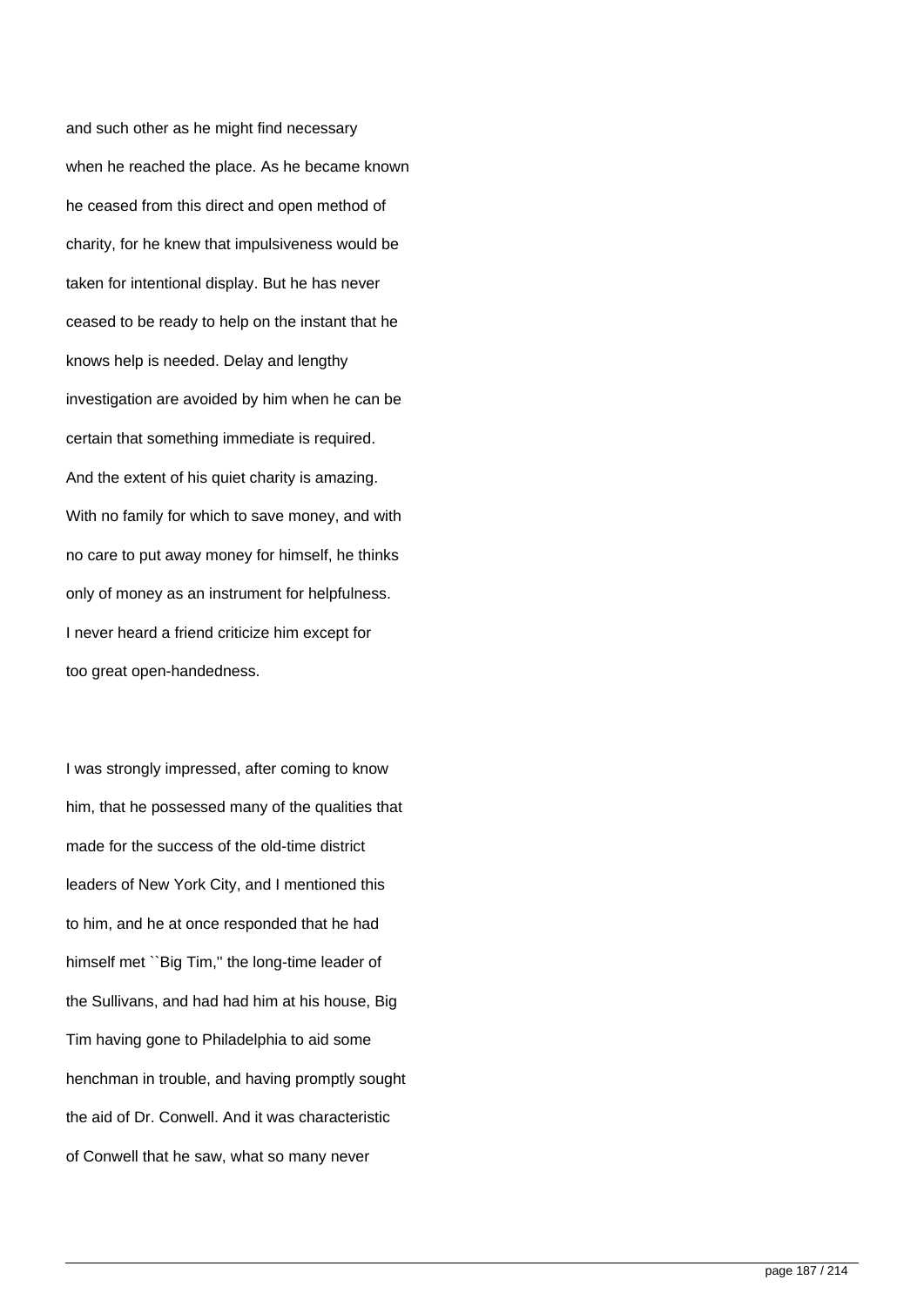saw, the most striking characteristic of that Tammany leader. For, ``Big Tim Sullivan was so kind-hearted!'' Conwell appreciated the man's political unscrupulousness as well as did his enemies, but he saw also what made his underlying power--his kind-heartedness. Except that Sullivan could be supremely unscrupulous, and that Conwell is supremely scrupulous, there were marked similarities in these masters over men; and Conwell possesses, as Sullivan possessed, a wonderful memory for faces and names.

Naturally, Russell Conwell stands steadily and strongly for good citizenship. But he never talks boastful Americanism. He seldom speaks in so many words of either Americanism or good citizenship, but he constantly and silently keeps the American flag, as the symbol of good citizenship, before his people. An American flag is prominent in his church; an American flag is seen in his home; a beautiful American flag is up at his Berkshire place and surmounts a lofty tower where, when he was a boy, there stood a mighty tree at the top of which was an eagle's nest, which has given him a name for his home, for he terms it ``The Eagle's Nest.''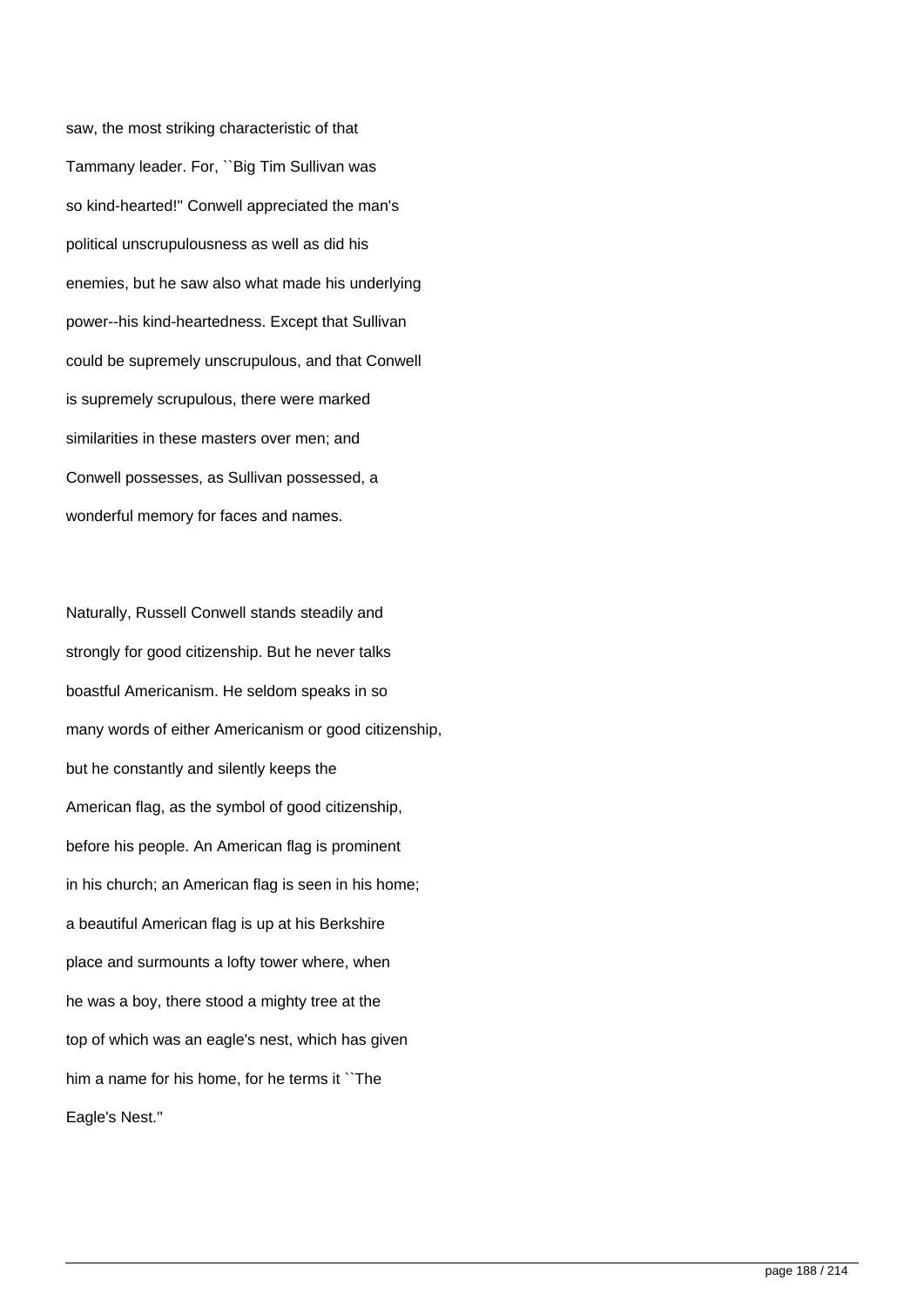Remembering a long story that I had read of his climbing to the top of that tree, though it was a well-nigh impossible feat, and securing the nest by great perseverance and daring, I asked him if the story were a true one. ``Oh, I've heard something about it; somebody said that somebody watched me, or something of the kind. But I don't remember anything about it myself.''

Any friend of his is sure to say something, after a while, about his determination, his insistence on going ahead with anything on which he has really set his heart. One of the very important things on which he insisted, in spite of very great opposition, and especially an opposition from the other churches of his denomination (for this was a good many years ago, when there was much more narrowness in churches and sects than there is at present), was with regard to doing away with close communion. He determined on an open communion; and his way of putting it, once decided upon, was: ``My friends, it is not for me to invite you to the table of the Lord. The table of the Lord is open. If you feel that you can come to the table, it is open to you.'' And this is the form which he still uses.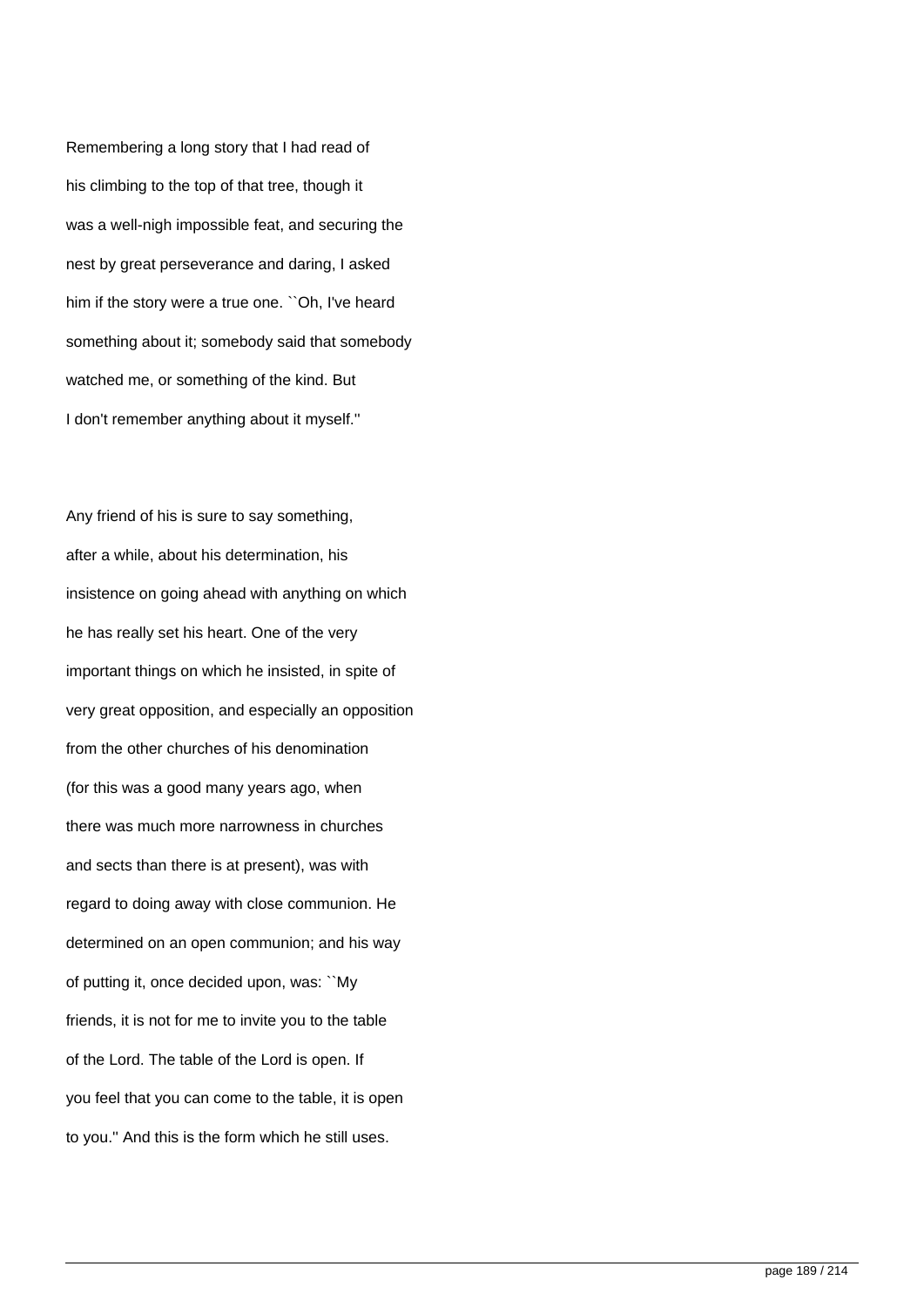He not only never gives up, but, so his friends say, he never forgets a thing upon which he has once decided, and at times, long after they supposed the matter has been entirely forgotten, they suddenly find Dr. Conwell bringing his original purpose to pass. When I was told of this I remembered that pickerel-pond in the **Berkshires!** 

If he is really set upon doing anything, little or big, adverse criticism does not disturb his serenity. Some years ago he began wearing a huge diamond, whose size attracted much criticism and caustic comment. He never said a word in defense; he just kept on wearing the diamond. One day, however, after some years, he took it off, and people said, ``He has listened to the criticism at last!'' He smiled reminiscently as he told me about this, and said: ``A dear old deacon of my congregation gave me that diamond and I did not like to hurt his feelings by refusing it. It really bothered me to wear such a glaring big thing, but because I didn't want to hurt the old deacon's feelings I kept on wearing it until he was dead. Then I stopped wearing it."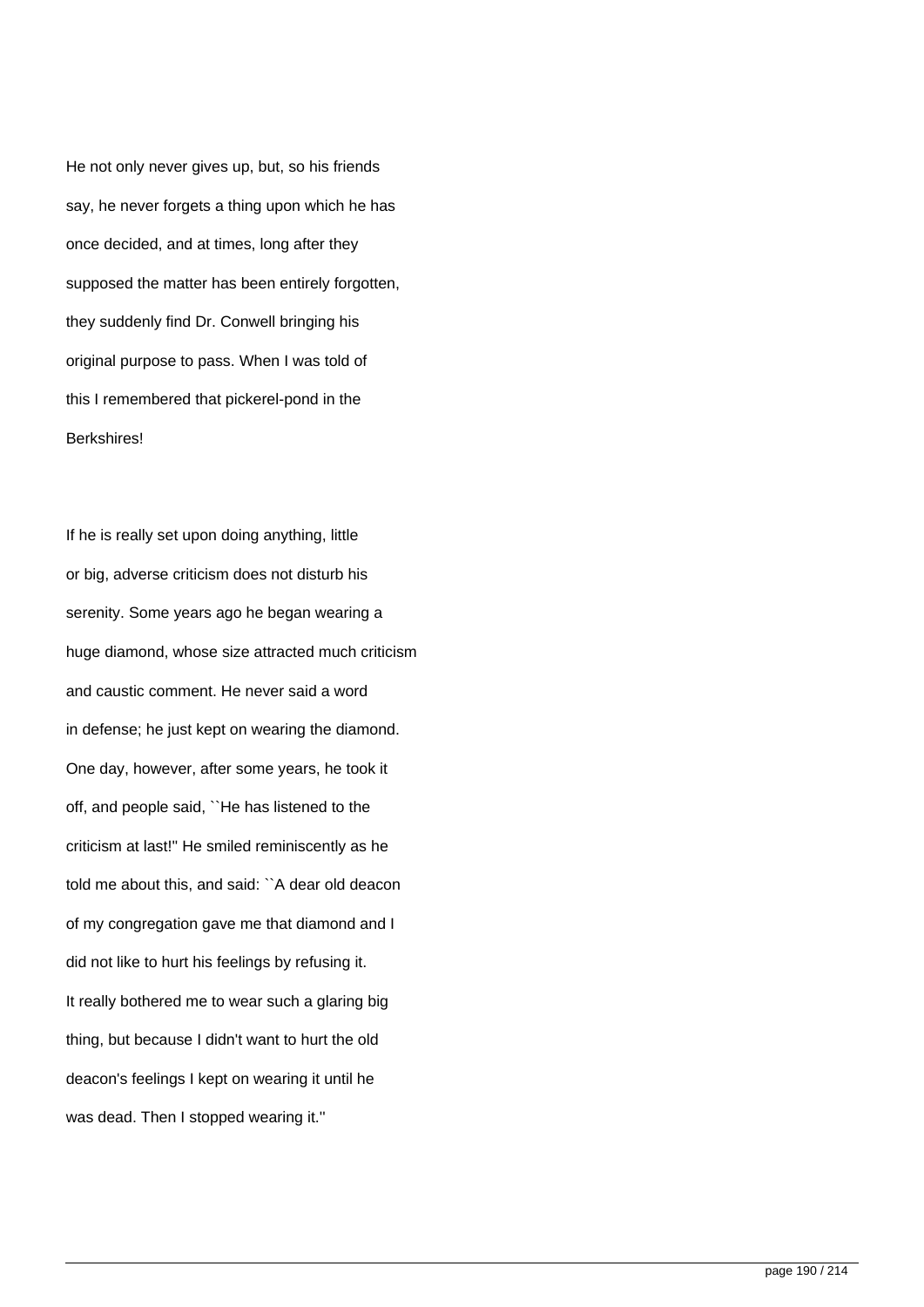The ambition of Russell Conwell is to continue working and working until the very last moment of his life. In work he forgets his sadness, his loneliness, his age. And he said to me one day,

``I will die in harness.''

IX

### THE STORY OF ACRES OF DIAMONDS

CONSIDERING everything, the most remarkable thing in Russell Conwell's remarkable life is his lecture, ``Acres of Diamonds.'' That is, the lecture itself, the number of times he has delivered it, what a source of inspiration it has been to myriads, the money that he has made and is making, and, still more, the purpose to which he directs the money. In the circumstances surrounding ``Acres of Diamonds,'' in its tremendous success, in the attitude of mind revealed by the lecture itself and by what Dr. Conwell does with it, it is illuminative of his character, his aims, his ability.

The lecture is vibrant with his energy. It flashes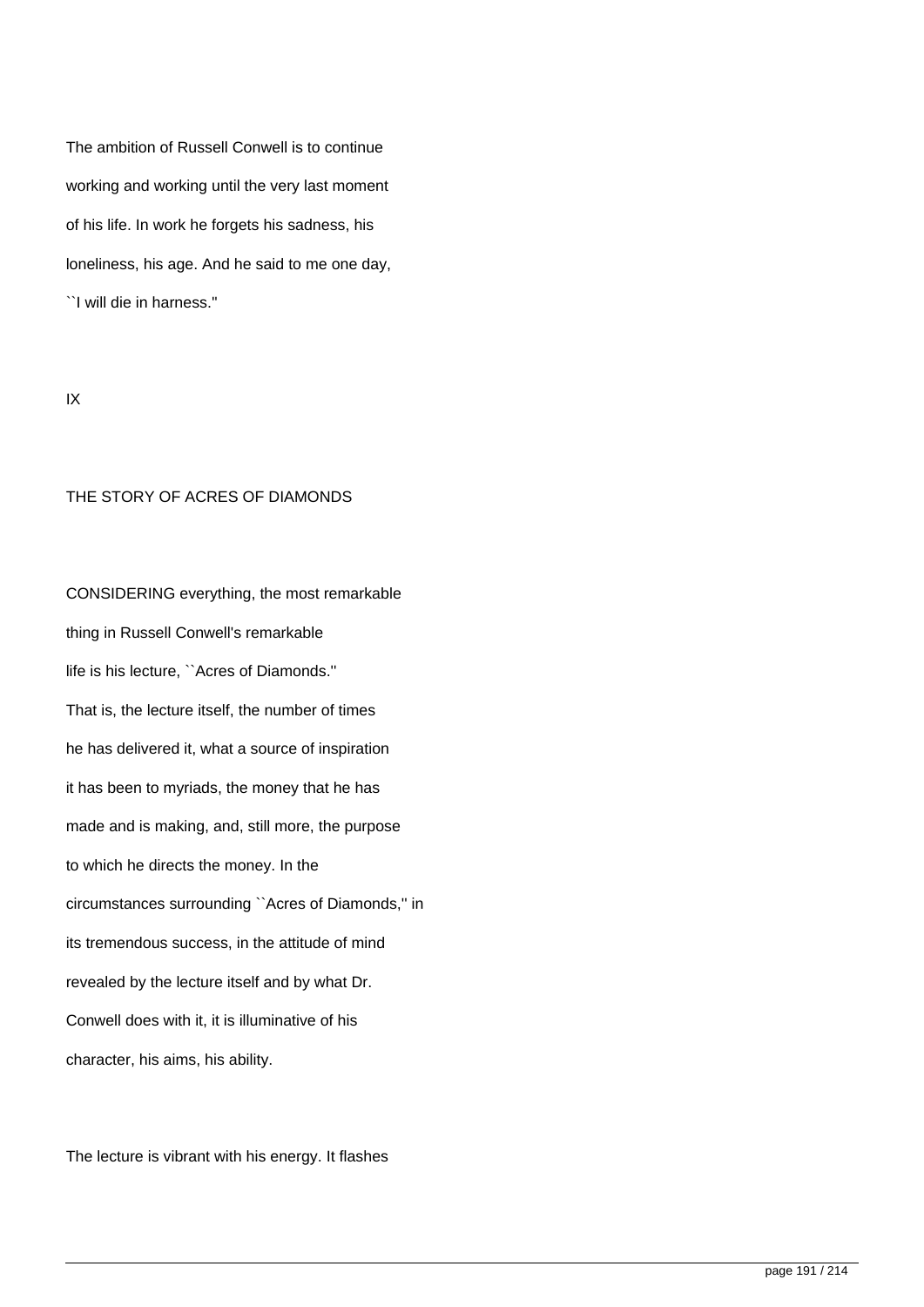with his hopefulness. It is full of his enthusiasm. It is packed full of his intensity. It stands for the possibilities of success in every one. He has delivered it over five thousand times. The demand for it never diminishes. The success grows never less.

There is a time in Russell Conwell's youth of which it is pain for him to think. He told me of it one evening, and his voice sank lower and lower as he went far back into the past. It was of his days at Yale that he spoke, for they were days of suffering. For he had not money for Yale, and in working for more he endured bitter humiliation. It was not that the work was hard, for Russell Conwell has always been ready for hard work. It was not that there were privations and difficulties, for he has always found difficulties only things to overcome, and endured privations with cheerful fortitude. But it was the humiliations that he met--the personal humiliations that after more than half a century make him suffer in remembering them--yet out of those humiliations came a marvelous result.

``I determined,'' he says, ``that whatever I could do to make the way easier at college for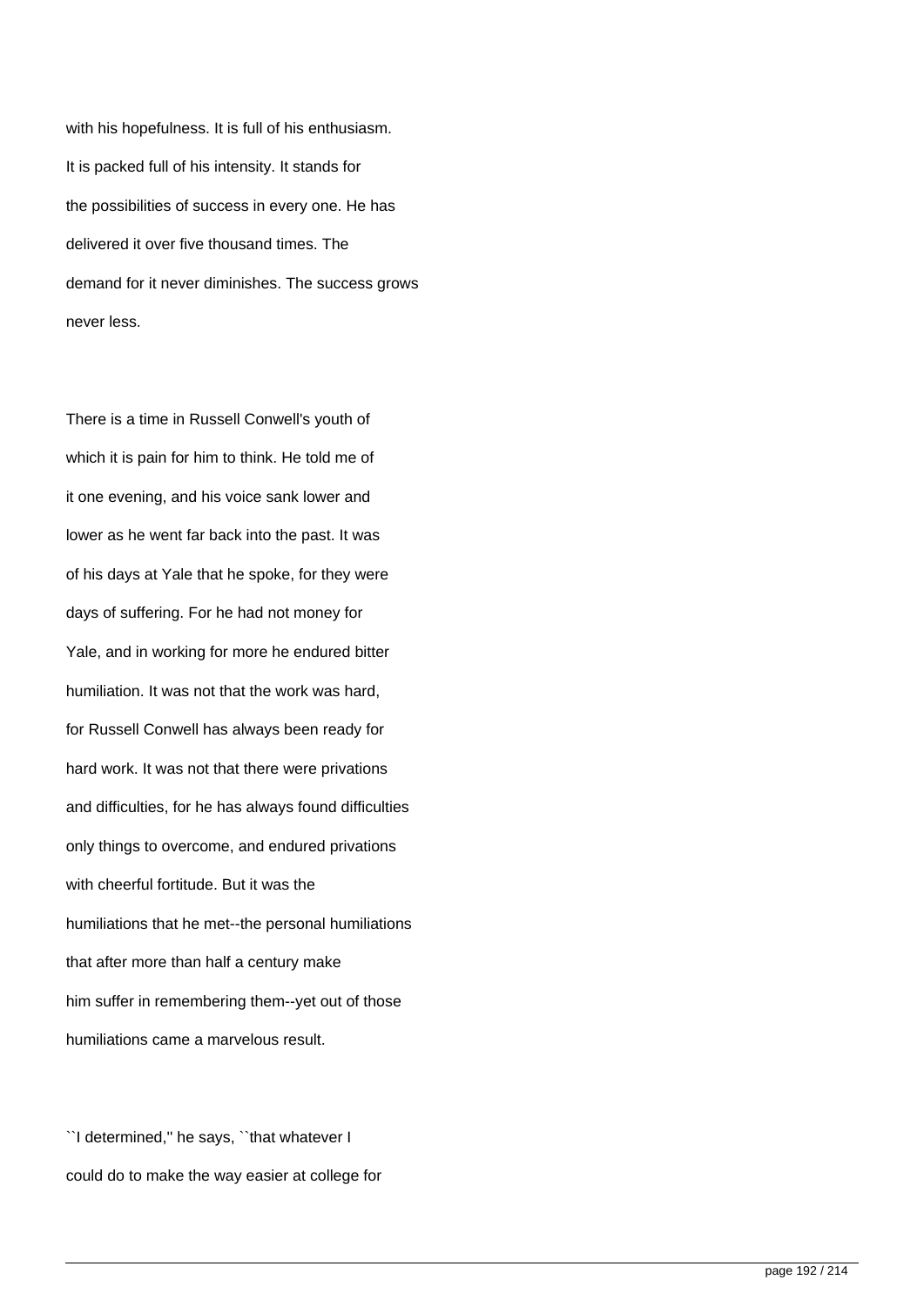other young men working their way I would do.''

And so, many years ago, he began to devote every dollar that he made from ``Acres of Diamonds'' to this definite purpose. He has what may be termed a waiting-list. On that list are very few cases he has looked into personally. Infinitely busy man that he is, he cannot do extensive personal investigation. A large proportion of his names come to him from college presidents who know of students in their own colleges in need of such a helping hand.

``Every night,'' he said, when I asked him to tell me about it, ``when my lecture is over and the check is in my hand, I sit down in my room in the hotel''--what a lonely picture, tool--``I sit down in my room in the hotel and subtract from the total sum received my actual expenses for that place, and make out a check for the difference and send it to some young man on my list. And I always send with the check a letter of advice and helpfulness, expressing my hope that it will be of some service to him and telling him that he is to feel under no obligation except to his Lord. I feel strongly, and I try to make every young man feel, that there must be no sense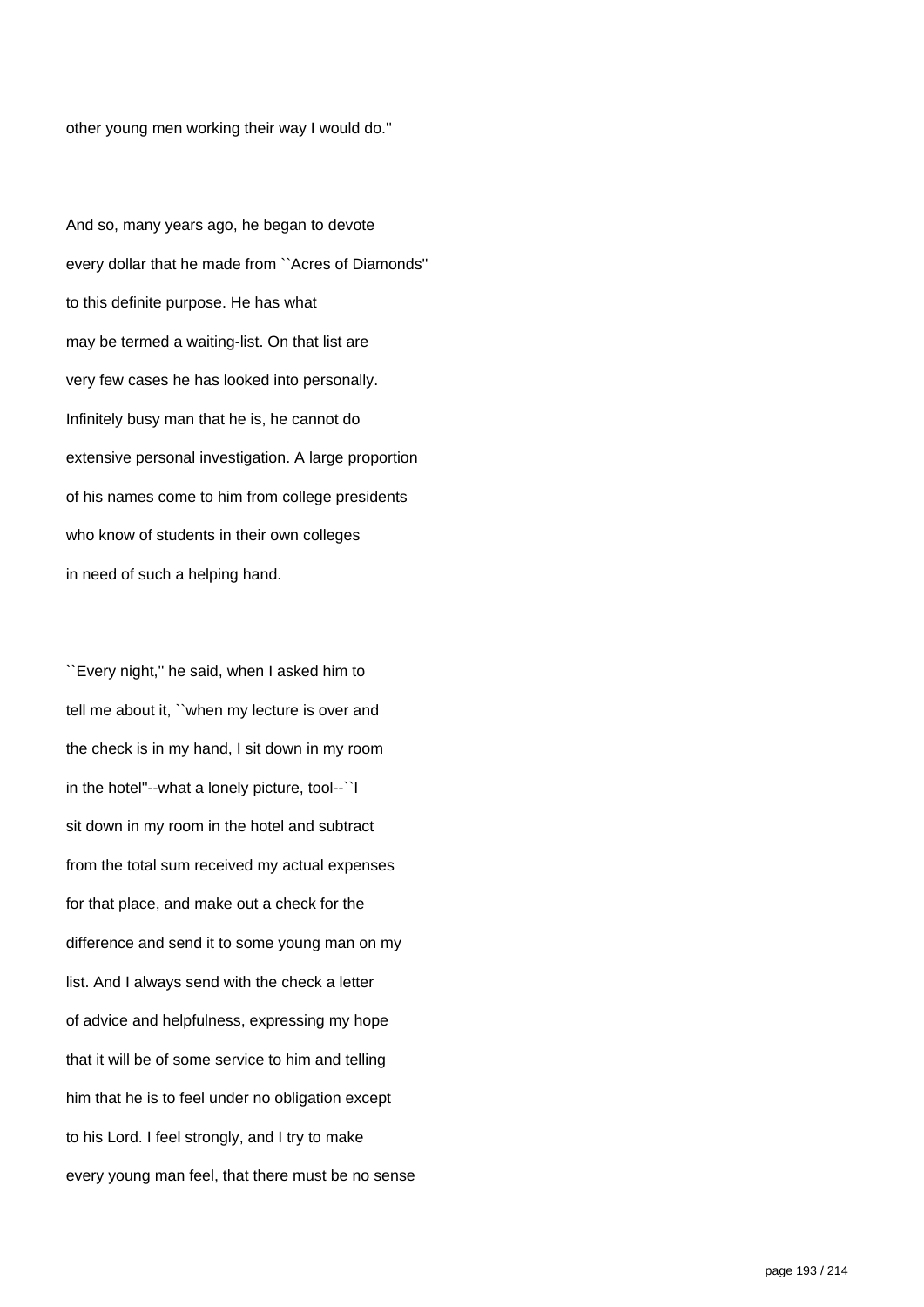of obligation to me personally. And I tell them that I am hoping to leave behind me men who will do more work than I have done. Don't think that I put in too much advice,'' he added, with a smile, "for I only try to let them know that a friend is trying to help them.''

His face lighted as he spoke. ``There is such a fascination in it!'' he exclaimed. ``It is just like a gamble! And as soon as I have sent the letter and crossed a name off my list, I am aiming for the next one!''

And after a pause he added: ``I do not attempt to send any young man enough for all his expenses. But I want to save him from bitterness, and each check will help. And, too,'' he concluded, na vely, in the vernacular, ``I don't want them to lay down on me!''

He told me that he made it clear that he did not wish to get returns or reports from this branch of his life-work, for it would take a great deal of time in watching and thinking and in the reading and writing of letters. ``But it is mainly," he went on, "that I do not wish to hold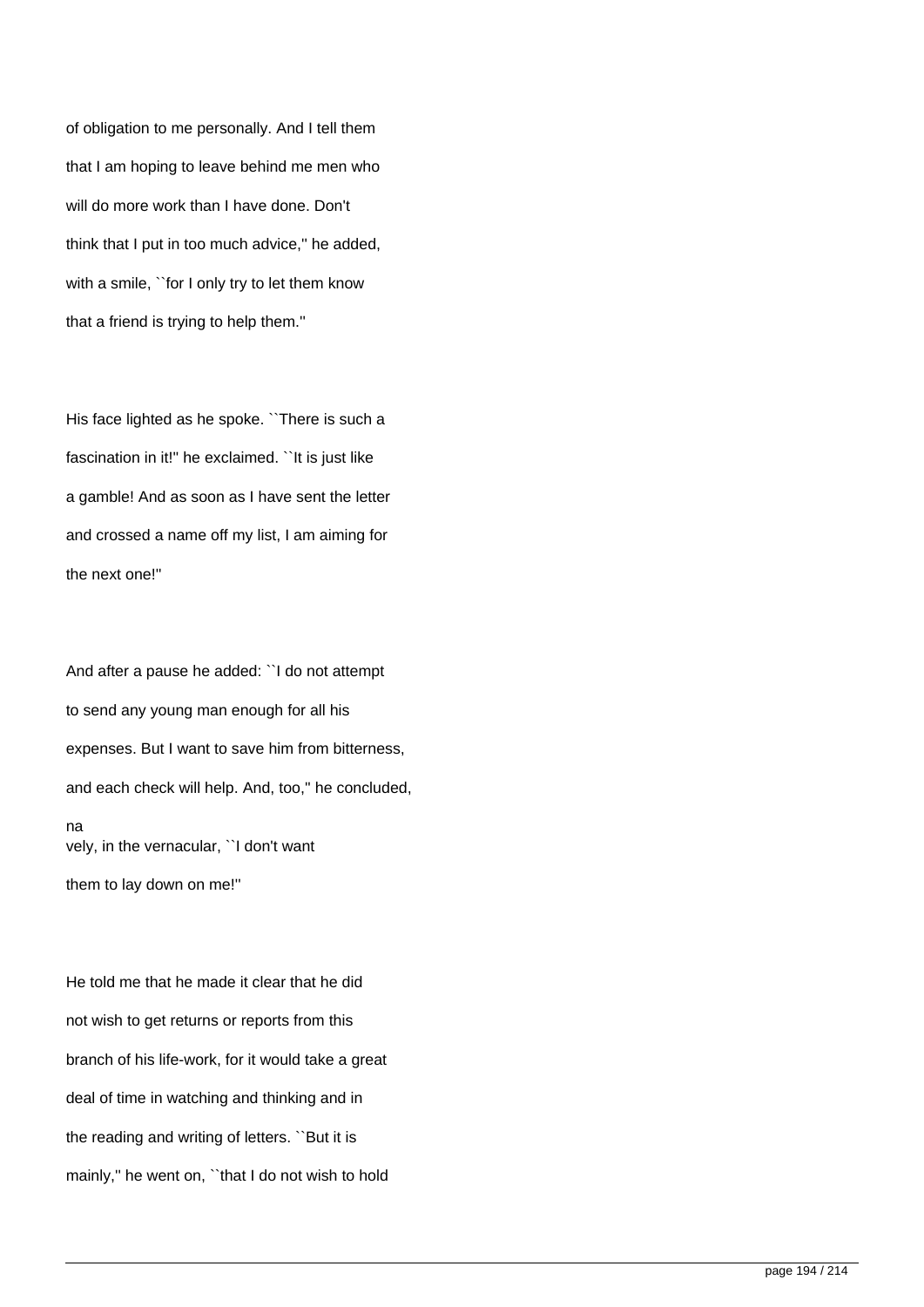over their heads the sense of obligation.''

When I suggested that this was surely an example of bread cast upon the waters that could not return, he was silent for a little and then said, thoughtfully: ``As one gets on in years there is satisfaction in doing a thing for the sake of doing it. The bread returns in the sense of effort made.''

On a recent trip through Minnesota he was positively upset, so his secretary told me, through being recognized on a train by a young man who had been helped through ``Acres of Diamonds,'' and who, finding that this was really Dr. Conwell, eagerly brought his wife to join him in most fervent thanks for his assistance. Both the husband and his wife were so emotionally overcome that it quite overcame Dr. Conwell himself.

The lecture, to quote the noble words of Dr. Conwell himself, is designed to help ``every person, of either sex, who cherishes the high resolve of sustaining a career of usefulness and honor.'' It is a lecture of helpfulness. And it is a lecture, when given with Conwell's voice and face and manner, that is full of fascination. And yet it is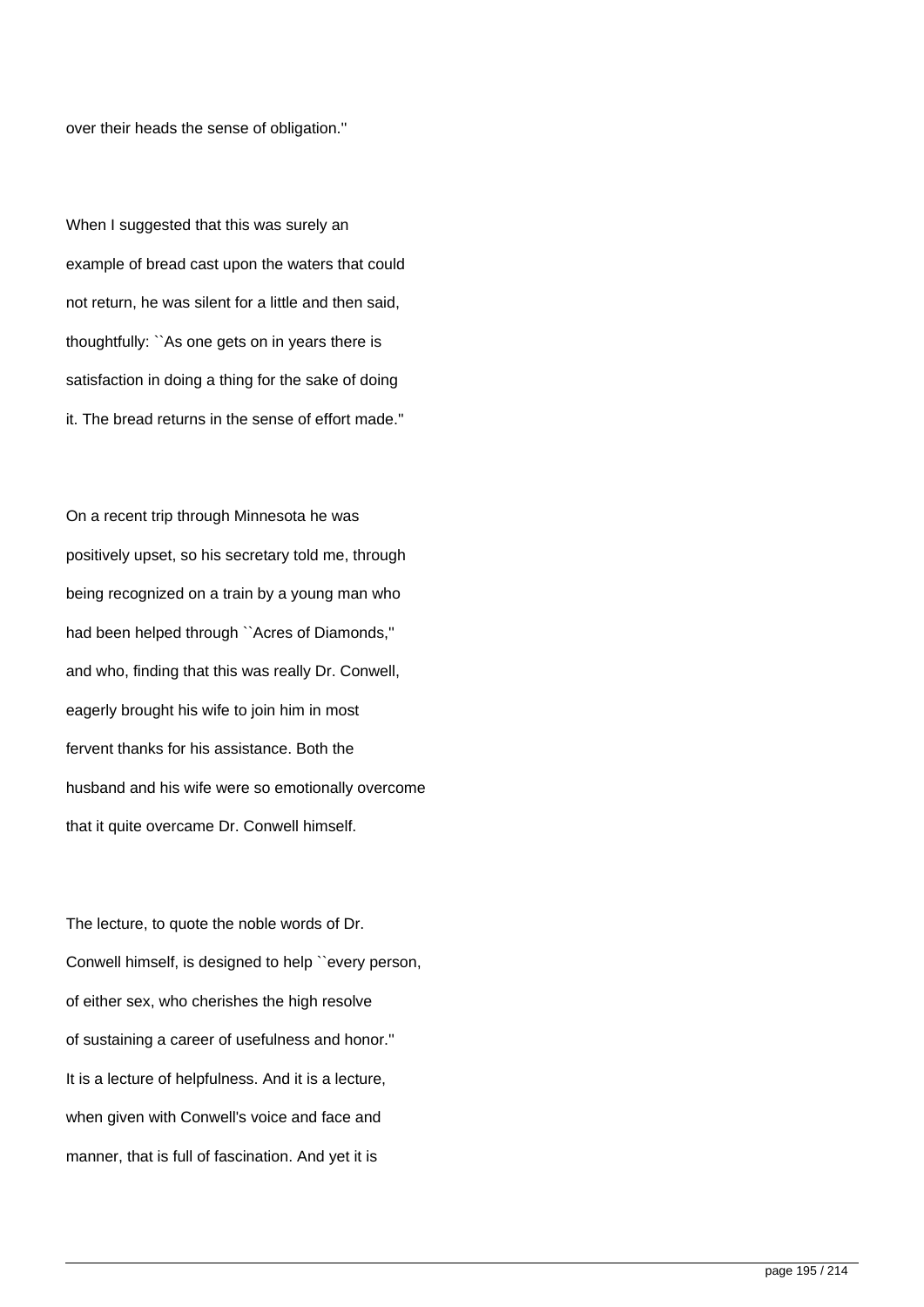#### all so simple!

It is packed full of inspiration, of suggestion, of aid. He alters it to meet the local circumstances of the thousands of different places in which he delivers it. But the base remains the same. And even those to whom it is an old story will go to hear him time after time. It amuses him to say that he knows individuals who have listened to it twenty times.

It begins with a story told to Conwell by an old Arab as the two journeyed together toward Nineveh, and, as you listen, you hear the actual voices and you see the sands of the desert and the waving palms. The lecturer's voice is so easy, so effortless, it seems so ordinary and matter-offact--yet the entire scene is instantly vital and alive! Instantly the man has his audience under a sort of spell, eager to listen, ready to be merry or grave. He has the faculty of control, the vital quality that makes the orator.

The same people will go to hear this lecture over and over, and that is the kind of tribute that Conwell likes. I recently heard him deliver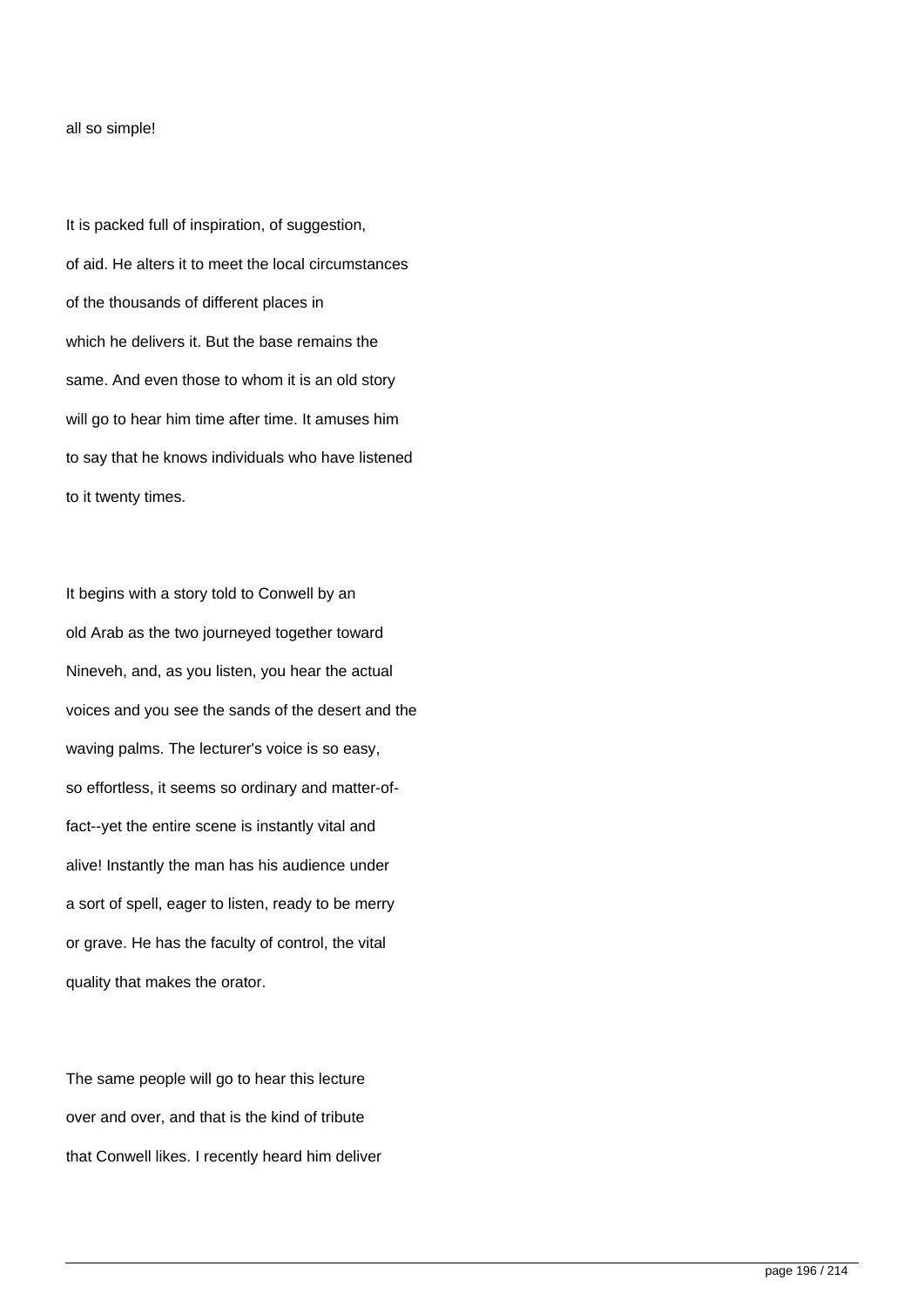it in his own church, where it would naturally be thought to be an old story, and where, presumably, only a few of the faithful would go; but it was quite clear that all of his church are the faithful, for it was a large audience that came to listen to him; hardly a seat in the great auditorium was vacant. And it should be added that, although it was in his own church, it was not a free lecture, where a throng might be expected, but that each one paid a liberal sum for a seat--and the paying of admission is always a practical test of the sincerity of desire to hear. And the people were swept along by the current as if lecturer and lecture were of novel interest. The lecture in itself is good to read, but it is only when it is illumined by Conwell's vivid personality that one understands how it influences in the actual delivery.

On that particular evening he had decided to give the lecture in the same form as when he first delivered it many years ago, without any of the alterations that have come with time and changing localities, and as he went on, with the audience rippling and bubbling with laughter as usual, he never doubted that he was giving it as he had given it years before; and yet--so up-to-date and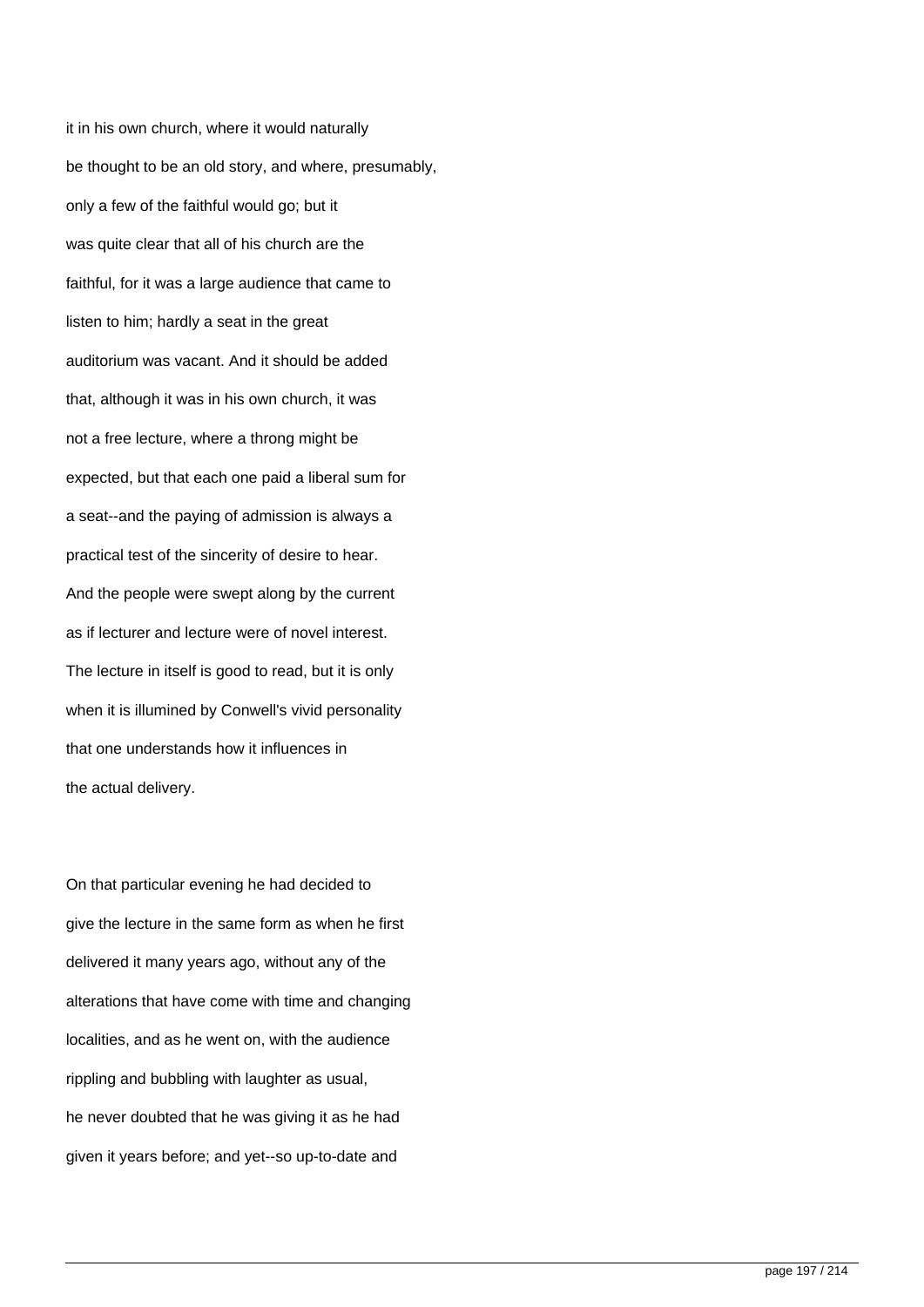alive must he necessarily be, in spite of a definitive effort to set himself back--every once in a while he was coming out with illustrations from such distinctly recent things as the automobile!

The last time I heard him was the 5,124th time for the lecture. Doesn't it seem incredible! 5,124 times' I noticed that he was to deliver it at a little out-of-the-way place, difficult for any considerable number to get to, and I wondered just how much of an audience would gather and how they would be impressed. So I went over from there I was, a few miles away. The road was dark and I pictured a small audience, but when I got there I found the church building in which he was to deliver the lecture had a seating capacity of 830 and that precisely 830 people were already seated there and that a fringe of others were standing behind. Many had come from miles away. Yet the lecture had scarcely, if at all, been advertised. But people had said to one another: ``Aren't you going to hear Dr. Conwell?'' And the word had thus been passed along.

I remember how fascinating it was to watch that audience, for they responded so keenly and with such heartfelt pleasure throughout the entire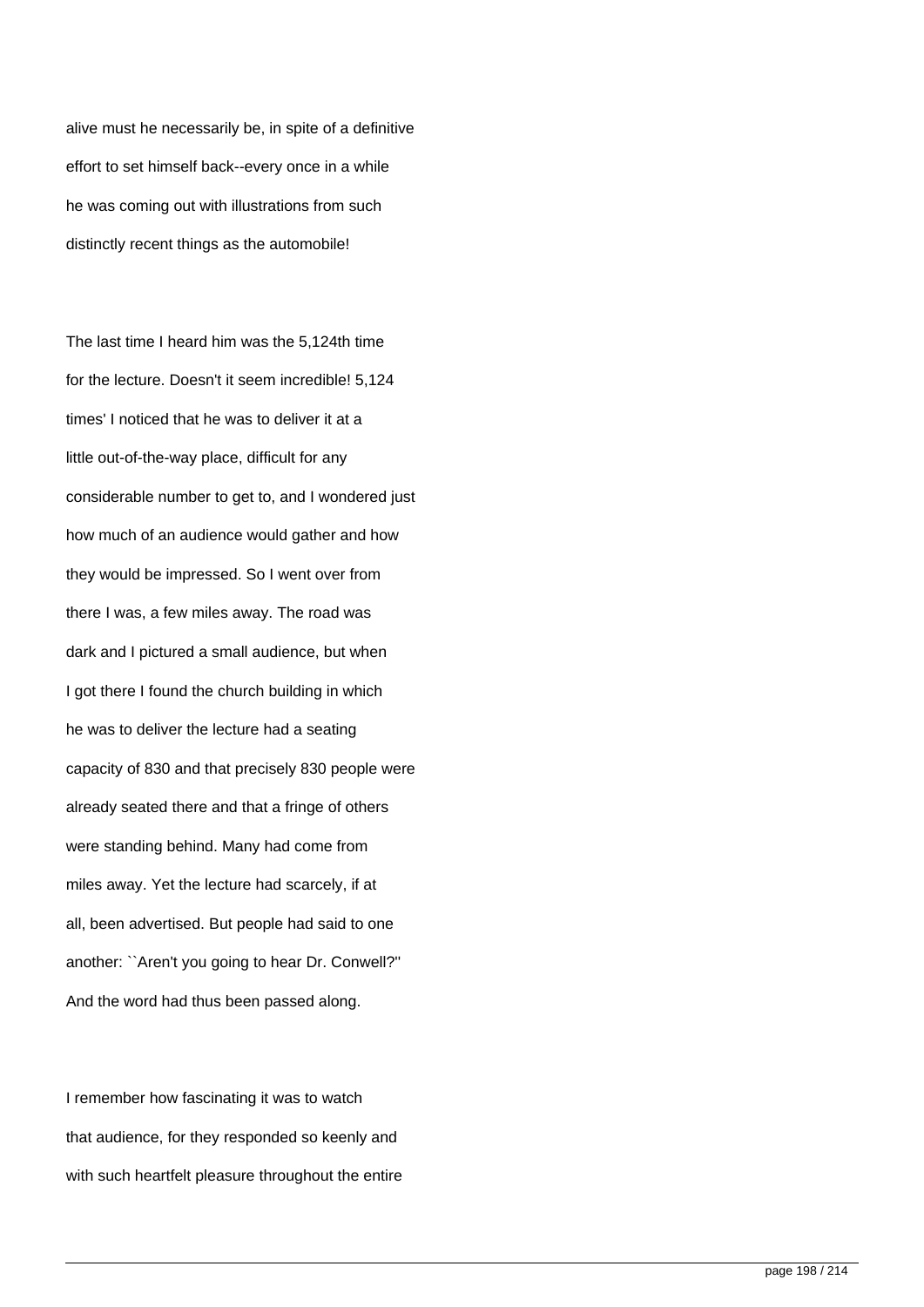lecture. And not only were they immensely pleased and amused and interested--and to achieve that at a crossroads church was in itself a triumph to be proud of--but I knew that every listener was given an impulse toward doing something for himself and for others, and that with at least some of them the impulse would materialize in acts. Over and over one realizes what a power such a man wields.

And what an unselfishness! For, far on in years as he is, and suffering pain, he does not chop down his lecture to a definite length; he does not talk for just an hour or go on grudgingly for an hour and a half. He sees that the people are fascinated and inspired, and he forgets pain, ignores time, forgets that the night is late and that he has a long journey to go to get home, and keeps on generously for two hours! And every one wishes it were four.

Always he talks with ease and sympathy. There are geniality, composure, humor, simple and homely jests--yet never does the audience forget that he is every moment in tremendous earnest. They bubble with responsive laughter or are silent in riveted attention. A stir can be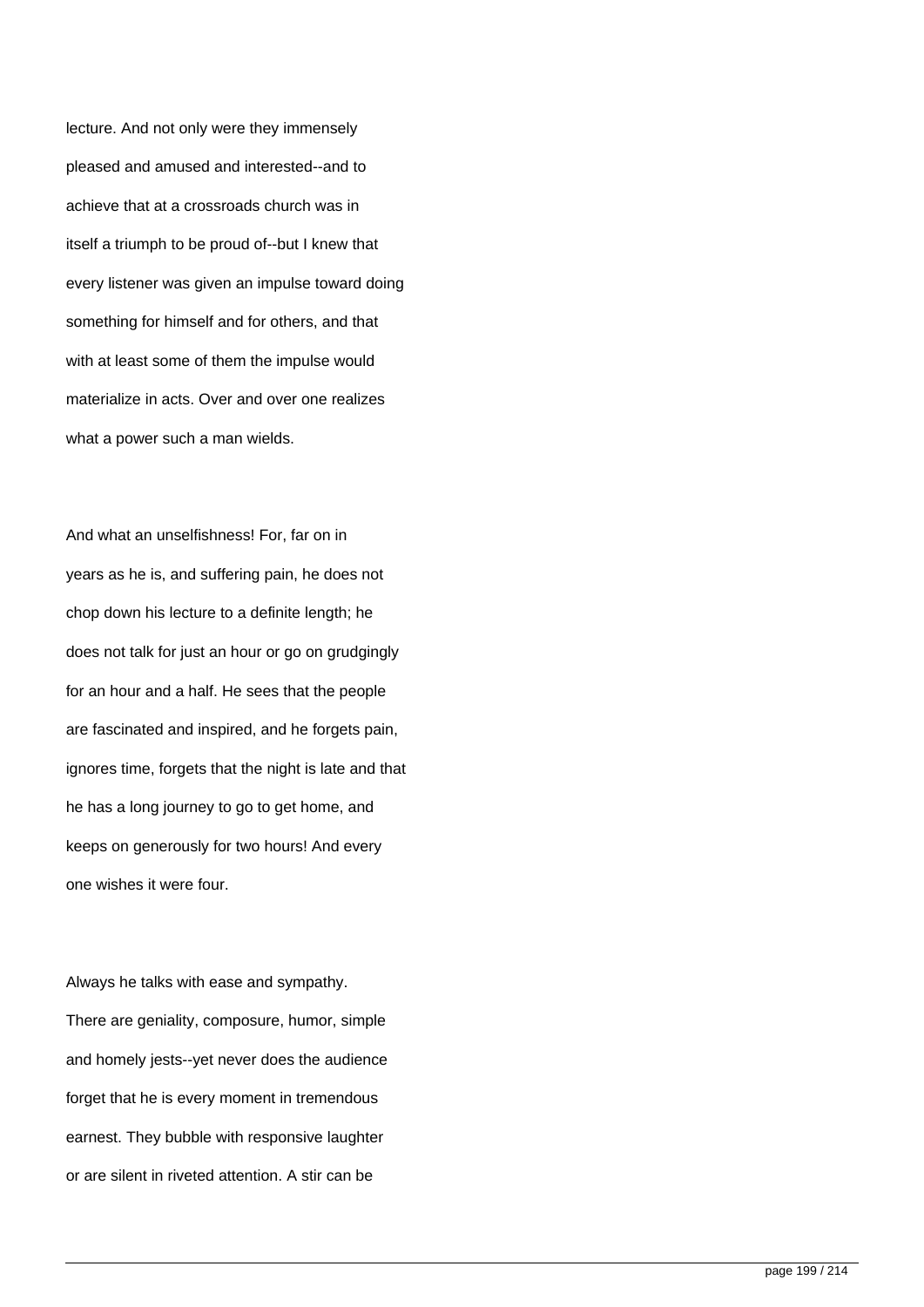seen to sweep over an audience, of earnestness or surprise or amusement or resolve. When he is grave and sober or fervid the people feel that he is himself a fervidly earnest man, and when he is telling something humorous there is on his part almost a repressed chuckle, a genial appreciation of the fun of it, not in the least as if he were laughing at his own humor, but as if he and his hearers were laughing together at something of which they were all humorously cognizant.

Myriad successes in life have come through the direct inspiration of this single lecture. One hears of so many that there must be vastly more that are never told. A few of the most recent were told me by Dr. Conwell himself, one being of a farmer boy who walked a long distance to hear him. On his way home, so the boy, now a man, has written him, he thought over and over of what he could do to advance himself, and before he reached home he learned that a teacher was wanted at a certain country school. He knew he did not know enough to teach, but was sure he could learn, so he bravely asked for the place. And something in his earnestness made him win a temporary appointment. Thereupon he worked and studied so hard and so devotedly, while he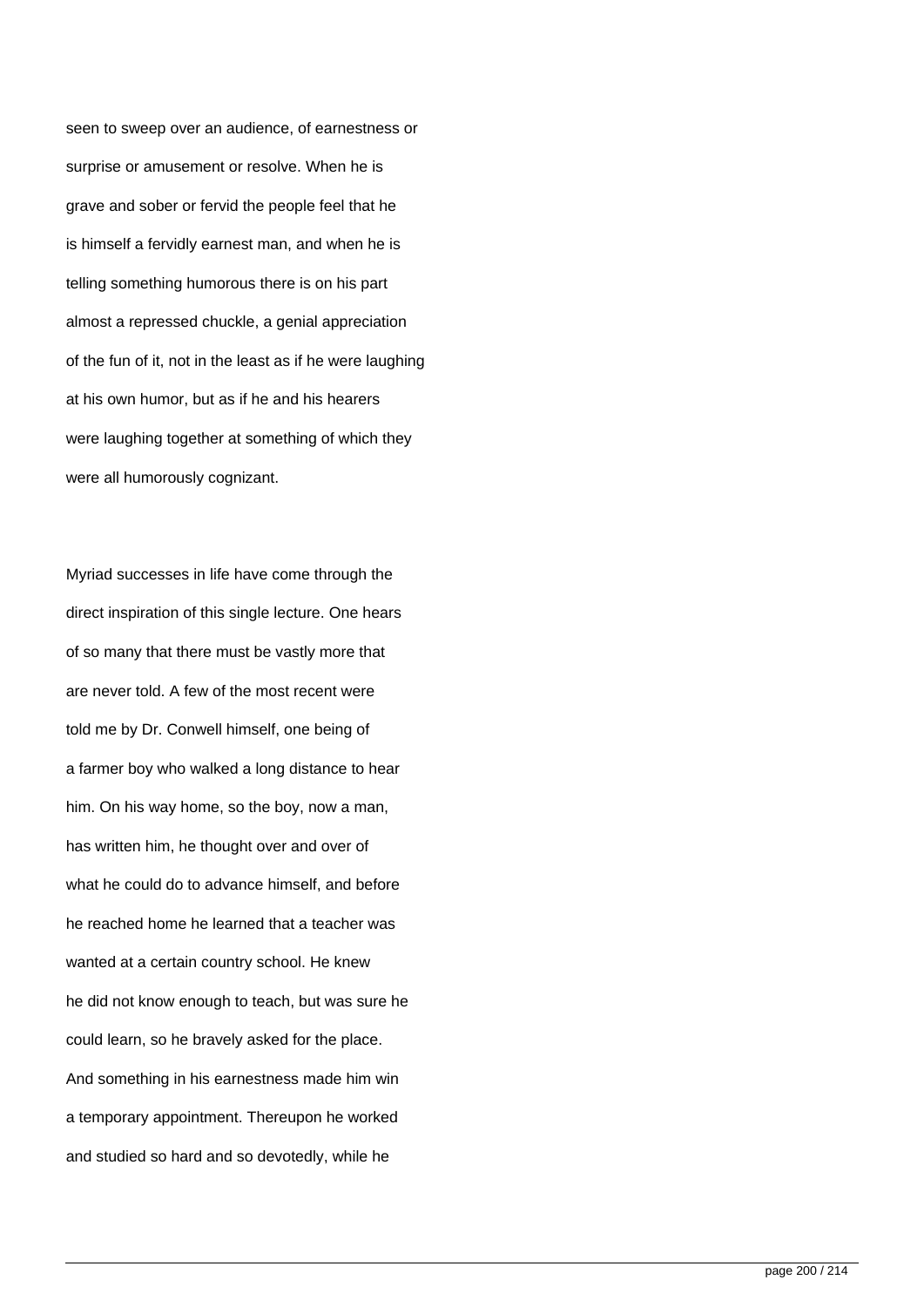daily taught, that within a few months he was regularly employed there. ``And now,'' says Conwell, abruptly, with his characteristic skimming over of the intermediate details between the important beginning of a thing and the satisfactory end, ``and now that young man is one of our college presidents.''

And very recently a lady came to Dr. Conwell, the wife of an exceptionally prominent man who was earning a large salary, and she told him that her husband was so unselfishly generous with money that often they were almost in straits. And she said they had bought a little farm as a country place, paying only a few hundred dollars for it, and that she had said to herself, laughingly, after hearing the lecture, ``There are no acres of diamonds on this place!'' But she also went on to tell that she had found a spring of exceptionally fine water there, although in buying they had scarcely known of the spring at all; and she had been so inspired by Conwell that she had had the water analyzed and, finding that it was remarkably pure, had begun to have it bottled and sold under a trade name as special spring water. And she is making money. And she also sells pure ice from the pool, cut in winter-time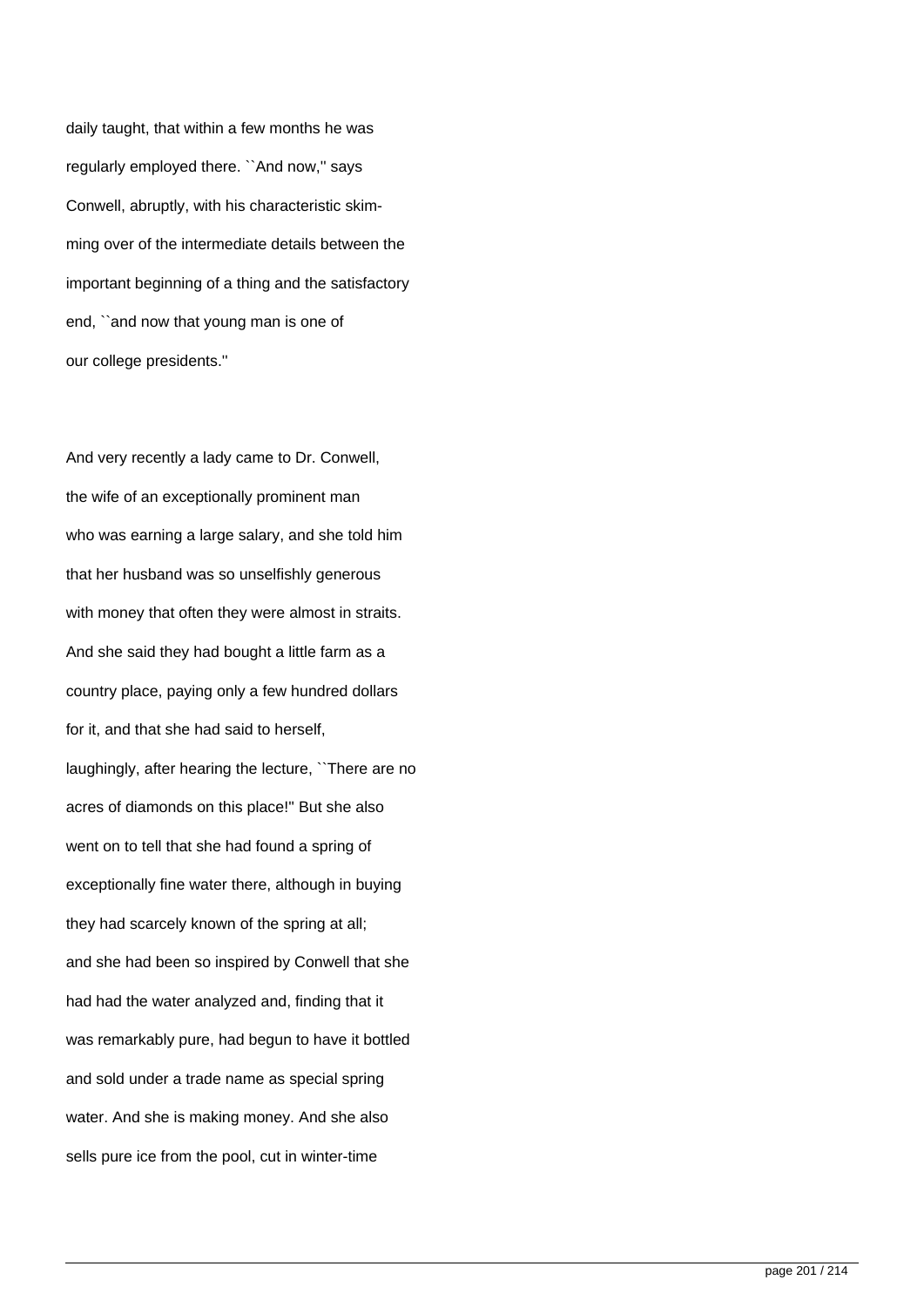and all because of ``Acres of Diamonds''!

Several millions of dollars, in all, have been received by Russell Conwell as the proceeds from this single lecture. Such a fact is almost staggering- and it is more staggering to realize what good is done in the world by this man, who does not earn for himself, but uses his money in immediate helpfulness. And one can neither think nor write with moderation when it is further realized that far more good than can be done directly with money he does by uplifting and inspiring with this lecture. Always his heart is with the weary and the heavy-laden. Always he stands for self-betterment.

Last year, 1914, he and his work were given unique recognition. For it was known by his friends that this particular lecture was approaching its five-thousandth delivery, and they planned a celebration of such an event in the history of the most popular lecture in the world. Dr. Conwell agreed to deliver it in the Academy of Music, in Philadelphia, and the building was packed and the streets outside were thronged. The proceeds from all sources for that five-thousandth lecture were over nine thousand dollars.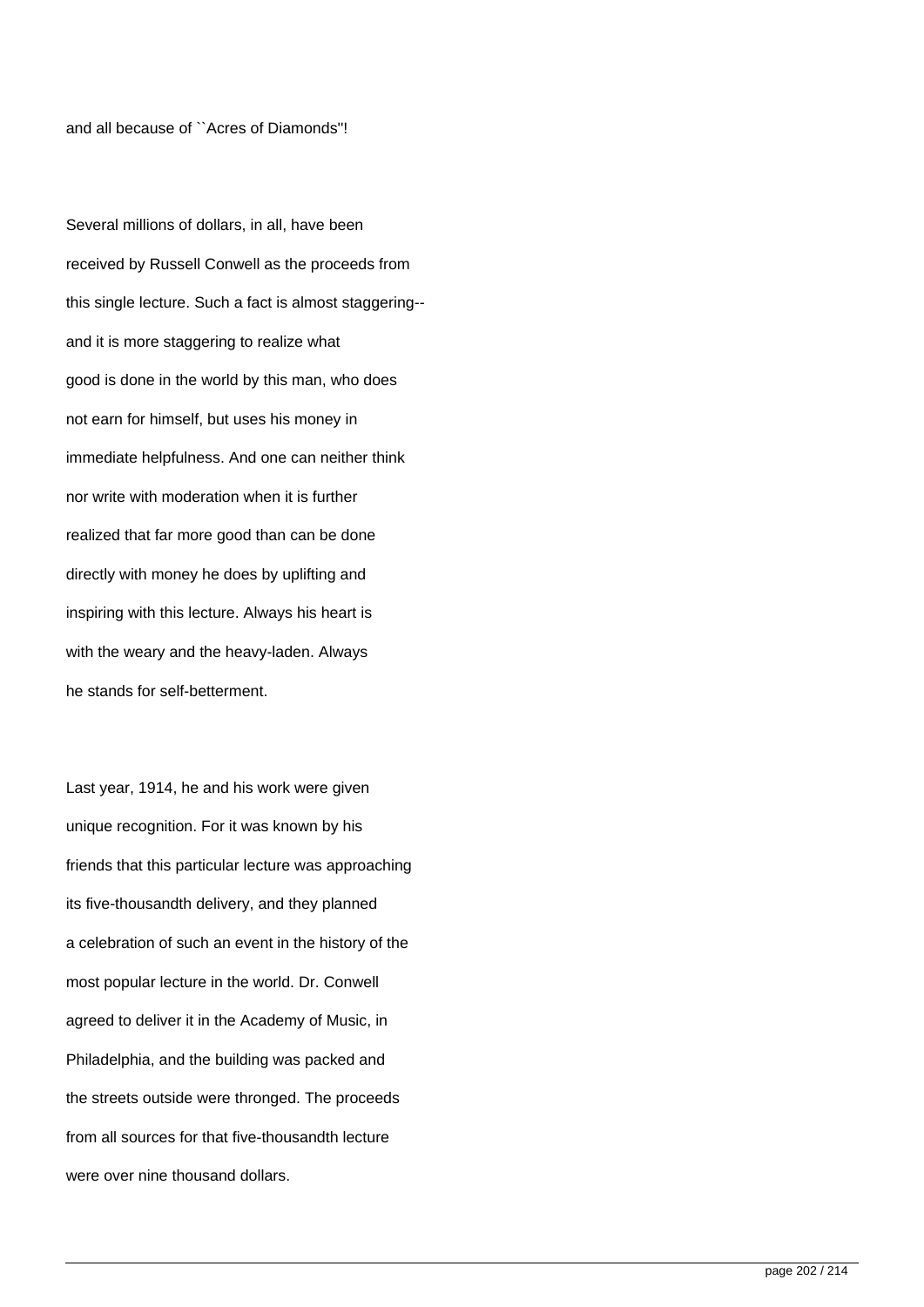The hold which Russell Conwell has gained on the affections and respect of his home city was seen not only in the thousands who strove to hear him, but in the prominent men who served on the local committee in charge of the celebration. There was a national committee, too, and the nation-wide love that he has won, the nationwide appreciation of what he has done and is still doing, was shown by the fact that among the names of the notables on this committee were those of nine governors of states. The Governor of Pennsylvania was himself present to do Russell Conwell honor, and he gave to him a key emblematic of the Freedom of the State.

The ``Freedom of the State''--yes; this man, well over seventy, has won it. The Freedom of the State, the Freedom of the Nation--for this man of helpfulness, this marvelous exponent of the gospel of success, has worked marvelously for the freedom, the betterment, the liberation, the advancement, of the individual.

## FIFTY YEARS ON THE LECTURE

PLATFORM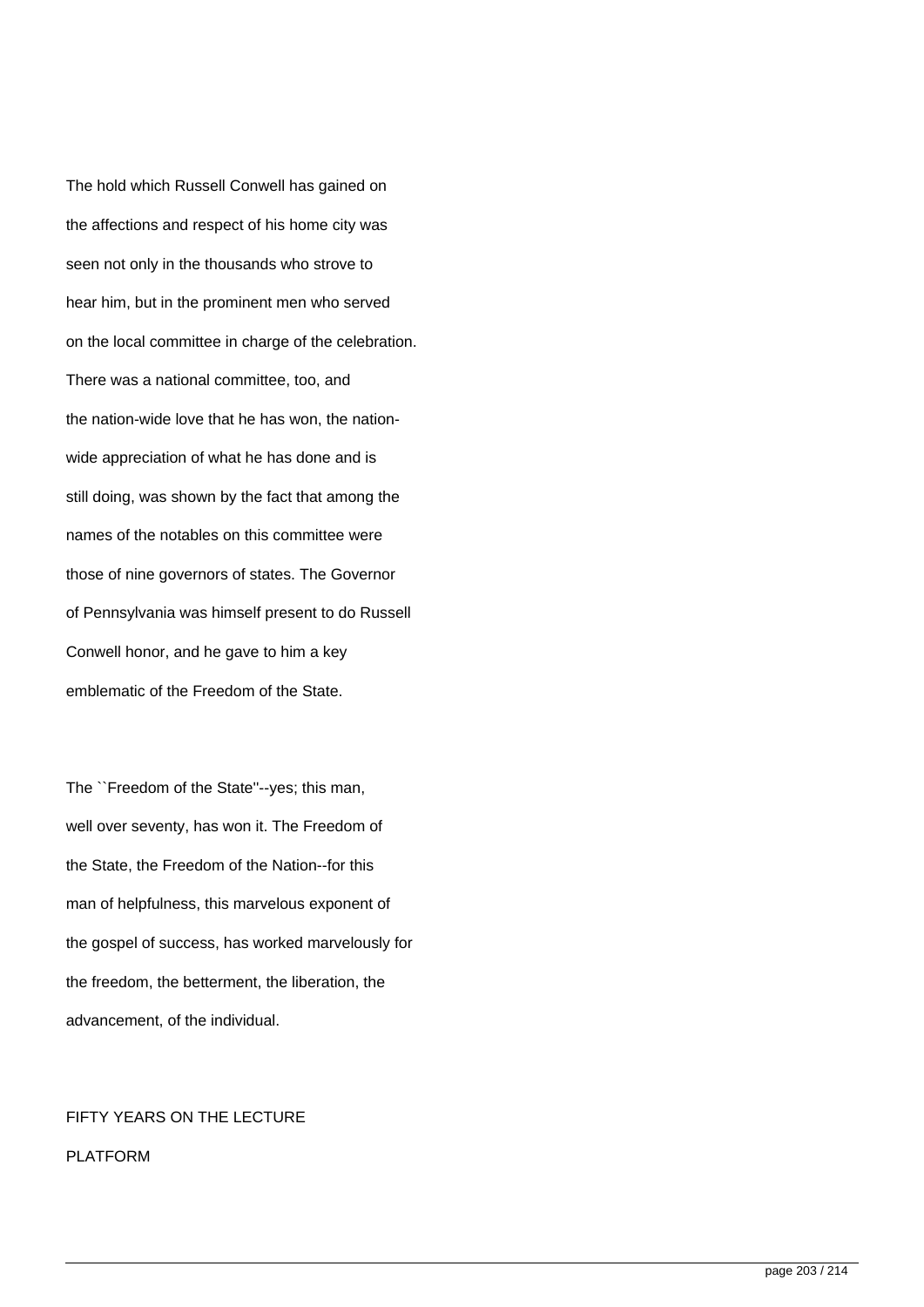# RUSSELL H. CONWELL

**BY** 

AN Autobiography! What an absurd request! If all the conditions were favorable, the story of my public Life could not be made interesting. It does not seem possible that any will care to read so plain and uneventful a tale. I see nothing in it for boasting, nor much that could be helpful. Then I never saved a scrap of paper intentionally concerning my work to which I could refer, not a book, not a sermon, not a lecture, not a newspaper notice or account, not a magazine article, not one of the kind biographies written from time to time by noble friends have I ever kept even as a souvenir, although some of them may be in my library. I have ever felt that the writers concerning my life were too generous and that my own work was too hastily done. Hence I have nothing upon which to base an autobiographical account, except the recollections which come to an overburdened mind.

My general view of half a century on the lecture platform brings to me precious and beautiful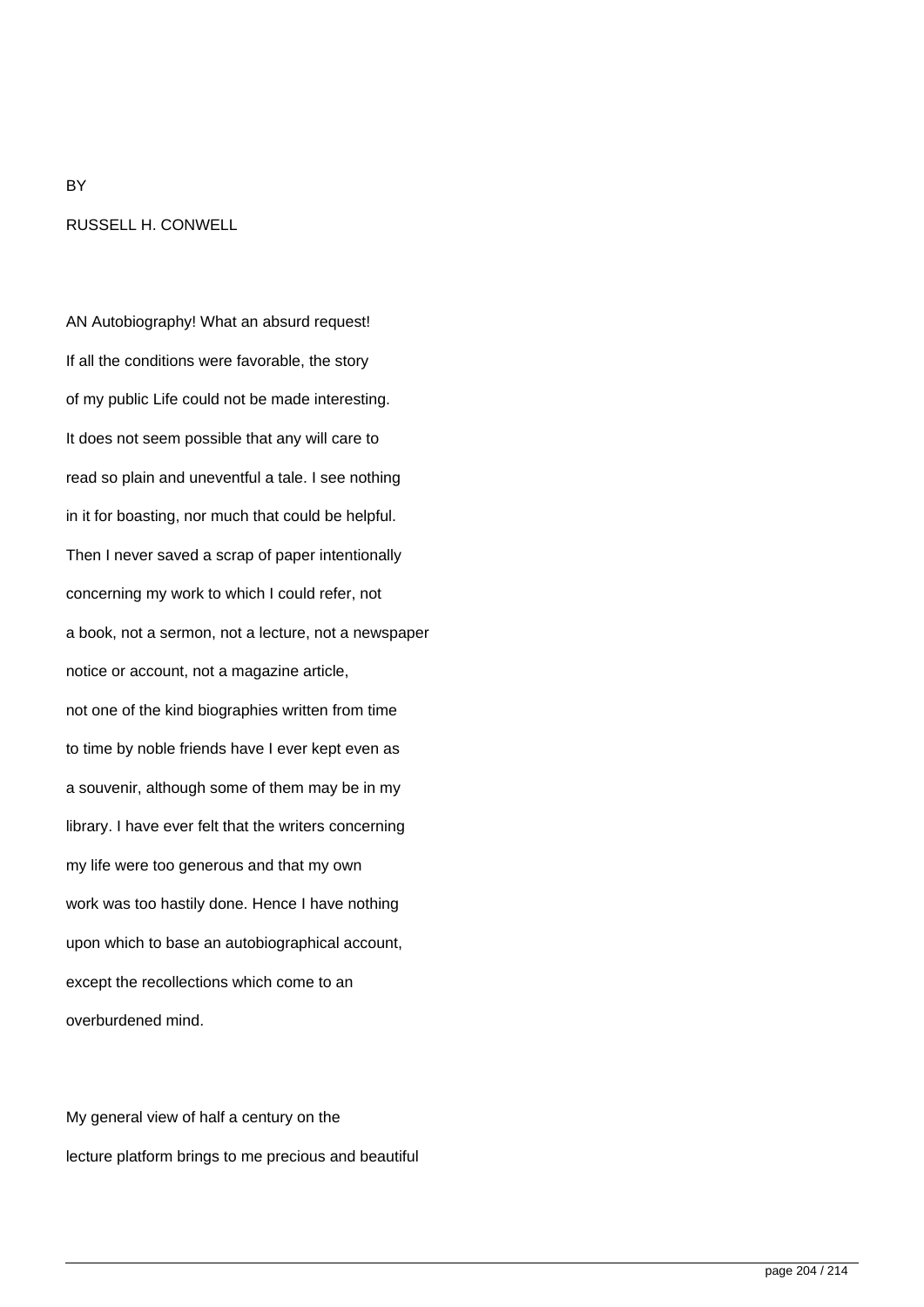memories, and fills my soul with devout gratitude for the blessings and kindnesses which have been given to me so far beyond my deserts. So much more success has come to my hands than I ever expected; so much more of good have I found than even youth's wildest dream included; so much more effective have been my weakest endeavors than I ever planned or hoped- that a biography written truthfully would be mostly an account of what men and women have done for me.

I have lived to see accomplished far more than my highest ambition included, and have seen the enterprises I have undertaken rush by me, pushed on by a thousand strong hands until they have left me far behind them. The realities are like dreams to me. Blessings on the loving hearts and noble minds who have been so willing to sacrifice for others' good and to think only of what they could do, and never of what they should get! Many of them have ascended into the Shining Land, and here I am in mine age gazing up alone,

\_Only waiting till the shadows Are a little longer grown\_.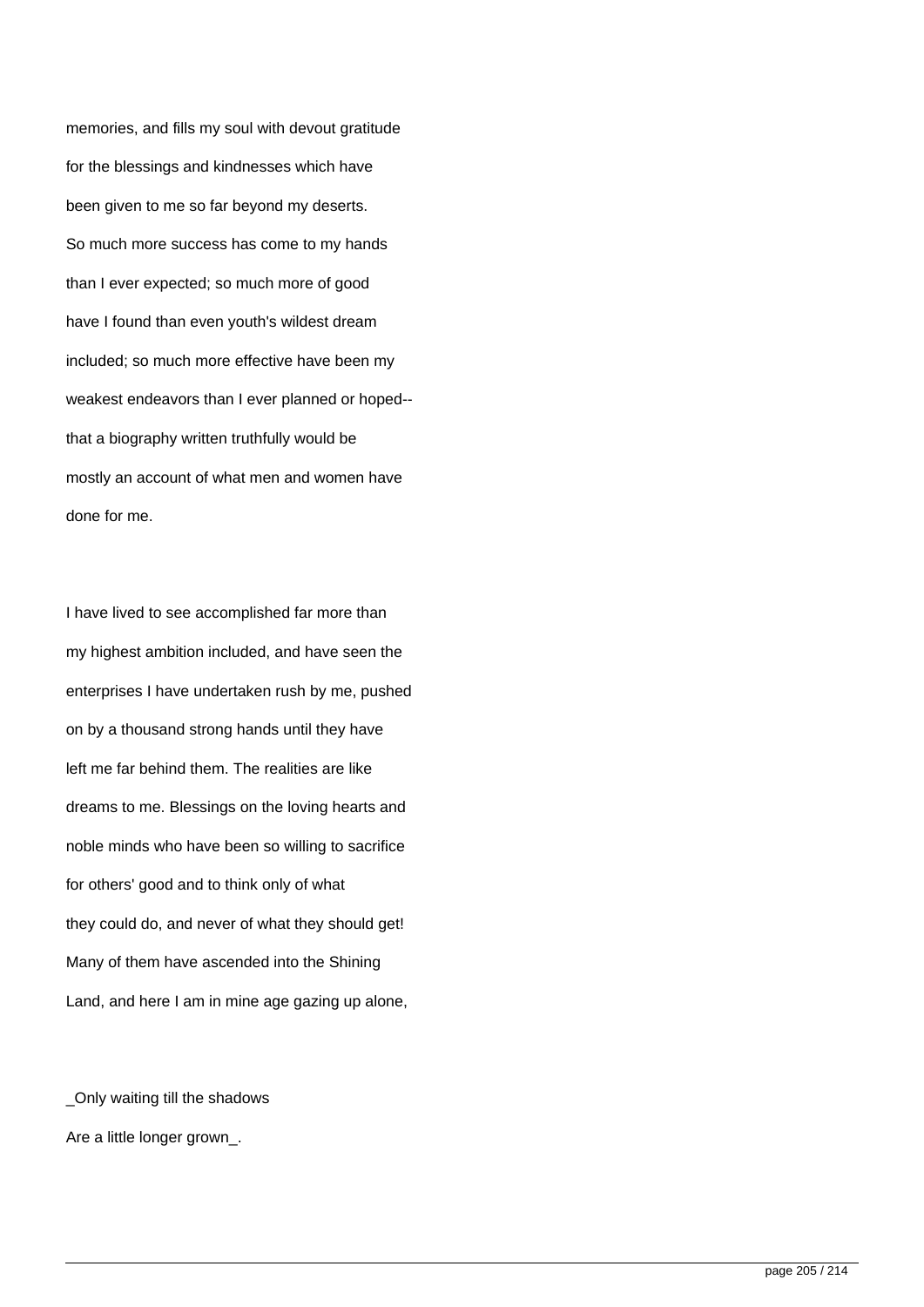Fifty years! I was a young man, not yet of age, when I delivered my first platform lecture. The Civil War of 1861-65 drew on with all its passions, patriotism, horrors, and fears, and I was studying law at Yale University. I had from childhood felt that I was ``called to the ministry.'' The earliest event of memory is the prayer of my father at family prayers in the little old cottage in the Hampshire highlands of the Berkshire Hills, calling on God with a sobbing voice to lead me into some special service for the Saviour. It filled me with awe, dread, and fear, and I recoiled from the thought, until I determined to fight against it with all my power. So I sought for other professions and for decent excuses for being anything but a preacher.

Yet while I was nervous and timid before the class in declamation and dreaded to face any kind of an audience, I felt in my soul a strange impulsion toward public speaking which for years made me miserable. The war and the public meetings for recruiting soldiers furnished an outlet for my suppressed sense of duty, and my first lecture was on the ``Lessons of History'' as applied to the campaigns against the Confederacy.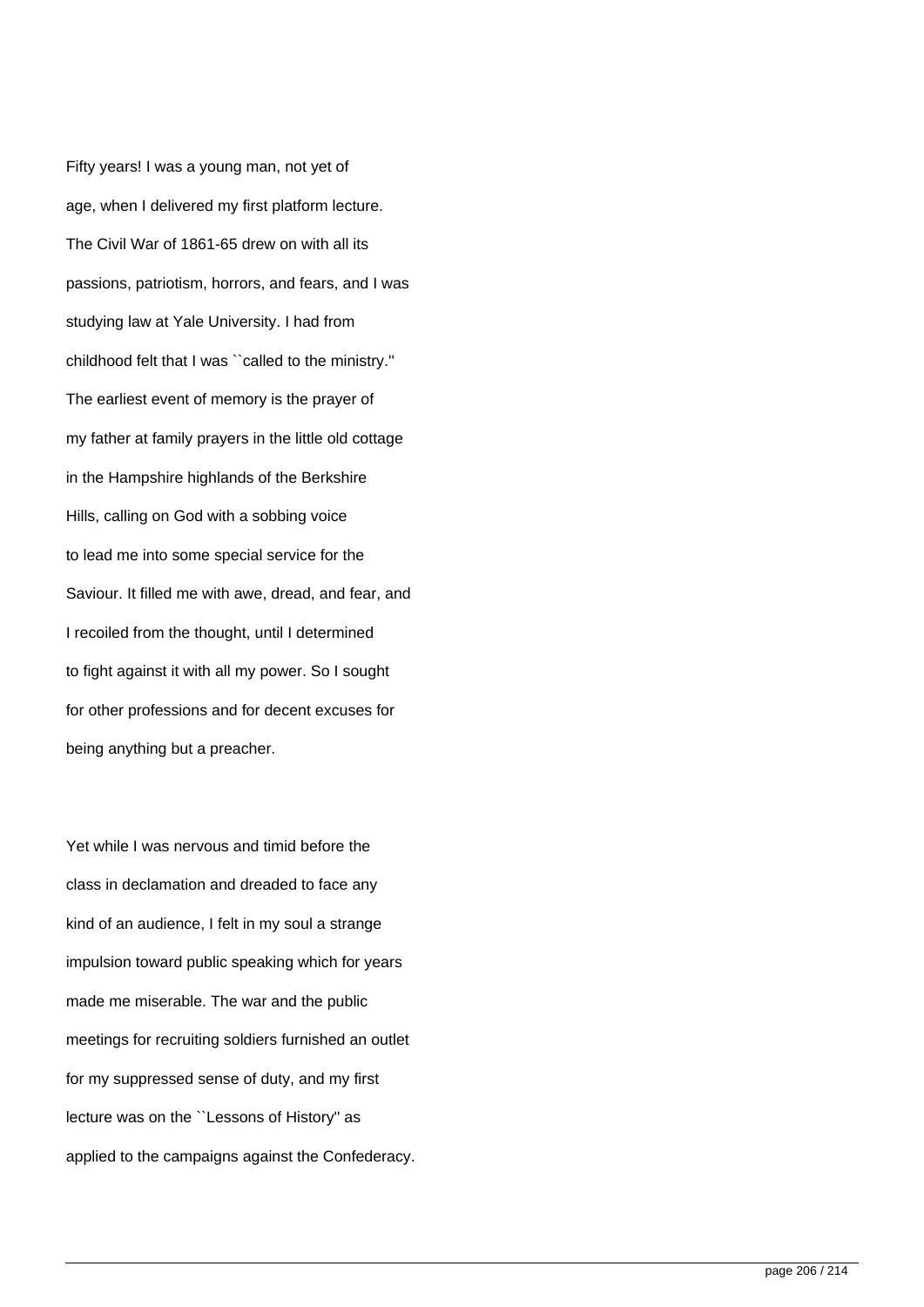That matchless temperance orator and loving friend, John B. Gough, introduced me to the little audience in Westfield, Massachusetts, in 1862. What a foolish little school-boy speech it must have been! But Mr. Gough's kind words of praise, the bouquets and the applause, made me feel that somehow the way to public oratory would not be so hard as I had feared.

From that time I acted on Mr. Gough's advice and ``sought practice'' by accepting almost every invitation I received to speak on any kind of a subject. There were many sad failures and tears, but it was a restful compromise with my conscience concerning the ministry, and it pleased my friends. I addressed picnics, Sunday-schools, patriotic meetings, funerals, anniversaries, commencements, debates, cattle-shows, and sewing-circles without partiality and without price. For the first five years the income was all experience. Then voluntary gifts began to come occasionally in the shape of a jack-knife, a ham, a book, and the first cash remuneration was from a farmers' club, of seventy-five cents toward the ``horse hire.'' It was a curious fact that one member of that club afterward moved to Salt Lake City and was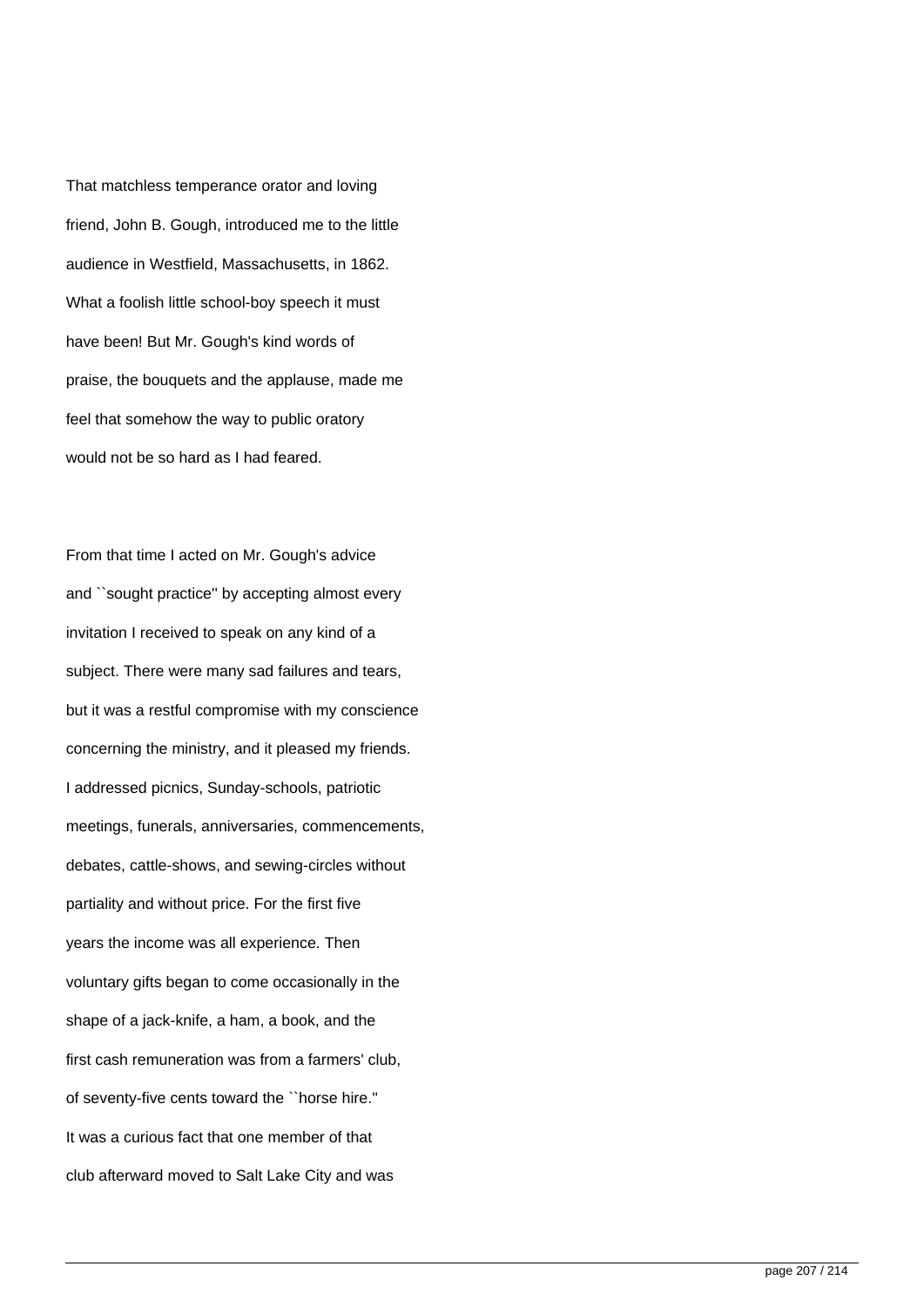a member of the committee at the Mormon Tabernacle in 1872 which, when I was a correspondent, on a journey around the world, employed me to lecture on ``Men of the Mountains'' in the Mormon Tabernacle, at a fee of five hundred dollars.

While I was gaining practice in the first years of platform work, I had the good fortune to have profitable employment as a soldier, or as a correspondent or lawyer, or as an editor or as a preacher, which enabled me to pay my own expenses, and it has been seldom in the fifty years that I have ever taken a fee for my personal use. In the last thirty-six years I have dedicated solemnly all the lecture income to benevolent enterprises. If I am antiquated enough for an autobiography, perhaps I may be aged enough to avoid the criticism of being an egotist, when I state that some years I delivered one lecture, ``Acres of Diamonds,'' over two hundred times each year, at an average income of about one hundred and fifty dollars for each lecture.

It was a remarkable good fortune which came to me as a lecturer when Mr. James Redpath organized the first lecture bureau ever established. Mr. Redpath was the biographer of John Brown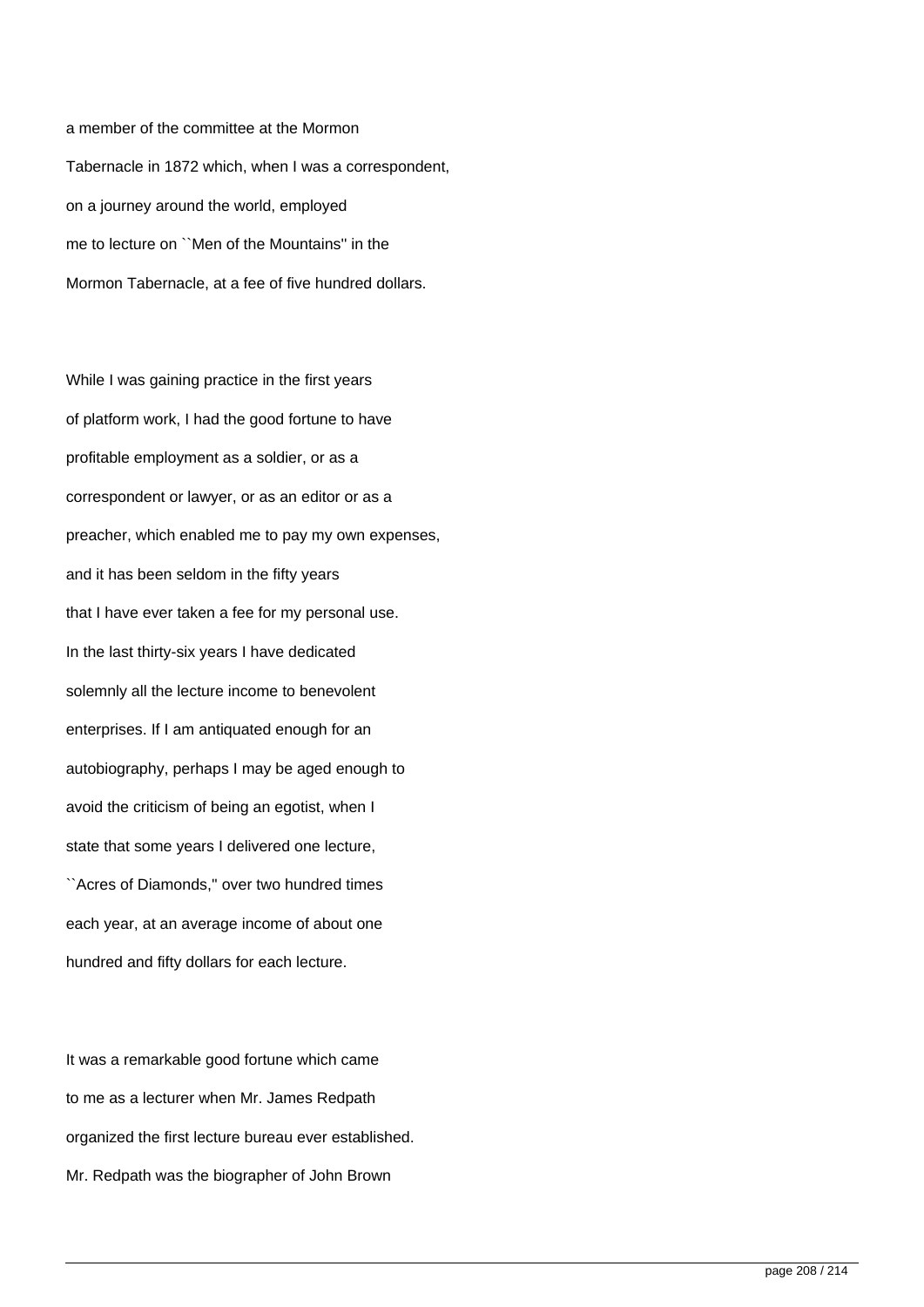of Harper's Ferry renown, and as Mr. Brown had been long a friend of my father's I found employment, while a student on vacation, in selling that life of John Brown. That acquaintance with Mr. Redpath was maintained until Mr. Redpath's death. To General Charles H. Taylor, with whom I was employed for a time as reporter for the Boston \_Daily Traveler\_, I was indebted for many acts of self-sacrificing friendship which soften my soul as I recall them. He did me the greatest kindness when he suggested my name to Mr. Redpath as one who could ``fill in the vacancies in the smaller towns'' where the ``great lights could not always be secured.''

What a glorious galaxy of great names that original list of Redpath lecturers contained! Henry Ward Beecher, John B. Gough, Senator Charles Sumner, Theodore Tilton, Wendell Phillips, Mrs. Mary A. Livermore, Bayard Taylor, Ralph Waldo Emerson, with many of the great preachers, musicians, and writers of that remarkable era. Even Dr. Holmes, John Whittier, Henry W. Longfellow, John Lothrop Motley, George William Curtis, and General Burnside were persuaded to appear one or more times, although they refused to receive pay. I cannot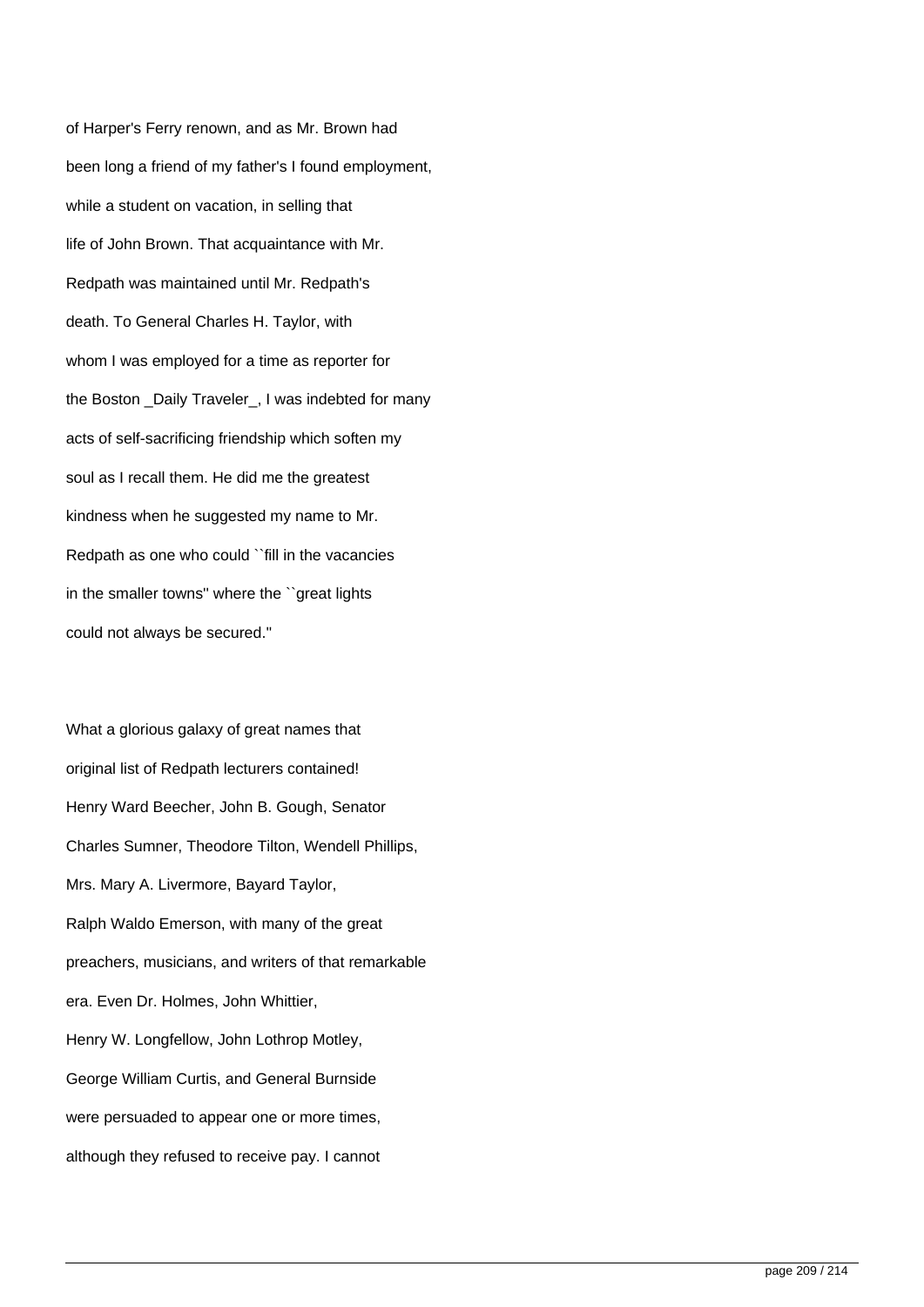forget how ashamed I felt when my name appeared in the shadow of such names, and how sure I was that every acquaintance was ridiculing me behind my back. Mr. Bayard Taylor, however, wrote me from the Tribune office a kind note saying that he was glad to see me "on the road to great usefulness.'' Governor Clafflin, of Massachusetts, took the time to send me a note of congratulation. General Benjamin F. Butler, however, advised me to ``stick to the last'' and be a good lawyer.

The work of lecturing was always a task and a duty. I do not feel now that I ever sought to be an entertainer. I am sure I would have been an utter failure but for the feeling that I must preach some gospel truth in my lectures and do at least that much toward that ever-persistent ``call of God.'' When I entered the ministry (1879) I had become so associated with the lecture platform in America and England that I could not feel justified in abandoning so great a field of usefulness.

The experiences of all our successful lecturers are probably nearly alike. The way is not always smooth. But the hard roads, the poor hotels, the late trains, the cold halls, the hot church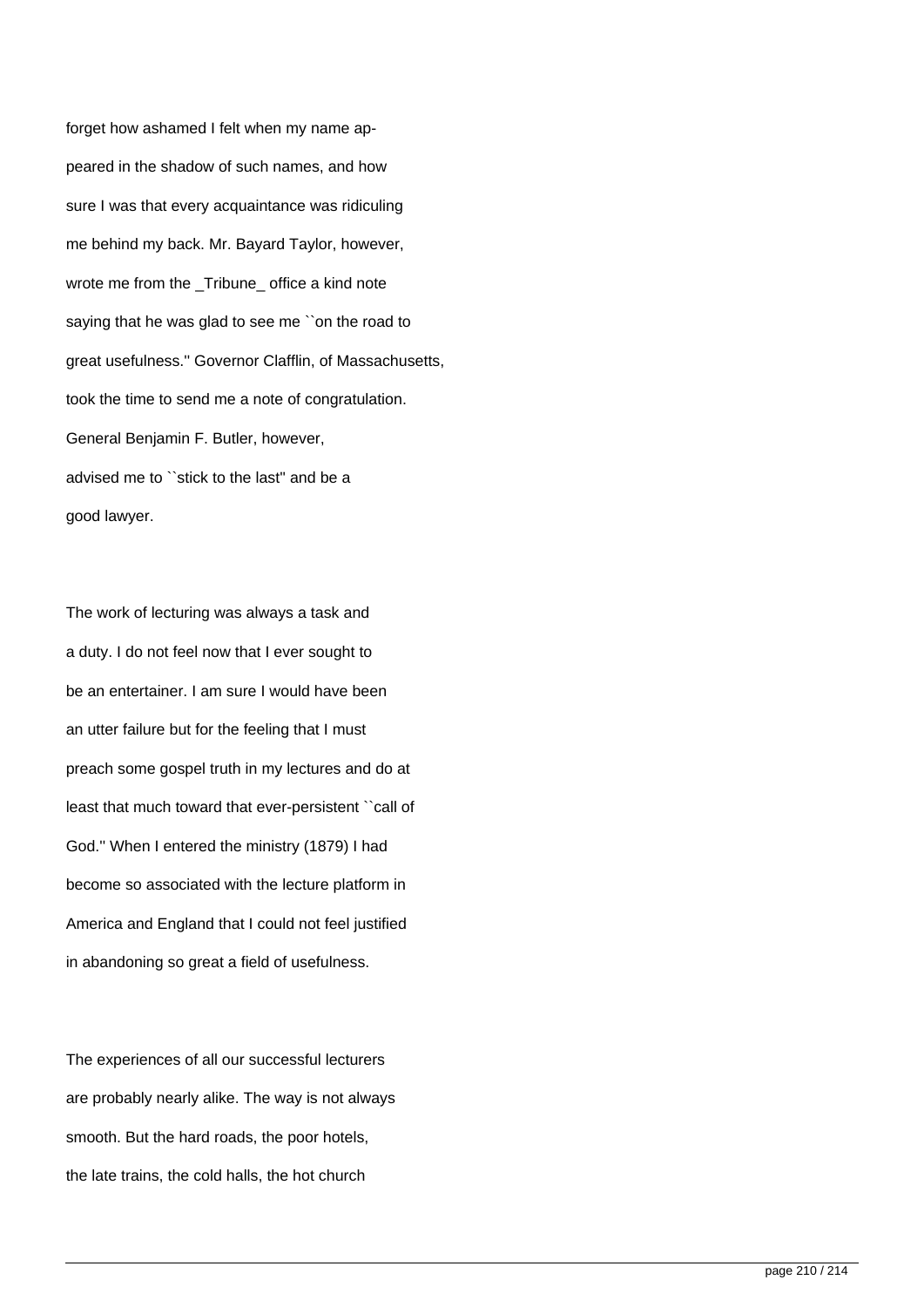auditoriums, the overkindness of hospitable committees, and the broken hours of sleep are annoyances one soon forgets; and the hosts of intelligent faces, the messages of thanks, and the effects of the earnings on the lives of young college men can never cease to be a daily joy. God bless them all.

Often have I been asked if I did not, in fifty years of travel in all sorts of conveyances, meet with accidents. It is a marvel to me that no such event ever brought me harm. In a continuous period of over twenty-seven years I delivered about two lectures in every three days, yet I did not miss a single engagement. Sometimes I had to hire a special train, but I reached the town on time, with only a rare exception, and then I was but a few minutes late. Accidents have preceded and followed me on trains and boats, and were sometimes in sight, but I was preserved without injury through all the years. In the Johnstown flood region I saw a bridge go out behind our train. I was once on a derelict steamer on the Atlantic for twenty-six days. At another time a man was killed in the berth of a sleeper I had left half an hour before. Often have I felt the train leave the track, but no one was killed.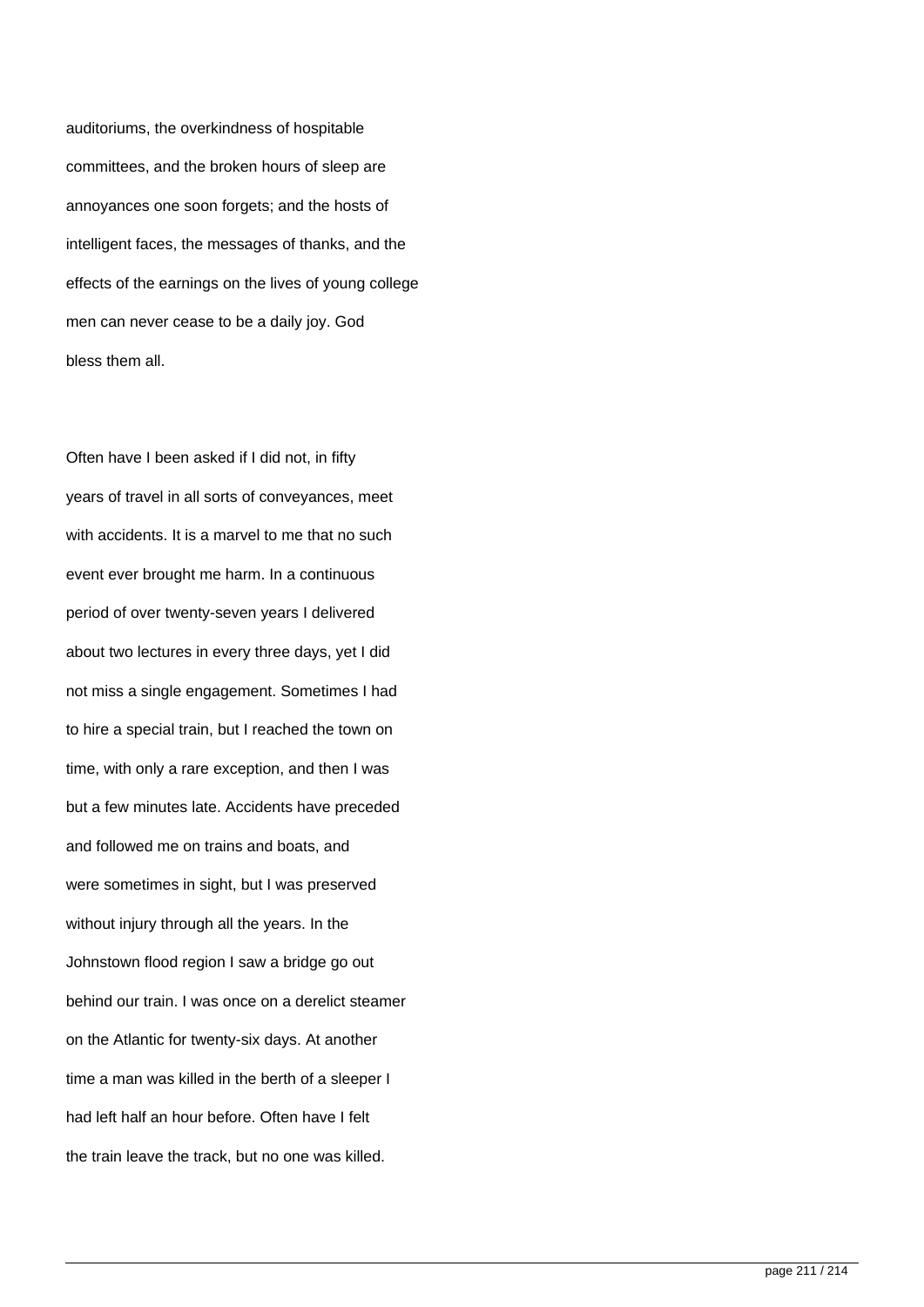Robbers have several times threatened my life, but all came out without loss to me. God and man have ever been patient with me.

Yet this period of lecturing has been, after all, a side issue. The Temple, and its church, in Philadelphia, which, when its membership was less than three thousand members, for so many years contributed through its membership over sixty thousand dollars a year for the uplift of humanity, has made life a continual surprise; while the Samaritan Hospital's amazing growth, and the Garretson Hospital's dispensaries, have been so continually ministering to the sick and poor, and have done such skilful work for the tens of thousands who ask for their help each year, that I have been made happy while away lecturing by the feeling that each hour and minute they were faithfully doing good. Temple University, which was founded only twenty-seven years ago, has already sent out into a higher income and nobler life nearly a hundred thousand young men and women who could not probably have obtained an education in any other institution. The faithful, self-sacrificing faculty, now numbering two hundred and fifty-three professors, have done the real work. For that I can claim but little credit;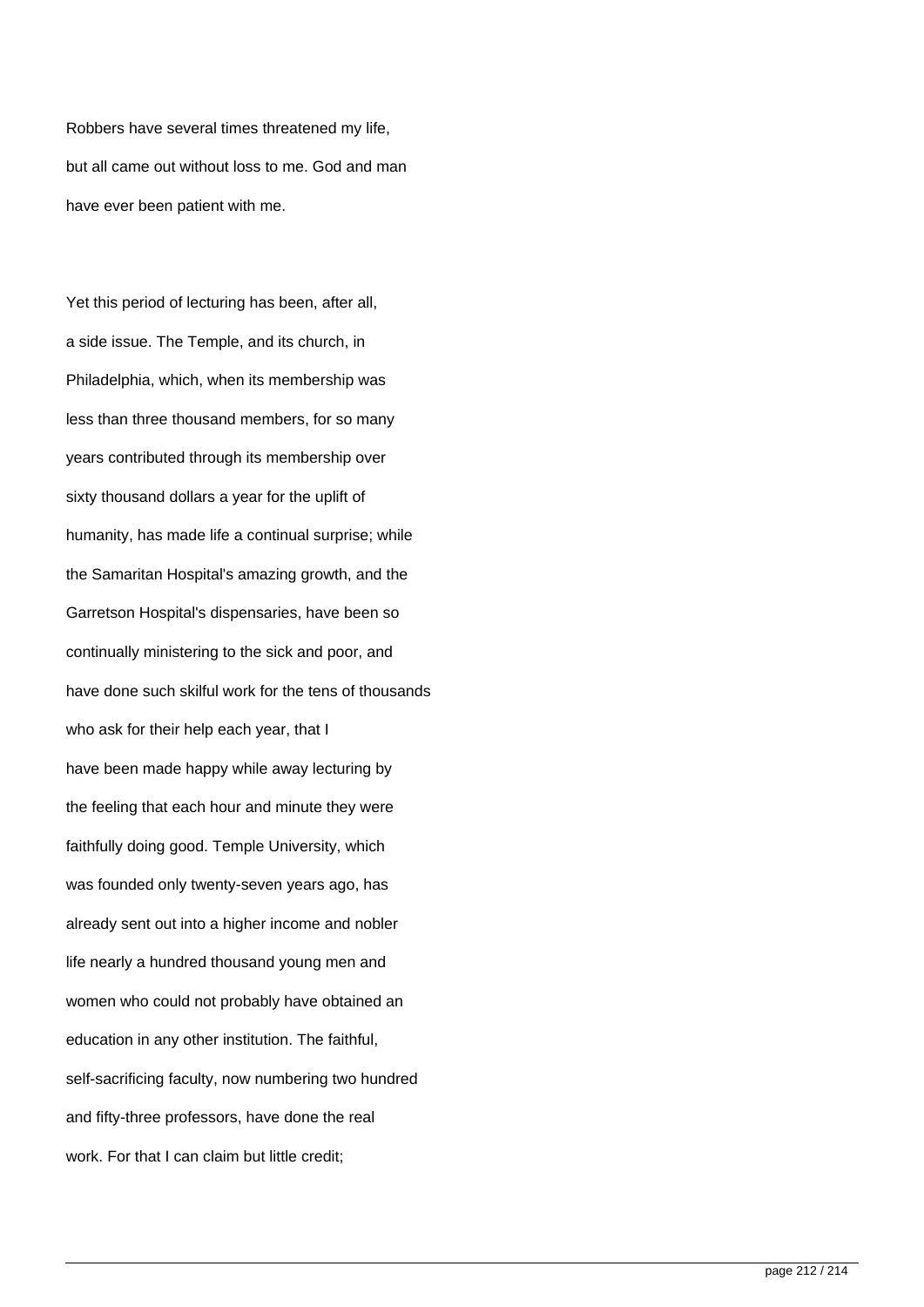and I mention the University here only to show that my ``fifty years on the lecture platform'' has necessarily been a side line of work.

My best-known lecture, ``Acres of Diamonds,'' was a mere accidental address, at first given before a reunion of my old comrades of the Fortysixth Massachusetts Regiment, which served in the Civil War and in which I was captain. I had no thought of giving the address again, and even after it began to be called for by lecture committees I did not dream that I should live to deliver it, as I now have done, almost five thousand times. ``What is the secret of its popularity?'' I could never explain to myself or others. I simply know that I always attempt to enthuse myself on each occasion with the idea that it is a special opportunity to do good, and I interest myself in each community and apply the general principles with local illustrations.

The hand which now holds this pen must in the natural course of events soon cease to gesture on the platform, and it is a sincere, prayerful hope that this book will go on into the years doing increasing good for the aid of my brothers and sisters in the human family.